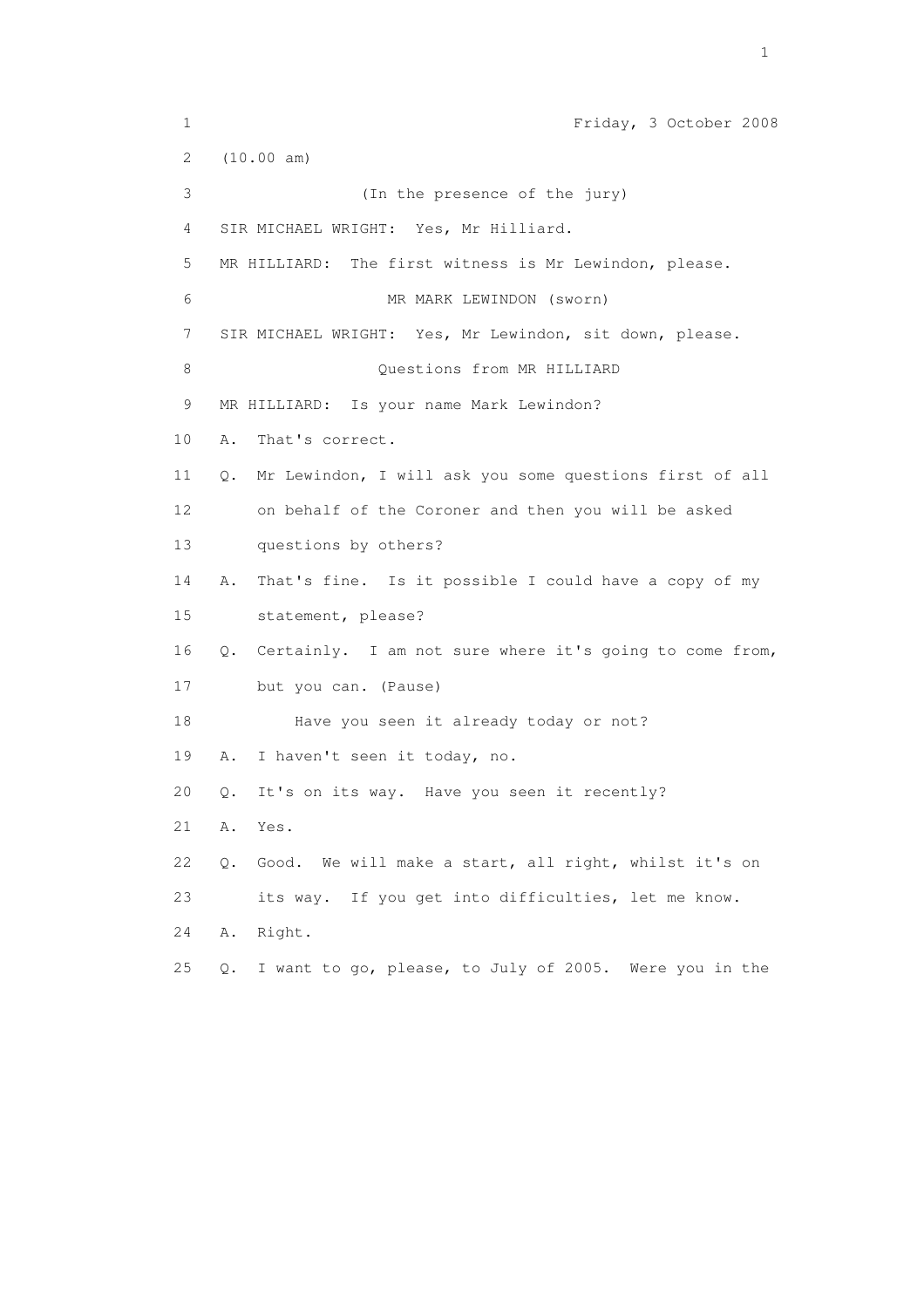- 1 Metropolitan Police then?
- 2 A. That's correct.
- 3 Q. Are you still?
- 4 A. No, I have retired from the police service.
- 5 Q. On 22 July 2005, in particular, can you help us, please, 6 with the rank that you held and the department or branch 7 that you were in?
- 8 A. In 2005 I was a Detective Chief Inspector in the
- 9 Special Branch, sir. I was performing the rank of
- 10 acting superintendent in the absence of the post holder.
- 11 I was within the Special Branch.
- 12 Q. Right. Is this right, working for the squad within it 13 that investigates domestic extremism?
- 14 A. Yes, I was head of C Squad which deals with domestic 15 extremism issues.
- 16 Q. Then so far as 22 July itself is concerned, did you
- 17 begin duty on that day at 9 o'clock in the morning?
- 18 A. That's correct, sir.
- 19 Q. You should find it, if it's the same as we have all got, 20 at page 67.
- 21 A. Thank you, sir. I have 1 to 35. Oh, it's page 67?
- 22 Q. You have the wrong bundle, I think. Can I have it and 23 I'll have a look.
- 24 A. If it's page, I have got it.
- 25 Q. That's what it is. (Pause)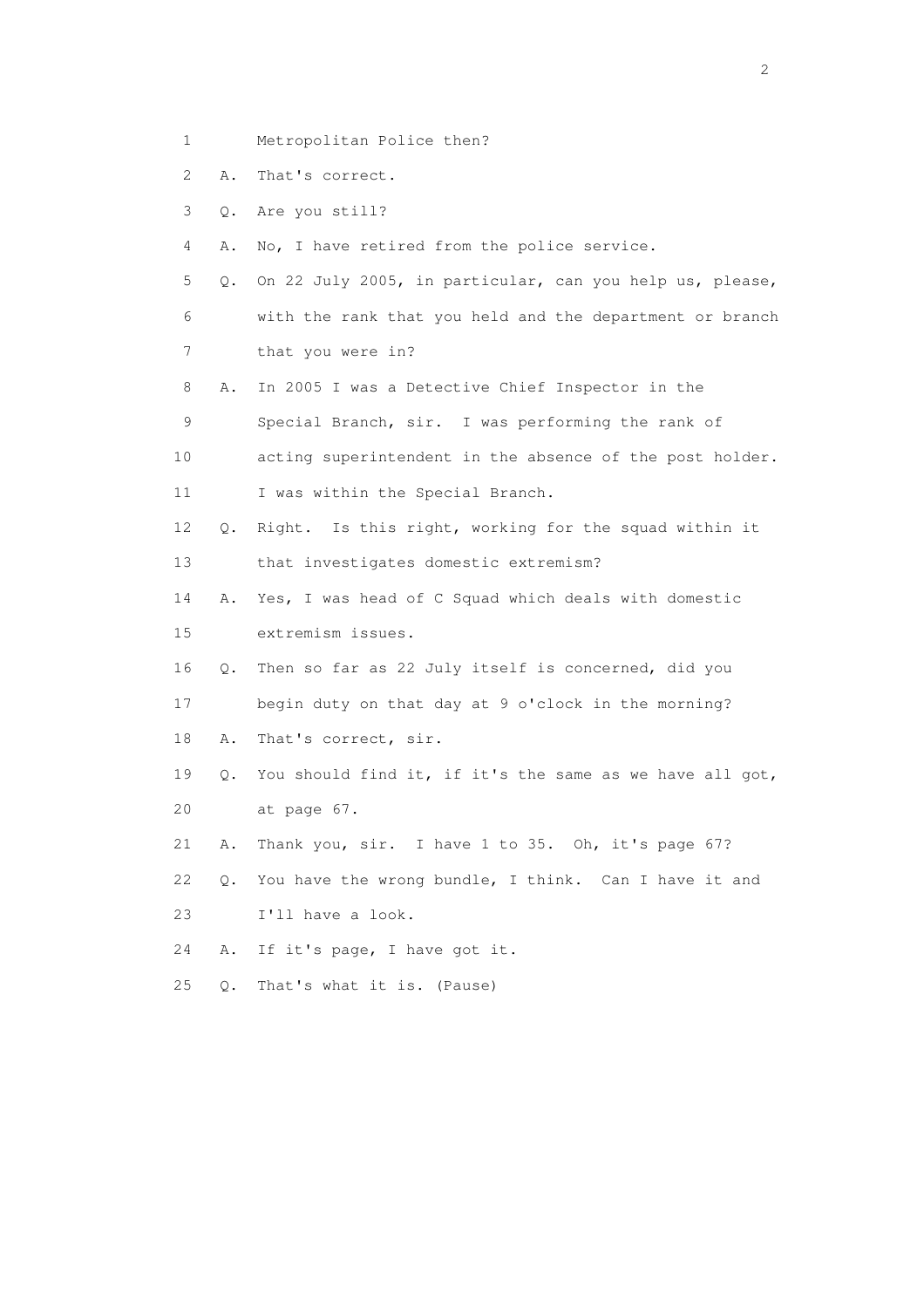1 A. There is a problem where I have got different 2 numberings. I have reached 65 -- 3 Q. Shall I see if -- 4 A. If you tell me which folio number it is under -- 5 Q. If you give me the file I'll find it. (Pause) 6 A. Thank you. 7 Q. Is that a typed copy of your statement? 8 A. That's correct, yes. 9 Q. The date of it, is this right, 31 October 2005? 10 A. That's correct, sir. 11 Q. All right. So you have told us about the job you were 12 doing, and you have come on duty on the 22nd at 13 9 o'clock in the morning, and had you arranged to have 14 a meeting with somebody called Superintendent Johnston? 15 A. Yes, that's correct, sir. 16 Q. We heard from him, but just remind us, who was he so far 17 as you were concerned? 18 A. He was normally the head of C Squad but he had been 19 seconded into the operation that was being run at that 20 time, so he was effectively the superintendent. 21 Q. That was the operation to identify and arrest the people 22 who had attempted to detonate explosives on the 21st? 23 A. That's correct. 24 Q. Were you going to have a meeting with him on the 22nd? 25 A. We had agreed on the day before the 22nd, the 21st,

 $\sim$  3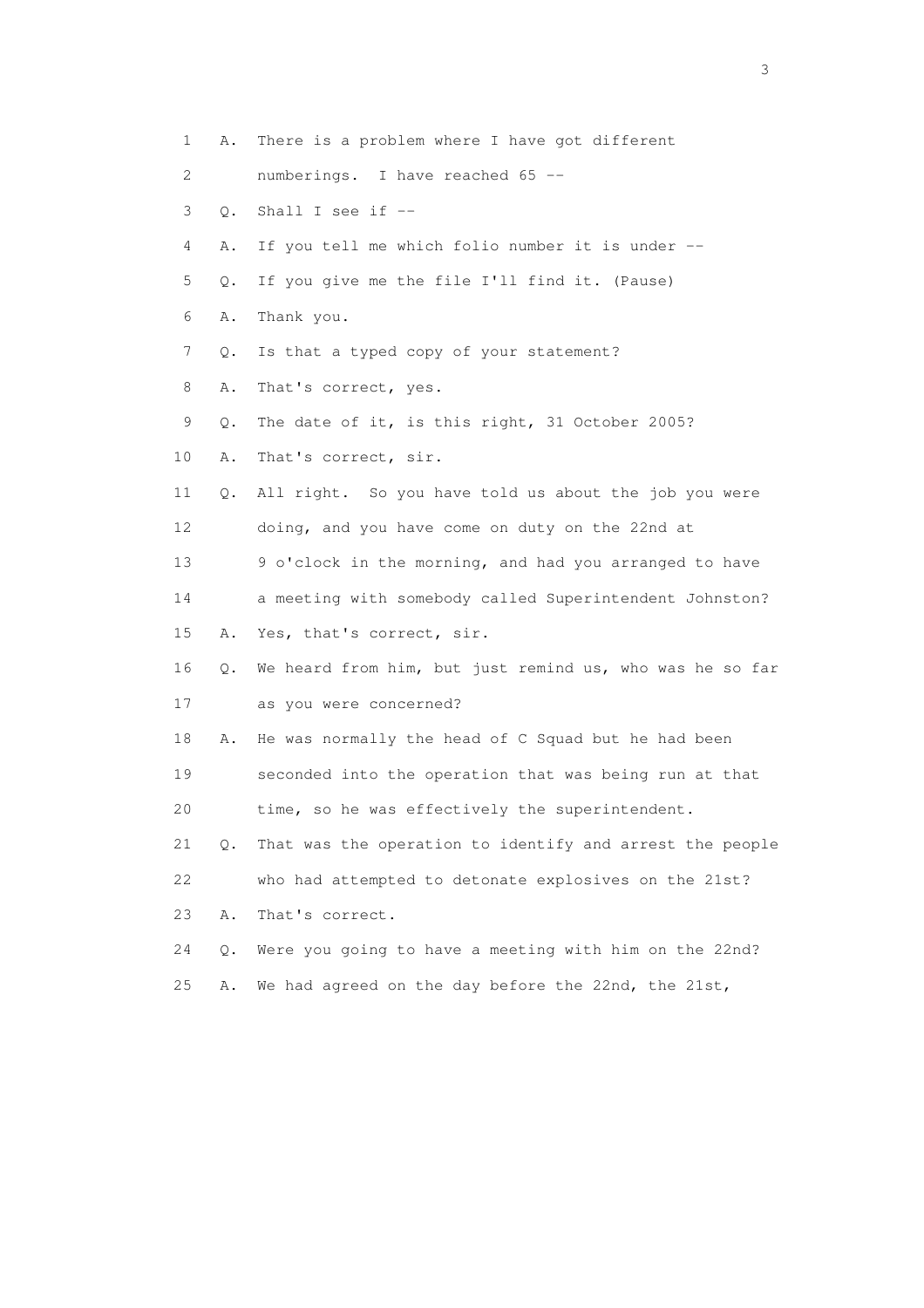1 where he explained that he was in charge of the 2 operation, and he was dealing with the intelligence 3 processes, and he asked me to go and sort of review and 4 speak with him, so he could run through the processes 5 and we could talk some of the process issues to reassure 6 him of the intelligence flows. 7 Q. He told that us he had been doing flow charts and that 8 kind of thing on this question of making sure that the 9 right intelligence was obtained and went to the right 10 people; he told us about that yesterday. 11 A. Yes. 12 Q. All right. So you were going to have a discussion with 13 him about that; that was the plan at some time on the 14 22nd? 15 A. Yes. 16 Q. Did you go and find him? 17 A. I entered the control room on the 16th floor at New 18 Scotland Yard with the intention of having a discussion 19 with him on that issue. 20 Q. What sort of time was that? 21 A. This would be -- I didn't take an exact time -- but it 22 would be between 9.30 and 10. 23 Q. Right. You say the control room; we may have been 24 calling it the operations room, but it's the room from 25 which operations are run on the 16th floor?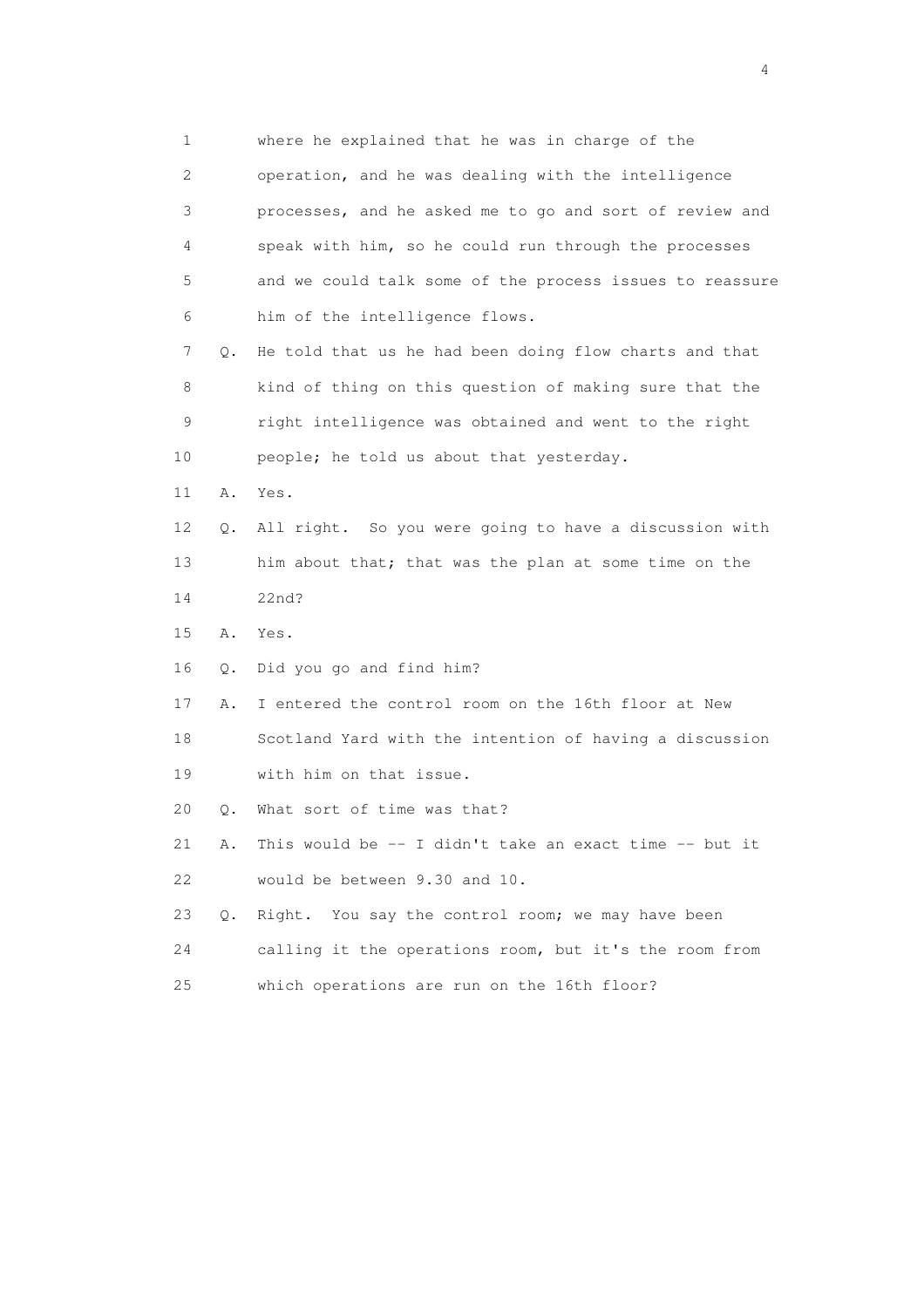- 1 A. Yes, that's correct, sir.
- 2 Q. Was that a room you had been to and used before?
- 3 A. I had managed and been participating in numerous 4 operations within Special Branch and the operations were 5 mostly run from that room. 6 Q. When you went in there, how many people were there, 7 approximately, can you help? 8 A. I would say between 20 and 25. 9 Q. Right. Was that the usual number there had been when 10 you had been in there with operations in the past, or 11 more or less, or about the same? 12 A. There were far more than were usually in there, sir. 13 Q. In a way, so far as you could see, when you were there, 14 that was affecting people's ability to work at all or 15 not? 16 A. I couldn't really make a judgment of that. It was very, 17 very busy, I would describe it as. 18 Q. Did you see in there Commander Dick? 19 A. Yes, I did see Commander Dick in there. 20 Q. And amongst others, Detective Chief Inspector Scott, 21 Mr Boutcher, Superintendent Connell; is that right? 22 A. That's correct, sir. 23 Q. Looking at the top of the second page of your statement, 24 Trojan 80 or Mr Esposito as we know him? 25 A. That's correct, sir.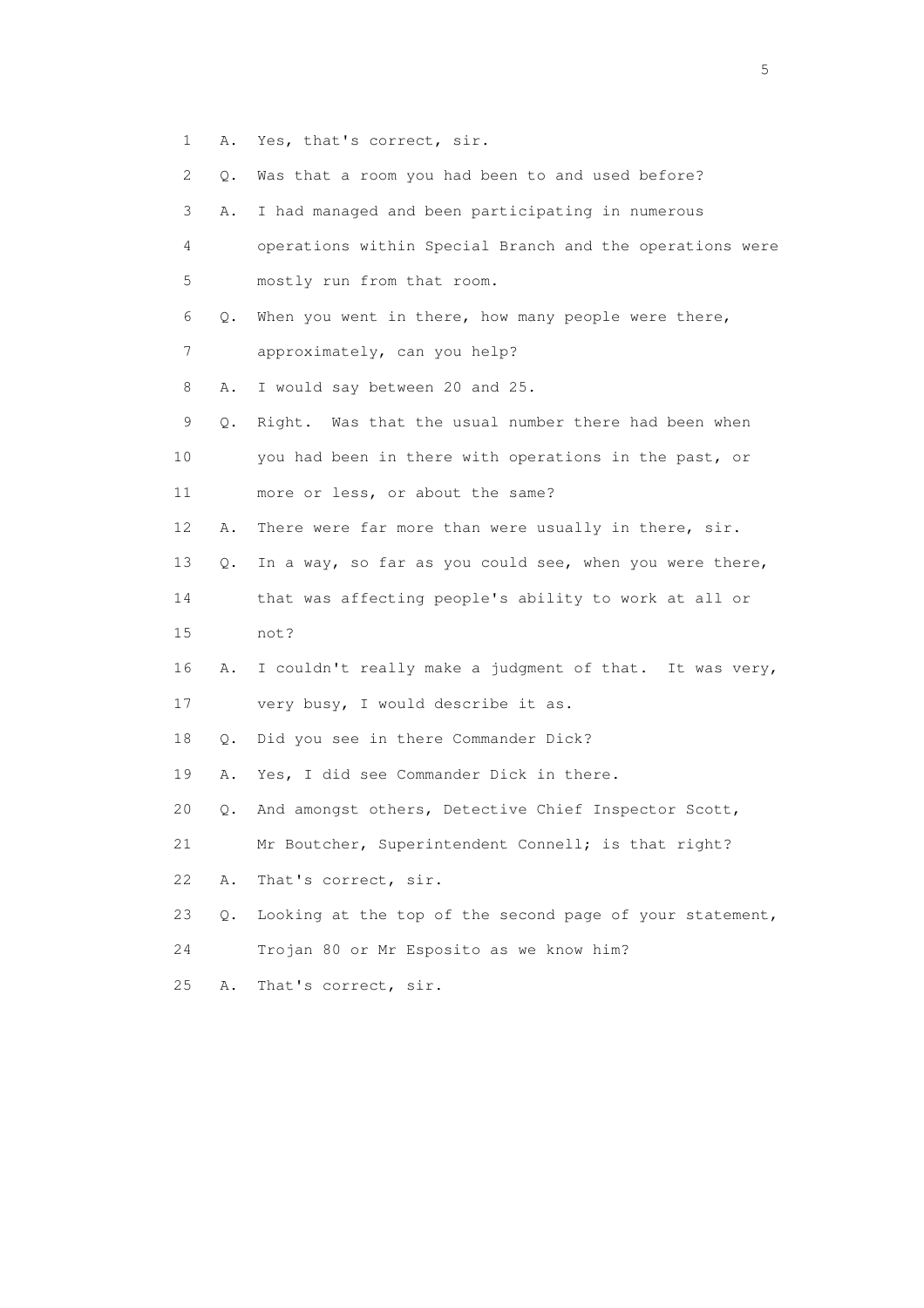1 Q. Did you become aware of an officer who was monitoring 2 the surveillance radio channels? 3 A. Yes, sir, there were, I believe, two officers 4 monitoring, but there was one who was speaking at the 5 time. 6 Q. What was his name? 7 A. It was Pat. 8 Q. Had you seen Mr Johnston in the room? 9 A. I did see Mr Johnston in the room, yes. 10 Q. Was this the moment to have your discussion or not? 11 A. It wasn't. I noticed as I walked in, there was 12 a surveillance movement. Pat was reporting the 13 movements of a person which was clearly being monitored 14 by the people in command, Mr Johnston, Mr Boutcher and 15 Ms Dick. 16 Q. So obviously this wasn't the time to have the 17 discussion? 18 A. No, that's absolutely correct. 19 Q. So did you leave, stay, what did you do? 20 A. No, I stood into the background, and I believed I would 21 be waiting until the movement finished. 22 Q. Forgive me for saying this, but would this be right, 23 strictly speaking, then, or perhaps not even strictly 24 speaking, your presence wasn't actually necessary in the 25 room at that time?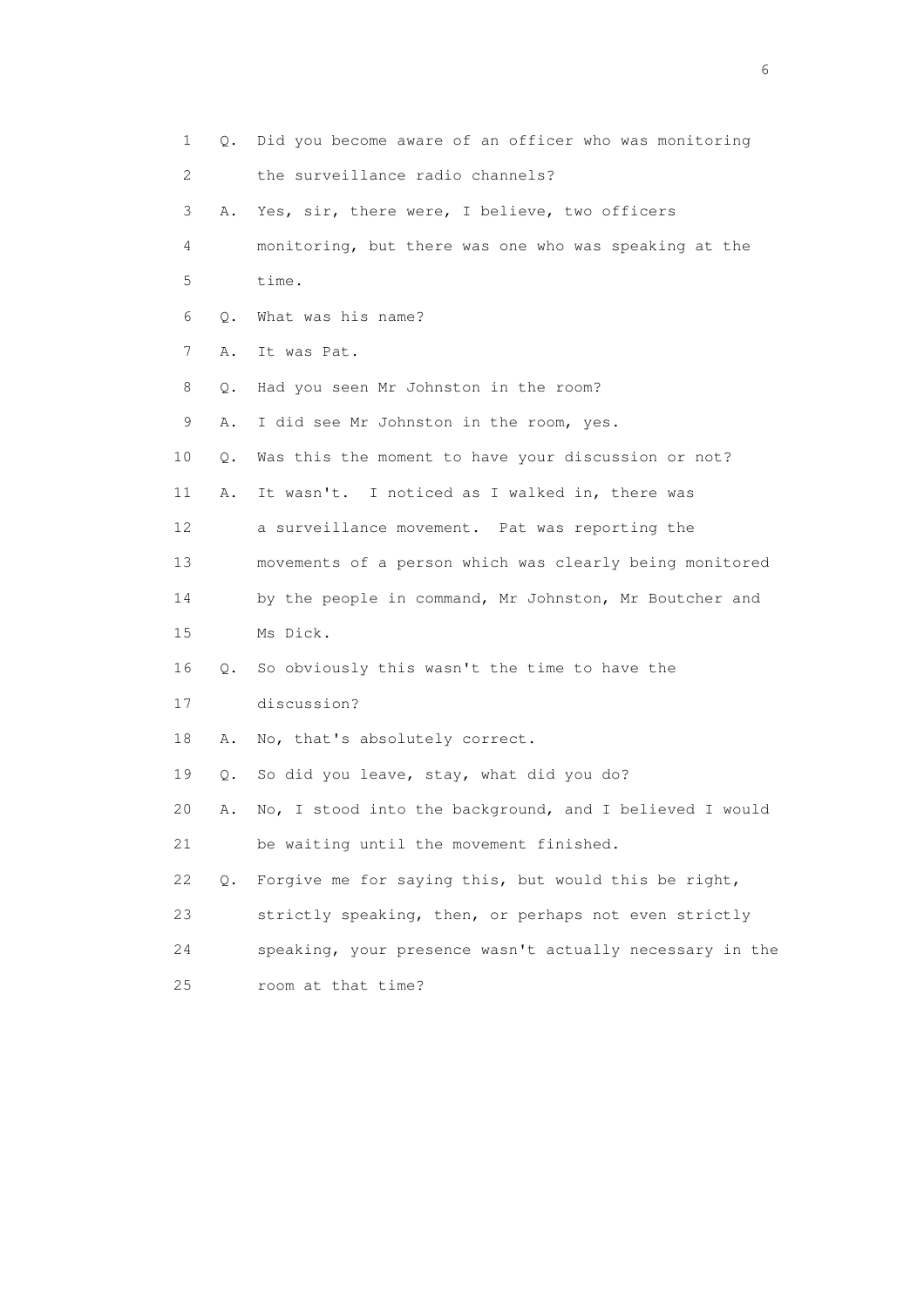1 A. Absolutely not.

 2 Q. All right. Anyway, so you are waiting just, as it were, 3 to get the chance to have the meeting that the two of 4 you have arranged? 5 A. That's correct. 6 Q. All right. I am just going to ask -- we have a plan of 7 it in our section 20. It will come up on the screen for 8 you, Mr Lewindon. Can you just show us, just take 9 a minute to -- I hope this comes back to you. Do you 10 remember that now? 11 A. Yes. 12 Q. Operations room. Can you just help us, then, where you 13 went? 14 A. How do I indicate? 15 Q. There is a number of ways we can do it. The starting 16 point is probably if you can identify something on the 17 plan, but there is also a cursor that is moving round? 18 A. I have got it there, yes. I was standing where the 19 cursor is there, roughly (indicated) in that point there 20 by what would be the -- there is some telephone 21 equipment in those cabinets. 22 Q. So bottom right of the plan as we look at it?

23 A. Yes.

 24 Q. Was that really just to get yourself out of the way? 25 A. Absolutely correct, sir.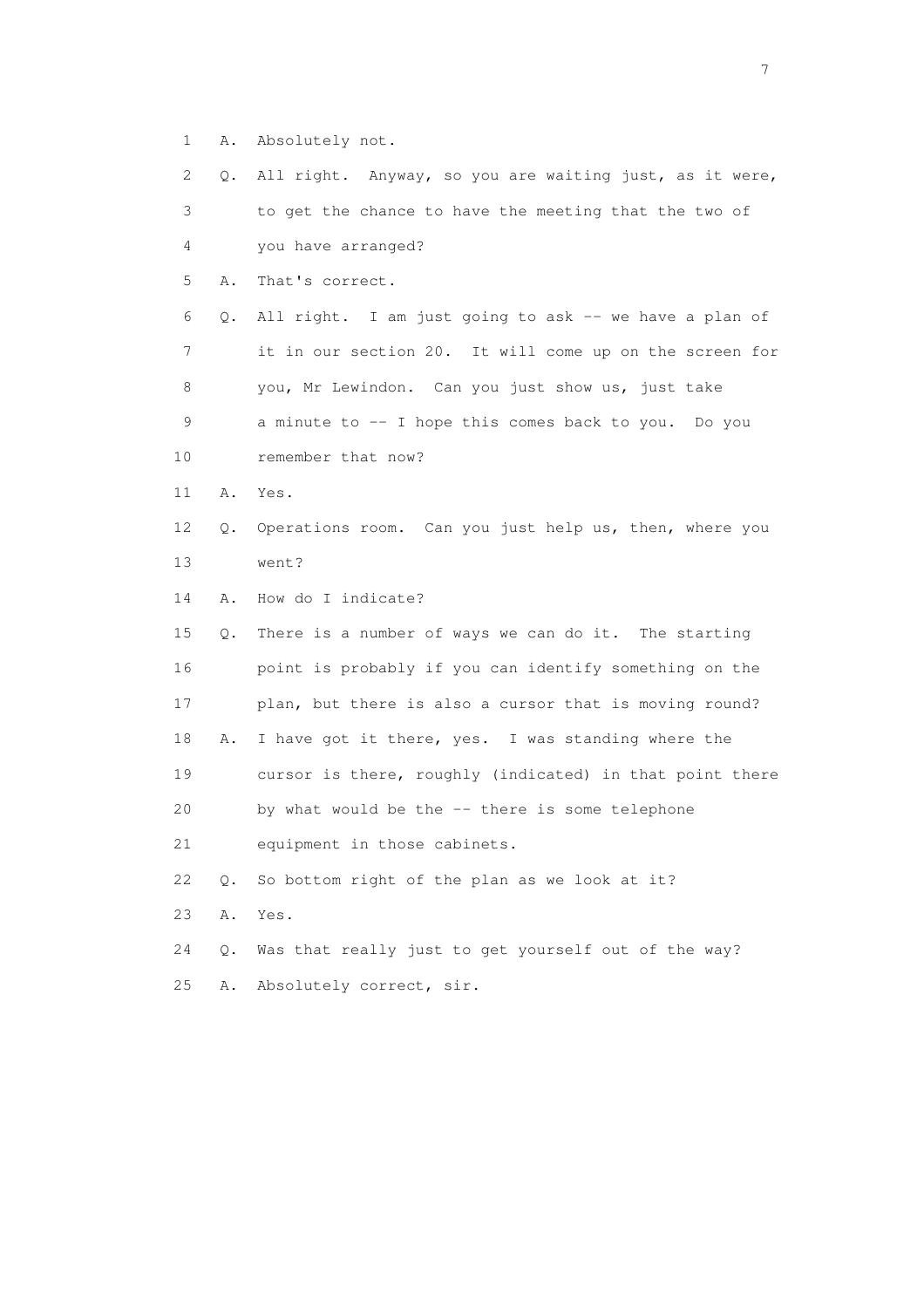- 1 Q. So far as you recall it, where was Pat?
- 2 A. Pat was on the S1 there (indicated).
- 3 Q. Right. And Commander Dick?
- 4 A. She was in the area in this area here (indicated). I 5 can't exactly -- I can't put this cursor exactly on the
- 6 spot but she was certainly in this area.
- 7 Q. I'm not sure who is operating the cursor?
- 8 A. Where the words "operations room" are, to the right of
- 9 that, towards where it says "white master" and
- 10 "London Underground feeds", that area there.
- 11 Q. "traffic master", I think that is.
- 12 A. Ah, "traffic master".
- 13 Q. All right. What was Pat saying?

 14 A. Excuse me. He was verbally reporting the movements of 15 the person under surveillance. Or I believed under 16 surveillance. But he was reporting -- I can't remember 17 the name, the words, but there was clearly somebody 18 being monitored under surveillance.

 19 Q. Right. Then do you remember Trojan 80, Mr Esposito, 20 saying something? Do you have a recollection of that? 21 A. I remember there was a discussion about whether the 22 firearms teams were present or not, and I remember 23 Mr Esposito was on the telephone talking to what 24 I believed were firearms teams on the other end. 25 Q. Yes?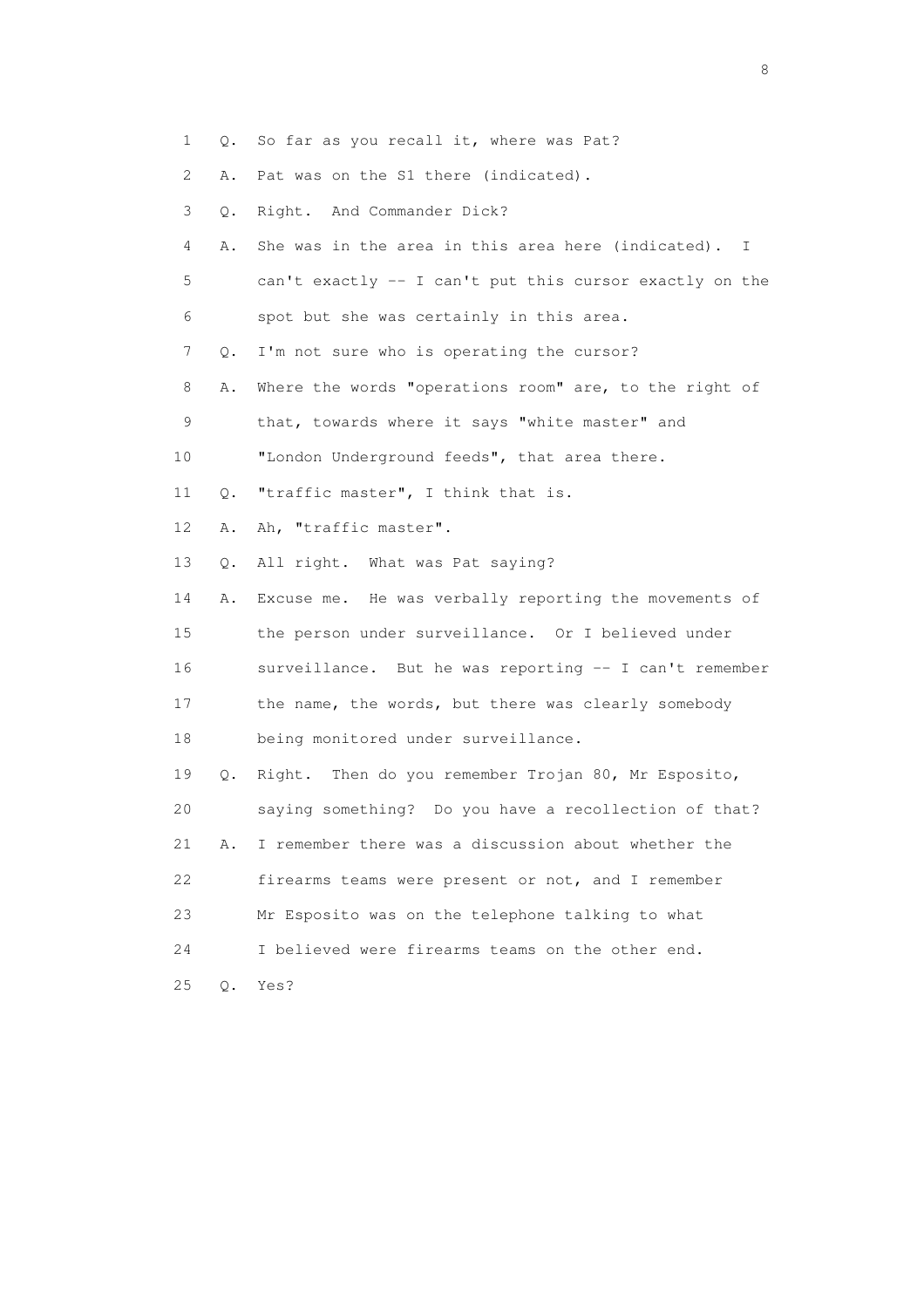1 A. Clearly there was an issue, the fact that they weren't 2 on the scene, and he was trying to get them on the 3 scene. 4 Q. Then Mr Boutcher, do you recall something said by him? 5 A. There was questions around the identity of the person 6 who's being followed and I remember Mr Boutcher asking 7 for a percentage of the -- to which the people 8 following, the surveillance teams, were confident that 9 the person being followed was the suspect. 10 Q. He is asking for a percentage, what, as to the 11 likelihood or whatever of it being the person? 12 A. There was a likelihood that the person was a suspect, 13 yes. 14 Q. How many times does he ask that? 15 A. I remember at least twice, I remember twice. 16 Q. Right. I am looking at your witness statement in which 17 you say: 18 "DCI Boutcher..." 19 It says here: 20 "... two occasions asked for an assessment as to 21 percentage certainty that the man was the suspect." 22 A. Yes, that's correct, sir. 23 Q. Right, and then in your statement at least there is no 24 indication of any response to that, is there? 25 A. There isn't, no.

en de la construction de la construction de la construction de la construction de la construction de la constr<br>1911 : la construction de la construction de la construction de la construction de la construction de la const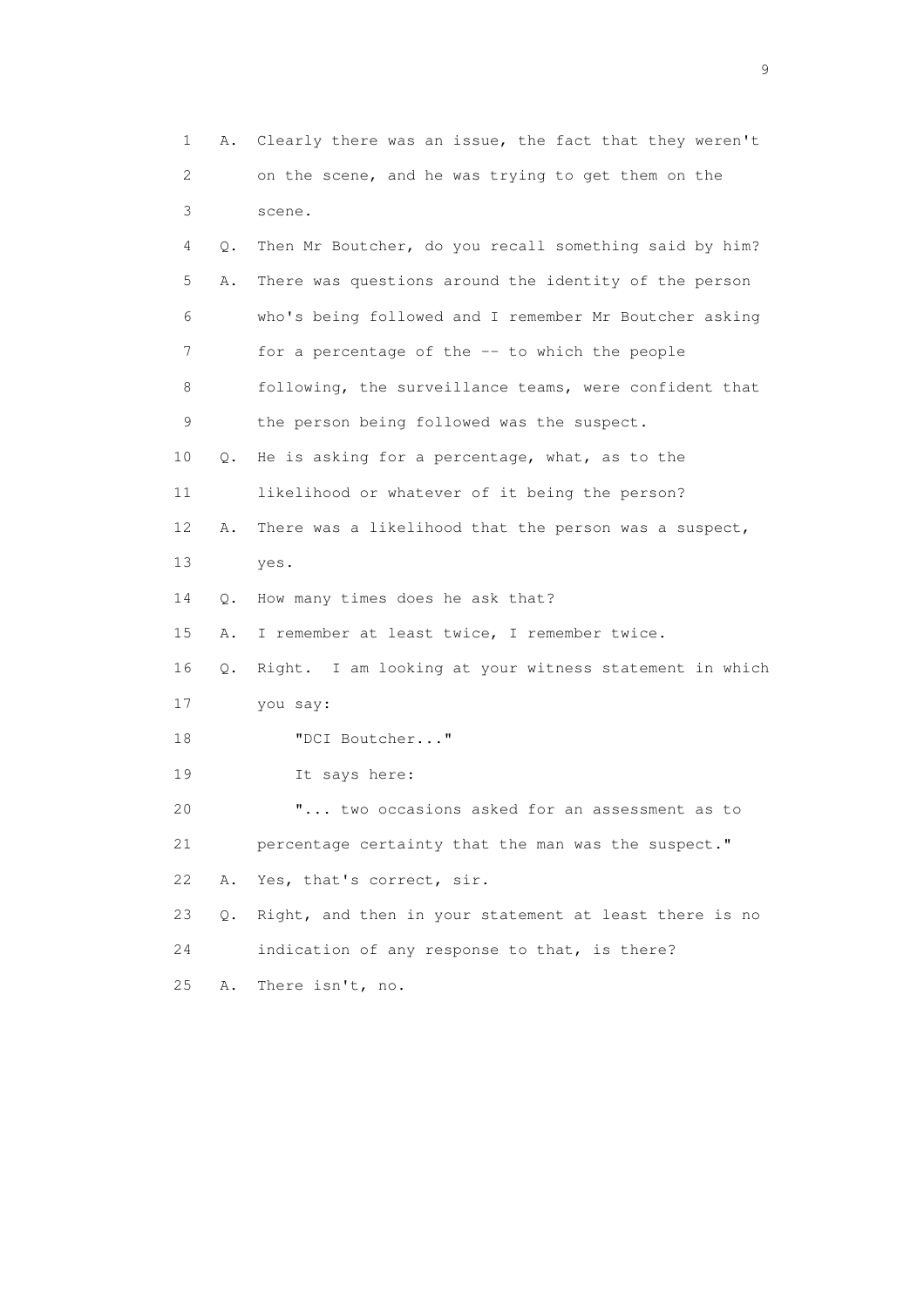1 Q. The statement goes on:

| 2  |    | "I subsequently learned that the person under            |
|----|----|----------------------------------------------------------|
| 3  |    | surveillance had been followed from a building believed  |
| 4  |    | occupied by one of the men suspected to have been        |
| 5  |    | involved in the attempted bombings on 21 July."          |
| 6  | Α. | That's correct, sir.                                     |
| 7  | Q. | So according to the statement, what you subsequently     |
| 8  |    | learned is simply that this person has come from         |
| 9  |    | a building believed occupied by one of the men suspected |
| 10 |    | of involvement in the bombings?                          |
| 11 | Α. | That's correct, sir.                                     |
| 12 | Q. | But I think you just told us just now something about -- |
| 13 |    | well, you tell us. Do you say there was a response,      |
| 14 |    | then, to Mr Boutcher asking that question? (Pause)       |
| 15 | Α. | I haven't noted a response and I can't remember if there |
| 16 |    | was a response.                                          |
| 17 | Q. | So what you can recall, though, is him asking the        |
| 18 |    | question on two occasions, but about a response, you     |
| 19 |    | can't help?                                              |
| 20 | Α. | No, I can't help with that.                              |
| 21 | Q. | Is this right, you did learn later that the<br>Right.    |
| 22 |    | person had been followed from the building --            |
| 23 | Α. | That is correct, I found that out later.                 |
| 24 | Q. | -- as your statement indicates?                          |
| 25 | Α. | Yes.                                                     |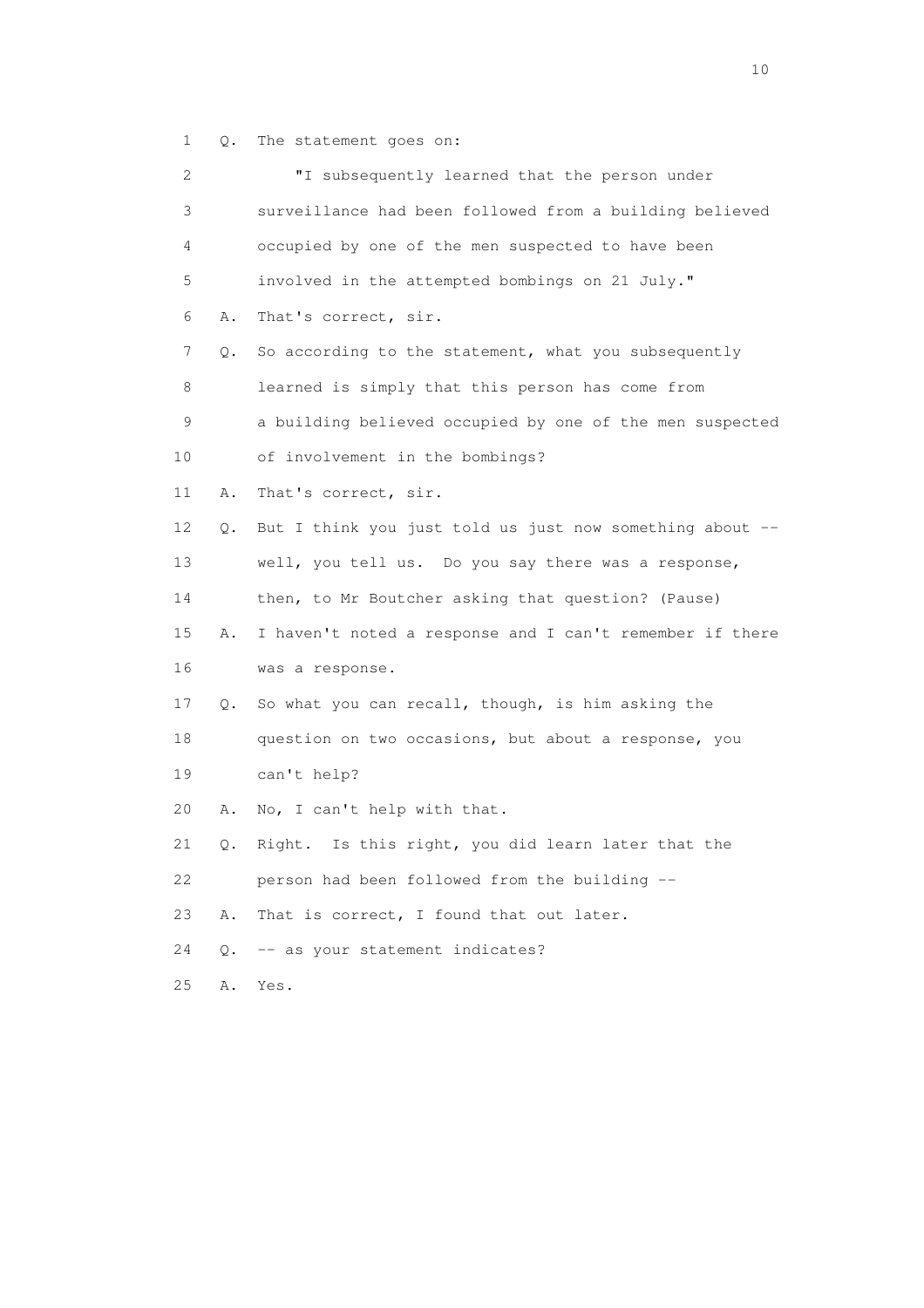1 Q. So we know how much later, a minute or two or half 2 an hour? 3 A. I really can't remember. I made some notes during the 4 afternoon of the incident, which were some basic notes. 5 Q. Yes? 6 A. And I can't remember how much later, but I obviously 7 found out more about the operation; I knew very little 8 about the operation when I walked into the room. 9 Q. Just so we can deal with that, the basic notes that you 10 made, as I understand it, lost, is that right, not 11 available? We have asked. 12 A. That's correct, sir. 13 Q. Did you have those with you when you made the statement 14 on 31 October or were they lost by then? 15 A. No, I had the notes with me on 31 October. This 16 statement is made from those notes. 17 Q. The events you are telling us about now, so when you are 18 in the operations room and the man is under 19 surveillance, had you made notes about -- did your notes 20 include reference to this period? 21 A. This period is a direct lift. The statement is made 22 from my notes. Exactly this reflects my notes. 23 SIR MICHAEL WRIGHT: You simply repeated your notes in this 24 statement? 25 A. Yes.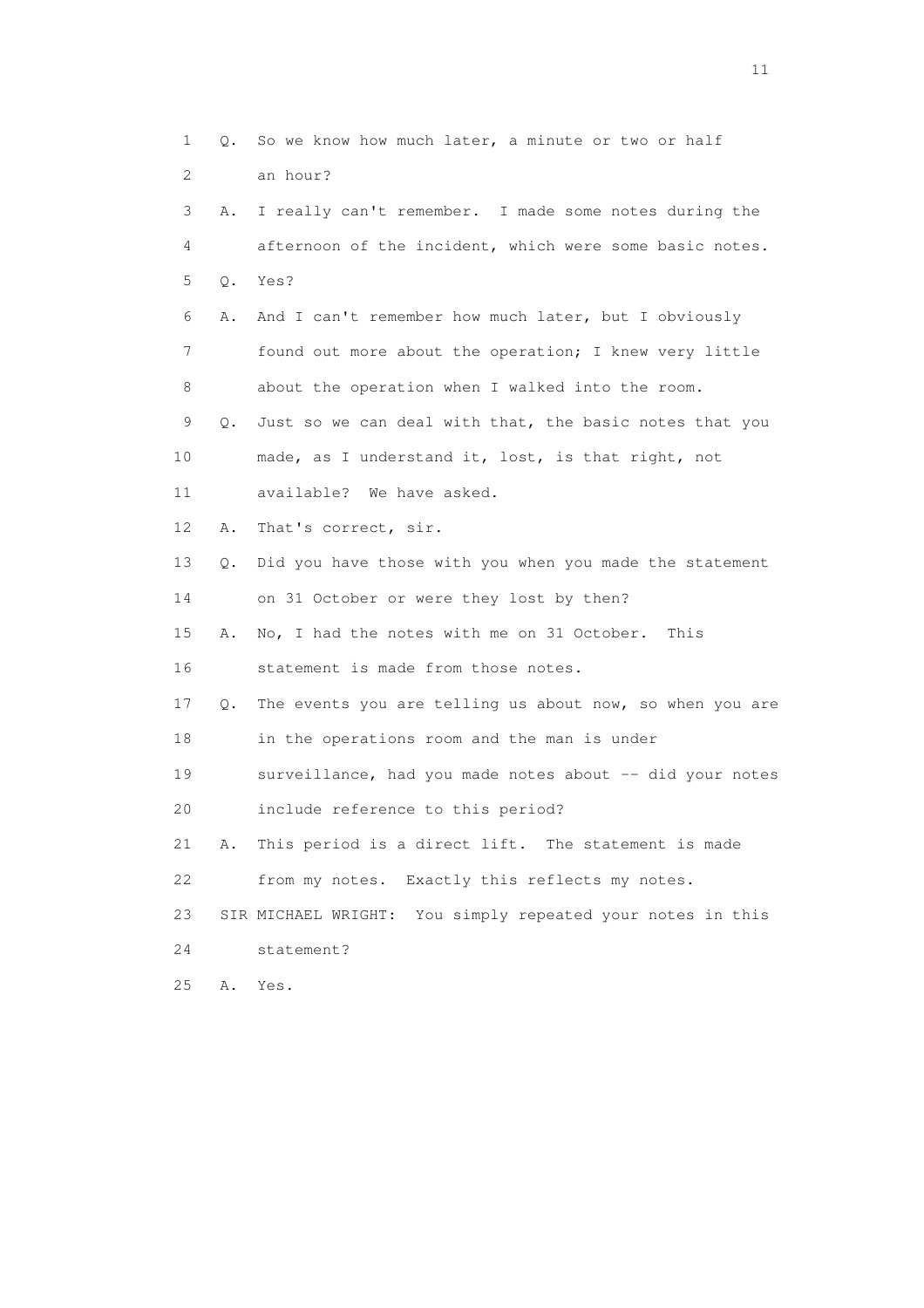| 1  |    | MR HILLIARD: I see, so that we then understand, how long |
|----|----|----------------------------------------------------------|
| 2  |    | after, as it were, 9.30 to 10 had you made the notes     |
| 3  |    | that you then used to make this statement?               |
| 4  | Α. | It would have been about 4 o'clock in the afternoon.     |
| 5  | Q. | So the very same day?                                    |
| 6  | Α. | That's correct, sir.                                     |
| 7  | Q. | Did you hear Pat report that the man was approaching     |
| 8  |    | Stockwell Underground station?                           |
| 9  | Α. | That's correct, sir.                                     |
| 10 | Q. | Did you hear Commander Dick say something at that stage? |
| 11 | Α. | She said he shouldn't be allowed to get on the train,    |
| 12 |    | and I think the words she used was "at all costs". They  |
| 13 |    | are the notes I made in my notebook.                     |
| 14 | Q. | That he shouldn't be allowed to get on the train at all  |
| 15 |    | costs?                                                   |
| 16 | Α. | That's correct, sir.                                     |
| 17 | Q. | Those are the words that are in your statement, aren't   |
| 18 |    | they?                                                    |
| 19 | Α. | Yes, sir.                                                |
| 20 | Q. | I just want to understand, are you saying that those     |
| 21 |    | were the words that you have recorded in your note       |
| 22 |    | there?                                                   |
| 23 | Α. | Yes, sir, they were.                                     |
| 24 | Q. | Did Mr Esposito, Trojan 80, say something about the      |
| 25 |    | firearms teams or team?                                  |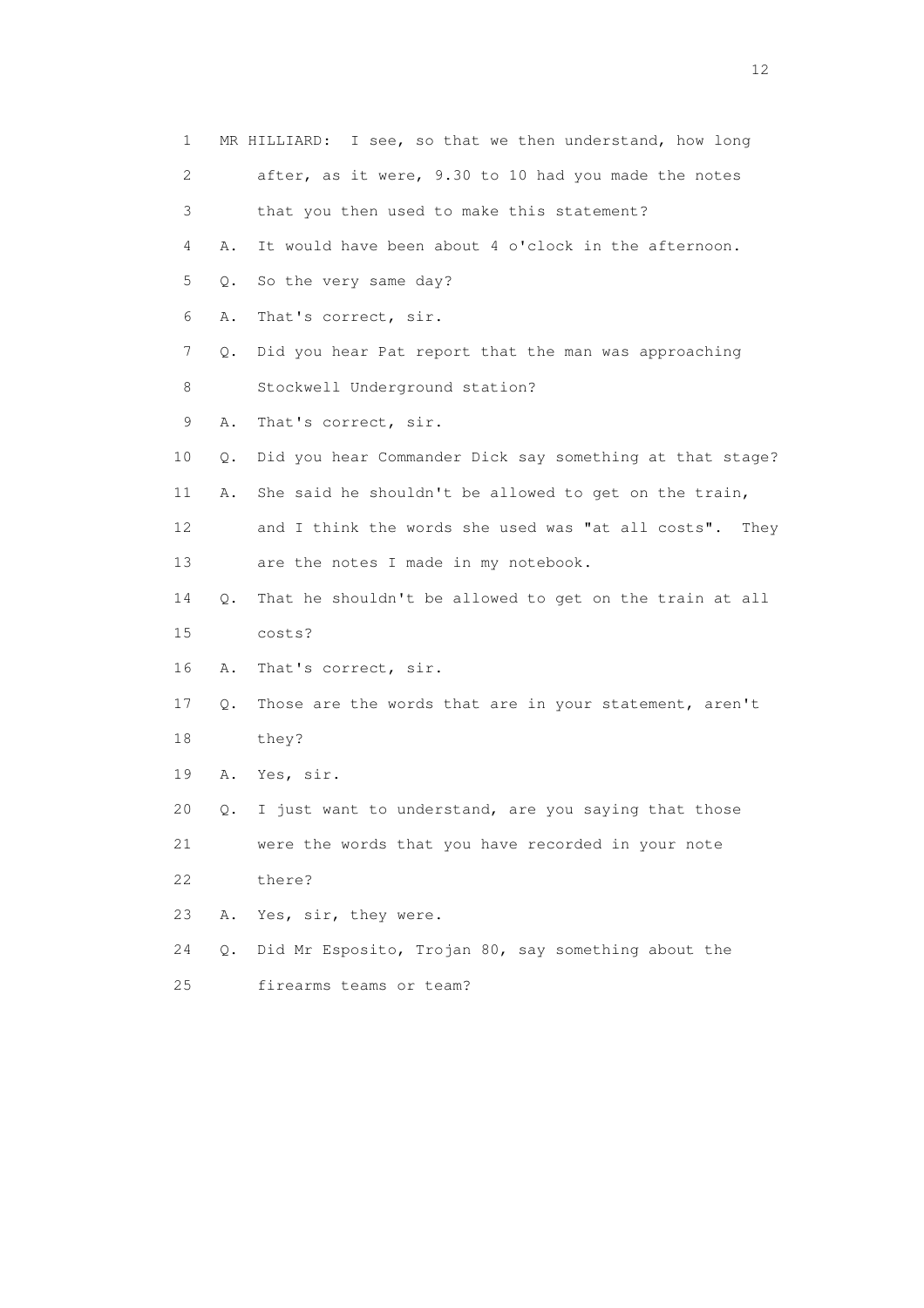1 A. Very shortly after this, Mr Esposito stated that the 2 firearms team was on the scene. There was a discussion 3 about this -- 4 Q. All right, you go on, I may have interrupted you too 5 early. 6 A. I think it's got to be -- there was a discussion at this 7 stage whether the surveillance could stop the subject or 8 the firearms team were in a position to stop the 9 subject. At first, Mr Esposito was saying the firearms 10 are not on the scene. Very shortly after Commander Dick 11 gave the order that the suspect must be stopped, Vince 12 Esposito reported that the firearms were on the scene. 13 Q. So what happened once Mr Esposito said that the firearms 14 team were on scene? 15 A. There was a discussion about once, if they went 16 underground, whether they could communicate with the 17 firearms team or the surveillance team. 18 Q. If we just get the sequence, and I am looking at the 19 statement that you have made, you have dealt with the 20 observation you say was made by Commander Dick. Then 21 your statement records, is this right, that Mr Esposito 22 said that the firearms teams were still not in 23 a position to assist? 24 A. Yes. 25 Q. Your statement records that Mr Boutcher then directed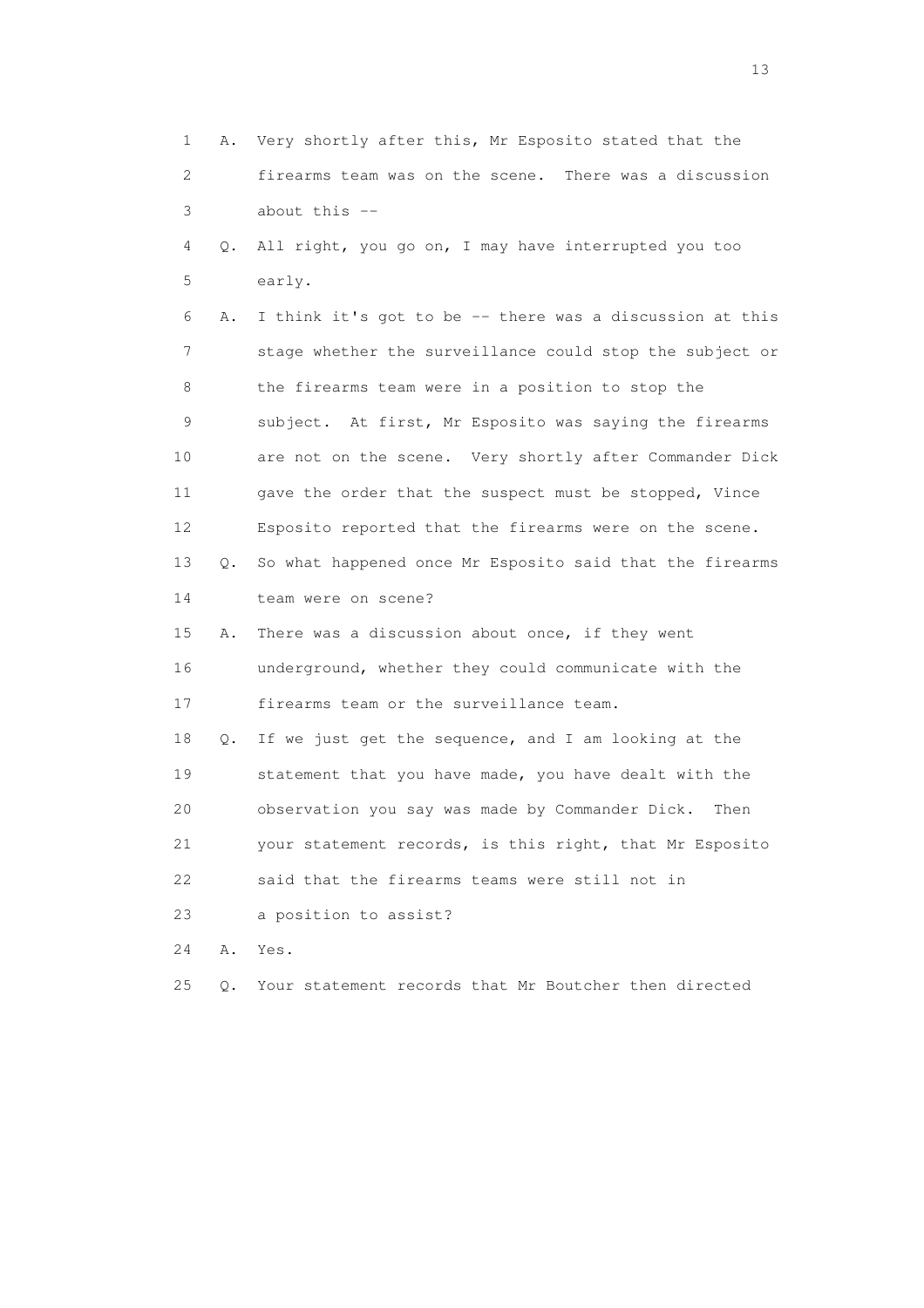1 that the surveillance teams were to stop the subject? 2 A. Yes, that's correct, sir. 3 Q. I don't know, do you remember, was that in fact 4 a suggestion made by him and then an order given by 5 Commander Dick; is that likely, or do you think it was 6 a direction from him? 7 A. I think it was seeking -- it was a proposal, that the 8 firearms teams -- sorry, the surveillance teams stop the 9 suspect because it was clear that Commander Dick was in 10 charge of the operation. 11 Q. Yes. Then your statement says that very shortly after 12 this, Trojan 80 stated that the firearms team was on 13 scene? 14 A. That's correct, sir. 15 SIR MICHAEL WRIGHT: Can you remember from your statement if 16 it was Mr Boutcher's suggestion whether Commander Dick, 17 as she then was, actually gave that order? 18 A. From my statement, I can't remember, but my 19 understanding was that it was such a quick interaction 20 where the surveillance team should do it, and then the 21 firearms teams were reported to be on scene. 22 SIR MICHAEL WRIGHT: I appreciate that may make it very 23 difficult. I don't know whether you have any memory now 24 as to whether Commander Dick actually said "SO12, do 25 it"?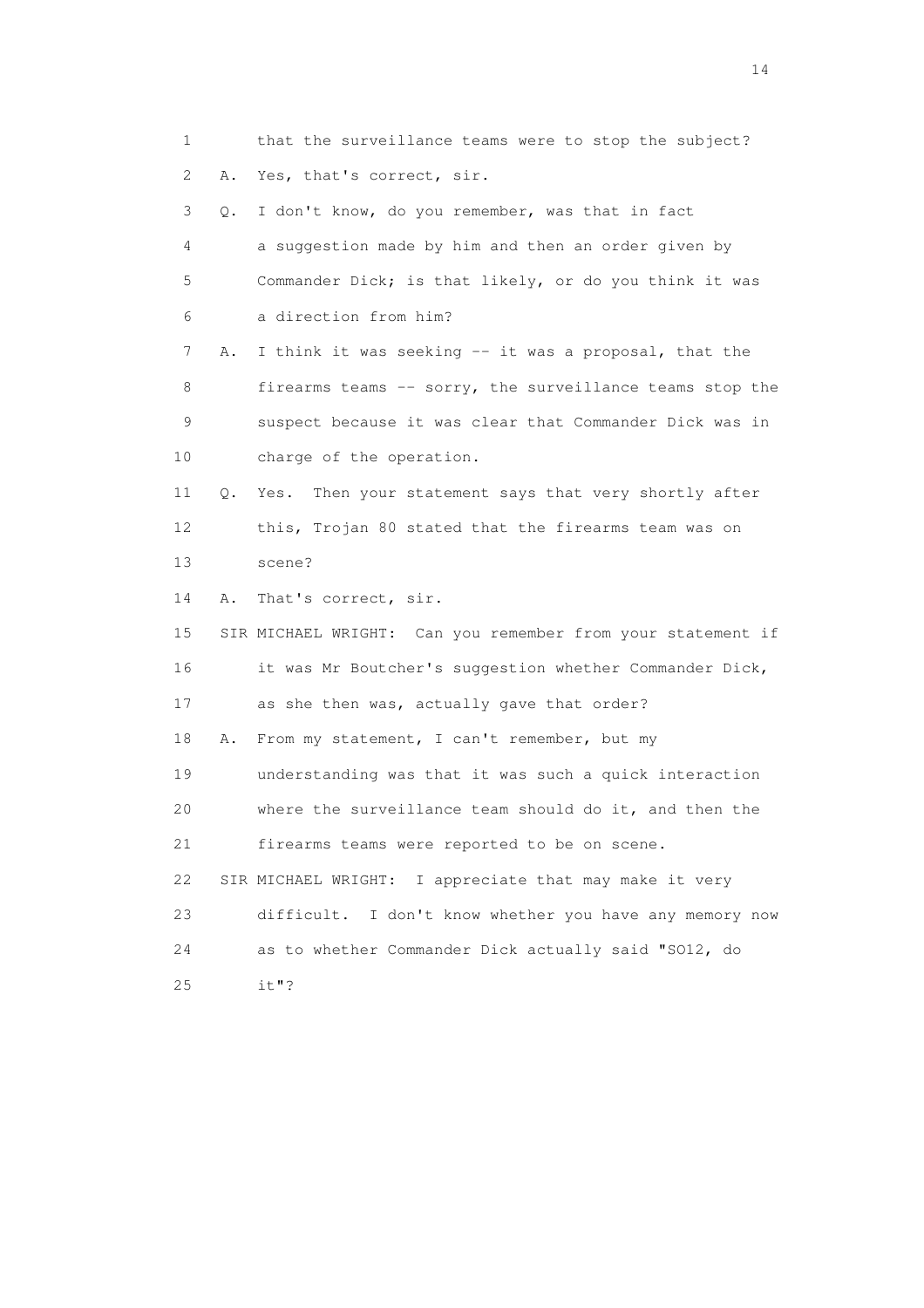1 A. No, I don't remember her saying that.

2 SIR MICHAEL WRIGHT: Very well.

| 3               | MR HILLIARD: Right, so you have Mr Boutcher, you have         |
|-----------------|---------------------------------------------------------------|
| 4               | recorded him as directing that the surveillance teams         |
| 5               | were to stop the subject; yes?                                |
| 6               | Yes, that's correct, sir.<br>Α.                               |
| 7               | Then, as we have said, that Mr Esposito says the<br>Q.        |
| 8               | firearms team were on scene. Then you have told us this       |
| 9               | question about, if they were in the tube, whether             |
| 10              | communications would still be possible. But once it had       |
| 11              | been indicated that the firearms team were there, do you      |
| 12 <sup>°</sup> | remember whether anything was said then about who was         |
| 13              | actually going to be -- going to carry out the stop,          |
| 14              | whether it was the firearms team or the surveillance          |
| 15              | team?                                                         |
| 16              | No, I don't remember that discussion or that direction.<br>Α. |
| 17              | All right. Then is this right, not long after that,<br>О.     |
| 18              | communication was received that the man had been shot?        |
| 19              | That's correct, sir.<br>Α.                                    |
| 20              | MR HILLIARD: Thank you very much.                             |
| 21              | SIR MICHAEL WRIGHT: Mr Mansfield.                             |
| 22              | Questions from MR MANSFIELD                                   |
| 23              | MR MANSFIELD: Good morning, my name is Michael Mansfield.     |
| 24              | I represent the de Menezes family. Just one question,         |
| 25              | do you have your notes there?                                 |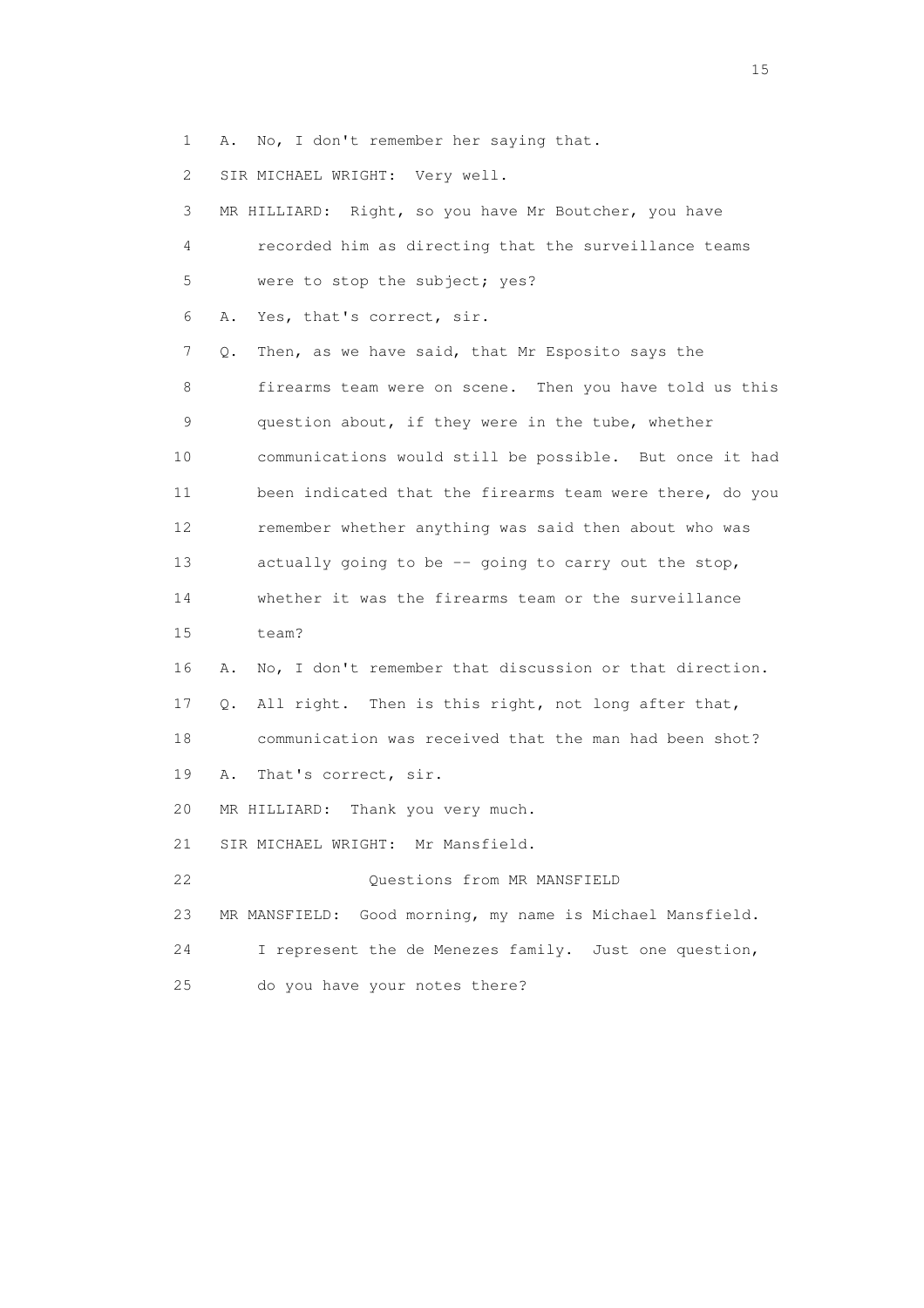- 1 A. No, I don't, sir.
- 2 Q. All right. The one question is: when did you make the 3 notes which incorporated this observation about, that 4 Pat was making, and also Commander Dick; when did you 5 make those? 6 A. About 4 o'clock in the afternoon. 7 Q. Of the same day? 8 A. That's correct, sir. 9 Q. Did you make them on your own? 10 A. Yes, sir. 11 MR MANSFIELD: Thank you. 12 SIR MICHAEL WRIGHT: Thank you. 13 MR GIBBS: No questions, thank you. 14 SIR MICHAEL WRIGHT: Mr Stern? 15 MR STERN: No, thank you, sir. 16 SIR MICHAEL WRIGHT: Ms Leek? 17 MS LEEK: No, thank you. 18 SIR MICHAEL WRIGHT: Mr Perry. 19 Questions from MR PERRY 20 MR PERRY: Thank you, sir. I am David Perry. I represent 21 Commander Dick, amongst others. 22 Mr Lewindon, I am going to try to assist with your 23 notes, if I can, because I think if you can be shown on 24 the screen document 5051, I hope, document page 5051, is 25 that --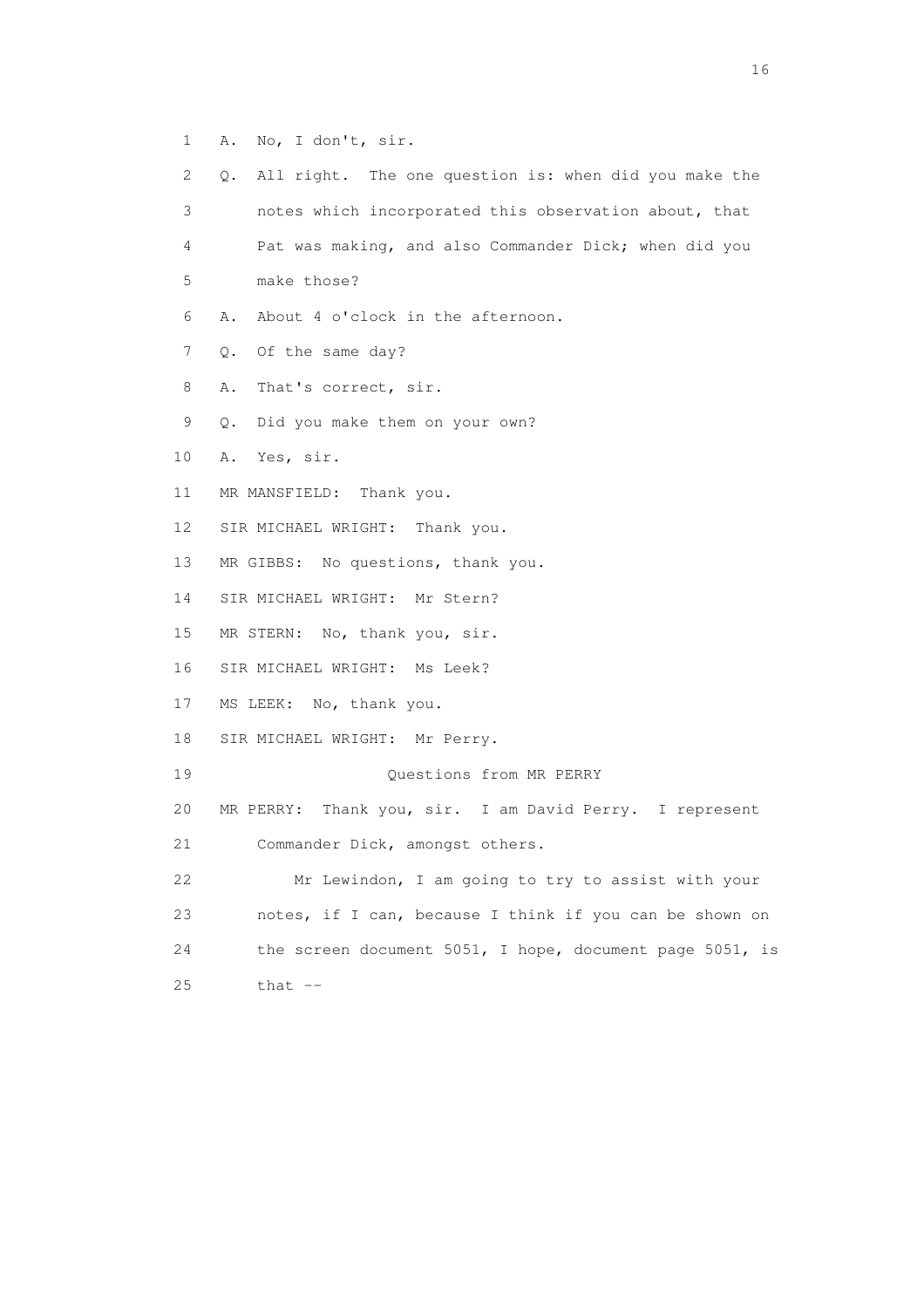1 A. That is my CID report book.

| $\mathbf{2}^{\mathsf{I}}$ |       | SIR MICHAEL WRIGHT: Now you know where it's gone.        |
|---------------------------|-------|----------------------------------------------------------|
| 3                         |       | MR PERRY: I am not sure if you had lost it, Mr Lewindon. |
| 4                         |       | I only know this because I have been given documents     |
| 5                         |       | that have been provided to everyone else. It's not       |
| 6                         |       | magic on my part, I am afraid.                           |
| 7                         |       | I am not going to ask everyone to look at that,          |
| 8                         |       | because I want to try to assist with your evidence, but  |
| 9                         |       | if we go to the very last page, 5055, can we see,        |
| 10                        |       | because I am not very good at reading other people's     |
| 11                        |       | handwriting, do you see at the end "notes made"?         |
| 12                        | Α.    | 1700, sir, so it's 5 o'clock in the afternoon.           |
| 13                        | $Q$ . | That's 1700?                                             |
| 14                        | Α.    | Yes, sir.                                                |
| 15                        | Q.    | On the 22nd?                                             |
| 16                        | Α.    | Yes, sir.                                                |
| 17                        | Q.    | Thank you very much. So we chased down that particular   |
| 18                        |       | hare.                                                    |
| 19                        | Α.    | I'm stunned at my memory, sir. I was only an hour out.   |
| 20                        | Q.    | Very, very impressive. May I just ask you a couple of    |
| 21                        |       | things, and just for your assistance, if you would like  |
| 22                        |       | to have on your screen the notes 5053, do you have that? |
| 23                        | Α.    | I haven't got it up, sir.                                |
| 24                        |       | SIR MICHAEL WRIGHT: It's coming up now.                  |
| 25                        | Α.    | I have it now.                                           |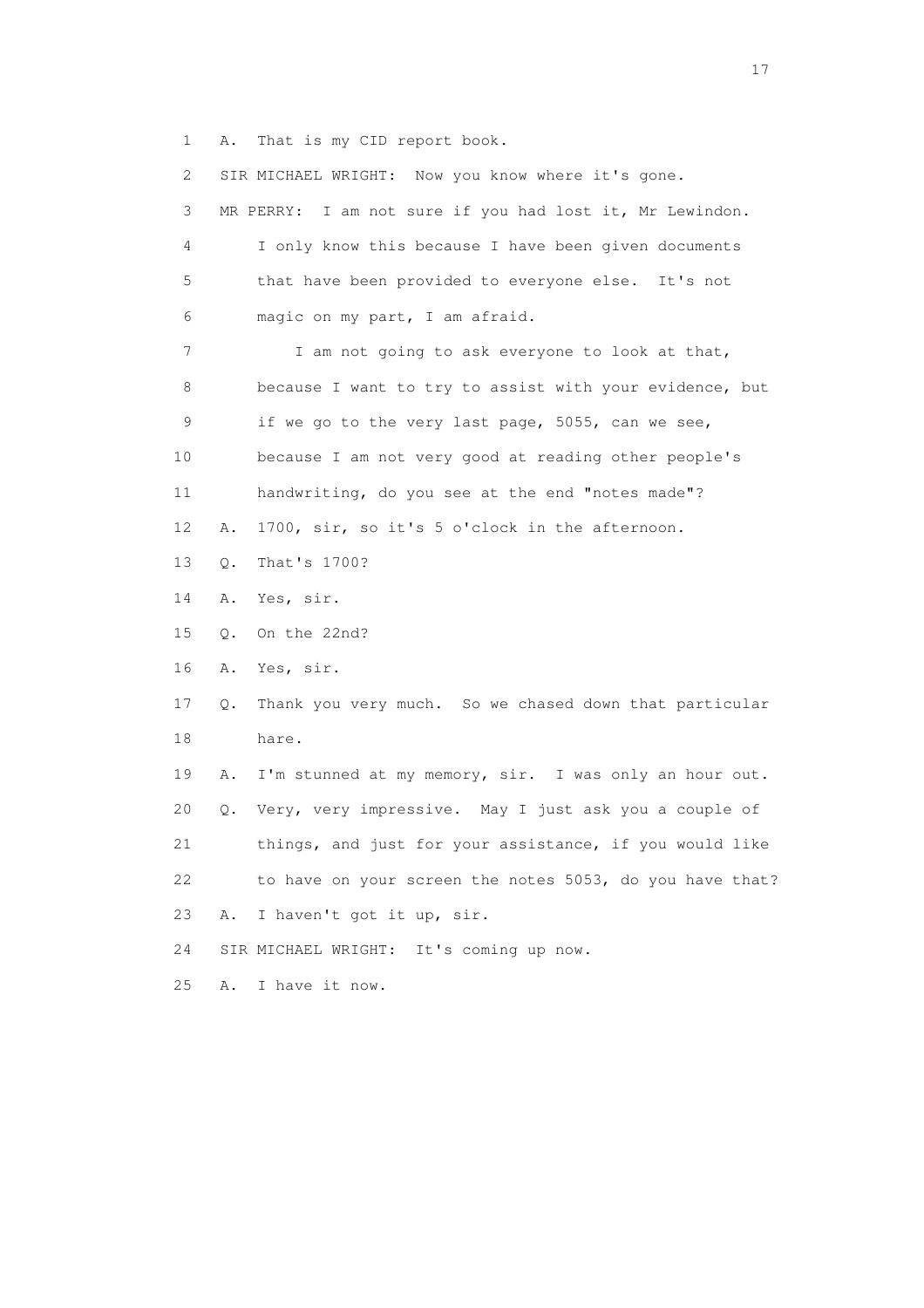1 MR PERRY: All right. Can I just look at the second line: 2 "Approximately 10 am entered the ops room". 3 The second line going on to the third line? 4 A. That's correct, sir. 5 Q. That's just to get the start of this. Don't think for 6 a moment, Mr Lewindon, that I am holding you to 7 10 o'clock or just before or just after, but that's what 8 you are saying in your notes, at approximately 10 am? 9 A. It was approximately 10 am, yes, sir, but that was 10 a real estimate. When I went in, there was no 11 intention -- the intention was to have a meeting and 12 I didn't take note on my watch. 13 Q. If we go over to the next page, which is 5054, about 14 eight lines down -- I had better not try and read your 15 writing. 16 A. "I subsequently discovered that the person followed was 17 from that occupied by the suspect for bombing." 18 "I subsequently discovered that the person followed 19 was from flat occupied by suspect for bombing." 20 SIR MICHAEL WRIGHT: Go on. 21 MR PERRY: Go on. 22 A. "The surveillance monitor replied 'they think it's 23 him'." 24 Q. Just pausing there for a moment if I may, I just want to 25 ask you about that.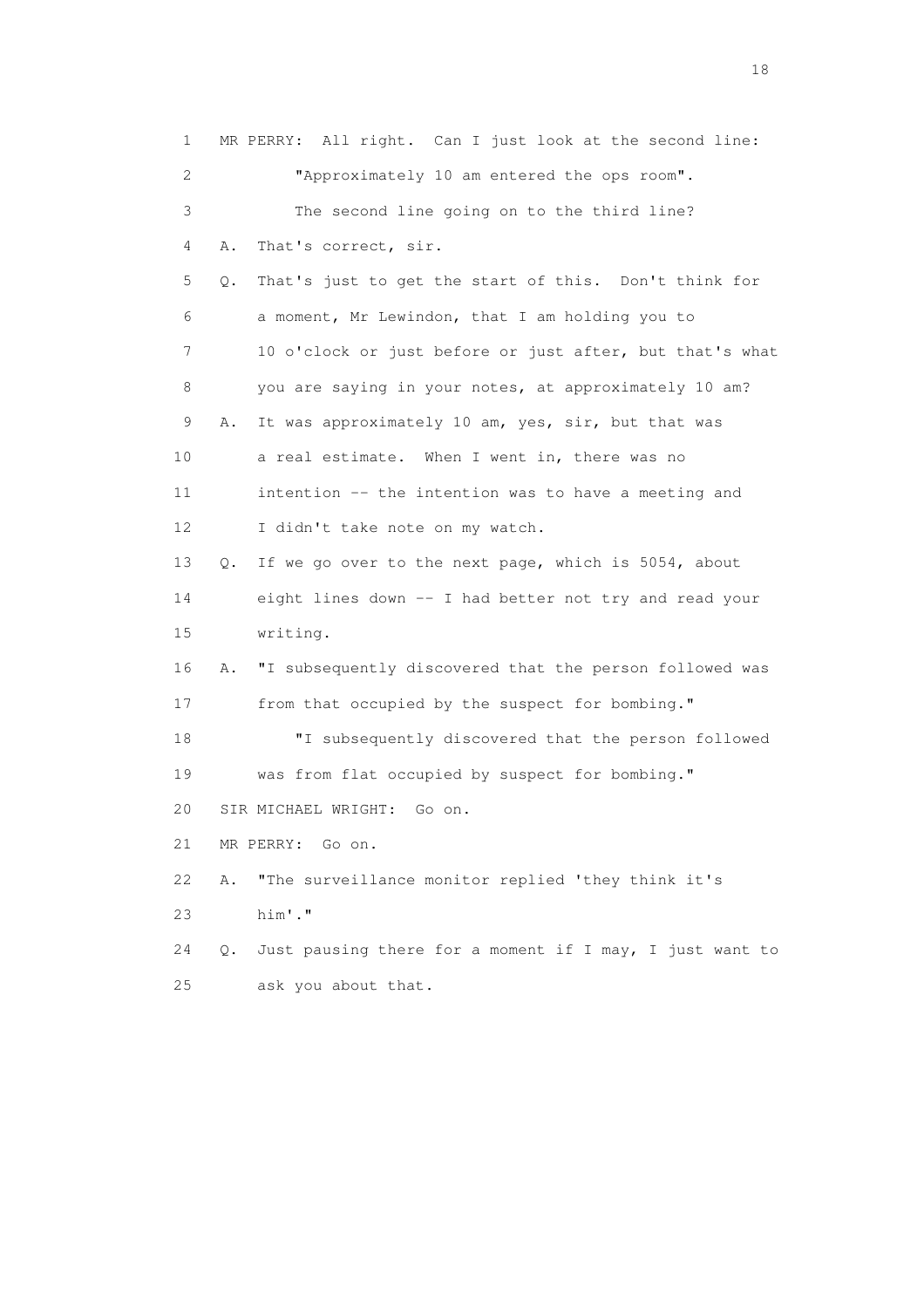1 So we get the picture and we see what's happening, 2 you have walked into the operations room in the middle 3 of an operation? 4 A. That's correct, sir. 5 Q. And it's clear that something important is going on? 6 A. Yes, sir. 7 Q. That's why you tuck yourself away in the back right-hand 8 corner, because something is developing as you are 9 standing there in front of you? 10 A. Yes, sir. 11 Q. Involving Mr Johnston, the person you had gone into the 12 room to speak to, who was your line manager or your 13 senior officer? 14 A. That's correct, sir. 15 Q. When you were giving evidence in answer to my learned 16 friend who puts questions on behalf of the Coroner, you 17 said that when Mr Boutcher asked for the percentage, the 18 surveillance monitor said that he was -- or words to the 19 effect that he was confident that the person being 20 followed was the suspect? 21 A. Sorry, can you repeat that question, sir? 22 Q. Yes, I am very sorry. 23 A. I glanced at my notes. 24 Q. That's all right, I know how difficult it is. When you 25 were answering questions earlier --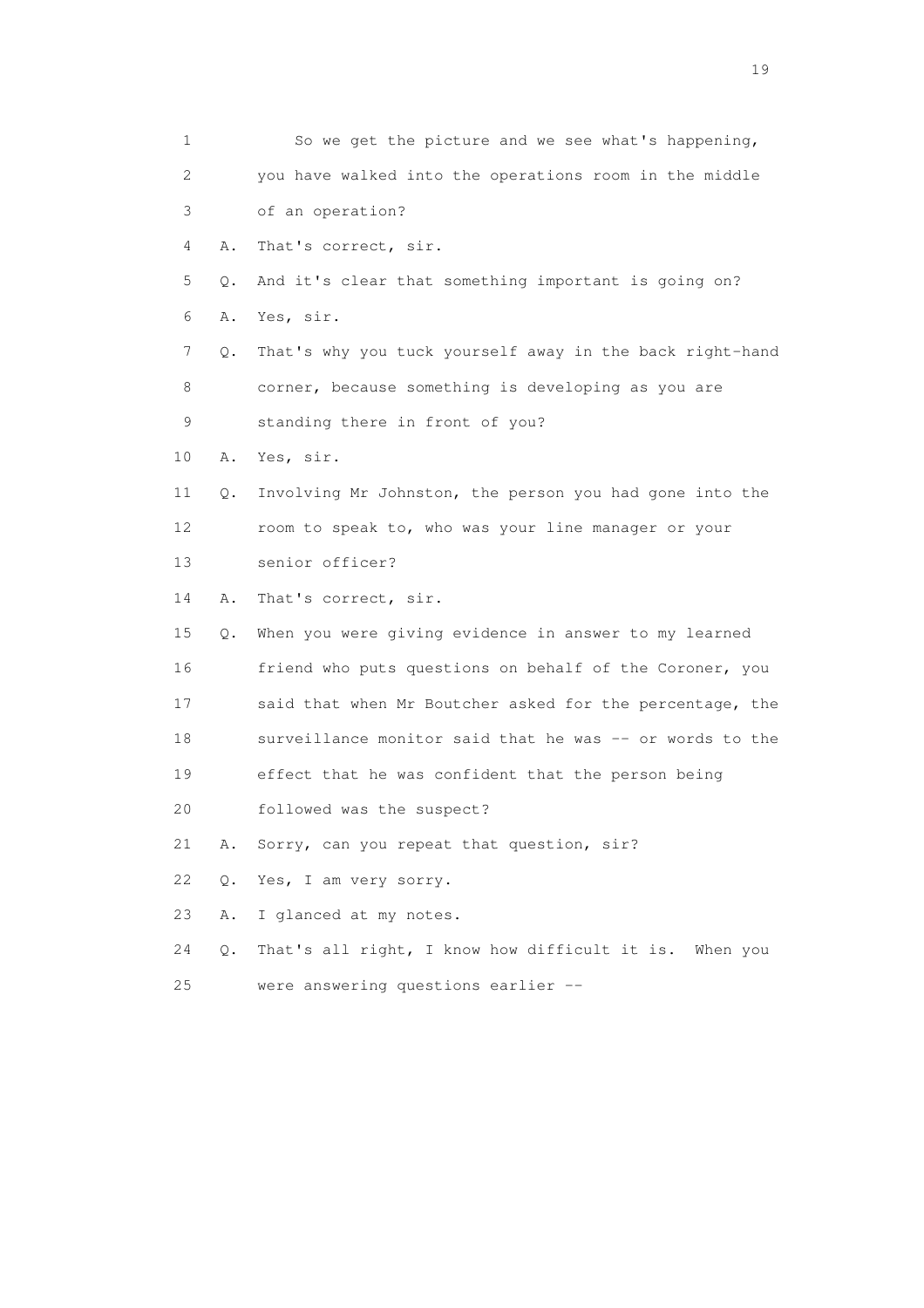1 A. Yes, sir.

| 2  | -- you said words to the effect of that the surveillance<br>Q. |
|----|----------------------------------------------------------------|
| 3  | monitor, in answer to Mr Boutcher's percentage question,       |
| 4  | said something along the lines of that they were               |
| 5  | confident that the person being followed was the               |
| 6  | suspect?                                                       |
| 7  | I didn't say that at all, sir.<br>Α.                           |
| 8  | All right. You see, I was trying to say what you had<br>Q.     |
| 9  | said earlier. But it doesn't matter, I am not going to         |
| 10 | press it.                                                      |
| 11 | Can I just ask you this --                                     |
| 12 | SIR MICHAEL WRIGHT: Mr Perry, it's in the notebook, what he    |
| 13 | It's on the screen.<br>recorded.                               |
| 14 | MR PERRY: No, I was putting to him what was on our screen      |
| 15 | earlier, sir, in the LiveNote in answer to my learned          |
|    |                                                                |
| 16 | friend; but I do not want to be difficult with the             |
| 17 | witness.                                                       |
| 18 | May I just ask you this, Mr Lewindon: you have said            |
| 19 | Mr Boutcher was asking the percentage; can you recall          |
| 20 | Cressida Dick asking for the percentage and Mr Boutcher        |
| 21 | saying on a scale of 1 to 10?                                  |
| 22 | I can't remember that, sir, no.<br>Α.                          |
| 23 | Because this was something that was happening very<br>Q.       |
| 24 | quickly and when you came to compile your notes, you           |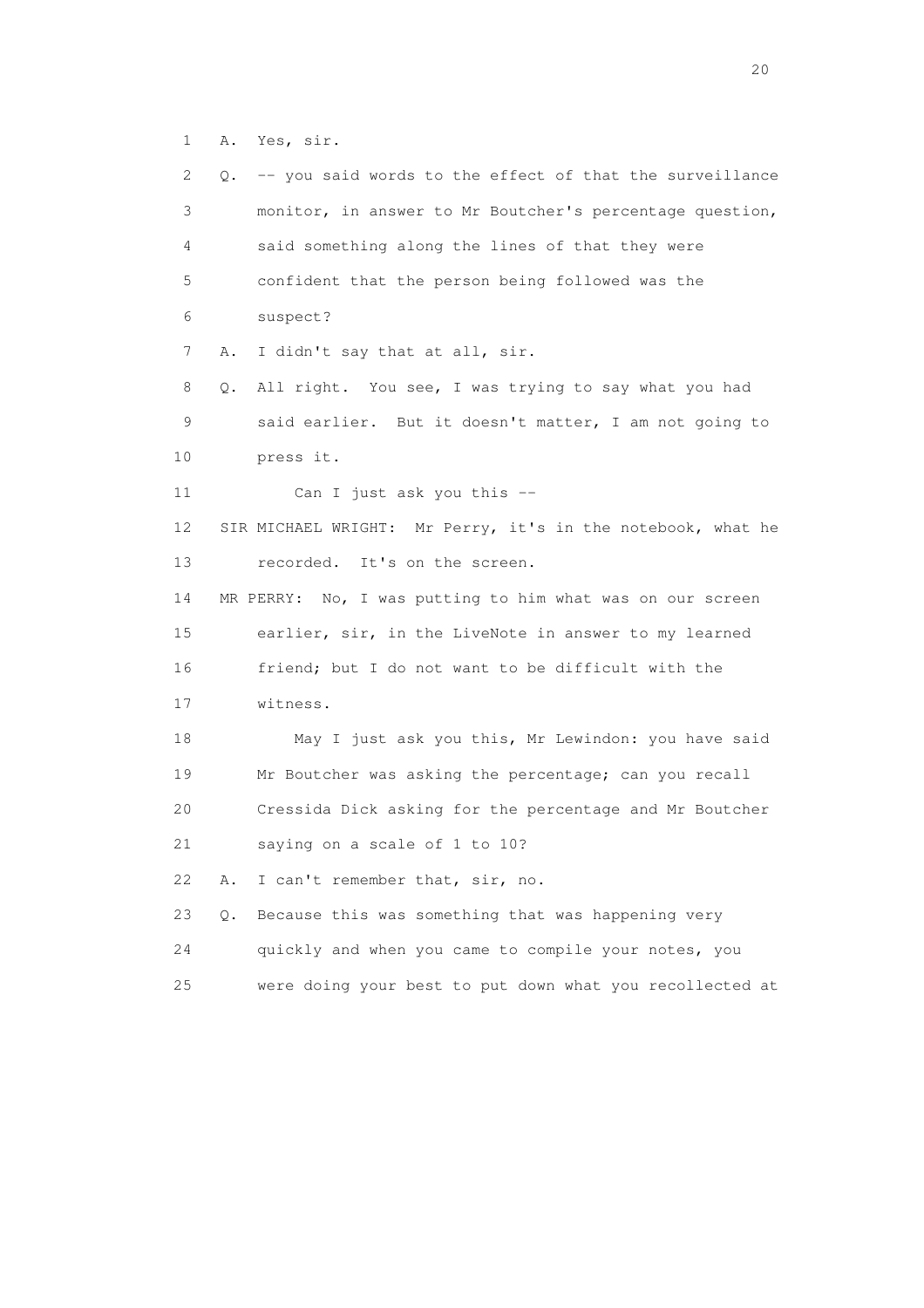1 that time, 5 o'clock, as to the significant matters? 2 A. That's absolutely correct, sir. 3 Q. I just want to ask you this: when of course you are 4 compiling notes, it's sometimes very difficult to 5 recollect precisely the words used by a particular 6 individual? 7 A. It's absolutely correct, it is very difficult. 8 Q. It's probably the most difficult thing when you are 9 compiling notes to give an accurate report of direct 10 speech? 11 A. That's absolutely correct, sir. 12 Q. Now, just to be fair to you, Mr Lewindon, and so 13 everyone knows what the position is, if we just look on 14 the screen, we can see there: 15 "Commander Dick said he must not be allowed to get 16 on..." 17 Can you read it out? 18 A. Sorry, I am trying to -- 19 SIR MICHAEL WRIGHT: Actually, if you can bear with me for 20 a moment. You have read the passage about him coming, 21 the suspect coming from the flat occupied by a bomber; 22 you see that there? 23 A. Then the sentence after that says -- 24 SIR MICHAEL WRIGHT: Just read on from there. 25 A. "The surveillance monitor replied 'they think it's him'.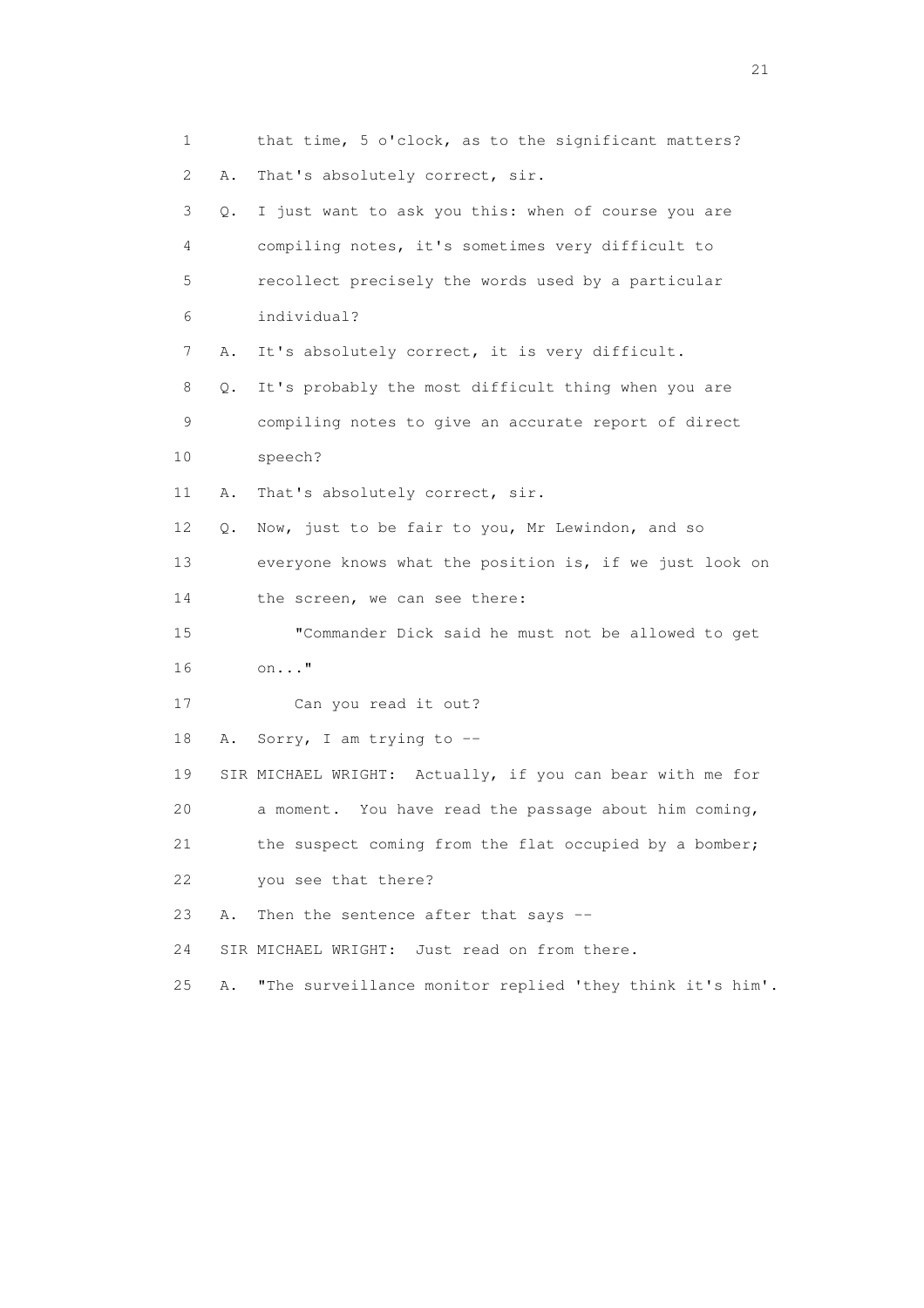1 Suspect approached Stockwell Park station.

 2 Commander Dick stated he must not be allowed to get on 3 train at all costs. Esposito: firearms still not in 4 position to assist. Boutcher: surveillance to put in 5 stop. Esposito: firearms on scene. Questions raised as 6 to comms from station." 7 SIR MICHAEL WRIGHT: Communications, does that mean? 8 A. That's absolutely correct, sir: 9 "Shortly after received communications man shot." 10 SIR MICHAEL WRIGHT: Thank you, that will do. 11 MR PERRY: Thank you. 12 What I am going to ask you, now you have looked at 13 that, is: you told us how difficult it can be to record 14 speech, and please don't think that this is a criticism 15 of you, but when you were giving evidence a short time 16 ago you said: I think the words used were "at all 17 costs"? 18 A. Yes. 19 Q. I am going to suggest that in fact Cressida Dick didn't 20 say "at all costs". She did say, so it's clear, that he 21 was to be stopped but she didn't use the words "at all 22 costs". May you be wrong about that? 23 A. According to my notes, which were made on the afternoon, 24 I recorded "at all costs", but I recognise -- 25 SIR MICHAEL WRIGHT: That's the best you can say, isn't it?

22 and 22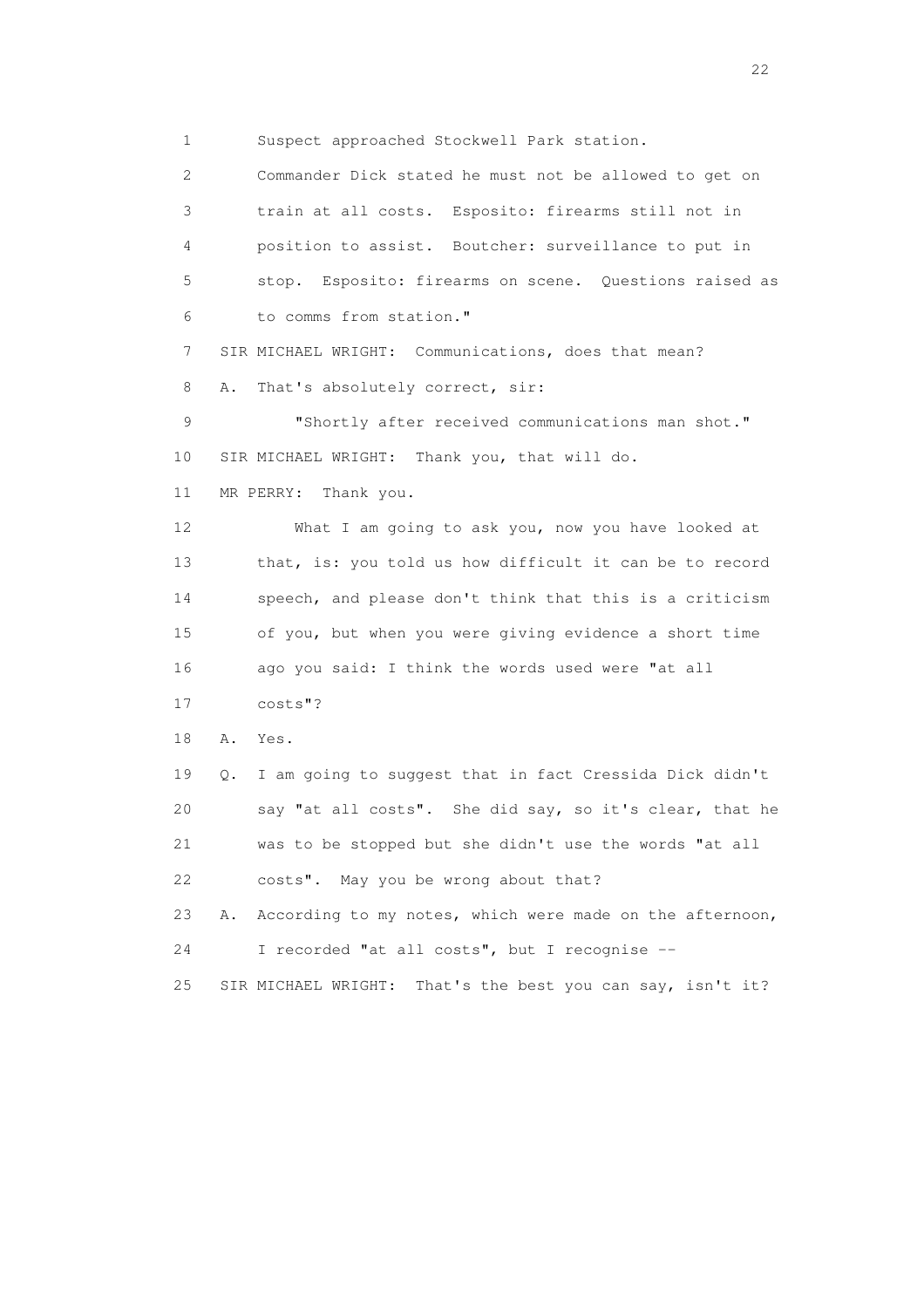1 A. That's the best I can say, absolutely correct, sir. 2 MR PERRY: I know that's in your notes and that's why I put 3 it up on the screen so we can all see that. 4 My question is really this: may it be that you are 5 wrong about that. 6 A. I am not sure if you are asking the question -- what you 7 are saying, you may be wrong about that, and I could be 8 wrong, yes. 9 Q. Well, it was a question. 10 SIR MICHAEL WRIGHT: The suggestion is that you may be 11 wrong. What is your comment? 12 A. That is always possible, sir. 13 MR PERRY: Thank you. That's very fair, Mr Lewindon. Thank 14 you very much indeed. 15 MR HORWELL: No, thank you. 16 SIR MICHAEL WRIGHT: Mr Hilliard. 17 Further questions from MR HILLIARD 18 MR HILLIARD: Just two things. 19 If we can just get the notes back on screen, please. 20 That part that Mr Perry has been asking you about, is 21 that actually in speech marks, in quotation marks? 22 A. That is in quotation marks, yes. 23 Q. Just to ask the obvious question, why is that? 24 A. Because that's how I remembered the words to be at that 25 time.

23 and 23 and 23 and 23 and 23 and 23 and 23 and 23 and 23 and 23 and 23 and 23 and 23 and 23 and 23 and 23 and 24 and 25 and 25 and 25 and 26 and 26 and 26 and 26 and 26 and 26 and 26 and 26 and 26 and 26 and 26 and 26 an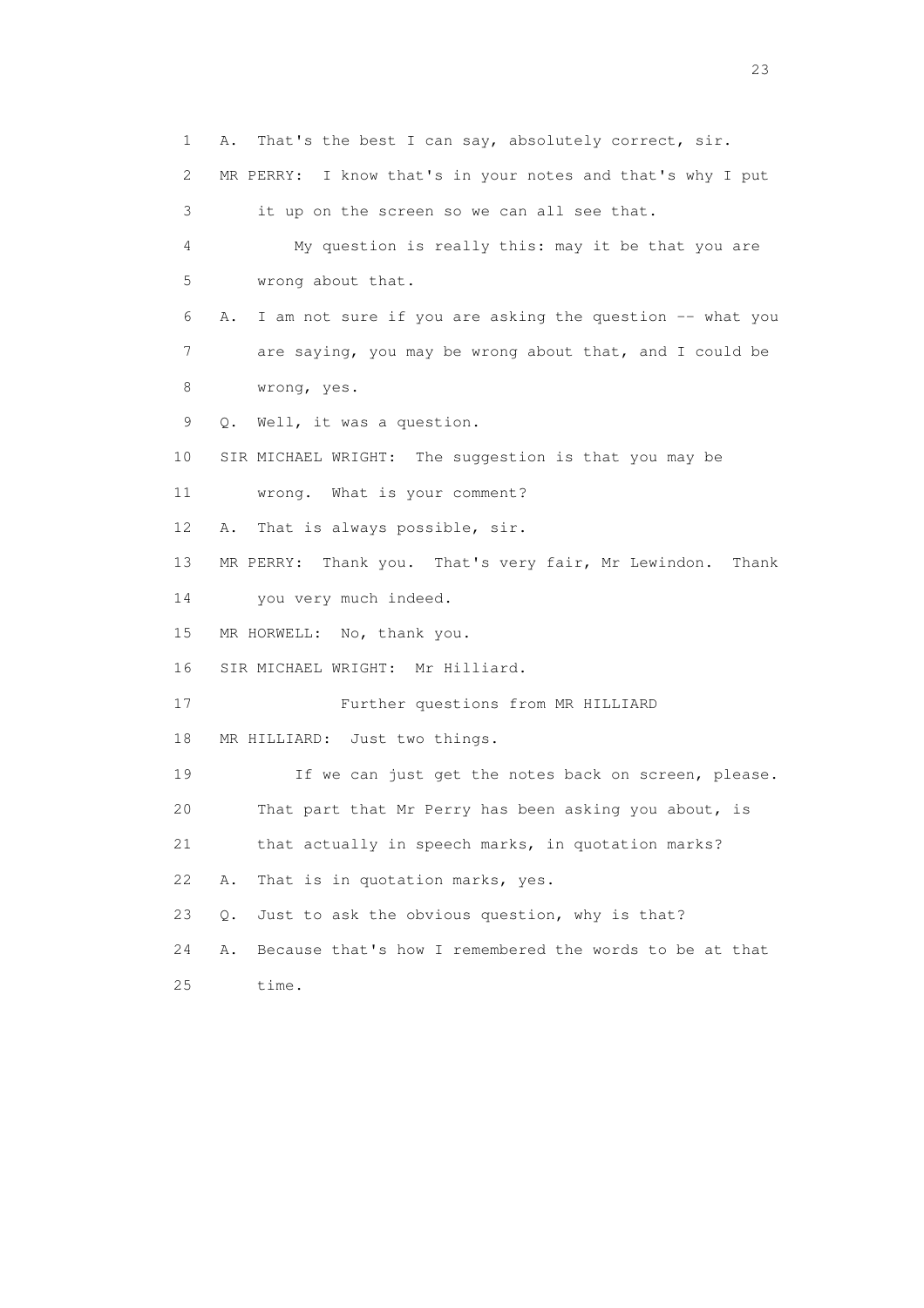1 Q. Then if we go on down the note, you are asked up to this 2 point or you read out, in fact, do you remember: 3 "Shortly after received communications man shot." 4 A. That is correct, sir. 5 Q. What's the next -- 6 A. It says: 7 "Lack of co-ordination in room. Dec Sup Johnston 8 requested my assistance." 9 Q. "lack of co-ordination in room". What's that about, 10 please? 11 A. I understand at the time there was some difficulty with 12 the postings at the back of the room and the way that 13 the room was being managed. For example, I spoke to the 14 two Special Branch officers who were the operations 15 co-ordinator. Next to them were two SCD7 officers,  $16$  and  $-$  17 Q. Just explain? 18 A. Sorry, Specialist Crime Department officers. They are 19 not usually in the room. This is one of the things 20 I noticed when I walked in; the room wasn't configured 21 how I expected it, in my experience. And I asked some 22 questions about what their respective roles were, and 23 made sure that they were working together. 24 Q. What was the lack of co-ordination in the room, just in 25 really simple terms, if you could?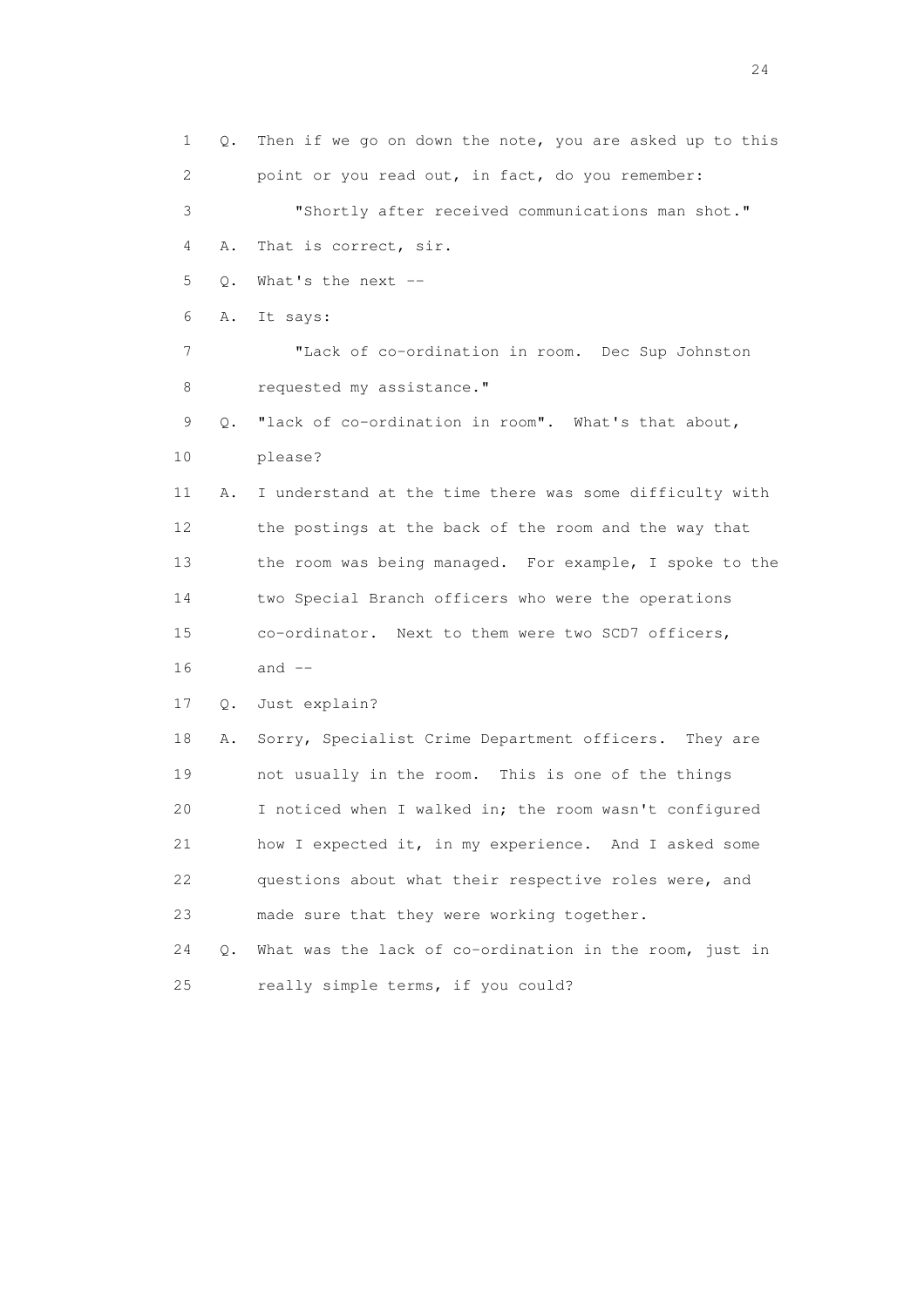1 A. In my terms, from an intelligence handling point of 2 view, there were -- it was problems with the knowledge 3 of roles of people in the room. In my experience, there 4 are -- there is a room manager and an actions manager 5 and people who complete the actions which -- so any 6 enquiries coming out of the room are co-ordinated and 7 completed and there is an audit trail; and there were 8 people who were put into the room, didn't understand the 9 role of the operations room manager and vice versa. 10 They didn't understand the work being done by each 11 other. 12 Q. So what was the effect of that lack of understanding? 13 A. I don't -- I can't answer that at this stage. I haven't 14 made a note of why. It was just tying up the people and 15 making sure they knew the roles in the handling of 16 information. 17 SIR MICHAEL WRIGHT: To take an example, what were the two 18 SCD7 officers doing there? 19 A. I understand that they were brought in to conduct fast 20 time enquiries. For example, if you were running 21 a surveillance operation and they stopped -- the person 22 being followed stopped at an address, there would be 23 immediate enquiries made to ascertain -- 24 SIR MICHAEL WRIGHT: What they were there for? 25 A. Yes. This would be different. In a Special Branch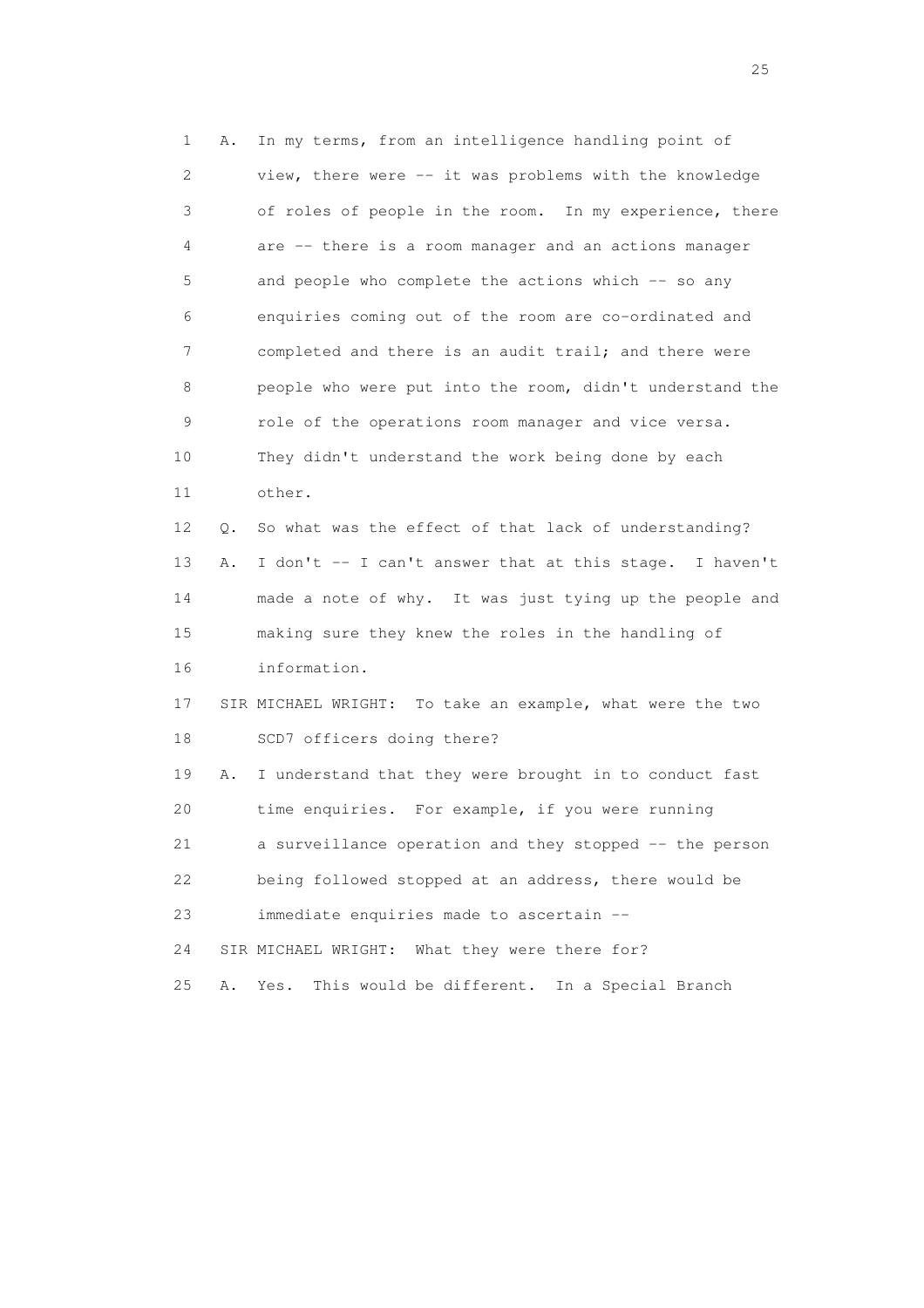1 operation, usually the actions co-ordinator, office 2 manager, will manage the actions and issue them to 3 Special Branch officers who would conduct the enquiries. 4 But in this case, Specialist Crime Department officers 5 had been brought in to conduct those enquiries. 6 SIR MICHAEL WRIGHT: I suppose in one way it means they 7 could act more quickly. 8 A. That's one theory, yes, sir. 9 MR HILLIARD: If you go on in the note, because I think you 10 said: 11 "Lack of co-ordination in room. 12 [Detective Superintendent] Johnston..." 13 Is that "requested my"...? 14 A. "assistance". 15 Q. "assistance". This is on the problem? 16 A. Yes. 17 Q. How does it go? 18 A. "I ascertained roles of the persons in the room and 19 sought to ensure that the ops room manager was aware of 20 all the actions" -- excuse me. 21 "There was uncertainty as to whether information 22 from" -- sorry, it's "SCD6", which was the specialist 23 crime officers -- "was being fed into the ops room. 24 Detective Superintendent Johnston then called a stop in 25 the room to refocus on the objectives of the operation."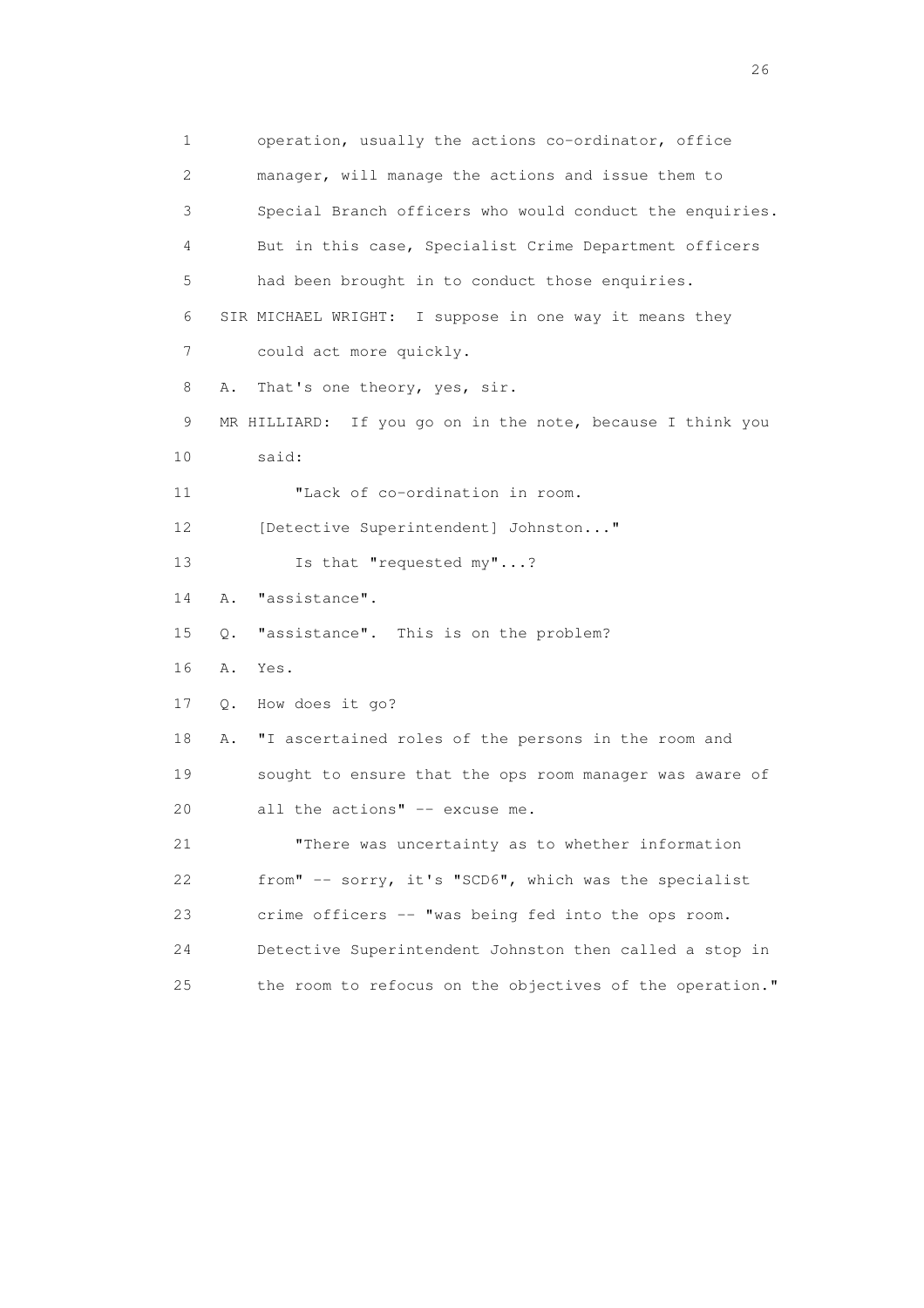1 Then at that stage we started a log on the 2 directions of Mr Johnston on which we recorded our 3 decisions. 4 Q. Just to help us, Detective Superintendent Johnston 5 calling the stop so that you can refocus on objectives? 6 A. Yes. 7 Q. What happened? Does he say, "Everyone, quiet"? 8 A. Yes, and he sort of says: can we look where we are now, 9 what's the position we're at now. It's an action that's 10 often taken by a control room manager leader, especially 11 in the case of a significant event. The issue at the 12 time, yes, we had shot and detained what we believed at 13 that stage, or I believed from the circumstances one 14 suspect, and it's to refocus the fact that the operation 15 hasn't finished. There is still work to be done. 16 MR HILLIARD: Thank you very much indeed. 17 SIR MICHAEL WRIGHT: Just one thing, please, Mr Lewindon: 18 this is a question that may cause you some indignation 19 and the lawyers some hilarity. 20 Was 5 o'clock that afternoon the first opportunity 21 you had had to make up your notes as to what had 22 happened that morning? 23 A. Yes, sir, it was, sir. 24 SIR MICHAEL WRIGHT: What were you doing in the interval? 25 A. I really can't remember that, but I was involved in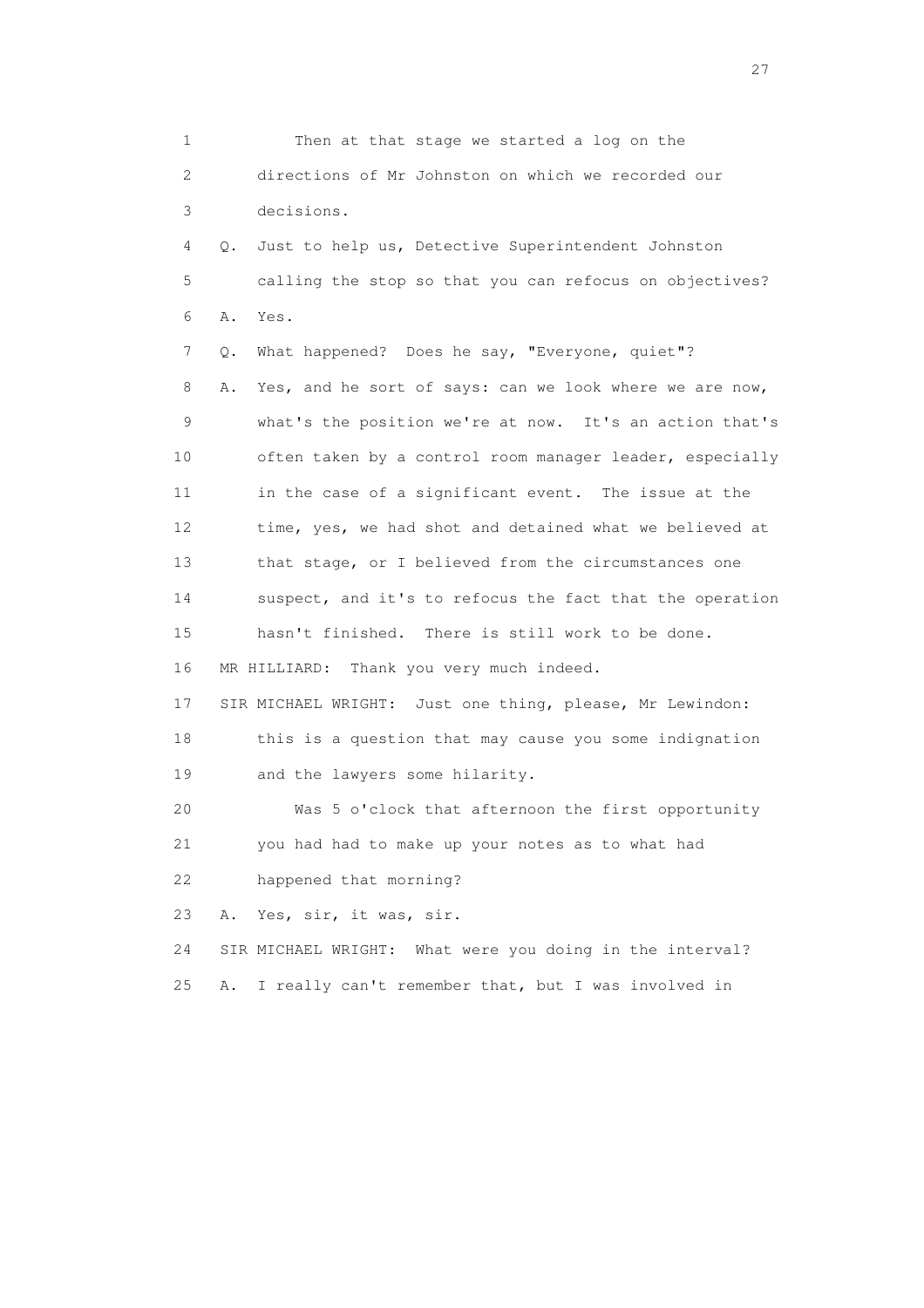1 managing the operations room and other actions. 2 I really can't remember what. 3 SIR MICHAEL WRIGHT: Very well. Is it unusual for delay in 4 making up notes like this to occur? 5 A. Yes. It is, yes, sir. 6 SIR MICHAEL WRIGHT: What was it that prevented you from 7 doing it on this occasion? 8 A. From my memory, sir, I was managing the room for the 9 operation. 10 SIR MICHAEL WRIGHT: You were fully occupied, were you? 11 A. Yes, sir. 12 SIR MICHAEL WRIGHT: But this was the first opportunity for 13 you, at 5 o'clock? 14 A. Yes, sir. 15 SIR MICHAEL WRIGHT: Thank you very much. You can stand 16 down, Mr Lewindon, and you are free to go. 17 (The witness withdrew) 18 MR HOUGH: Sir, Mr Whiddett next. 19 SIR MICHAEL WRIGHT: Yes. 20 INSPECTOR ANDREW WHIDDETT (sworn) 21 SIR MICHAEL WRIGHT: Thank you. Please sit down, 22 Mr Whiddett. 23 A. Thank you, sir. 24 Questions from MR HOUGH 25 MR HOUGH: Could you give your name and current rank to the

28 and 28 and 28 and 28 and 28 and 28 and 28 and 28 and 28 and 28 and 28 and 28 and 28 and 28 and 28 and 28 and 28 and 28 and 28 and 28 and 28 and 28 and 28 and 28 and 28 and 28 and 28 and 28 and 28 and 28 and 28 and 28 an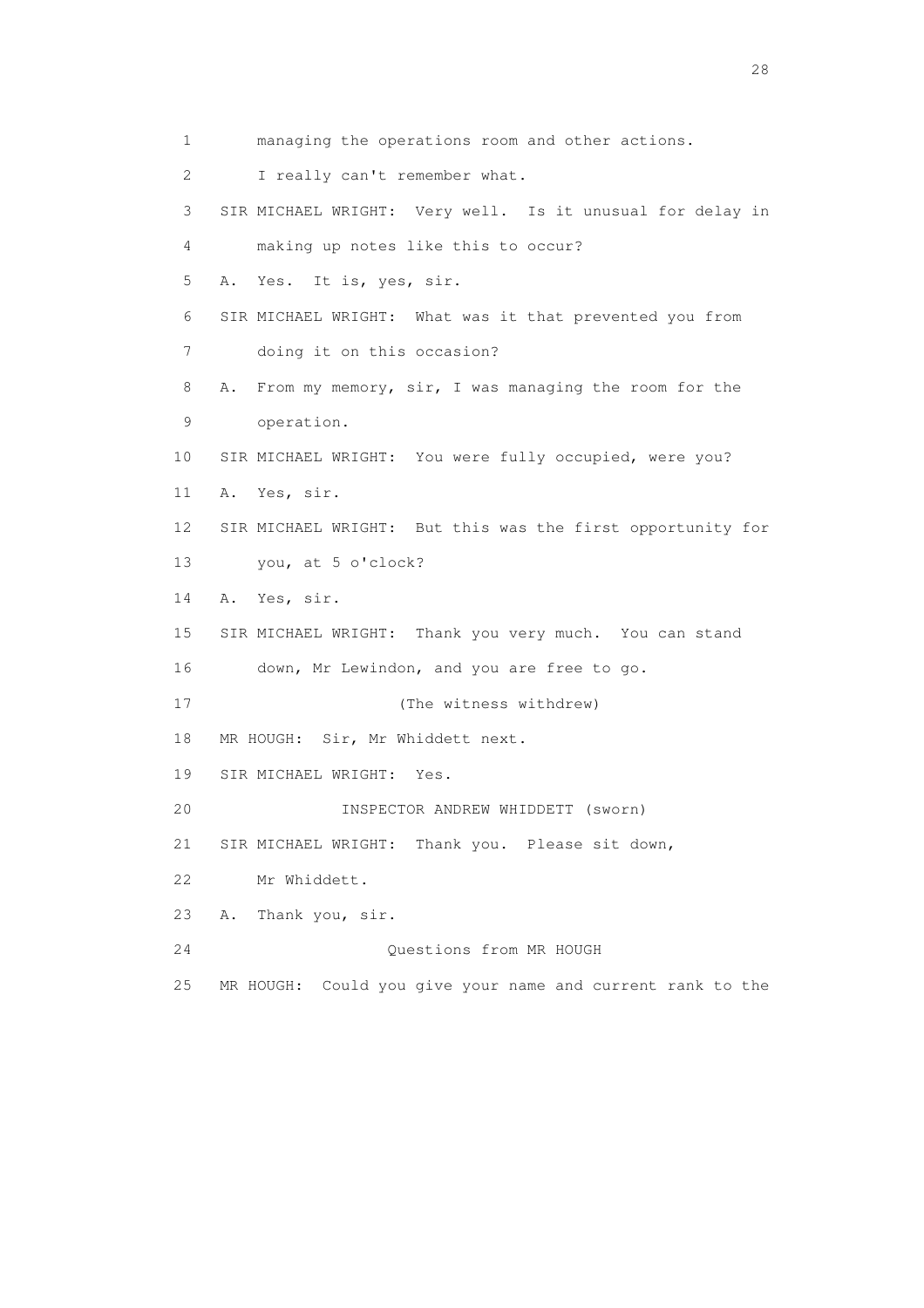- 1 court, please.
- 2 A. Andrew Whiddett, inspector.
- 3 Q. My name is Jonathan Hough and I will be asking you
- 4 questions first on behalf of the Coroner and then others 5 will have questions for you.
- 6 A. Yes, sir.
- 7 Q. Is this right, in July of 2005, perhaps now also, you
- 8 were a Detective Inspector in SO12, that's
- 9 Special Branch?
- 10 A. That's correct, sir.
- 11 Q. At that time, you were responsible for managing
- 12 surveillance teams?
- 13 A. I was at that time, sir, yes.
- 14 Q. I think you made a statement, your main statement, on
- 15 23 July 2005, so just a day after the primary events we 16 are dealing with?
- 17 A. That's correct.
- 18 Q. Do you have a copy of that statement to hand?
- 19 A. I do. I brought a copy with me.
- 20 Q. Perhaps if you have that in front of you, because I and
- 21 others may refer to parts of it.
- 22 On 21 July, so the day when the failed bombings took 23 place, were you the surveillance co-ordinator in the
- 24 operations room?
- 25 A. I was, sir, yes.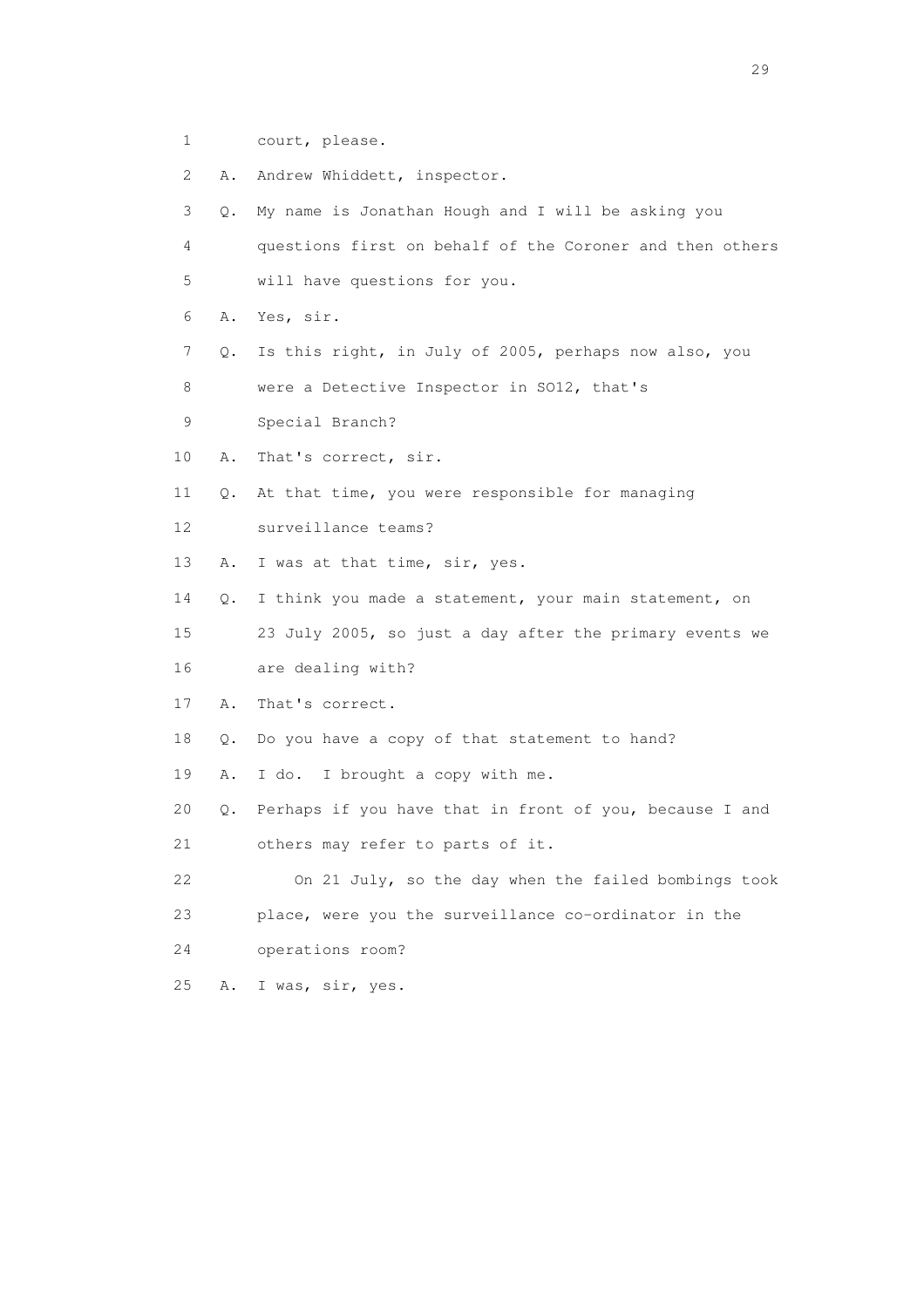1 Q. Is that the operations room on the 16th floor about 2 which we have been hearing quite a lot? 3 A. That's the same room, sir, yes. 4 Q. During that afternoon of 21 July, what was your general 5 responsibility? 6 A. I was ensuring that we had surveillance teams available 7 to deal with any intelligence leads that came in, 8 basically ensuring that there was some resilience in the 9 surveillance facilities that were available to the SIO 10 as and when he called for them. 11 O. The SIO was Mr Boutcher? 12 A. Mr Boutcher, sir, yes. 13 Q. So you are setting up surveillance teams for such needs 14 as he might have? 15 A. That's correct, sir. 16 Q. Did you instruct somebody to come to the operations room 17 to provide cover overnight to provide management of 18 surveillance teams? 19 A. That's correct, sir, yes, I did. 20 Q. I'll give you a prompt so that we don't let anything 21 slip. 22 A. I would be grateful, sir. 23 Q. Was that person called Colin? 24 A. He was, sir, yes. 25 Q. That's a pseudonym. At what time on 21 July did you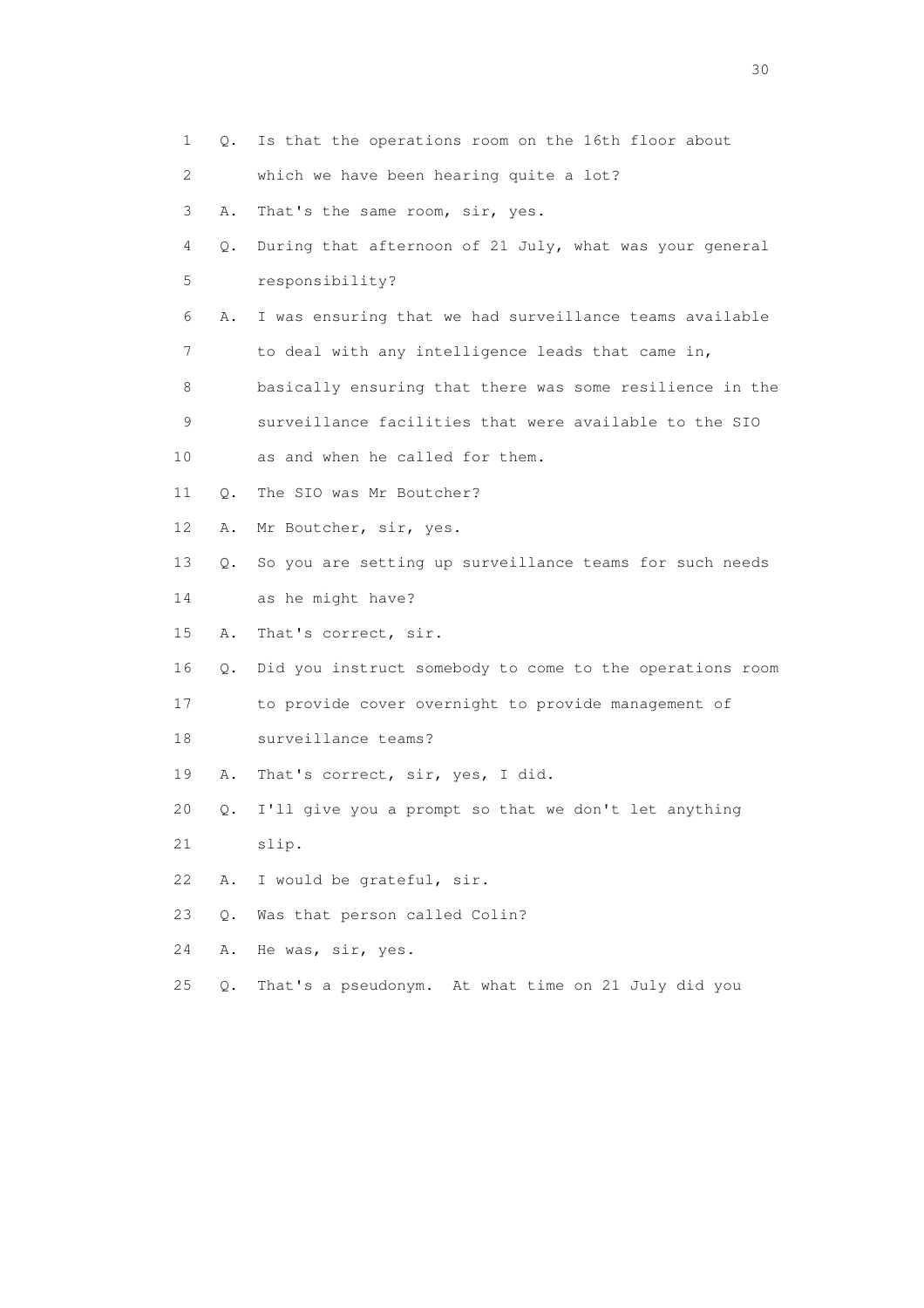- 1 finish duty?
- 2 A. 10 o'clock in the evening, sir.
- 3 Q. Were you aware before you left at 10 o'clock that
- 4 a firearms authorisation was to be given for the
- 5 surveillance teams?
- 6 A. I was, sir, yes.
- 7 Q. As we have heard, that was by
- 8 Detective Superintendent Johnston?
- 9 A. That's correct, sir, yes.
- 10 Q. Moving on to 22 July, you have gone off duty, I think
- 11 you have gone home?
- 12 A. That's correct, sir, yes.
- 13 Q. Were you woken by a message?
- 14 A. I was. I was woken at about 4 o'clock in the morning by 15 a pager message going off next to my bed.
- 16 Q. That time of this message going off, are you sure about
- 17 that time, or could you be out by a bit; is it something 18 you noted?
- 19 A. I have actually noted it here in my statement as five 20 minutes past 4 o'clock.
- 21 Q. The message, what did it say, if you can recall or if 22 your statement helps you?
- 23 A. Basically the message said words to the effect that the 24 red surveillance team, which had been the team that had 25 been on standby overnight in Central London, had been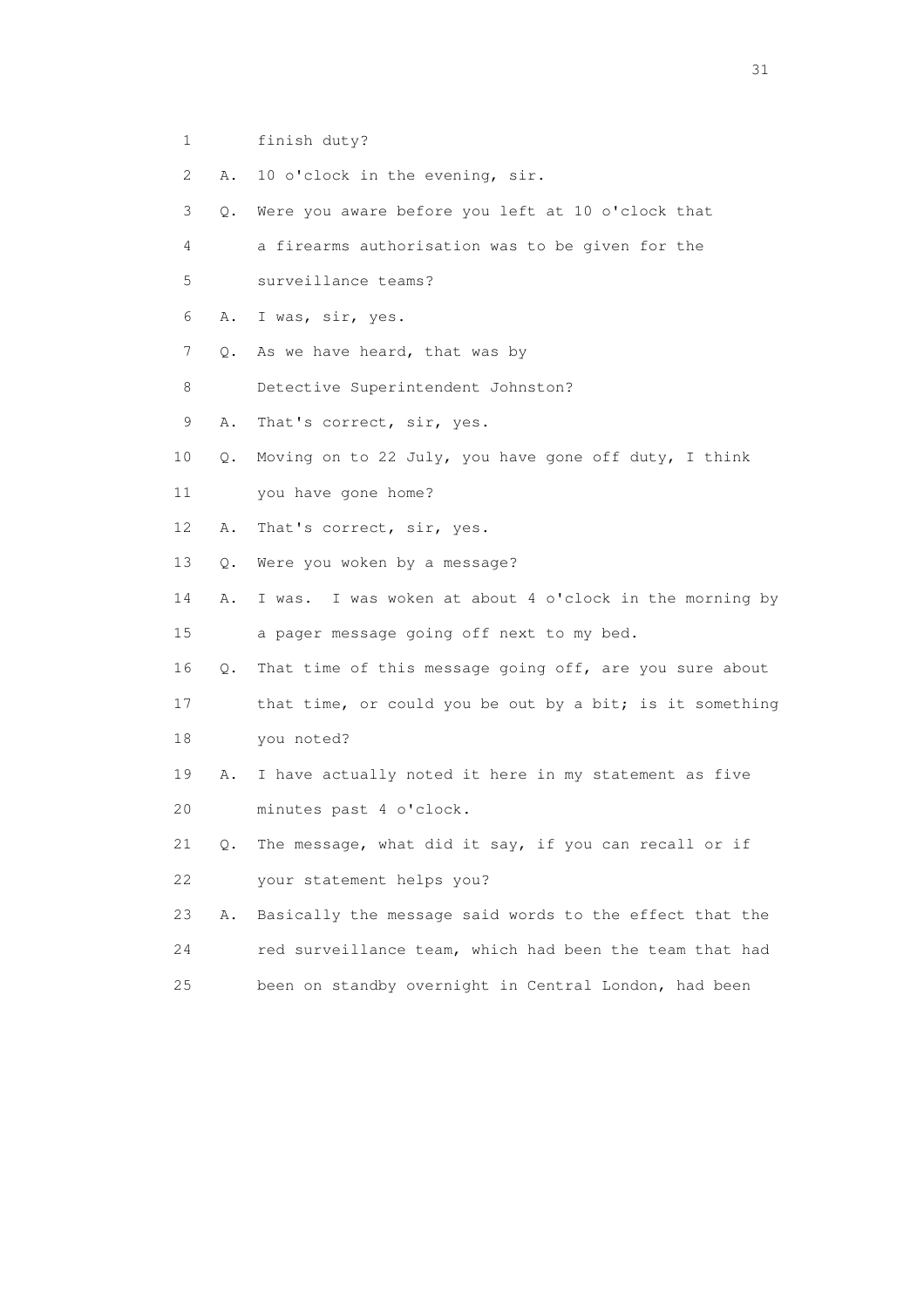| 1  |           | directed to deploy at that time, at 4 o'clock.            |
|----|-----------|-----------------------------------------------------------|
| 2  | Q.        | Is this right, they had been on standby at                |
| 3  |           | Tintagel House?                                           |
| 4  | Α.        | That is correct, sir, yes.                                |
| 5  | Q.        | Which is quite near New Scotland Yard but just over the   |
| 6  |           | river?                                                    |
| 7  | Α.        | Just over the river from it, yes.                         |
| 8  | Q.        | What was the next message or call you received?           |
| 9  | Α.        | I received another call at around about 5 o'clock or      |
| 10 |           | 5.05 that same morning, when I was asked to get extra     |
| 11 |           | teams to New Scotland Yard in order to deploy them as     |
| 12 |           | soon as possible.                                         |
| 13 | Q.        | Again, I'll give you a prompt so no unfortunate leakage   |
| 14 |           | takes place: that was, I think, a call from Alan, who is  |
| 15 |           | a temporary DCI in SO12?                                  |
| 16 | Α.        | That's correct, sir, yes.                                 |
| 17 |           | Q. Was he the operations co-ordinator at the time he made |
| 18 |           | the call?                                                 |
| 19 | Α.        | I believe he was, sir. Yes, I wasn't aware of his         |
| 20 |           | actual job title but that would describe it, yes.         |
| 21 | $\circ$ . | At approximately what time -- you said it was about       |
| 22 |           | 5 o'clock or 5.05 that you received that call, and again  |
| 23 |           | that's something you noted in your statement, I think?    |
| 24 | Α.        | I have, sir, yes.                                         |
| 25 | Q.        | Did Alan tell you anything about the instructions that    |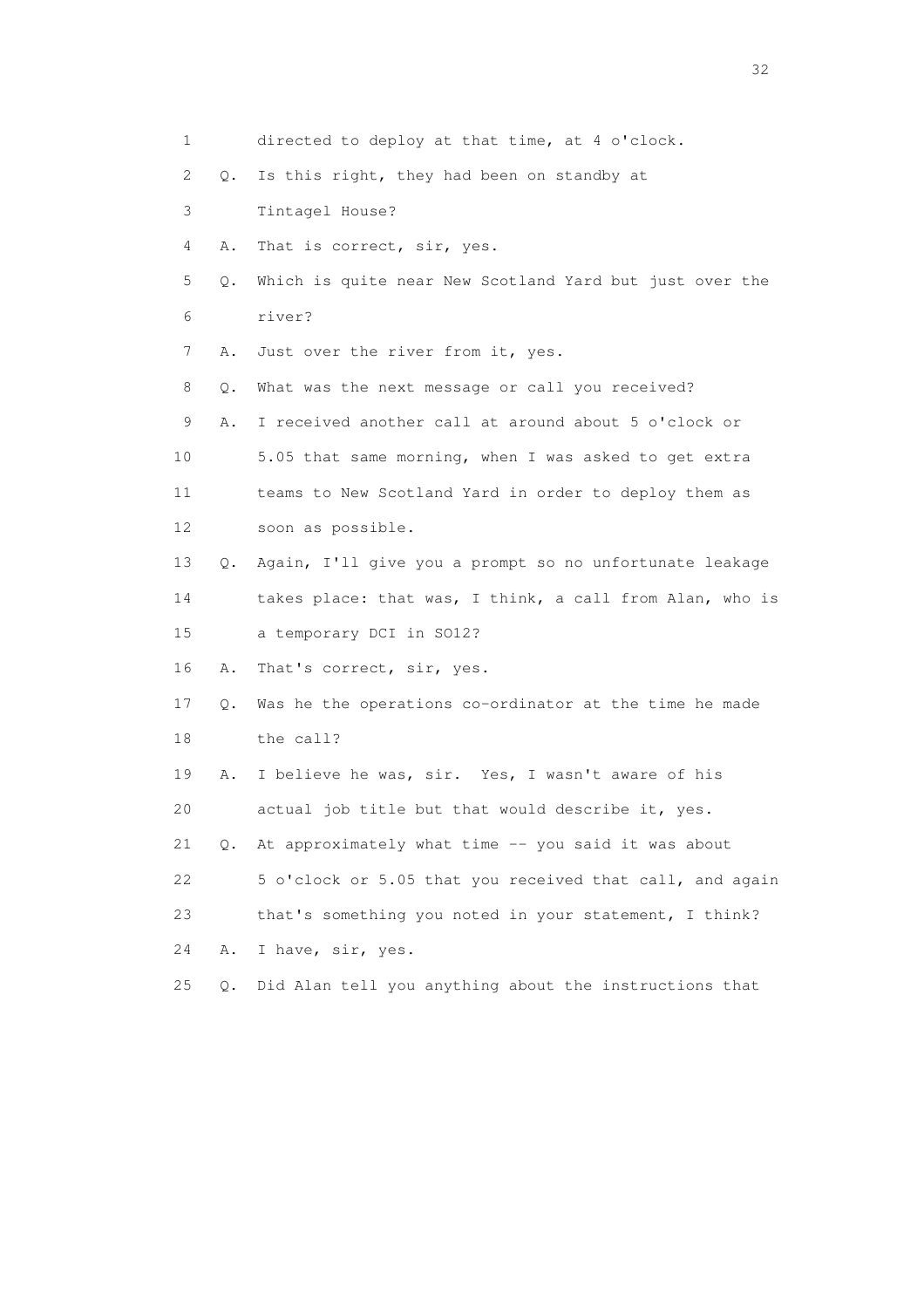| 1  |       | were being given as to the strategy?                     |
|----|-------|----------------------------------------------------------|
| 2  | Α.    | Not in that phone call, sir, no.                         |
| 3  | Q.    | What response did you give to the information he was     |
| 4  |       | giving you?                                              |
| 5  | Α.    | I would have told him that I had two teams that I could  |
| 6  |       | call out immediately and that I would make my way to New |
| 7  |       | Scotland Yard as quickly as I could.                     |
| 8  | Q.    | Did you arrive at New Scotland Yard on your own?         |
| 9  | Α.    | No, I was fortunate, there was another officer who was   |
| 10 |       | living nearby who was able to give me a lift in, so      |
| 11 |       | I arrived with that officer.                             |
| 12 | О.    | Roughly what time did you arrive at New Scotland Yard?   |
| 13 | Α.    | At 6.05.                                                 |
| 14 | $Q$ . | Once there, where did you go?                            |
| 15 | Α.    | I went up to the 16th floor to the operations room, sir. |
| 16 | Q.    | Once you had got there, did you meet Colin, the          |
| 17 |       | gentleman who was giving night duty cover?               |
| 18 | Α.    | I did, sir, yes.                                         |
| 19 | Q.    | I'm now at the top of the second page of your statement, |
| 20 |       | if that helps you remind you, what information did Colin |
| 21 |       | give you about developments overnight?                   |
| 22 | Α.    | Basically he informed me that there had been quite       |
| 23 |       | considerable developments in that there had been         |
| 24 |       | material recovered at the scenes of the failed attacks   |
| 25 |       | in rucksacks, as I understood it, and amongst this       |
|    |       |                                                          |

<u>33</u> and the state of the state of the state of the state of the state of the state of the state of the state of the state of the state of the state of the state of the state of the state of the state of the state of the s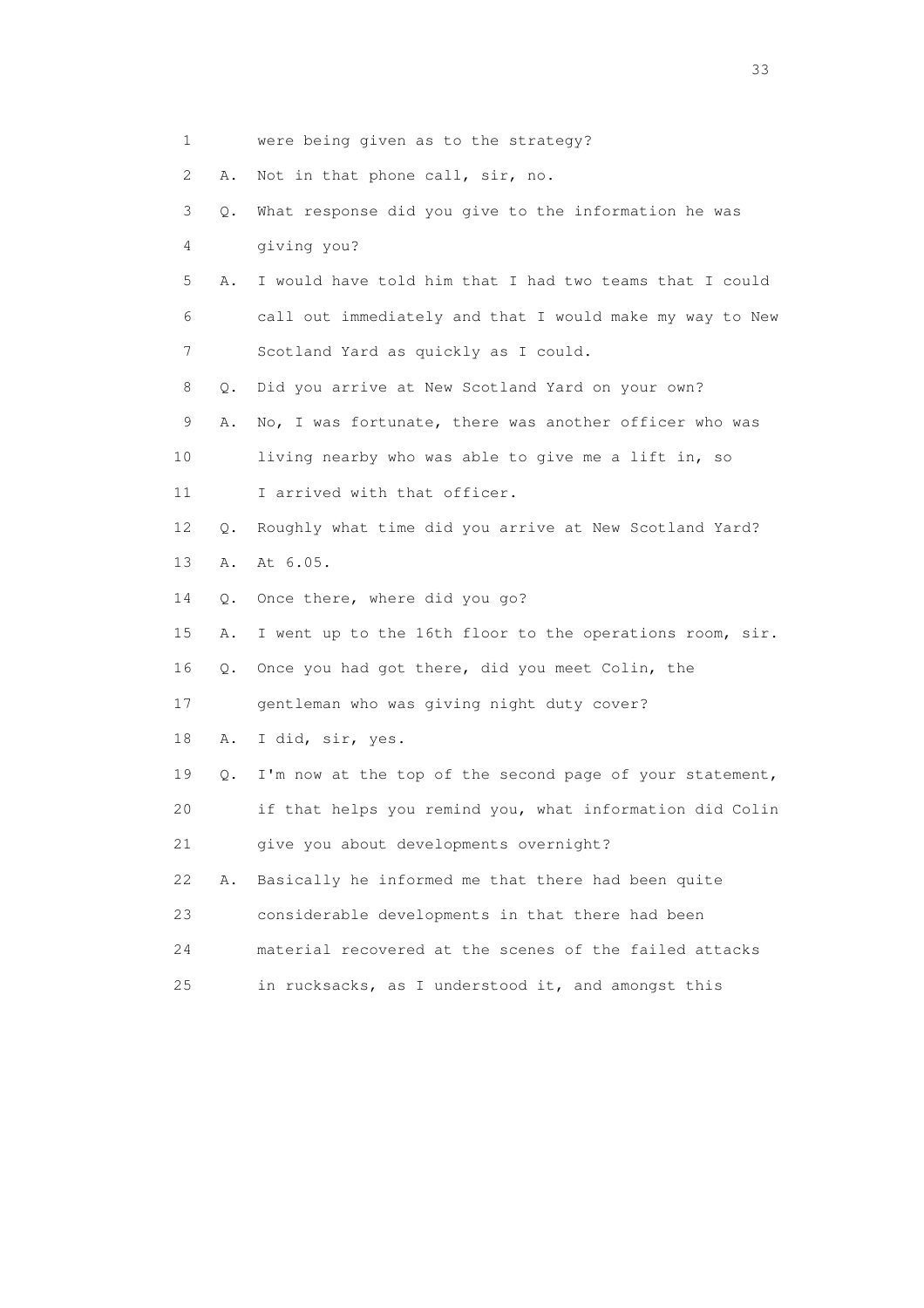| 1  |           | material that had been recovered there were identity      |
|----|-----------|-----------------------------------------------------------|
| 2  |           | documents with photographs.                               |
| 3  | Q.        | I think you gave evidence at the Health and Safety trial  |
| 4  |           | last year?                                                |
| 5  | Α.        | I did, sir, yes.                                          |
| 6  | $\circ$ . | You said there that at least some of the information      |
| 7  |           | when you got to the operations room came not from Colin   |
| 8  |           | but a Detective Chief Inspector who was there?            |
| 9  | Α.        | That's correct.                                           |
| 10 | Q.        | Was that Detective Chief Inspector Noel Baker?            |
| 11 | Α.        | It was Detective Chief Inspector Baker, sir, yes.         |
| 12 | Q.        | I think you made some notes of the information you were   |
| 13 |           | receiving?                                                |
| 14 | Α.        | I did, sir, yes.                                          |
| 15 | Q.        | Can we have on screen, please, documents page 442.<br>Are |
| 16 |           | these your notes?                                         |
| 17 | Α.        | Yes, I recognise those, sir, yes.                         |
| 18 | Q.        | We see there running down the page, do we, the names of   |
| 19 |           | the two people with their codenames, the names of the     |
| 20 |           | two people who were associated with the gym card?         |
| 21 | Α.        | I believe so, sir, yes, that's correct.                   |
| 22 | $Q$ .     | Two addresses, Scotia Road and Portnall Road, which were  |
| 23 |           | then known associated with those people?                  |
| 24 | Α.        | That's correct, sir, yes.                                 |
| 25 | Q.        | Then an address, 34 Mitcham Lane. Can you now recall      |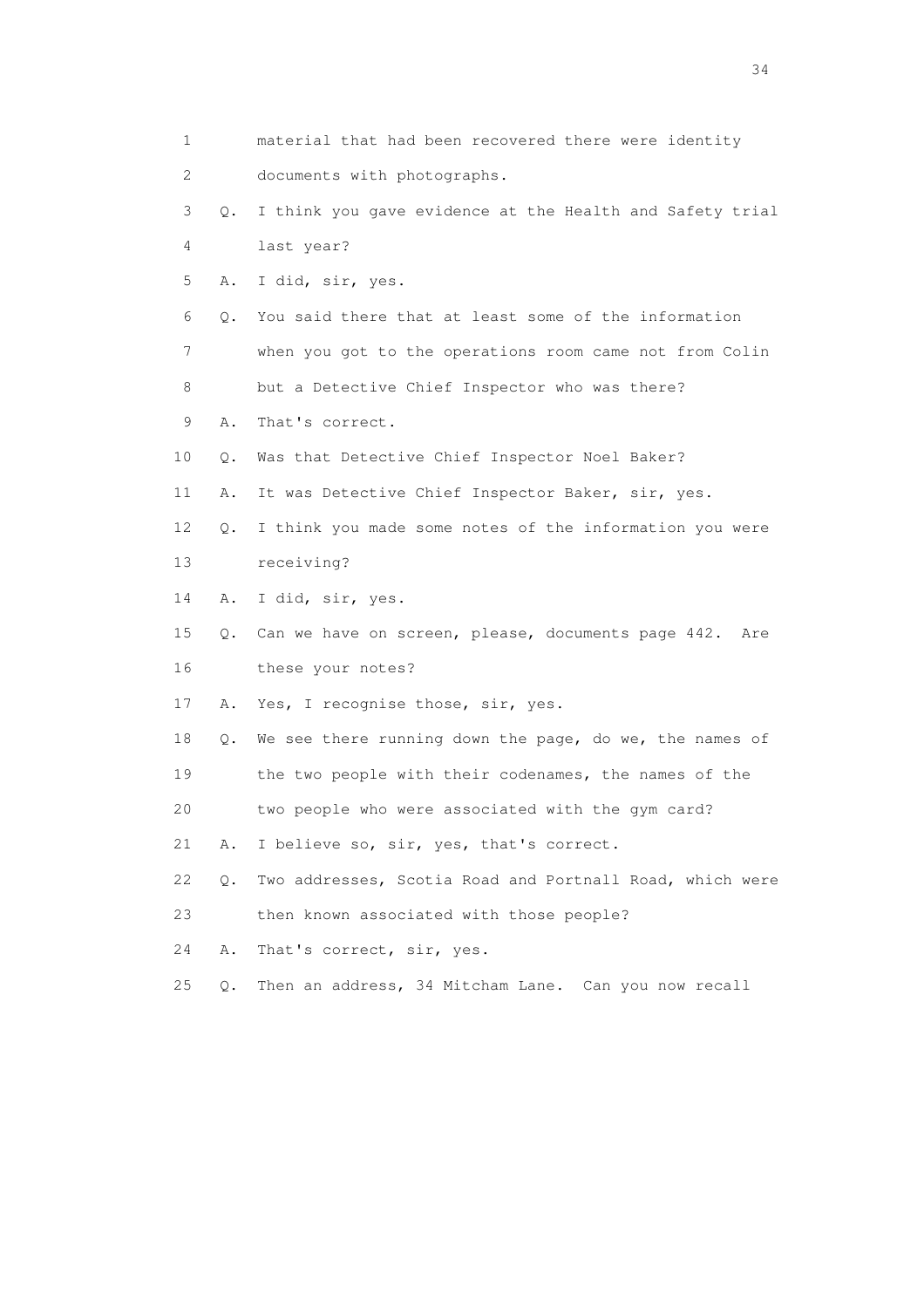1 the association of that to the investigation? 2 A. I have written there "subs to mobile" which mean it was 3 a mobile subscriber was connected with that address. 4 I can't recall any more now why that address was 5 relevant at that time. And I would assume it was 6 something to do with either Mr Omar or Mr Osman or 7 a third person had a mobile phone that came back to that 8 address on enquiries. 9 Q. We have heard a little bit about that yesterday. Next 10 we see "vehicle", and then a registration number with 11 "61A Portnall Road" written again next to it. I think 12 that was the registration number of a black Nissan 13 Primera? 14 A. Right, yes. 15 Q. Just looking back at your statement, were you made aware 16 that that vehicle had in fact been located? 17 A. Yes, it was located at around 6.22 by the red team, who 18 were at Scotia Road at that time. So it was found in 19 the vicinity. 20 Q. Then we see references below that to Mr Merrick Rose, 21 SO13, a Detective Inspector, and Mr Esposito, Trojan 80? 22 A. Obviously it's blacked out on the copy. 23 Q. It's blacked out because he was once anonymised but is 24 no longer? 25 A. That's correct, sir.

<u>35</u> and the state of the state of the state of the state of the state of the state of the state of the state of the state of the state of the state of the state of the state of the state of the state of the state of the s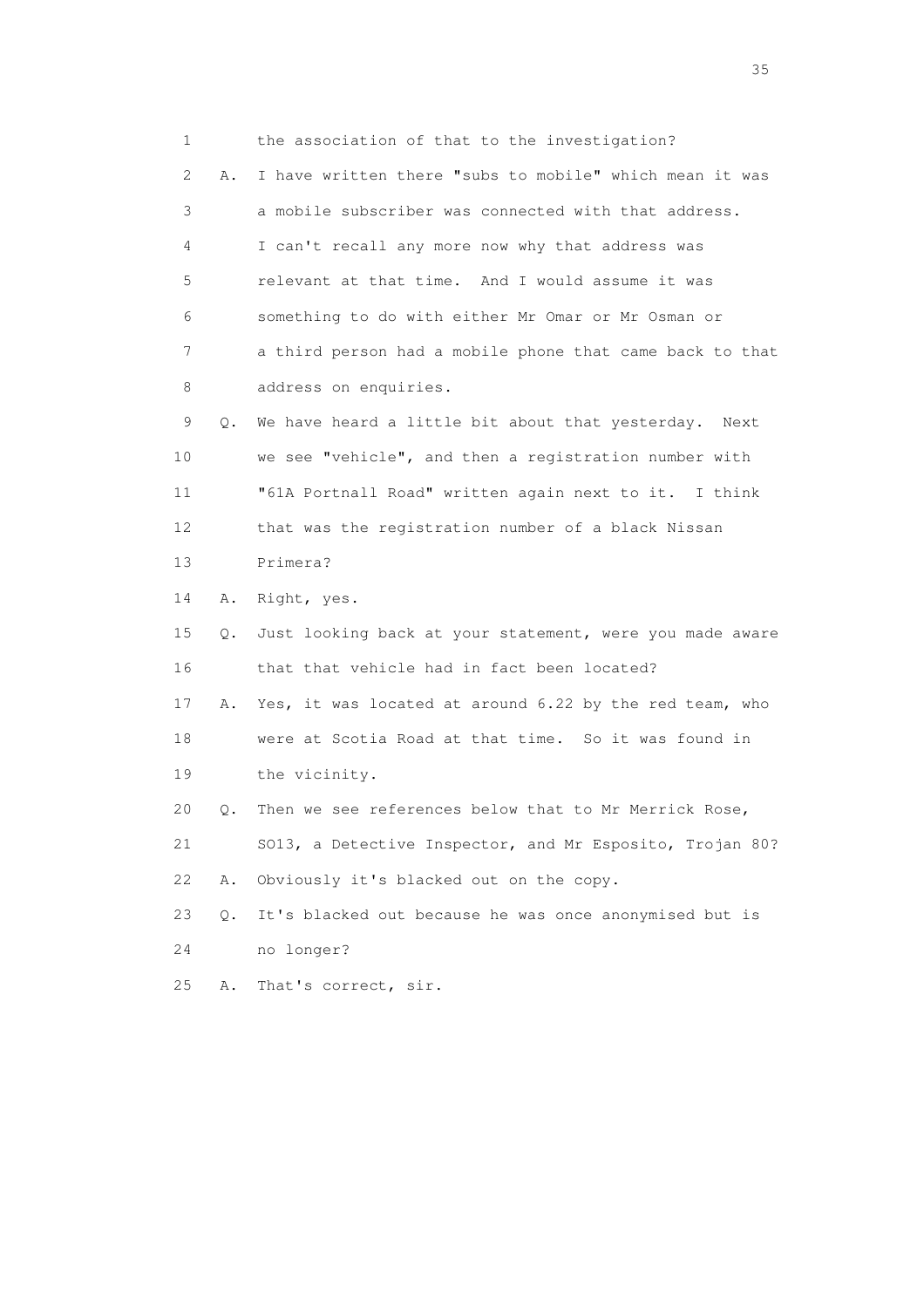1 Q. If we turn over the page, please, is this again your 2 handwriting? 3 A. It is, sir, yes. 4 Q. Do you there record "Shepherd's Bush ruck", short for 5 rucksack? 6 A. That's correct, sir. 7 Q. Membership card, Hussain Osman, and recording that that 8 membership was dual membership with Abdi Samad Omar? 9 A. That's correct. 10 Q. Then you record the address found as a result of the 11 membership card, not actually on the membership card but 12 found from enquiries, Scotia Road. Then do you record 13 this: 14 "All will have burns". 15 A. Yes, sir, that's my writing. 16 Q. What does that signify? 17 A. I think this is some information that I received 18 a little bit later but around about the same time, that 19 there were suggestions given that the type of the 20 explosive, improvised explosives that had been used in 21 the rucksacks and the way that it had been carried on 22 the back of most of the suspects, that because obviously 23 they had survived but there had been some sort of 24 ignition, it was likely or very likely that they would 25 have burn injuries on their backs, if their backs were

 $36<sup>2</sup>$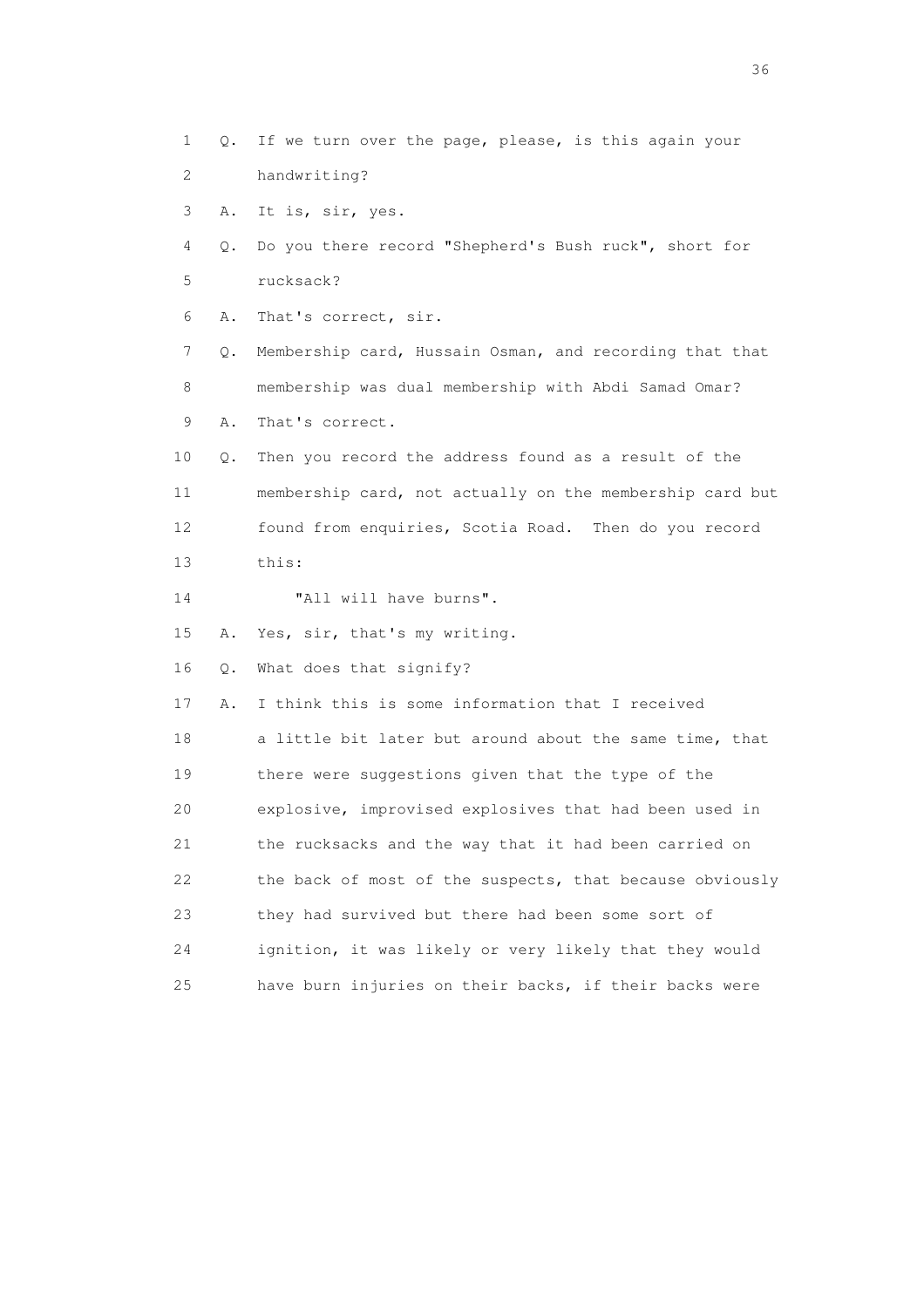1 visible.

| 2  | Q.        | Then do you write this also:                            |
|----|-----------|---------------------------------------------------------|
| 3  |           | "Also in rucksack recovered from Shepherd's Bush        |
| 4  |           | a National Insurance card belonging to Mr Obwana, alias |
| 5  |           | Elias Girma."                                           |
| 6  | Α.        | That's correct, yes, sir.                               |
| 7  | Q.        | Then recording as we've heard that the black Nissan     |
| 8  |           | Primera had been found parked outside Scotia Road?      |
| 9  | Α.        | That's correct, sir, yes.                               |
| 10 | О.        | I think we can take those off screen now.<br>The        |
| 11 |           | information I have just gone to, was that communicated  |
| 12 |           | to you at or shortly after the time you arrived at New  |
| 13 |           | Scotland Yard that morning?                             |
| 14 | Α.        | At that time, sir, yes. Or times.                       |
| 15 | Q.        | What were you told at that stage about surveillance     |
| 16 |           | requirements for Scotia and Portnall roads?             |
| 17 | Α.        | I was aware that the red team were already at           |
| 18 |           | Scotia Road. I was asked to deploy the first team that  |
| 19 |           | was available to Portnall Road because there was no     |
| 20 |           | surveillance cover on that address at all, and then     |
| 21 |           | I was asked to send the next available team to          |
| 22 |           | Scotia Road.                                            |
| 23 | $\circ$ . | Was anything said about the urgency of those two        |
| 24 |           | deployments, a second -- a first team to Portnall and   |
| 25 |           | a second team to Scotia?                                |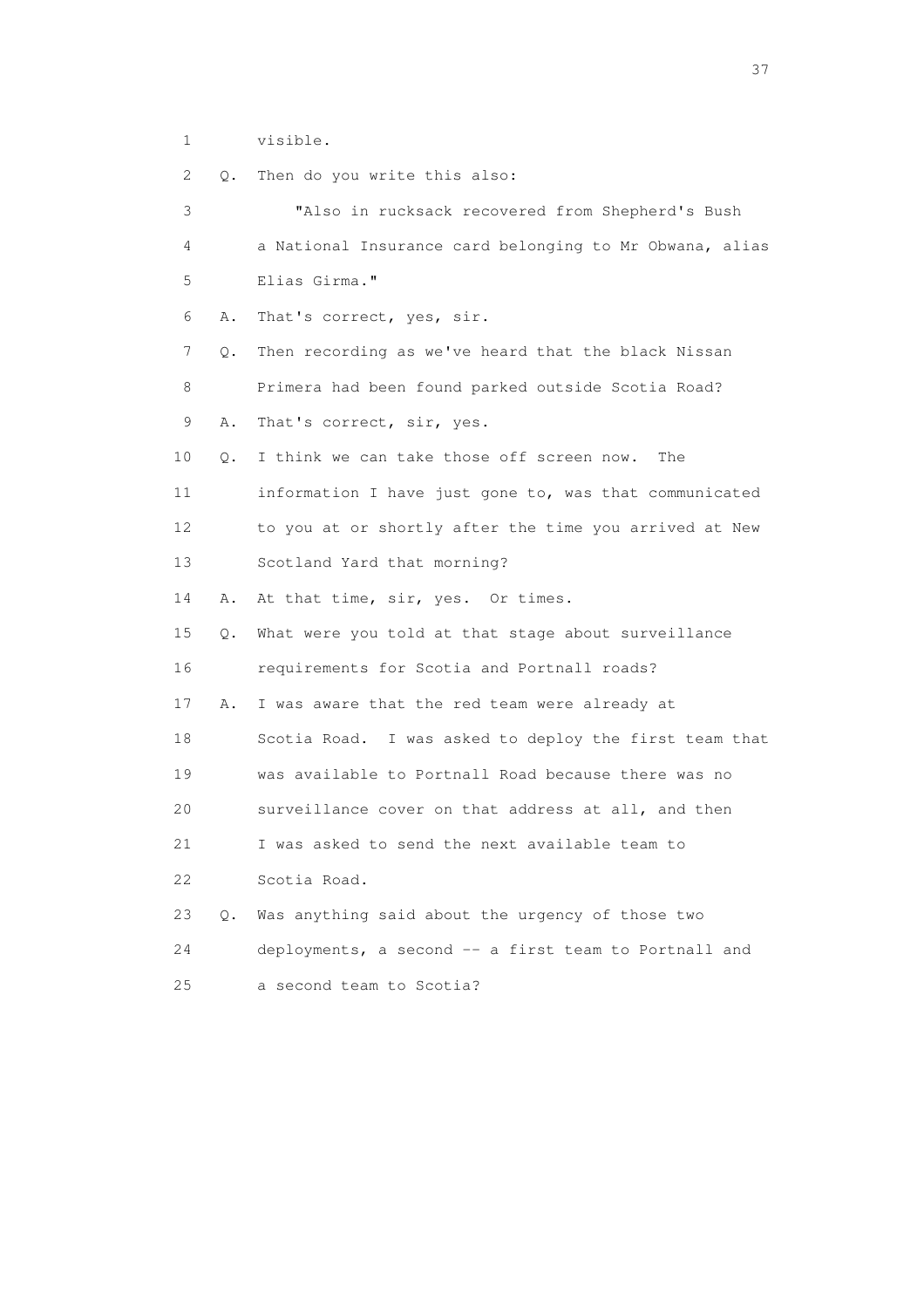1 A. It was very urgent, sir.

 2 Q. Were you given any indication that one or the other was 3 a priority address or were they both of equal 4 importance? 5 A. It was important to get both addresses covered, but 6 I believe now, looking back on it, that Scotia Road was 7 prioritised because the vehicle had been found nearby; 8 and there was on balance of probabilities -- it was 9 suggested that that was perhaps the first, the more 10 relevant address of the two addresses at that time. 11 Q. After you had been brought up to date, did you have to 12 satisfy yourself that any particular authorities had 13 been given? 14 A. I did. I had to ensure that the RIPA authority was in 15 place to authorise -- 16 SIR MICHAEL WRIGHT: I think you had better explain that. 17 A. Regulation of Investigatory Powers Act, which is the Act 18 under which the police apply for authorities to carry 19 out covert surveillance in the public areas, and that 20 has to be signed by a superintendent who on this 21 occasion was Mr Johnston. 22 MR HOUGH: We have seen a copy of that yesterday, timed at 23 around 6 o'clock? 24 A. That's correct, sir, yes. 25 Q. Moving on to the third page of your statement, if it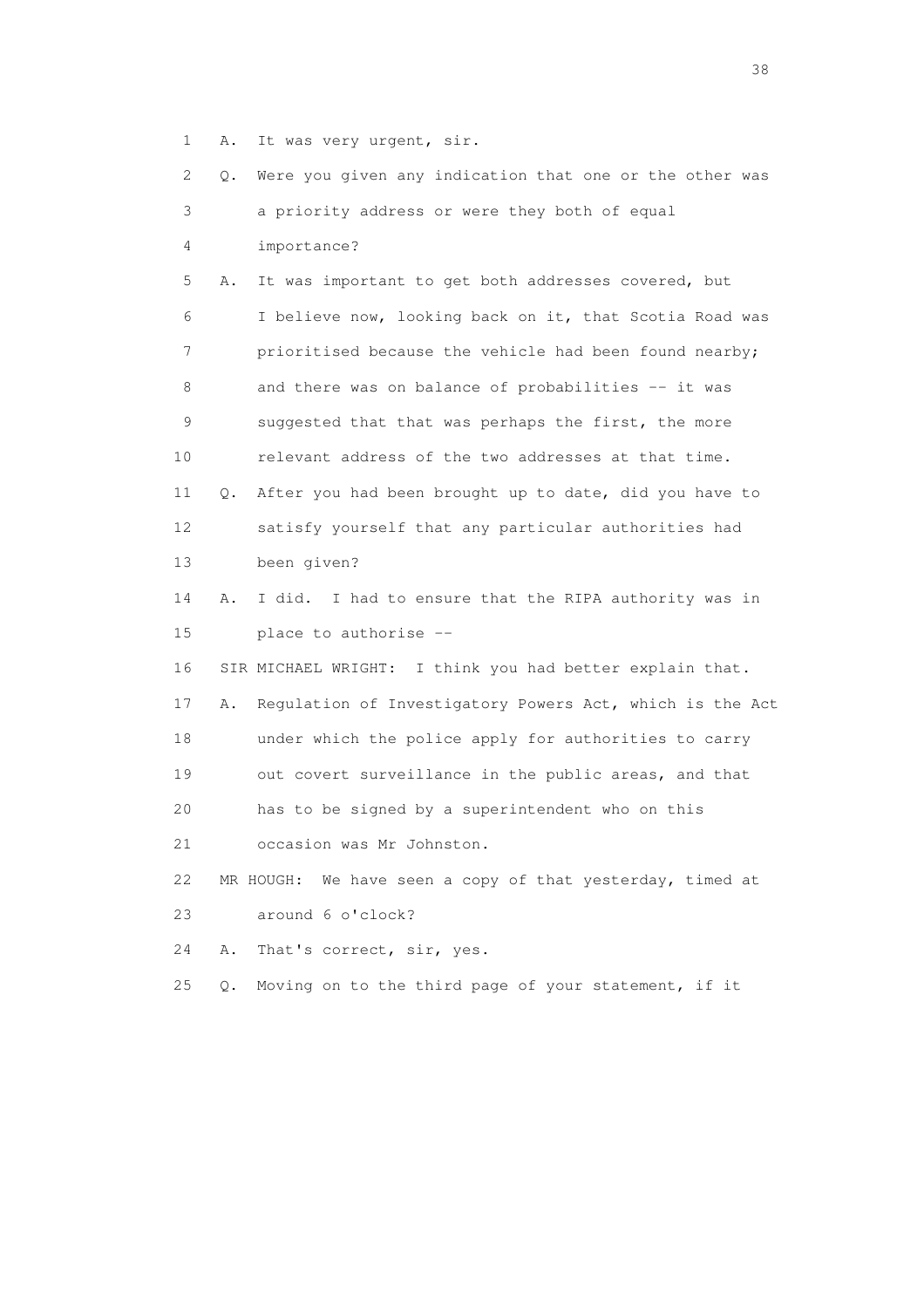| 1                         |       | helps, did you attend a briefing shortly after 7 o'clock |
|---------------------------|-------|----------------------------------------------------------|
| $\mathbf{2}^{\mathsf{I}}$ |       | that morning?                                            |
| 3                         | Α.    | I did, sir, yes, with Colin.                             |
| 4                         | Q.    | You say Colin; what part did he play in that briefing?   |
| 5                         | Α.    | Colin gave the majority of the briefing because he had   |
| 6                         |       | first-hand knowledge of the information that was being   |
| 7                         |       | given to the surveillance teams, because he had been     |
| 8                         |       | working overnight on it, and I was there to ensure that  |
| 9                         |       | what he was giving was consistent with what I had        |
| 10                        |       | already been briefed, and to take any further questions. |
| 11                        | Q.    | Which team did you brief at that stage?                  |
| 12                        | Α.    | That was the blue team, sir.                             |
| 13                        | Q.    | So Colin briefing the blue team with you on hand to      |
| 14                        |       | help?                                                    |
| 15                        | Α.    | That's correct, sir, yes.                                |
| 16                        | Q.    | After that briefing where did the blue team go?          |
| 17                        | Α.    | They went to Portnall, sir.                              |
| 18                        | $Q$ . | Straightaway?                                            |
| 19                        | Α.    | As quickly as they could, yes.                           |
| 20                        | Q.    | Can you give an estimate for when you think they might   |
| 21                        |       | have got there?                                          |
| 22                        | Α.    | Between quarter to 8 and 8 o'clock, although obviously   |
| 23                        |       | the surveillance logs will be able to give the precise   |
| 24                        |       | times.                                                   |
| 25                        | Q.    | Did you attend a second briefing by Colin shortly after  |

 $39<sup>2</sup>$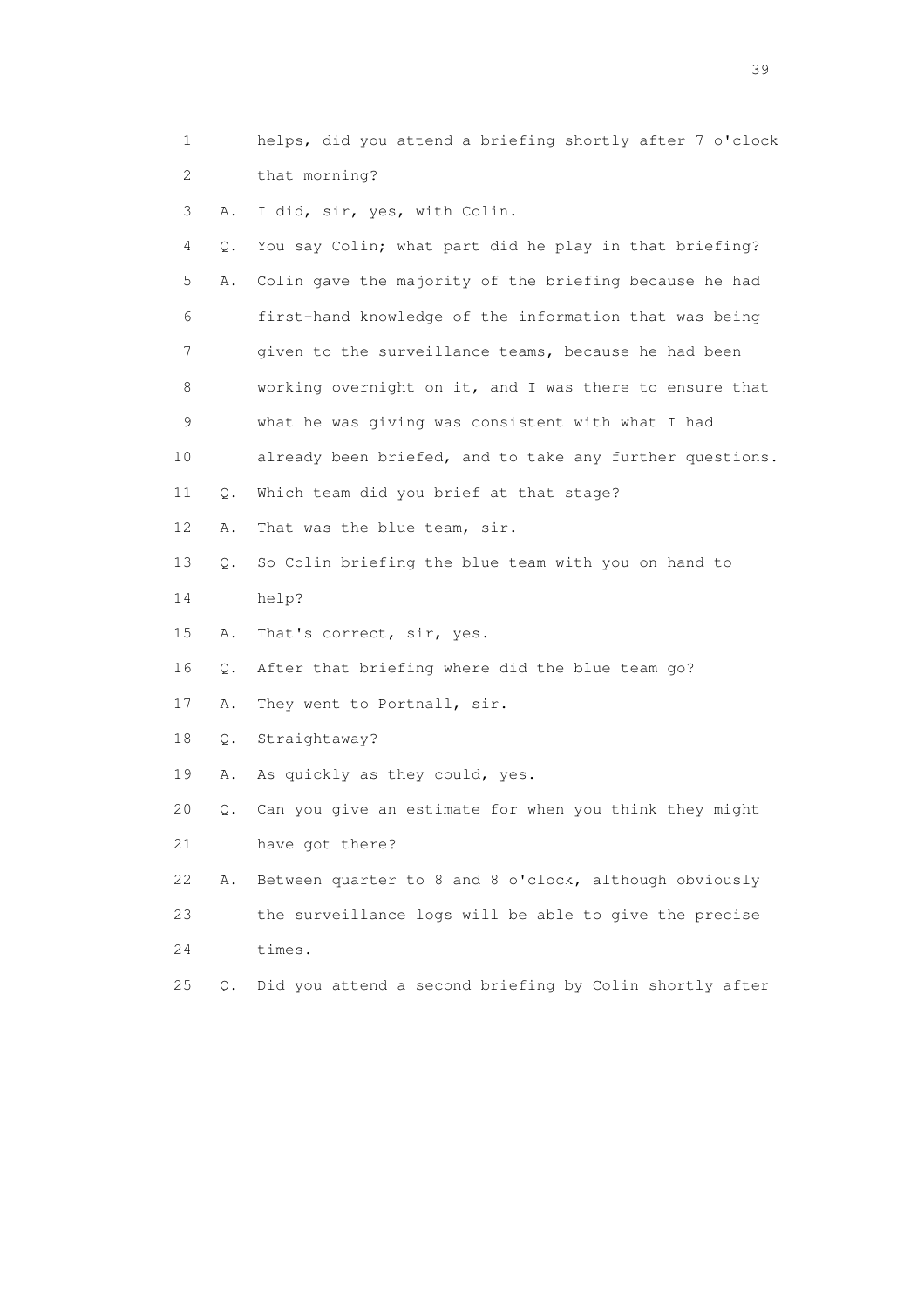- 1 that?
- 2 A. I did, sir, yes.
- 3 Q. Which team was that --
- 4 A. That was the grey team, sir, which was the second team 5 to be called out that morning.
- 6 Q. If we can have on screen jury bundle-tab 1, page 2.
- 7 SIR MICHAEL WRIGHT: The timeline?
- 8 MR HOUGH: Yes, it's just to pick out two entries. 6.05,
- 9 about a third of the way down, DI Whiddett arrives at 10 New Scotland Yard and is briefed by Colin.
- 11 A. Yes, sir.
- 12 Q. We can add in DCI Baker as well as Colin there?
- 13 A. Yes, sir.
- 14 Q. Further down the page, 7.45, the second entry:
- 15 "Colin briefs grey surveillance team at New Scotland 16 Yard. DI Whiddett is present for that briefing."
- 17 A. That's correct, sir, yes.
- 18 Q. We can take that off the screen. That's just to
- 19 pinpoint a couple of things on our timeline.
- 20 The two briefings that were given to the blue and
- 21 grey teams, how long roughly was each briefing?
- 22 A. I would estimate 15 minutes, 20 minutes.
- 23 Q. What materials if any were provided by Colin to the
- 24 people he was briefing?
- 25 A. Colin had a photo montage of copies of the photographs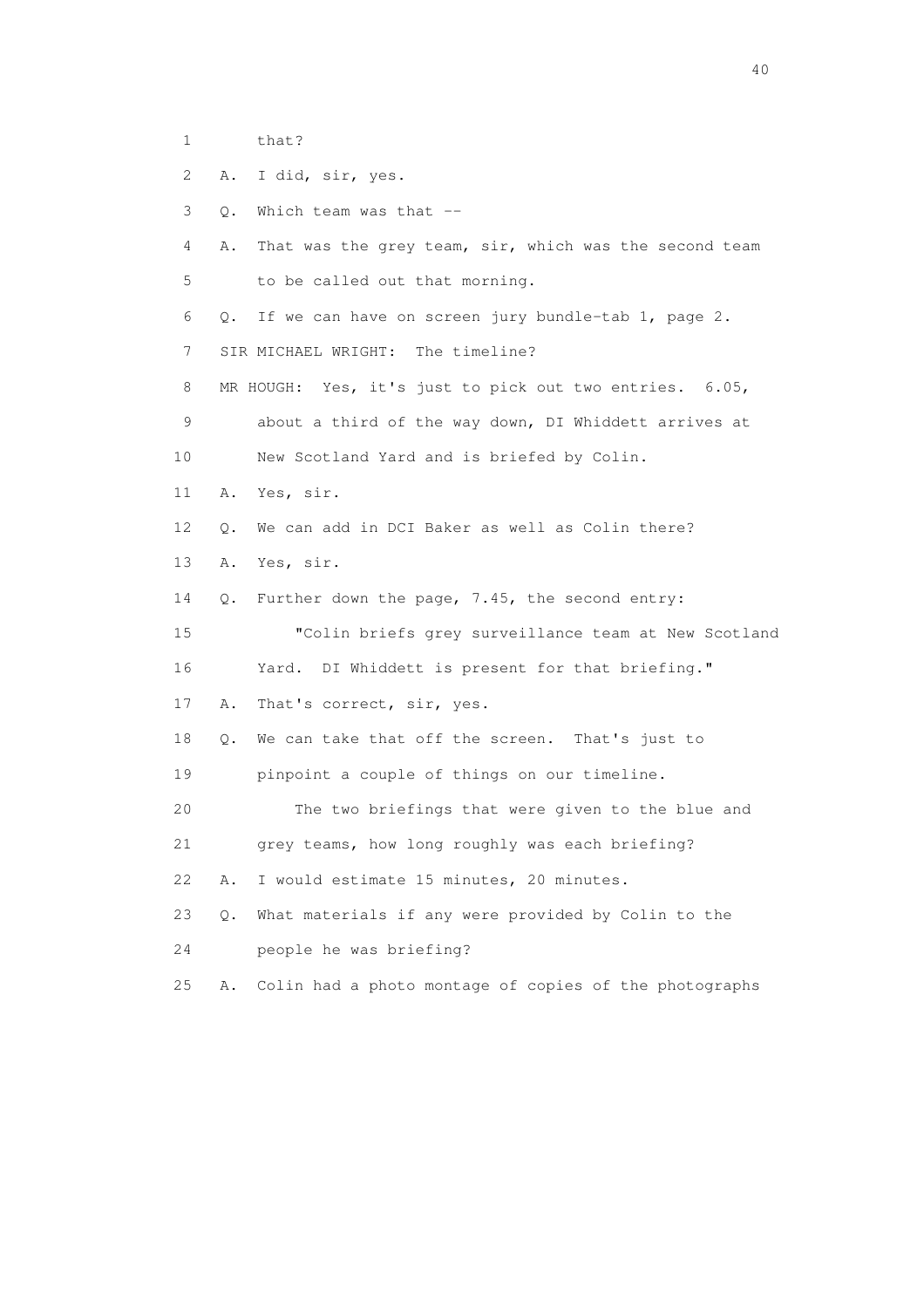1 that I understood had been recovered from the rucksacks 2 that we had copied. We provided those to the teams so 3 they would know who they were looking for, basically. 4 Q. Can we have jury bundle, tab 37, up on screen and 5 meanwhile can I ask the usher to give this to you. 6 (Handed) 7 It might even be 36. No, 37. Do you recognise this 8 document? You are being shown an original, and it's 9 also coming up on screen in front of you? 10 A. Yes, I do recognise it, yes. 11 Q. Can you tell us what it is? 12 A. The first one is a montage produced by the 13 Anti-Terrorist Branch of Hussain Osman, and it gives 14 details of where -- of a membership card in his name, 15 where it was found. It gives an address, and details of 16 a mobile and a home phone number, both taken from that 17 membership form for the sports club. 18 Q. Was that used in these briefings at all? 19 A. I believe it was, sir, yes. 20 SIR MICHAEL WRIGHT: You call it a montage, is that what's 21 on the screen? 22 MR HOUGH: It's exactly the exhibit. 23 SIR MICHAEL WRIGHT: Could I see the original, please? 24 MR HOUGH: Yes, and perhaps that can also be shown to the 25 jury after it has been shown to the Coroner. (Handed)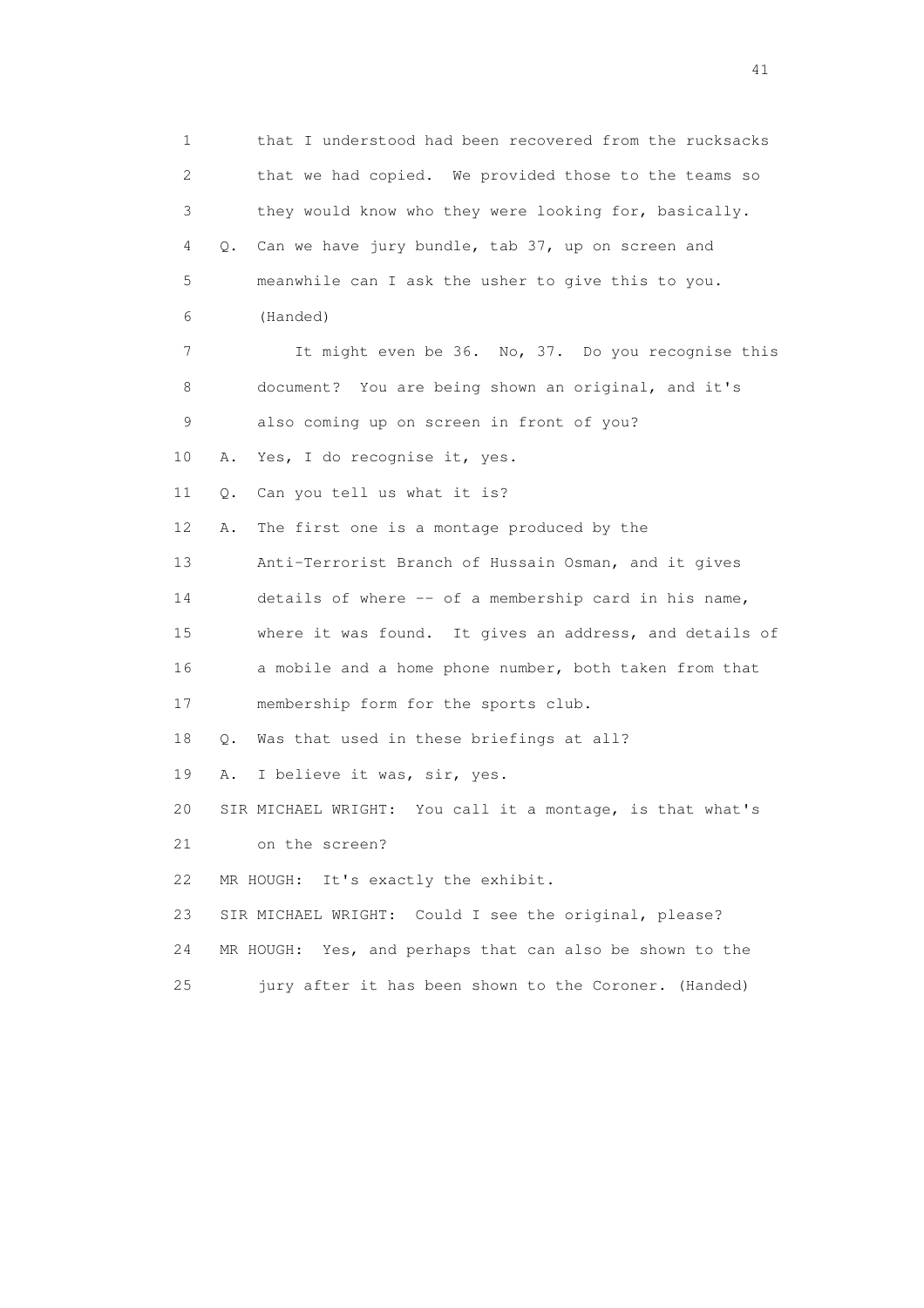1 If you look at the last page of your statement, you 2 refer to what was provided to the teams being exhibit 3 SFG1; do you see that? 4 A. Yes, I do, sir, yes. 5 SIR MICHAEL WRIGHT: Forgive me, Mr Hough. What I was 6 wondering is whether anybody has the actual card? 7 MR HOUGH: We have seen it on screen. It can be -- 8 SIR MICHAEL WRIGHT: I know. What I am wondering about is 9 how good a reproduction is on this document, which is 10 the original, as you say, the original montage, to the 11 card itself. 12 MR HOUGH: We can deal with that. 13 SIR MICHAEL WRIGHT: Maybe the jury will find it helpful. 14 What was it that the surveillance teams were shown, 15 this document or the actual card? 16 A. It wasn't the actual card, sir. 17 SIR MICHAEL WRIGHT: It would have been this document. 18 A. It would have been that document. My recollection is 19 there was another A4 document which was basically just 20 photographs. That's why I hesitated. 21 MR HOUGH: Sir, our recollection at the Bar certainly is 22 that the card has been shown around at some point, but 23 if it's desired that the card and that document be put 24 side by side for the jury, we can certainly do that. 25 SIR MICHAEL WRIGHT: What I think matters is what the actual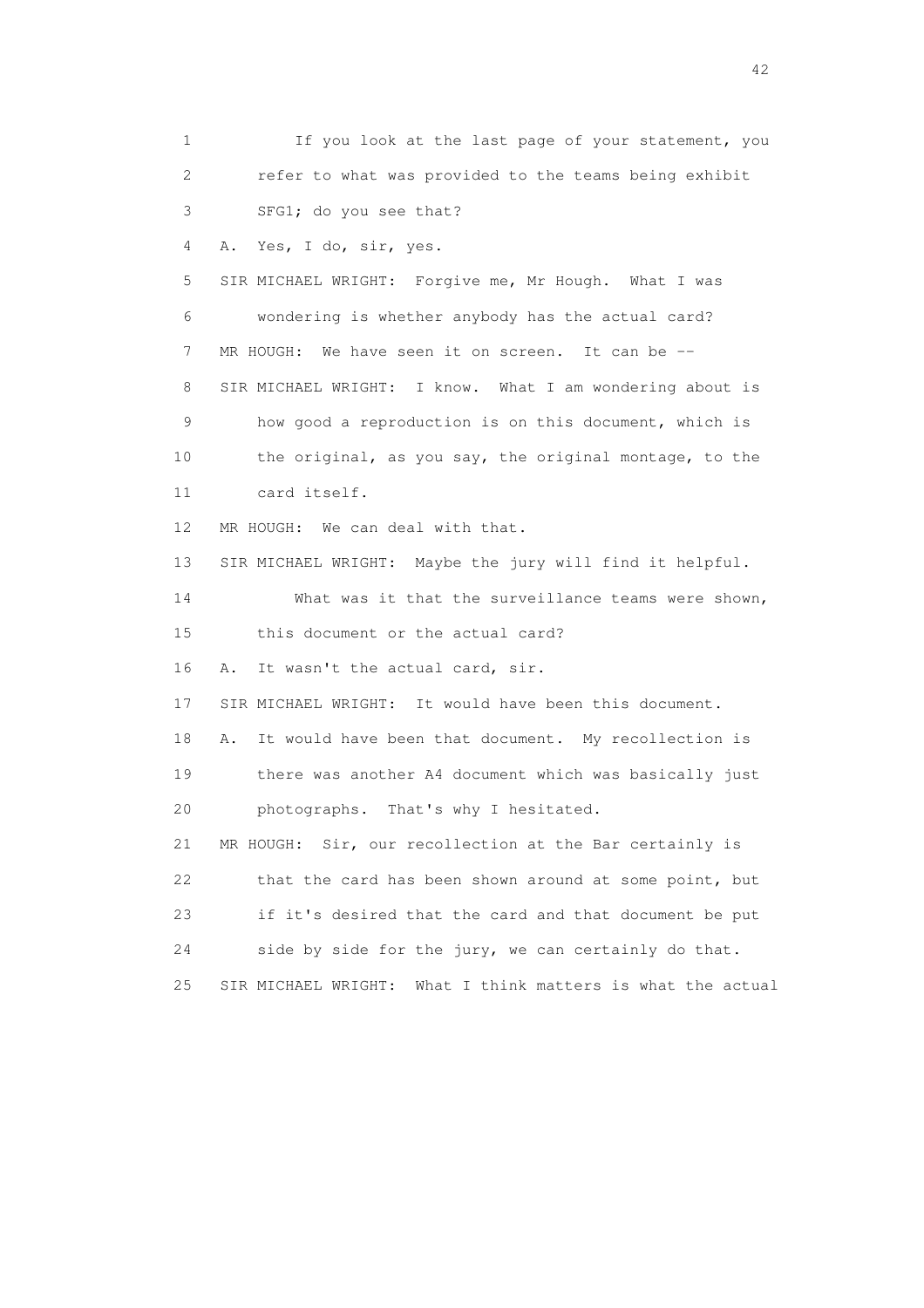1 surveillance officers were shown; if it wasn't the card 2 itself, well, so be it. 3 Those are, I suppose, photocopies? 4 A. Yes, sir. 5 SIR MICHAEL WRIGHT: Those documents. Were they all given 6 copies themselves? 7 A. It wouldn't have been standard practice at that time to 8 give every officer a copy. Certainly a large number of 9 copies would have been made and distributed at the

 10 briefing so everybody had easy access to one. 11 SIR MICHAEL WRIGHT: Presumably then the teams or the team 12 leader at any rate would take a copy out with him? 13 A. Absolutely, sir, yes.

 14 MR HOUGH: Perhaps you can explain the reason for that. You 15 suggested it wasn't a matter of policy or standard 16 practice to give a copy of this kind of document to 17 every single surveillance officer; why would that be? 18 A. Certainly not this type of document, sir. Obviously 19 it's sensitive if it's dropped in the street or left on 20 view in a vehicle, or comes to view, it could cause 21 a breach of security of an operation. It would be bad 22 practice for too many of these to leave, to go out with 23 officers who obviously then get out of their vehicles 24 and move around. Things get dropped.

25 Q. I should put this to you because I suspect others might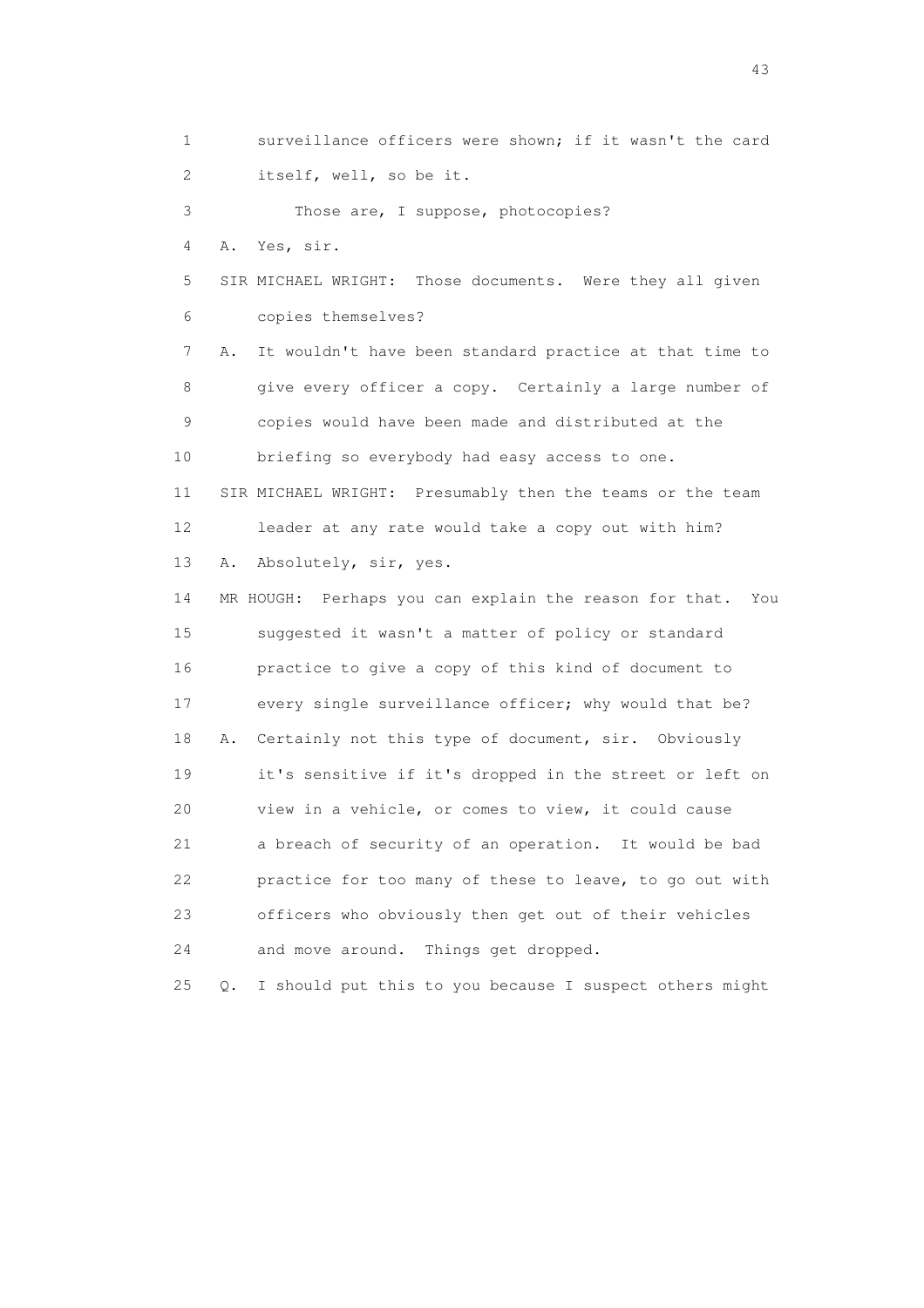1 want to: isn't there some benefit in issuing one of 2 these to all the surveillance officers, trained officers 3 whom you can trust -- 4 SIR MICHAEL WRIGHT: Even if it's only the photograph. 5 MR HOUGH: -- who can at least fold it up, put it in a back 6 pocket and compare it once they've seen somebody 7 immediately afterwards. Doesn't that help with 8 identification? 9 A. It does help, sir. 10 Q. But nevertheless, was it decided that that benefit was 11 outweighed by the fear of the document being dropped by 12 somebody? 13 A. That wasn't a decision made specifically on this 14 occasion, sir, no. 15 Q. Did anybody at the briefing say, "Could I have one of 16 those just for myself?", or do you not -- 17 A. I don't recall anyone saying that. Had they asked, they 18 would have been given an extra copy if they didn't have 19 one, yes. 20 Q. This obviously is limited information. Was there 21 a documentary briefing pack provided? 22 A. No, there wasn't, sir. 23 Q. Why was that? 24 A. Because of the urgency of the situation, when I arrived 25 there wasn't anything by way of a documentary briefing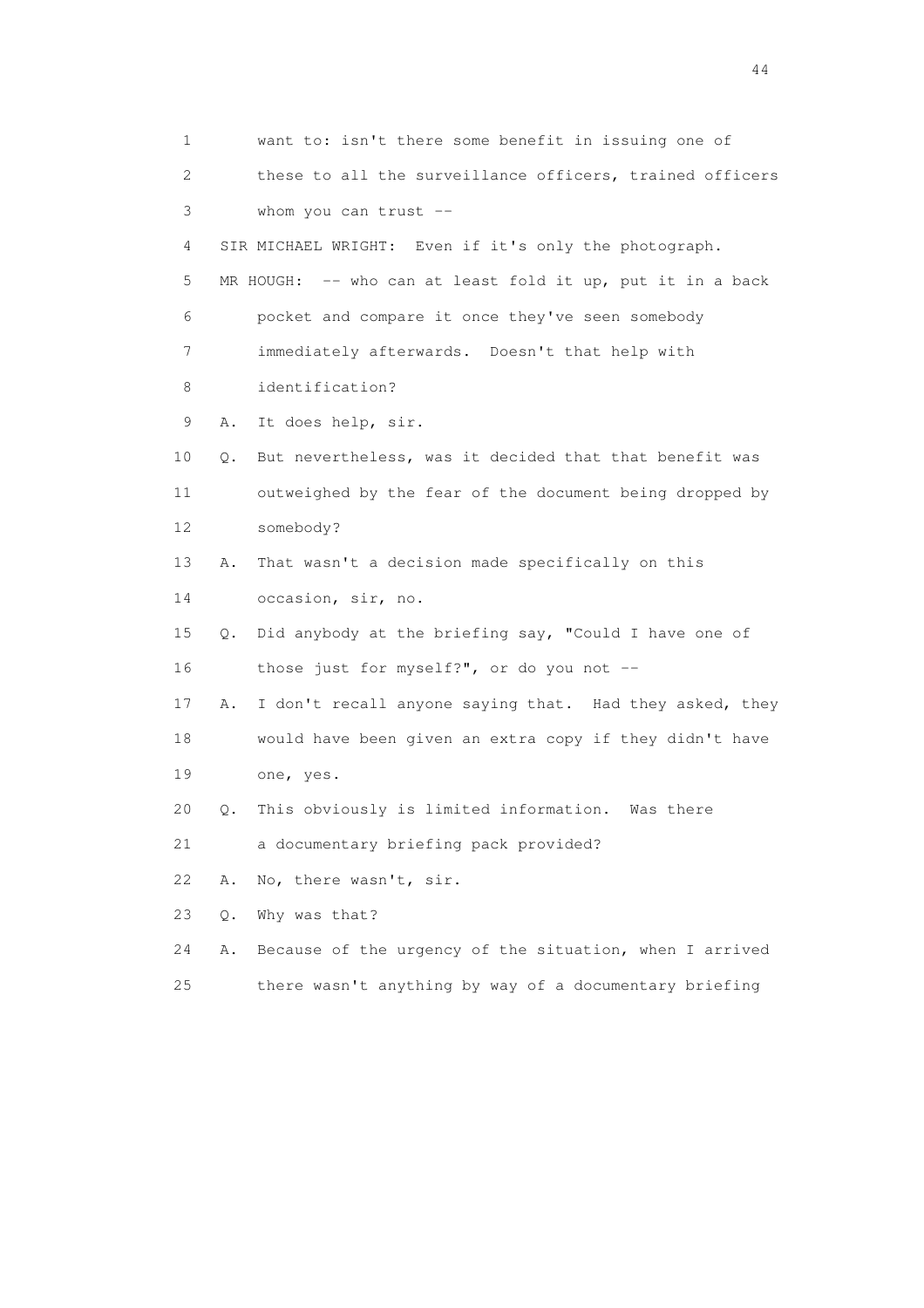1 pack in existence. It was my judgment that to sit down 2 and create such a document when the information was held 3 between Colin and myself would unnecessarily delay the 4 deployments of the surveillance teams, and at that time 5 information was coming forward all the time. We have 6 already mentioned about the vehicle, the burn marks. 7 The document would have been continually being updated 8 to the point where it would have been out of date almost 9 as soon as you printed it. Probably the deciding factor 10 was there wasn't anyone available to actually do that 11 single job at that time.

 12 Q. During the course of those briefings, do you remember 13 were any instructions given about what to do with people 14 coming out of the addresses?

 15 A. My understanding was that the instructions were that 16 people coming out of the addresses would be identified 17 by the surveillance team and followed away to a point 18 where they would be, pending a decision by the command 19 team, either stopped or they would be stopped and spoken 20 to, and the manner in which they were stopped and spoken 21 to would depend on the assessment as to whether or not 22 they were likely to be of interest to the inquiry, sir. 23 SIR MICHAEL WRIGHT: What's the distinction?

 24 A. Well, sir, if you look at the photographs, it's apparent 25 that we are looking for probably certain types of males.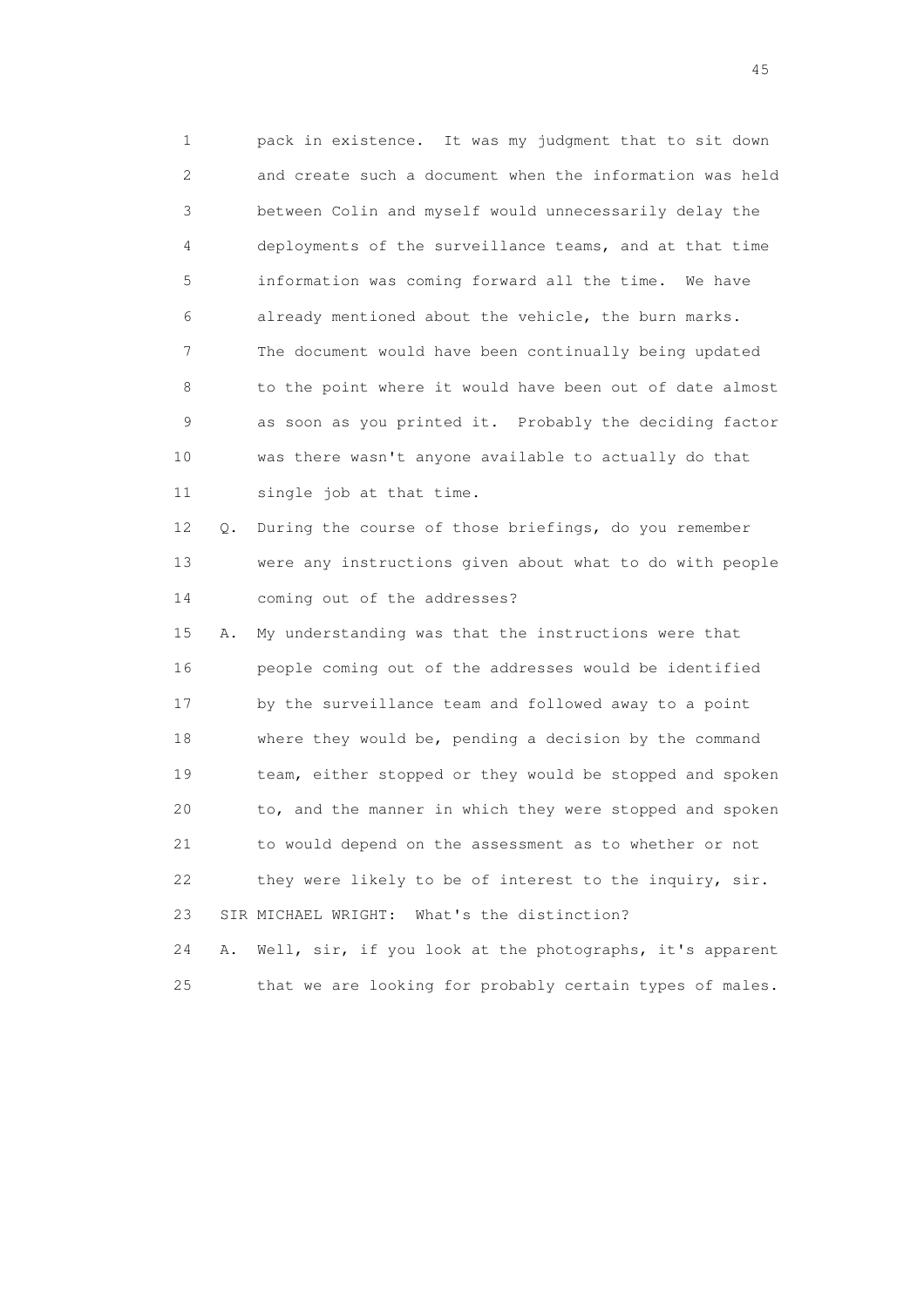1 If for example a white female came out pushing children 2 in a buggy -- 3 SIR MICHAEL WRIGHT: They would not be interested. 4 A. They would probably want to talk to them but it would be 5 in a different manner, perhaps, to gain information 6 about the layout of the flat or whatever. 7 MR HOUGH: Can you look at your statement. It's the third 8 page, towards the bottom of the page. I am quoting: 9 "Both the blues and the greys were advised that 10 DCI Baker's instructions were that both suspect 11 addresses were to be 'held' pending the arrival of 12 support from CO19 specialist firearms officer teams that 13 were deploying direct at that time." 14 A. Yes, sir. 15 Q. Is that an accurate record of what was said to them at 16 the time? 17 A. I believe so, sir, yes. 18 Q. Were you told and were those teams told anything about 19 when the specialist firearms officer teams were 20 expected? 21 A. My understanding was, and I said to them that they were 22 expected to arrive very soon. 23 SIR MICHAEL WRIGHT: You have already told us that the 24 pressure to get the surveillance teams out there was 25 urgent.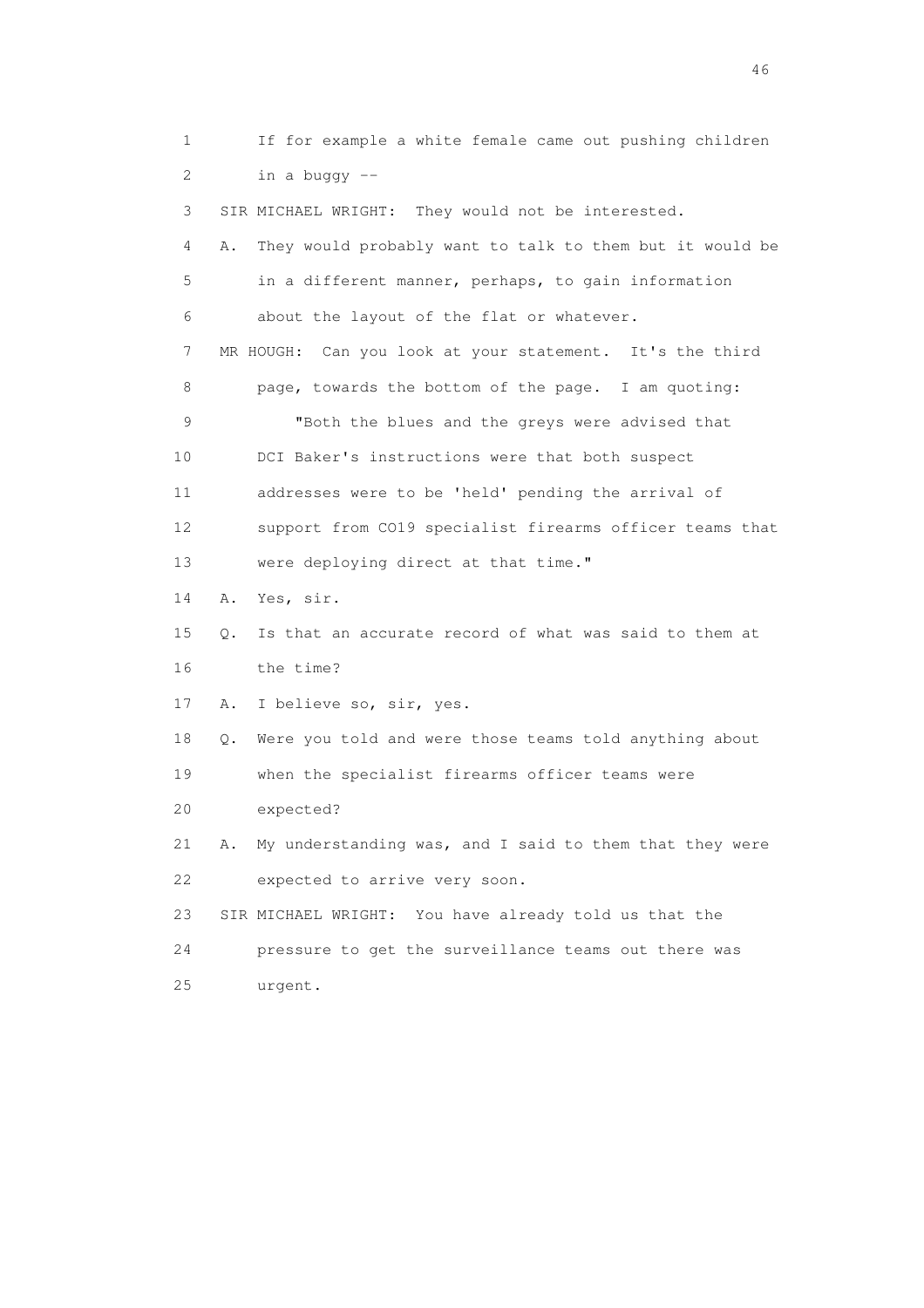1 A. Yes, sir.

| $\mathbf{2}^{\mathsf{I}}$ | SIR MICHAEL WRIGHT: What was your understanding about, so               |
|---------------------------|-------------------------------------------------------------------------|
| 3                         | far as you had any, the intentions so far as the                        |
| 4                         | firearms teams were concerned?                                          |
| 5                         | That it would be similar. They would come -- it would<br>Α.             |
| 6                         | be a matter of an urgent deployment for them, sir.                      |
| 7                         | MR HOUGH: In fairness to you, you say in your statement:                |
| 8                         | "CO19 were, I understood, deploying as a matter of                      |
| 9                         | urgency and a Silver firearms controller was being                      |
| 10                        | provided by S013, the Anti-Terrorist Branch."                           |
| 11                        | That's correct, sir. It's actually on the note that we<br>Α.            |
| 12                        | saw earlier.                                                            |
| 13                        | Was anything said to those two teams, blues and greys,<br>$Q_{\bullet}$ |
| 14                        | about the provision of firearms to them?                                |
| 15                        | Yes, sir. I reminded them that they were being provided<br>Α.           |
| 16                        | with firearms for their own protection and the                          |
| 17                        | protection of the public in an emergency.                               |
| 18                        | Were all of them being provided with firearms or just<br>Q.             |
| 19                        | some of them?                                                           |
| 20                        | Just some of them. It was practice, and I believe it<br>Α.              |
| 21                        | still is in what was then SO12 surveillance teams, not                  |
| 22                        | every surveillance officer was an authorised firearms                   |
| 23                        | officer.                                                                |
| 24                        | Did any of the members of the teams ask any questions<br>О.             |
| 25                        | that you recall?                                                        |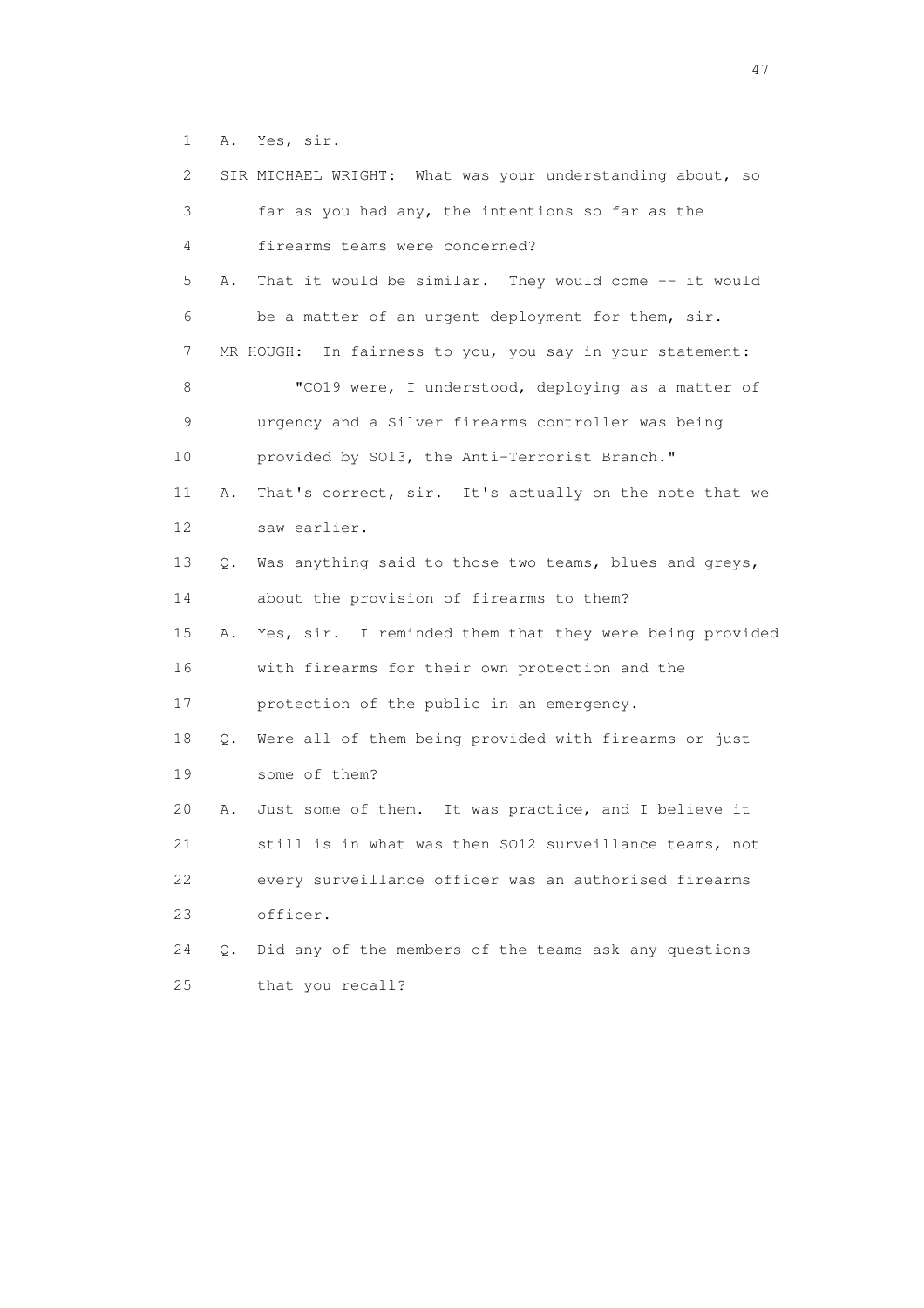1 A. There was a question raised around the Kratos strategy, 2 sir.

| 3               | Q. | Can you remember what the question was?                        |
|-----------------|----|----------------------------------------------------------------|
| 4               | Α. | I can't remember exactly what the question was, but my         |
| 5               |    | answer was to provide them with our standard response to       |
| 6               |    | these situations within SO12 surveillance as it was at         |
| 7               |    | that time, which was they were being provided with             |
| 8               |    | a priority telephone number which went straight into the       |
| 9               |    | 24-hour information room at New Scotland Yard, where           |
| 10              |    | they would be connected to the Chief Inspector in charge       |
| 11              |    | They were given a code word to give,<br>of that room.          |
| 12 <sup>°</sup> |    | which would immediately prioritise the information they        |
| 13              |    | were providing.                                                |
| 14              | Q. | Can you remember, in what precise circumstances were           |
| 15              |    | they to make that call?                                        |
| 16              | Α. | If they believed that they were confronted with somebody       |
| 17              |    | who we would describe as a deadly and determined               |
| 18              |    | attacker, or to put it more simply, a suicide bomber.          |
| 19              | Q. | In practice did that mean somebody matching the                |
| 20              |    | description we have just seen on the screen?                   |
| 21              | Α. | I think that would be a too simple situation, sir.<br>They     |
| 22              |    | would use their judgment as to whether they felt there         |
| 23              |    | was a risk being presented by that individual before           |
| 24              |    | they did that, sir.                                            |
| 25              |    | In other words, simply similarity would<br>SIR MICHAEL WRIGHT: |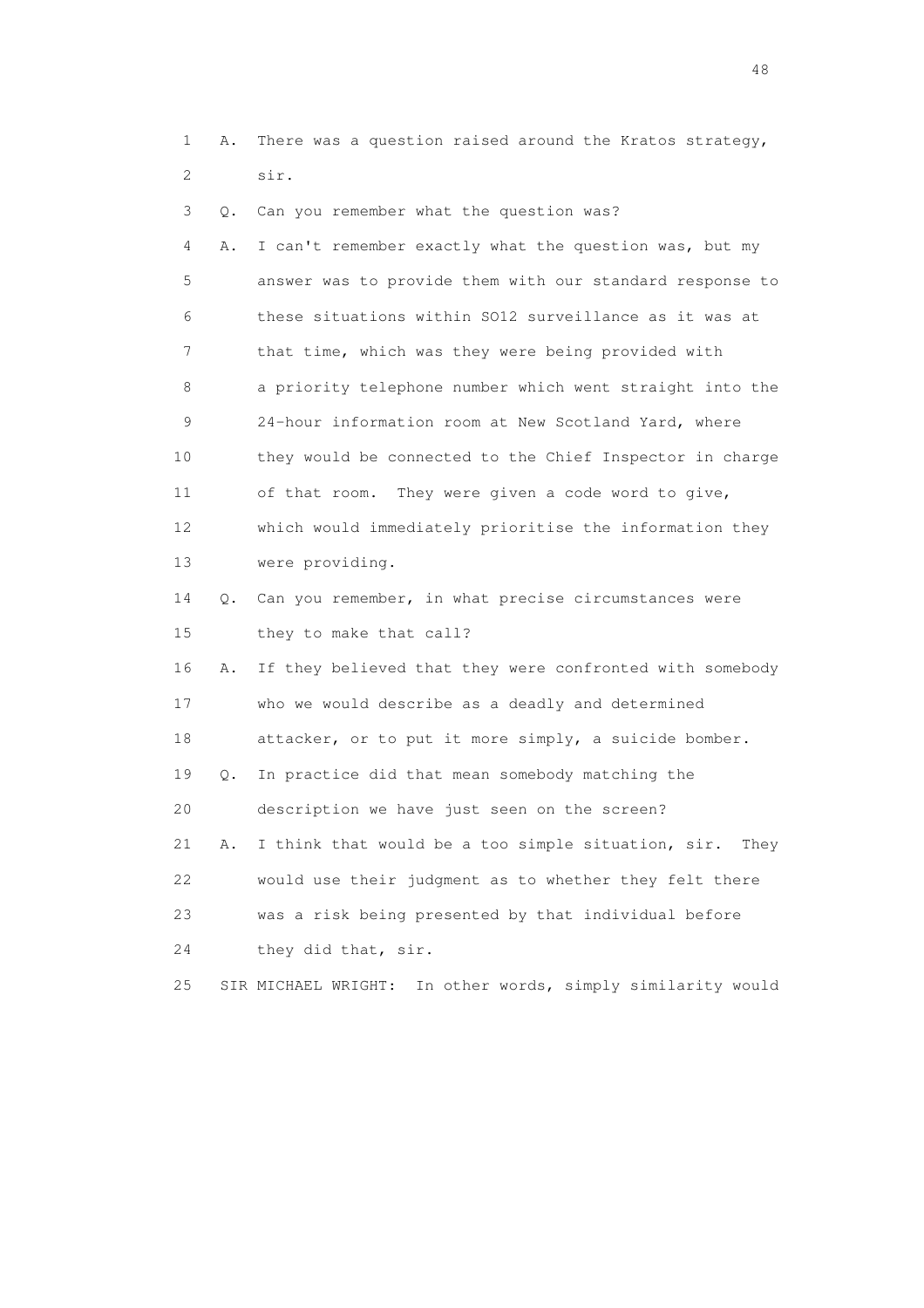1 not be enough?

2 A. No, sir.

 3 SIR MICHAEL WRIGHT: What else would they be looking for? 4 A. The individual's conduct. Obviously if they were 5 carrying a rucksack, that would heighten their 6 perception of risk. Any other intelligence that became 7 available to them during the course of the operation. 8 There is many things, sir, that could, you know, lead 9 them to form the idea themselves that there was a risk 10 here that was exceptional. 11 SIR MICHAEL WRIGHT: A risk of what? 12 A. A risk that the individual was carrying a bomb or 13 a device that could be used in an attack. 14 SIR MICHAEL WRIGHT: Thank you. 15 MR HOUGH: After those two briefings have taken place, the 16 one for the blue team at 7.10, the one to the grey team 17 at 7.45, the grey team I think have now set off to 18 Scotia Road to assist the red team. 19 A. Correct, sir. 20 Q. What did you set about doing? 21 A. I had various administrative duties to carry out to 22 ensure that the operations room was aware of who had 23 been deployed. I was aware that extra surveillance 24 teams were being deployed from a unit called SCD11 and 25 I was asked by their co-ordinator if I could prioritise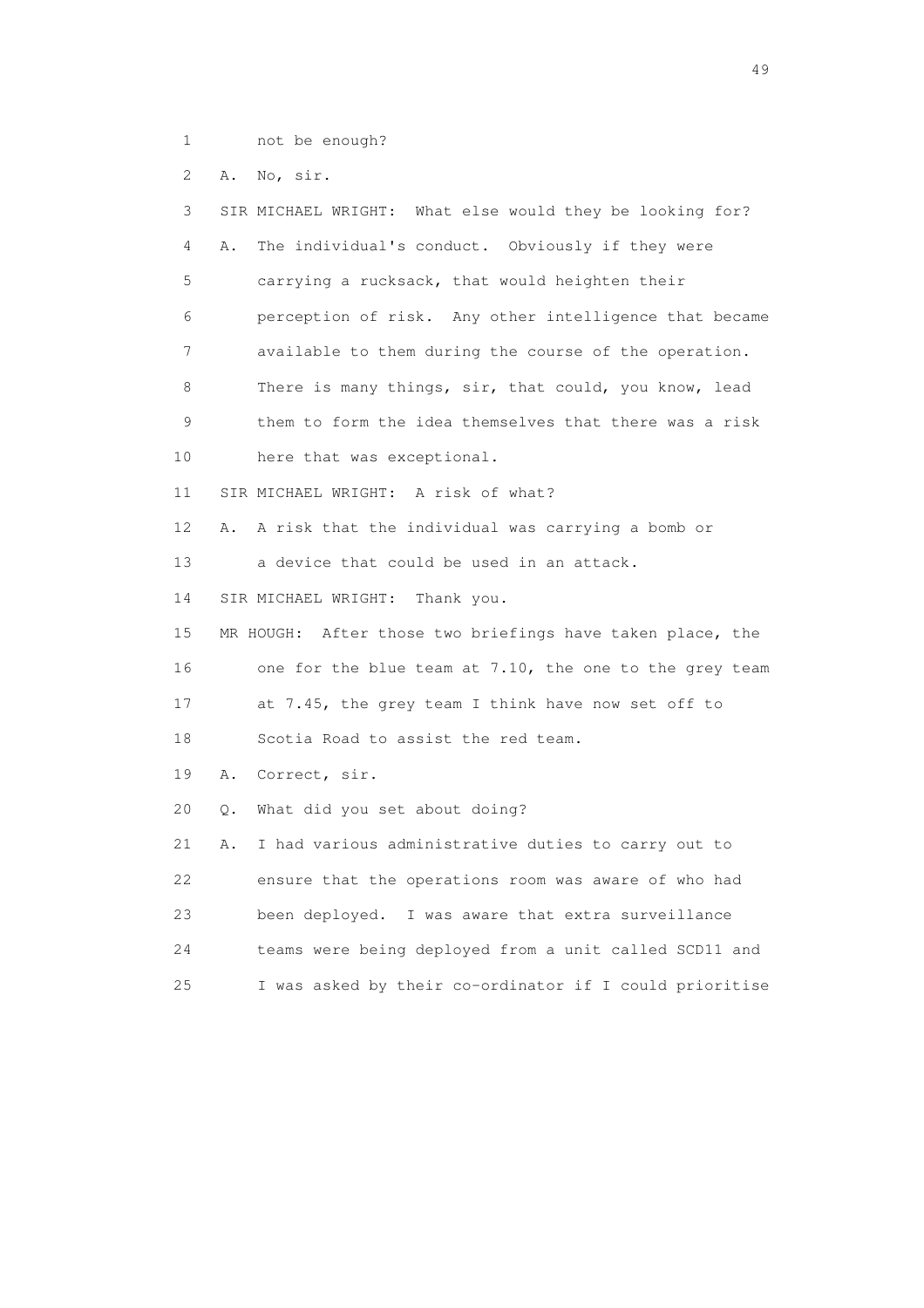1 briefing materials reaching where they were going to be 2 briefed, which was going to be done electronically. It 3 was going to be transferred by email. So I went off, 4 I knew how to get that done, basically, so I went and 5 did it myself. 6 Q. Between 8 o'clock and 10 o'clock, were those the kinds 7 of tasks that you were engaged in? 8 A. They were, sir, yes. 9 Q. In performing those tasks, did you sometimes go into the 10 16th floor operations room? 11 A. I did, sir, yes. 12 Q. I think at one time shortly before 10 o'clock you 13 returned to the operations room? 14 A. I did, sir, yes. 15 Q. Roughly what time was that? 16 A. I believe that was about 9.50, 10 to 10. 17 Q. What was your purpose in going into the room at that 18 time? 19 A. I was actually going in to speak to my deputy and the 20 surveillance co-ordinator from SCD11, who were already 21 in the room, to tell them that I had sent the material 22 for the briefing and to check that they had arrived and 23 to offer to relieve them for a period of time, and also 24 to establish what time the SCD11 teams were likely to be 25 available to deploy that morning.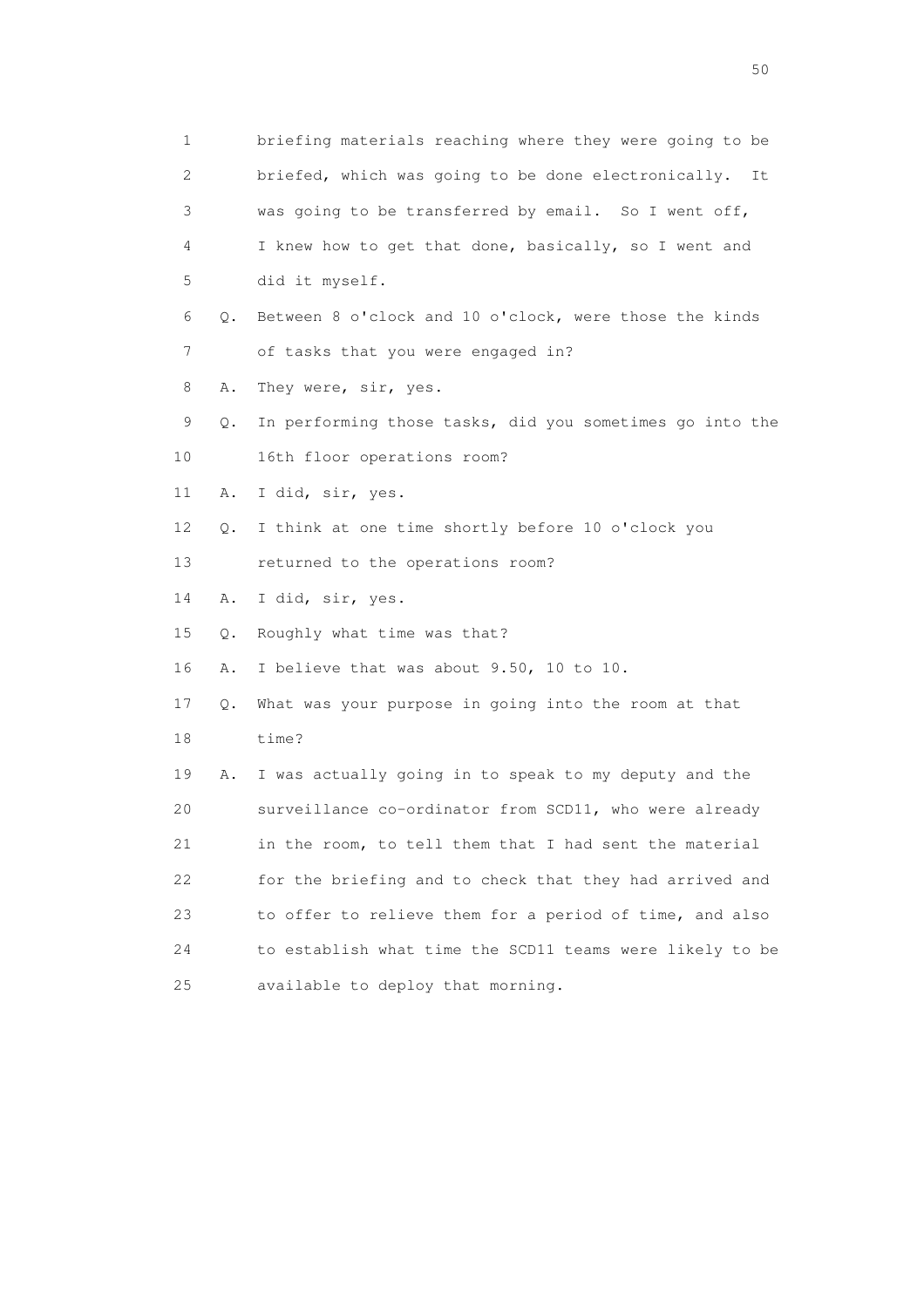1 Q. What was going on in the 16th floor operations room when 2 you entered?

 3 A. When I walked in, it was immediately apparent to me that 4 there was something going on. There were a lot of 5 people in the room who had not been there the last time 6 I had been in the room. In particular I noticed that 7 Commander Dick was sitting -- was standing opposite 8 where I had come into the room.

 9 Q. Perhaps we can have on screen tab 20 of the jury bundle. 10 It's a plan of the room. It might help you to orientate 11 yourself as to the positions of different people. Can 12 we once again zoom in on the operations room itself. 13 Over on the left-hand side of the page, we see the door 14 into the operations room. Over on the right off-screen 15 is the forward intelligence cell. Where did you stand 16 or walk at the period that we are talking about? 17 A. I came in through the double doors on the left-hand side 18 of the plan, sir, and I then stood behind the chair 19 which is marked L1 on the plan. I believe that's L1. 20 Q. You have referred to Commander Dick standing somewhere; 21 where was that? 22 A. That was over, if you see a seat marked C1 and C2, she 23 was standing with her back to that console but very

24 close to it.

25 Q. Perhaps the cursor can be put just to the right of seat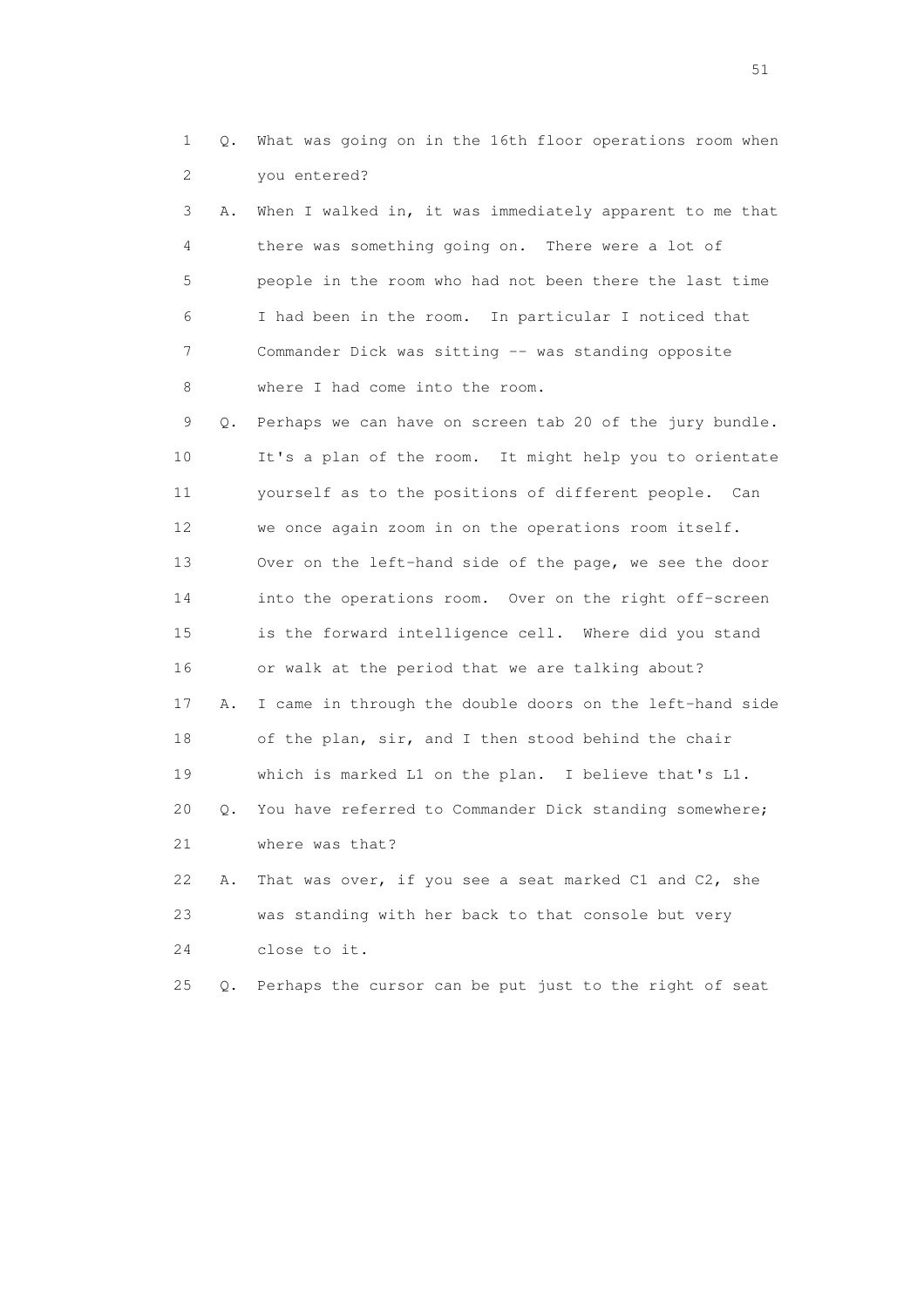1 S4. Where would you like that cursor to move to show 2 where she was? 3 A. Close to the console that has the C2 and C1, so 4 somewhere there would be ideal. Thank you. 5 Q. At that point, were you aware precisely what was going 6 on in the room? 7 A. I wasn't, sir, no. 8 Q. Did you become aware? 9 A. I did, sir, yes. I asked someone near the door what was 10 going on. 11 Q. What were you told? 12 A. I was told that someone had come out of Scotia Road; 13 that the grey team were following them, the individual 14 was under surveillance; and that I believe by that point 15 he was on a bus. 16 Q. Were you told either by that person or at a later stage 17 what was thought about this person in terms of 18 identification? 19 A. I learnt, as I stayed in the room, that this person was 20 considered to be a possible or a probable match with one 21 of the suspects we were looking for that morning. 22 Q. Who told you that? 23 A. I can't recall, sir. I think it was probably something 24 that I got from an individual or individuals, and also 25 from what I could hear being said in the room at the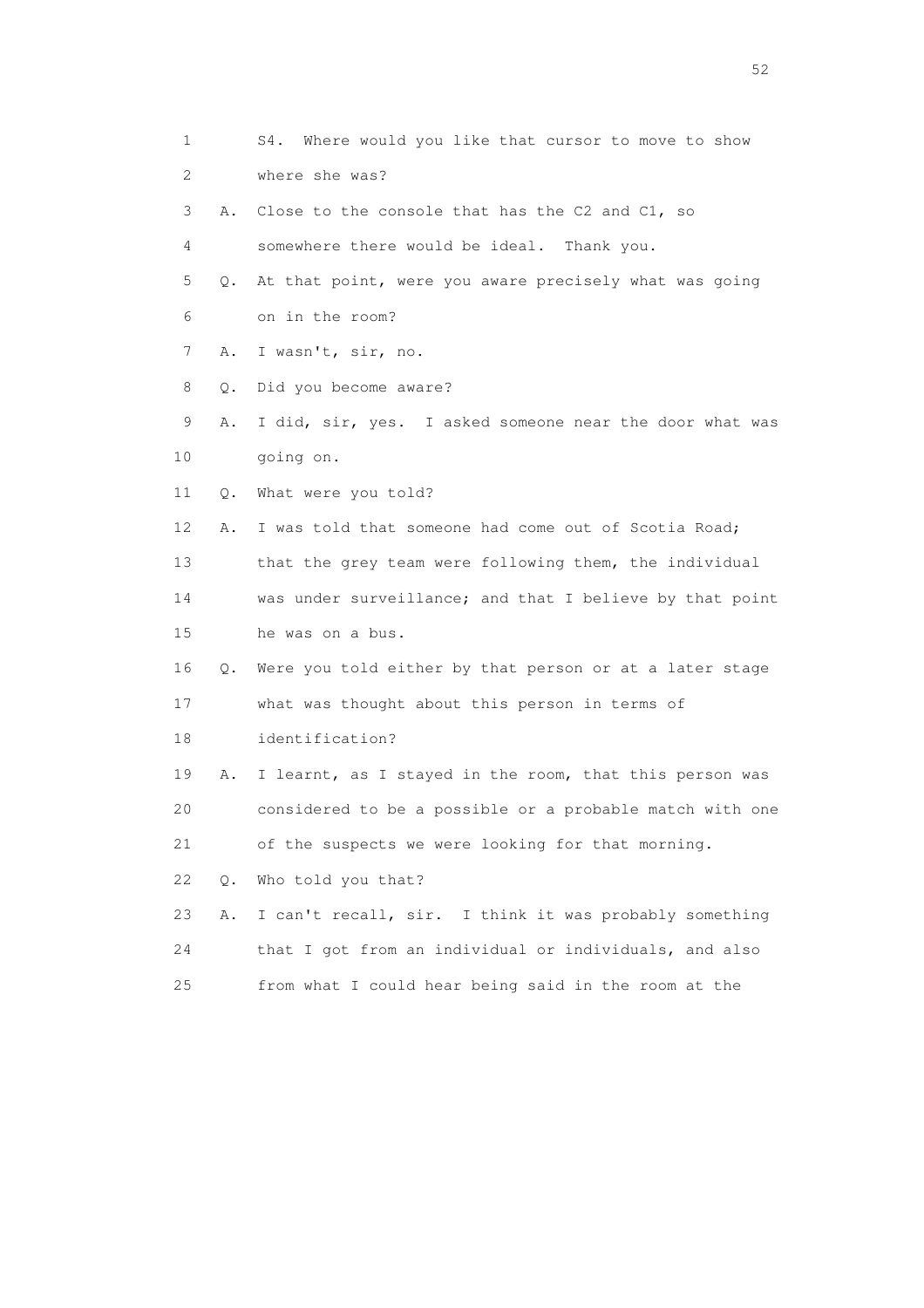1 time.

 2 Q. I am going to quote to you something you said in 3 a statement dated 15 November 2005 at the very end of 4 the statement:

 5 "My own impression from the responses in the 6 operations room to these questions [this is questions 7 about whether the person under surveillance was Osman] 8 was that the person who had left 21 Scotia Road was 9 being followed because he had left from 21 Scotia Road 10 and was considered by those in the operations room to be 11 a 'probable' for Hussain Osman or else to be closely 12 associated with those responsible for the failed bomb 13 attacks on 21 July."

14 A. Yes, sir.

 15 Q. Now, those, to an experienced SO12 officer, are two very 16 different things: a probable for Hussain Osman is about 17 identification; closely associated with those

18 responsible is more nebulous?

19 A. Yes, sir.

 20 Q. Is that an accurate reflection of what was being said at 21 the time, or can you refine that in any way now? 22 A. It's an accurate reflection of my understanding of what 23 was going on in the room at that time, sir. 24 Q. Again, I should put to you in fairness something you

25 were asked about and said at the trial last year. You

 $\sim$  53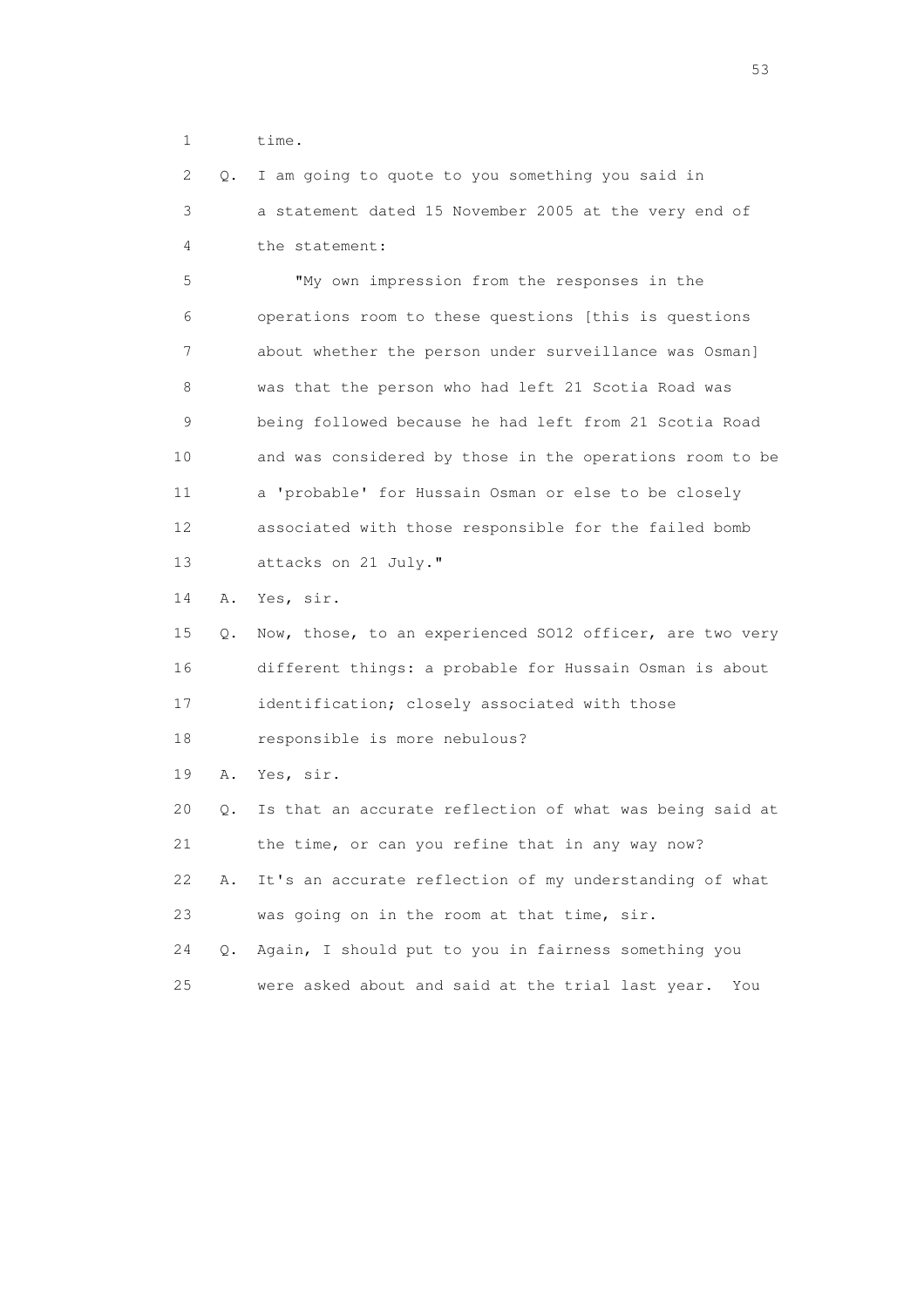1 were asked this, it's page 29 on 5 October, you were 2 asked:

 3 "At 9.50 or thereabouts, did you discover that the 4 team or one of them had identified the suspect, or the 5 subject?

 6 "Answer: I don't ... my understanding was that the 7 individual hadn't been identified as such, but there was 8 reason to believe that they might be identical with one 9 of the people that was being looked for at that time.

 10 "Question: So would it be accurate to say that you 11 learned that it was thought to be -- the man was thought 12 to be Osman? Would that be an accurate way of 13 describing --

 14 "Answer: Yes, my Lord, it would be, although there 15 was some conclusion that as that person had come from 16 the address of interest, and that they might be that 17 person, they were obviously of interest." 18 SIR MICHAEL WRIGHT: Do you want the transcript up, 19 Mr Hough? 20 MR HOUGH: No, I think that might be a little difficult. 21 So there you were saying that the man was believed

 22 to be identical to Osman, but that also there was some 23 conclusion that because he had come from 21 Scotia Road 24 he might be of interest?

25 A. Yes, sir.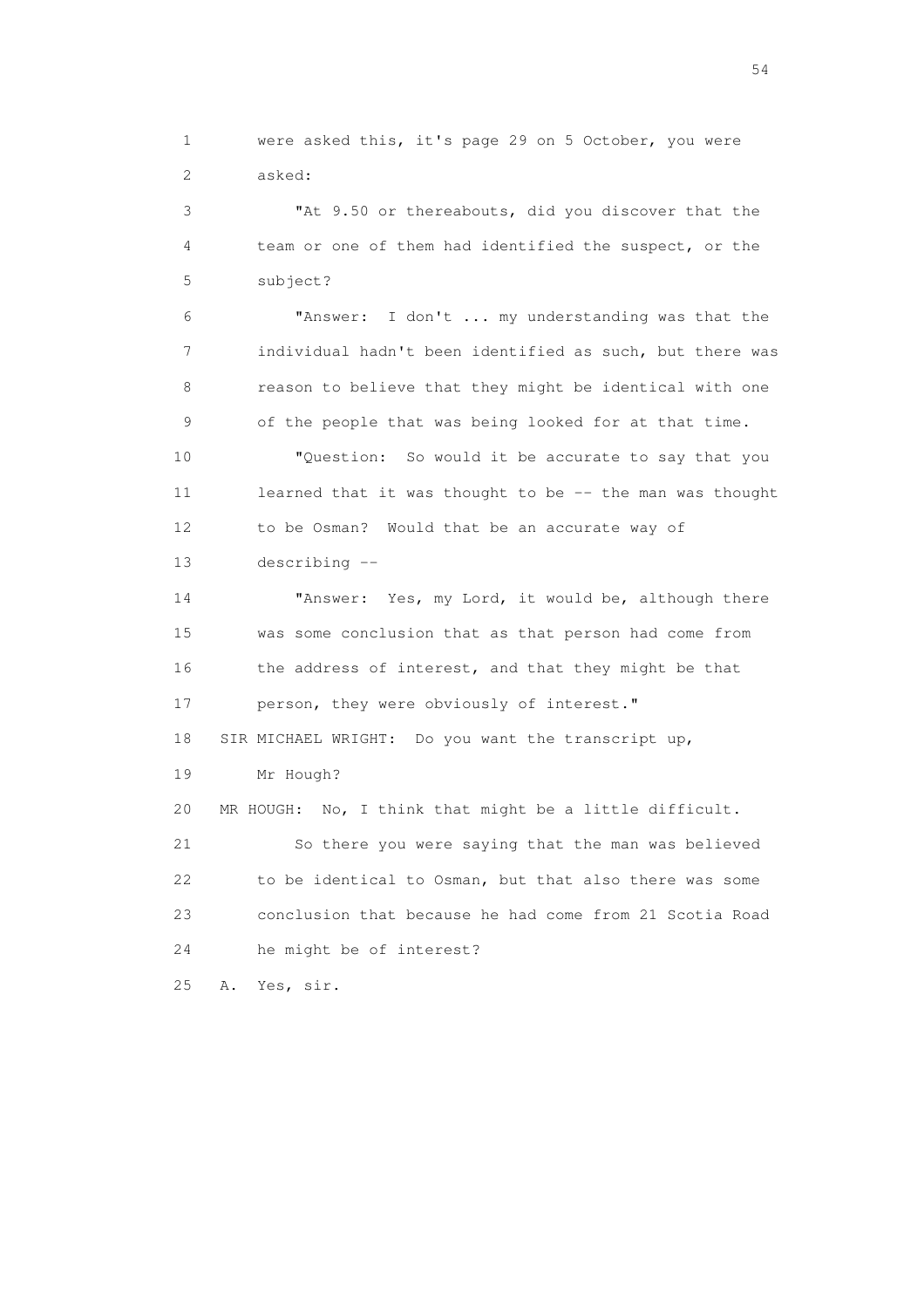1 Q. Again, they are slightly different things, aren't they; 2 one being identified as Osman, one being of interest 3 because he has come from Scotia Road; do you see? 4 A. Yes, sir, yes. 5 Q. Again, can you give any clarity to that answer now? 6 A. In what way, sir? 7 Q. Are you able to say, looking back, at that time, what 8 those in the room thought about this person? Was he 9 believed to be Osman, probably Osman, possibly Osman, or 10 just of interest because he has come out of Scotia Road? 11 A. Well, my impression, sir, as I put in my statement, was 12 that from where I was standing, my impression at that 13 time was that it was a probable for Osman or he might be 14 someone of interest. 15 SIR MICHAEL WRIGHT: Both of those fall short of a positive 16 identification. 17 A. Yes, sir. Yes, it would in my mind. 18 MR HOUGH: Were you aware at any stage while you were in the 19 room that the view of identification of those in the 20 room changed? 21 A. I think, well, I was aware that there were people asking 22 for confirmation as to who this person might be. I was 23 certainly aware of that, sir, yes. And there seemed to 24 be discussion going on within the room about the degree 25 of certainty, about whether this was the person believed

the state of the state of the state of the state of the state of the state of the state of the state of the state of the state of the state of the state of the state of the state of the state of the state of the state of t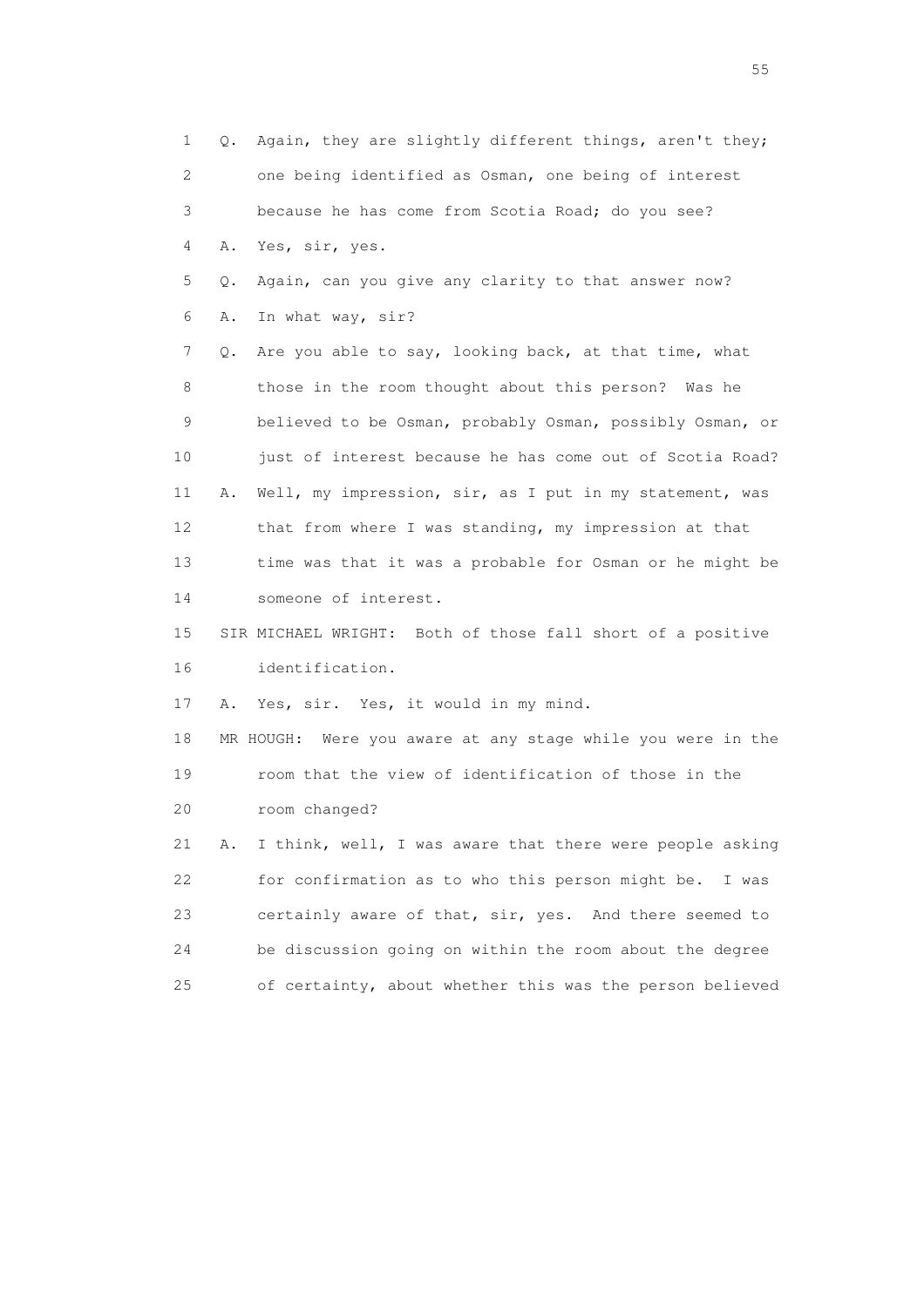1 to be Osman or someone else. 2 Q. Did that discussion reach any conclusion? 3 A. I can't say that I was aware of a conclusion being 4 reached, sir, no. 5 Q. Were you aware of this person who was being followed 6 getting off a bus at Stockwell tube station? 7 A. Yes, sir, I was. 8 Q. What was the sequence of events from that point as far 9 as you can remember it? 10 A. He got off the bus and he went towards the tube station, 11 and I remember Mr Esposito saying that firearms were 12 nearby, and that the person being followed had gone into 13 the tube station and that communication had been broken 14 off at that point. 15 Q. Did you hear any instructions from any of the senior 16 officers about what to do with this man? 17 A. I didn't, sir. I couldn't hear what was being said 18 clearly on that side of the room at all. 19 Q. What was the atmosphere in the room in terms of noise, 20 activity, that kind of thing? 21 A. It was noisy, there was a lot of activity, there were 22 people moving around. There were also people who were 23 standing back almost as observers, didn't seem to be 24 involved in what was going on. 25 Q. Did a point come when communication was lost and you

 $56<sup>o</sup>$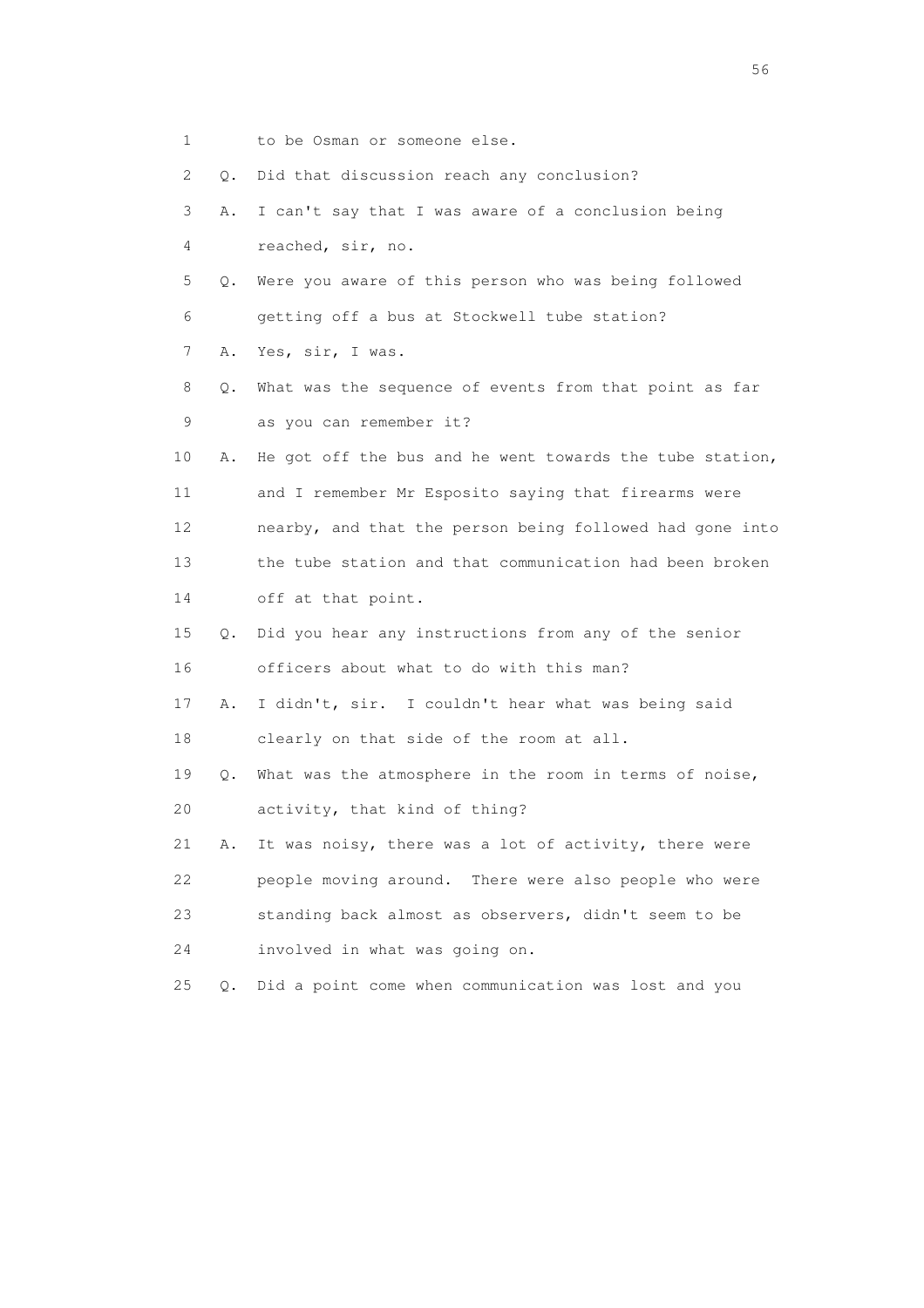- 1 heard no more for a short period?
- 2 A. Yes, sir.

 3 Q. Did information then come through shortly after that 4 that somebody had been shot?

5 A. It did, sir, yes.

 6 Q. A couple of other brief points. First of all, this is 7 something dealt with in a couple of your statements: 8 what information did you have on 22 July about suicide 9 bombs of the type you might be dealing with, how large 10 or small they might be, and how they might be carried. 11 A. In connection with the incidents the day before, I was 12 aware that they had been carried in rucksacks and that 13 it involved fairly large plastic containers containing 14 the home-made explosive. From my own background 15 knowledge, experience, I was aware that, for want of 16 a better word, a suicide device came in many forms; it 17 could be concealed about the person by way of a bulky 18 waistcoat; and I was also aware that there had been 19 relatively few number of attacks where a more 20 sophisticated military explosive had been used, which 21 was, I suppose, not so readily detectible to the naked 22 eye because it was thin and it conformed to the body 23 shape.

24 Q. Another topic, Cougar radios.

25 A. Yes, sir.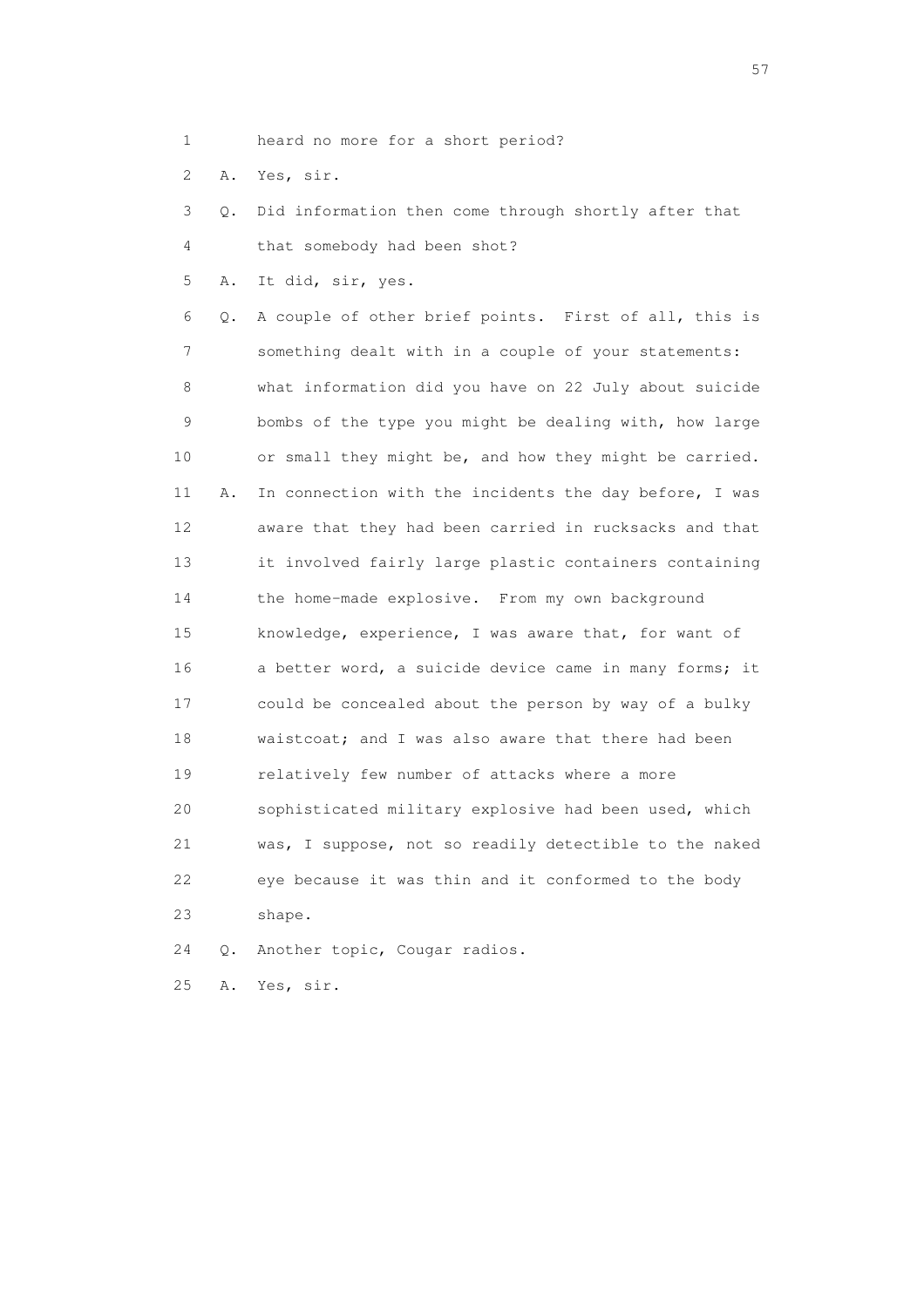| 1                         | At that time, was the traffic coming through from the<br>Q.   |
|---------------------------|---------------------------------------------------------------|
| $\mathbf{2}^{\mathsf{I}}$ | Cougar radios of the surveillance operatives to the           |
| 3                         | operations room, was that recorded?                           |
| 4                         | No, sir.<br>Α.                                                |
| 5                         | This may be obvious, but did Cougar radios routinely<br>Q.    |
| 6                         | work underground at the level of a tube train?                |
| 7                         | No, sir, they didn't work at all.<br>Α.                       |
| 8                         | And SO12 officers, did they have any communication<br>Q.      |
| 9                         | devices other than Cougar radios?                             |
| 10                        | They did, sir, they had personal issue mobile phones,<br>Α.   |
| 11                        | and they also had a police radio system called Airwave.       |
| 12                        | SIR MICHAEL WRIGHT: That was only fairly recently coming in   |
| 13                        | at that stage, wasn't it?                                     |
| 14                        | It was at that point it had just been introduced to us,<br>Α. |
| 15                        | yes.                                                          |
| 16                        | MR HOUGH: Thank you very much. Those are my questions.        |
| 17                        | MR MANSFIELD: Sir, would that be an appropriate moment?       |
| 18                        | I don't know.                                                 |
| 19                        | SIR MICHAEL WRIGHT: We may have to have a break anyway.       |
| 20                        | We will not have to have a break until this<br>MR HOUGH:      |
| 21                        | witness is finished.                                          |
| 22                        | SIR MICHAEL WRIGHT: All right, Mr Mansfield, just a couple    |
| 23                        | of questions I would like to ask to follow on.                |
| 24                        | The details don't much matter, but we know you have           |
| 25                        | told us that the surveillance teams had Cougar radios         |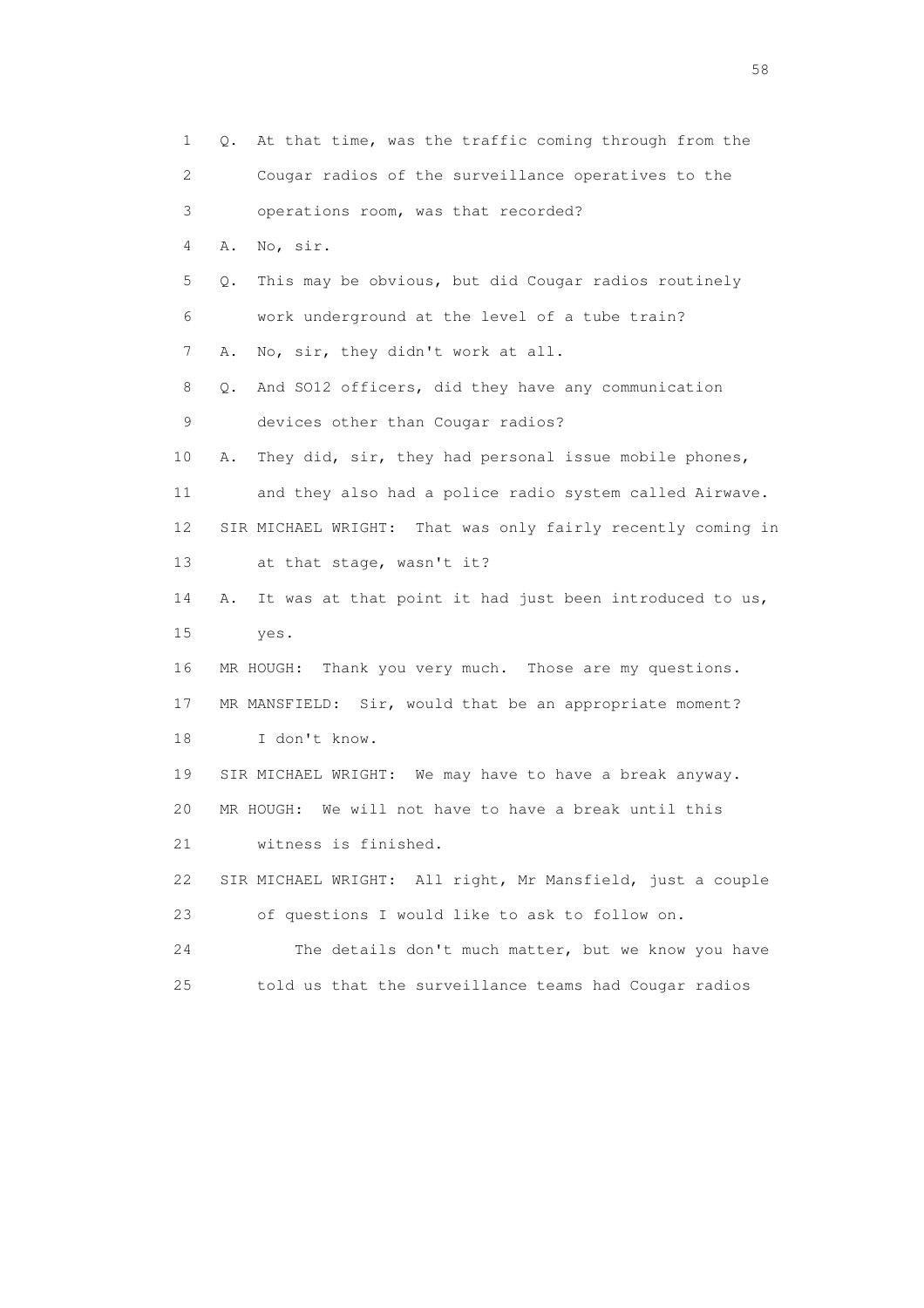1 which were ordinarily -- that was the radio being 2 listened to by the surveillance monitors in room 1600? 3 A. That's correct, sir. 4 SIR MICHAEL WRIGHT: Also, they all had mobile phones? 5 A. Yes, sir. 6 SIR MICHAEL WRIGHT: Effectively, therefore, you have out on 7 the road or out on the ground the surveillance teams and 8 the firearms teams once they are deployed. 9 A. Yes, sir. 10 SIR MICHAEL WRIGHT: Each will have direct communication 11 with room 1600? 12 A. Yes, sir. 13 SIR MICHAEL WRIGHT: Will they have communication with each 14 other? 15 A. Yes, sir. The firearms team also had Cougar radio, 16 a portable version, which would have had the -- perhaps 17 I should go back a bit and explain. Cougar radio is 18 secure because it has something called a fill in it, 19 which is a unique code if you like, that once it's put 20 into the radio, that radio can talk to any other Cougar 21 radio that has the same fill in it. We do that by 22 a process, you call it charging it with a fill gun; you 23 go round and you convert any given Cougar handset to be 24 able to speak to everybody else who has the same 25 encryption on their radio.

 $59<sub>2</sub>$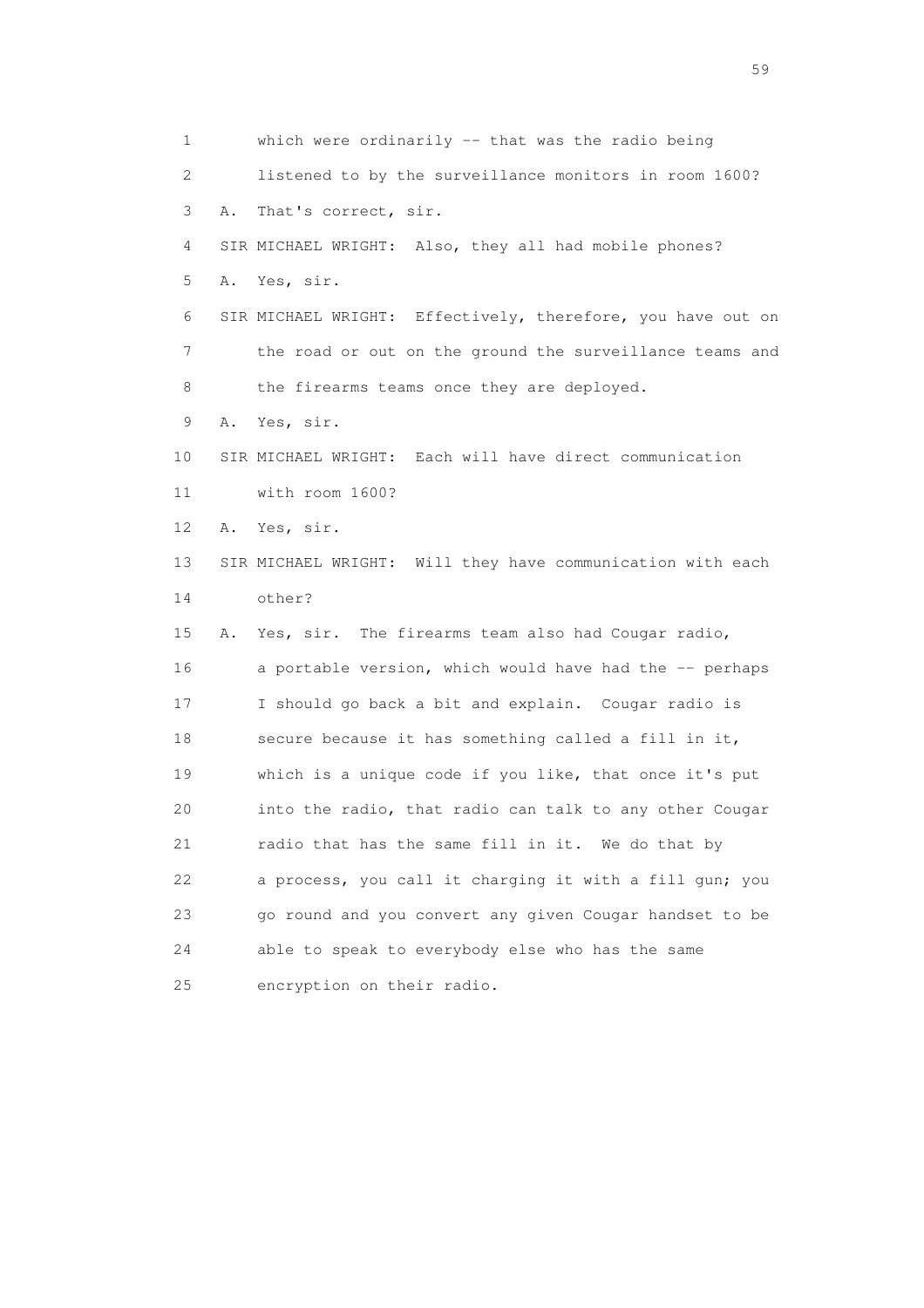1 SIR MICHAEL WRIGHT: Was there a fill in their machine? 2 A. In the machine. 3 SIR MICHAEL WRIGHT: Assuming they all had the same 4 encryption, a member of the surveillance team can talk 5 to a member of the firearms team and vice versa? 6 A. If they are on the same channel, yes. 7 SIR MICHAEL WRIGHT: If they are on the same channel. There 8 is that as well. If they are on the same channel. 9 A. Yes. 10 SIR MICHAEL WRIGHT: In addition, can they talk to each 11 other on their mobile phones? 12 A. Yes, sir. 13 SIR MICHAEL WRIGHT: It's a question of just having 14 a number. Very well, thank you. In that case, 11.35 15 to. 16 (11.27 am) 17 (A short break) 18 (11.40 am) 19 (In the presence of the jury) 20 SIR MICHAEL WRIGHT: Yes, Mr Mansfield. 21 Questions from MR MANSFIELD 22 MR MANSFIELD: Good morning, Mr Whiddett. My name is 23 Michael Mansfield and I represent the family of 24 Jean Charles de Menezes. I understand that there may be 25 a cold wind blowing on that side.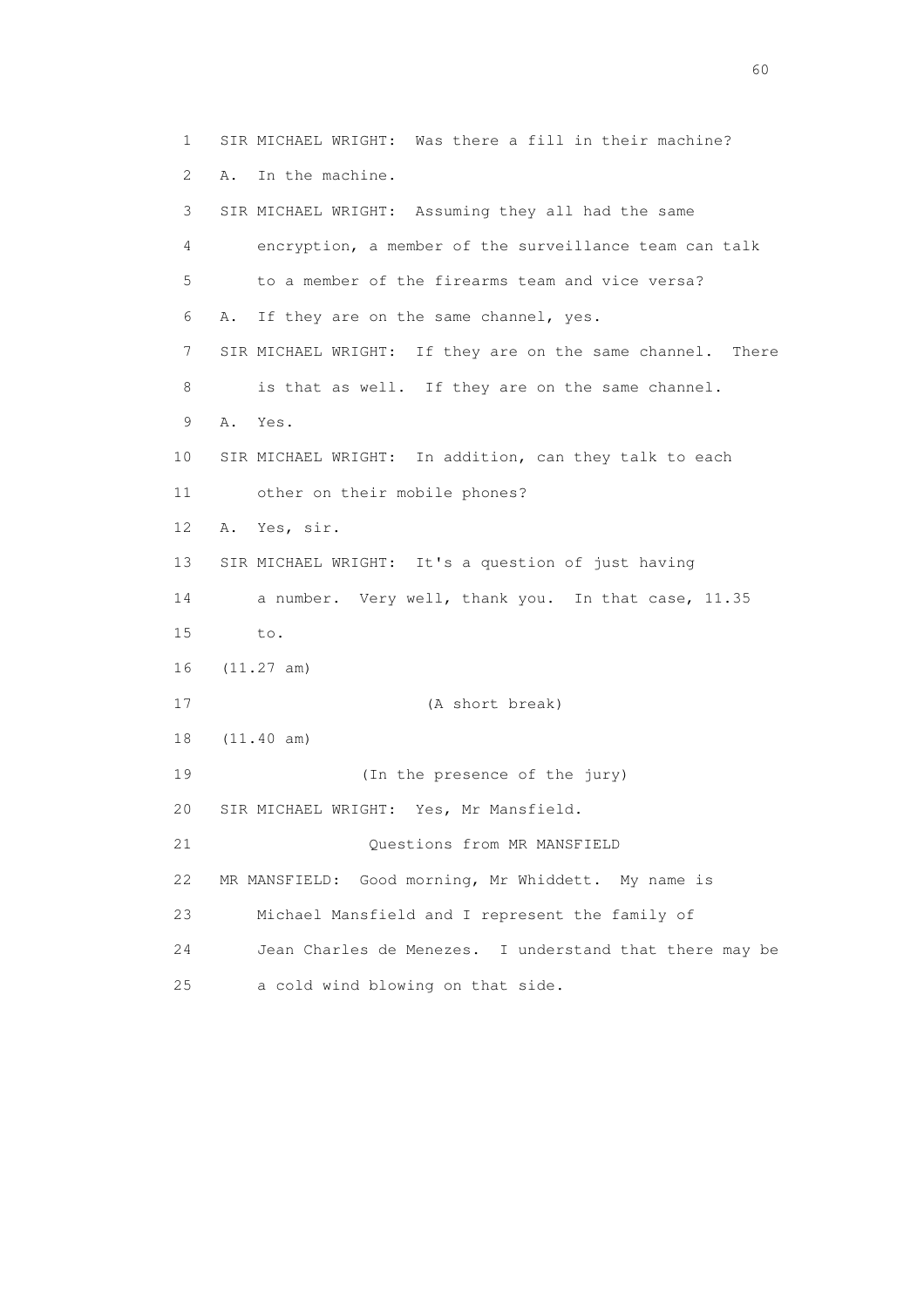1 SIR MICHAEL WRIGHT: I gather some instructions have been 2 given, but it's not very easy, I understand. 3 MR MANSFIELD: Mr Whiddett, first of all I say this to all 4 witnesses so they know, I appreciate the distance of 5 time and it may be difficult now without the aid of 6 notes, statements and all the rest of it. I am 7 perfectly content for you to have your statement and 8 look at it. 9 I am going to be taking it chronologically so it's 10 easier for you, hopefully, and therefore starting in 11 a sense back at the beginning, the moment that you 12 arrive, at 6.05, all right? 13 A. Yes, sir. 14 Q. When you arrived, did you, or sometime shortly 15 thereafter, discover that the standby surveillance team 16 known as the red team were already at Scotia Road? 17 A. Yes, sir, they were already at Scotia Road. 18 Q. Some of the questions I ask may not be your 19 responsibility, but you may nevertheless know, all 20 right? 21 A. Yes, sir. 22 Q. So I am making that distinction. Did you know where 23 they were positioned? 24 A. Only that they were at Scotia Road, sir. 25 Q. Who would know in the control room as it existed at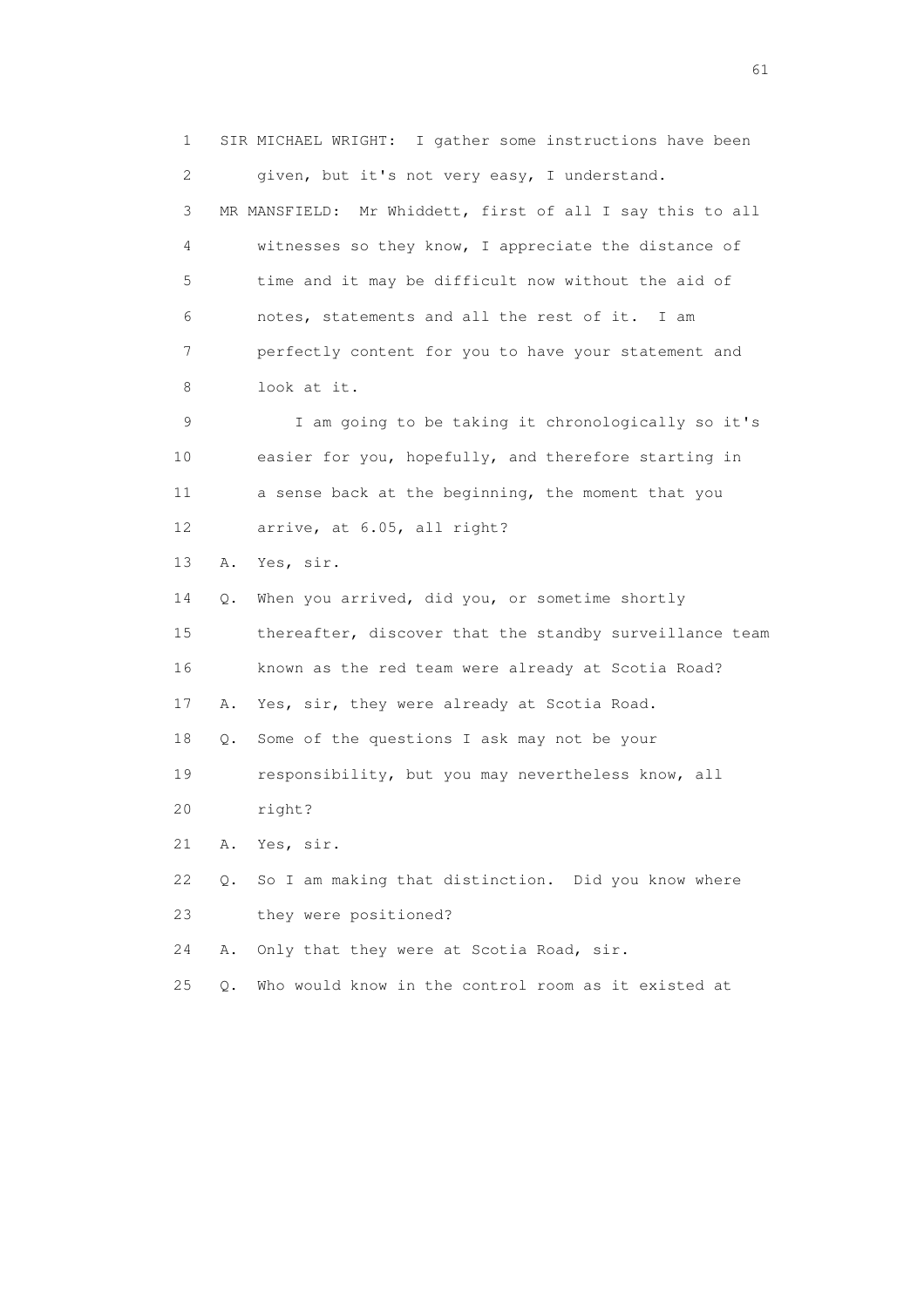|    | 1       | 6 o'clock where they were actually positioned?             |
|----|---------|------------------------------------------------------------|
|    | 2<br>Α. | It's not a straightforward answer, I'm afraid, sir.<br>The |
|    | 3       | team leader on the ground would know where all his units   |
|    | 4       | were positioned.                                           |
|    | 5<br>Q. | That's Derek, so we know in future.                        |
|    | 6<br>Α. | Derek would have spoken back to the control room via the   |
|    | 7       | person in the control room who had, speaking to him on     |
|    | 8       | the Cougar radio, the surveillance monitor, and that       |
|    | 9       | person would then have told the ops room supervisor or     |
| 10 |         | manager at that time.                                      |
| 11 | Q.      | So it goes through to the manager, because there is        |
| 12 |         | a co-ordinator and a manager and they are not              |
| 13 |         | necessarily the same person?                               |
| 14 | Α.      | No.                                                        |
| 15 | Q.      | So it goes to the manager of the room at that point.       |
| 16 |         | What would that manager do? Would that manager plot        |
| 17 |         | where they are on a document like a map, or what           |
| 18 |         | happens?                                                   |
| 19 | Α.      | There is no -- at that time there was no set procedure.    |
| 20 |         | Some managers would have an A to Z open in front of them   |
| 21 |         | and they would look at the street plan on there to get     |
| 22 |         | a feel for the area that was being worked in. There was    |
| 23 |         | a facility also to put up a -- I think you saw, I think    |
| 24 |         | you have seen on the plans that there are plasma screens   |
| 25 |         | above the windows.                                         |

 $\sim$  62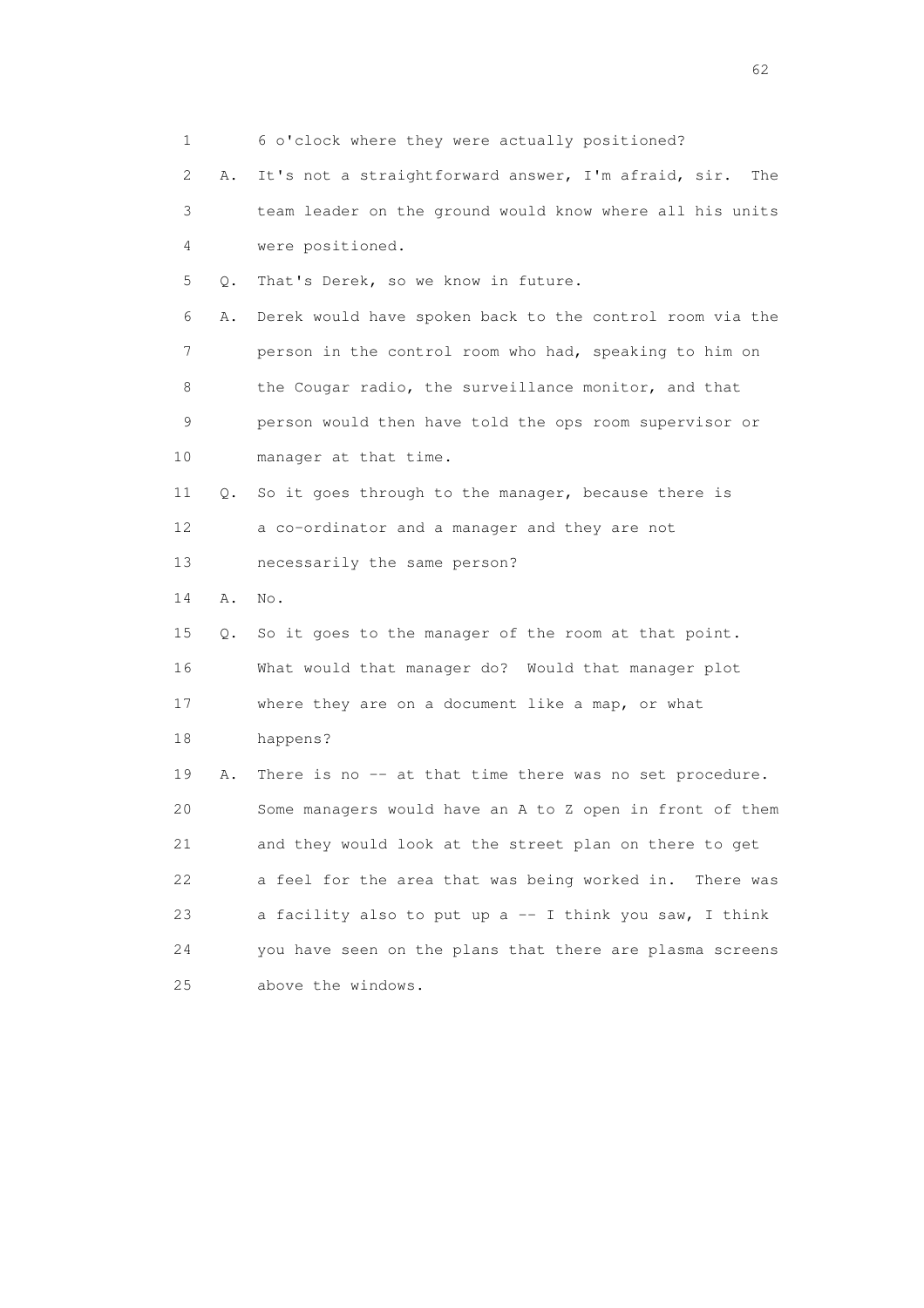1 Q. Yes?

| 2. | Α. | There was a facility to put maps up on that as well of   |
|----|----|----------------------------------------------------------|
| 3  |    | varying detail, so there was an option, various ways to  |
| 4  |    | do it; which one that was being used by the ops room     |
| 5  |    | manager at that time if any, sir, I am not aware,        |
| 6  |    | I can't remember.                                        |
| 7  | Q. | So far, because I have asked the question of a series of |
| 8  |    | witnesses, it doesn't appear anybody thought it          |
| 9  |    | desirable at any stage between 6 and 9.30 to stick up    |
| 10 |    | a map on a plasma screen. Did you ever see one on        |
| 11 |    | a plasma screen when you were there?                     |
| 12 | Α. | I don't recall seeing one, no, sir.                      |
| 13 | Q. | They are really quite easy to bring up, aren't they?     |
| 14 | Α. | It is quite easy to bring up; the plasma screens don't   |
| 15 |    | always play along, so to speak.                          |
| 16 | Q. | Anyway, no map as far as you can remember?               |
| 17 | Α. | No, sir.                                                 |
| 18 | Q. | Also in relation to the red team, they would be          |
| 19 |    | reporting back to the ops room. Who, therefore, in this  |
| 20 |    | early stage, that's, let us say, 6 to 7 o'clock roughly, |
| 21 |    | did you know who in the ops room was actually in control |
| 22 |    | in the sense that if they spotted somebody, a decision   |
| 23 |    | could be taken?                                          |
| 24 | Α. | Well, I believe Alan and DCI Baker were in the ops room  |
| 25 |    | when I arrived there.                                    |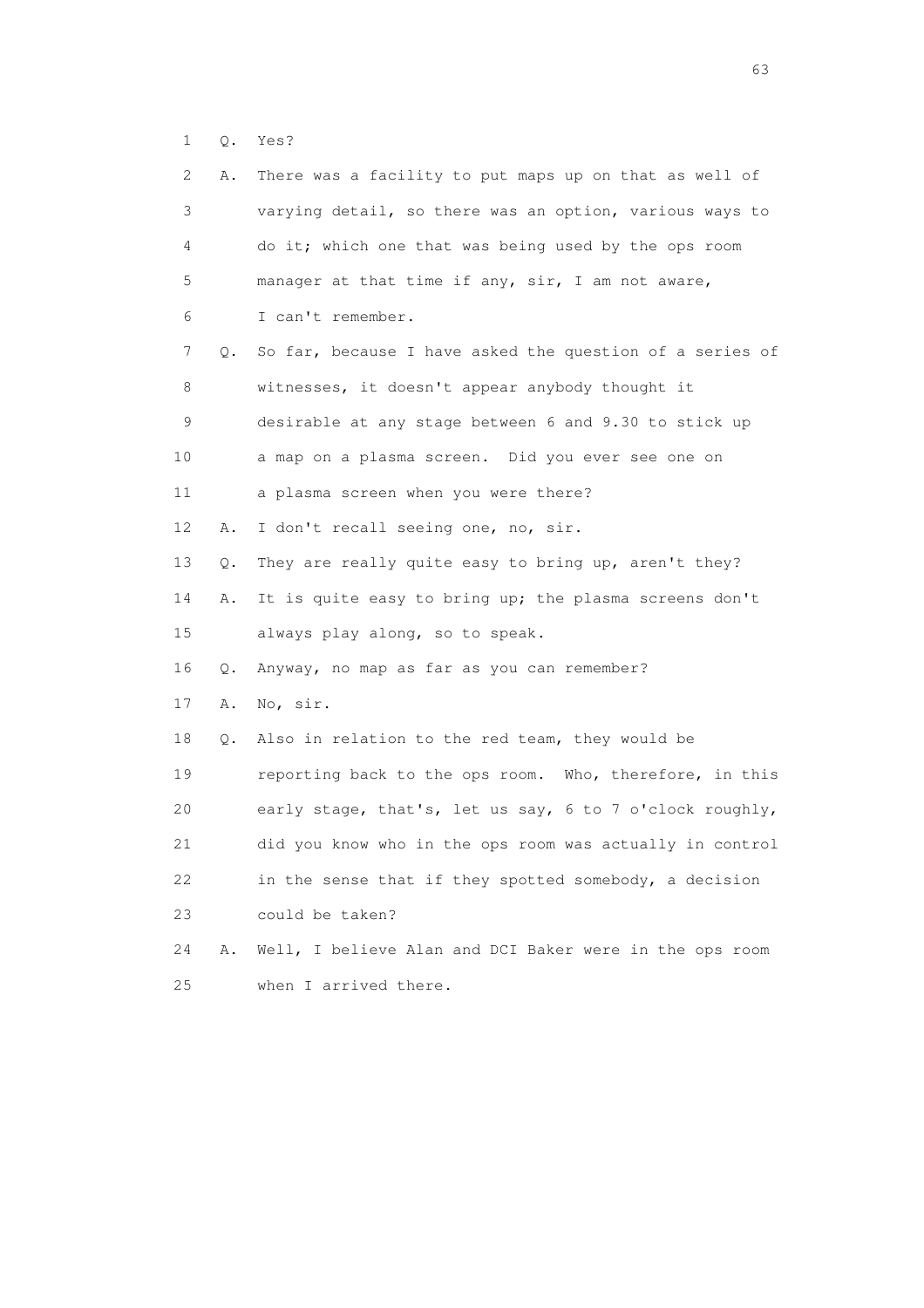1 Q. Right.

| $\mathbf{2}^{\mathsf{I}}$ | Α. | They would have been in a position to take immediate     |
|---------------------------|----|----------------------------------------------------------|
| 3                         |    | decisions if immediate decisions were required.          |
| 4                         | Q. | Right, well, of course, on a situation like this, which  |
| 5                         |    | was of urgency, as you have already said, and            |
| 6                         |    | Scotia Road had been prioritised, as you have already    |
| 7                         |    | said, you wouldn't know of course, stands to reason,     |
| 8                         |    | whether within the next five minutes the very people you |
| 9                         |    | were looking for or one of them might emerge?            |
| 10                        | Α. | That's correct, sir.                                     |
| 11                        | Q. | Therefore, not only would there have to be somebody in   |
| 12                        |    | this period of time, that's 6 through to 7 roughly, in   |
| 13                        |    | a position to take a decision in the ops room; they      |
| 14                        |    | would also have to have the resources necessary to       |
| 15                        |    | follow the decision through. For example, they would     |
| 16                        |    | have to have recourse to firearms back-up?               |
| 17                        | Α. | Yes, sir.                                                |
| 18                        | Q. | Were you aware in this initial period, when in fact it   |
| 19                        |    | goes all the way through to 9.30, that the red team,     |
| 20                        |    | followed by the grey team, did not have firearms         |
| 21                        |    | back-up?                                                 |
| 22                        | Α. | I wasn't, sir, no.                                       |
| 23                        | О. | I pause because I think there may be a question.         |
| 24                        |    | Carry on.<br>SIR MICHAEL WRIGHT:                         |
| 25                        |    | MR MANSFIELD: All right, I'll carry on.                  |
|                           |    |                                                          |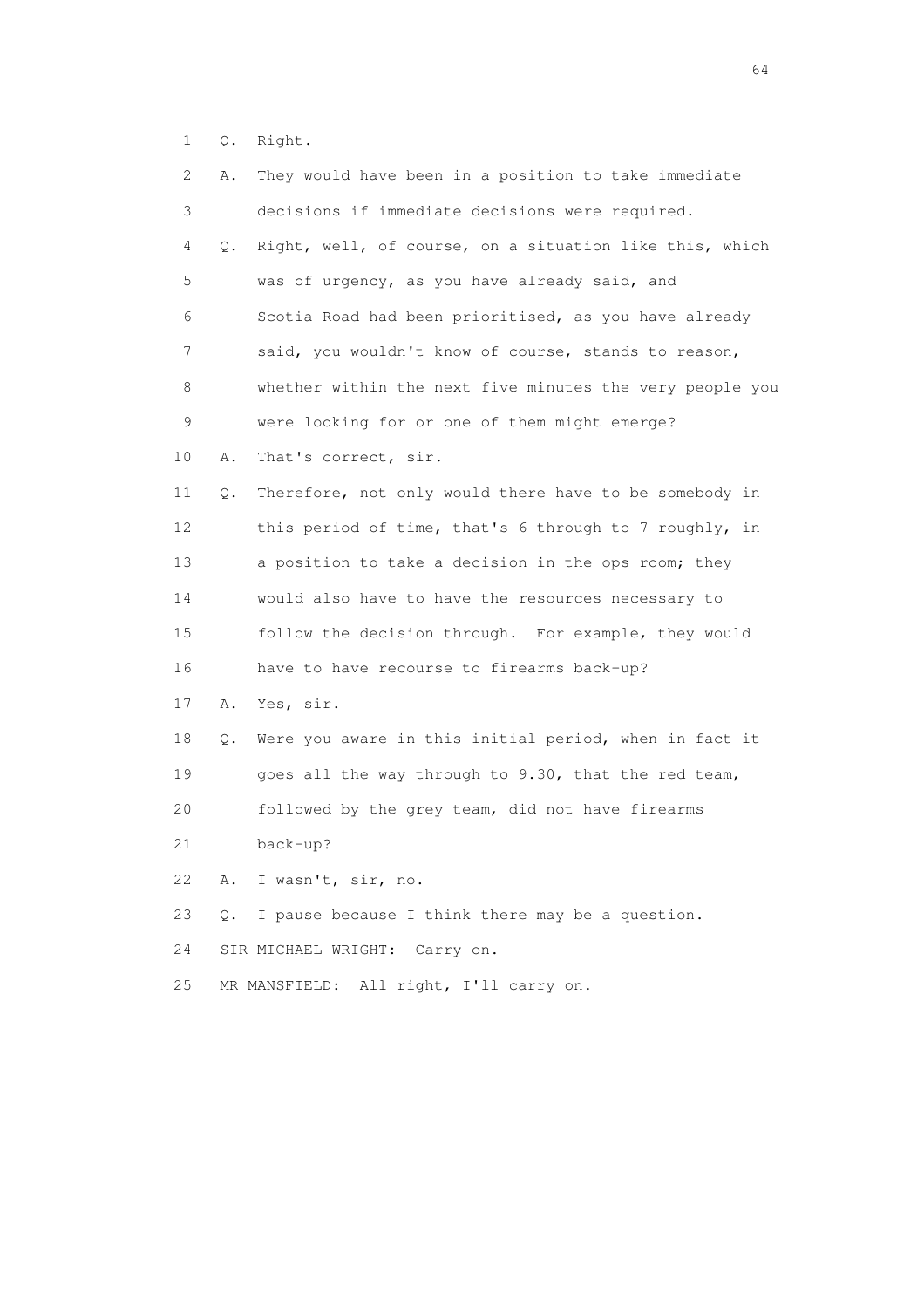1 So you weren't told that. Would you have been 2 expected to be told that because this was, and I'm going 3 to use an acronym which you may be familiar with, 4 a MASTS operation, in one sense, wasn't it? 5 A. Yes. 6 Q. Mobile armed support for surveillance. So if you are 7 going to have mobile armed support, you need to know 8 that it is mobile and out there, and probably roughly 9 where it is, don't you? 10 A. Yes, sir. 11 Q. Right. Who has the job of letting you or the 12 surveillance arm of this exercise know about the 13 unavailability of armed back-up in the vicinity, and 14 their position? Who would do that? Would that be Alan 15 or the DCI? Say: look, we have got the red team down 16 there but there is no armed support there. 17 A. On my understanding, it would be one of those two 18 officers would be the point at which all that 19 information came together, sir, yes. 20 Q. So they don't tell you that. So does it follow from all 21 of that that you did not know in fact there was an armed 22 team, and we may hear that it was at Scotland Yard at 23 this point, at 6 o'clock, waiting to go? Did you know 24 that? 25 A. CO19, team, sir?

 $\sim$  65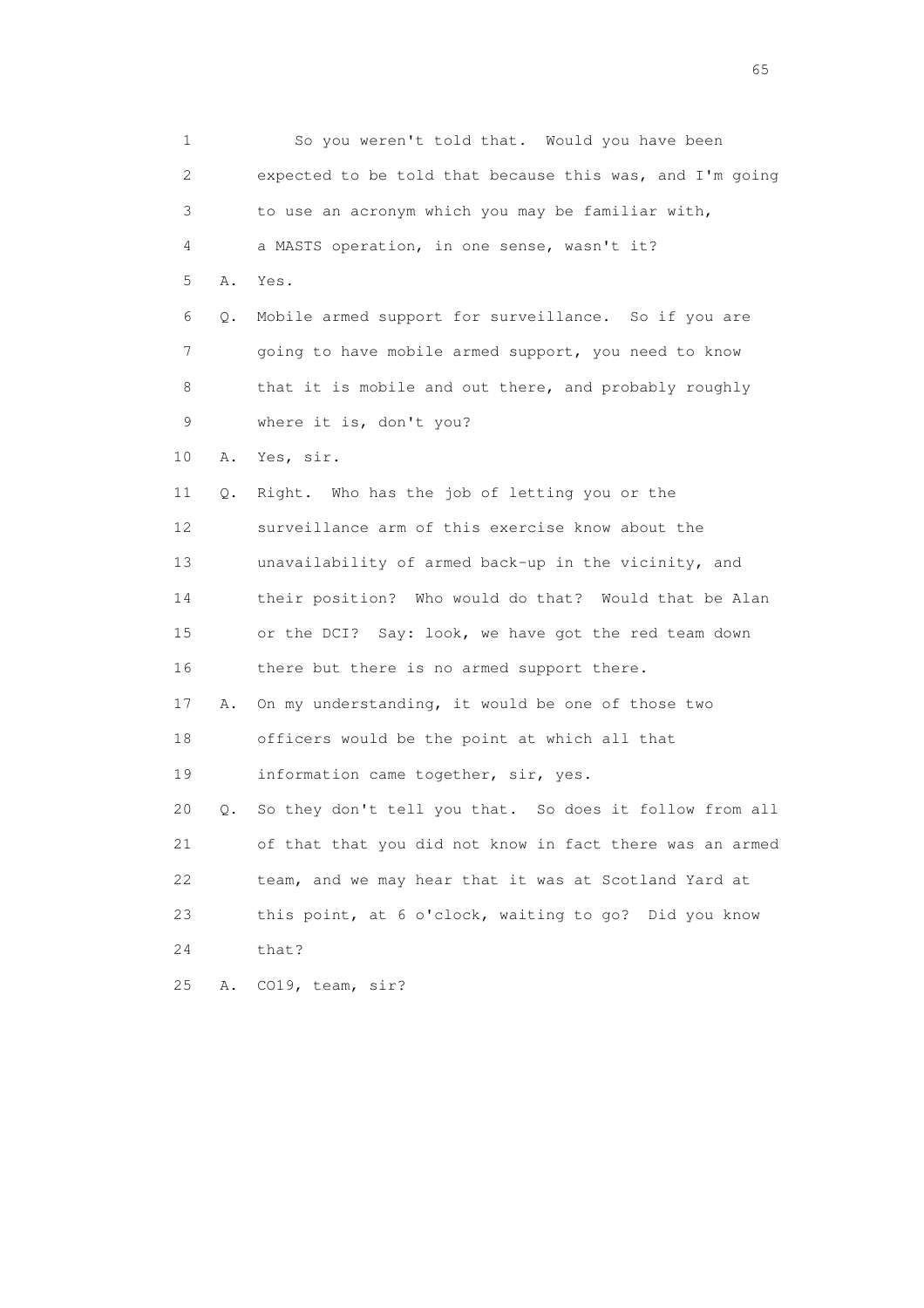1 Q. Yes.

| $\mathbf{2}^{\mathsf{I}}$ | Α. | I understood there was a night, as the red team had been |
|---------------------------|----|----------------------------------------------------------|
| 3                         |    | on duty overnight, my understanding was that there was   |
| 4                         |    | a CO19 team ready and that my -- my understanding was    |
| 5                         |    | that they were to support the red team and the grey team |
| 6                         |    | on the ground.                                           |
| 7                         | Q. | Right. Now, where did you get that understanding from?   |
| 8                         |    | Could you help us?                                       |
| 9                         | Α. | That would have been an initial briefing when I arrived  |
| 10                        |    | at Scotland Yard, some time after 5 past 6.              |
| 11                        | Q. | So the understanding you have that orange were going to  |
| 12                        |    | support red and grey came from either Alan or            |
| 13                        |    | Noel Baker?                                              |
|                           |    |                                                          |
| 14                        | Α. | Or AN Other in that room, yes.                           |
| 15                        | Q. | I realise there is a number of people. Anyway, they are  |
| 16                        |    | the two at the top of the pyramid perhaps at that point. |
| 17                        |    | Now, I am going to go a little bit further, I appreciate |
| 18                        |    | some of this you are not responsible for, but you have   |
| 19                        |    | been asked before about this aspect.                     |
| 20                        |    | What we do know was that the red team had                |
| 21                        |    | established an observation point or OP pretty well       |
| 22                        |    | opposite the door of Scotia Road and it was someone      |
| 23                        |    | sitting in a van?                                        |
| 24                        | Α. | Yes, sir.                                                |

 $\sim$  66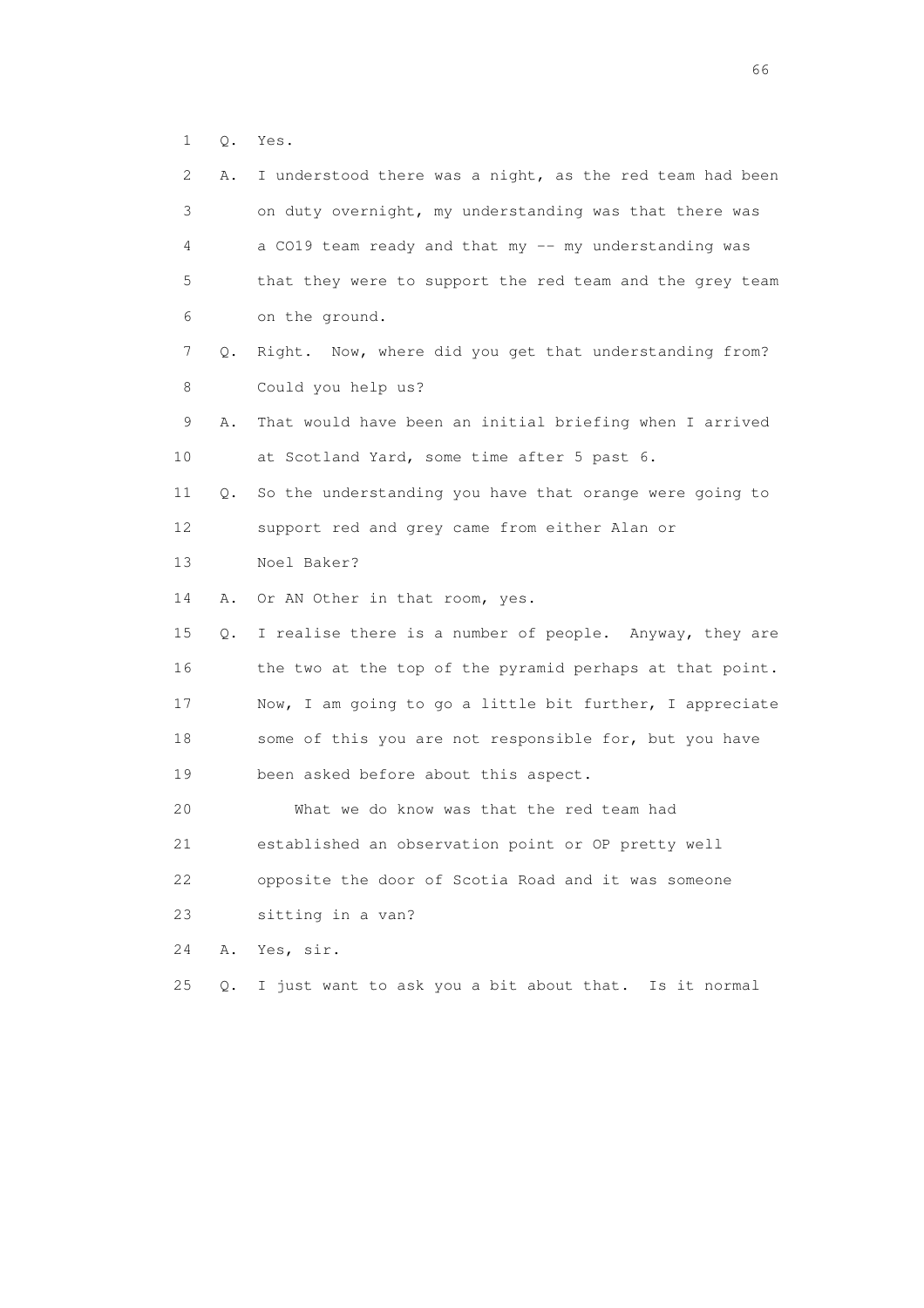1 practice, and this comes out of a jury question last 2 week or the week before, if you have got a static 3 observation point which may be there for some time, just 4 to have one person in that location? 5 A. Yes, because you can't be sure how long that vehicle 6 will be there for, before you have to move it, and put 7 another vehicle in. 8 Q. Yes. Sorry, I may have not not made myself clear. I am 9 not asking for the size of the van, but the problem here 10 is, as you may now know, that the gentleman doing the 11 exercise was inconvenienced at the very moment at which, 12 9.34, Jean Charles de Menezes came out of the door. 13 A. Yes, sir. 14 Q. So is it not fair to say, normally you would have to 15 make an allowance for the fact -- you can't expect 16 somebody to sit there forever and they might need to 17 answer a call of nature or whatever. So you have 18 somebody else, or they might sneeze or they might be 19 taken ill or whatever, you have one -- in an observation 20 point which is fixed, you have someone else with him? 21 A. Not usually in a vehicle, van, observation point. If 22 it's a building observation point, you would. 23 Q. So it wasn't practice to have back-up? 24 SIR MICHAEL WRIGHT: I think in fact we have already been 25 told this, but a surveillance team normally consists of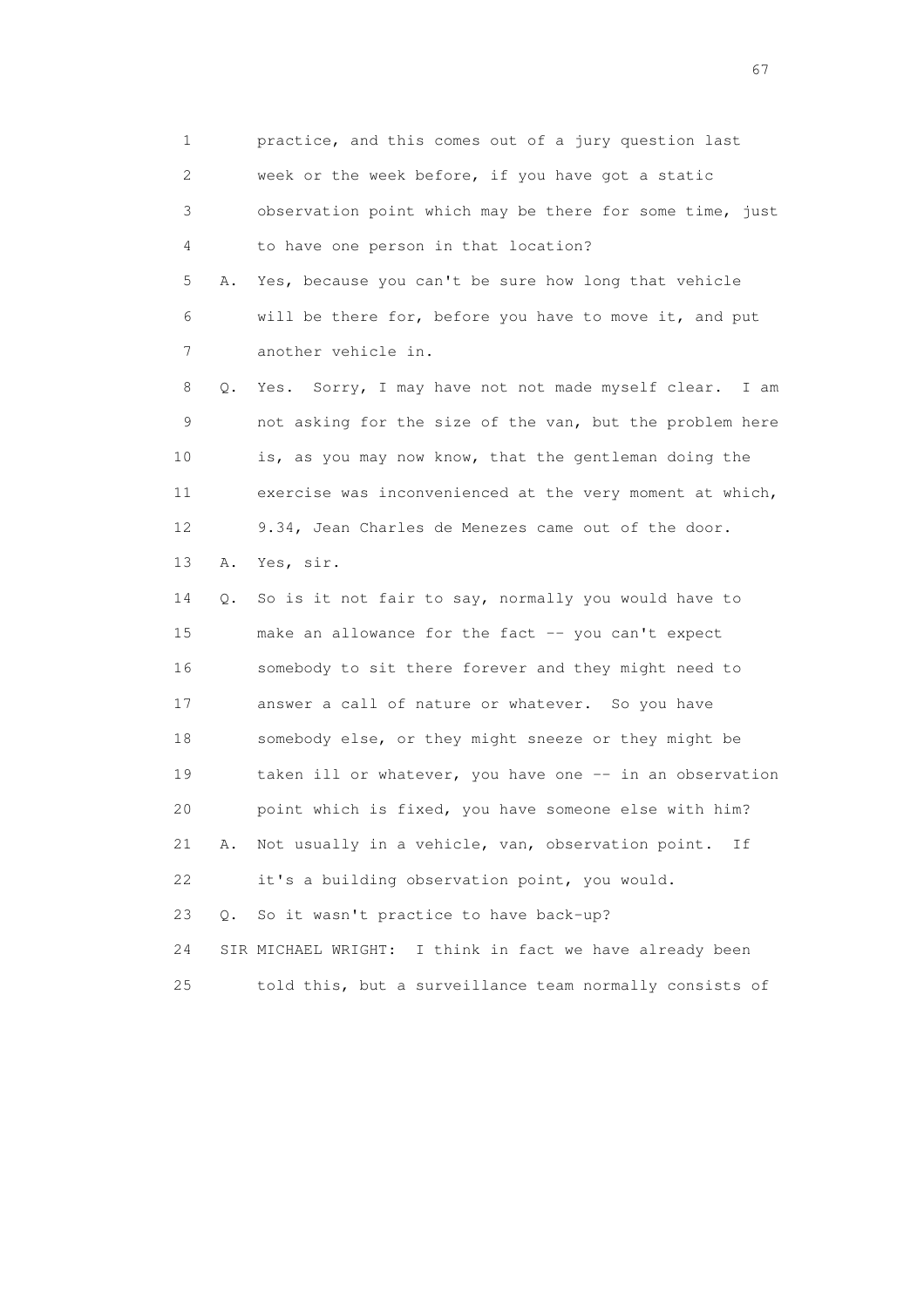1 how many people?

2 A. In reality around about eight to ten people.

3 SIR MICHAEL WRIGHT: Thank you.

 4 MR MANSFIELD: The other aspect of what he was doing was 5 using a camera to film people who left. Now, is it 6 standard procedure if you have got a fixed point and you 7 are wanting intelligence coverage and you are dealing 8 with a time when quite a number of people might, leave 9 because it's actually a block rather than just one 10 house, to just leave the camera running, doing what 11 I think he calls soak observation. Is that something 12 that's common? 13 A. I don't really feel able to comment on that, because 14 I have not been a surveillance officer, sir. What the 15 practice would be in the field, I think would be best 16 left to a surveillance officer. 17 Q. I think you were asked to do a report on the camera 18 facilities in this case, were you not? Was it you? 19 A. I don't think that was myself, sir. I did one on the 20 radios. 21 Q. Oh, radios, I'm so sorry, not camera. 22 SIR MICHAEL WRIGHT: Perhaps you can tell us this: I think

 23 we have certainly heard from somewhere that the 24 equipment that Frank had in the van was in fact a video 25 camera.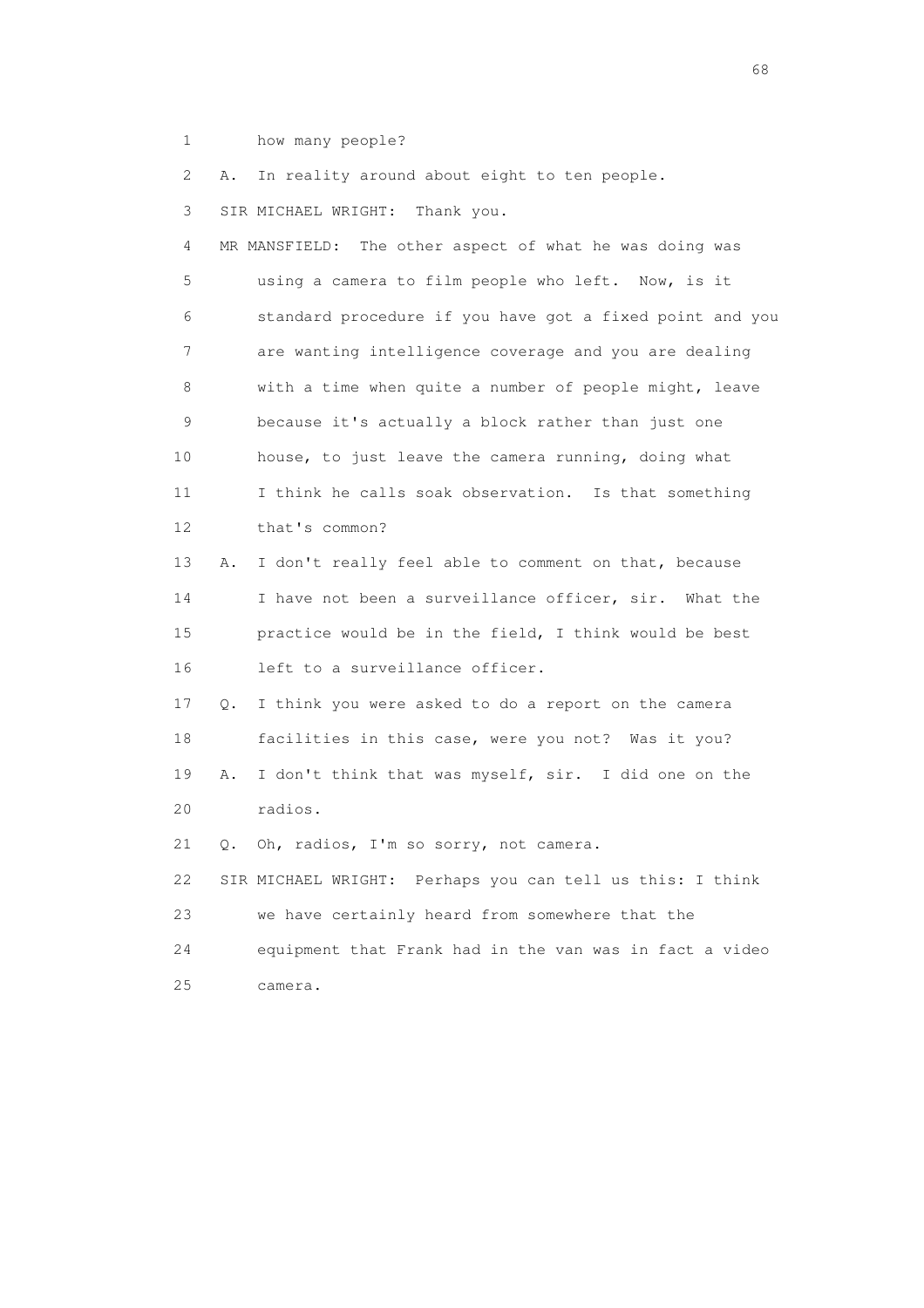1 A. That's my understanding, sir.

 2 SIR MICHAEL WRIGHT: Would that be transmitting so that it 3 could be watched?

 4 A. No, I don't believe that was a possibility at that time. 5 It would just be recording on to a standard disk or 6 tape.

 7 MR MANSFIELD: I will move forward from the red position, 8 because we are just at the early point, 6 o'clock, 9 roughly speaking; but then of course you have to pick up 10 and run with your next job, which is effectively 11 briefing the next package of teams. You have told us 12 the two teams, blue for Portnall Road and they were not 13 actually setting off for there until 7.45-ish, and then 14 the grey team.

 15 But before you could do that, you would have to get 16 your own briefing which you have told us about, all 17 right? This is the simple question: did you, at the 18 stage you had a briefing about what had happened 19 overnight, were you told what the Gold strategy was for 20 Scotia Road. And obviously it applies in the end to 21 Portnall as well.

22 A. Yes, sir, I was.

|     | 23 Q. You were. I am not expecting you to remember it word |
|-----|------------------------------------------------------------|
| 24  | for word, but were you told this -- and so you know,       |
| 25. | I am reading from somebody else's notes, in fact the       |

entral de la construction de la construction de la construction de la construction de la construction de la co<br>1990 : la construction de la construction de la construction de la construction de la construction de la const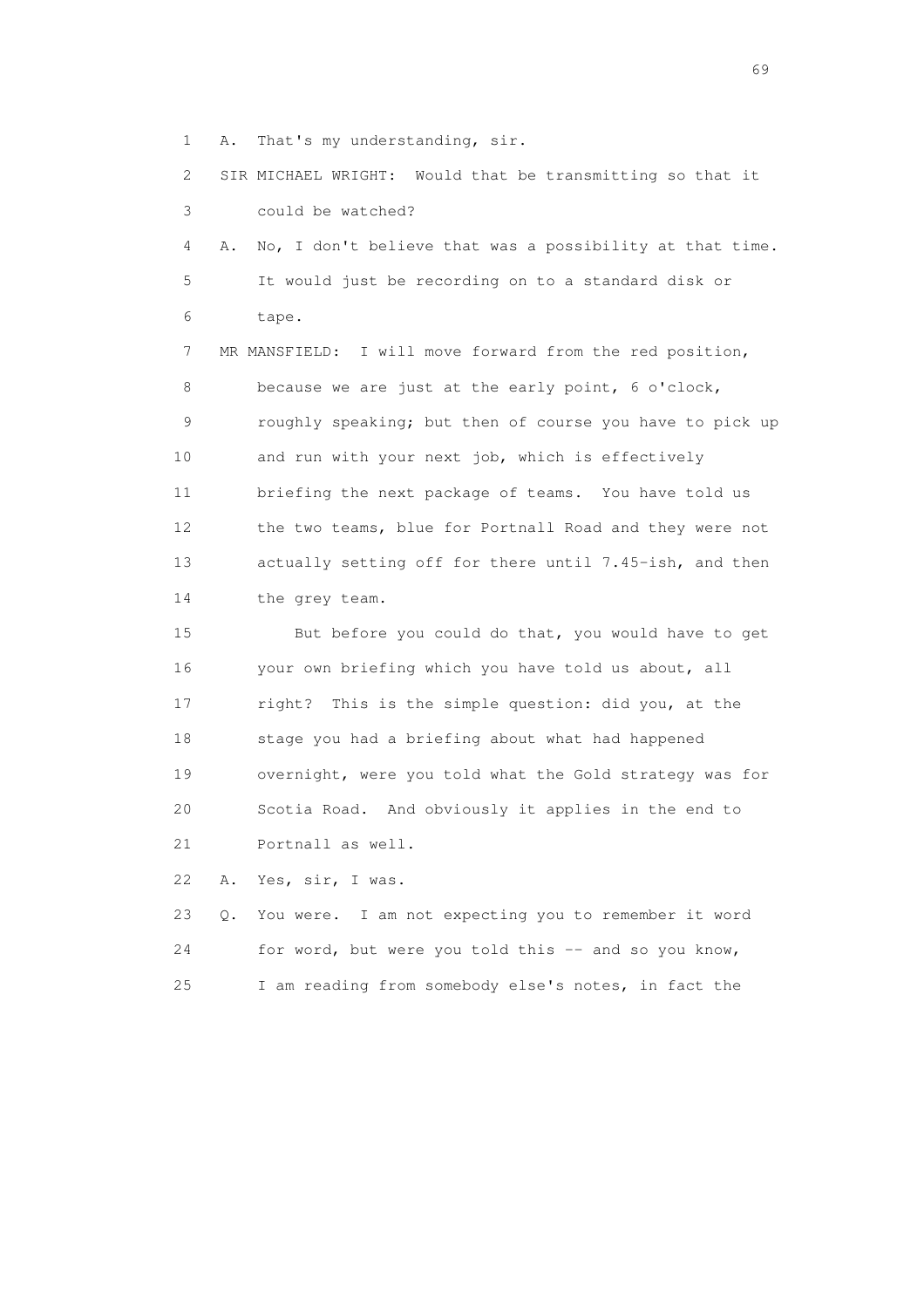1 Gold Commander. This is what he said at 4.55 2 approximately: 3 "Control, challenge, stopped with SO19 recce." 4 Then he talks about Silver. So that is a strategy. 5 Were you told that? 6 A. In a little bit more detail than that, sir, yes. 7 Q. So you were told that? 8 A. Yes. 9 Q. Now, when it comes to obviously briefing others, you are 10 having to communicate to them that strategy. Now, 11 before you do that, of course, you are assimilating 12 a certain amount of information and I do want to ask you 13 about that. You can look at your statement for these 14 purposes. I am going to, I am afraid, ask you in 15 a little detail about photographs. 16 If you look at the second page of your statement -- 17 may I just read from it, because it's easier and 18 quicker -- this is what you understood the position was 19 by the time you arrived. I'll start with the sentence: 20 "Subsequent enquiries..." 21 Do you have that? 22 A. I have, sir, yes. 23 Q. "Subsequent enquiries had established that it [that is a 24 car] related to -- that it related to joint membership 25 in the names of Hussain Osman and Abdi Samad Omar. Gym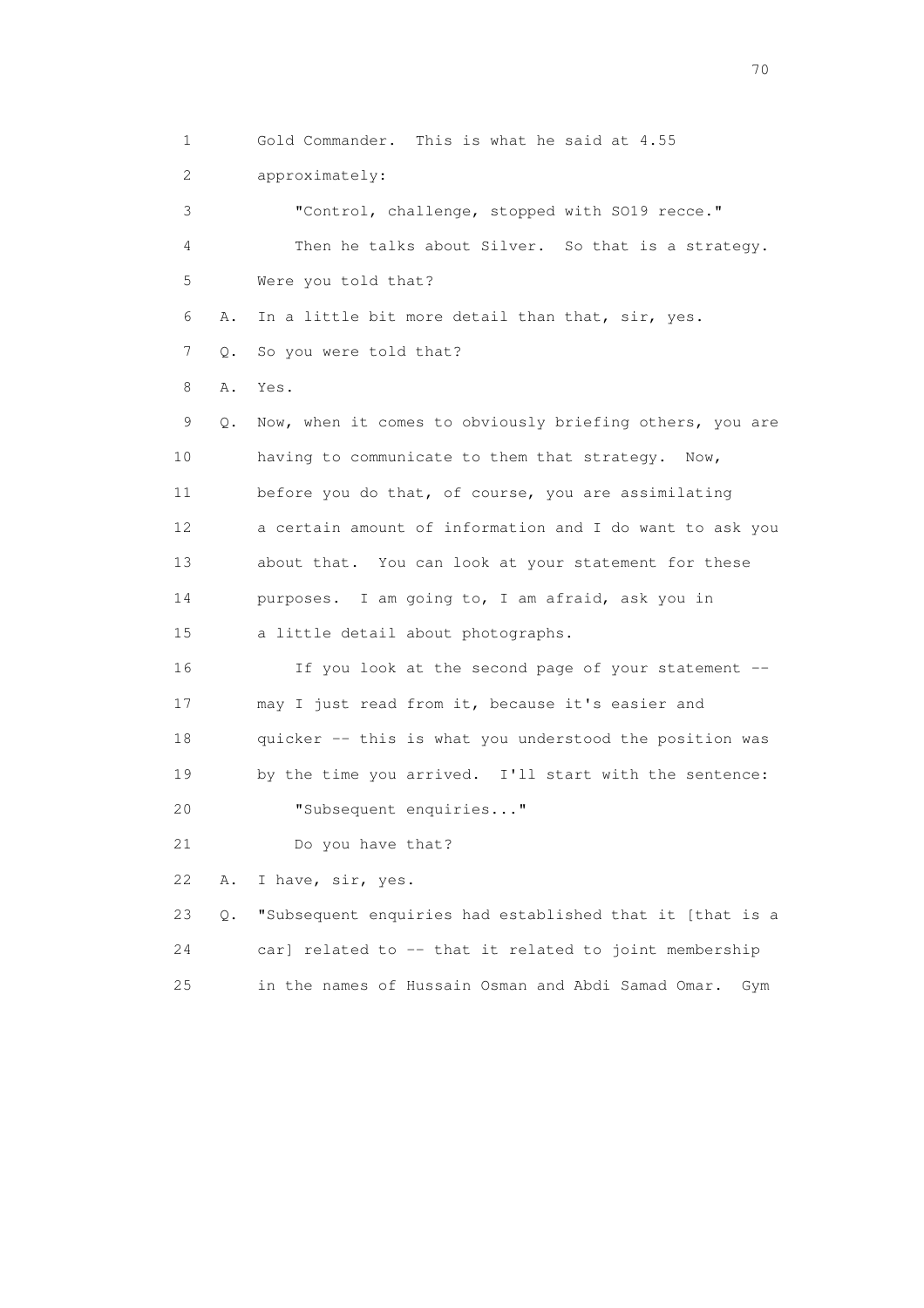1 records had revealed an address at 21 Scotia Road ... 2 for both men. Also retrieved from the gym's records 3 were photographs for both Osman and Omar." 4 I am going to pause. Are they here, please? The 5 ones retrieved from the gym. If they are, could we just 6 have them again? I think it's important for these 7 purposes for originals to be here and it's the ones from 8 the club, for both Omar and for Osman. 9 Did you yourself ever see these? 10 A. I don't believe I saw those cards, sir, no. 11 Q. You don't believe you saw the cards. Sir, they are 12 here. I am asking that they remain here for a moment, 13 anyway, because I want to, if I may, just go on to what 14 you were told. 15 "Comparison of these photographs [I am holding them 16 up now with Osman on the top and Omar underneath] with 17 CCTV of the suspects strongly suggested that Osman was 18 identical with the unidentified suspect at 19 Shepherd's Bush." 20 I am going to pause there, because the jury don't 21 have this document. That is a CCTV still or snatch or 22 whatever the word is used. Did you see that? 23 A. I did, sir, yes. 24 Q. You did see that. Now, when did you see that? 25 A. Shortly after I arrived at 6 o'clock that morning.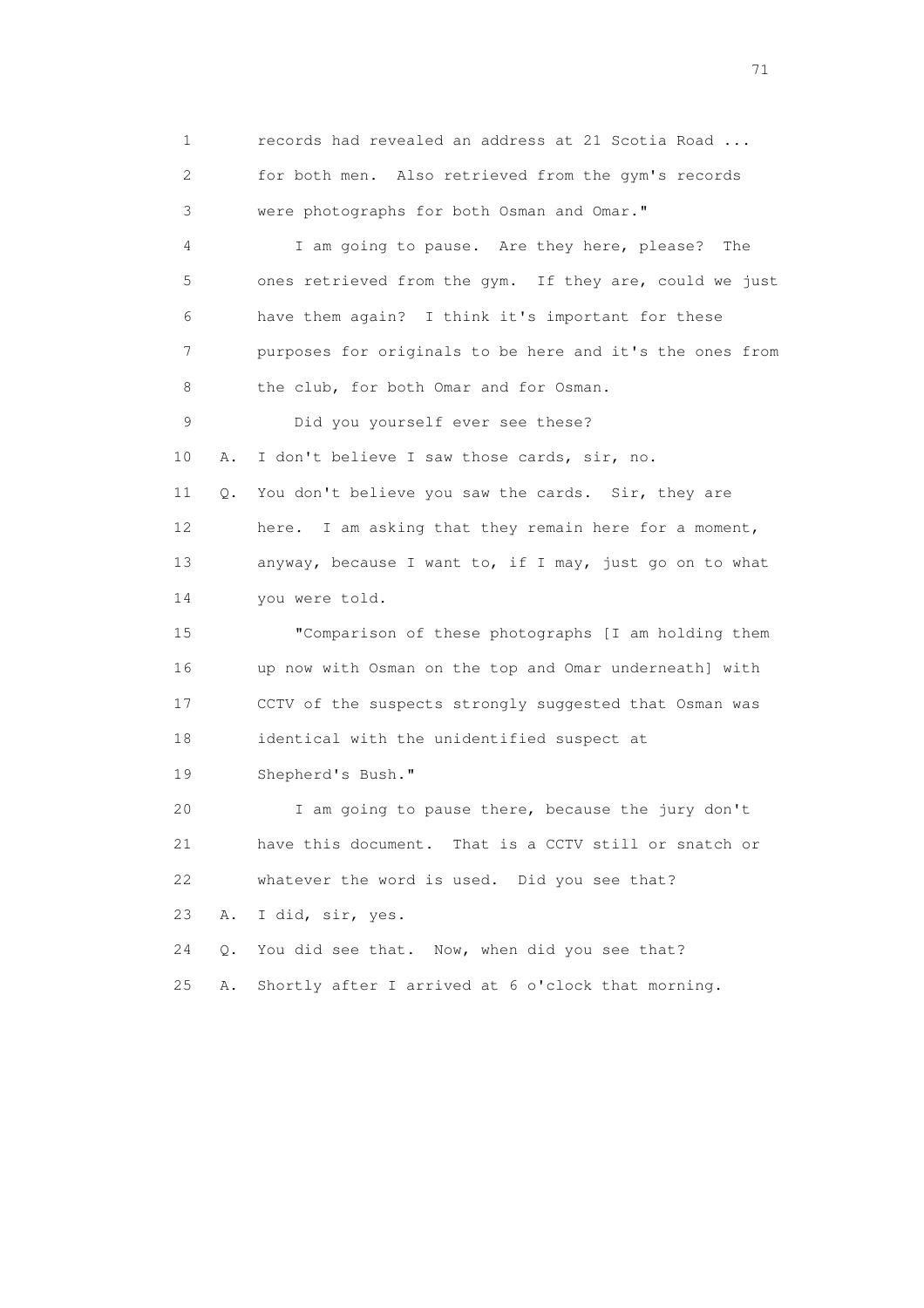1 Q. Now, will you pause with me for a moment, because 2 I think this has been on screen. Could we have document 3 7708, please. Now, that's -- please correct me if I am 4 wrong -- I have been led to believe that that's the 5 snatch from the CCTV, but of course if I am wrong 6 someone will correct me about that. 7 Do you see? 8 A. Yes, sir. 9 Q. Is that what you saw? 10 A. That's one of the images I saw, though I saw a much 11 better quality image fortunately. 12 Q. I think we are already beginning to get to the area 13 I want to get to. It is in fact, I think you will 14 agree, notoriously difficult to do this kind of work; 15 that is comparison between originals, photocopies and 16 real life; it is difficult, isn't it? 17 A. It is difficult, sir, yes. 18 Q. I know surveillance officers are trained. You have 19 never actually been a surveillance officer? 20 A. I haven't been trained as a surveillance officer. 21 Q. But you have done it? 22 A. I have done surveillance style work, yes. 23 Q. Sorry, another request: is the original still of the 24 CCTV here. 25 SIR MICHAEL WRIGHT: Mr Mansfield, I am not being difficult.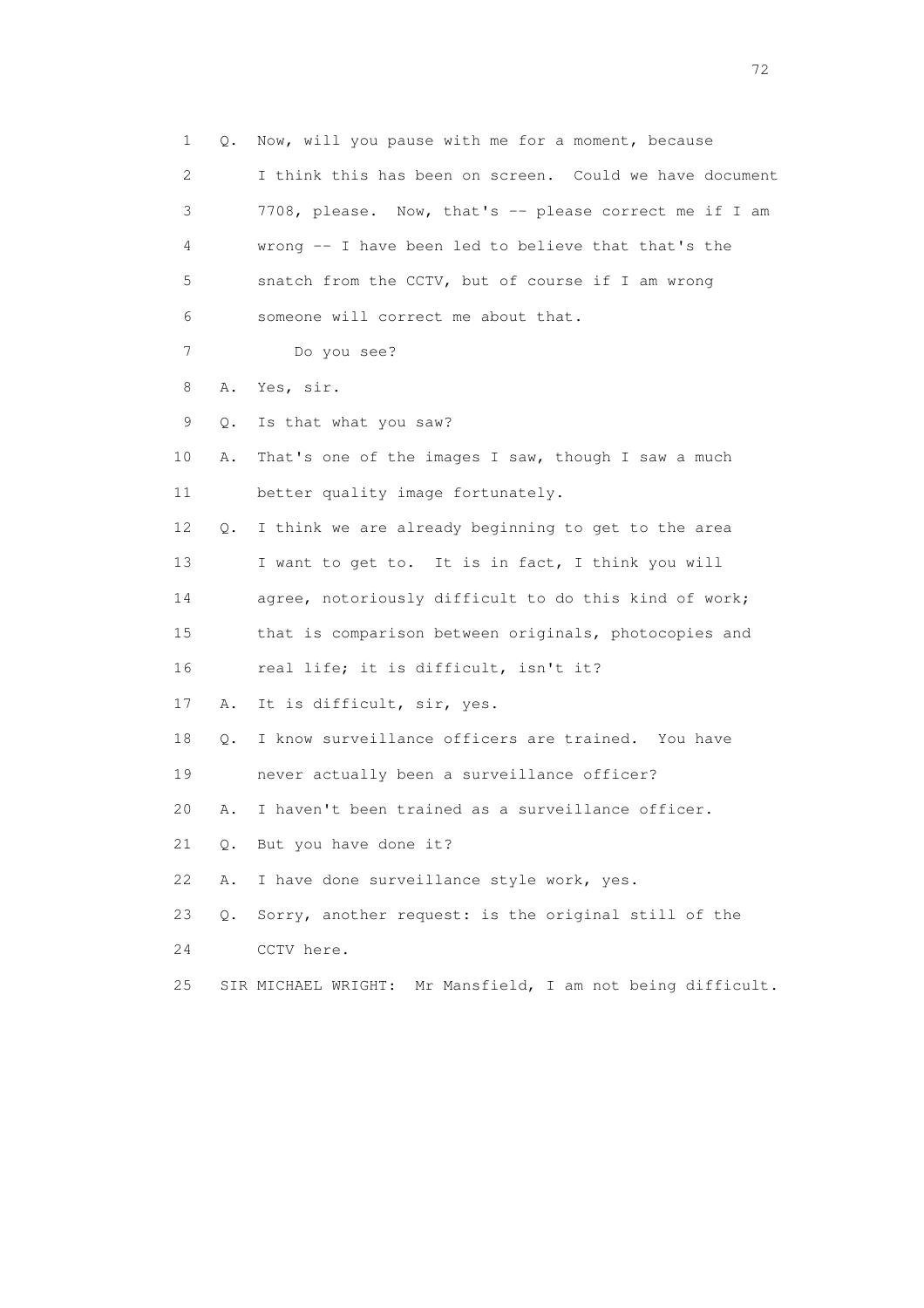1 At this point of course they were right, the Osman card 2 was in fact the man caught on television. 3 MR MANSFIELD: Yes, yes, but what I am coming to, the next 4 one, which of course was wrong. 5 SIR MICHAEL WRIGHT: Omar? 6 MR MANSFIELD: Yes. 7 SIR MICHAEL WRIGHT: I know, but does it matter? 8 MR MANSFIELD: Yes, it does, because I'm going to suggest, 9 if you are going to be out on surveillance, you need to 10 have -- and we know the importance of it is that when it 11 comes to 9.34, the officers misidentify, so why do they 12 do that? That's one of the questions that will have to 13 be asked. I can't ask you that, and I am not intending 14 to. I want to know what materials were available. 15 Now, I ask for the original of the CCTV of that one, 16 which is the Shepherd's Bush individual because of 17 course the original of the Shepherd's Bush, if it was 18 a good likeness, and the way you have recorded it here, 19 "strongly suggest Osman was identical", and as the 20 learned Coroner has pointed out, was, then this 21 photograph, the still which is better than the 22 reproduction here, could have been a useful aid for the 23 surveying officers, couldn't it? 24 A. Yes, sir.

25 Q. Right. Was it given to the surveying officers?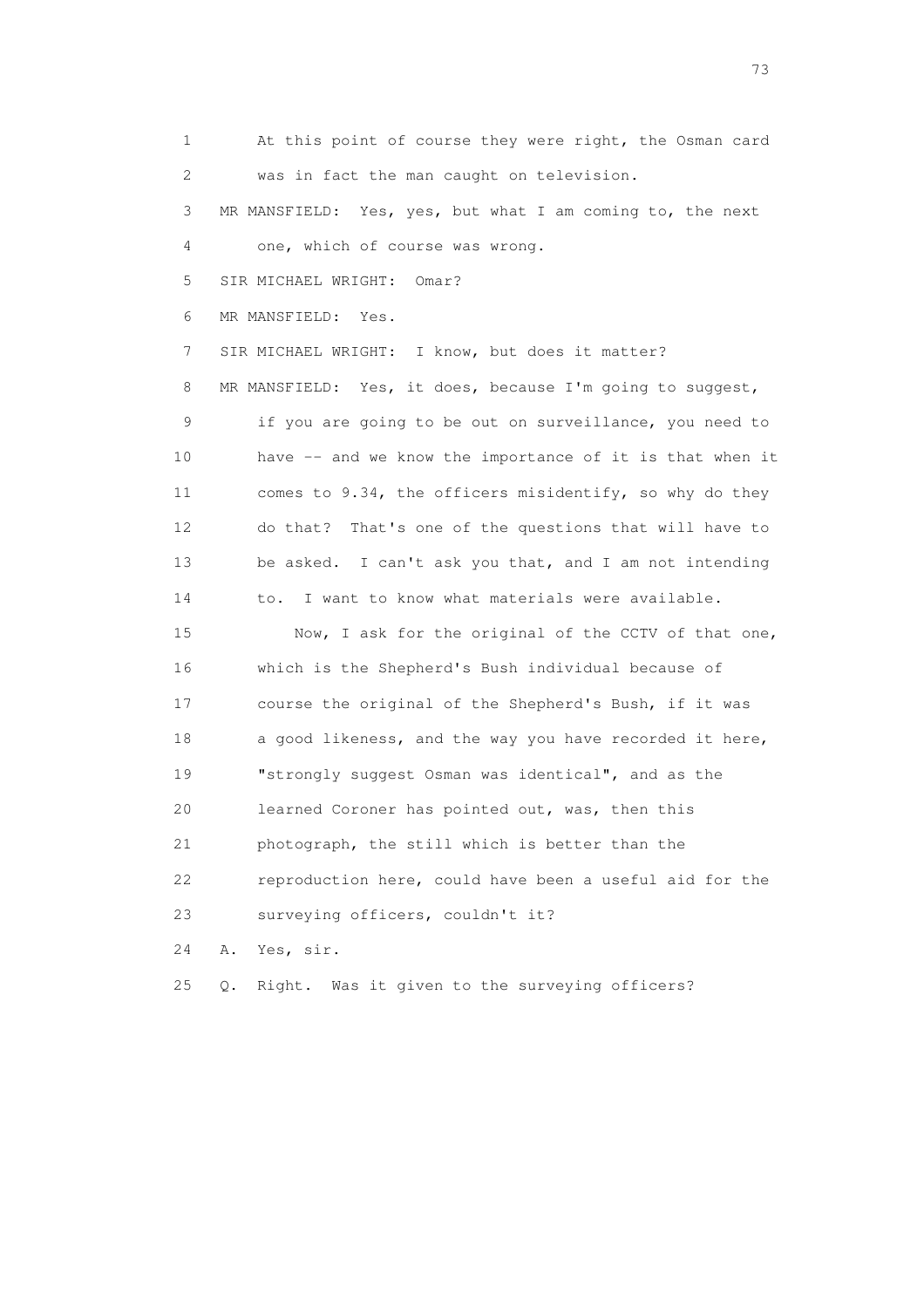- 1 A. My recollection is that it was.
- 2 Q. It was?
- 3 A. It was available at the briefing.
- 4 Q. Ah, now, well, there is a difference, and this is the 5 reason I am going slowly about this. You mentioned when 6 you gave your evidence moments ago today that there was 7 an A4 montage; do you remember saying that?
- 8 A. Yes, I do remember saying that.
- 9 Q. I know it's some time ago. What do you mean, there was 10 a board with a number of photographs stuck on it? 11 A. No, it was a piece of A4 paper with, I think, two or
- 12 three photographs similar to these on it.
- 13 Q. Of whom?
- 14 A. Of the CCTV photographs.
- 15 Q. Right?
- 16 A. The photographs from the cards that you have there,
- 17 I believe.
- 18 Q. Right.
- 19 A. In addition to the other exhibit that we have already 20 seen.
- 21 Q. I'll come to that. So I am asking, if it's possible, 22 for the original still from which the photocopy is taken 23 there, and if the montage is available, I think that may 24 be of some interest if officers are being shown that. 25 So I am sorry, I need to make a list, otherwise ... so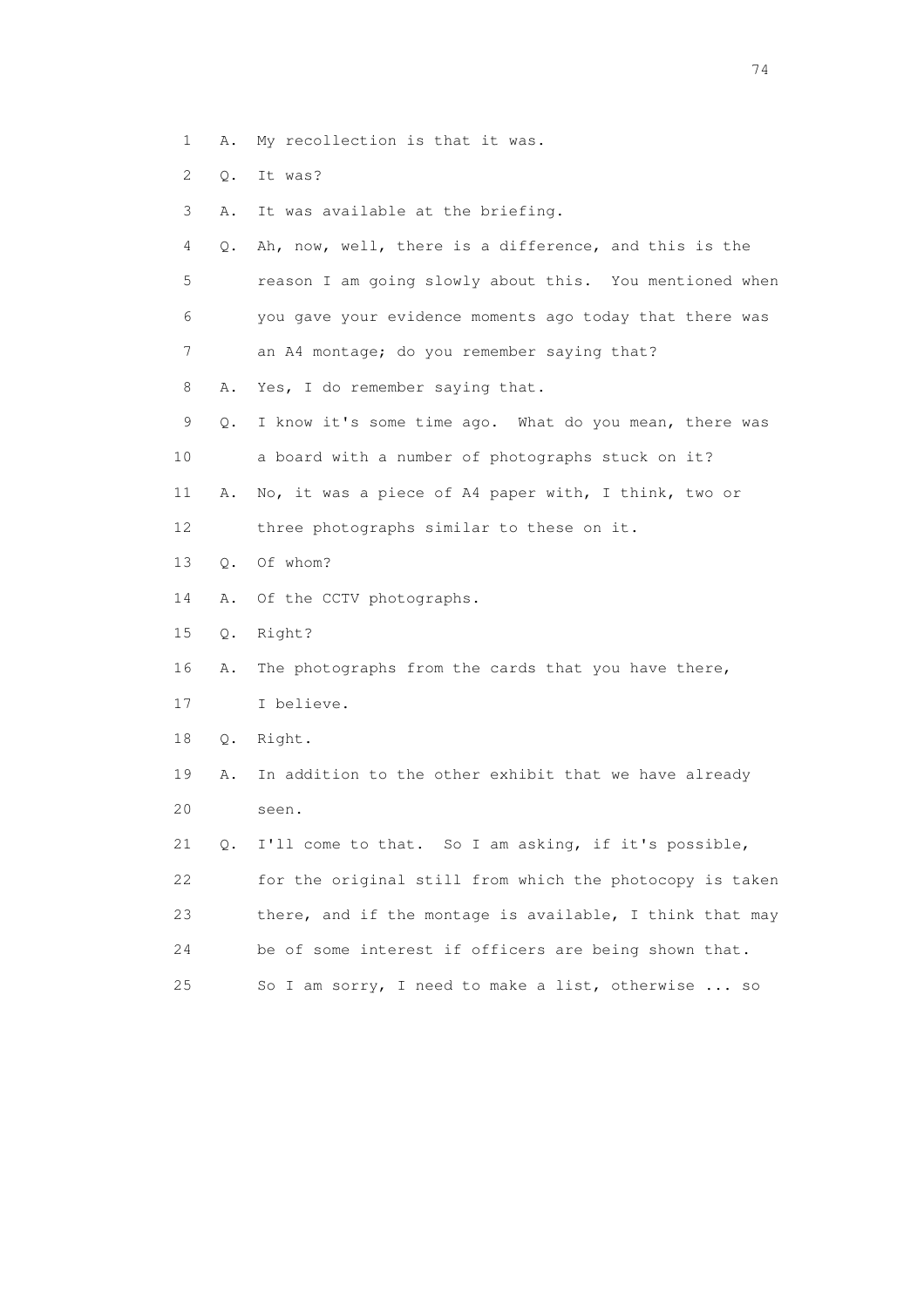1 montage and original of CCTV.

| $\mathbf{2}^{\mathsf{I}}$ | Now, I have only got part way through this                     |  |
|---------------------------|----------------------------------------------------------------|--|
| 3                         | particular exercise. Because you then go on to deal            |  |
| 4                         | with:                                                          |  |
| 5                         | "Similarly Omar appeared identical with the suspect            |  |
| 6                         | seen at Warren Street Underground station."                    |  |
| 7                         | For these purposes, can I have, please, this is                |  |
| 8                         | another CCTV image, 7707 document, please.                     |  |
| 9                         | That's the CCTV snatch as copied, but needless to              |  |
| 10                        | say the original would have been better?                       |  |
| 11                        | The original -- well, the original copy I saw was a lot<br>Α.  |  |
| 12                        | better than that, sir, yes.                                    |  |
| 13                        | Now, the red team $-$ I'll pause for a moment $-$ had<br>Q.    |  |
| 14                        | already gone, so were you made aware of what they had          |  |
| 15                        | with them for the exercise they were conducting, in fact       |  |
| 16                        | all the way through until 9.30?                                |  |
| 17                        | I wasn't aware of exactly what material they had with<br>Α.    |  |
| 18                        | them at all, sir, no.                                          |  |
| 19                        | Can I just come back to the package that you had earlier<br>Q. |  |
| 20                        | I think it's somewhere here. The package, please,<br>on.       |  |
| 21                        | I think it's there, yes, that's it.<br>that was provided.      |  |
| 22                        | This is the package that you had before. So it's clear,        |  |
| 23                        | the package I am dealing with is SFG1.                         |  |
| 24                        | SIR MICHAEL WRIGHT:<br>That's an exhibit number, isn't it?     |  |
| 25                        | Of course so the jury may follow, SFG<br>MR MANSFIELD:<br>Yes. |  |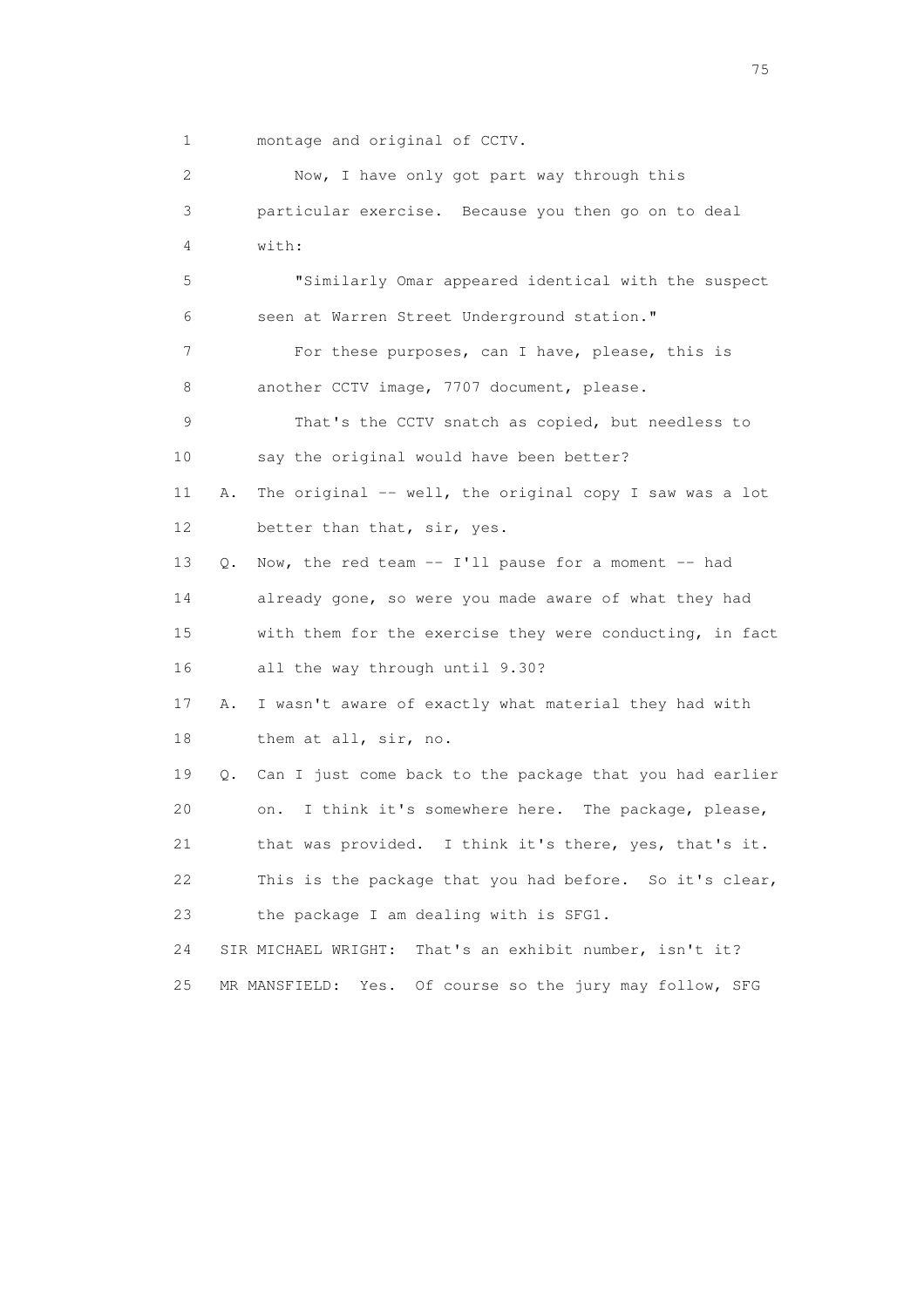| 1  |    | normally refers to a witness or a person and it's the    |
|----|----|----------------------------------------------------------|
| 2  |    | initials of the person, and then they give it a number.  |
| 3  | Α. | That's correct, sir.                                     |
| 4  | Q. | So number 1. Can I take it out so the jury can see. So   |
| 5  |    | in the pack that's SFG1, there is the Osman photograph   |
| 6  |    | and the details which the jury have in their bundle.     |
| 7  |    | Then there is another one for another individual.        |
| 8  |    | That's not Omar, so we can put that to one side for the  |
| 9  |    | moment. Then we have that (indicated). Is that what      |
| 10 |    | you are referring to, is that the montage or were there  |
| 11 |    | more photographs than this?                              |
| 12 | Α. | That might be the montage. I don't remember seeing it    |
| 13 |    | with the "Scene 8" title on it. Those two photographs    |
| 14 |    | were part of the photographs --                          |
| 15 | Q. | So this is the gym card photograph on the left, and      |
| 16 |    | that's the CCTV snatch on the right?                     |
| 17 | Α. | That's my understanding, sir, yes.                       |
| 18 | Q. | Now, the question that has already been asked of you but |
| 19 |    | I just want to take it a stage further, we will hear     |
| 20 |    | that a number of surveillance officers did not have      |
| 21 |    | either the -- well, the Osman one is perhaps for these   |
| 22 |    | purposes the most relevant, but didn't have any of the   |
| 23 |    | images, whether they had been taken from the original    |
| 24 |    | gym card here or from a CCTV.                            |
| 25 |    | You were aware of that, were you?                        |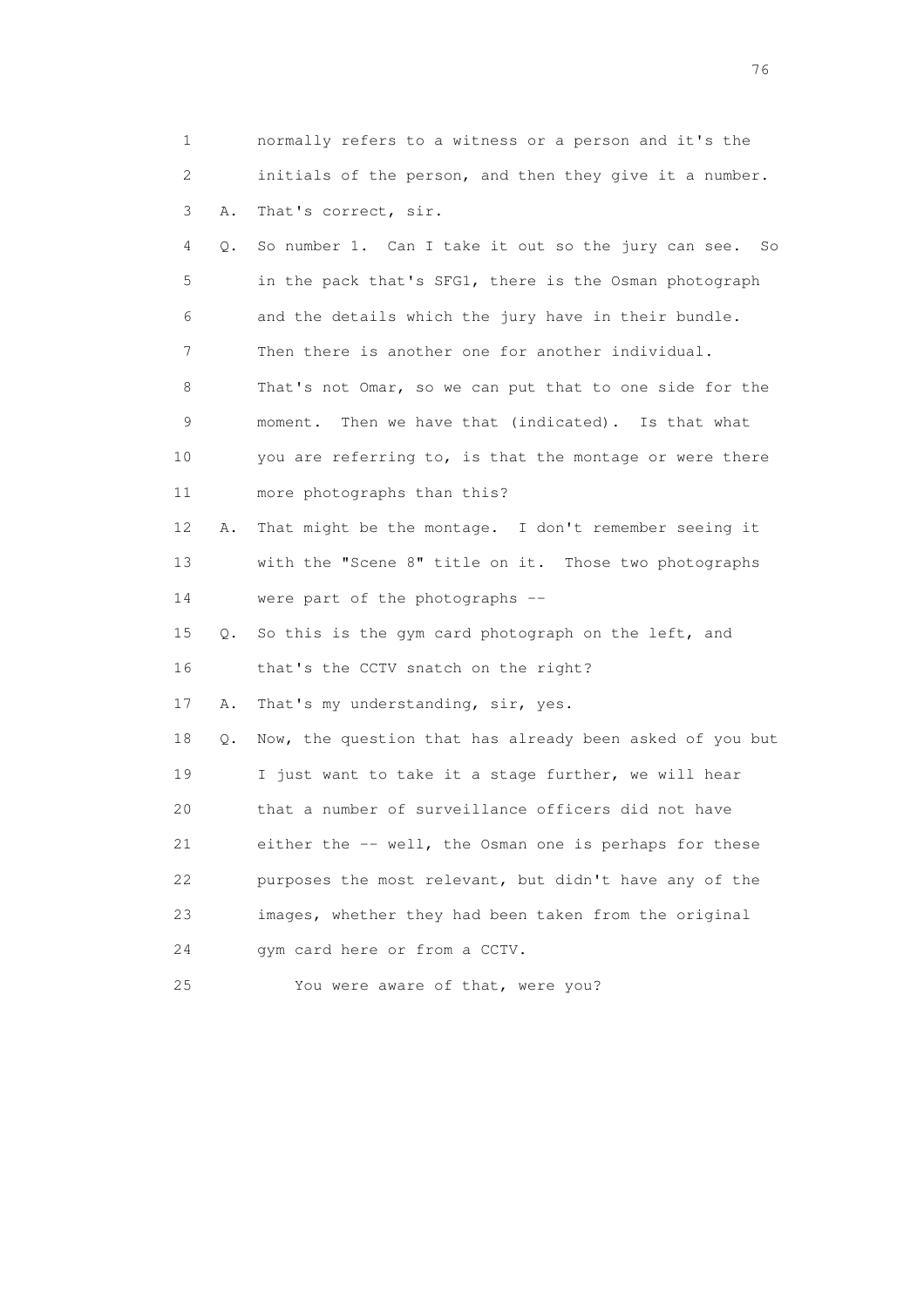1 A. I was not aware that they didn't have any images, sir, 2 because -- which team are we talking about? 3 Q. You don't know about the red team so I'll leave them. 4 So far as the grey team is concerned, it applied to them 5 as well, didn't it? 6 A. I can't say, sir. My understanding was that images were 7 made available at that briefing. I was there. I saw 8 them being handed out. 9 Q. Being made available is one thing. I'll come straight 10 to the point: if I show you a photograph now of somebody 11 you have never seen before. 12 A. Yes. 13 Q. And I stick it up on a wall and then you leave the room; 14 and for the red team it's three and a half hours later, 15 for the grey team obviously it's a bit closer because 16 they don't get there until 8 o'clock but it's still 17 an hour and a half; it's quite difficult to retain, if 18 you don't have it in front of you, the image, isn't it? 19 A. Yes, sir, it is. 20 Q. Particularly if all sorts of things are going to be 21 triggered by you saying, "Oh, I think it's so-and-so"? 22 A. Yes, sir. 23 Q. So good practice, or best practice I would suggest, 24 demands that every surveillance officer is not only 25 briefed with the photographs and images at the briefing,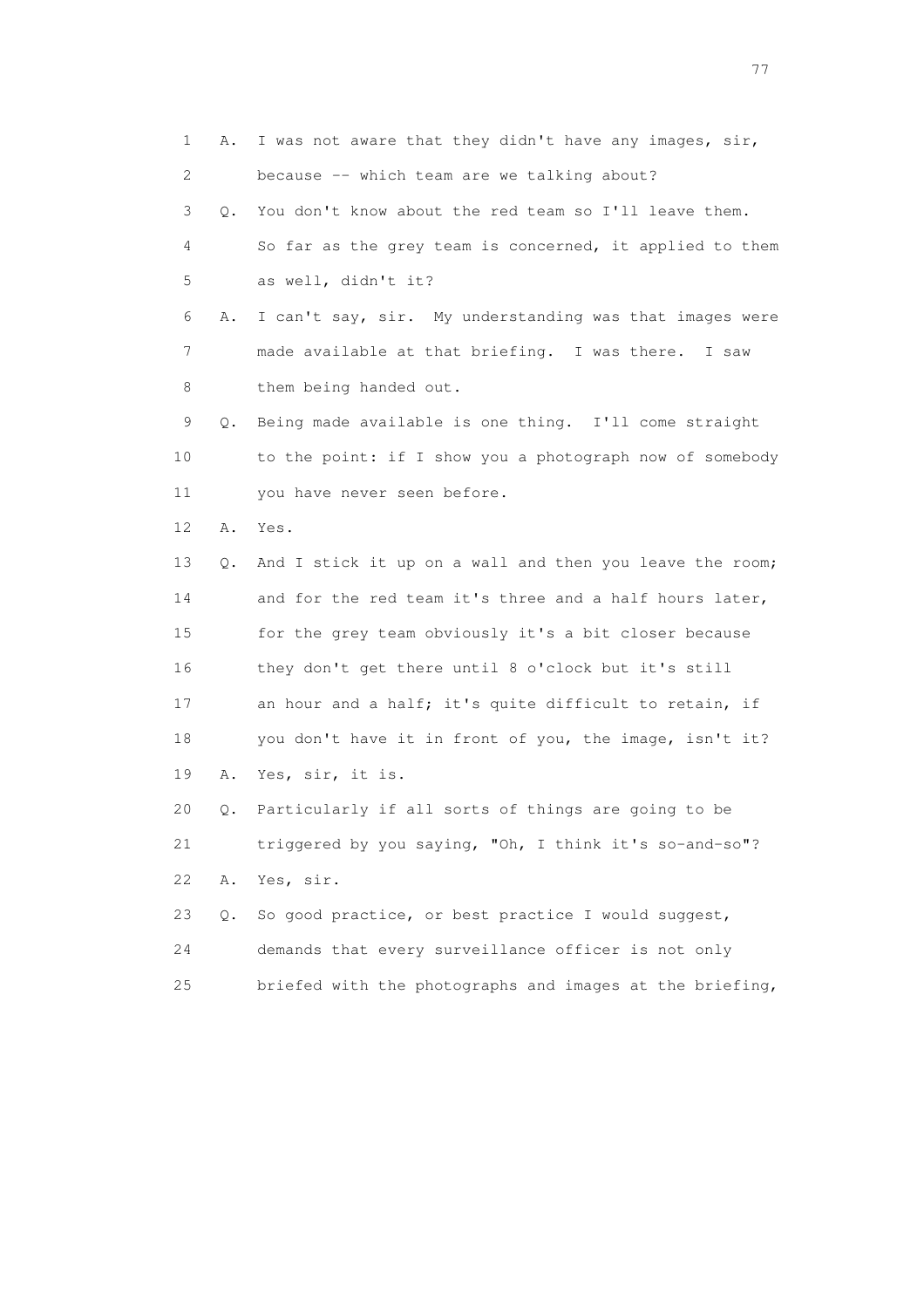1 but each surveillance officer -- not just the team, each 2 officer because they could be separate in the roads and 3 all the rest of it -- is given the photographs of people 4 they are looking for. Now, there is nothing wrong with 5 that, is there? 6 A. As I said earlier, sir, the only objection to that would 7 be operational security. On this occasion, there would 8 have been opportunity to give every officer a copy of 9 that photograph. 10 Q. You wouldn't have compromised the exercise if, in fact, 11 you didn't -- well, I can make the point clear. Taking 12 the Osman one, they don't necessarily need the second 13 half? 14 A. No. 15 Q. Because the details, they might -- I mean, it's not, 16 just making sure, yes, and the jury have it in their 17 folder, it doesn't give a further physical description, 18 height, weight, complexion, does it? 19 A. No, sir, it doesn't. 20 Q. So the details on the right could be cut off and you 21 just give them the photograph. So if the officer makes 22 a mistake getting out of the vehicle and the photograph 23 drops on the ground, somebody picks it up, they go "oh", 24 or they might not bother. So do you know what I mean? 25 A. Some officers did do that, sir, yes. That was common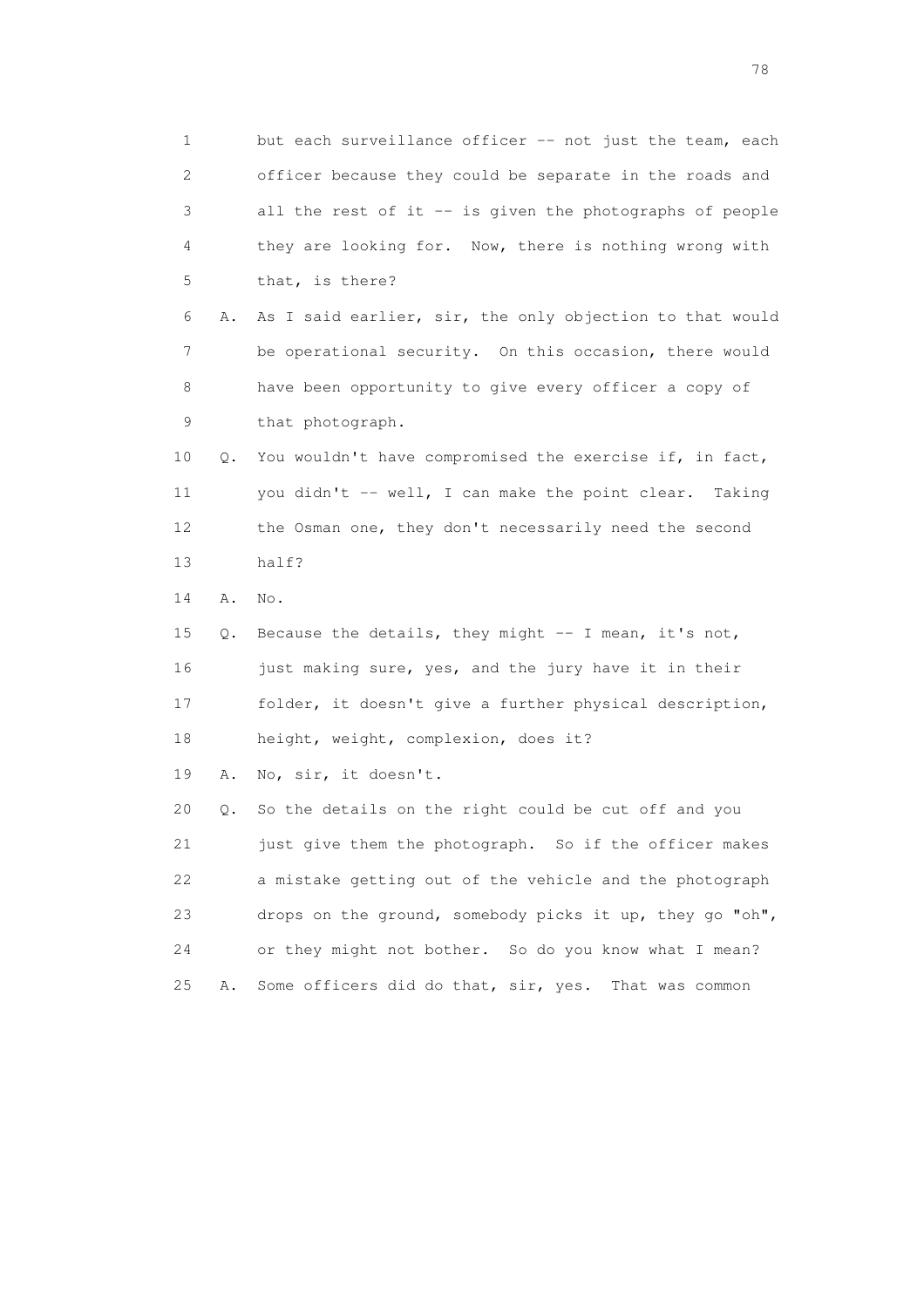1 practice in the surveillance unit at that time. 2 SIR MICHAEL WRIGHT: You can't answer for the red team but 3 as far as the grey team were concerned, did at any rate 4 some of them have the photograph with them? 5 A. Yes, sir. 6 MR MANSFIELD: Yes, but some didn't. Graham and Lawrence, 7 for example, if we can ascertain from their statements, 8 didn't. Lawrence is one of the important officers here. 9 They are all important, but Graham and Lawrence didn't 10 have the photograph with them. The significance is that 11 if in fact they are not with others who have got the 12 photograph, because they are on their own in a bus, or 13 on a motorcycle, because they may be on that kind of 14 transport, or even on a pedal bike or walking or 15 whatever it is, it really makes it quite difficult 16 unless they have it; you agree with that? 17 A. I would agree with that, sir, yes. 18 Q. Was there somebody vis-a-vis the grey team making sure 19 that each member of the grey team had the images with 20 them? 21 A. The team leader would have been given the copies of the 22 images, and would have signed on the briefing sheet for 23 them and it was then a matter for him and his team to 24 decide how best and where to keep the images. I believe 25 the usual practice was for the images to be held by the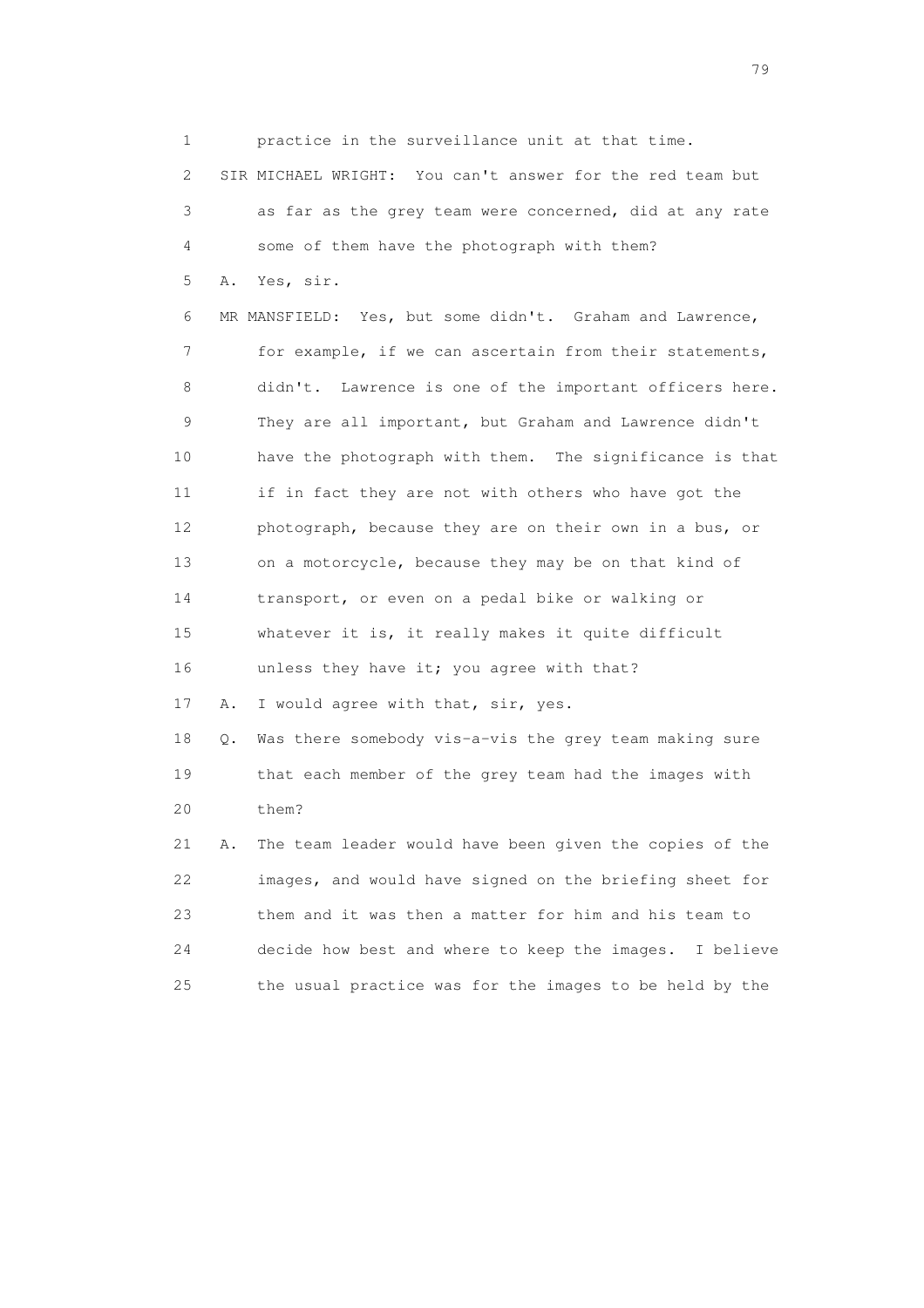1 team leader, the position being that the team leader 2 would be sufficiently away from a subject but accessible 3 to the team; so if the team wanted to go back and 4 refresh their memory of an image, they could do that 5 without drawing undue attention to themselves. 6 Q. If you have actually got -- sort of eyeballed and you 7 are round the corner, you can't suddenly say, "Hold it", 8 to the suspect, "I just want to nip back and get a 9 photograph"; do you follow me? 10 A. I follow what you are saying, sir, but in practice what 11 I understand is that if an officer obtains sight of the 12 subject, the eyeball, as you say, is the term used, and 13 they felt that they needed to refresh their memory, 14 a colleague would come up and relieve them to allow them 15 to go back to a position where they could either take 16 the photograph out of their pocket or their book or 17 wherever they have concealed it, or if they haven't got 18 one with them, they go back to the team leader's 19 position and look at it there in clear daylight, if you 20 like. 21 Q. I appreciate that, but I think you have agreed that 22 really the best practice, to save this rather convoluted 23 procedure, is just for every member of the team to have

25 A. Yes, it would be ideal, but it's not an ideal world in

24 the images with them, concealed?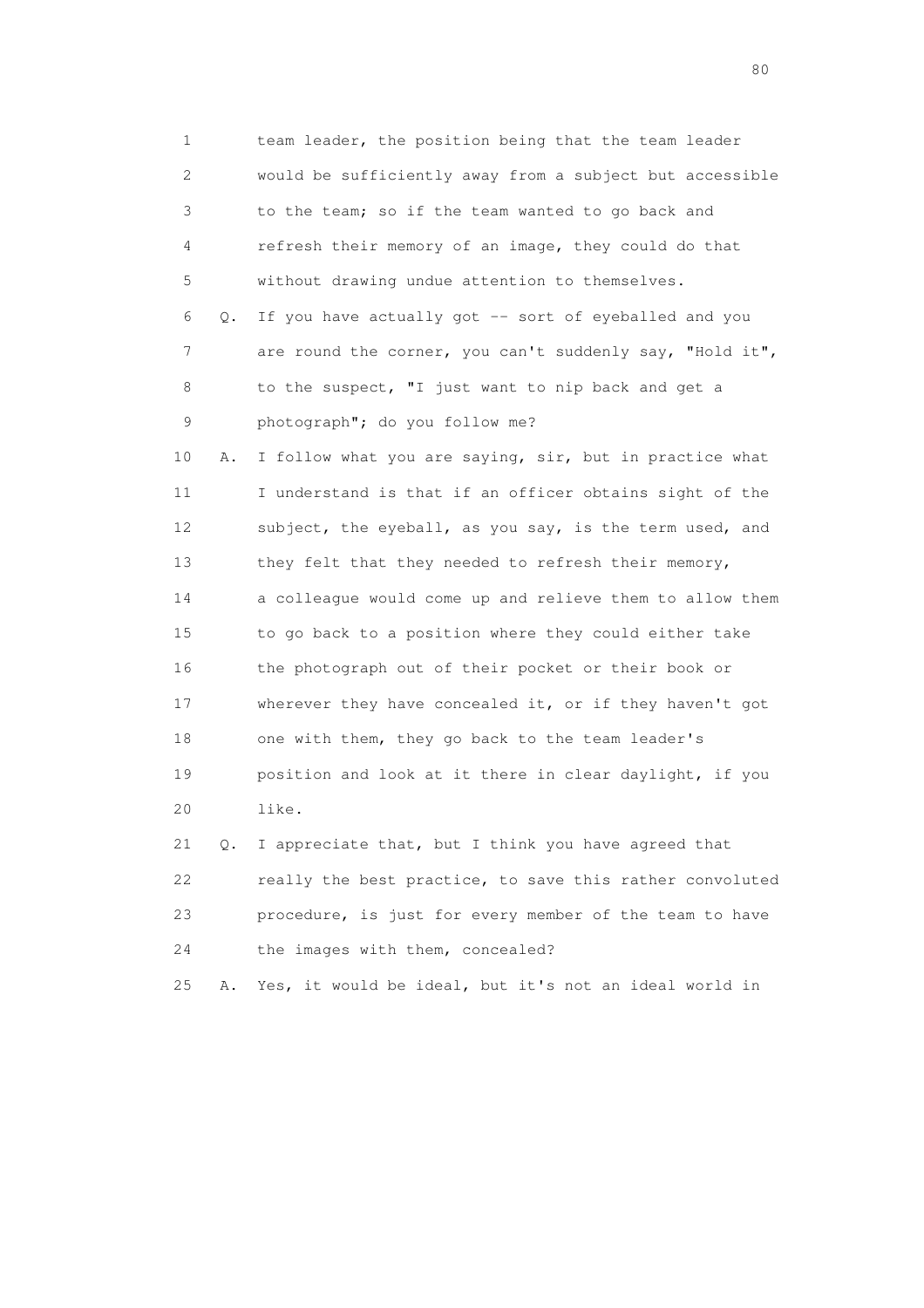1 which we work.

| 2  | Q. | No, but it's not a difficult world on this front, to        |
|----|----|-------------------------------------------------------------|
| 3  |    | just get -- because the delay, I think, in your case in     |
| 4  |    | briefing was that somebody went off to get copies?          |
| 5  | Α. | I went off to get copies because I wasn't satisfied with    |
| 6  |    | the quality of the colour copies that I had been given.     |
| 7  | Q. | Right. So when you are running off, if the team is six      |
| 8  |    | or seven or eight, it's really not difficult to make        |
| 9  |    | sure there are enough copies for everybody, is it?          |
| 10 | Α. | No, it wasn't, and I believe I did make enough copies       |
| 11 |    | for everybody.                                              |
| 12 | Q. | You believe you made enough copies, so if individuals       |
| 13 |    | didn't take them, the team leader will have to explain      |
| 14 |    | why he was happy that individuals didn't have them?         |
| 15 | Α. | If you put it like that, sir, yes.                          |
| 16 | Q. | Can I just -- allied topic. It helps in surveillance,       |
| 17 |    | doesn't it, for you -- you as obviously providing           |
| 18 |    | resources in a sense -- to have the best array of           |
| 19 |    | photographic support that you can have for somebody you     |
| 20 |    | have never seen before?                                     |
| 21 | Α. | Yes, sir.                                                   |
| 22 |    | Q. You are in Special Branch and so is Mr Macbrayne; do you |
| 23 |    | know him?                                                   |
| 24 | Α. | I know him, sir; he wasn't actually in Special Branch.      |
| 25 |    | He was a 13 officer, as I understand.                       |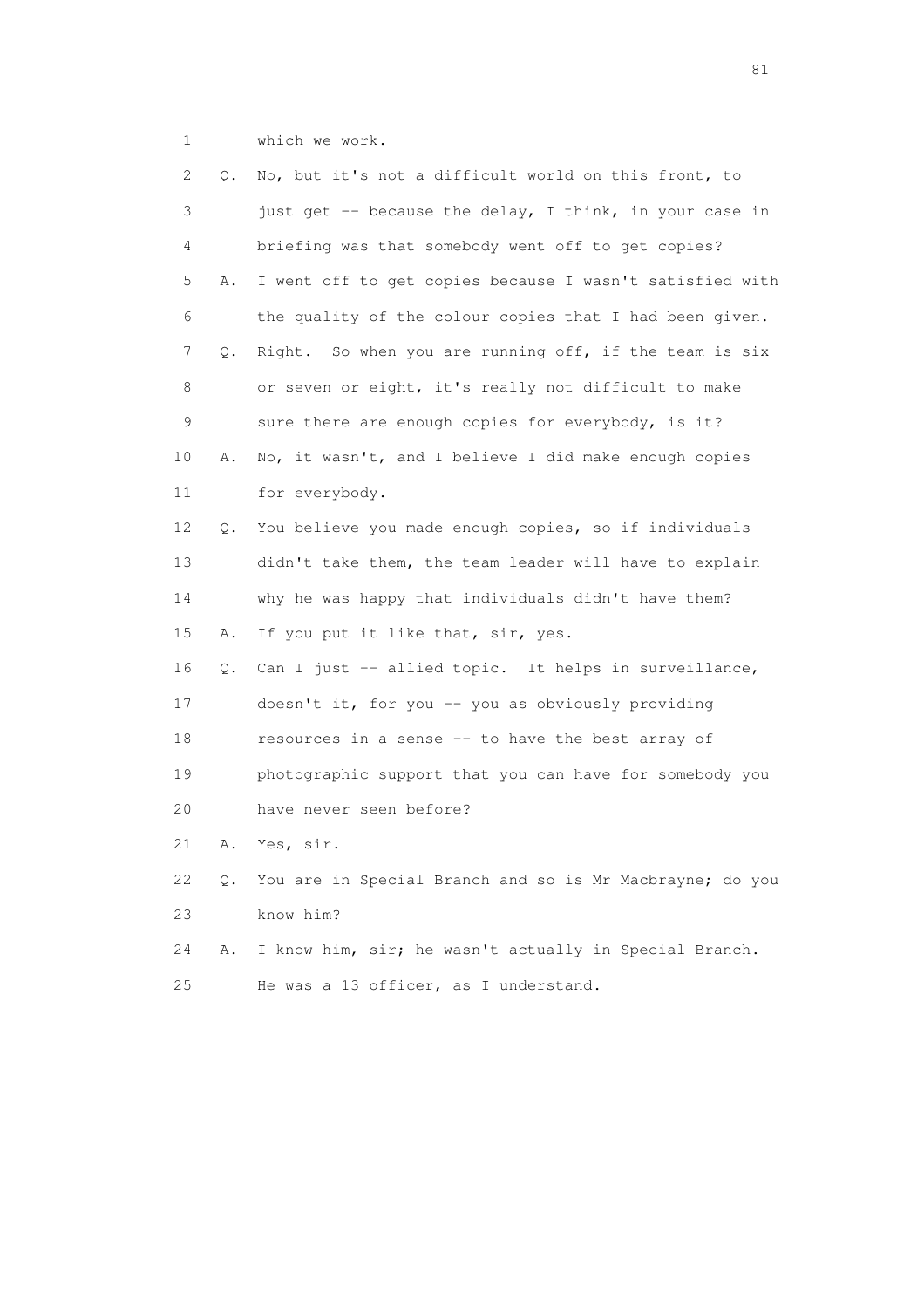1 Q. All right, corrected. You are quite right, he was. 2 That's my fault. But there are two points. He was in 3 fact involved in forensic discovery at the scene; did 4 you know that? 5 A. I didn't know that, sir, no. 6 Q. Short question: did anyone come to you and say, "Look, 7 actually there were other photographs found in the 8 rucksack of Osman". 9 A. No, sir. 10 Q. I'm not going to take time showing you them because 11 presumably obviously you haven't even seen them. 12 When did you first discover, or is it now, that 13 there were other photographs? 14 A. About two weeks ago, sir, when I saw it on Sky TV. 15 SIR MICHAEL WRIGHT: As a result of Mr Mansfield's efforts, 16 I suppose. 17 A. Yes, sir, it was. 18 SIR MICHAEL WRIGHT: Very well. 19 MR MANSFIELD: All right. Further question: this is 20 Special Branch and it's my fault about Macbrayne. Were 21 you aware or made aware that morning that in fact a lot 22 of the information that you noted down in your statement 23 which we have just been going through vis-a-vis 24 photographs, had emanated from an operation called 25 Ragstone?

experience of the state of the state of the state of the state of the state of the state of the state of the s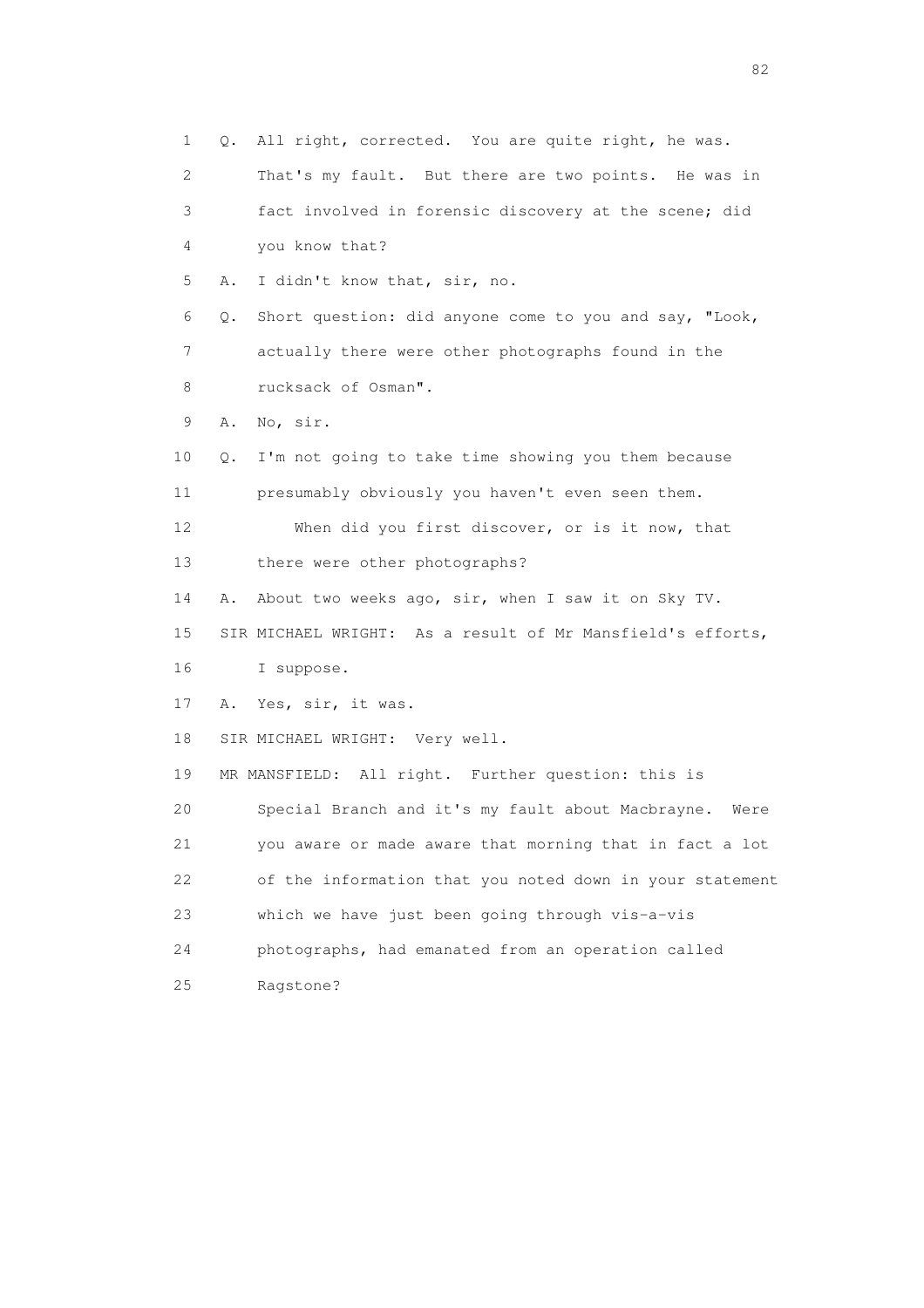1 A. I wasn't aware of that at that time, sir, no. 2 Q. So nobody told you about it. Were you, just standing 3 back, aware of that operation anyway? 4 A. I was, sir. I had had some dealings with 5 Operation Ragstone. I think it was some, a year or 6 18 months -- 7 Q. A year before? 8 A. Yes. 9 Q. In the spring of the year before. Now, I do not want to 10 trespass on anything sensitive. Most of the questions 11 I have I think are in the public domain so don't worry 12 about it. This was an operation spread over a number of 13 days in the Lake District, wasn't it? 14 A. That's correct, yes, sir. 15 Q. As I put to another witness, Special Branch don't travel 16 to the Lake District just to have a holiday. They must 17 have gone there for a specific reason; in other words to 18 monitor the movements of certain individuals? 19 A. Yes, sir. 20 Q. In the process, photographs were taken? 21 A. I believe they were taken, sir, yes. 22 Q. Were you there? 23 A. I wasn't in the Lake District, no. 24 Q. But you just knew about the operation?

25 A. I was in London, shall we say, on that end of things.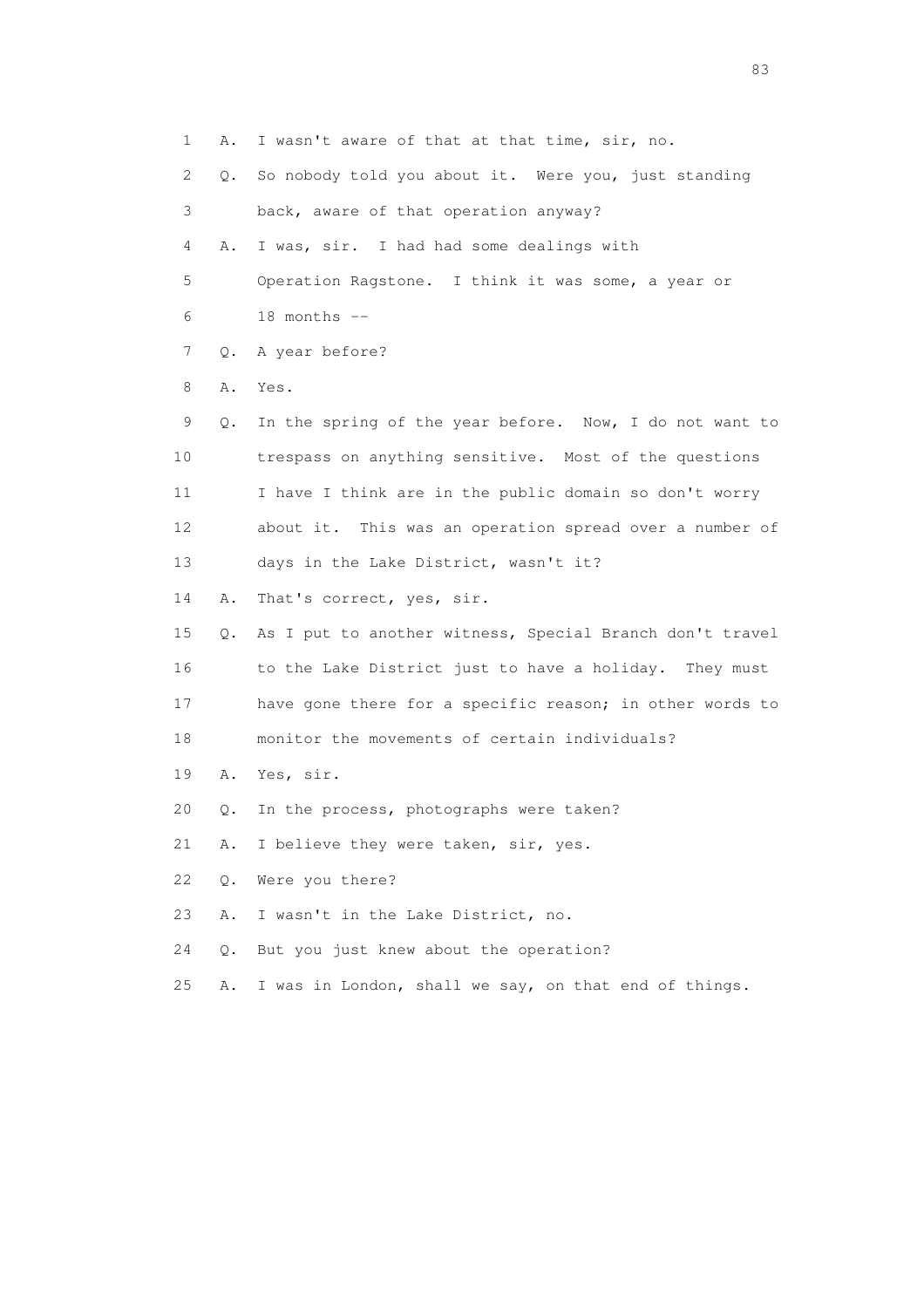1 Q. But you knew on this day if someone had said Ragstone, 2 you would have said: I know about that, furthermore 3 I know photographs were taken; you would have been able 4 to say that? 5 A. Yes. 6 Q. But nobody did? 7 A. I don't recall anyone mentioning it to me on that day, 8 no. 9 Q. When were you first alerted to the fact that it could 10 have a relevance here? 11 A. I can't say, sir. 12 Q. Can I ask you this: are you aware that in fact the 13 photographs that were taken -- I know there are many of 14 them and I'm going to deal with it quickly in this way. 15 You don't have it there. Could we have, please, 16 Mr Horwell put them in the other day, the Stockwell 17 inquest maps brochure. It's page 4. It could go on 18 screen if it's easier but I think the jury have it 19 there. Page 4 of the maps brochure. It's got 20 "Principal Intelligence Known Prior to the 22nd"? 21 MR HOUGH: I am not sure the witness or the operator has it. 22 SIR MICHAEL WRIGHT: I am sure the operator doesn't have it. 23 MR MANSFIELD: I think as the jury do have it, can I ask for 24 one for the witness and I can do it that way. 25 I'll just give you a moment to look at it. You will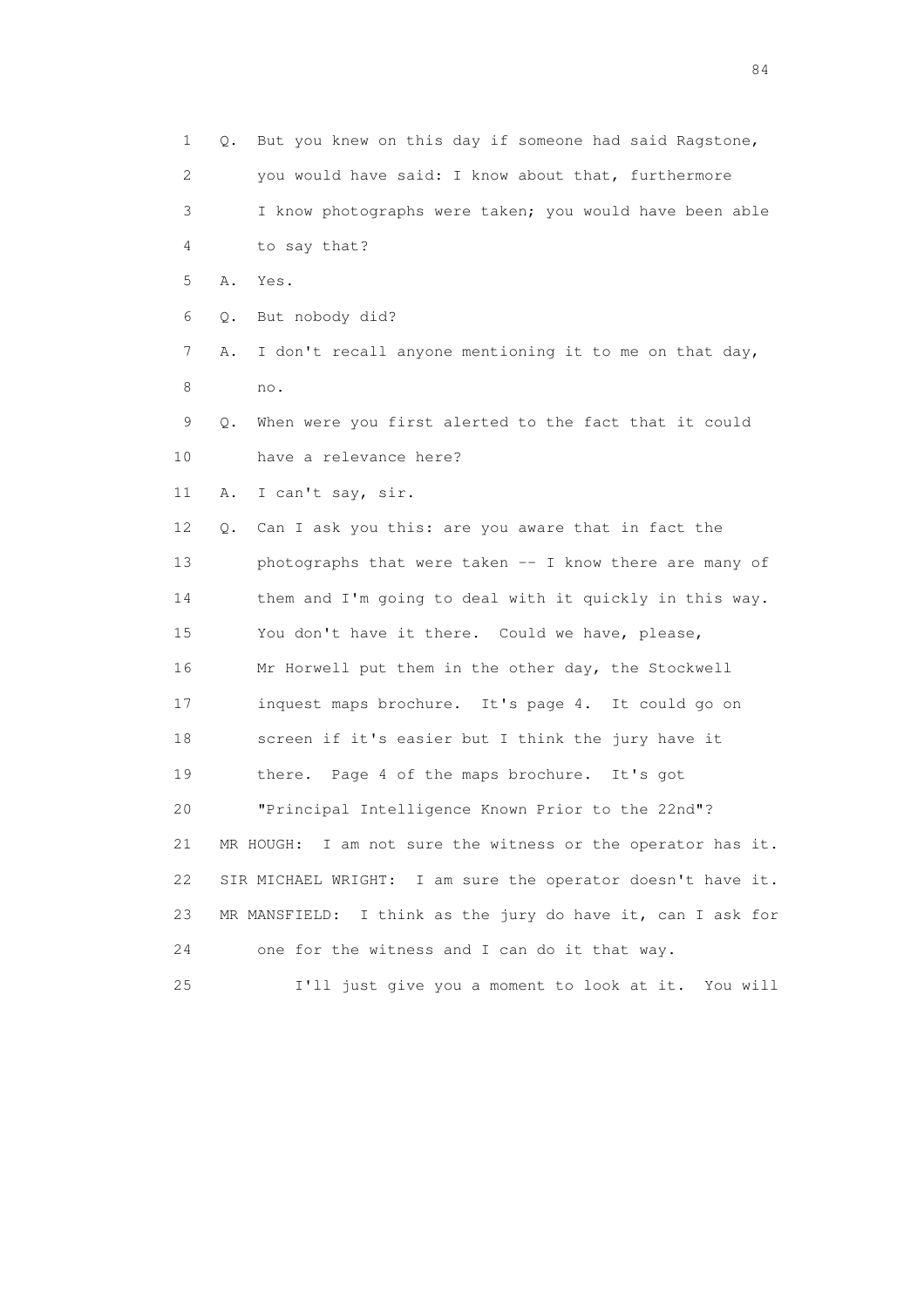1 see Operation Ragstone, May 2004 is there on the 2 graphic. Do you see it? 3 A. I see it, sir, yes. 4 Q. There are various arrows, I will not go through all of 5 them, I just want to make one or two connections, if you 6 can help. 7 If you go to the left, you will see a blue Golf 8 mentioned? 9 A. Yes, sir. 10 Q. Photographs were taken in the Lake District of that blue 11 Golf, weren't they? Can you help? 12 A. They may well have been, sir. I don't know personally. 13 Q. You don't. Have you ever seen any of the photographs 14 that came out of that operation? 15 A. I have, sir, yes. 16 Q. So you can't help on that. I may have to do it with 17 someone else. Is it Mr Connell or Mr Macbrayne or who 18 is the best officer who would know about all this? Or 19 Mellody possibly? 20 A. I am not sure that any of the officers you have named 21 are involved in Operation Ragstone. 22 Q. All right. It may have to be someone else. I have to 23 go on a little bit. You don't know that there were 24 photographs. I want to suggest there were photographs 25 taken of the blue Golf. Standing next to the blue Golf

experience of the contract of the contract of the contract of the contract of the contract of the contract of the contract of the contract of the contract of the contract of the contract of the contract of the contract of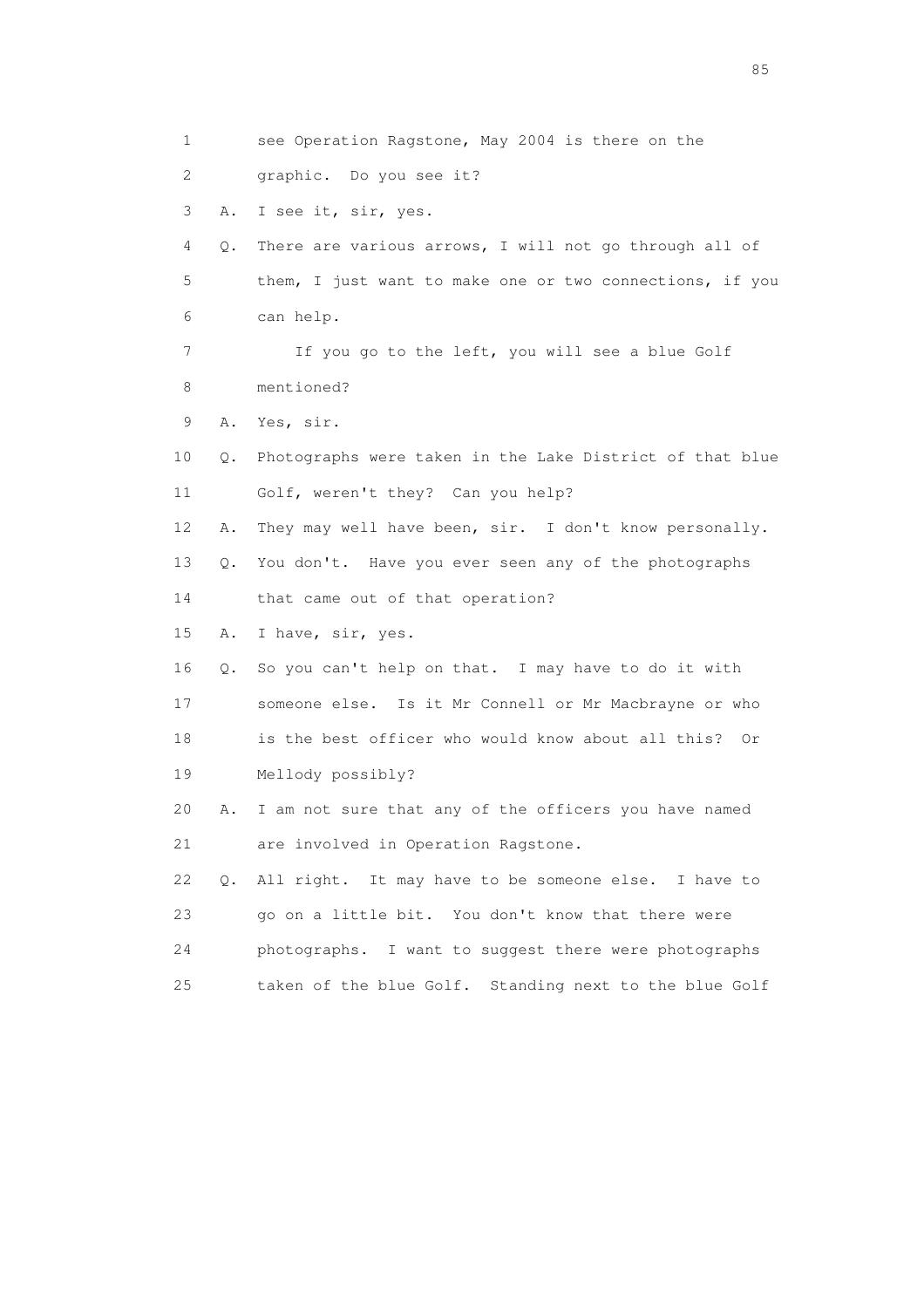- 1 was none other than Osman. You don't know about that 2 either, presumably?
- 3 A. No, sir, I don't.
- 4 Q. The Golf is registered to his wife, who is just above
- 5 there, Girma?
- 6 A. Yes, I see that, sir.
- 7 Q. Did you know that?
- 8 A. I didn't know that, sir, no.
- 9 Q. I can't take it further for the moment. So when did you 10 see any photographs first emanating from this operation; 11 can you recall? Was it before 22 July 2005?
- 12 A. It would have been before 22 July, yes.
- 13 Q. So it was before the 22nd that you would have seen
- 14 photographs and knew that they existed. So under the
- 15 heading "Principal Intelligence Known Prior to the
- 16 22nd", the principal intelligence known was not only
- 17 there was an operation, but the photographs, and people
- 18 had seen the photographs?
- 19 A. Yes, sir.
- 20 Q. I want to move on a little, please, from photographs to
- 21 your notes of that day that you were compiling for the 22 purposes of no doubt briefing others.
- 23 SIR MICHAEL WRIGHT: Can the jury put this away?
- 24 MR MANSFIELD: Yes, sorry. I don't know if anybody wants to
- 25 see them at the moment but if the cards could be kept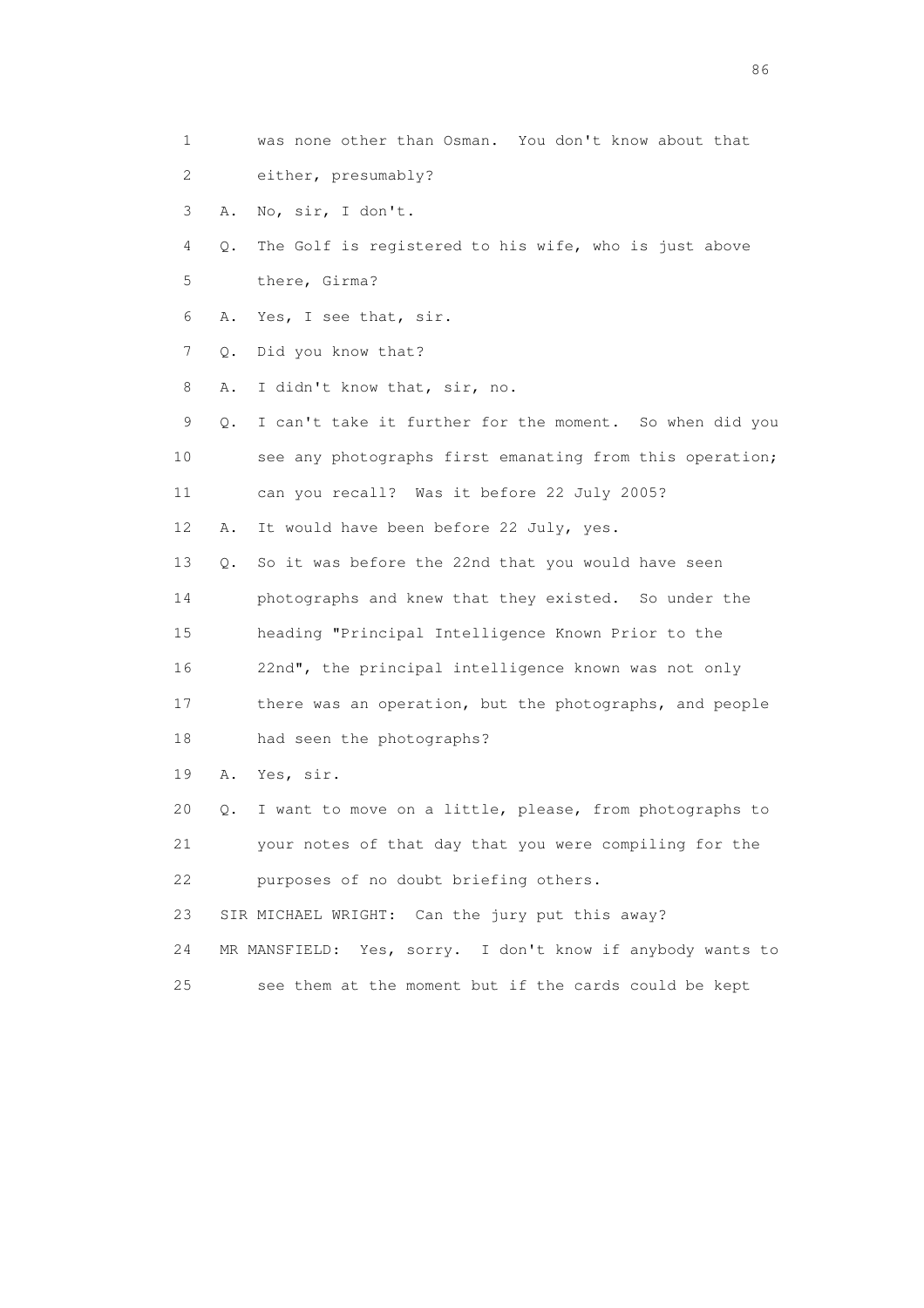1 within easy access, the original gym cards.

 2 If you look on your handwritten notes underneath 3 some of the details we have just been going through, at 4 the bottom of the first page of your notes, do you want 5 to give me the brochure back? 6 A. Yes. 7 Q. So you don't get cluttered. Thank you very much. You 8 have there in a few words at the bottom of that first 9 page of your handwritten notes, "policy not to run"; do 10 you see that? 11 A. Yes, sir. 12 Q. Does that indicate that what you were being told in that 13 early period, somewhere between 6, 7 and 8 but anyway 14 before you did the briefings, was that if -- well, I had 15 better ask you this: to whom did that apply, "policy not 16 to run"? 17 A. That was my shorthand for saying if anyone came out of 18 the premises that were being looked at, they weren't to 19 be allowed to get away from the premises without being 20 spoken to. 21 Q. So it applies to everybody coming out of the premise you 22 are looking at? 23 A. That's my understanding. 24 SIR MICHAEL WRIGHT: Could I just, forgive me, Mr Mansfield, 25 explain to the jury that what appears on the bottom

experience of the state of the state of the state of the state of the state of the state of the state of the state of the state of the state of the state of the state of the state of the state of the state of the state of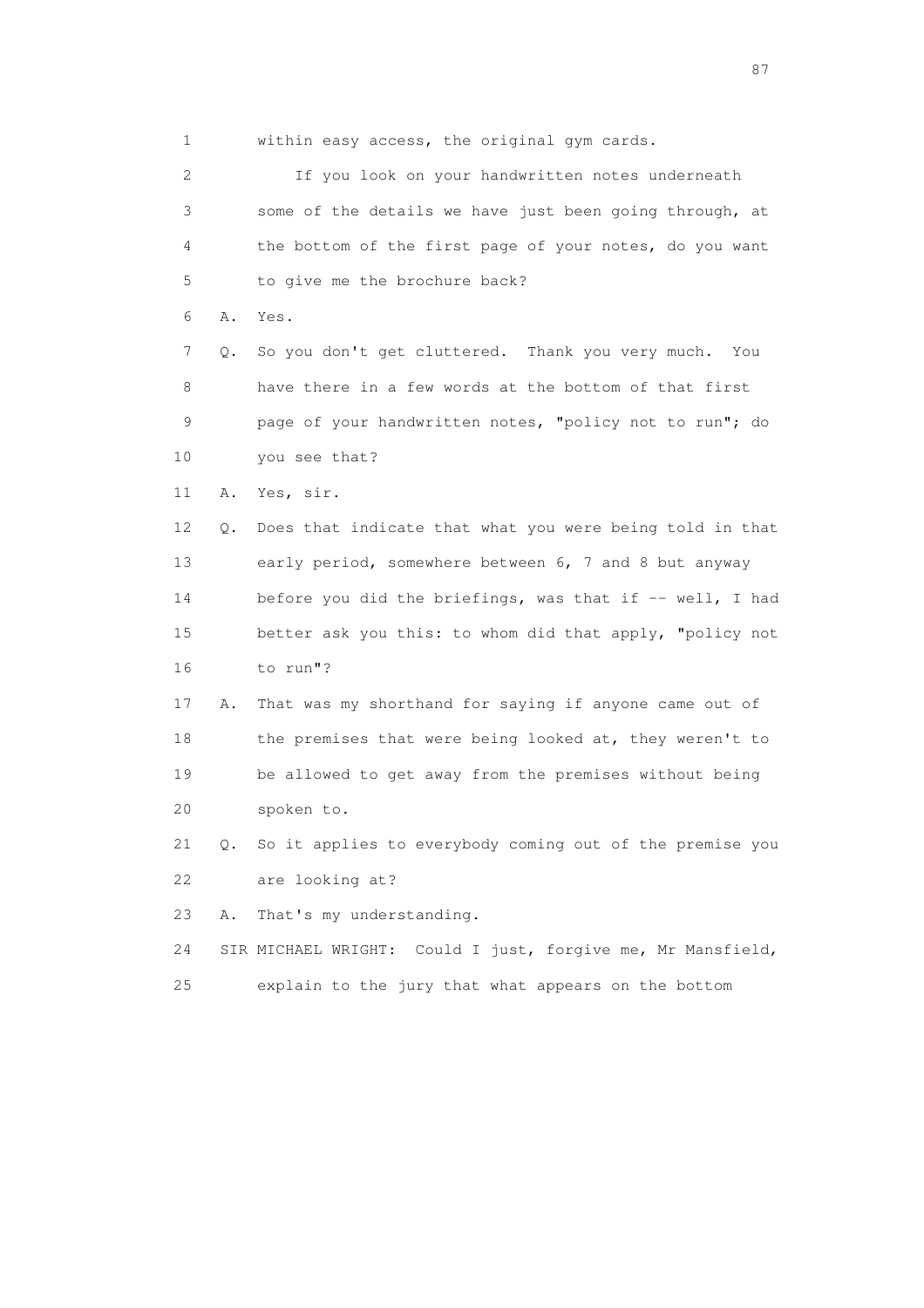1 right-hand corner of that document -- I expect you've 2 worked this out for yourselves -- is not part of the 3 document. It's a sticker. Because the document was 4 exhibited at some stage and it's an exhibit sticker. 5 It's not part of the document. 6 A. (inaudible).

7 MR MANSFIELD: No; always have to check.

8 So "policy not to run" applies to everybody coming 9 out?

10 A. Yes, sir.

 11 Q. I will concentrate on Scotia Road for obvious reasons. 12 What were the team, the grey team, being told about who 13 was going to stop and speak to everybody coming out? 14 A. It was a two -- there were two levels of response if 15 anyone came out of the premises. There was going to be 16 a team from SO13 led by a Sergeant Dingemans, I recall. 17 Q. Yes? 18 A. Who were going to deal with people that, as I gave 19 an example earlier on, perhaps if somebody who is 20 obviously not involved comes out and we still want to

 21 speak to everyone coming out of the building, they would 22 be used for that situation.

 23 Then the SO -- CO19 firearms team would be part of 24 any response to stopping someone who came out, who there 25 was an assessment, there was some risk attached to them

en de la construction de la construction de la construction de la construction de la construction de la constr<br>1880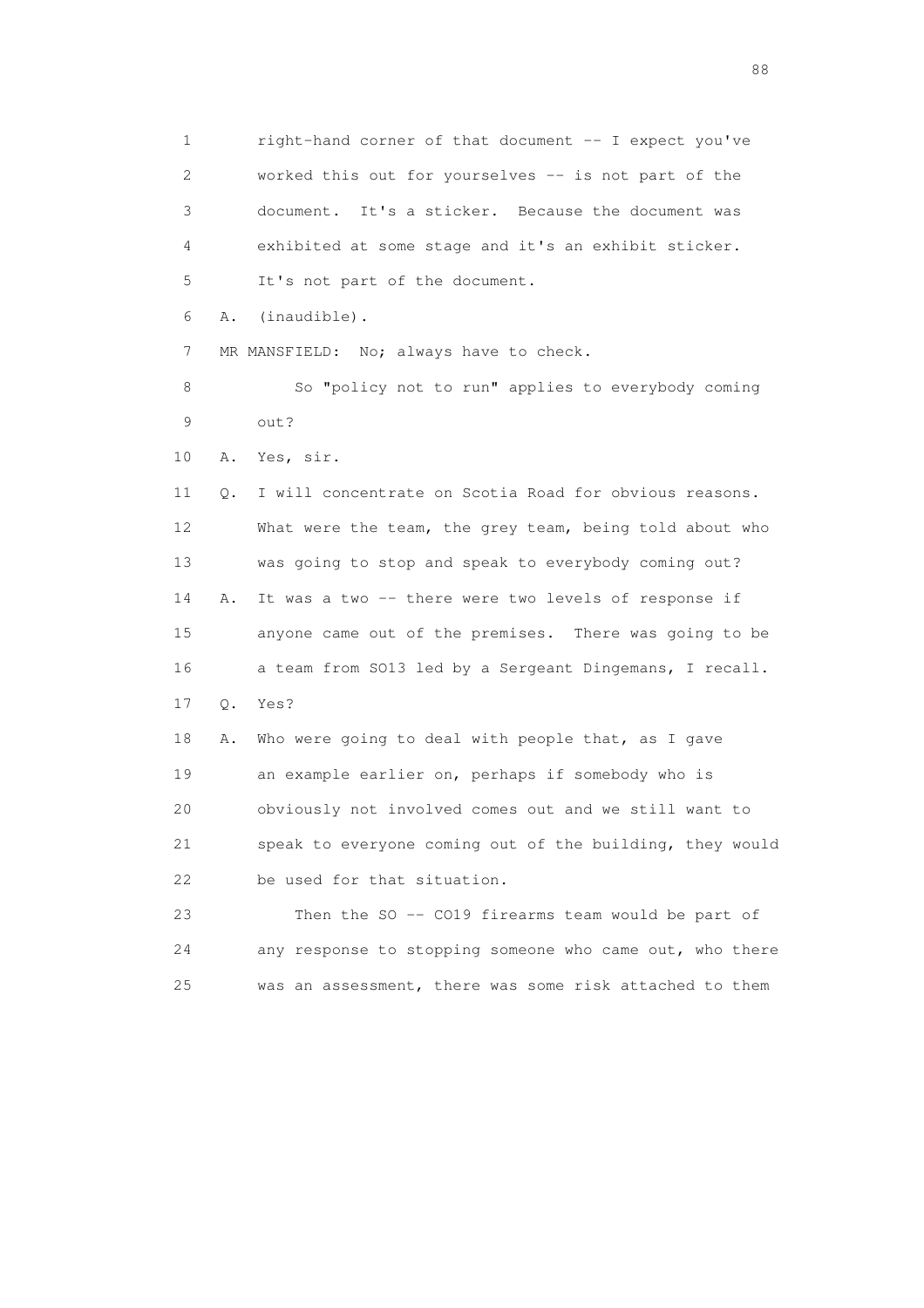1 that necessitated firearms being available during that 2 stop.

3 Q. Right.

 4 SIR MICHAEL WRIGHT: Could I ask this: by the time you came 5 to brief the grey team at 7.45 or thereabouts, were you 6 aware by then that Scotia Road was a block of flats with 7 a single communal entrance?

 8 A. I think I was, sir, yes. I was certainly aware there 9 was only one entrance in and out of it at this stage. 10 MR MANSFIELD: Then flowing from that, were you aware by 11 7.45 -- make sure we get the times right -- or

12 thereabouts that people were leaving?

13 A. I can't recall, sir.

 14 Q. I would like you to think about it. In fact it was 15 almost exactly at the time, certainly while you are at 16 New Scotland Yard. The first one left at 7.47 and 30 17 seconds, so you know the time. Then there is a series 18 of people, one at 7.55 and 30 seconds, another one at 19 8.15, roughly, 8.16 and 30 seconds, and so on, none of 20 them being stopped. Did you know that?

21 A. No, sir, I didn't.

 22 Q. Just because the one at 8.16 was a woman makes no 23 difference, because effectively you would want to stop 24 that person in case they knew something.

25 A. That was my understanding, sir, yes.

en andere en de la seule de la constantin de la constantin de la constantin de la constantin de la constantin<br>189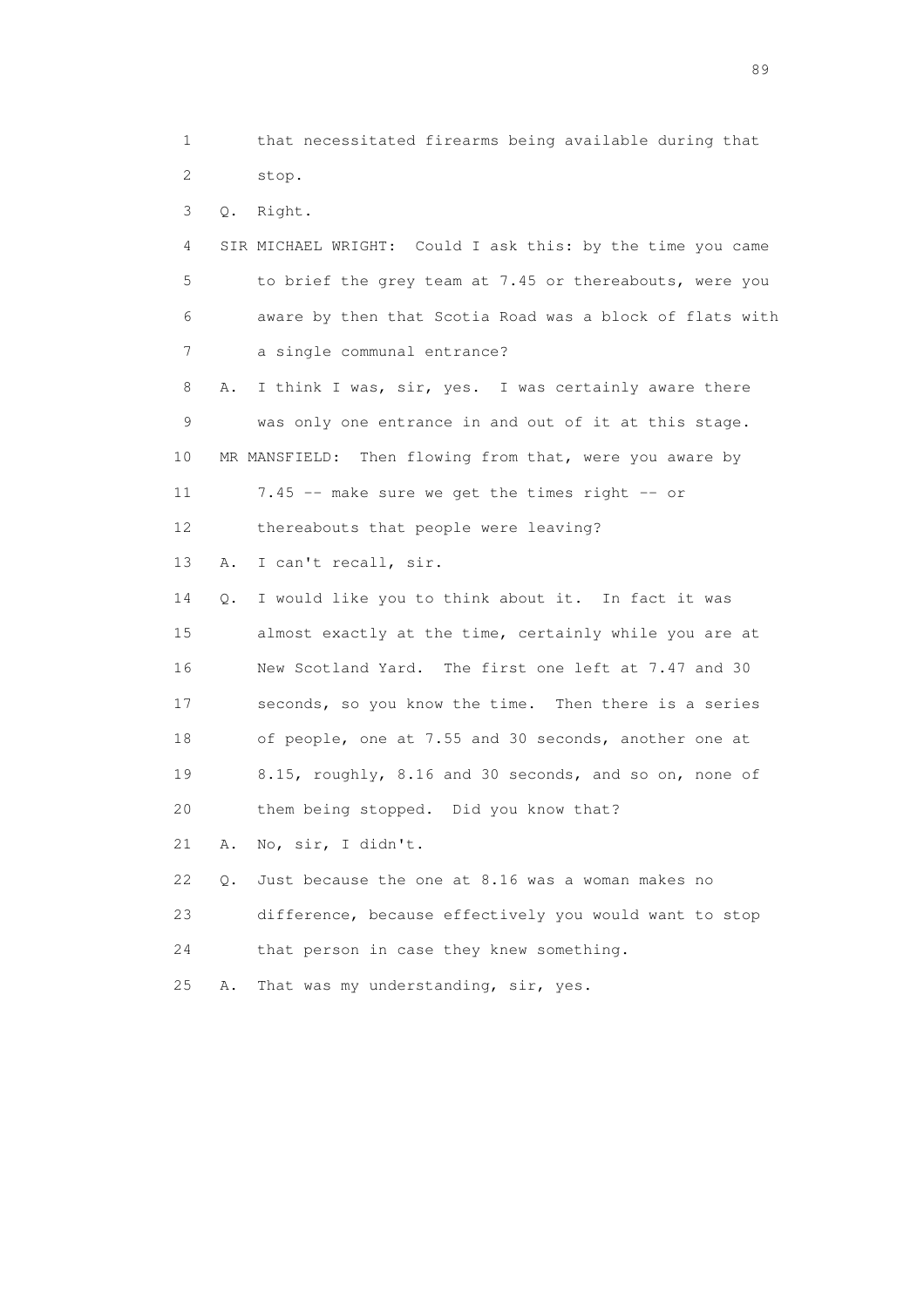1 Q. You had not by that stage, would this be right, and 2 I know you don't brief the red team but you are briefing 3 the grey team: are you saying to the grey team at any 4 stage or is Colin, look here, it's a communal door, so 5 when you get there, we are less interested in everybody 6 although keep a description; we are only really 7 interested in suspects or subjects as you might say? 8 A. I don't remember saying that and I don't remember Colin 9 saying that either, sir. 10 Q. Right. In order, therefore, to have a stop on all the 11 people leaving, you have got to have first of all SO13 12 just round the corner or somewhere nearby because they 13 are not allowed to run; correct? 14 A. Correct, sir, yes. 15 Q. You have also got to have SO19 not too far away 16 discreetly parked up, not obviously, behind the TA 17 Centre if that's the best place, so the person doesn't 18 run? 19 A. That's correct, sir. 20 Q. Were you made aware that none of this was actually in 21 place at this time when you were briefing the grey team? 22 A. No, sir, I wasn't. 23 Q. Moving on to command structure, which was there. Now, 24 what you have indicated was that Kratos response for the 25 teams was a special dedicated telephone number?

entration of the contract of the contract of the contract of the contract of the contract of the contract of the contract of the contract of the contract of the contract of the contract of the contract of the contract of t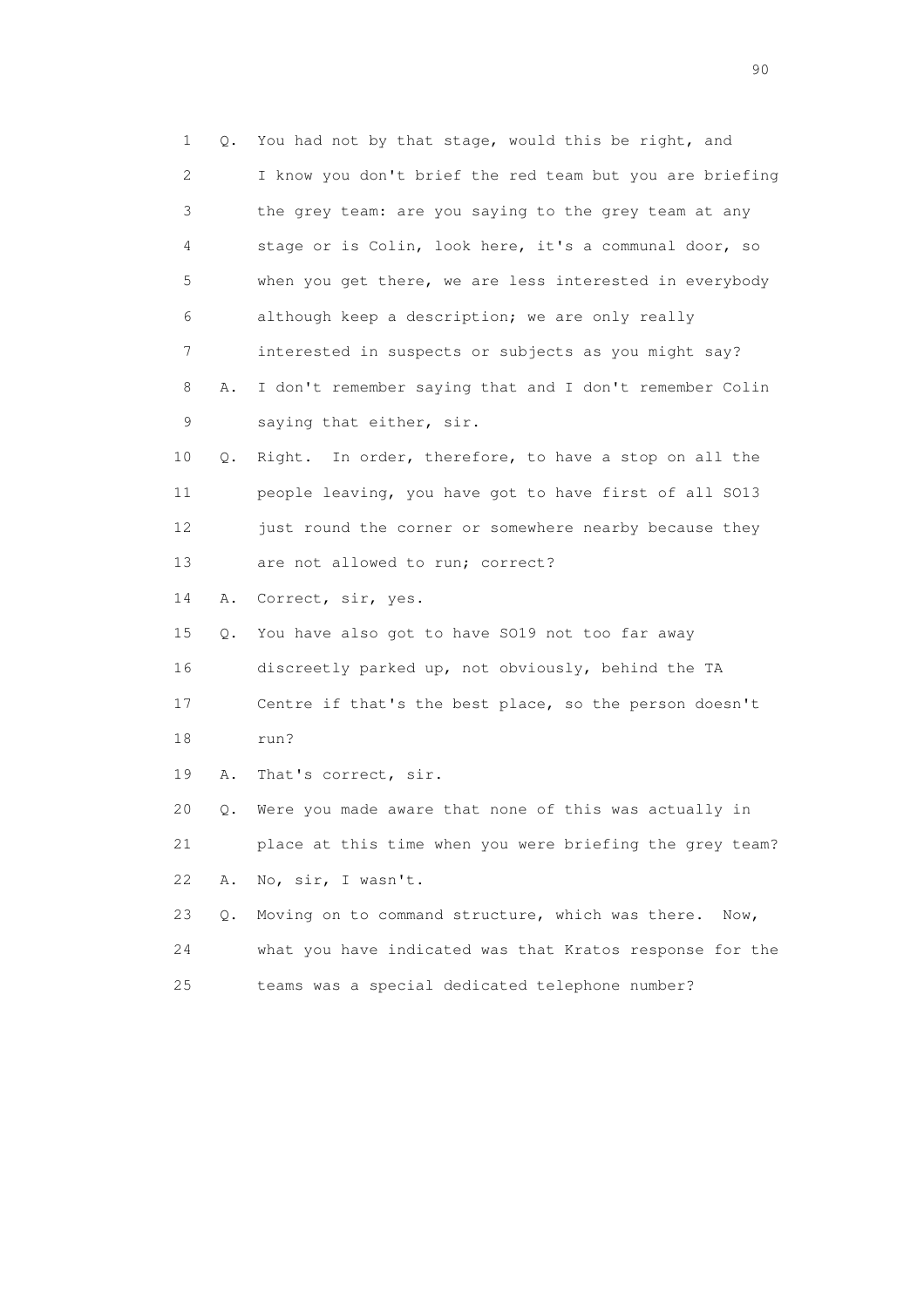1 A. That's correct, sir, yes.

| 2               | Q. | Is that what they were being told on this occasion in    |
|-----------------|----|----------------------------------------------------------|
| 3               |    | relation to Scotia Road, that if somebody comes out who  |
| 4               |    | might be a suicide bomber, they would have to ring that  |
| 5               |    | line, or was that just a general --                      |
| 6               | Α. | No, I was reminding them of that facility.<br>That was   |
| 7               |    | a standing operational instruction, if they happened --  |
| 8               |    | if they were out on another surveillance operation or    |
| 9               |    | any operation where they happened to cross someone they  |
| 10              |    | suddenly felt or they believed that person was a suicide |
| 11              |    | bomber, it was like a way of shortcircuiting the control |
| 12 <sup>°</sup> |    | to make sure they got the information through to the     |
| 13              |    | people who could dispatch resources to them immediately, |
| 14              |    | rather than coming back through a control room that      |
| 15              |    | would then have to pick the phone up, would then have to |
| 16              |    | make a -- repeat the information. It was very much       |
| 17              |    | a contingency.                                           |
| 18              | Q. | What in fact was supposed to happen as far as the grey   |
| 19              |    | team were concerned here, first of all everybody is      |
| 20              |    | going to be stopped, that's what your understanding was, |
| 21              |    | when you are briefing the grey team, everybody is going  |
| 22              |    | to be stopped; and then the understanding is that other  |
| 23              |    | people are going to do the stop. So they would not       |
| 24              |    | therefore, that particular Kratos procedure as far as    |

25 they are concerned wouldn't arise on this operation? Or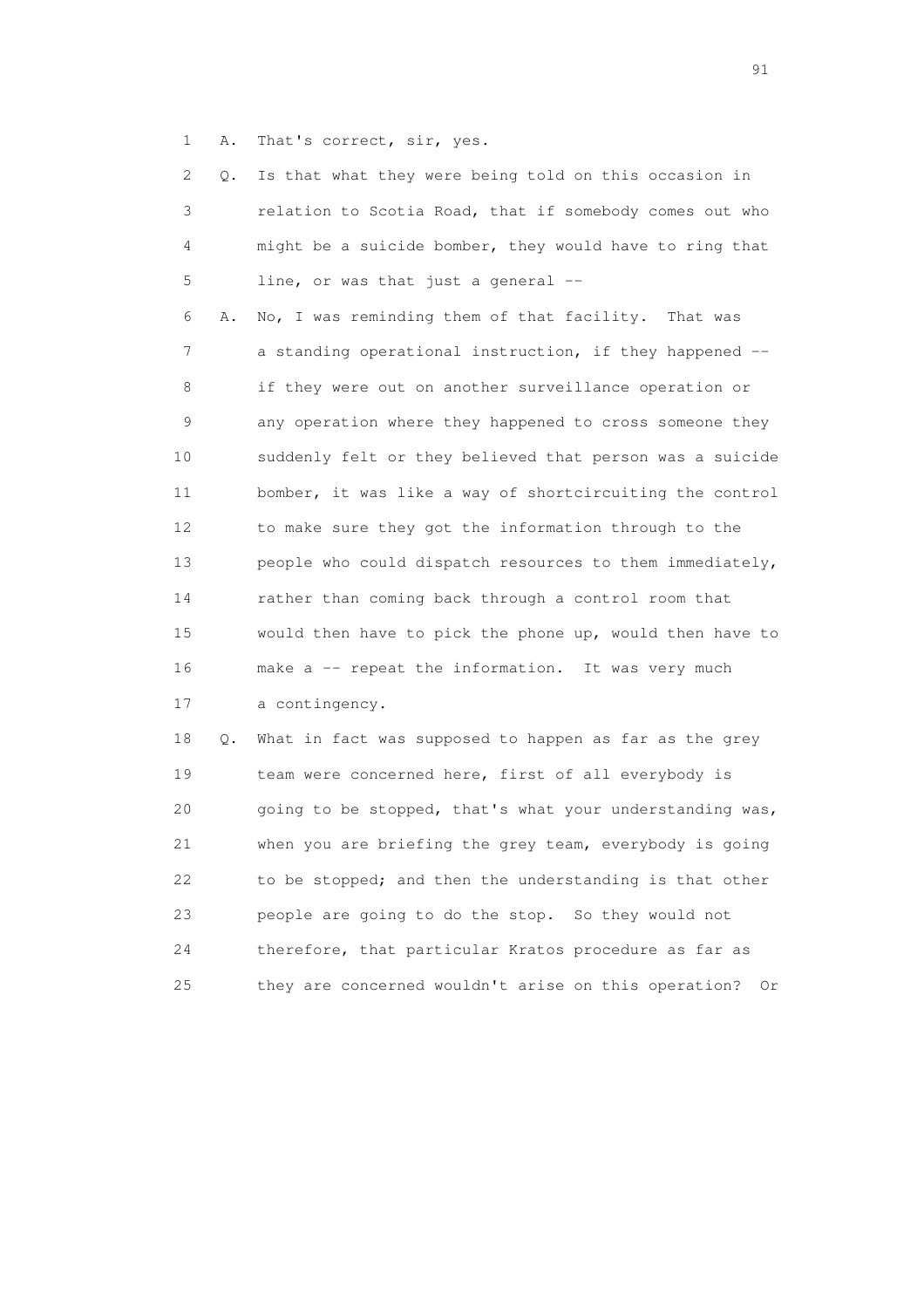1 would it? 2 A. It shouldn't arise on this operation, but again, I felt 3 at the time it was something to bring to their attention 4 as being appropriate. 5 Q. Understood. 6 SIR MICHAEL WRIGHT: Presumably then if somebody had come 7 out of the communal door carrying a knapsack with 8 a toggle sticking out of it, sweating, mumbling or 9 praying, that might have triggered off a telephone call? 10 A. Might well have done, sir, yes. 11 MR MANSFIELD: I am not saying you were following exactly 12 what was happening at 9.34; however, were the grey team 13 told about a DSO or anything of that kind? 14 A. No, they weren't. 15 Q. So they didn't know that there was unusually a DSO in 16 charge from about 7.15? 17 A. No, they weren't told because I didn't know myself, sir, 18 at that time. 19 Q. You didn't know, and that the DSO actually was going to 20 take the decision about who to stop; did you know that? 21 A. No, sir. 22 Q. You see, you should have known that, shouldn't you, if 23 you are briefing the grey team, "Don't you worry, just 24 relay the details, the DSO will decide who to stop"? 25 A. Yes, sir.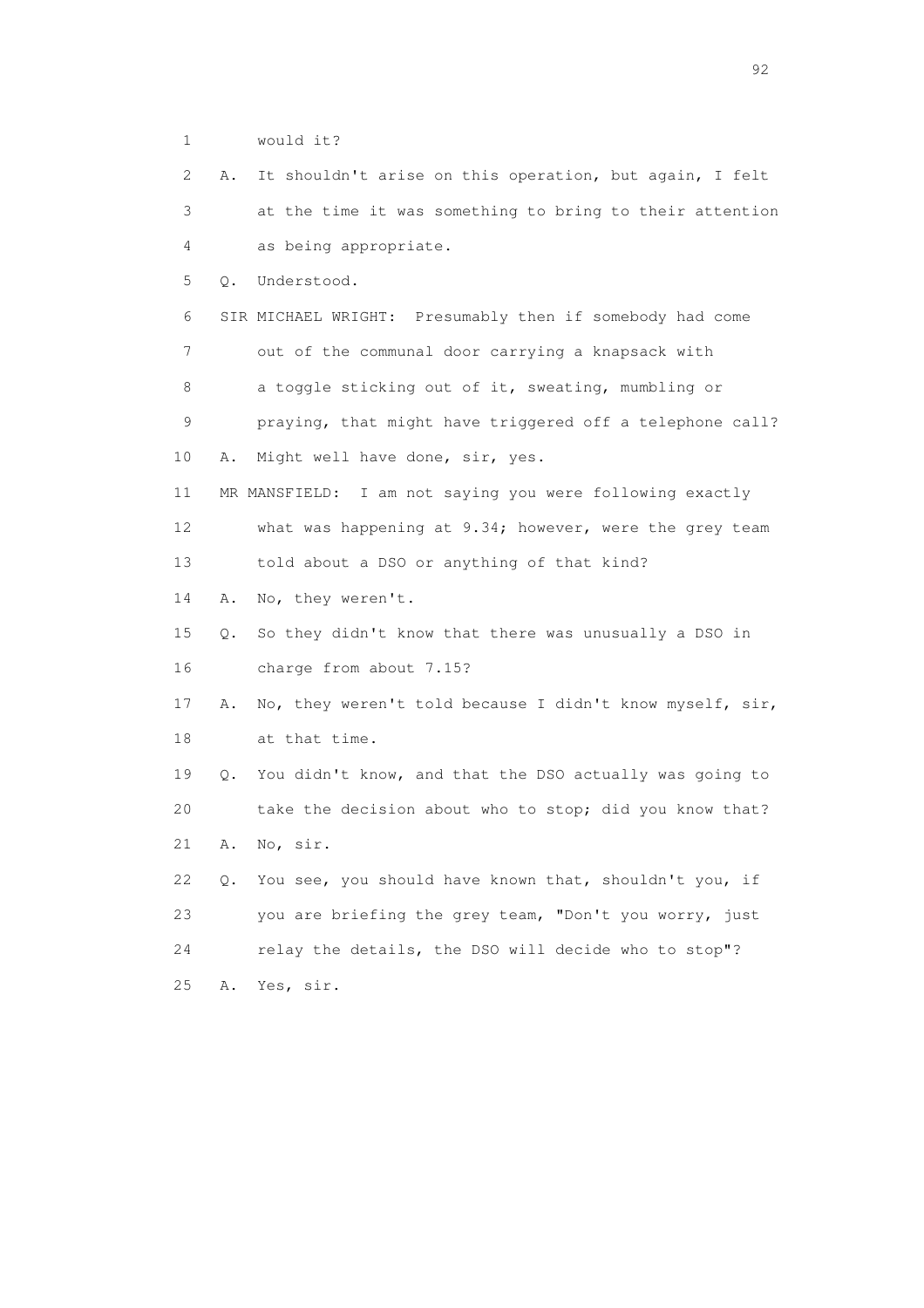1 Q. There has been, on reflection, quite a serious breakdown 2 in communication between those running this and you, 3 hasn't there? 4 A. There would appear to have been a breakdown of 5 communication, sir, yes. 6 Q. Do the officers who are going to either Portnall Road or 7 Scotia Road get details, before they get there, of the 8 sort of place they can expect to see when they get 9 there? 10 A. Not from myself or Colin because neither of us would 11 have seen the venue, obviously. The officers going to 12 Scotia Road may well be able to speak to the team that's 13 already there. 14 Q. To get an idea? 15 A. To get an idea of what the layout of the ground is. The 16 blue team that went to Portnall Road would have been 17 basing their prior knowledge on what they could see on 18 their map books. 19 Q. Once the grey team -- I come back to Scotia Road -- go 20 to Scotia Road, does somebody in the control room keep 21 a track, roughly speaking, because they are moving 22 around, of where they are positioned? 23 A. I can't answer that question, sir. 24 Q. Is that something that should happen? 25 A. It's something that was done quite often by the

experience of the contract of the contract of the contract of the contract of the contract of the contract of the contract of the contract of the contract of the contract of the contract of the contract of the contract of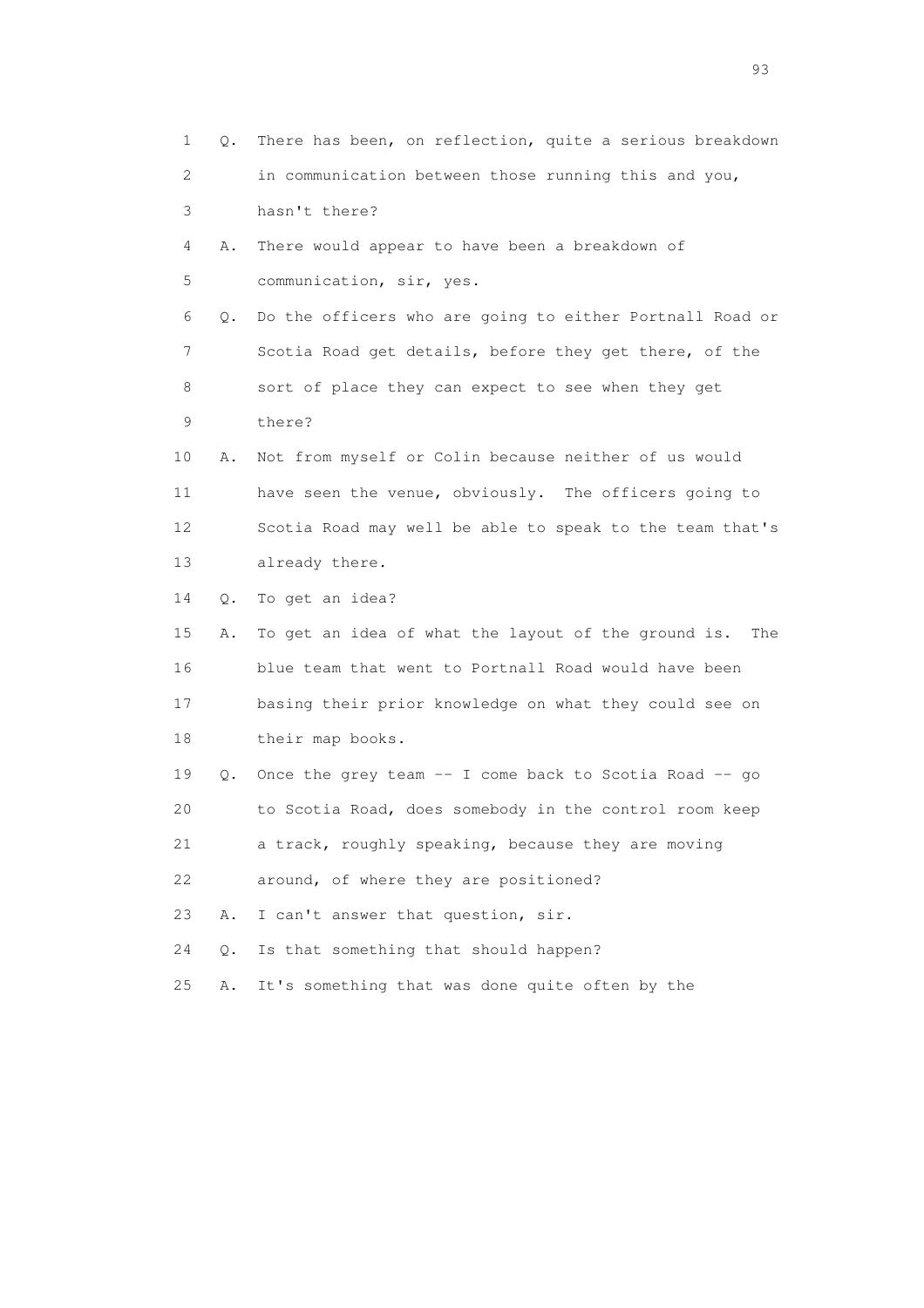1 surveillance monitors, who would have a map book in 2 front of them, and individuals had different ways of 3 doing it, some would stick little bits of paper on to 4 the map so they could move them; others would just use 5 their pen to sort of mark on the back where people were. 6 Q. Right. 7 A. But they wouldn't necessarily know where every single 8 member of that surveillance team was because they would 9 only know what the team leader had fed back to them in 10 the control room. 11 Q. Absolutely, and of course things move quickly so it's 12 just getting a general picture. Would the same apply to 13 somebody in the operations room, and it may be outside 14 your field, keeping track of the armed officers, where 15 they were? 16 A. I would have thought that would have been the 17 responsibility of the firearms co-ordinator from 19 18 who -- I believe there was a night duty officer in or 19 about the control room, the night duty at least. 20 Q. Can we identify, not by name but by rank, or at least by 21 position; is this the same as the tac adviser? 22 A. Yes. 23 Q. So the tac adviser who by this time, when the grey team 24 go out, it's TJ80 or Inspector Esposito who was 25 performing that role.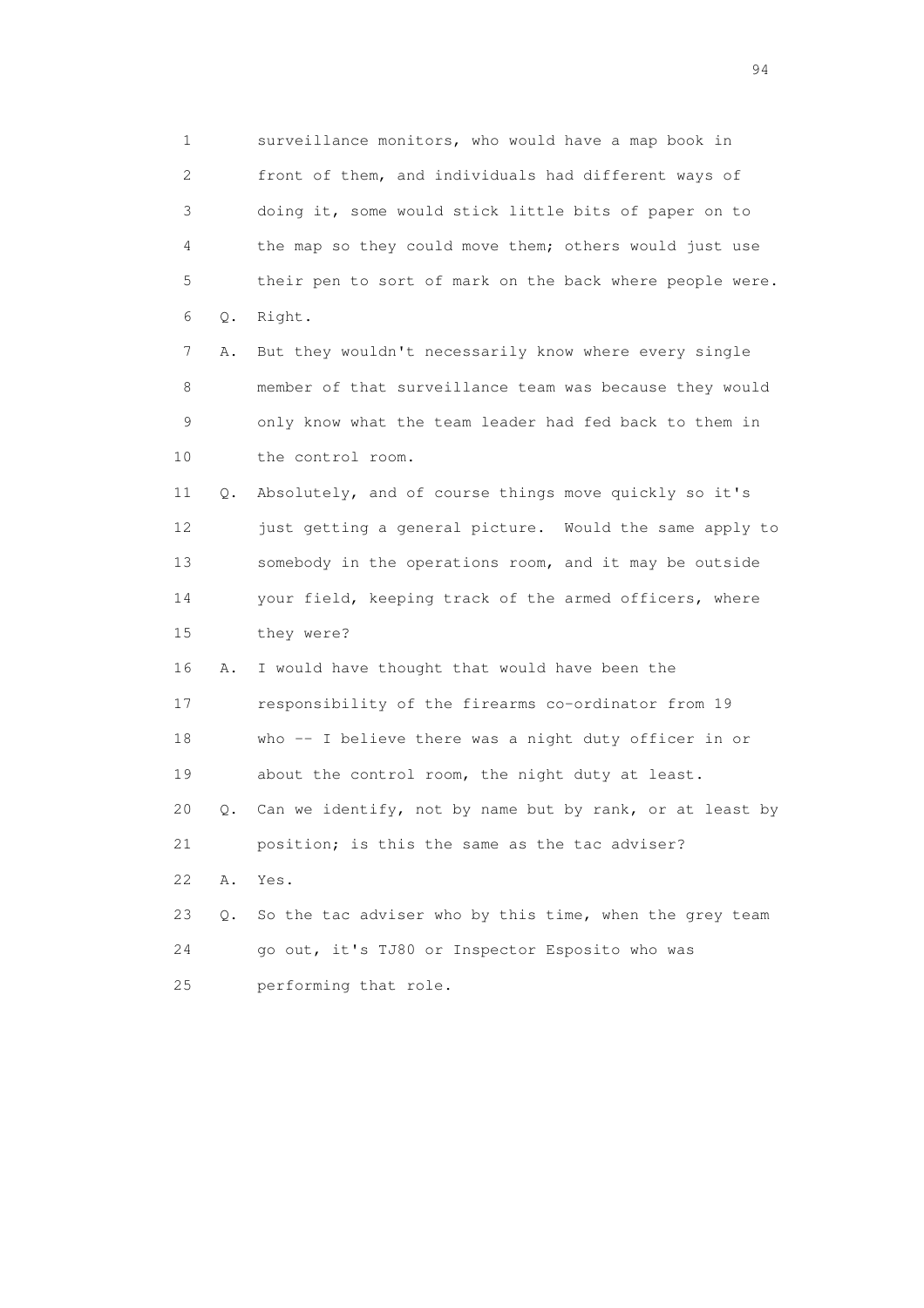1 Now, you indicated that you had some knowledge, 2 because of your own involvement, and I am not going to 3 go through all of it, about the actual devices 4 themselves. Do you remember you were asked a few 5 questions about that? 6 A. Yes, sir. 7 Q. The one thing you didn't actually deal with, and it may 8 be you can't, besides the fact of obviously, it could be 9 in a rucksack so that's pretty obvious, if there's a 10 rucksack and it looks a bit unusual, that raises 11 questions? 12 A. Yes, sir. 13 Q. If there is very bulky clothing which might be covering 14 something underneath, that might raise a question? 15 A. Yes, sir. 16 Q. But of course you accept, do you not, that you have to 17 be really quite careful about this. It could be, but it 18 might not be. 19 A. Yes, sir, absolutely. 20 Q. If you don't have any intelligence that this person is 21 a bomber on that day, you can make dreadful mistakes, 22 can't you? 23 A. Yes, sir. 24 Q. And are teams -- well, surveillance perhaps not so much, 25 but I have to ask you this -- are teams warned about

experience of the contract of the contract of the contract of the contract of the contract of the contract of the contract of the contract of the contract of the contract of the contract of the contract of the contract of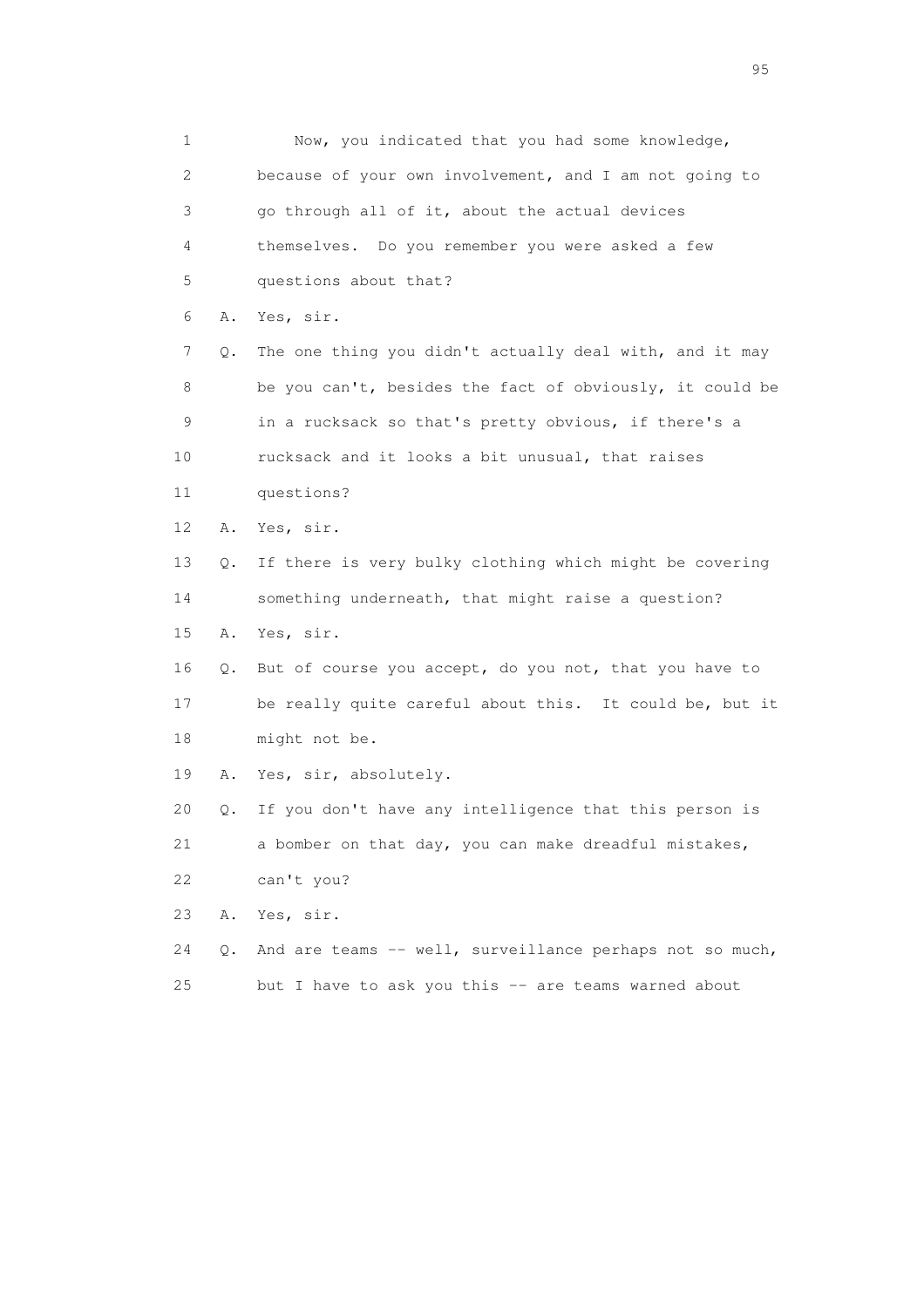| 1  |    | these risks, the other risk of ending up by              |
|----|----|----------------------------------------------------------|
| 2  |    | misidentifying through these signs the wrong people?     |
| 3  | Α. | When you say warned, sir?                                |
| 4  | Q. | In other words, there are all sorts of standard warnings |
| 5  |    | to arms officers about the use of force. Are there       |
| 6  |    | warnings to surveillance officers about, if you are      |
| 7  |    | going to trigger action, because they are the front      |
| 8  |    | line, you know: "the risk of mistaken identification is  |
| 9  |    | a real one".                                             |
| 10 | Α. | Yes.                                                     |
| 11 | Q. | "Do remember that". Are they told that?                  |
| 12 | Α. | There certainly wasn't any form of words that would be   |
| 13 |    | read out in the same way as would be read out to         |
| 14 |    | firearms officers, which I think you are asking me.      |
| 15 | Q. | That's right.                                            |
| 16 | Α. | But I know from discussions that we had had within the   |
| 17 |    | unit that that was preying on many officers' minds, more |
| 18 |    | about perhaps not having the confidence to call it       |
| 19 |    | rather than perhaps the way you are suggesting.          |
| 20 | Q. | I appreciate. It has to be balanced, plainly. You        |
| 21 |    | don't want somebody who is completely inactive because   |
| 22 |    | they are frightened they will get it wrong, but you also |
| 23 |    | at the same time have to make sure the officers are      |
| 24 |    | aware both ways?                                         |
| 25 | Α. | Yes.                                                     |

<u>96 and the state of the state of the state of the state of the state of the state of the state of the state of the state of the state of the state of the state of the state of the state of the state of the state of the st</u>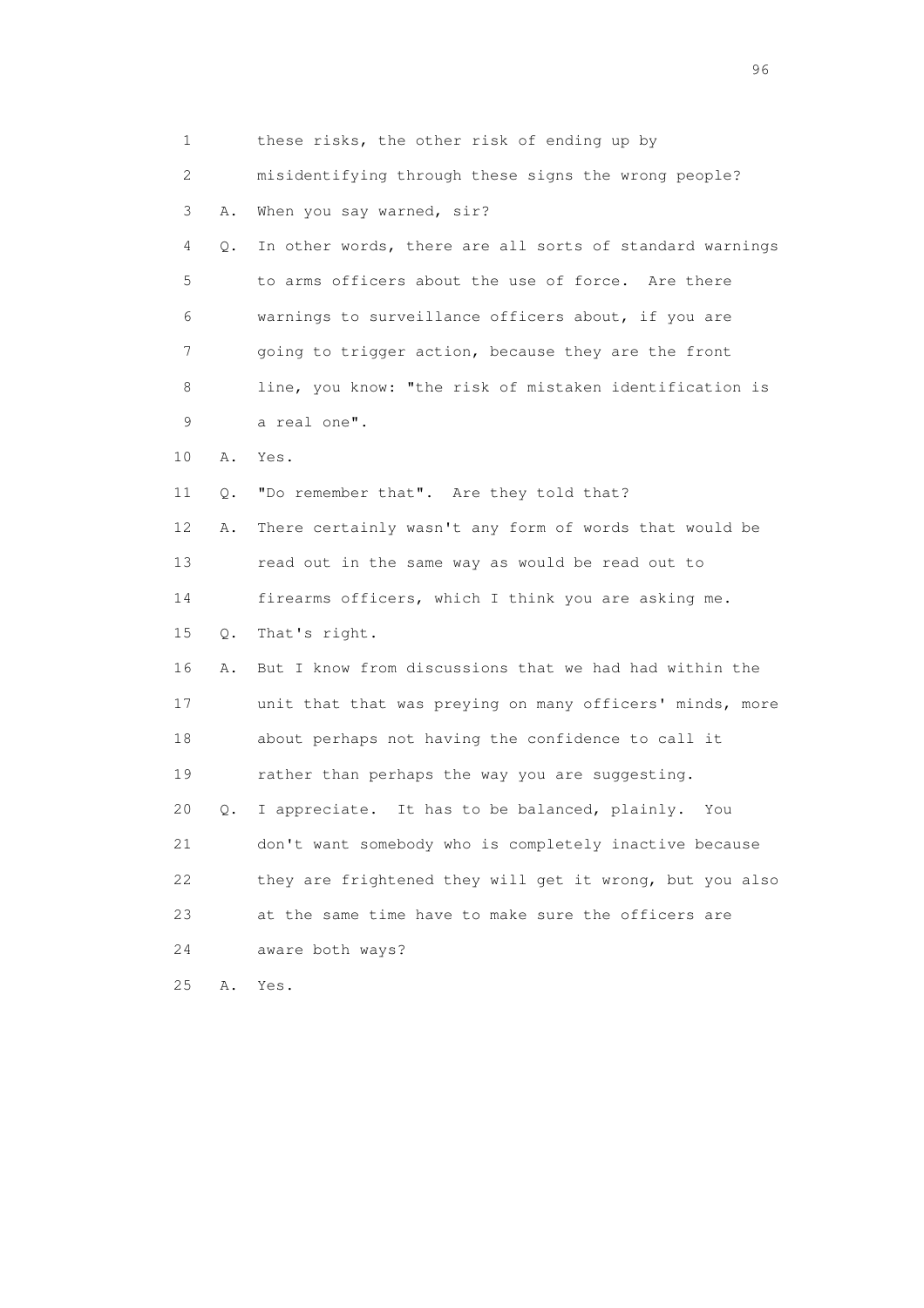1 Q. There is a risk of not reporting somebody who is, and 2 reporting somebody who isn't. That's the balance that 3 has to be struck? 4 A. Yes. 5 Q. Difficult, I appreciate? 6 SIR MICHAEL WRIGHT: Forgive me, are you aware of a case 7 called Turnbull? 8 A. I have heard of it, yes, sir. 9 SIR MICHAEL WRIGHT: You probably know, it's about the 10 dangers of misidentification. 11 A. Yes, sir. 12 SIR MICHAEL WRIGHT: Quite apart from any special warnings 13 that are given to the surveillance officers of the 14 Special Branch, is that part of any police officer's 15 basic training? 16 A. It is, sir, yes. It's a fairly widely known stated case 17 in terms of identification matters. 18 SIR MICHAEL WRIGHT: Thank you. 19 MR MANSFIELD: Right, thank you. 20 The final question here is: detonation. I don't 21 know whether you can help. If in fact it's a rucksack, 22 given what happened the day before, there was CCTV film, 23 did you know that, of the actual fiddling about with the 24 rucksack, people were seen? 25 A. Yes, I was aware of that, sir, yes.

experience of the contract of the contract of the contract of the contract of the contract of the contract of the contract of the contract of the contract of the contract of the contract of the contract of the contract of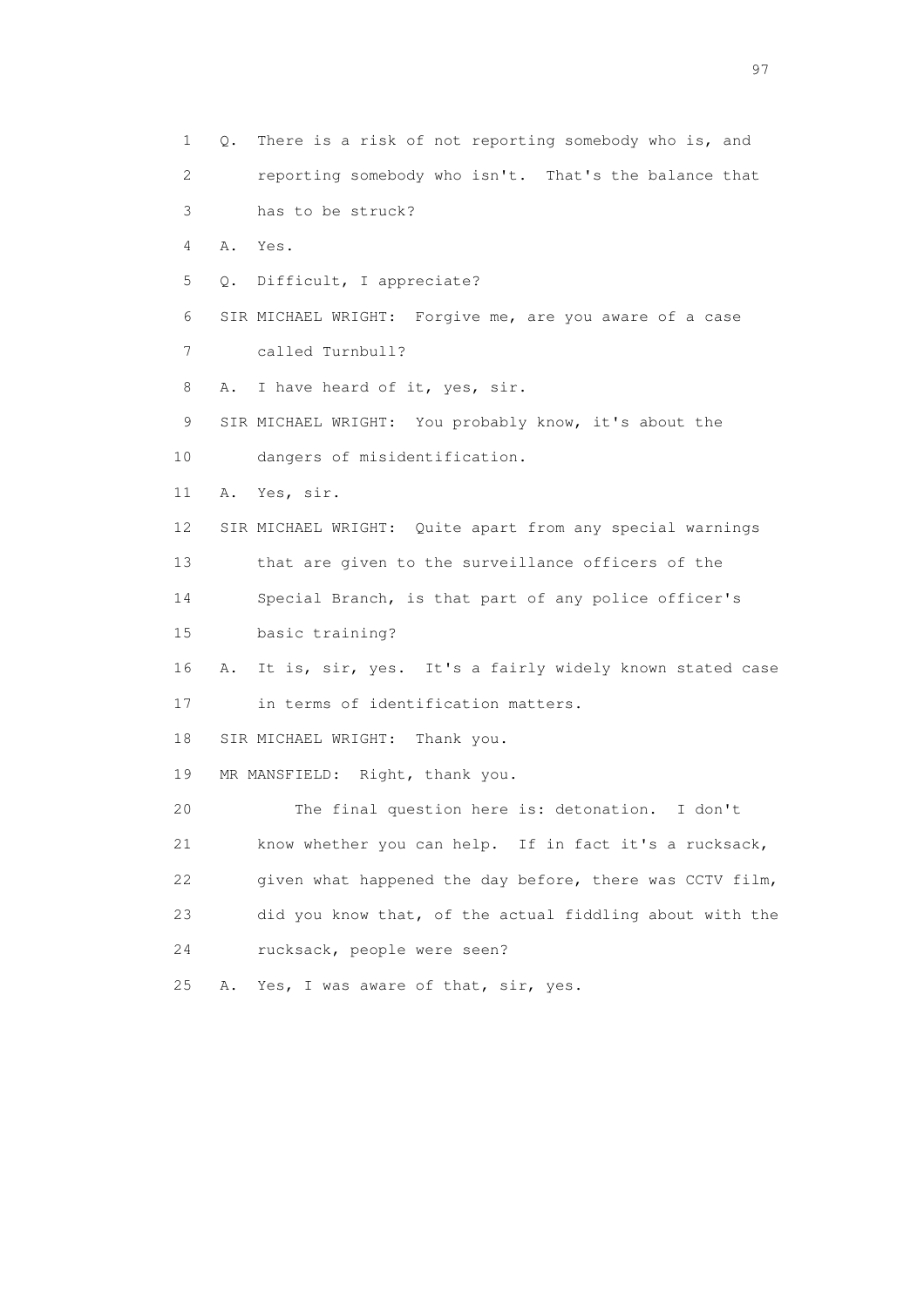| 1  | Q. | The reality is there are going to be wires protruding at    |
|----|----|-------------------------------------------------------------|
| 2  |    | some point and therefore they were seen to be priming       |
| 3  |    | the device on the spot?                                     |
| 4  | Α. | Right, sir.                                                 |
| 5  | Q. | So that's one avenue. Clearly if it isn't in a rucksack     |
| 6  |    | or a hold-all or whatever it's in, but it is, if you        |
| 7  |    | like, something to conform to the body as you have put      |
| 8  |    | it, then you still have the exercise of detonating that     |
| 9  |    | device within the clothing?                                 |
| 10 | Α. | Yes, sir.                                                   |
| 11 | Q. | There are a number of ways, but it does require the use     |
| 12 |    | of your hands to do that, unless you have a remote          |
| 13 |    | device; is that right?                                      |
| 14 | Α. | Yes, by means of a remote device you mean a third --        |
| 15 | Q. | A third person?                                             |
| 16 | Α. | Yes, I would agree with that, yes, sir.                     |
| 17 | Q. | If it's going to be not a third person but the person       |
| 18 |    | who has actually got the device on them, they will have     |
| 19 |    | to have something in their hand which triggers it, or       |
| 20 |    | the most obvious other thing is they will have to have      |
| 21 |    | their hand in their pocket where there is a battery and     |
| 22 |    | terminals which they connect?                               |
| 23 | Α. | Yes, sir.                                                   |
| 24 |    | Thank you very much.<br>MR MANSFIELD:                       |
| 25 |    | Were you aware of the munitions that<br>SIR MICHAEL WRIGHT: |

en 1988 en 1989 en 1989 en 1989 en 1989 en 1989 en 1989 en 1989 en 1989 en 1989 en 1989 en 1989 en 1989 en 19<br>De grote en 1989 en 1989 en 1989 en 1989 en 1989 en 1989 en 1989 en 1989 en 1989 en 1989 en 1989 en 1989 en 19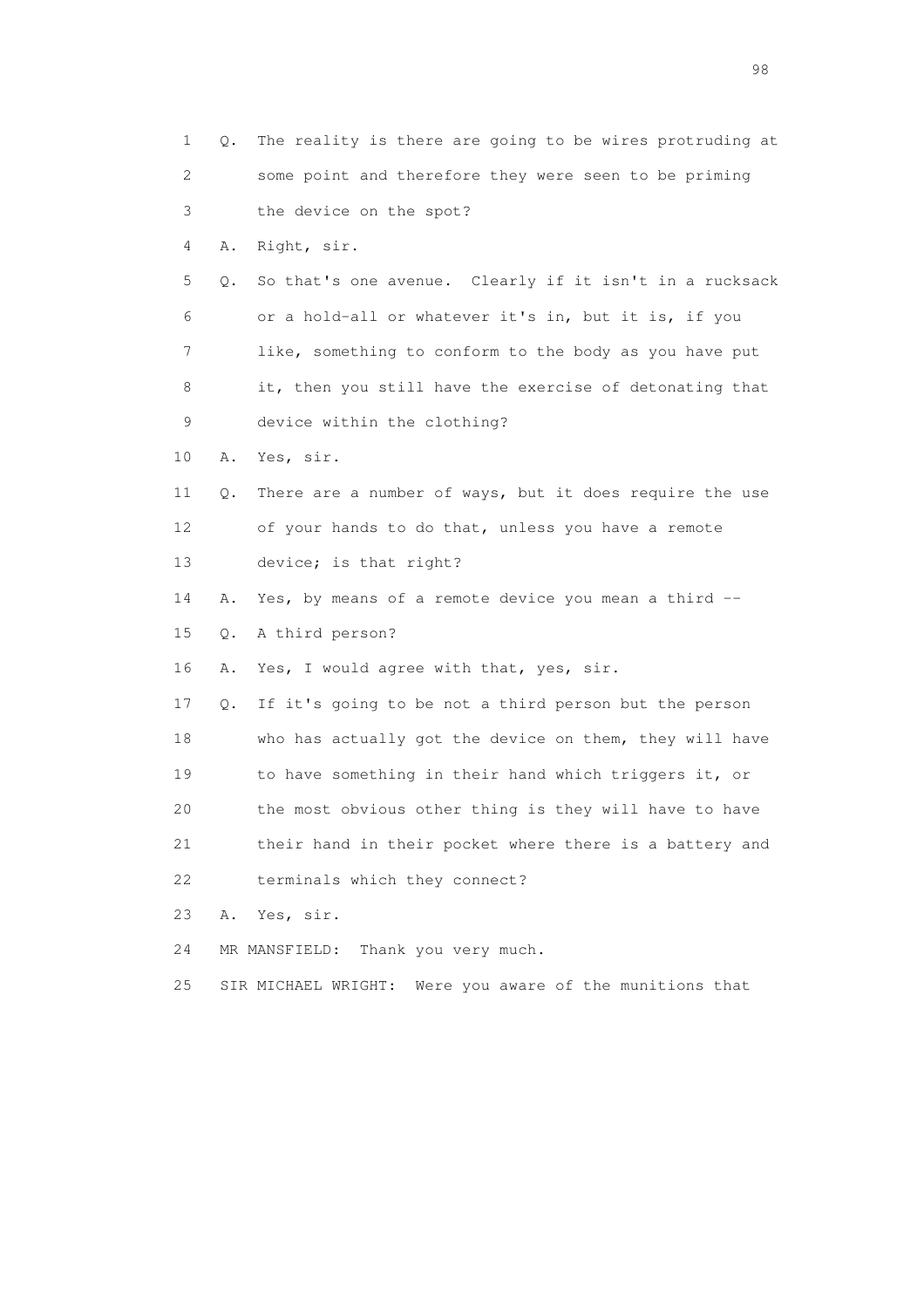1 had been found in the car at Luton station? 2 A. I had heard about them, sir, yes. 3 SIR MICHAEL WRIGHT: That's all I can ask you. You had 4 heard about them? 5 A. I had heard about them. 6 SIR MICHAEL WRIGHT: Were you aware that, we shall hear 7 about this later, that some of the material that was 8 found at Luton were relatively very small devices? 9 A. Yes, I had heard that, sir, yes. They were quite 10 hand-sized, almost, or brain-sized(?), I think was the 11 word that was used. 12 SIR MICHAEL WRIGHT: We will hear more about it, thank you. 13 MR MANSFIELD: I am so sorry, this goes back, I am afraid, 14 to one topic. Remember I put to you, thinking that you 15 had and in fact I was right, you had, you did do 16 a report about the camera facility for the IPCC -- the 17 IPCC asked you if you would go and -- 18 A. Facilitate access to the van, yes, I am with you now, 19 sorry. 20 Q. Can I just go back one step, that you did do that. 21 The only point I want to ask you about is the camera 22 facility in the van on the fixed point outside number 21 23 or the block containing it, that that facility could 24 have been running continuously had the person wanted it 25 to be, because it could have been charged either from

en de la construction de la construction de la construction de la construction de la construction de la constr<br>1990 : le construction de la construction de la construction de la construction de la construction de la const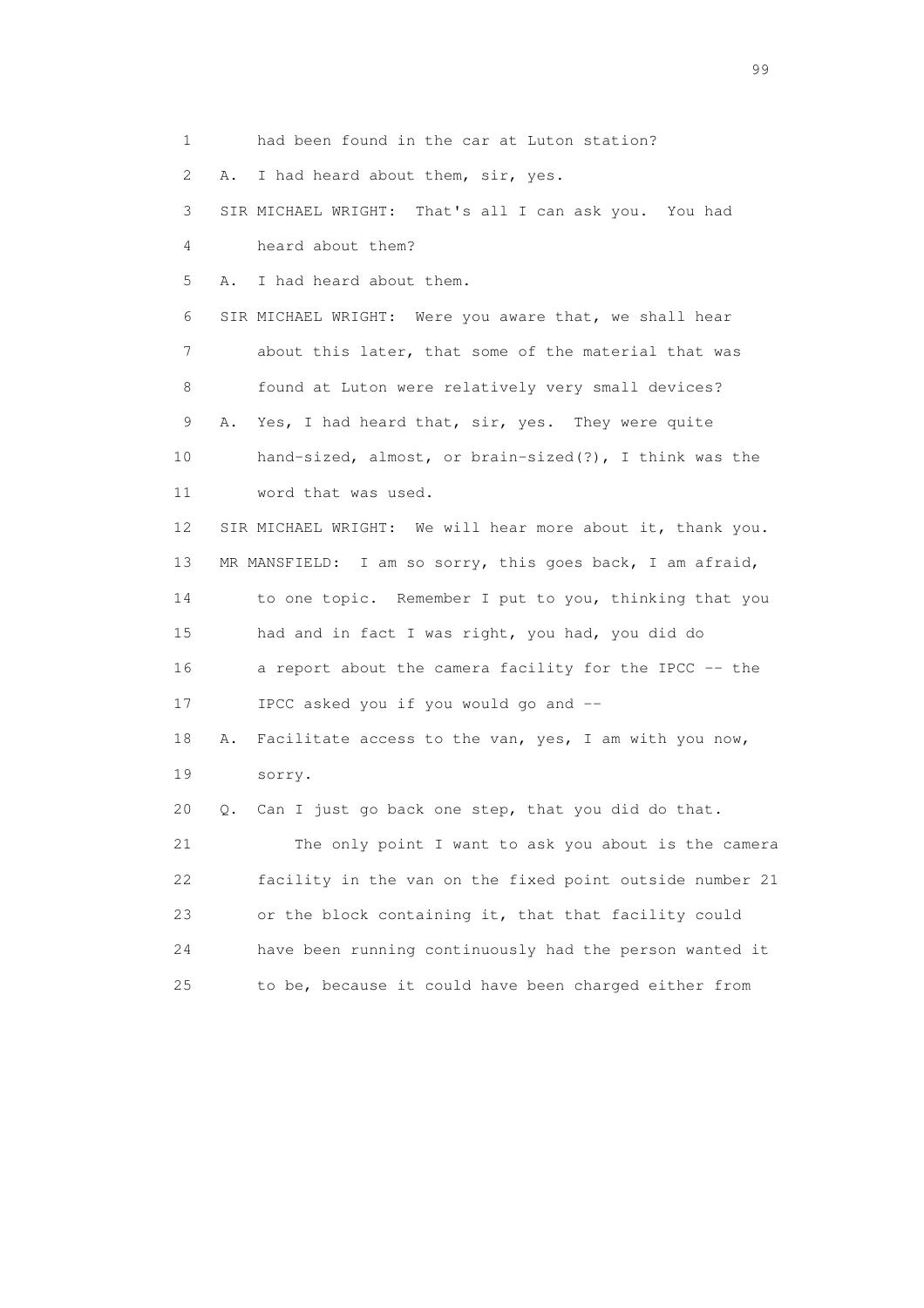1 the alternator or triple charged from the mains, was one 2 of your conclusions? 3 A. It wouldn't have been the mains as in the mains, but 4 from the vehicle, as I understood it, from the vehicle's 5 system there was a battery there and wiring, it could be 6 charged if that was ... 7 Q. All I am saying is he wouldn't, he the operator, have to 8 worry about being distracted for whatever reason for 9 a moment. The camera could stay running charged up in 10 that way? 11 A. Yes, unless there was some reason on the day when he 12 couldn't do it. 13 SIR MICHAEL WRIGHT: Everybody has had a lot of fun with 14 this, Mr Mansfield, but an answer you gave to me, 15 because this was not a transmitting video camera, it 16 wasn't then capable of passing any information to 17 anybody else; it was simply storing information within 18 itself. 19 A. That's my understanding of the type of camera it was, 20 sir, yes. 21 SIR MICHAEL WRIGHT: We may hear from somebody else. 22 A. Yes, there may well be someone. 23 SIR MICHAEL WRIGHT: So this could only be a representation 24 of the person who comes out of Scotia Road, which would 25 only be available later when the video disk was taken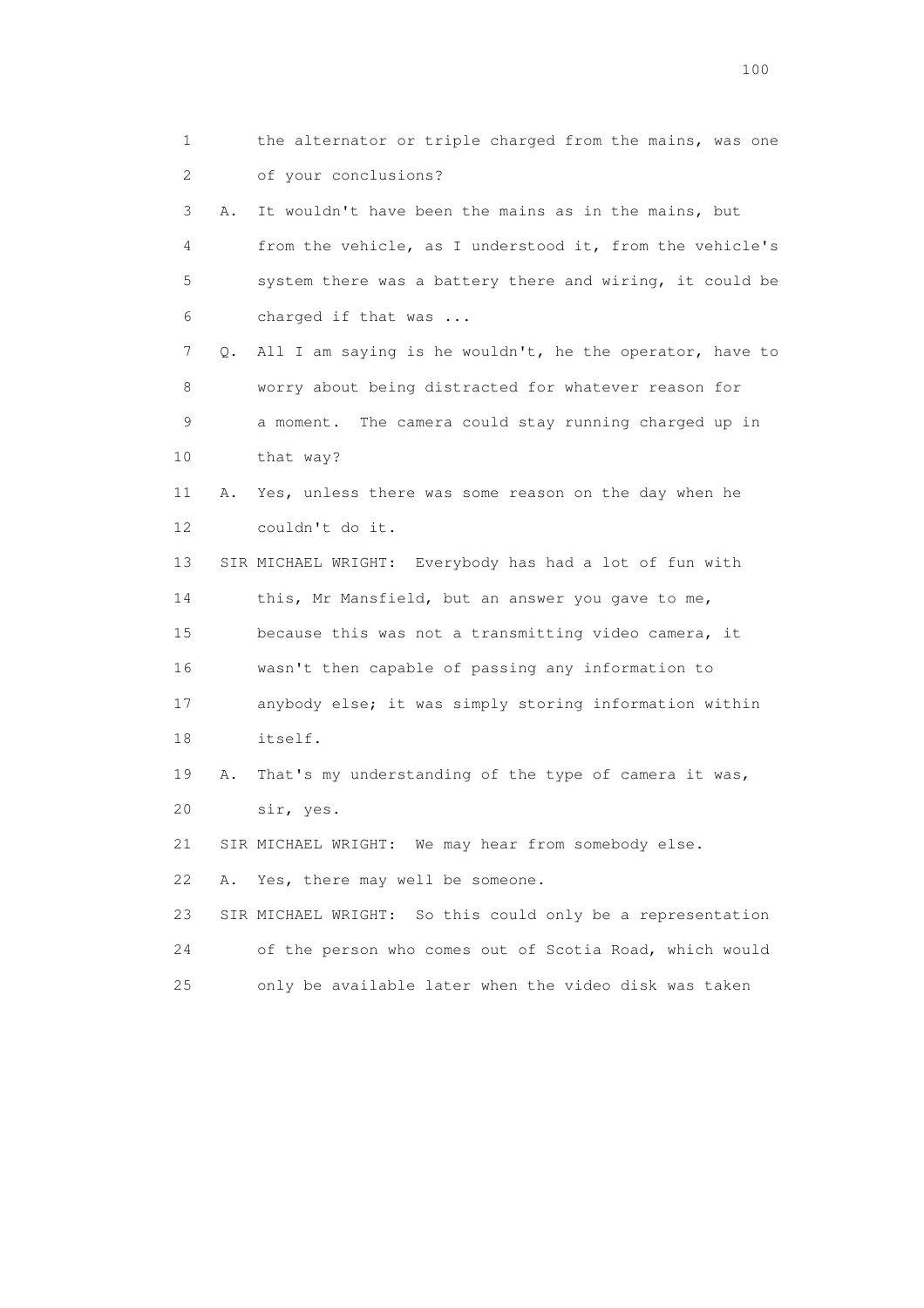1 out of the camera and played? 2 A. That was the normal practice. 3 MR MANSFIELD: One supplementary: or he could have played it 4 back then? 5 A. Well, yes, the camera would have a screen on it, and if 6 I am correct then it would be possible to play it back 7 on the screen, but to do that he would have to stop the 8 camera and stop recording. 9 MR MANSFIELD: I appreciate that. Thank you very much. 10 MR GIBBS: Sir, may I ask a few questions about 11 surveillance, please? 12 SIR MICHAEL WRIGHT: Yes. 13 Ouestions from MR GIBBS 14 MR GIBBS: Mr Whiddett, I represent the red and grey 15 surveillance teams. 16 You weren't present at the red briefing? 17 A. No, sir, I wasn't. 18 Q. Red had already been sent to Scotia Road by the time 19 that you became involved? 20 A. Yes, sir. 21 Q. We will hear, I think, from Alan and from Derek, the red 22 leader, about their briefing. 23 As for where the red team were individually placed 24 around Scotia Road, would you leave that to the good 25 sense and experience of the team leader?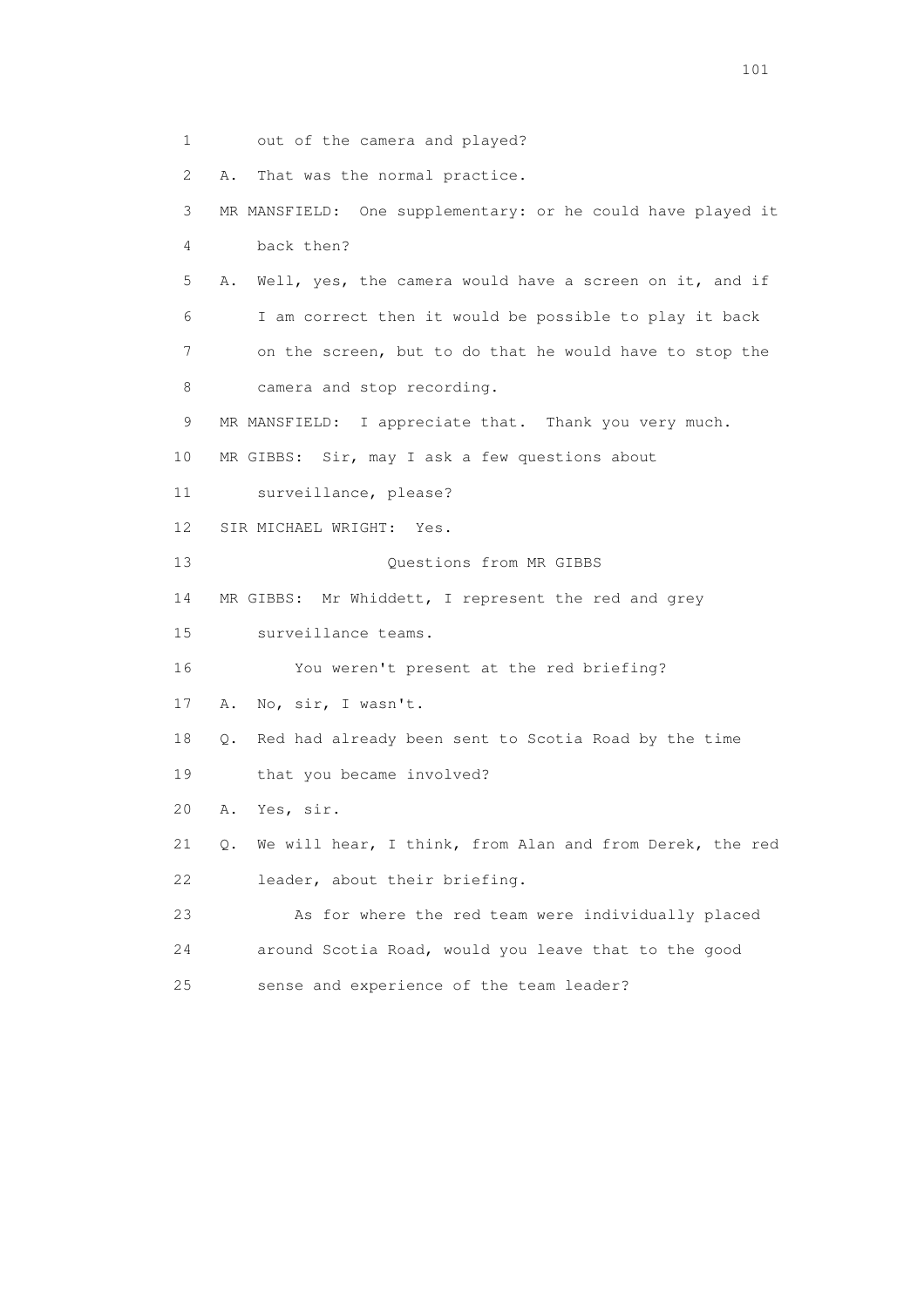1 A. I would leave that to Derek's experience and abilities, 2 sir, yes. 3 Q. You have been asked questions about whether you might 4 have a map in the operations room which, I don't know, 5 showed where every single surveillance officer was. 6 Would you normally have that sort of map? 7 A. No, sir, we wouldn't. 8 Q. Would surveillance officers deployed to a premises like 9 that stand in one place or move around? 10 A. I think it's unlikely they would stand anywhere. They 11 would use whatever natural cover was available to them, 12 which is usually their vehicle, or anything else they 13 can find when they arrive at the venue, so to speak. 14 Q. Can we then just deal with the grey briefing. The 15 officer who has been called Colin for our purposes 16 actually delivered the briefing but you were present? 17 A. That's correct, sir, yes. 18 Q. In any briefing, am I right in thinking that there is 19 a balance to be achieved between the depth and the 20 length of the briefing on the one hand, and the urgency 21 of getting officers out on the ground on the other hand? 22 A. Not with every briefing because sometimes they can be 23 delivered well in advance, but generally, yes, a balance 24 has to be struck, sir, yes.

25 Q. In this particular case, what was your state of mind as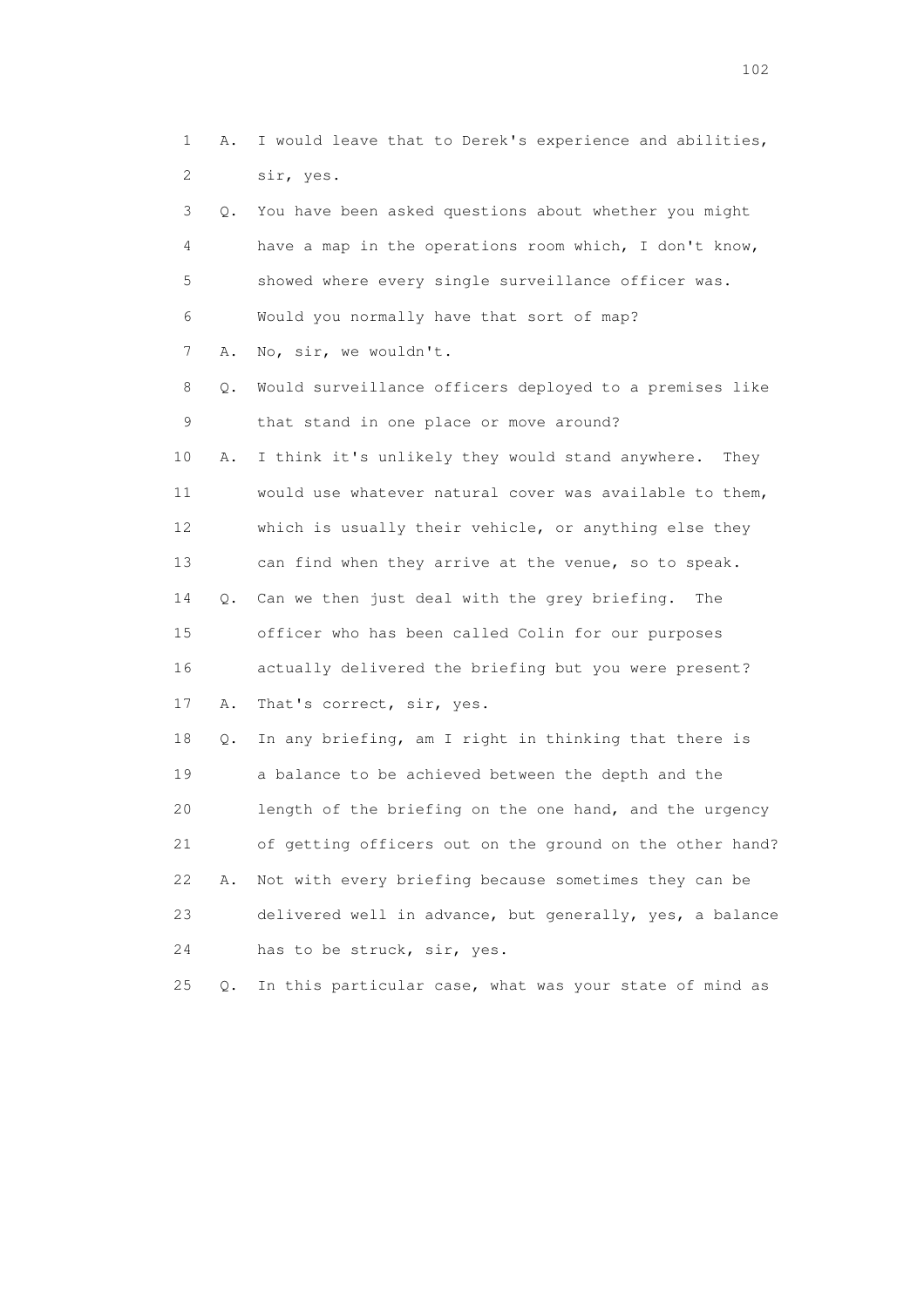1 to the urgency of the deployment of the grey team? 2 A. I believed it was urgent because I was aware of the 3 circumstances that I think everybody is aware of here, 4 and it was necessary to get another team out to support 5 the red teams at Scotia Road, particularly as there 6 appeared to be circumstances around vehicles and things 7 like that that are indicating that it was, of the two 8 addresses I had been asked to put teams at, perhaps the 9 one that was more likely to have people of interest 10 still there. 11 Q. The colour photocopies which you made available to the 12 grey team, were they better than the original ones you 13 had been shown? 14 A. They were, because I believe Colin went and got the 15 original, well, they weren't originals but they were 16 like the original copy that he had copied to bring to 17 me. 18 Q. And made a better copy? 19 A. They did make a better copy in my opinion, hence the 20 delay of going back and then copying them again. 21 Q. We have seen that there were three pages of them in the 22 exhibit which has been called SFG1. 23 A. Yes. 24 Q. I think Colin's statement will shortly be read, 25 describing that. From where I was sitting, I couldn't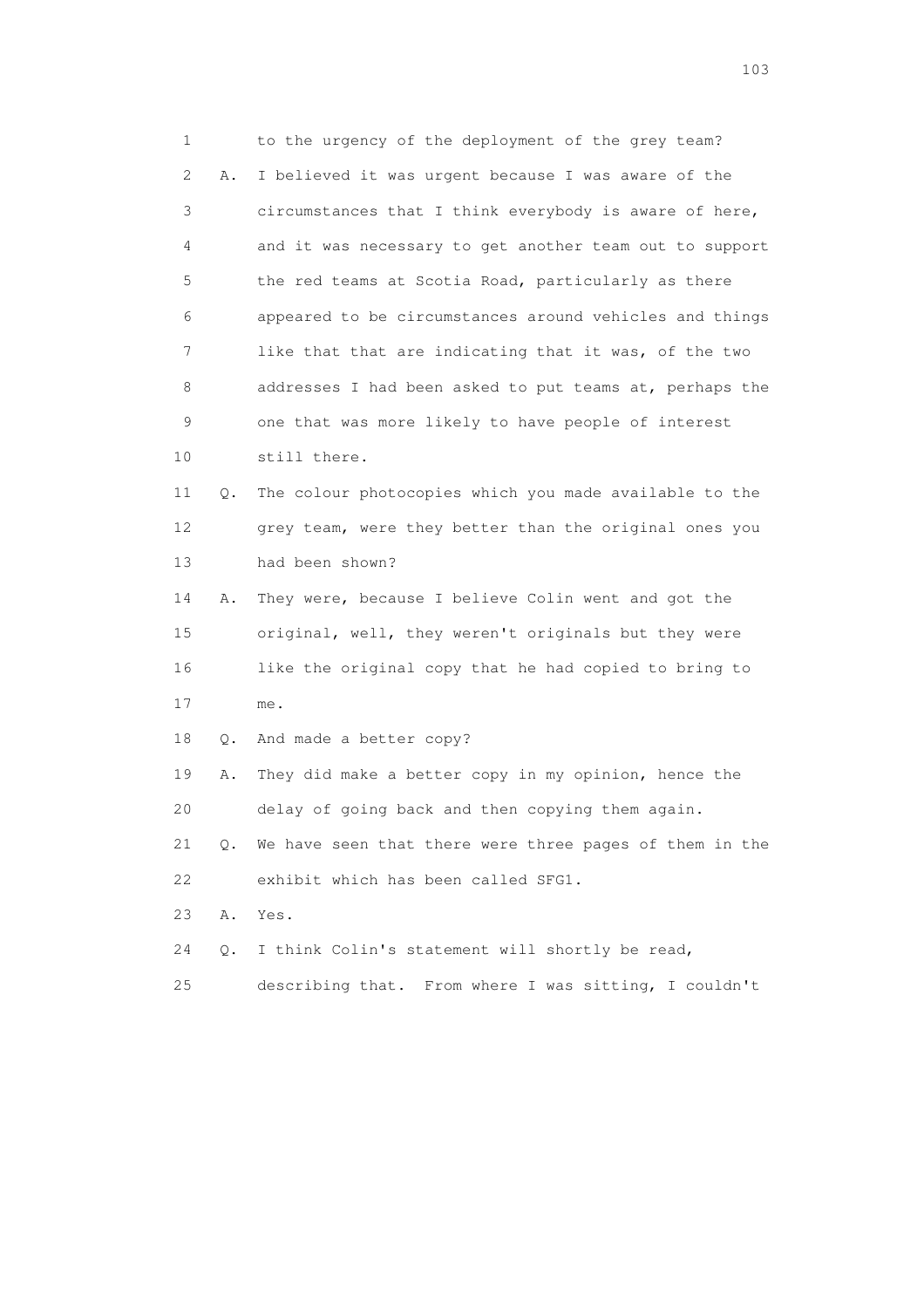1 tell whether all three pages went around the jury or 2 just the one which we have a copy of in our jury bundle. 3 Did you pass all three around the jury? 4 SIR MICHAEL WRIGHT: I don't think he knows. 5 MR GIBBS: Could I inquire, sir, of you? 6 SIR MICHAEL WRIGHT: I don't know that any of them went 7 physically round the jury. 8 MR GIBBS: Do you have them still in front of you? 9 A. No, I haven't, sir. There they are. (Handed) 10 MR GIBBS: I know that we have a facility in this room to go 11 on the screen. 12 SIR MICHAEL WRIGHT: We will put them on the screen. 13 MR HOUGH: Perhaps they could be passed to the jury first so 14 they can see them in hard copy. (Pause) 15 SIR MICHAEL WRIGHT: Will you want them on the screen? 16 MR GIBBS: It may no longer be necessary. Perhaps it would 17 be better to give them, if I might suggest, sir, to the 18 witness. (Pause) 19 SIR MICHAEL WRIGHT: Yes. 20 MR GIBBS: So Colin then kept a copy of what had been passed 21 around the grey team? 22 A. Yes, sir. 23 Q. There would have been more than one copy to be passed 24 around the grey team? 25 A. Certainly that's my remembrance, yes.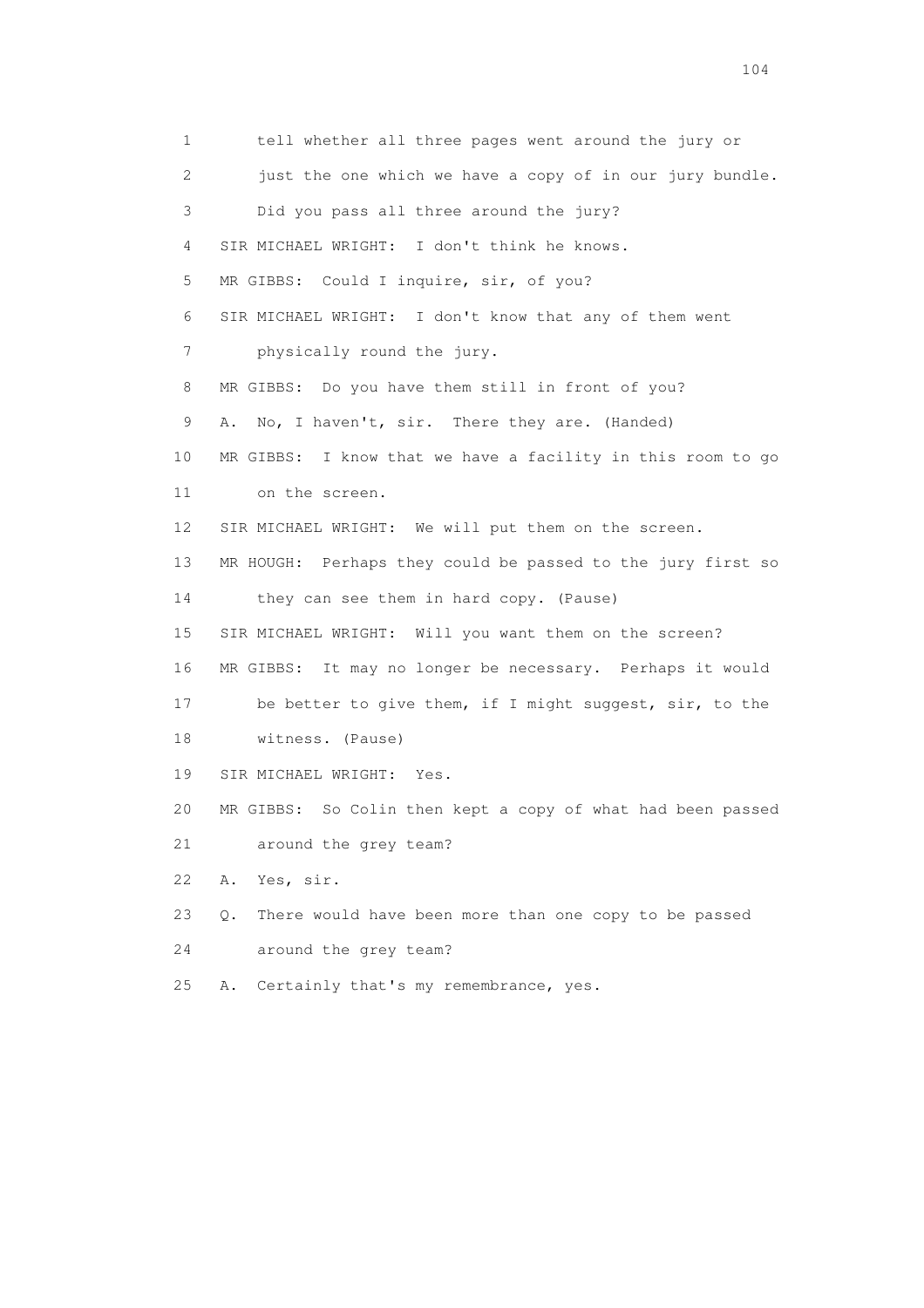1 Q. Whether there would have been a copy, an individual copy 2 for each member of the grey team, they would certainly 3 have each had an opportunity to study the pack of three 4 pages upon which they were being briefed? 5 A. Yes, sir. 6 Q. I think in fact in the original, am I right in thinking, 7 there may be holes where the staple has gone through to 8 hold them together? 9 A. Yes, there is, sir. 10 Q. On each of the three pages? 11 A. Yes, yes. 12 Q. So each would have a chance to study the documents and 13 Colin would then deliver the briefing; would he expand 14 upon the writing? We see for instance that on the Osman 15 sheet which we have in our jury bundle at tab 37, there 16 is quite a lot of text. Did he expand upon that, do you 17 remember? 18 A. I think, sir, at that time, that was our state of our 19 knowledge and there wasn't anything to expand with. 20 I think that would be fair to say. 21 Q. Then you would expect the team leader, certainly, to 22 keep a copy and take it with him? 23 A. Yes. 24 Q. As to which other members of the team may or may not 25 have taken copies and kept them with them, that would be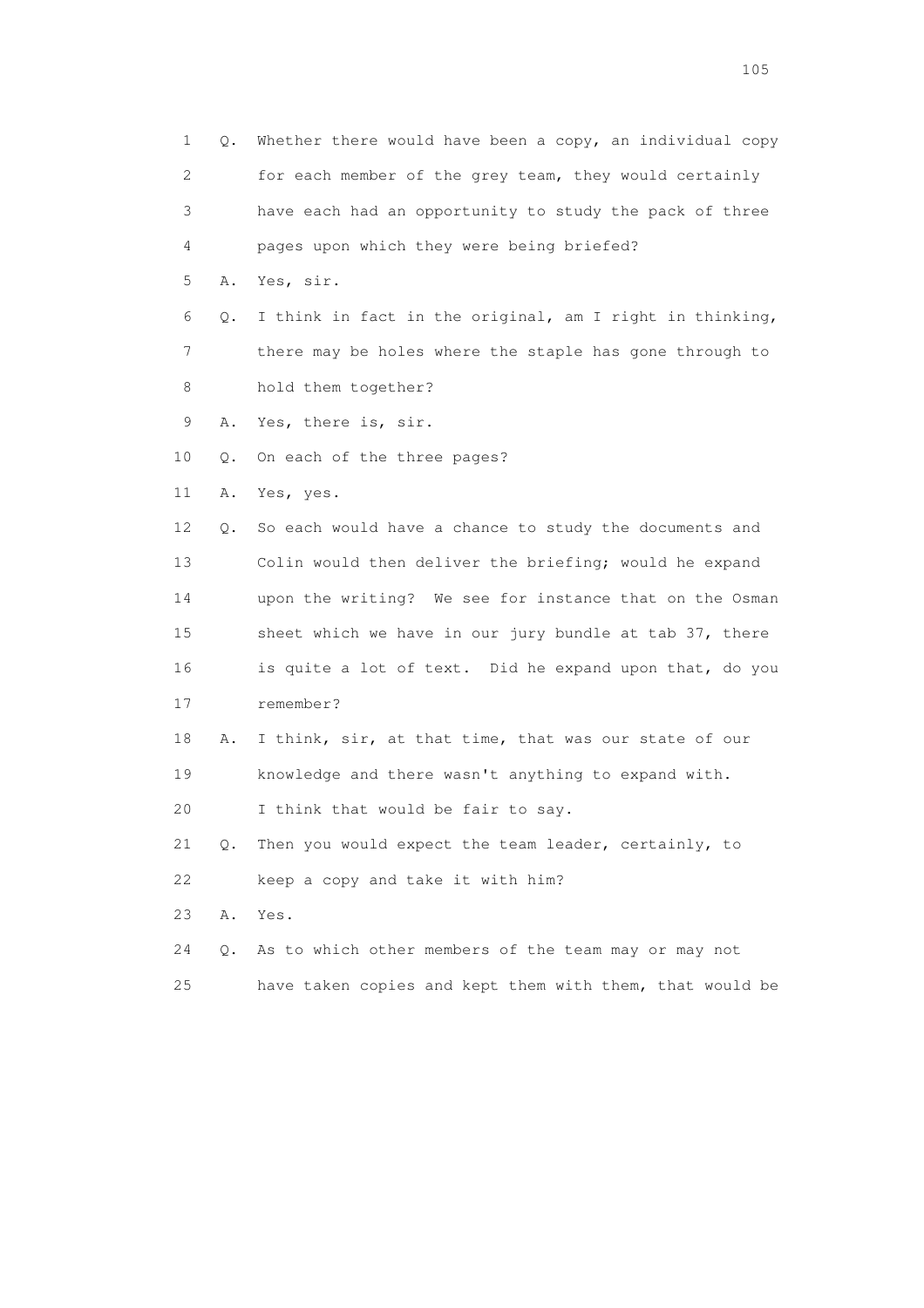1 a matter for them?

 2 A. It would be a matter for them. The briefing, there is 3 a briefing sheet on which people sign, and in normal 4 practice there would be a provision on them for them to 5 sign as to whether they had kept a copy of the 6 photographs or not. 7 Q. Do you know whether that was actually done in this case? 8 A. I can't say, sir. 9 Q. I suppose, am I right, that there is a balance -- you 10 have alluded to it -- to be struck in deciding whether 11 to take secret documents with you out on operation, 12 between the use that they may be to you on the operation 13 and on the other hand the risk of having secret material 14 in a place where it might fall into the wrong hands? 15 A. Not necessarily just secret material, sir, yes, but yes, 16 that's correct. 17 Q. In striking that balance, what do you say is or was at 18 that time the usual thing that was done? 19 SIR MICHAEL WRIGHT: Forgive me, you say "secret". There 20 wasn't much secret about this document, was there? 21 About the photograph, I mean. It's certainly not marked 22 "secret". 23 A. No. I think what he means by secret is something that 24 if the people who are in the photograph find it lying on

25 the pavement outside the house, it would cause a few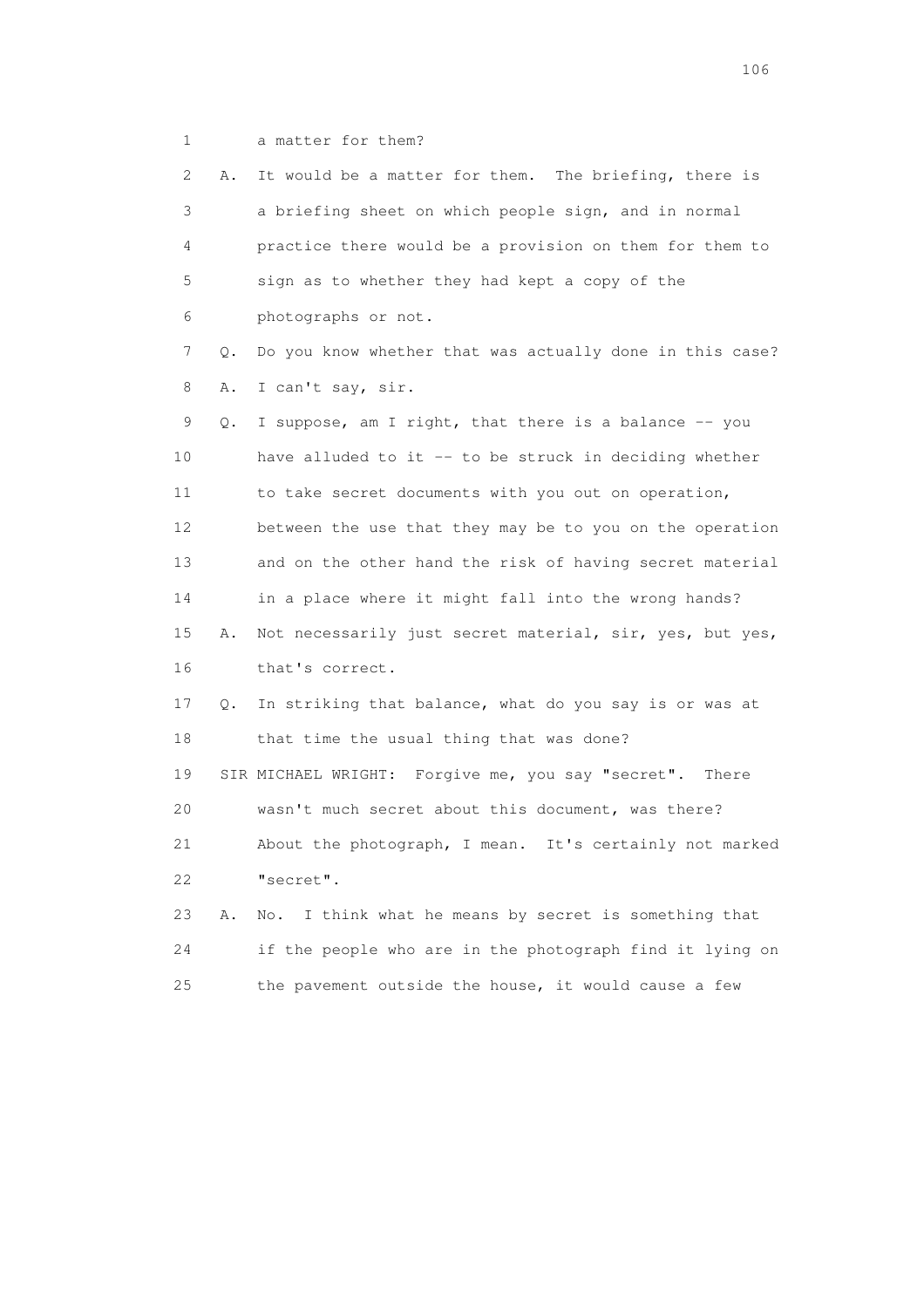1 problems for us.

2 SIR MICHAEL WRIGHT: It might be embarrassing.

 3 A. Yes, that's why I questioned "secret", because they are 4 not secret as in a state secret, but sensitive. 5 MR GIBBS: It's my fault. I think a better word might be 6 "sensitive"? 7 A. Yes, sir. 8 Q. Look in the jury bundle at tab 37, and it's up on the 9 screen now, for instance the text there was certainly 10 not material that was anywhere near the public domain, 11 was it? 12 A. No. No, sir. 13 Q. It's not material, I imagine, that anyone in 14 Special Branch or anywhere else in New Scotland Yard 15 would have wanted to place in the public domain at that 16 stage? 17 A. No, sir. 18 Q. In fact, I think we have heard that it was a specific 19 decision as to whether or not to go public with this and 20 the decision had been made specifically not to do so? 21 A. I am afraid I am not aware of that, sir. 22 SIR MICHAEL WRIGHT: You don't know about that? 23 A. I don't know about that. 24 MR GIBBS: Could I just ask you about the Cougar radio 25 system?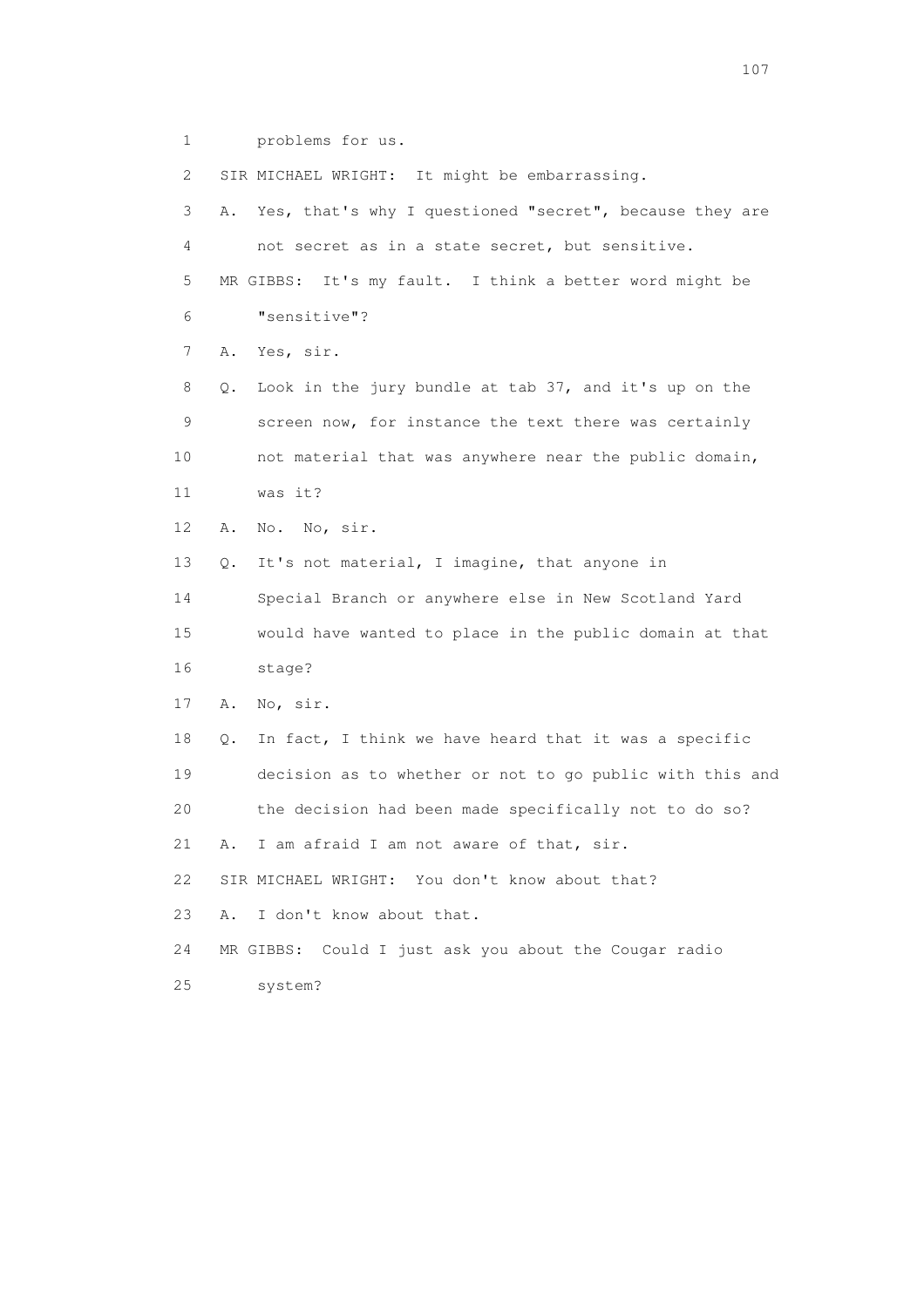1 A. Yes, sir.

| $\mathbf{2}^{\mathsf{I}}$ | Q. | Am I right in thinking that the Cougar channel, which    |
|---------------------------|----|----------------------------------------------------------|
| 3                         |    | anyone can listen to who has had the right fill put into |
| 4                         |    | his head set or his car set or his whatever set --       |
| 5                         |    | A. Yes, sir.                                             |
| 6                         | Q. | -- that's like an encryption, the fill, isn't it?        |
| 7                         | Α. | That's correct, yes, sir.                                |
| 8                         | Q. | Will normally be kept on a surveillance operation as     |
| 9                         |    | free and as clear as possible?                           |
| 10                        | Α. | Yes, sir.                                                |
| 11                        | Q. | So that when important information is given out over it, |
| 12                        |    | it's not competing for space with other more mundane     |
| 13                        |    | traffic?                                                 |
| 14                        | Α. | That's right, sir. There is a set protocol for speaking  |
| 15                        |    | over the Cougar radio.                                   |
| 16                        | Q. | In particular, I think this was a question that was      |
| 17                        |    | asked to you earlier: firearms officers, if they are     |
| 18                        |    | listening in on a surveillance channel, which is what it |
| 19                        |    | primarily is, will very seldom if ever themselves speak. |
| 20                        | Α. | I think that's correct, sir, yes.                        |
| 21                        | Q. | As to who can hear what's on the Cougar radio and how    |
| 22                        |    | well they can hear it, will that depend upon the         |
| 23                        |    | distance that they are away from the transmitting set?   |
| 24                        | Α. | It can depend on that, sir. Shall I go into detail?      |
| 25                        | О. | I don't know how much detail we will need or how much    |
|                           |    |                                                          |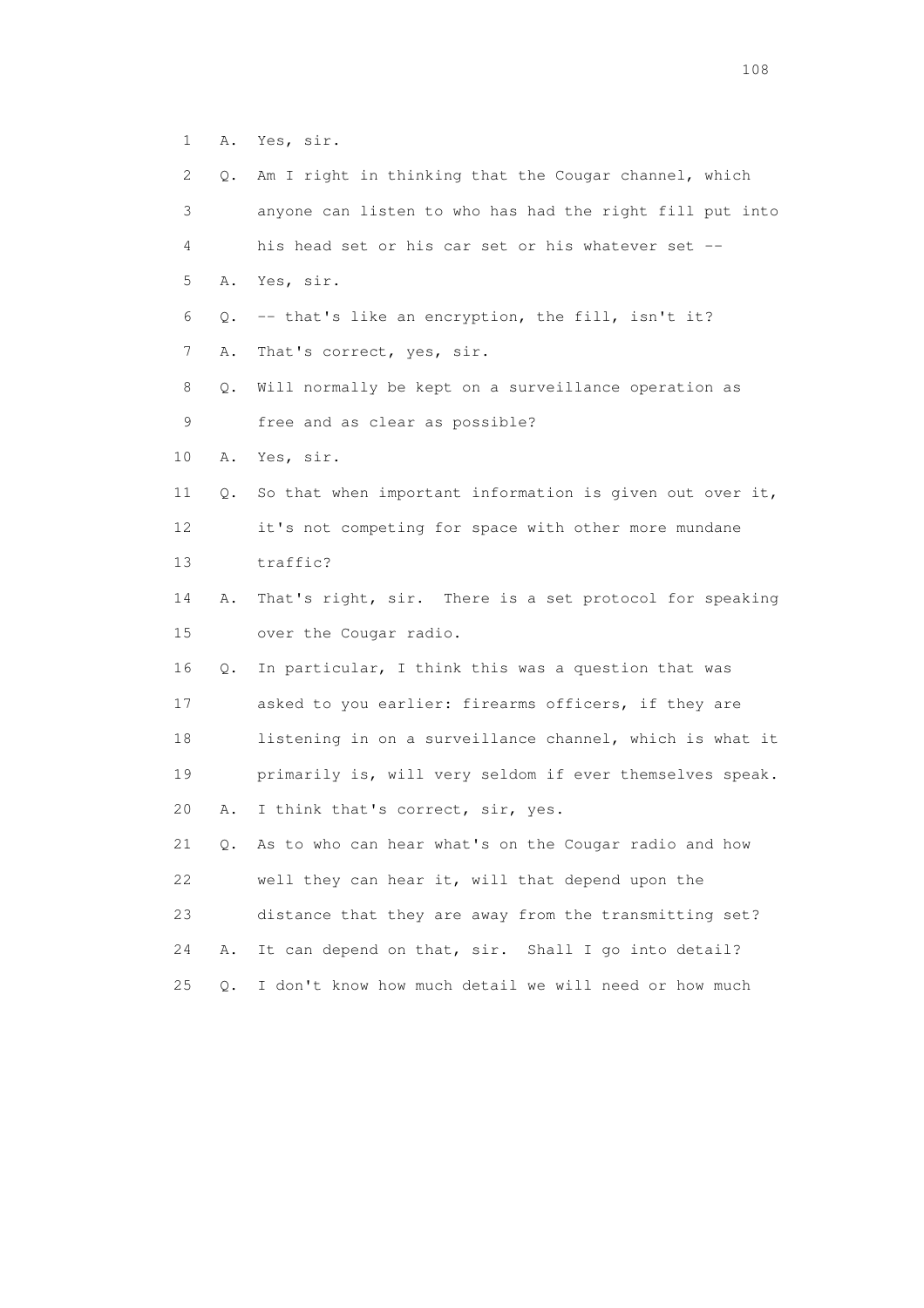1 detail it would be wise to give, actually. May I ask 2 you some focused questions and then tell me whether you 3 need to say more?

4 A. Yes, sir.

 5 Q. I will suggest that put very simply, what you can hear, 6 how well you can hear, will depend upon the distance 7 between you and the transmitter, the signal which you 8 have got, what's in between you, in other words big 9 buildings, small buildings, whether you are in or out of 10 a car, and what sort of a set you are listening on? 11 A. Yes, all those observations are true, sir. The only 12 thing I would add, if I may, is that within Central 13 London, certainly, there were a number of boosters that 14 would allow those signals to be heard in New Scotland 15 Yard because you are quite right in saying that 16 generally the Cougar radio can only be heard within 17 a short distance of the unit that's transmitting, unless 18 there is a booster which can then boost the signal and 19 it can be heard further away.

 20 Q. That's exactly what I was going to ask you and it's my 21 last question.

 22 The boosters are designed to ensure that however 23 good or bad anybody else's ability to hear what's being 24 said may be, at New Scotland Yard they can hear better 25 than anyone?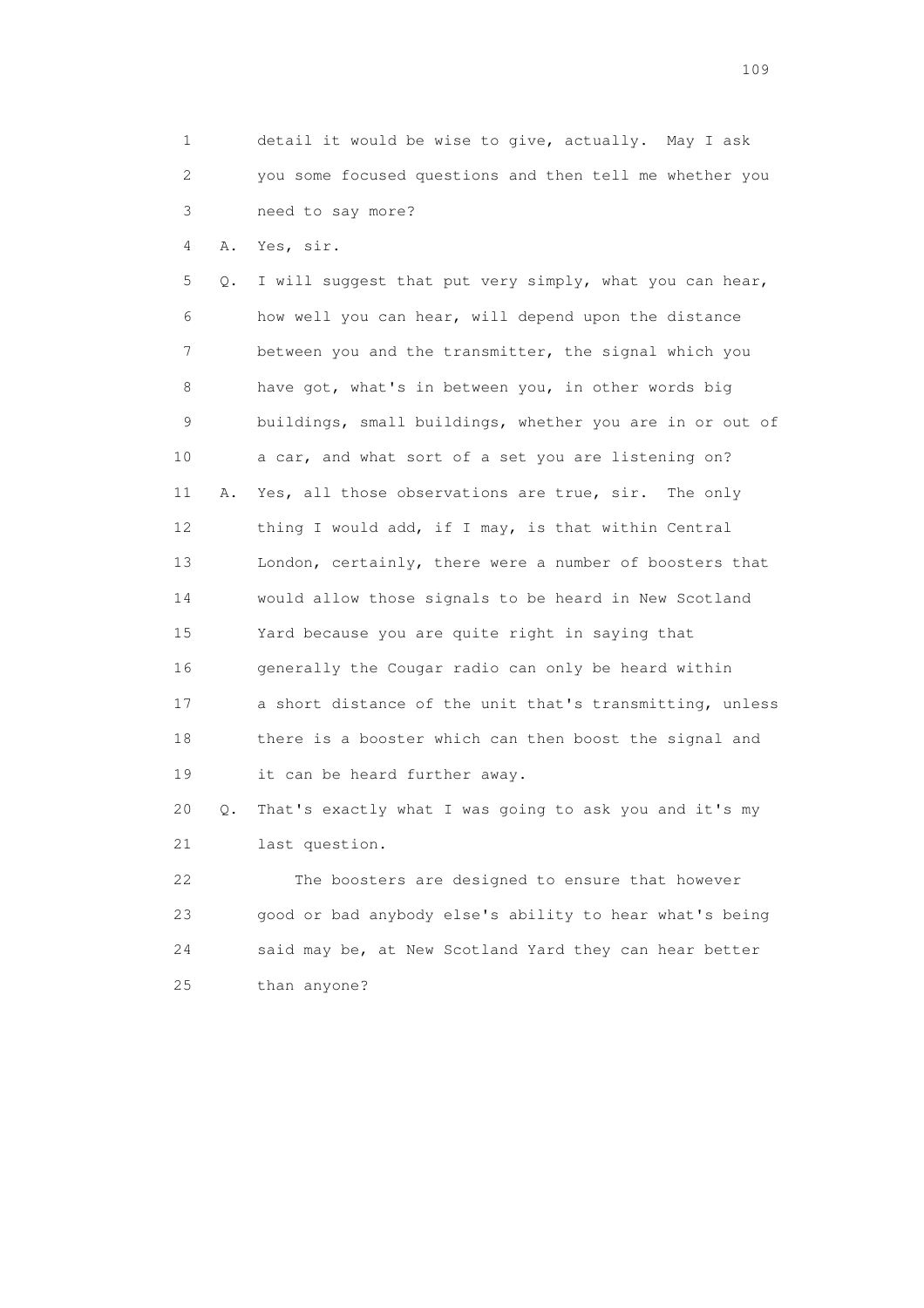| 1  | Not necessarily, sir, because the boosters don't always<br>Α. |
|----|---------------------------------------------------------------|
| 2  | achieve what they are intended to achieve.                    |
| 3  | Q. All right. The plan is that New Scotland Yard should be    |
| 4  | able to receive a good signal?                                |
| 5  | Should be able to receive a good signal, sir, yes.<br>Α.      |
| 6  | Because the person who must be able to hear is the<br>Q.      |
| 7  | surveillance monitor sitting in the operations room?          |
| 8  | Yes, sir.<br>Α.                                               |
| 9  | Q.<br>In this case, Pat?                                      |
| 10 | Yes, sir.<br>Α.                                               |
| 11 | MR GIBBS: Thank you very much.                                |
| 12 | SIR MICHAEL WRIGHT: Thank you, Mr Gibbs. Mr Stern?            |
| 13 | MR STERN: No questions, sir.                                  |
| 14 | SIR MICHAEL WRIGHT: Thank you very much. Ms Leek.             |
| 15 | Questions from MS LEEK                                        |
| 16 | MS LEEK: Thank you very much, sir. Officer, I represent       |
| 17 | the separately represented CO19 officers, including           |
| 18 | Andrew, Inspector ZAJ and Trojan 84.                          |
| 19 | Just a few questions around the phone call that came          |
| 20 | in to you in the early hours of the morning. I think          |
| 21 | you had two phone calls from Alan, the first that was         |
| 22 | some time after 4.05?                                         |
| 23 | Α.<br>Yes.                                                    |
| 24 | And the second that was at 5.05?<br>Q.                        |
| 25 | That's correct, yes.<br>Α.                                    |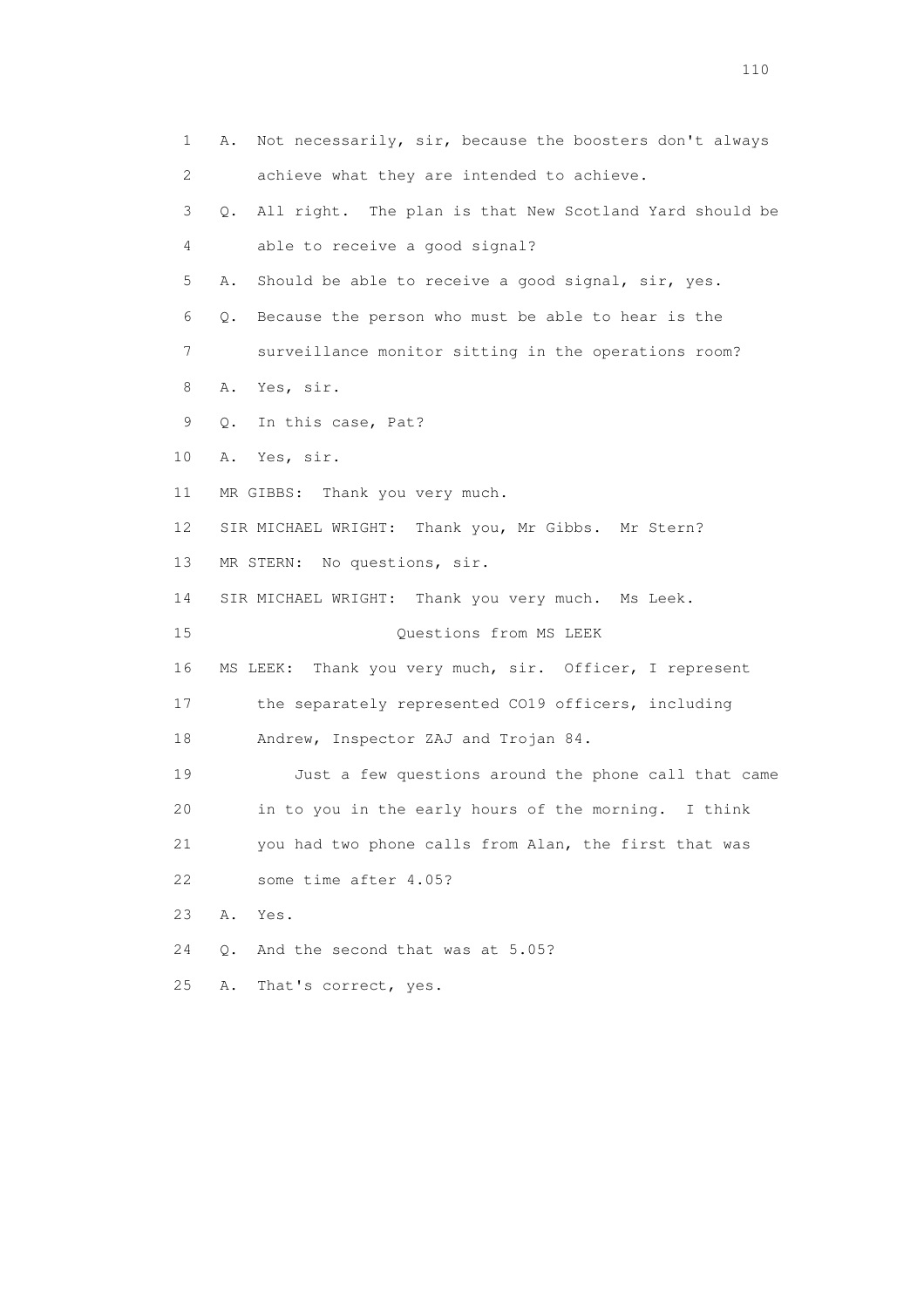| 1  | Q. | The day after these events, 23 July, you recalled in     |
|----|----|----------------------------------------------------------|
| 2  |    | a statement at the time of that second phone call as     |
| 3  |    | being 0505.                                              |
| 4  | Α. | Yes, I did, yes.                                         |
| 5  | Q. | In the first telephone call, you were told by Alan that  |
| 6  |    | the red team were probably to be deployed as a matter of |
| 7  |    | urgency to an address in connection with the             |
| 8  |    | investigation into the bomb incidents?                   |
| 9  | Α. | That's correct, yes.                                     |
| 10 | Q. | That's what you recorded in your statement?              |
| 11 | Α. | I believe so, yes.                                       |
| 12 | Q. | That was confirmed to you in a second call at 5 o'clock  |
| 13 |    | in the morning, 5.05, by Alan?                           |
| 14 | Α. | Yes.                                                     |
| 15 | Q. | You were not given any detail of the deployment at that  |
| 16 |    | time in the morning, as I understand it?                 |
| 17 | Α. | What do you mean by deployment, ma'am?                   |
| 18 | Q. | You weren't given any detail of exactly where the teams  |
| 19 |    | were going to go and what they were going to have to do? |
| 20 | Α. | No, I wasn't, that's correct.                            |
| 21 | Q. | You weren't given addresses?                             |
| 22 | Α. | No.                                                      |
| 23 | Q. | You weren't told how many addresses there were?          |
| 24 | Α. | I don't remember being told how many addresses there     |
| 25 |    | were, no.                                                |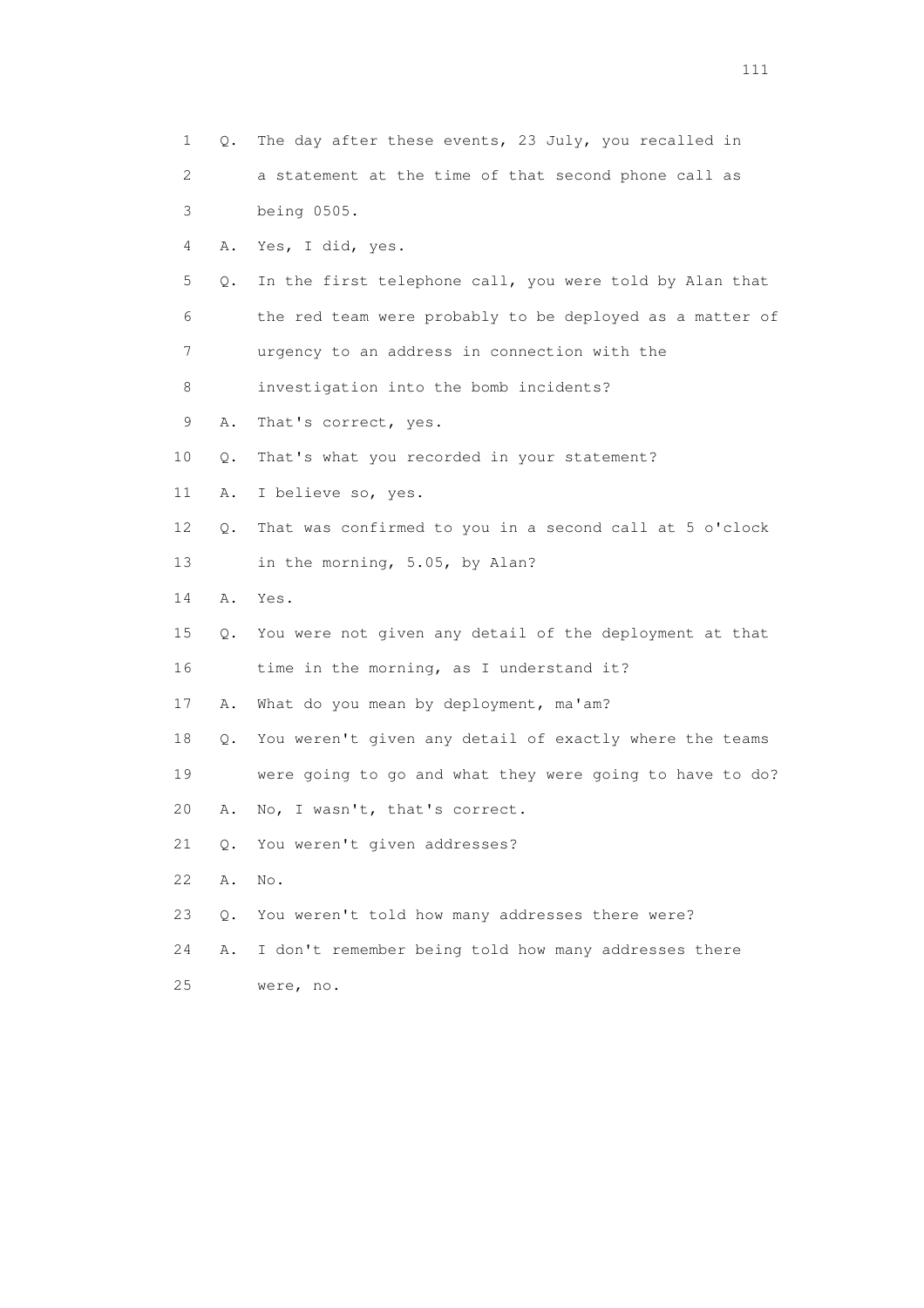1 Q. You weren't told that they were going to go to one or 2 other of any of these particular addresses? 3 A. No, I don't recall that at all. 4 Q. You have made it clear in your statement that it was 5 when you had got to New Scotland Yard that you were told 6 for the first time about 21 Scotia Road? 7 A. Yes. 8 Q. And that the deployment was going to take place after 9 briefings by Silver Commanders? 10 A. No, I wasn't a Silver Commander, but I was going to be, 11 ensure that the surveillance teams went out -- 12 SIR MICHAEL WRIGHT: You are talking about firearms -- 13 MS LEEK: I am not, sir, but the surveillance teams were 14 going to go out after briefings? 15 A. Yes. 16 MS LEEK: Thank you, sir. 17 SIR MICHAEL WRIGHT: Thank you. Mr Perry? 18 Ouestions from MR PERRY 19 MR PERRY: Very briefly, sir, if I may. 20 SIR MICHAEL WRIGHT: You have five minutes, Mr Perry. 21 MR PERRY: I hope I can do it in five minutes. 22 Mr Whiddett, I am David Perry. I represent 23 Commander Dick amongst others. May I have documents 24 page 442 up on the screen, please. Mr Whiddett, this is 25 your note, and I have just got two questions in relation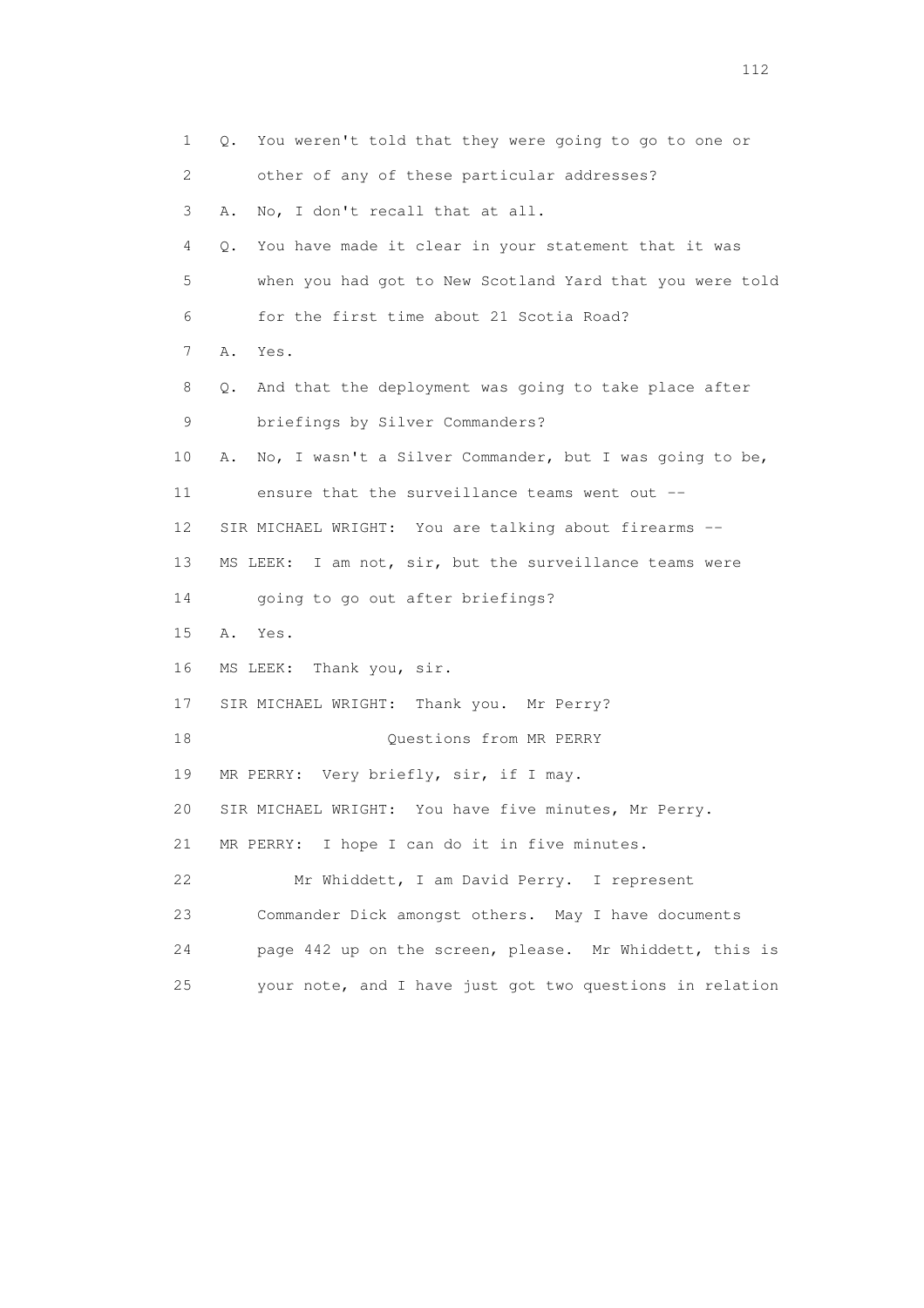1 to this, please.

2 You see that in front of you?

3 A. Yes, I do, sir.

 4 Q. May I just ask you, the "21 Scotia Road", the first 5 address there, with the hyphen and "SW2" above it, and 6 then there is "old?" and the reference to the vehicle. 7 May I ask you this: the position was this, wasn't it, 8 that there was a feeling that the Scotia Road address 9 might actually be an old address and therefore was the 10 starting point of the developing intelligence. 11 A. I see I have written "old" next to it, so that may well 12 have been, yes, the understanding at the time. 13 Q. There is the reference to the vehicle, we have the 14 registration number there, which was the black Primera. 15 If we just drop down the page under the 34 Mitcham Lane, 16 we have the same number again, and there is a reference, 17 "vehicle VI 61A Portnall Road W9"? 18 A. Yes. 19 Q. The vehicle VI, that's...? 20 A. That's actually V1, sir. 21 Q. Thank you very much. That makes it clear that the 22 vehicle is actually registered to 61A Portnall Road? 23 A. Yes. 24 Q. So in fact there is a link with the vehicle there. The

25 situation we are dealing with, it's not like me, if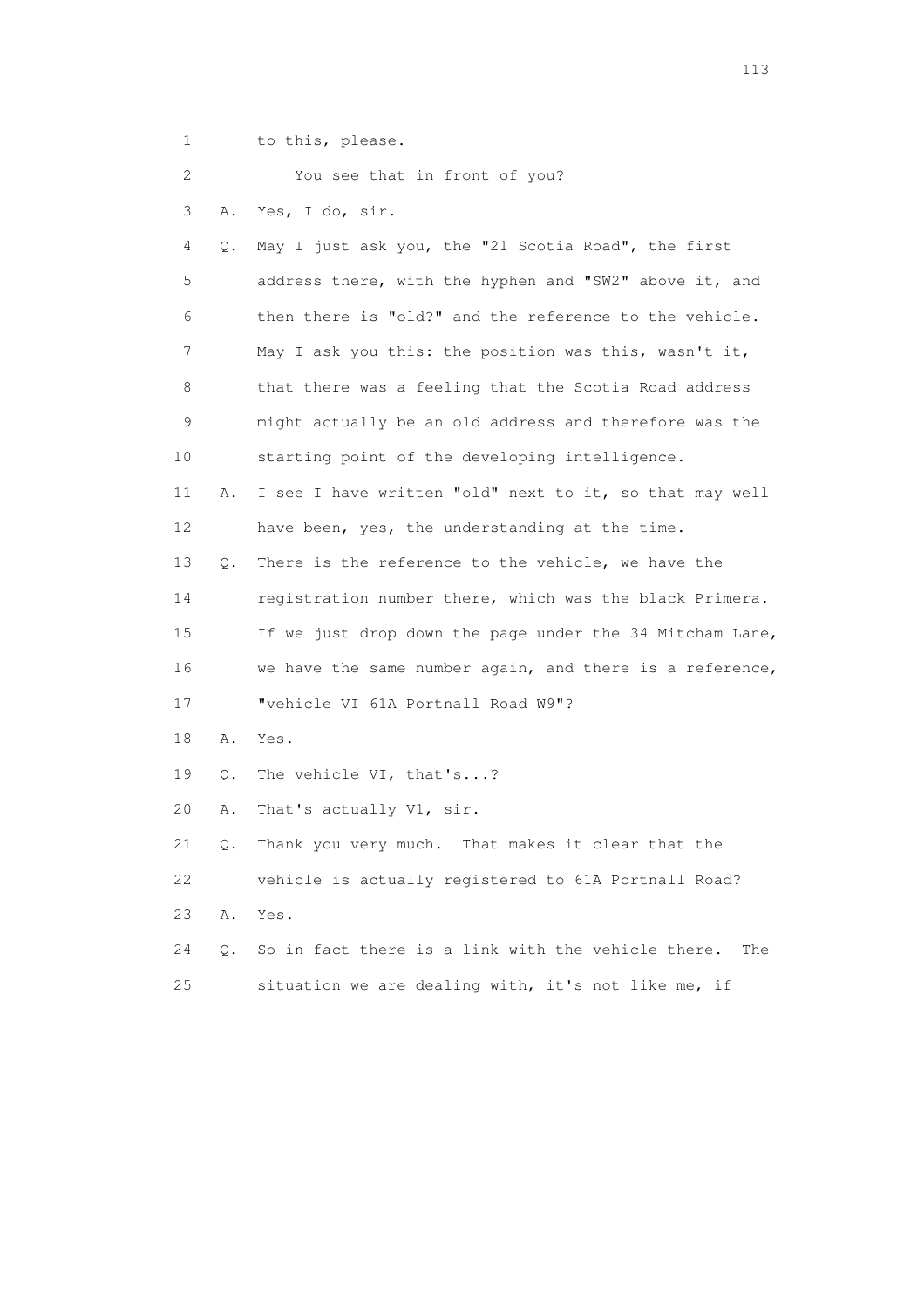| 1  |    | I had a car, leaving it and going to someone's house;    |
|----|----|----------------------------------------------------------|
| 2  |    | this is suicide bombers who disappeared and it might be  |
| 3  |    | thought that the last thing they might be concerned      |
| 4  |    | about is where they have left their cars. That was part  |
| 5  |    | of the thinking at the time. Was that fair to say?       |
| 6  | Α. | It may well have been part of the thinking at the time,  |
| 7  |    | sir, I wasn't party to that.                             |
| 8  | Q. | All right. The final question on this document: the      |
| 9  |    | "policy not to run", that's a reference to the suspects; |
| 10 |    | can you recall that?                                     |
| 11 | Α. | Yes, sir.                                                |
| 12 | Q. | That's the actual suspects?                              |
| 13 | Α. | No, that's anyone coming out of those buildings would    |
| 14 |    | not be allowed to leave the vicinity of the buildings.   |
| 15 | Q. | Let me just explore that with you, those buildings, we   |
| 16 |    | are concerned here, aren't we, with two addresses,       |
| 17 |    | 21 Scotia Road and 61A Portnall?                         |
| 18 | Α. | Yes, sir.                                                |
| 19 | Q. | So the focus is on those particular address?             |
| 20 | Α. | At that time it was, sir, yes.                           |
| 21 | Q. | The policy not to run would be again focused on those    |
| 22 |    | addresses inasmuch as you stop suspects or if there was  |
| 23 |    | someone in the same address as the suspect, ie 21 or 61A |
| 24 |    | Portnall that was linked to the suspect?                 |
| 25 | Α. | No, sir, I think if I understood you correctly, what my  |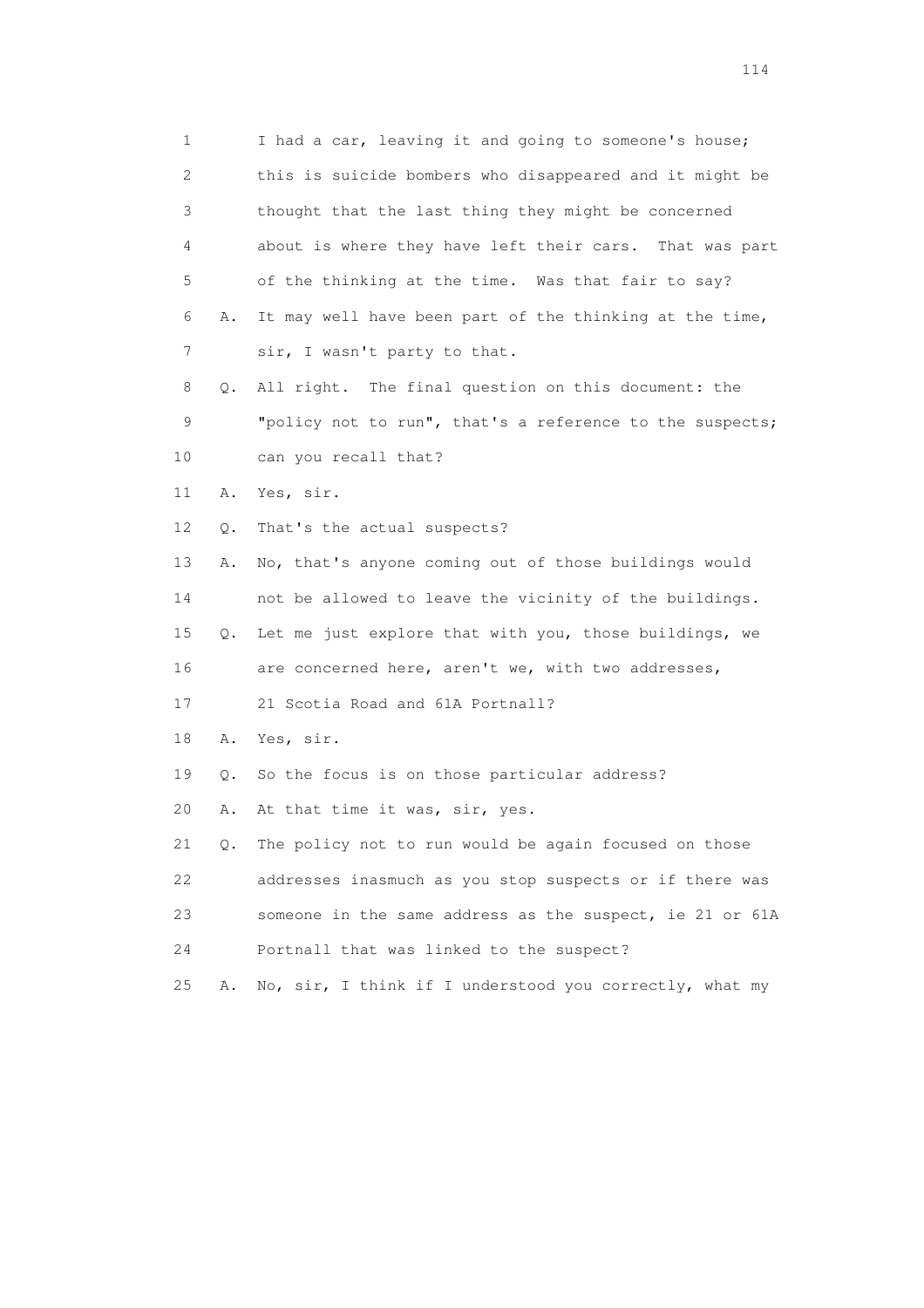| 1  |    | understanding would be, would be anyone coming out of    |
|----|----|----------------------------------------------------------|
| 2  |    | those addresses would be stopped at some point.          |
| 3  | Q. | Forgive me, we may be at cross-purposes. But the         |
| 4  |    | addresses, looking at this document --                   |
| 5  | Α. | Yes.                                                     |
| 6  | Q. | -- 61 or 61A as it becomes, Portnall?                    |
| 7  | Α. | Yes.                                                     |
| 8  | Q. | And 21 Scotia?                                           |
| 9  | Α. | Yes.                                                     |
| 10 | Q. | So those are the addresses?                              |
| 11 | Α. | Yes, sir.                                                |
| 12 | Q. | Thank you. Just this topic I hope very quickly. You      |
| 13 |    | were in and out of the operations room during the course |
| 14 |    | of the morning?                                          |
| 15 | A. | Yes, sir.                                                |
| 16 | Q. | You were aware that there was a DSO, a designated senior |
| 17 |    | officer?                                                 |
| 18 | Α. | I wasn't initially, sir, no.                             |
| 19 | Q. | When did you become aware?                               |
| 20 | Α. | Probably when I walked back into the operations room at  |
| 21 |    | around about 10 to 10.                                   |
| 22 | Q. | You were aware of the strategy, just tell me this: how   |
| 23 |    | many times had you been to the operations room during    |
| 24 |    | the course of the morning between 7.15, say, and 10 to   |
| 25 |    | 10.                                                      |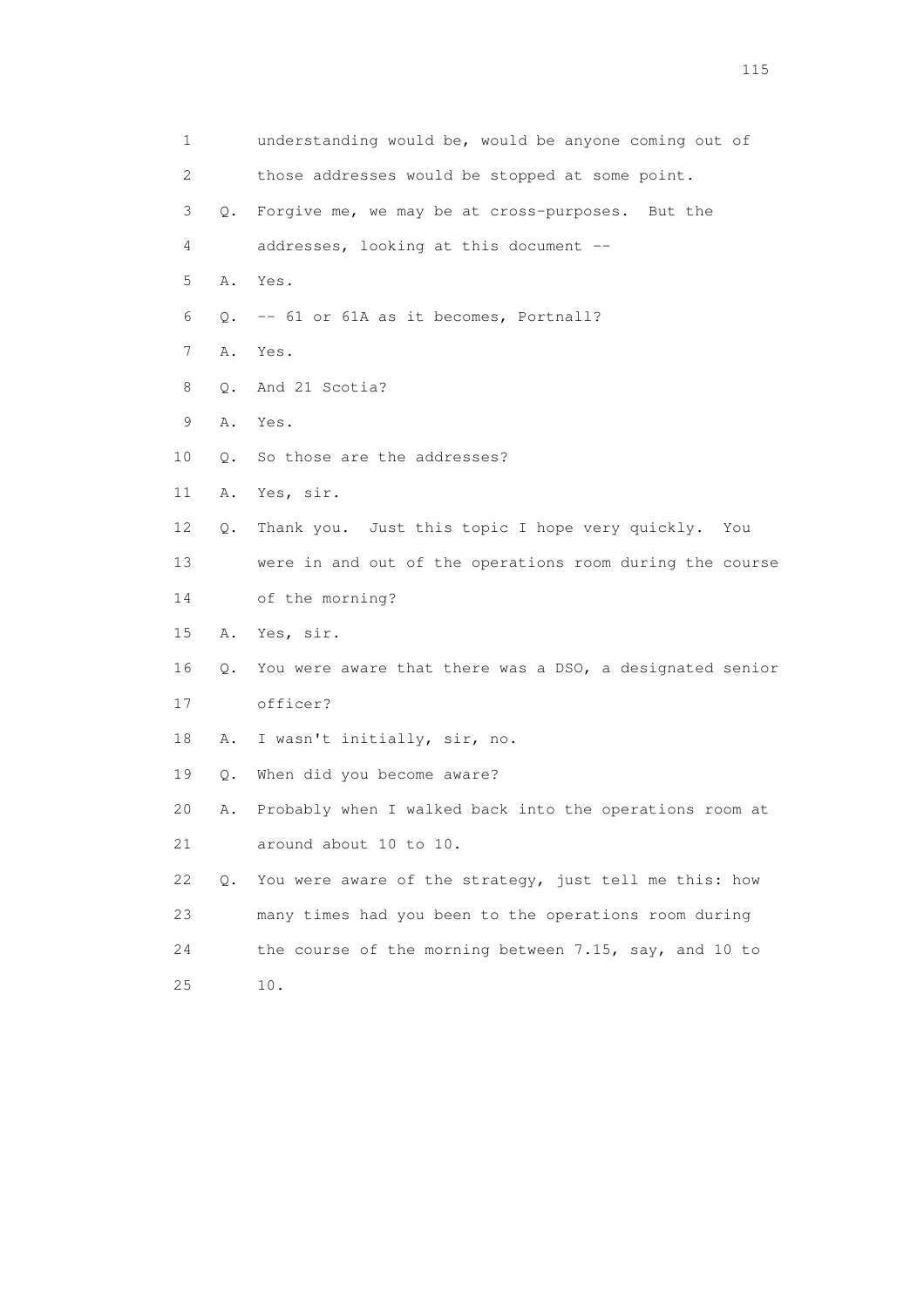- 1 A. Half a dozen or more, possibly.
- 2 Q. Can you remember the strategy up on a white board that 3 Mr Johnston had put there?
- 4 A. I can remember it being up on the white board; when it 5 was written there and when I first saw it, I am sorry, 6 I can't say.
- 7 Q. At any rate you had been in and out during the course of 8 the morning?
- 9 A. Yes.
- 10 Q. May it be, in fact, once you were in there, the very 11 first time you went in there, would you have been aware 12 of the command structure?
- 13 A. No, I think I was aware that DCI Baker was the senior 14 officer present apart from Mr Johnston who was sitting 15 in the ops room dealing with authorities when I arrived, 16 and that would have been my perception of the command 17 team at the time.
- 18 Q. At that time, very well. Then finally, Mr Whiddett, may 19 I just ask you about -- you were asked questions about 20 evidence given at the Health and Safety trial?
- 21 A. Yes, sir.
- 22 Q. I don't mind if it's easier for everyone to follow, for 23 everyone to see this, because there is nothing worse 24 than being referred to documents and not having them in 25 front of you. So if we have 5 October 2007, page 11.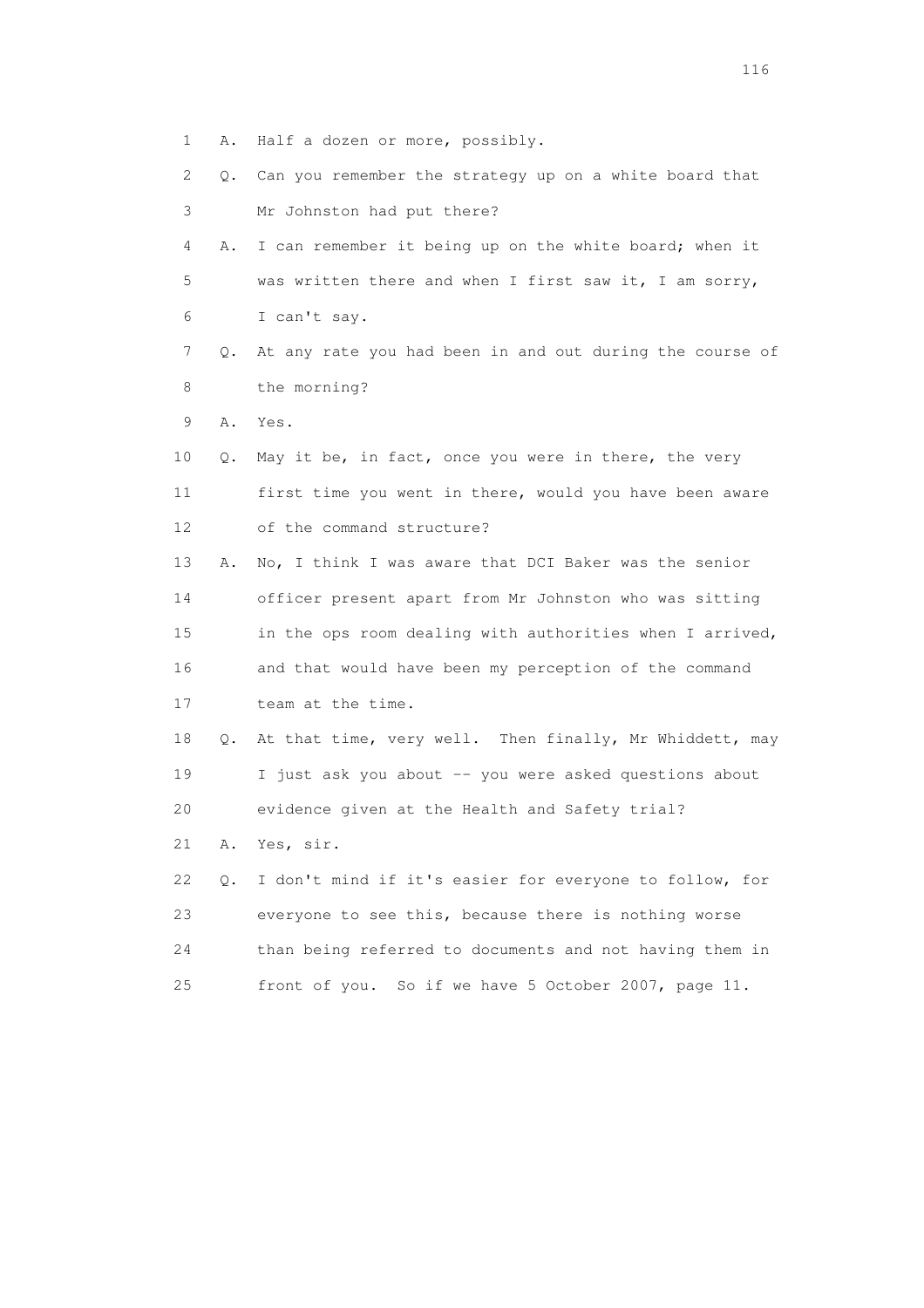1 A. Yes, I have it here.

| $\mathbf{2}^{\mathsf{I}}$ | О. | It's very, very faint, but perhaps we can follow it.     |
|---------------------------|----|----------------------------------------------------------|
| 3                         |    | Thank you. If we just drop down to line 18, just to put  |
| 4                         |    | this in context, and so everyone knows, this was you     |
| 5                         |    | answering questions from prosecuting counsel when you    |
| 6                         |    | were giving evidence-in-chief, question 18:              |
| 7                         |    | "I believe I returned between quarter to and ten to      |
| 8                         |    | $10.00.$ "                                               |
| 9                         |    | That's when you are talking about returning to the       |
| 10                        |    | operations room?                                         |
| 11                        | Α. | Yes, sir.                                                |
| 12                        | Q. | "And at that stage, what did you understand was          |
| 13                        |    | happening in terms of the surveillance?                  |
| 14                        |    | "Answer:<br>Initially I asked somebody nearby the        |
| 15                        |    | door, where I came in, to tell me what was going on, and |
| 16                        |    | from them and from what I then saw going on in the room  |
| 17                        |    | I realised that someone had come out of Scotia Road, had |
| 18                        |    | been identified by one of the surveillance teams and was |
| 19                        |    | currently under surveillance by the grey team."          |
| 20                        |    | So that's what you were saying.                          |
| 21                        |    | Is that today what you recollect, Mr Whiddett?           |
| 22                        | Α. | Yes, sir.                                                |
| 23                        | Q. | If we may just go on to page 29, because -- it will be   |
| 24                        |    | done for you, Mr Whiddett. This is what you were asked   |
| 25                        |    | about earlier today, and this was in fact in             |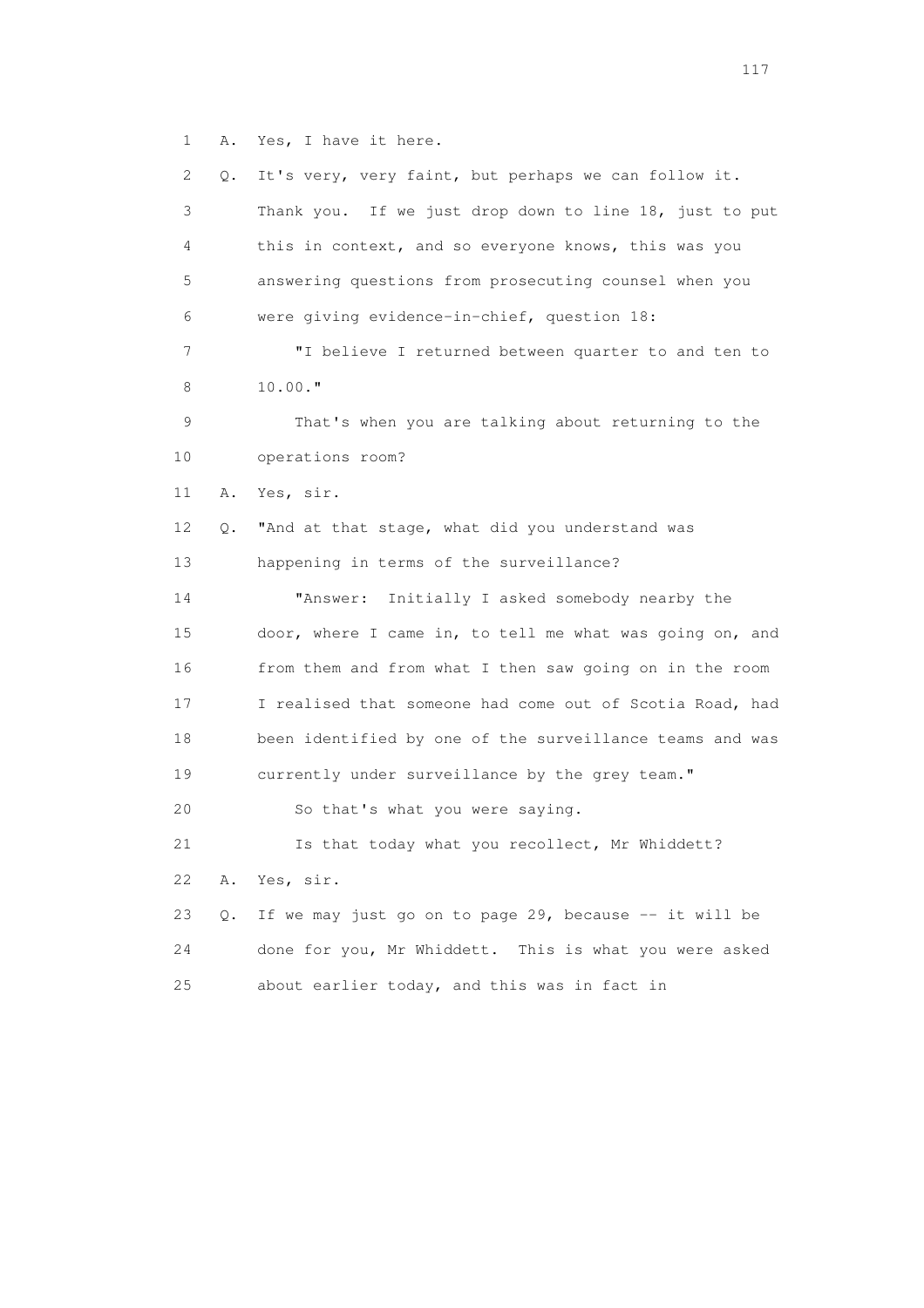1 cross-examination by counsel representing the 2 Metropolitan Police Commissioner.

3 Line 2:

 4 "At 9.50 or thereabouts, did you discover that the 5 team or one of them had identified the suspect, or the 6 subject?

 7 "Answer: I don't ... my understanding was that the 8 individual hadn't been identified as such, but there was 9 reason to believe they might be identical with one of 10 the people that was being looked for at that time.

 11 "Question: So would it be accurate to say that you 12 learned that it was thought to be -- the man was thought 13 to be Osman? Would that be an accurate way of 14 describing --

 15 "Answer: Yes, my Lord, it would be, although there 16 was some conclusion that as that person had come from 17 the address of interest, and that they might be the 18 person, they were obviously of interest.

 19 "Question: Was that the general atmosphere and 20 debate in the control room, that this is the man?

 21 "Answer: There was certainly concern to try and 22 establish for sure that it was the individual that they 23 were looking for. I did hear some officers asking: 24 well, can they give us a percentage likelihood as to who 25 it is?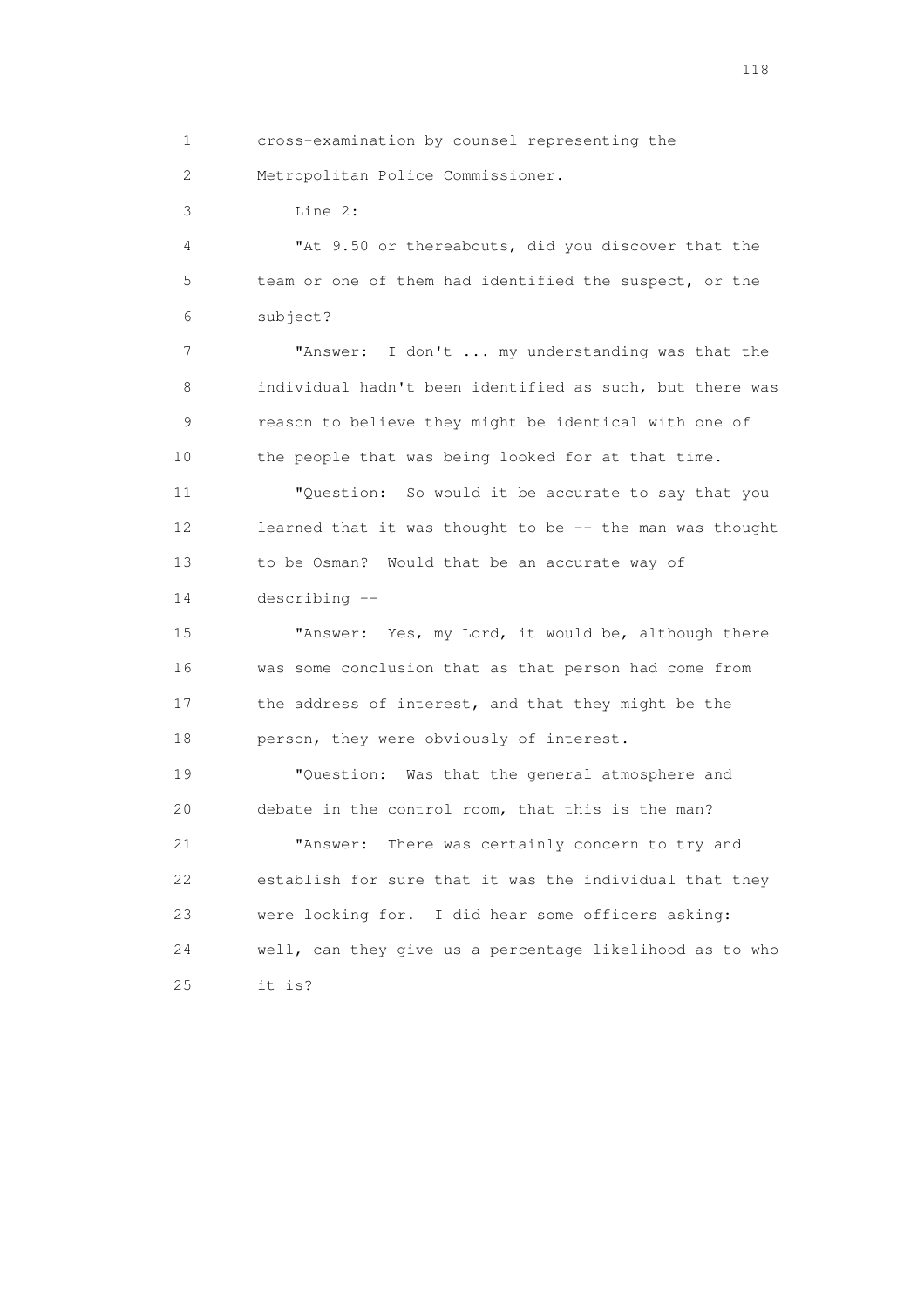1 "Question: So they were seeking clarification, the 2 senior officers? 3 "Answer: They were. They seemed to be doing that, 4 yes, my Lord. 5 "Question: And from your judgment of it -- and it 6 can't be precise, because it is an impression, isn't it, 7 more than anything else? 8 "Answer: Mm hmm. 9 "Question: Had the man moved from being a possible 10 to a probable? Would that be a way to describe it? 11 "Answer: Yes, my impression was that the person -- 12 the gentlemen was a probable rather than a possible at 13 that point, but I was somewhat remote from the 14 conversations." 15 Mr Whiddett, is that broadly, and you very fairly 16 made it clear that it was impressionistic and you were 17 somewhat remote from the conversations, but is that, do 18 you consider to be an accurate reflection of the 19 position as you perceived it to be? 20 A. Yes, sir. Yes. 21 MR PERRY: Thank you very much. Thank you very much, sir, 22 that's all I ask. 23 SIR MICHAEL WRIGHT: Mr King? 24 MR KING: No, thank you, sir. 25 SIR MICHAEL WRIGHT: I would like to finish this witness.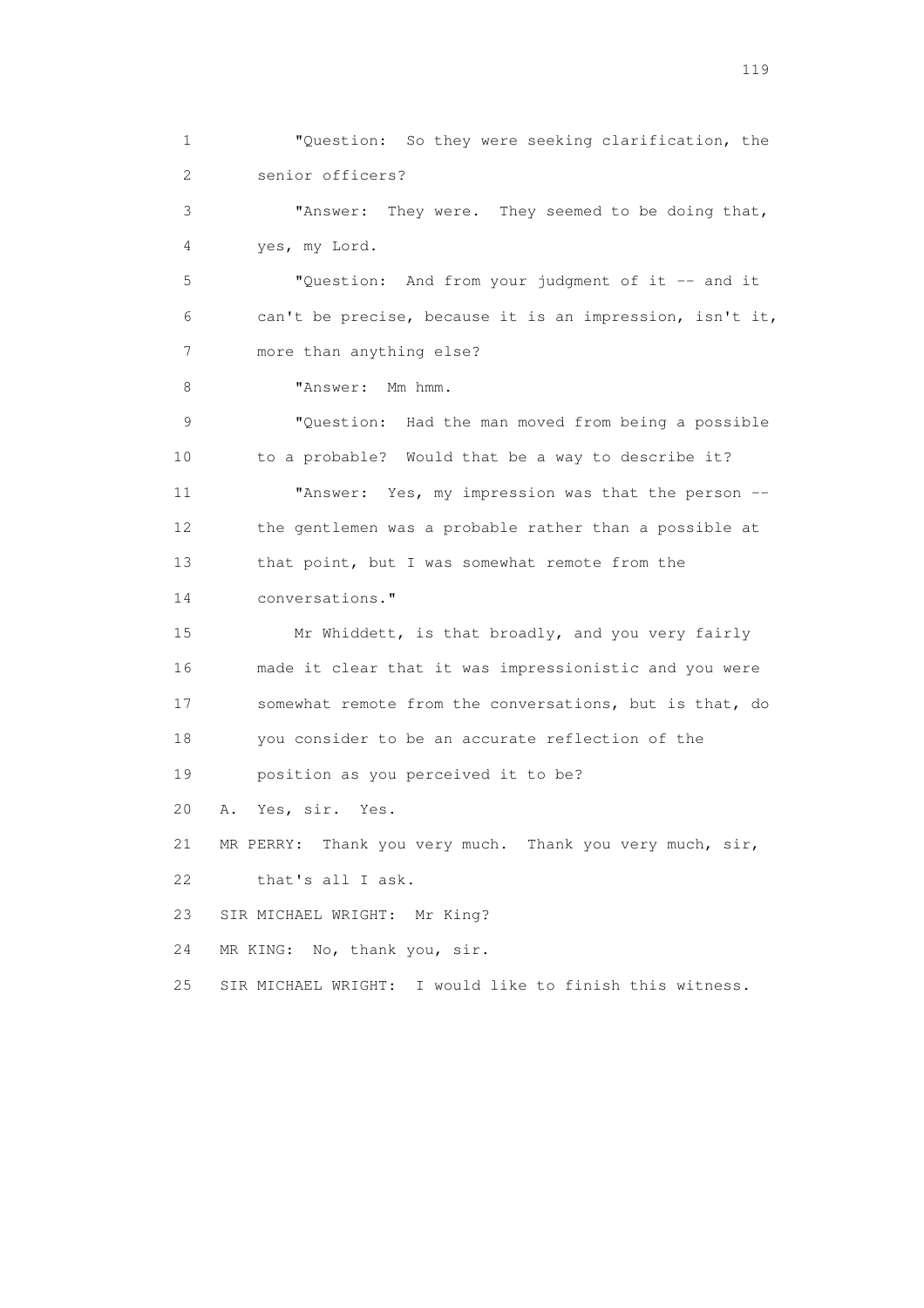1 MR HORWELL: I have minutes.

 2 SIR MICHAEL WRIGHT: The reason is that we can use the 3 adjournment to put up the screens. 4 MR HORWELL: I understand. 5 Questions from MR HORWELL 6 MR HORWELL: Only a few points. My name is Richard Horwell. 7 I appear on behalf of the Commissioner. 8 The photographs and the reasons that you have been 9 giving as to the dangers of these being left at scenes 10 and what could flow from that. The belief was, was it 11 not, that if these bombers knew that the police were 12 keeping them under surveillance, they could immediately 13 lead another attack on London, or even blow up the 14 premises in which they were? 15 A. Both those things were fears that were in people's 16 minds, yes, and were spoken about, sir, yes. 17 Q. So this wouldn't have been an embarrassment that would 18 have been suffered if these photographs had been left in 19 the street; it could have led to the loss of life on 20 an extremely large scale? 21 A. That's a fair conclusion, sir, yes. 22 Q. By July 2005 it was known that terrorists had been able 23 to improve and refine their ability to manufacture 24 bombs? 25 A. Yes, sir.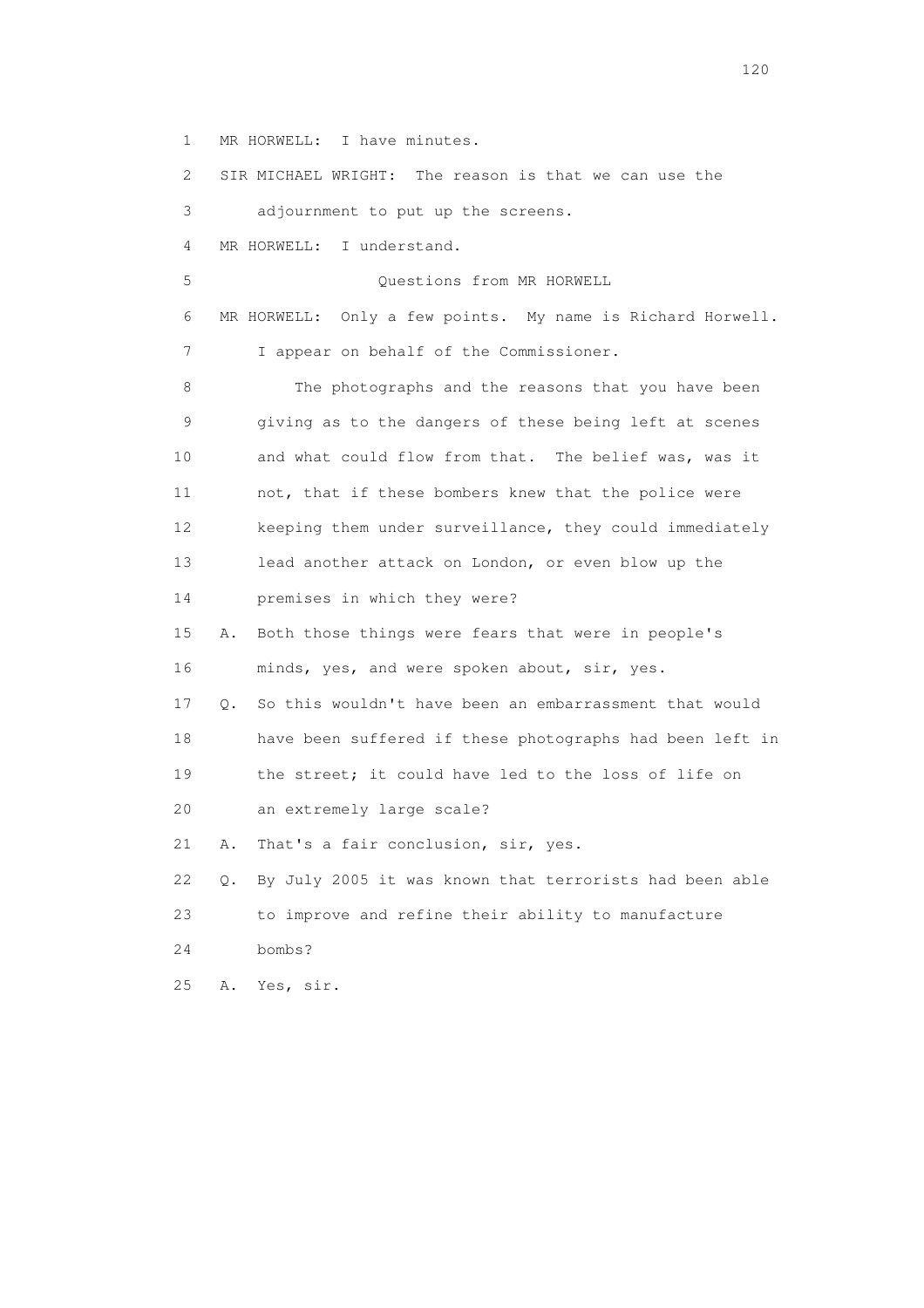1 Q. By July 2005, it was clear that bombs carried by suicide 2 bombers may not be apparent?

3 A. Yes, sir.

 4 Q. As to the decisions that had been made to protect London 5 overnight, a surveillance team, the red team, had been 6 ordered to be on duty overnight in case required? 7 A. Yes, sir, that's correct.

 8 Q. So the arrangements that had been made in respect of 9 firearms, we know that a team was kept on duty overnight 10 eventually at New Scotland Yard, that arrangement had 11 been replicated by surveillance? Two teams, one team of 12 each?

13 A. Yes.

14 Q. On duty overnight in case required?

15 A. That's my understanding, sir, yes.

16 Q. As to the support which firearms would give to

17 surveillance that morning, you knew from your experience

18 that a spontaneous investigation of this kind, it was

19 inevitable that surveillance would arrive at the scene

20 before firearms?

21 A. Particularly in these circumstances, sir, yes.

 22 Q. From your general knowledge of the events that morning, 23 Mr Whiddett, it wouldn't have been unusual for firearms 24 to have arrived at the scene by 9 o'clock, would it? 25 Time it takes to arm, to brief?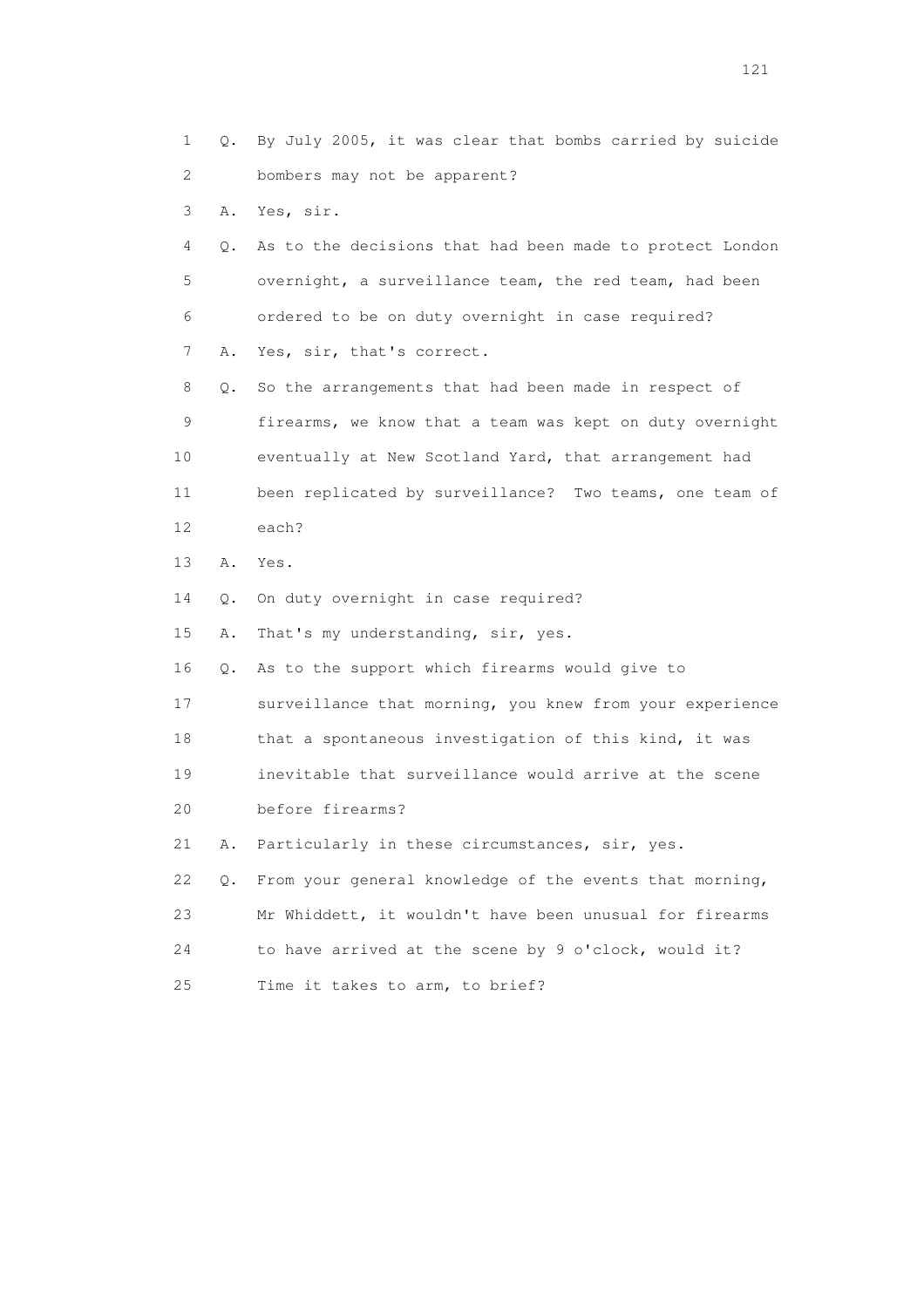1 A. If it had been a new team coming on, yes, that would 2 have not been -- it would have been a normal thing, 3 although I would have hoped they would have arrived 4 earlier, sir. 5 Q. Of course, one would always hope that firearms would 6 arrive earlier, but it would not have been in any sense 7 unusual for firearms to have arrived at about 9 o'clock? 8 A. Yes, sir. 9 SIR MICHAEL WRIGHT: That's on the basis they come on 10 ordinary clocking-on time at 7 o'clock in the morning. 11 A. Yes, sir. 12 MR HORWELL: You have been asked about the Ragstone 13 photographs. We have heard from Mr Boutcher that, by 14 22 July, Osman had not been identified as one of those 15 present that day; is that something that you can confirm 16 or not? 17 A. I can't confirm that, sir, because I didn't know. 18 MR HORWELL: All right. That's all I ask, thank you. 19 SIR MICHAEL WRIGHT: Mr Hough? 20 Further questions from MR HOUGH 21 MR HOUGH: One point arising out of what you were just asked 22 about the time it would take for a firearms team coming 23 on at 7 o'clock to be briefed and to head out to the 24 scene. Just to put to you something that you were asked 25 at the trial, and I wonder if we could have page 25 of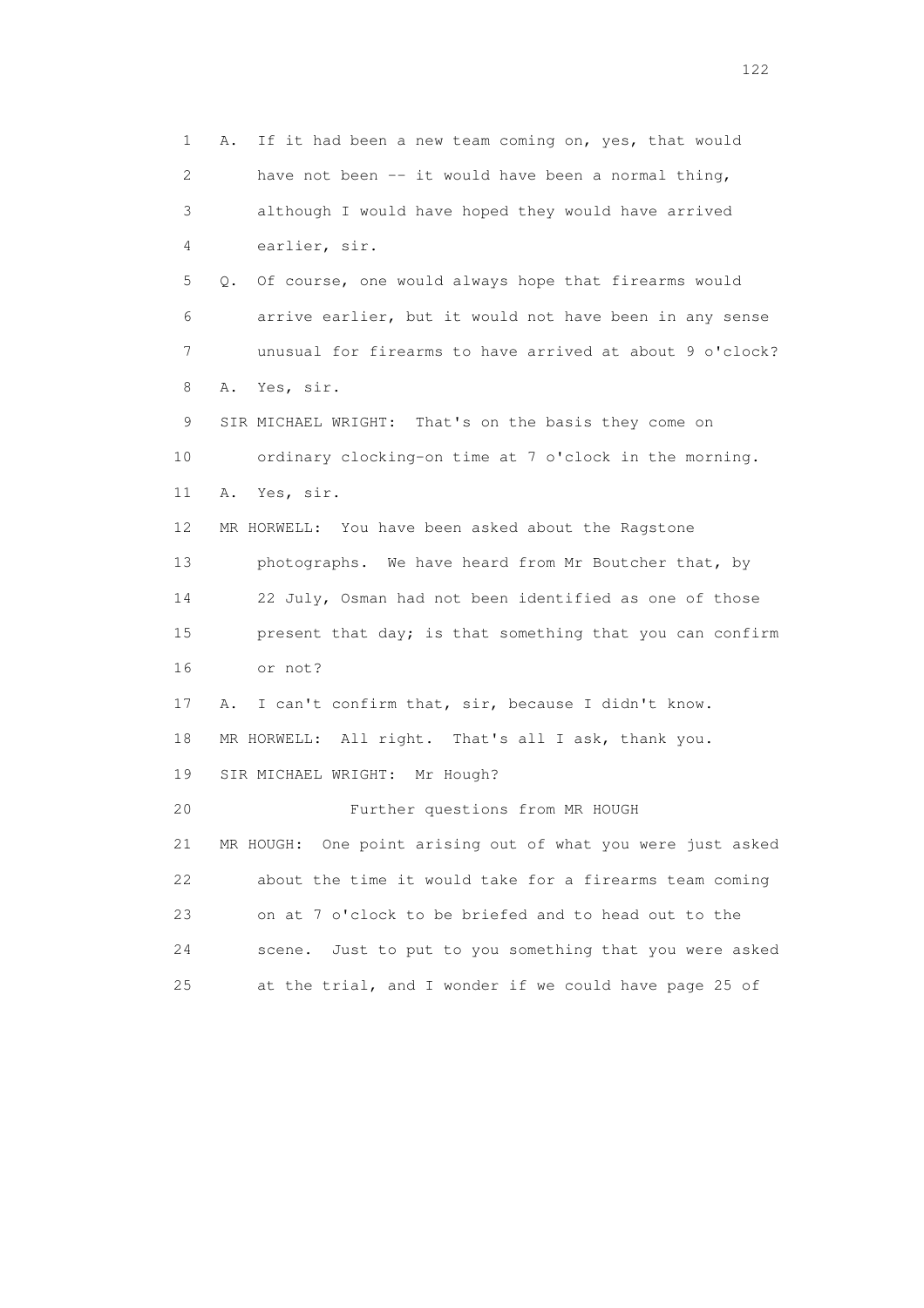1 the transcript up. It's towards the top of the page: 2 "Question: Given what you knew about the way they 3 worked ..." 4 And you were being asked about firearms teams there? 5 A. Yes, sir. 6 Q. "... what was your expectation as to the earliest time 7 that you thought they were likely to appear at 8 Scotia Road? 9 "Answer: I would have been surprised if they had 10 arrived by 8 am. I would have expected them probably to 11 arrive between 8 and 9 am ..." 12 It was just put to you that 9 am was the time. Are 13 you able, having seen that, to put a figure on when you 14 would have expected firearms to arrive, knowing what you 15 knew of them and when they had come on duty? 16 A. Well, both answers reflect my expectation. The answer 17 I gave at the trial is a fuller answer than I would rely 18 on if pressed. 19 MR HOUGH: Thank you very much. 20 SIR MICHAEL WRIGHT: 8 to 9 presumably depending on the 21 degree of urgency that is being exercised. 22 A. Yes. 23 SIR MICHAEL WRIGHT: Fair comment? 24 A. Yes. 25 MR HOUGH: In fairness, you would have been surprised if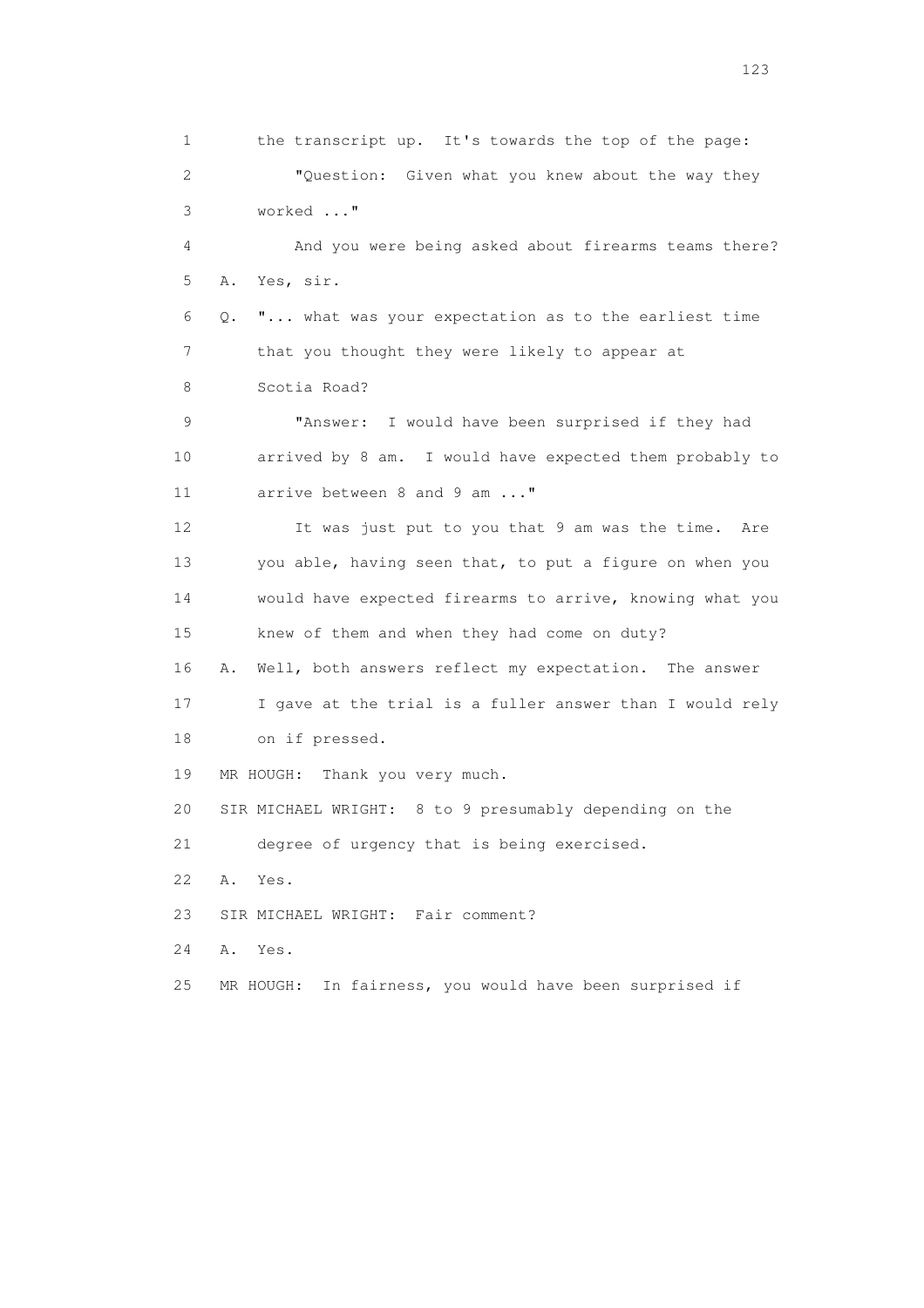1 they had arrived by 8; some time between 8 and 9; that's 2 the answer. 3 A. Yes. 4 SIR MICHAEL WRIGHT: Thank you, Mr Hough. I have a question 5 from the jury, I don't know if you will be able to do 6 much with it, but I will tell you what it is: 7 "On surveillance such as the Scotia Road 8 surveillance, as there is a great risk due to bombings, 9 would there be a bomb disposal team on standby or would 10 this not be looked at as they are suicide bombers?" 11 A. There is always a bomb disposal team on standby in 12 London at all times, so if that's the question, that's 13 the answer. 14 SIR MICHAEL WRIGHT: But not -- 15 A. Not specifically for this, because they are always on 16 call at a central location to come out in the event they 17 are needed. 18 SIR MICHAEL WRIGHT: That answers the question, thank you 19 very much. 20 We have kept you over because the screens should 21 need to go up this afternoon, so shall we say 10 past 2, 22 ladies and gentlemen. 23 (1.15 pm) 24 (The short adjournment) 25 (2.10 pm)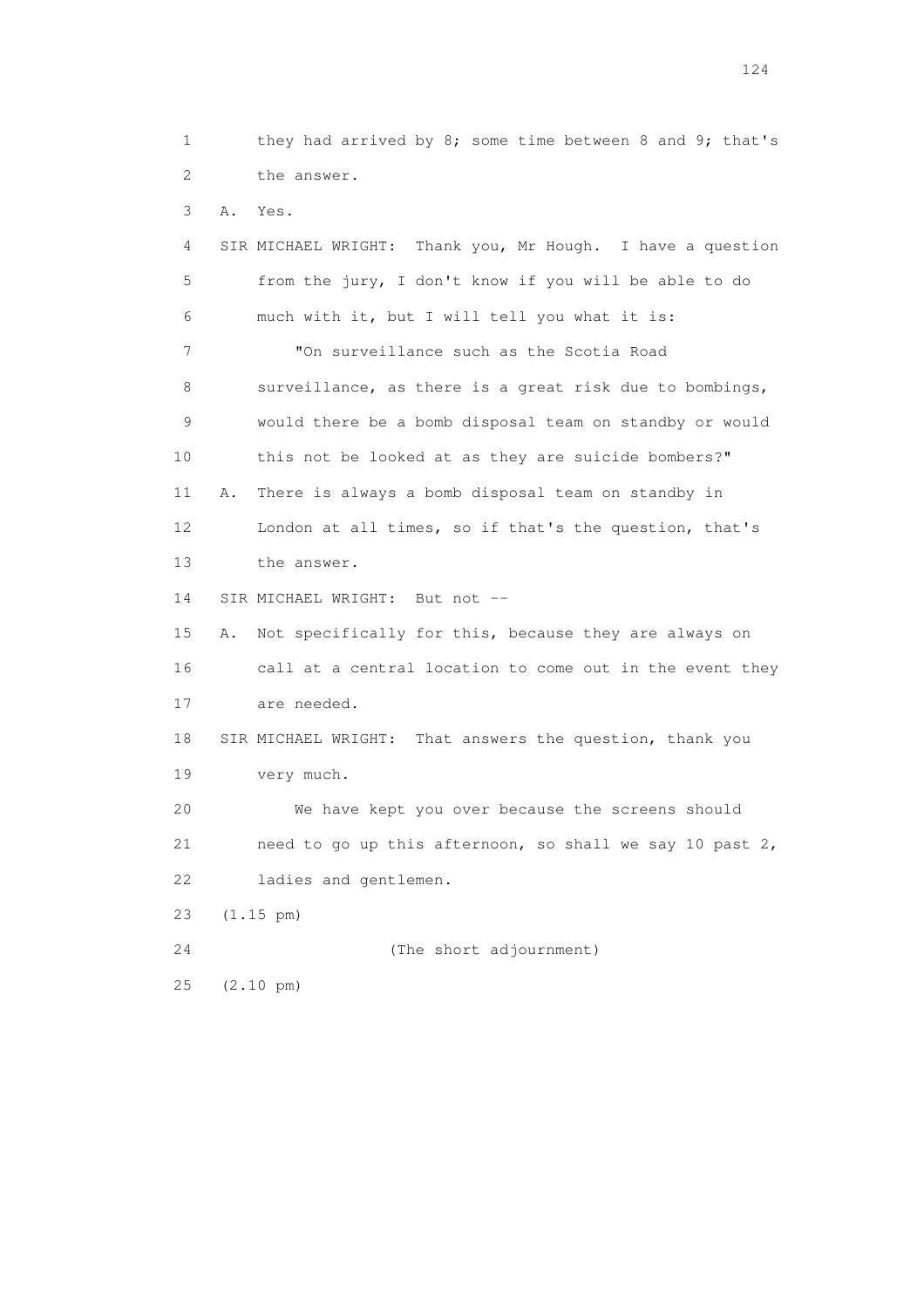1 (In the presence of the jury) 2 SIR MICHAEL WRIGHT: The screen is in place. I am asked to 3 check, please, that all the screens are switched off, 4 both behind those screens and in the overflow room. 5 Who are we taking first, Mr Hilliard? 6 MR HILLIARD: Inspector ZAJ, please. 7 INSPECTOR ZAJ (sworn) 8 SIR MICHAEL WRIGHT: Thank you, Mr ZAJ, would you sit down, 9 please. 10 A. Thank you, sir. 11 SIR MICHAEL WRIGHT: Yes, Mr Hilliard. 12 Ouestions from MR HILLIARD 13 MR HILLIARD: I am going to ask you some questions first of 14 all on behalf of the Coroner and then you will be asked 15 questions by others. 16 Are you an inspector in the Metropolitan Police? 17 A. Yes, sir, I am. 18 Q. You are going to be known by the name of ZAJ in the 19 course of this hearing. 20 A. I understand that, sir, thank you. 21 Q. I have got copies of two witness statements that you 22 have made. Have you got copies of them there too? 23 A. Yes, sir, I have. 24 Q. Have you got one that's dated 6 March 2006? 25 A. Yes, sir.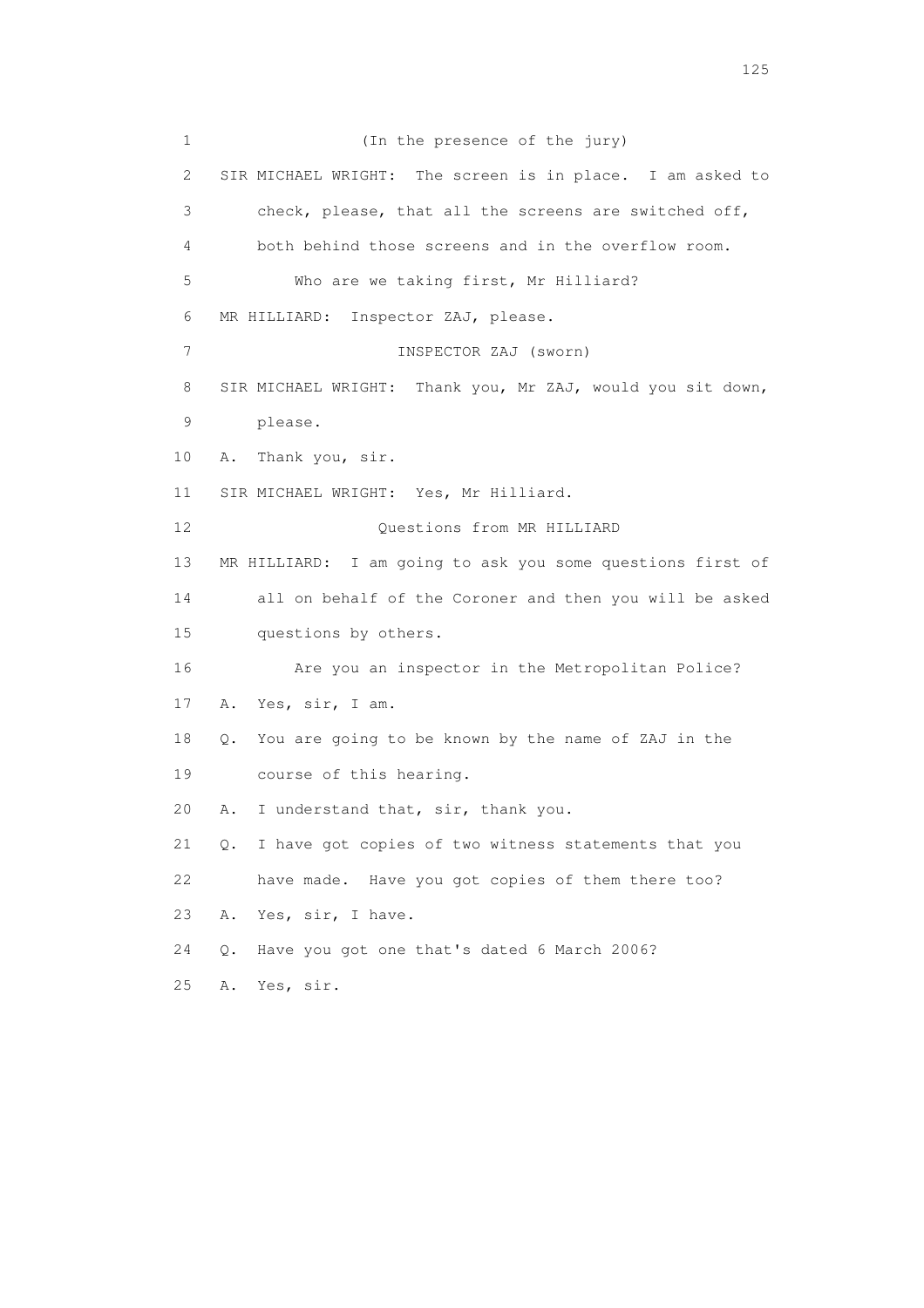1 Q. Then have you got another that's dated 3 October of this 2 year? 3 A. Yes, sir, I have. 4 Q. Obviously you can look at both of those if you need to. 5 There is no difficulty about that. 6 A. Thank you. 7 Q. Were you also an inspector in the Metropolitan Police in 8 July of 2005? 9 A. Yes, sir, I was. 10 Q. On 21 July 2005, were you on duty as something called 11 the oncall senior firearms tactical adviser at 12 Leman Street police station? 13 A. Yes, sir, I was. 14 Q. Just help us, essentially what does that mean your role 15 is? Not in great detail, but just briefly. 16 A. Essentially that means managing the requests for 17 a pre-planned firearms operations, for the specialist 18 firearms teams and tactical support teams. 19 Q. At about half past midday or so, did you hear 20 information about the attempted explosions that had 21 happened on the travel network? 22 A. Yes, sir, an officer in the control room made me aware 23 that something was happening on the network, on the 24 travel network and I made my way down to the control 25 room to monitor the situation.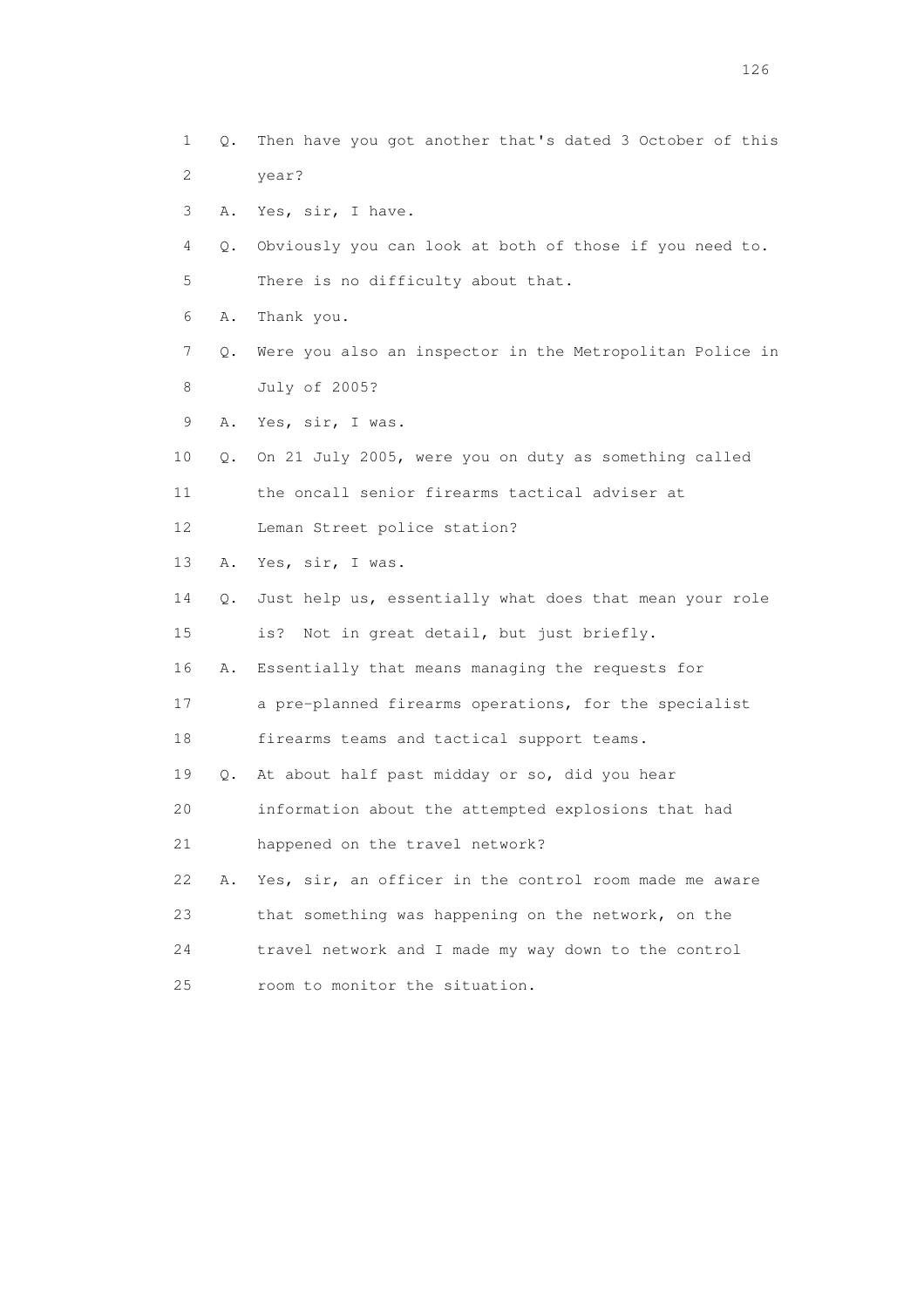1 Q. That's the control room actually at Leman Street police 2 station, is it?

3 A. That's correct, sir, yes.

 4 Q. Then about an hour or so later, did the control room 5 inform you that the information room at New Scotland 6 Yard were asking for a firearms tactical adviser to go 7 there?

8 A. Yes, sir, they did.

 9 Q. As you understood it, was that to provide tactical 10 advice to a designated senior officer, I am looking at 11 your statement, "if there were any spontaneous incidents 12 regarding subjects in possession of explosive devices"? 13 A. That's correct, sir, yes.

 14 Q. Just help us, was that essentially meaning that any 15 incidents that suddenly arose with suicide bombers; is 16 that what it meant?

 17 A. Essentially, sir, we obviously had these incidents 18 earlier in the day, we had no idea whether something 19 else was going to happen along those lines, so it's to 20 monitor calls into Scotland Yard around that sort of 21 situation happening again, and in the situation where 22 these things happen, members of the public, well-meaning 23 members of the public, tend to phone Scotland Yard if 24 they see other suspicious type persons.

25 Q. In line, then, with what you have just told us, when you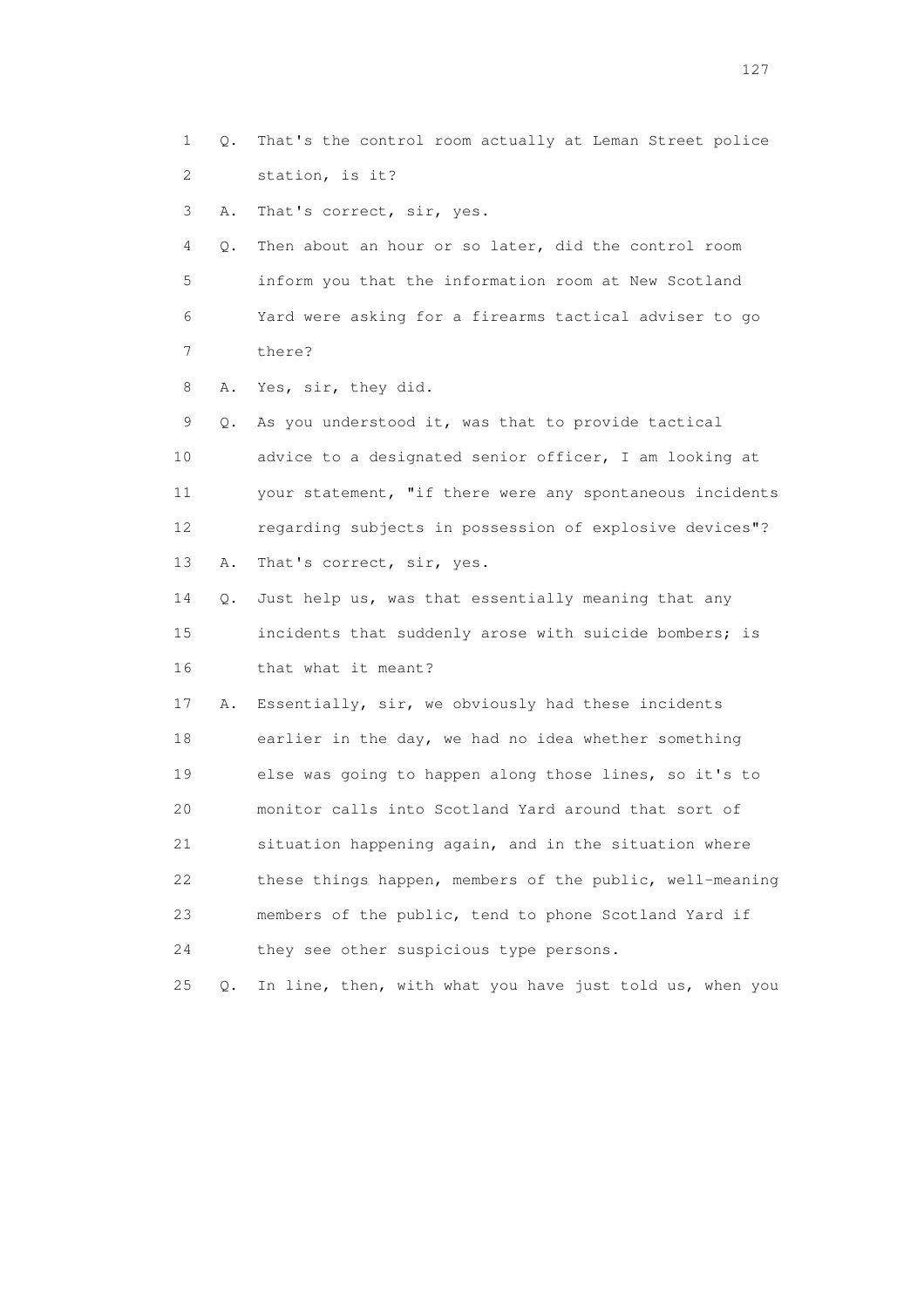| 1               |    | got to Scotland Yard, did you become the firearms        |
|-----------------|----|----------------------------------------------------------|
| 2               |    | tactical adviser to somebody we have heard about,        |
| 3               |    | a Commander Carter?                                      |
| 4               | Α. | That's correct, sir, yes.                                |
| 5               | Q. | He was, is this right, the designated senior officer for |
| 6               |    | any what you describe as spontaneous Kratos incidents?   |
| 7               | Α. | That's correct, sir, yes.                                |
| 8               | Q. | Whilst you were at New Scotland Yard, were you in touch  |
| 9               |    | with somebody called Andrew, who we have heard from, at  |
| 10 <sub>1</sub> |    | Leman Street police station?                             |
| 11              | Α. | I was, sir, yes.                                         |
| 12              |    | SIR MICHAEL WRIGHT: He is also, we have heard, a senior  |
| 13              |    | tactical firearms adviser.                               |
| 14              | Α. | That's correct, sir.                                     |
| 15              |    | SIR MICHAEL WRIGHT: Effectively same ranking as you?     |
| 16              | Α. | He is a slightly higher rank, sir, but we perform the    |
| 17              |    | same role.                                               |
| 18              |    | SIR MICHAEL WRIGHT: You are doing the same job?          |
| 19              | Α. | Same job essentially, yes.                               |
| 20              |    | MR HILLIARD:<br>What was he doing?                       |
| 21              | Α. | I am unsure what he was doing at that time. He was at    |
| 22              |    | Leman Street getting resources ready for what could      |
| 23              |    | happen later on in the day.                              |
| 24              | О. | So that's getting, what, firearms resources<br>Right.    |
| 25              |    | ready?                                                   |
|                 |    |                                                          |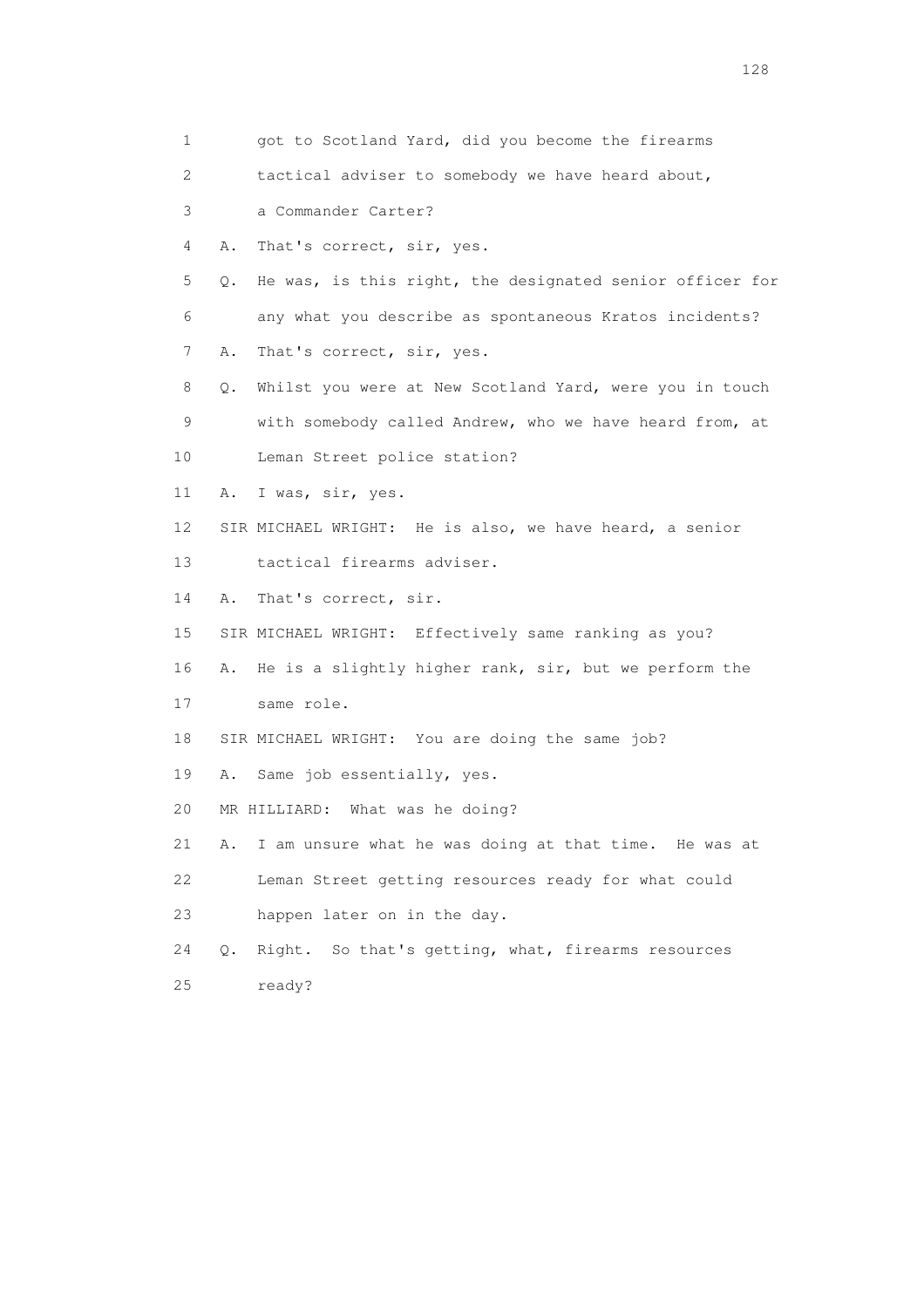1 A. Yes, sir, that's correct, yes.

| 2  | О.    | When you say for, in case of what might happen later in |
|----|-------|---------------------------------------------------------|
| 3  |       | the day, you mean if there had been another incident of |
| 4  |       | the kind that had happened earlier?                     |
| 5  | Α.    | Just to clarify my point, if there had been             |
| 6  |       | a spontaneous Kratos-type incident, it was ensuring we  |
| 7  |       | had resources to deal with that, effectively.           |
| 8  | Q.    | Right. There you are with Commander Carter, and did you |
| 9  |       | stay in the information room at New Scotland Yard       |
| 10 |       | assessing many calls that were coming in about possible |
| 11 |       | suicide bomb people?                                    |
| 12 | Α.    | We did, sir, yes, I did, yes.                           |
| 13 | Q.    | Now, also when you were there, did you get a request at |
| 14 |       | some time to go to a meeting with SO13 anti-terrorist   |
| 15 |       | officers?                                               |
| 16 | Α.    | I had a request to meet with Mr Boutcher, yes.          |
| 17 | Q.    | Who else was going to be there?                         |
| 18 | Α.    | At the time I can't recall, or at this time I can't     |
| 19 |       | recall, but I had a meeting with Mr Boutcher certainly. |
| 20 | Q.    | And anybody else or just him?                           |
| 21 | Α.    | Possibly Angie Scott.                                   |
| 22 | Q.    | All right. What time was that?                          |
| 23 | Α.    | I think it was approximately 5.30 in the evening.       |
| 24 | $Q$ . | What happened at that meeting?                          |
| 25 | Α.    | Basically Mr Boutcher had told me what had happened,    |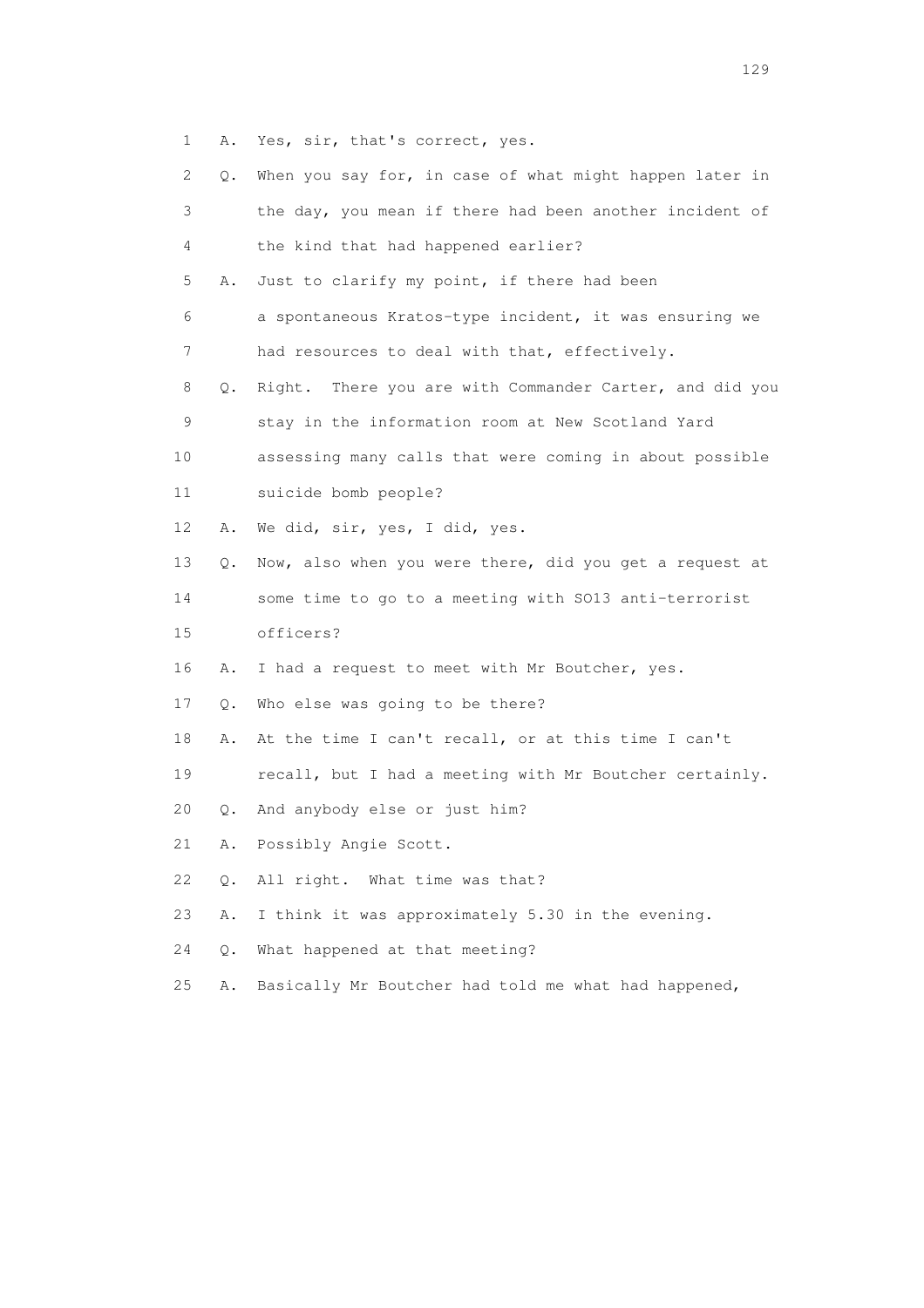| 1  |                                             | what they believed to have happened at the time, and    |
|----|---------------------------------------------|---------------------------------------------------------|
| 2  |                                             | asked for specialist firearms resources to be put on    |
| 3  |                                             | standby for possible deployment.                        |
| 4  | О.                                          | Was that to be available 20 hours a day?                |
| 5  | 24 hours a day, sir.<br>Α.                  |                                                         |
| 6  | Q.                                          | For the foreseeable future?                             |
| 7  | Α.<br>Indeed it was, sir, yes.              |                                                         |
| 8  | $Q_{\bullet}$<br>You say in your statement: |                                                         |
| 9  |                                             | " for pre-planned firearm operations and Kratos         |
| 10 | incidents."                                 |                                                         |
| 11 | That's correct, sir, yes.<br>Α.             |                                                         |
| 12 | Q.                                          | What did you do when you got that request from          |
| 13 | Mr Boutcher?                                |                                                         |
| 14 | Α.                                          | I contacted my colleagues Andrew and Trojan 80 at       |
| 15 |                                             | Leman Street, informed them of that request.            |
| 16 |                                             | SIR MICHAEL WRIGHT: We know who Trojan 80 is; that's    |
| 17 | Mr Esposito, isn't it?                      |                                                         |
| 18 | Α.                                          | It is, sir, yes. I contacted them, and informed them of |
| 19 |                                             | that request and asked them to start organising         |
| 20 | resources.                                  |                                                         |
| 21 |                                             | MR HILLIARD: Right. Did they say they would?            |
| 22 | Yes, sir, they did.<br>Α.                   |                                                         |
| 23 | SIR MICHAEL WRIGHT:                         | Did Mr Boutcher specify or indicate how                 |
| 24 |                                             | many teams he would want to have on standby?            |
| 25 | Α.                                          | He certainly said that we needed a team overnight, one  |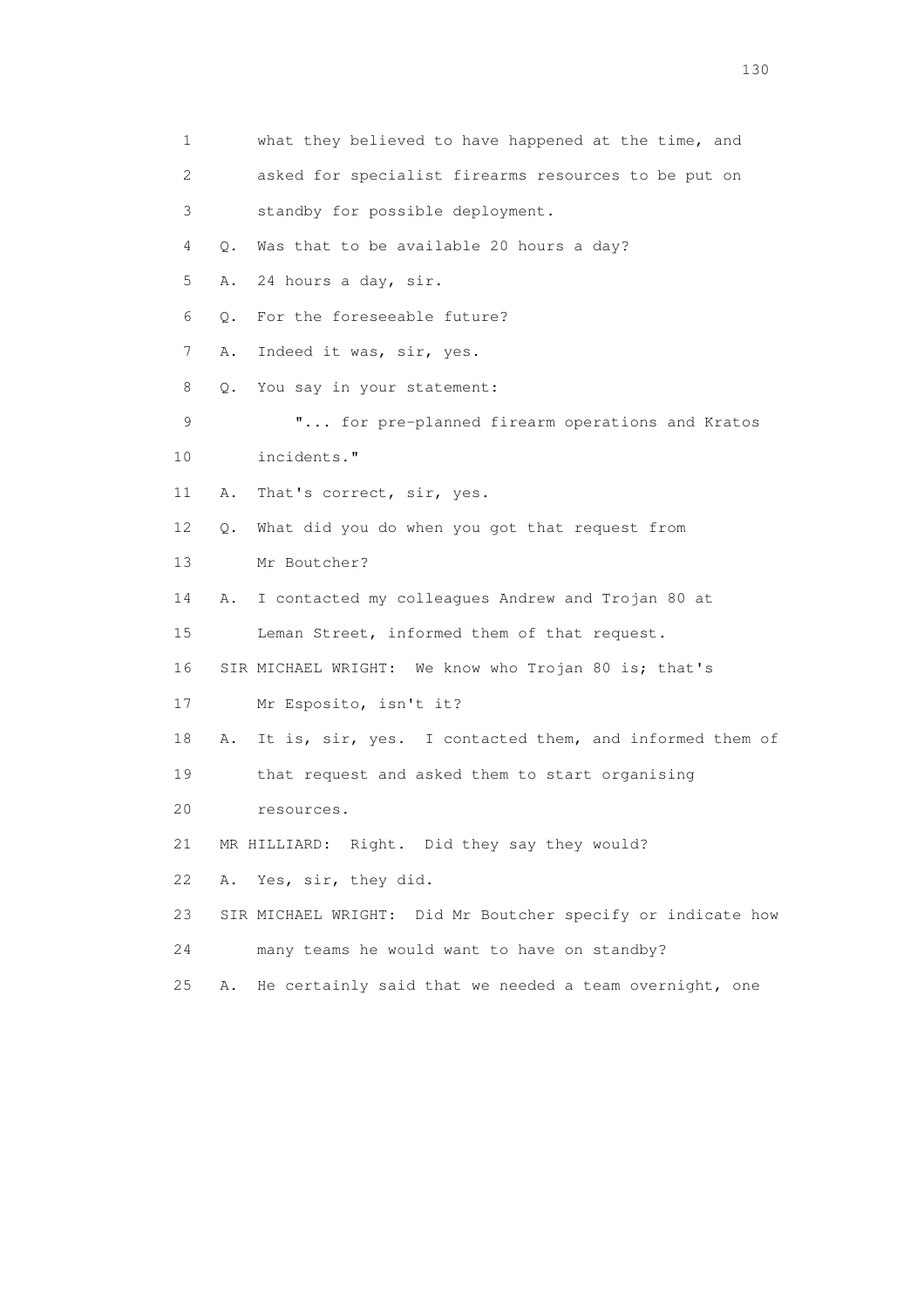1 team overnight, and we were looking probably to go, if 2 the investigating progressed to a firming out the next 3 day to expanding that, probably four teams available 4 24 hours a day, so it would be two teams early, two 5 teams late, basically. 6 SIR MICHAEL WRIGHT: I see. Once you got through this 7 night, there would have been two on standby at any given 8 time? 9 A. There would have been at least two teams deployed to 10 this operation, earlies and lates. 11 MR HILLIARD: As you understood it, was it in response to 12 this that Andrew and Trojan 80 had compiled a firearms 13 tactical advice document that we have heard about? 14 A. That's right, sir, yes. 15 Q. Who was going to provide the night duty cover then, 16 firearms cover? 17 A. That was to be the orange specialist firearms team. 18 Q. Did you decide that or was that something that Andrew or 19 Trojan 80 told you? 20 A. That would have been Andrew or Mr Esposito. 21 Q. Right. At about 9 o'clock in the evening, were you 22 joined at New Scotland Yard by Andrew? 23 A. Yes, I was, sir. 24 Q. What role was he now fulfilling? 25 A. He was going to be the liaison, the tactical adviser to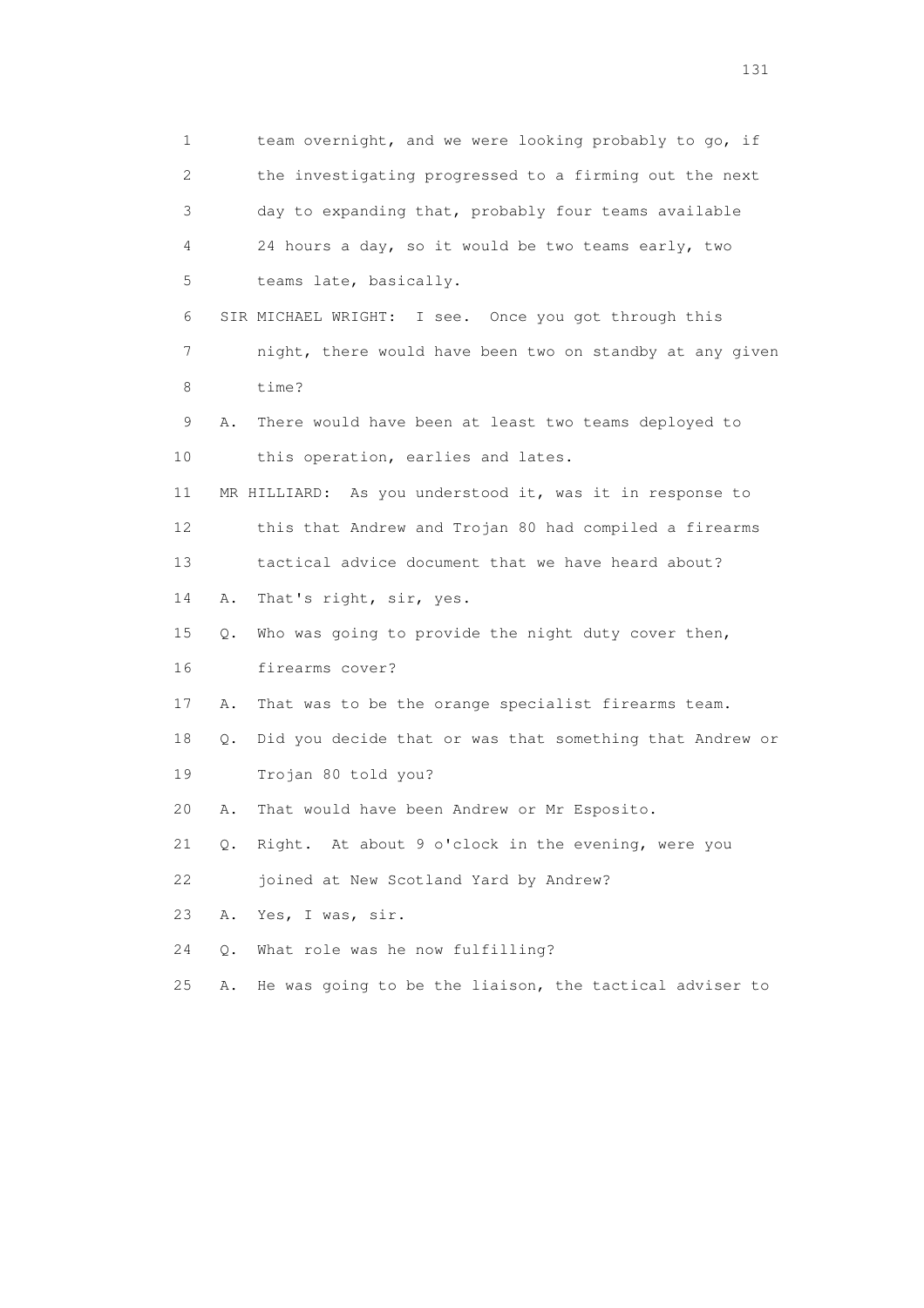| 1               |           | the operation, the counter-terrorist operation.          |
|-----------------|-----------|----------------------------------------------------------|
| 2               | О.        | What did you do when he came to New Scotland Yard?       |
| 3               | Α.        | We had a discussion, I informed him of everything that   |
| 4               |           | I knew, and then we went to further meetings.            |
| 5               | Q.        | Right. Was one of those a meeting at 9.50 or             |
| 6               |           | thereabouts with Mr Boutcher?                            |
| 7               | Α.        | Yes, it was.                                             |
| 8               | Q.        | Did you also go to a Gold group meeting, the two of you, |
| 9               |           | at 10.10?                                                |
| 10              | Α.        | Yes, sir, we did.                                        |
| 11              | $\circ$ . | You say in your statement that:                          |
| 12 <sup>°</sup> |           | "At that meeting, a number of issues were raised         |
| 13              |           | regarding any future CO19 deployments."                  |
| 14              | Α.        | Yes, sir.                                                |
| 15              | Q.        | What sort of issues were those?                          |
| 16              | Α.        | From what I can recall it would have obviously been the  |
| 17              |           | response we had overnight, what response we would have   |
| 18              |           | available the next day and also what response we would   |
| 19              |           | have had to a spontaneous operation, so discussing       |
| 20              |           | a pre-planned operation and a spontaneous operation.     |
| 21              | Q.        | Were any concerns expressed about the extent of the      |
| 22              |           | cover that you had available or was everybody happy with |
| 23              |           | it?                                                      |
| 24              | Α.        | There was no concerns raised at all, sir.                |
| 25              | Q.        | Then at quarter to midnight or so, were you there when   |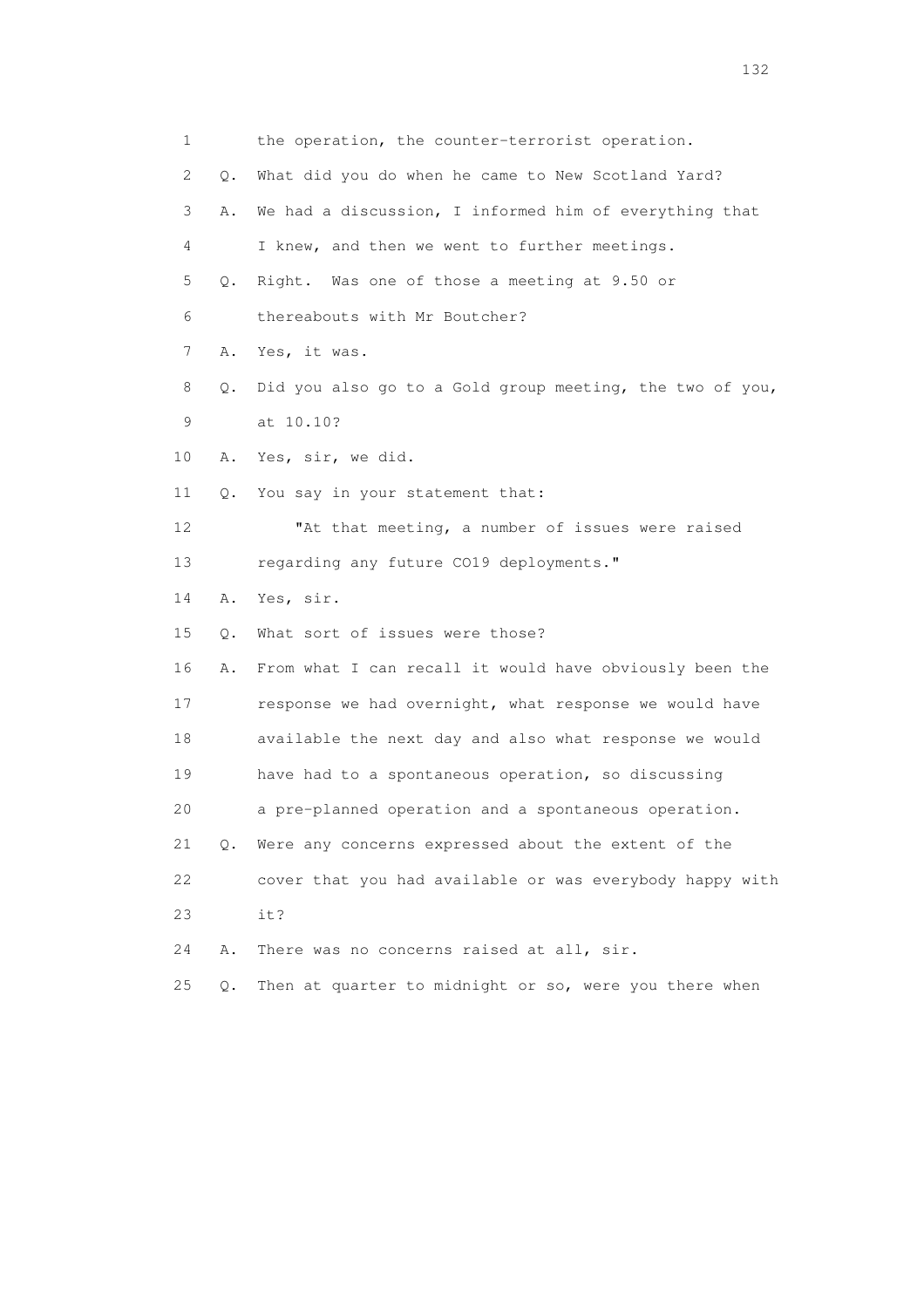| 1                         |    | Andrew gave the tactical advice document to Mr Boutcher? |
|---------------------------|----|----------------------------------------------------------|
| $\mathbf{2}^{\mathsf{I}}$ | Α. | Yes, sir, I was.                                         |
| 3                         | Q. | Did you stay throughout the night at New Scotland Yard?  |
| 4                         | Α. | Yes, sir, I did.                                         |
| 5                         | Q. | Still in your capacity as firearms tactical adviser for  |
| 6                         |    | spontaneous Kratos incidents?                            |
| 7                         | Α. | Yes, sir.                                                |
| 8                         | Q. | Did you have a number of meetings with Andrew?           |
| 9                         | Α. | Me and Andrew met up throughout the night, yes, we did.  |
| 10                        | Q. | What sort of things were you meeting up about, just give |
| 11                        |    | us a general idea?                                       |
| 12                        | Α. | Basically to see if there was any update on the          |
| 13                        |    | operation itself, any updates on intelligence, and       |
| 14                        |    | whether we needed to do anything regarding our own       |
| 15                        |    | resources.                                               |
| 16                        | О. | Did you learn at some point that information had come to |
| 17                        |    | light about an address, Scotia Road?                     |
| 18                        | Α. | I was made aware of that, yes.                           |
| 19                        | Q. | Do you remember who it was who told you about that?      |
| 20                        | Α. | No, sir, I don't.                                        |
| 21                        | Q. | Do you remember when it was, even roughly, that you      |
| 22                        |    | learned about Scotia Road?                               |
| 23                        | Α. | Sir, I can't recall the times now at all.                |
| 24                        | Q. | Once you had heard about Scotia Road, did you know about |
| 25                        |    | any strategy that had been formulated in respect of it?  |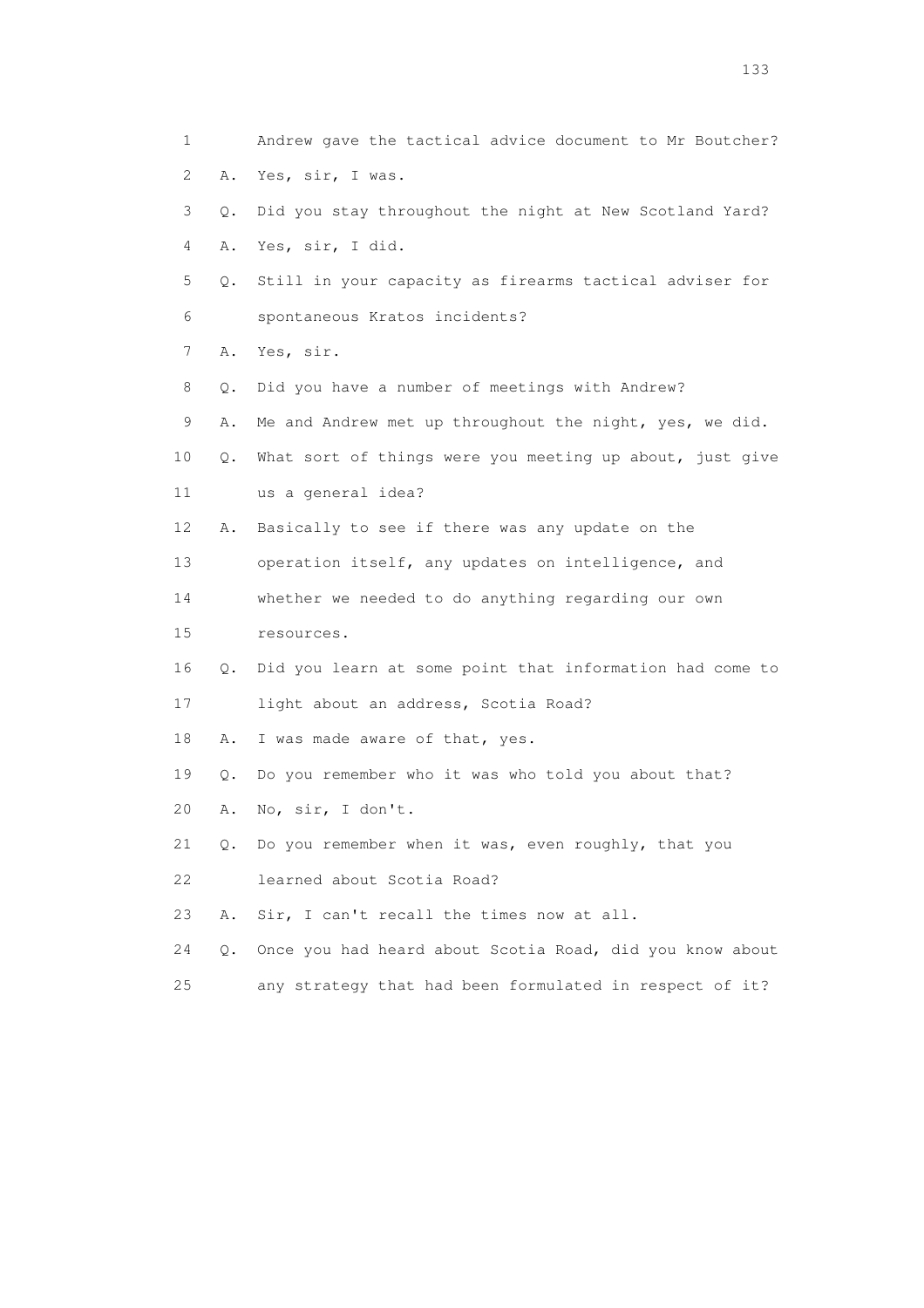1 A. No, sir. As I understood it, when I found out about 2 Scotia Road, and this is very, very clear in my mind, 3 I was informed that it was an intelligence-gathering 4 operation. The only strategy I was aware of was 5 possible overt strategy, which was publishing 6 photographs in the media later on that day. 7 Q. Right. Just so we understand the significance, if, as 8 you say, all you knew was that it was 9 an intelligence-gathering operation, just so we 10 understand, what would be the implications or 11 non-implications as far as you were concerned about 12 firearms resources? 13 A. If it was an intelligence-gathering operation, to me, 14 and as I understood it on the night, that was 15 surveillance teams and possibly other agencies just 16 looking at what actually existed at 21 Scotia Road, what 17 type of address it is, researching, and the properties 18 either side of it, et cetera, stuff like that. But 19 essentially gathering intelligence around the address. 20 Q. So what, as you understood it, no requirement that you 21 knew of that firearms resources would be required there? 22 A. There was no requirement made of me to deploy firearms 23 resources to that address. 24 Q. Right. Now, what happened to the orange firearms team,

25 do you remember the one you were telling us about?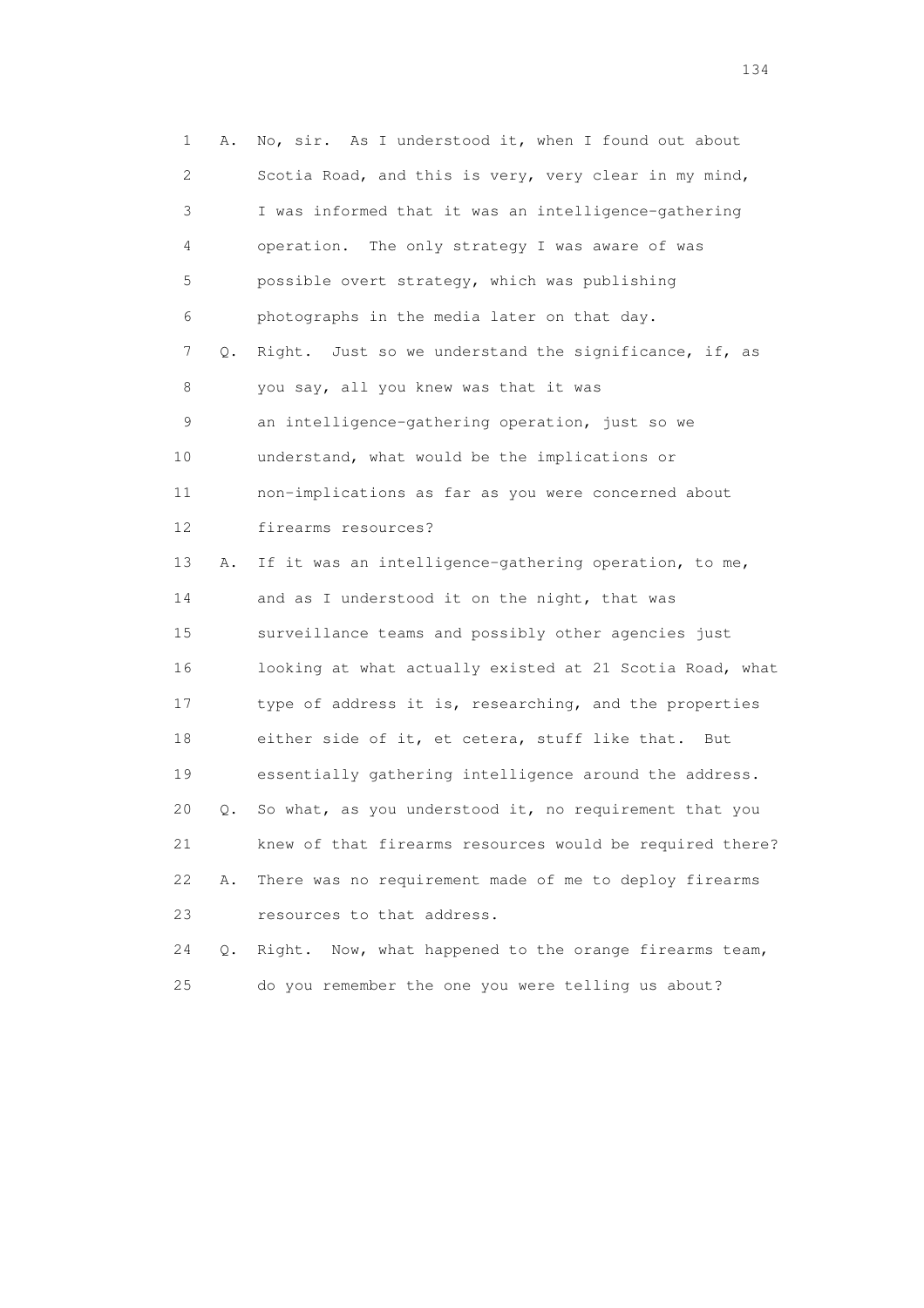- 1 A. Yes, sir. I called them to Scotland Yard.
- 2 Q. You called them to Scotland Yard?
- 3 A. I called them to Scotland Yard.
- 4 Q. Just so we understand, at what stage was it you called 5 them to Scotland Yard?
- 6 A. It was just shortly after 5 o'clock.
- 7 Q. Right. Where had they come from?
- 8 A. Leman Street.
- 9 Q. Why had you called them to New Scotland Yard just after 10 5 o'clock from Leman Street?
- 11 A. Basically, sir, the overt strategy was still in my mind, 12 I had had a discussion with Andrew, we thought it would 13 be prudent to bring the team to the Yard in case there
- 14 was a need to deploy so they would be more centrally
- 15 based and easier to deploy from Scotland Yard,
- 16 basically.
- 17 Q. As you understood it, was there any address in mind for 18 them to be deployed at, at the stage we are at now or 19 none at all as you understood it?
- 20 A. None at all, sir. If there was an address in my mind 21 that we would have needed to deploy to, I would have 22 deployed them differently. I wouldn't have brought them 23 to Scotland Yard.
- 24 Q. Right. What would you have done, deploy them from Leman 25 Street?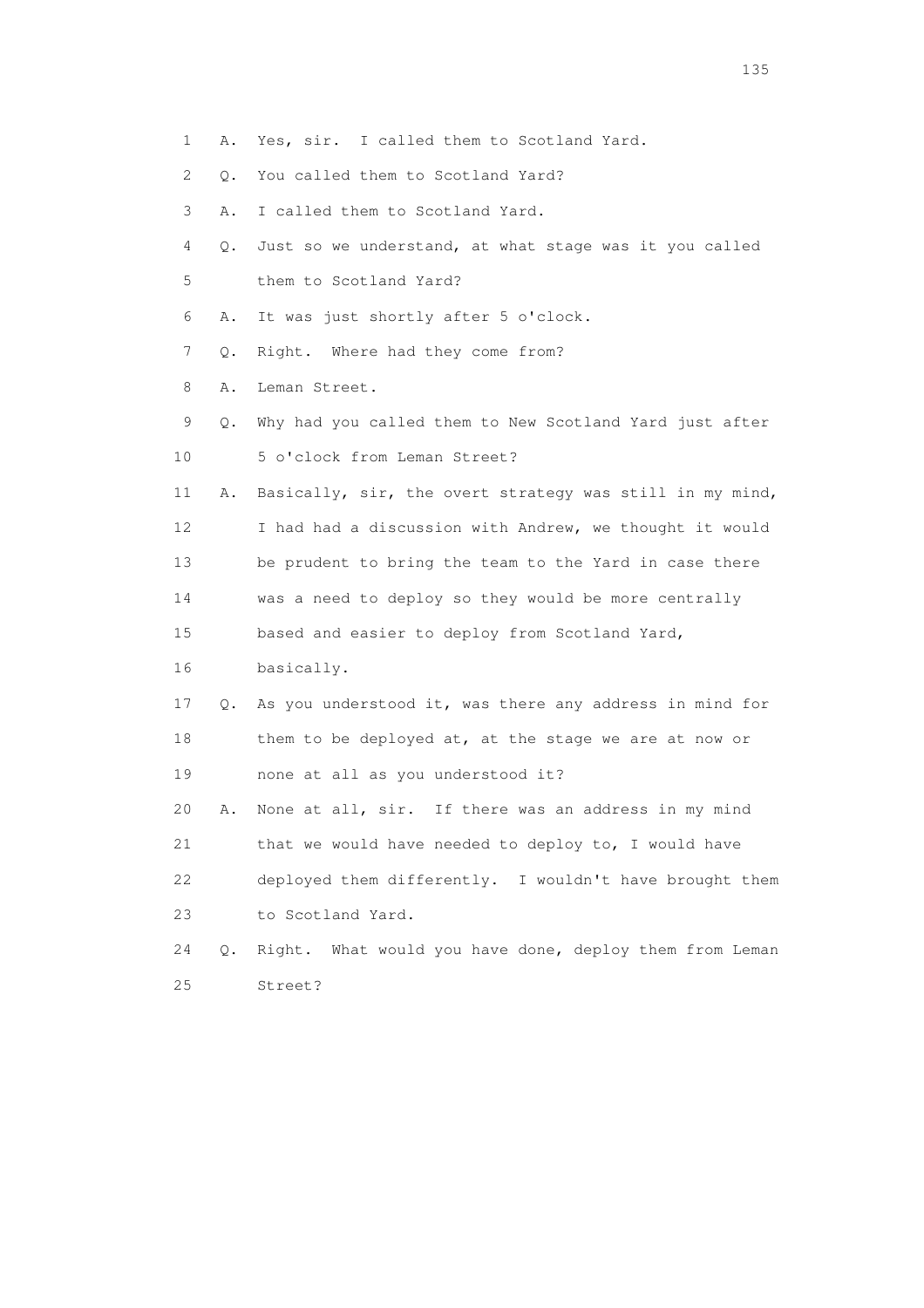1 A. I would have probably sent a team down there or a car 2 down there to recce the address, look for line-up 3 positions for the team to deploy around the address. 4 I would also have asked team members to bring additional 5 maps and other stuff to Scotland Yard for briefing 6 purposes, and I would have asked a number of other 7 questions as well. 8 Q. If you had had a particular address -- 9 A. To deploy to. 10 Q. Right. So as you have indicated, as far as you were 11 concerned, you say you weren't aware of any requirement 12 for a firearms team to deploy? 13 A. No, sir, I wasn't. 14 Q. Nor were you aware that there was any role in the 15 strategy that had been set for firearms officers? 16 A. Not at all, sir. 17 Q. When the orange team got to Scotland Yard, sorry, what 18 sort of time would that have been? 19 A. I am unsure, sir. I didn't ask them to come on a blue 20 light run, to say, but at that time of the morning, it 21 would have been no more than 30 minutes. 22 Q. Help us, would there be a record of their movement 23 somewhere? Is that kind of thing recorded if a firearms 24 team moved from one location to another, do you see what 25 I mean; is there an obligation to write that kind of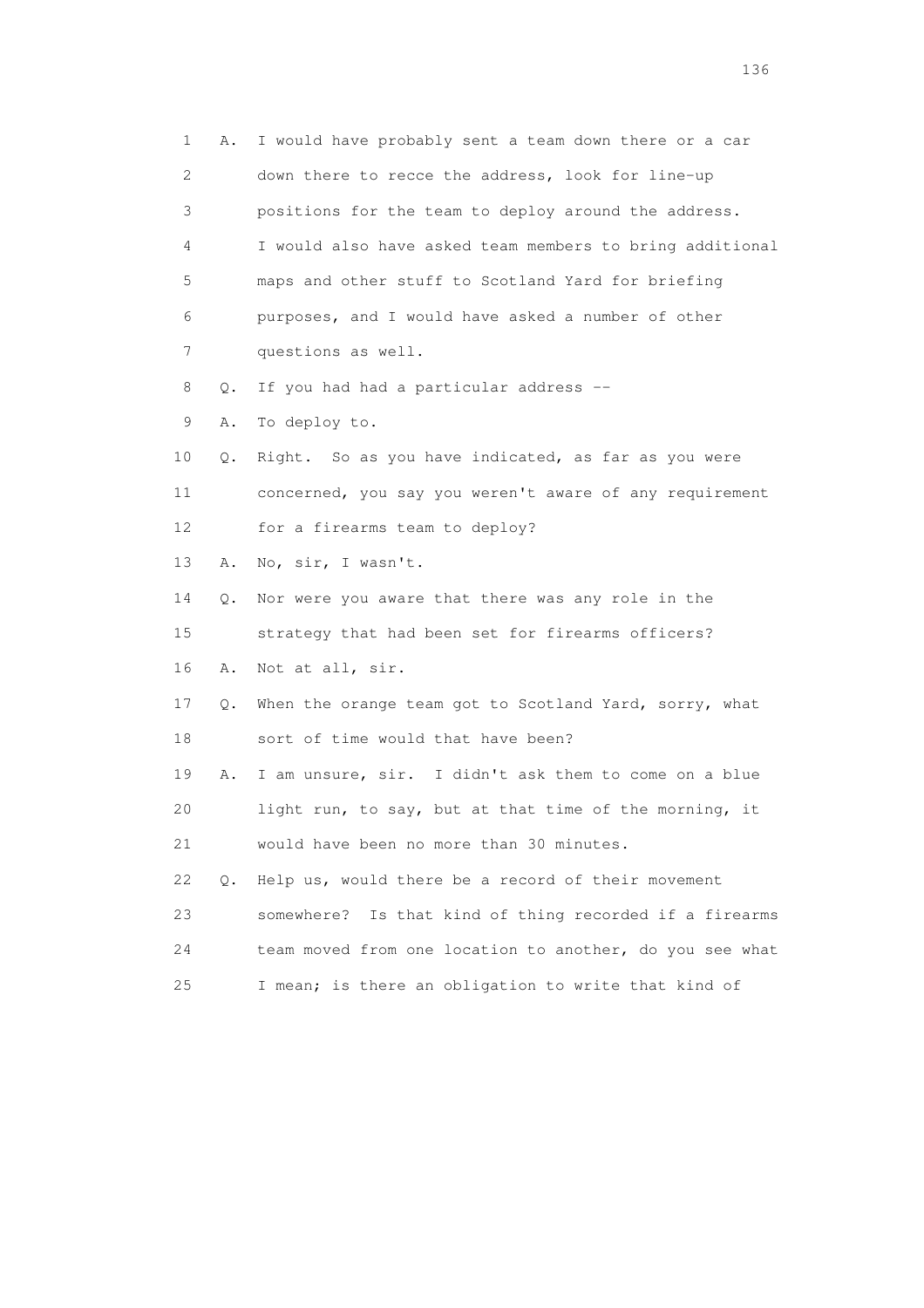- 1 thing down?
- 2 A. No, sir, there isn't.

| 3  | О. | Is there not so people know where resources are?         |
|----|----|----------------------------------------------------------|
| 4  | Α. | Possibly, if we had a Silver on the operation, they may  |
| 5  |    | have recorded it in their own logs, but at this time     |
| 6  |    | I don't think there was one assigned anyway to the       |
| 7  |    | operation.                                               |
| 8  | О. | Would the team themselves have logs which they would     |
| 9  |    | keep a record of their movements in and what time they   |
| 10 |    | are arriving?                                            |
| 11 | Α. | No, sir.                                                 |
| 12 | Q. | All right. Again, when a firearms team moves in this     |
| 13 |    | way in response to a request, would somebody write down  |
| 14 |    | somewhere the reason for the movement?                   |
| 15 | Α. | I would have expected my colleague Andrew to do that.    |
| 16 | Q. | Where would you expect that he would have written down   |
| 17 |    | why they were being moved? Just so we know, because the  |
| 18 |    | document won't mean anything to us, what kind of         |
| 19 |    | document would that be in?                               |
| 20 | Α. | It would be in our own policy log if we were running     |
| 21 |    | one.                                                     |
| 22 | Q. | If we just look, I will ask that you are given the file. |
| 23 |    | Do you have the jury bundle there?                       |
| 24 | Α. | Yes, I have, sir.                                        |
| 25 | О. | If you go to section 41, it has little tabs in it?       |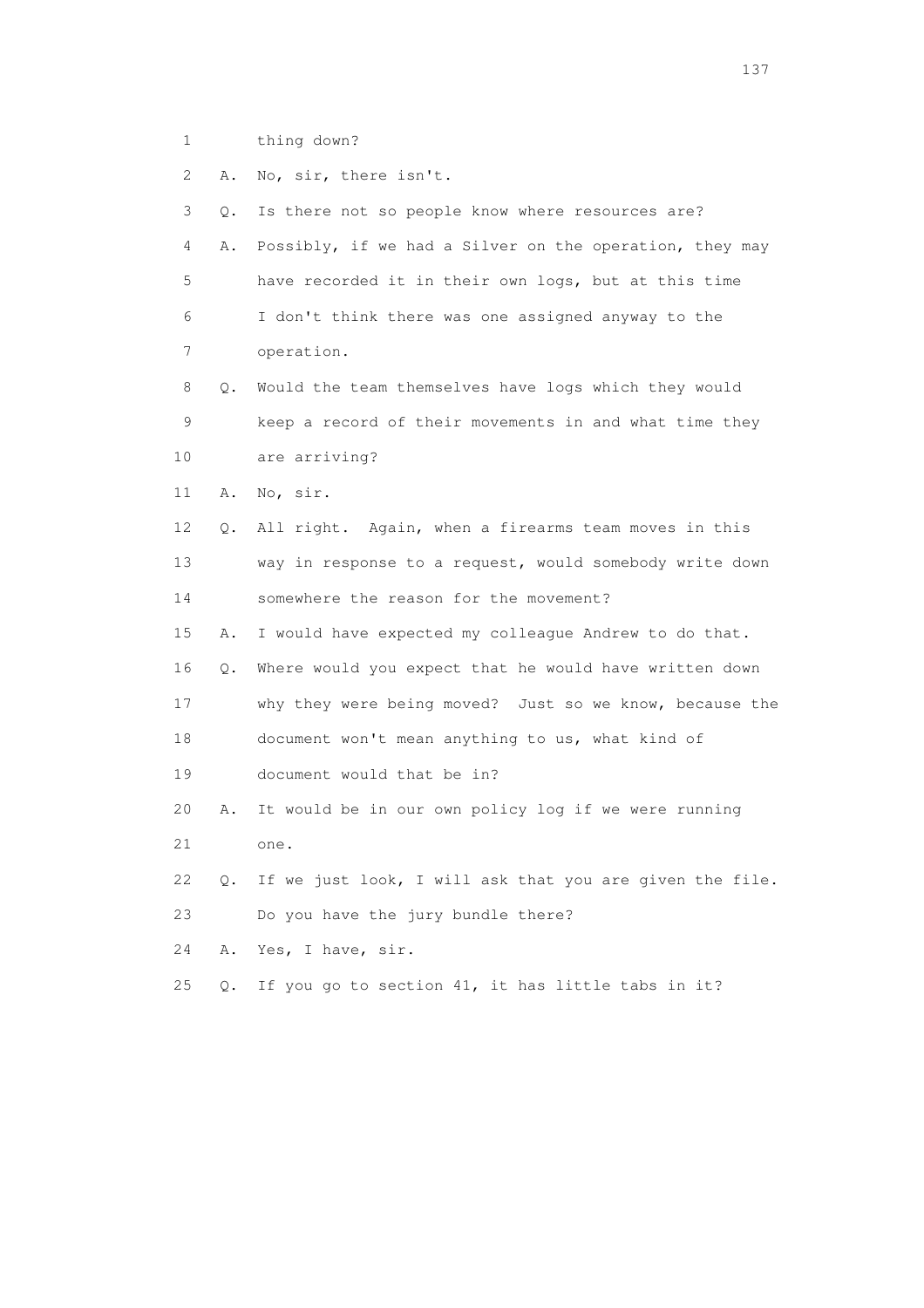1 A. This one only goes up to 35, sir.

- 2 Q. It's on your screen?
- 3 A. Yes.
- 4 Q. We can go to page 5. Can you see "22 July 2005, 0600", 5 do you see that?
- 6 A. Yes, I do.
- 7 Q. "I assume responsibility as tactical adviser for
- 8 Operation Vivace -- resources."

 9 There is a Chief Inspector there, Rush, looks like: 10 "Tac advice to spontaneous calls. Orange team with 11 Inspector ZAJ to be relieved by Chief Inspector Terry at 12 7 o'clock."

13 Yes?

14 A. Yes, sir.

 15 Q. "Black team with Trojan 84 to come on duty at 7. TST 16 and ARV to be the spontaneous response."

 17 So there is a reference there, isn't there, to the 18 orange team with Inspector ZAJ; do you see that?

19 A. I do, sir, yes.

20 Q. But no indication really as to why the movement, is

21 there?

 22 A. No, sir. As I said before, though, there was no need 23 for us to deploy. The officer may not have thought that 24 he needed to put it in there, just the movement of the 25 team to a location; there was no actual task to actually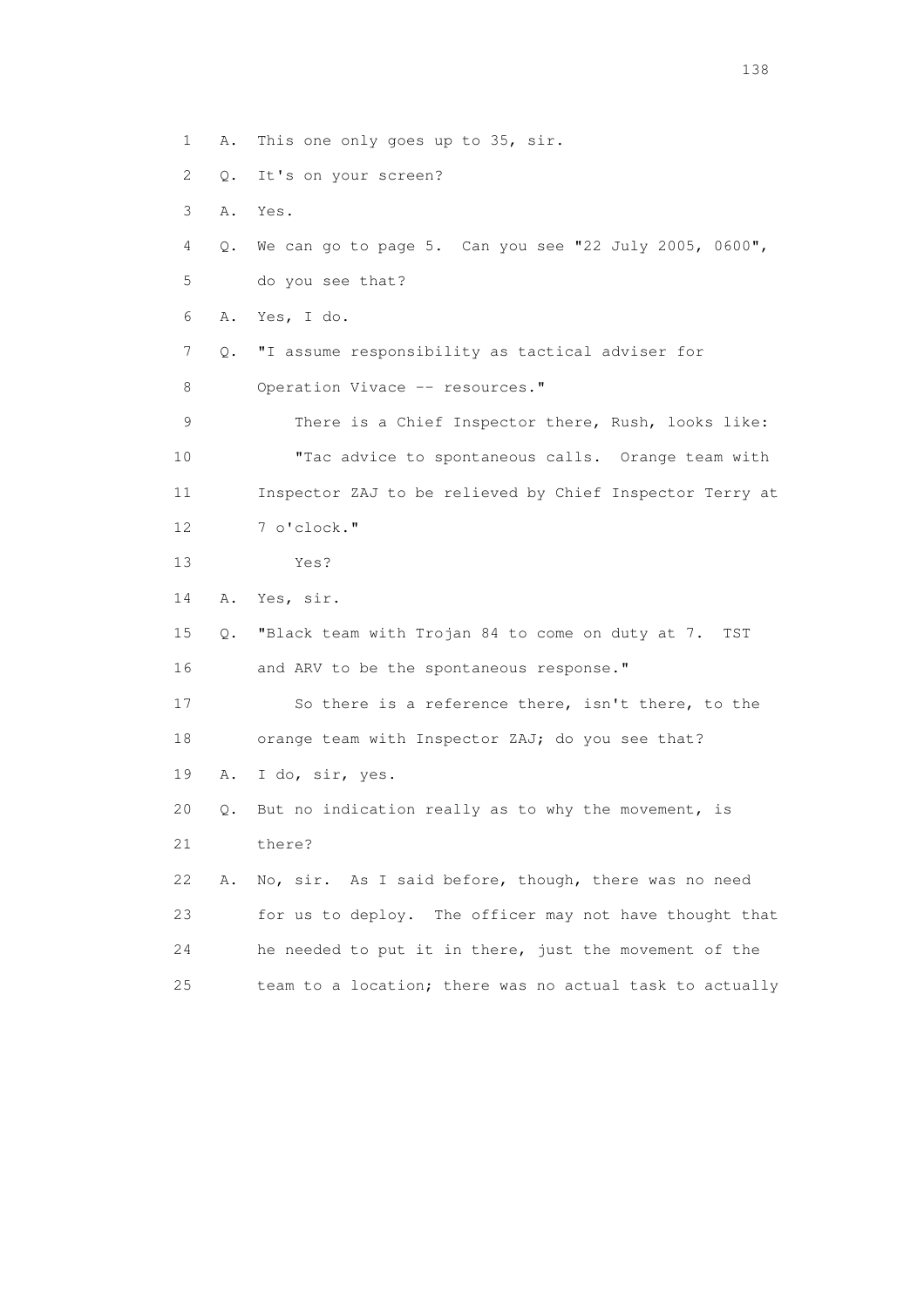- 1 go and deploy to.
- 2 Q. So it follows that you had no idea that a strategy had
- 3 been set that actually required the participation of
- 4 CO19 officers, as the strategy was set?
- 5 A. No, sir, I didn't.
- 6 Q. That never got to you?
- 7 A. Never got to me at all.
- 8 Q. All right. Did you in fact remain with the orange team 9 at Scotland Yard until you were relieved by
- 10 Inspector Terry, whose name we have seen there, at 7 in 11 the morning?
- 12 A. I did, sir, yes.
- 13 Q. You very helpfully recently just provided some 14 information about telephone calls of yours. Thank you 15 very much for that. I am just going to ask that we 16 distribute a coloured sheet of calls, all right? Some 17 relate to you, some don't but it's just easier rather 18 than picking yours out of here. (Handed)
- 19 I am going to go for divider 44. I have a feeling 20 that might be the next one you have free. If I am wrong 21 and it's 43, please tell me. 43 is taken, I think? 22 SIR MICHAEL WRIGHT: 44 has all Mr Boutcher's documents. 23 MR HILLIARD: I am sorry, 45.
- 24 What I am going to do, inspector, is if we just look 25 at some calls that relate to you on this, then there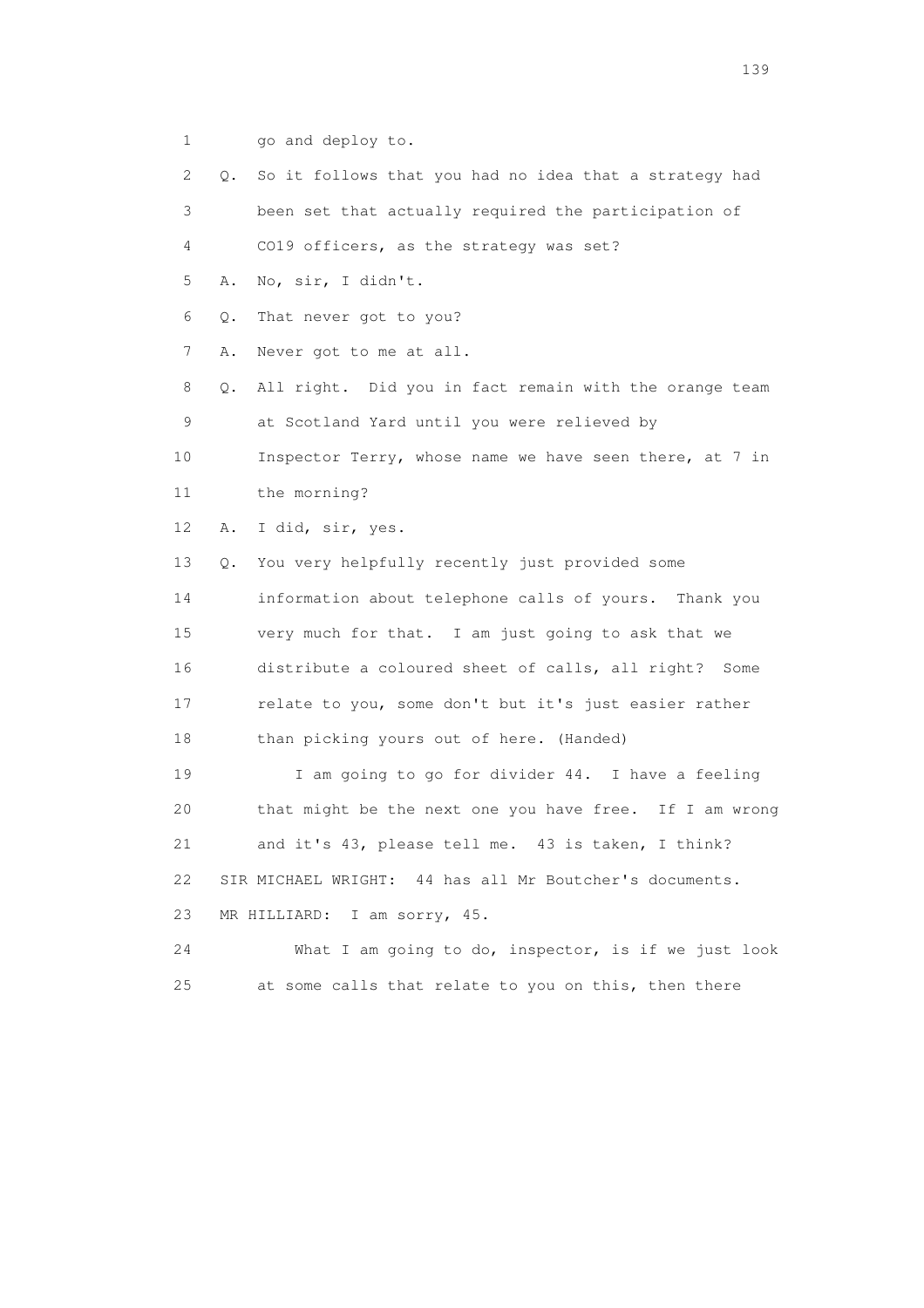1 will be one just to write in for us, not for you, by 2 hand that I want to ask you about as well. 3 You deal with this in your statement of 3 October of 4 this year, so you might just want to have that one to 5 hand. 6 So if we have a look at these and see if you can 7 help us, it's obviously a long, long time ago, but if 8 you can help us even in general terms as to the subject 9 matter of the calls, will you do that? 10 A. Yes, sir. 11 Q. As we go down, very first one, do you see these are all 12 early hours of 22 July 2005. The first one is at 0032 13 and 53 seconds, so just after half past midnight. We 14 don't need to worry about the dialling numbers or end of 15 the column, the source document; that just means where 16 the information has come from. What we really need are 17 whose phone is calling whose and how long it takes and 18 the time. 19 Just after half past midnight, a call on your phone 20 to Andrew's phone for six minutes and 47 seconds; do you 21 see that? 22 A. I do, sir, yes. 23 Q. Any idea what that would have been about or not? 24 A. No, sir, I can't recall at all. 25 Q. Obviously work related in some way?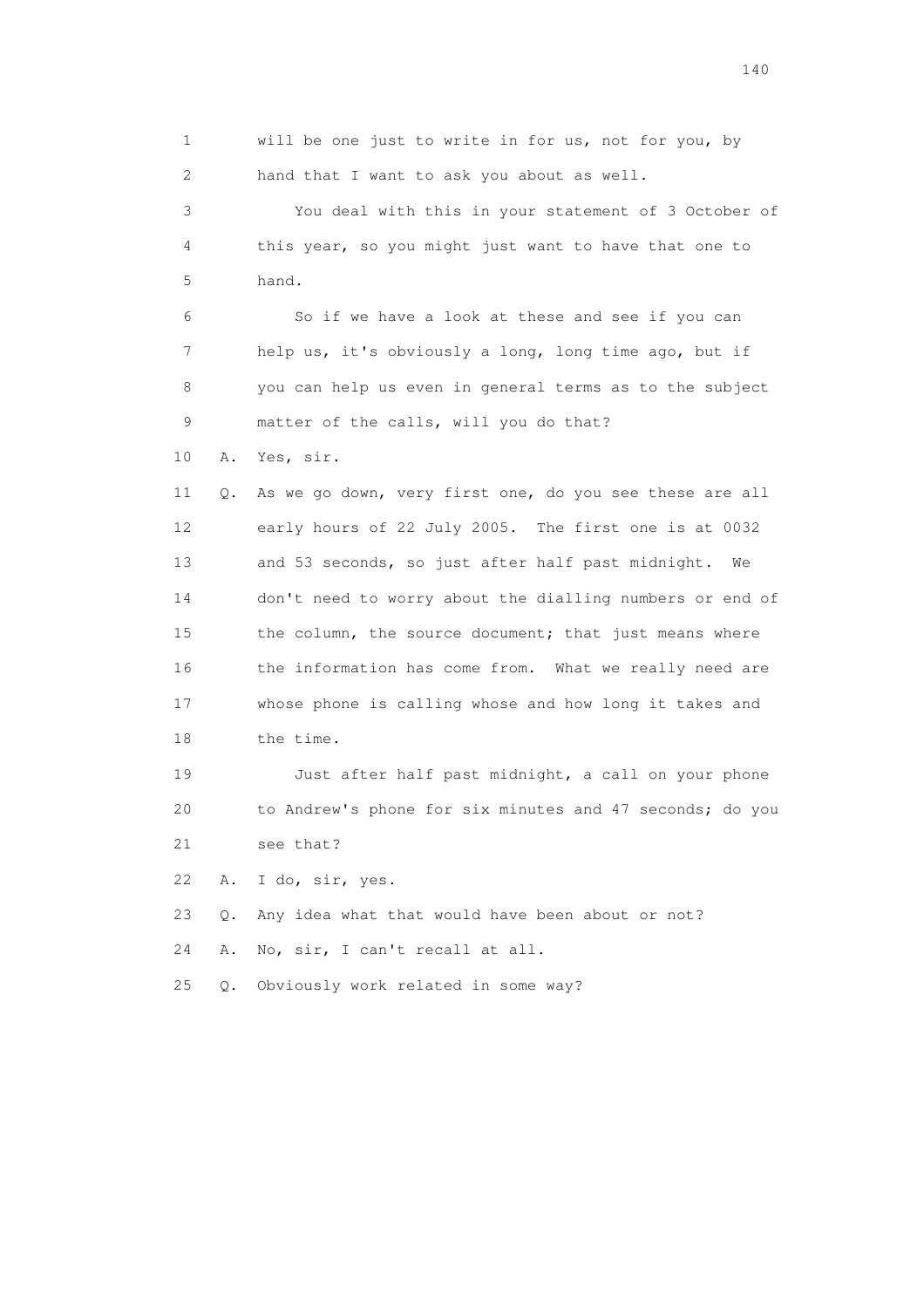| 1  | Α.    | It probably would have been discussing this, yes.        |
|----|-------|----------------------------------------------------------|
| 2  | Q.    | Next one the other way, 1.32 in the morning for 10       |
| 3  |       | minutes and 55 seconds, again any specific recollection  |
| 4  |       | now or not of that?                                      |
| 5  | Α.    | No, sir.                                                 |
| 6  | Q.    | The next two, do you see 1.52 and 1.59, these are you    |
| 7  |       | the other way to Andrew, one for just over three minutes |
| 8  |       | and the other for just over two and a half minutes.      |
| 9  |       | Again, this is just before 2 o'clock in the morning.     |
| 10 |       | Any recollection now about those or not, but again work  |
| 11 |       | related in some way --                                   |
| 12 | Α.    | Certainly work related, sir, but --                      |
| 13 | Q.    | -- to what you have been telling us about?               |
| 14 | Α.    | -- I can't remember the content, no.                     |
| 15 | Q.    | Then next one down, the pink one, one of yours, do you   |
| 16 |       | see at 5.06 in the morning, this is you to Andrew and    |
| 17 |       | it's a call for 19 seconds. Can you help with that?      |
| 18 | Α.    | Sir, again I can't recall the content of that call.      |
| 19 |       | I think we were probably discussing this operation and   |
| 20 |       | how it was progressing. I think a decision was then      |
| 21 |       | made to call orange team.                                |
| 22 | $Q$ . | Right. Would that have been in a 19 second call?         |
| 23 | Α.    | Yes, sir, it would have been.                            |
| 24 | Q.    | Would it? All right. Just that it looks pretty short     |
| 25 |       | to discuss it and then to decide to bring the orange     |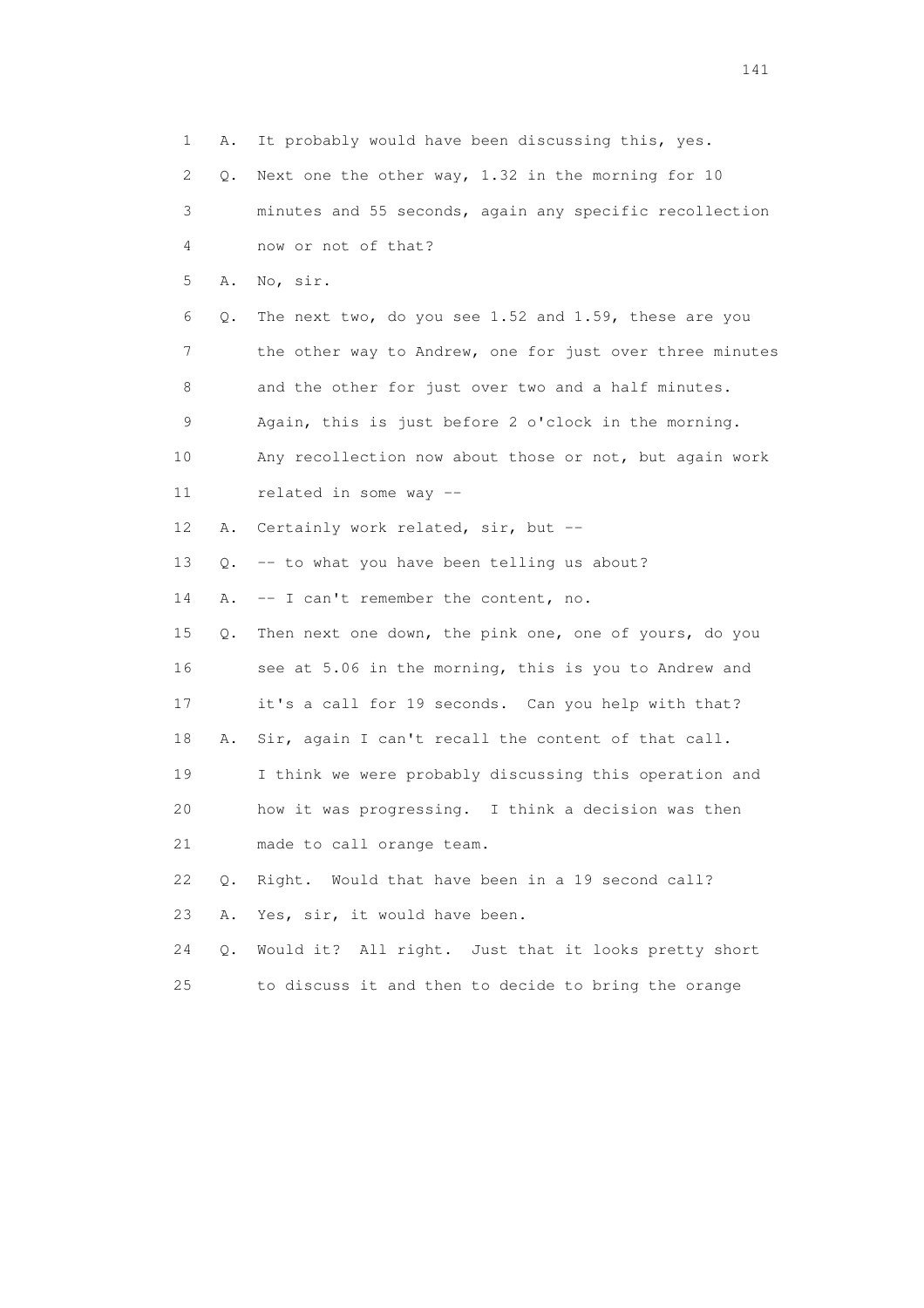1 team. Don't worry, if that's what you think -- 2 A. I'm fairly (inaudible) that was a discussion with Andrew 3 and we discussed bringing orange team. I wouldn't have 4 brought orange team to the Yard without discussing it 5 with Andrew. 6 Q. Then one that I think you can help us about because I 7 think you have checked, do you see at 5.07 in the 8 morning, 5.07 and 54 seconds, you, now, although it says 9 "UK" for unknown, I think you have been kind enough to 10 check that; is that right? 11 A. Yes, sir. 12 Q. Can you help us? We might just want to write in, who 13 was that call to? 14 A. That's the orange team leader's phone. 15 SIR MICHAEL WRIGHT: Sorry? 16 A. The orange team leader's phone -- the sergeant in charge 17 of orange team. 18 MR HILLIARD: So that's a call for 10 seconds to the orange 19 team leader, and what did you say in the 10 seconds? 20 A. I basically told him to come to Scotland Yard and 21 I would brief him once he got there. 22 Q. Is that the kind of thing that somebody in his position 23 would expect, a really brief call, saying -- 24 A. Yes, sir, there would be no need to say much more than 25 that, apart from "Get your team to Scotland Yard".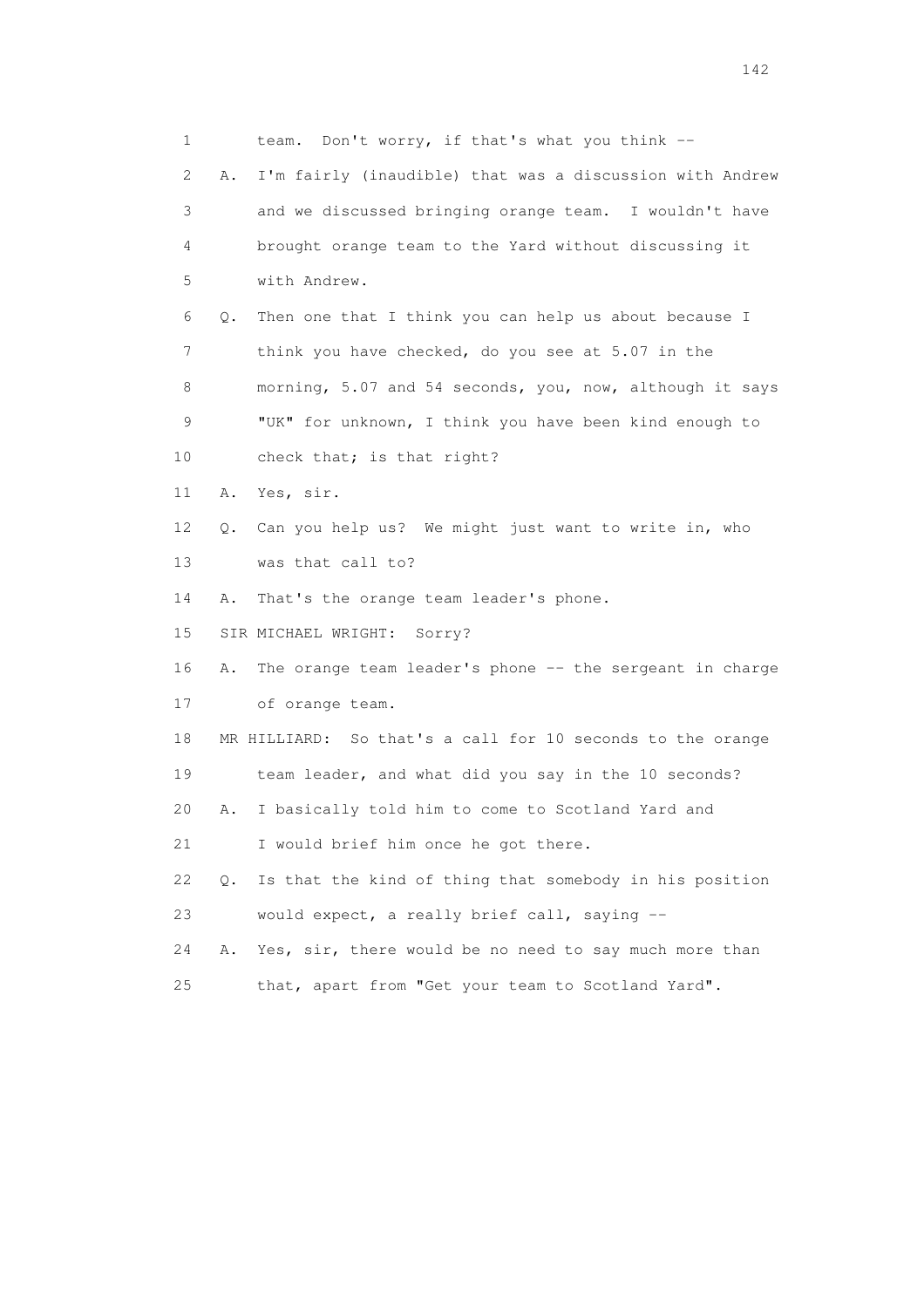| $\mathbf 1$ | Q. | Given the brevity of it, would you have been saying to   |
|-------------|----|----------------------------------------------------------|
| 2           |    | him that he needed to make his way there pretty quickly  |
| 3           |    | or not?                                                  |
| 4           | Α. | At that time, sir, there was no requirement to get them  |
| 5           |    | there quickly, but it was at 5.10 in the morning and     |
| 6           |    | it's only 10, 15 minutes from Leman Street at that time  |
| 7           |    | of the morning.                                          |
| 8           | Q. | Then 5.27, do you see the next one down in pink, this is |
| 9           |    | you to Andrew for 45 seconds. Can you help about that?   |
| 10          | Α. | No, sir, I can't recall that.                            |
| 11          | Q. | I was going to come back to it, but I think it's         |
| 12          |    | probably sensible if we deal with it as we go along.     |
| 13          |    | Can you see, if we go back before that one, that there   |
| 14          |    | is a call here involving Andrew and Mr Boutcher; do you  |
| 15          |    | see at 5.17?                                             |
| 16          | Α. | I do, sir, yes.                                          |
| 17          | Q. | It might be as well to draw an arrow there. There is     |
| 18          |    | another call which I think you are aware of, is this     |
| 19          |    | right, which is at 5.17, which was from Alan to you for  |
| 20          |    | 1 minute and 23 seconds, I think you are aware of that?  |
| 21          | Α. | I am aware of the call, sir, yes.                        |
| 22          | Q. | So we want to put a little arrow and write below it, so  |
| 23          |    | we have another call at 5.17, this is Alan to            |
| 24          |    | Inspector ZAJ for 1 minute and 23 seconds.               |
| 25          |    | Just tell us, remind us, who was Alan? You know who      |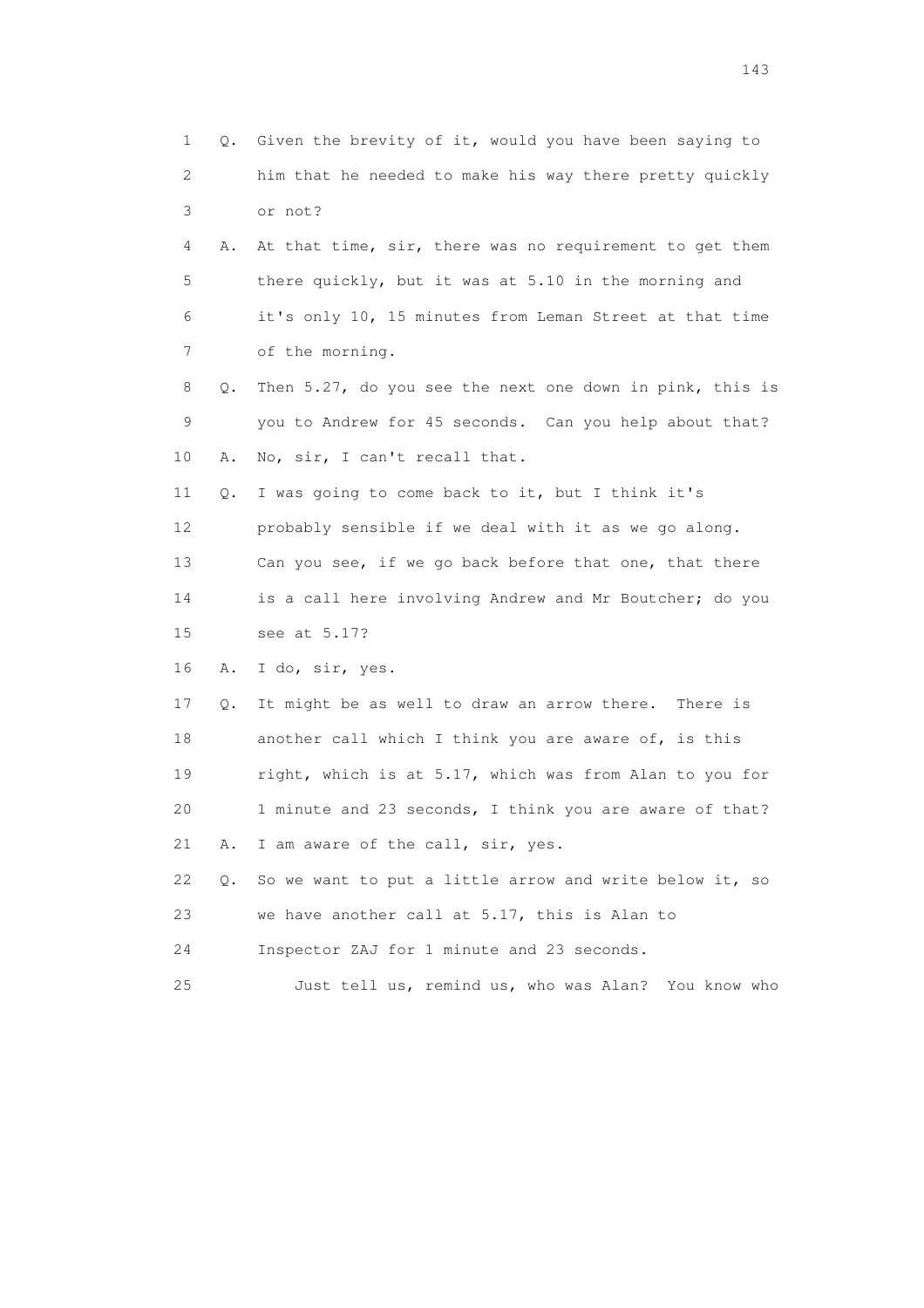1 we are referring to as Alan?

2 A. I know who you are referring to.

3 Q. Yes. I don't mean who was he and what's his name --

4 A. I understand that, sir.

5 Q. What was his job?

 6 A. I actually can't recall what his role was on that night. 7 SIR MICHAEL WRIGHT: Where does the arrow go, Mr Hilliard? 8 MR HILLIARD: To wherever you have done the writing, if you 9 put the arrow into 5.17.

10 SIR MICHAEL WRIGHT: All right. Alan to ZAJ.

 11 MR HILLIARD: Alan says that he spoke to you in that call 12 and asked you to despatch a SO19 team. We are going to 13 hear from him later, but this is what he has said before 14 on a number of occasions. That he spoke to you and 15 asked you to despatch a SO19 team, so that's a firearms 16 team, to Scotia Road as soon as practicable. All right? 17 I think you are aware that that's what he says?

18 A. I am, sir, yes.

 19 Q. There is no doubt, is there, because the telephone 20 records show it, that there is a call between his 21 telephone and yours at 5.17 in the morning, for a minute

22 and 23 seconds?

23 A. I understand that, sir, yes.

 24 Q. Do you have any recollection of him saying that to you? 25 A. I was never told in that phone call, if it did happen,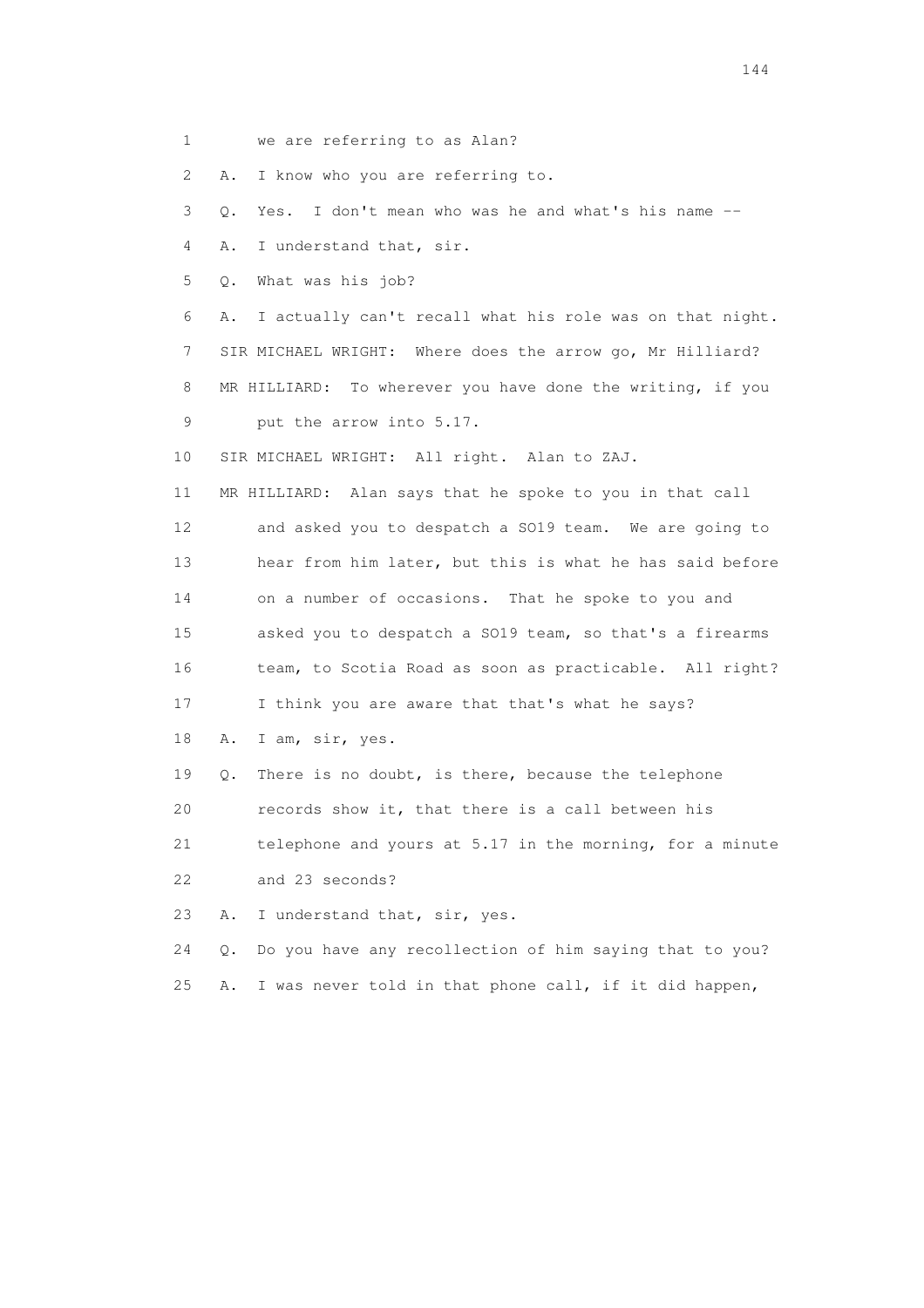1 and it must have happened, because it's there, to go, to 2 deploy a firearms to that address. I may well have had 3 a phone call or conversation with Alan but I was 4 certainly not told to send a team to that address. 5 SIR MICHAEL WRIGHT: Do you have any recollection of a phone 6 call at about that time between yourself and Alan? 7 A. I have no recollection of the phone call, sir. 8 SIR MICHAEL WRIGHT: But if it happened it didn't contain 9 that instruction? 10 A. It didn't, sir, because I would have deployed the team 11 differently. 12 MR HILLIARD: So we have put in a 5.17 one there. Do you 13 remember we just looked at 5.27, you to Andrew, for 45 14 seconds. I think you said, if I remember rightly, that 15 you had no recollection of that. 16 A. I have not, sir, no. 17 Q. Then 5.43, back the other way, Andrew to you for 18 a minute and 7 seconds. Any recollection about that? 19 A. No, sir. 20 Q. I make it plain, there is no criticism, it's obviously 21 very difficult to remember particular 45 second calls, 22 but it's just in case you can help us. 23 A. I understand that, sir, yes. 24 Q. 6.23 in the morning is Andrew to you for 13 seconds. 25 Again, can you help at all about a 13 second call three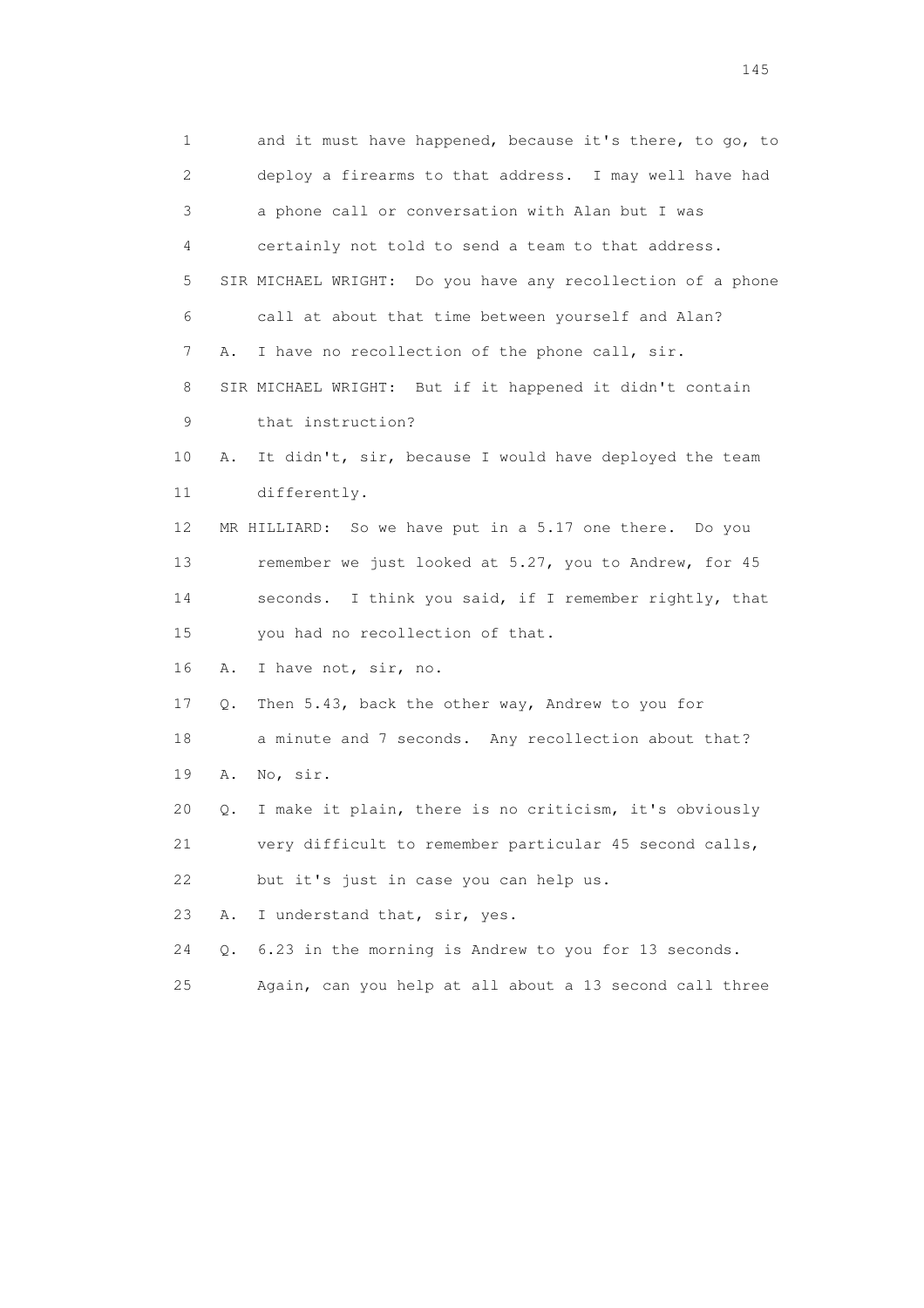1 years later, or not?

2 A. No, sir, I can't.

| 3               | Q.        | We don't need to trouble with a call from you to            |
|-----------------|-----------|-------------------------------------------------------------|
| 4               |           | a number we don't immediately know the subscriber of.       |
| 5               |           | At 6.25 in the morning, call from you to Andrew for         |
| 6               |           | a minute and 43 seconds. Any help about that?               |
| 7               | Α.        | I know that probably one of the last conversations I had    |
| 8               |           | with Andrew that night was just to discuss when we were     |
| 9               |           | being relieved from duty and when we were coming back on    |
| 10              |           | duty, so it was possibly around that time, sir.             |
| 11              | $\circ$ . | Do you know what that was about?                            |
| 12 <sup>°</sup> | Α.        | That was about our duty times, who was relieving who and    |
| 13              |           | what time we were likely to be back on duty.                |
| 14              |           | SIR MICHAEL WRIGHT: Terry was coming on to relieve you?     |
| 15              | Α.        | That's correct, sir, yes.                                   |
| 16              |           | SIR MICHAEL WRIGHT: Mind you, a 4 second one, it might have |
| 17              |           | been a failed call.                                         |
| 18              |           | MR HILLIARD: You indicated that your evidence is that       |
| 19              |           | nobody ever told you or asked you to deploy a team?         |
| 20              | Α.        | That's correct, sir, yes.                                   |
| 21              | Q.        | What I want to know is: was the topic ever discussed        |
| 22              |           | with you, were you ever given a reason for not deploying    |
| 23              |           | a team.                                                     |
| 24              | Α.        | No, sir, I wasn't, but however, if I thought the            |
| 25              |           | information I received from Alan required us to deploy      |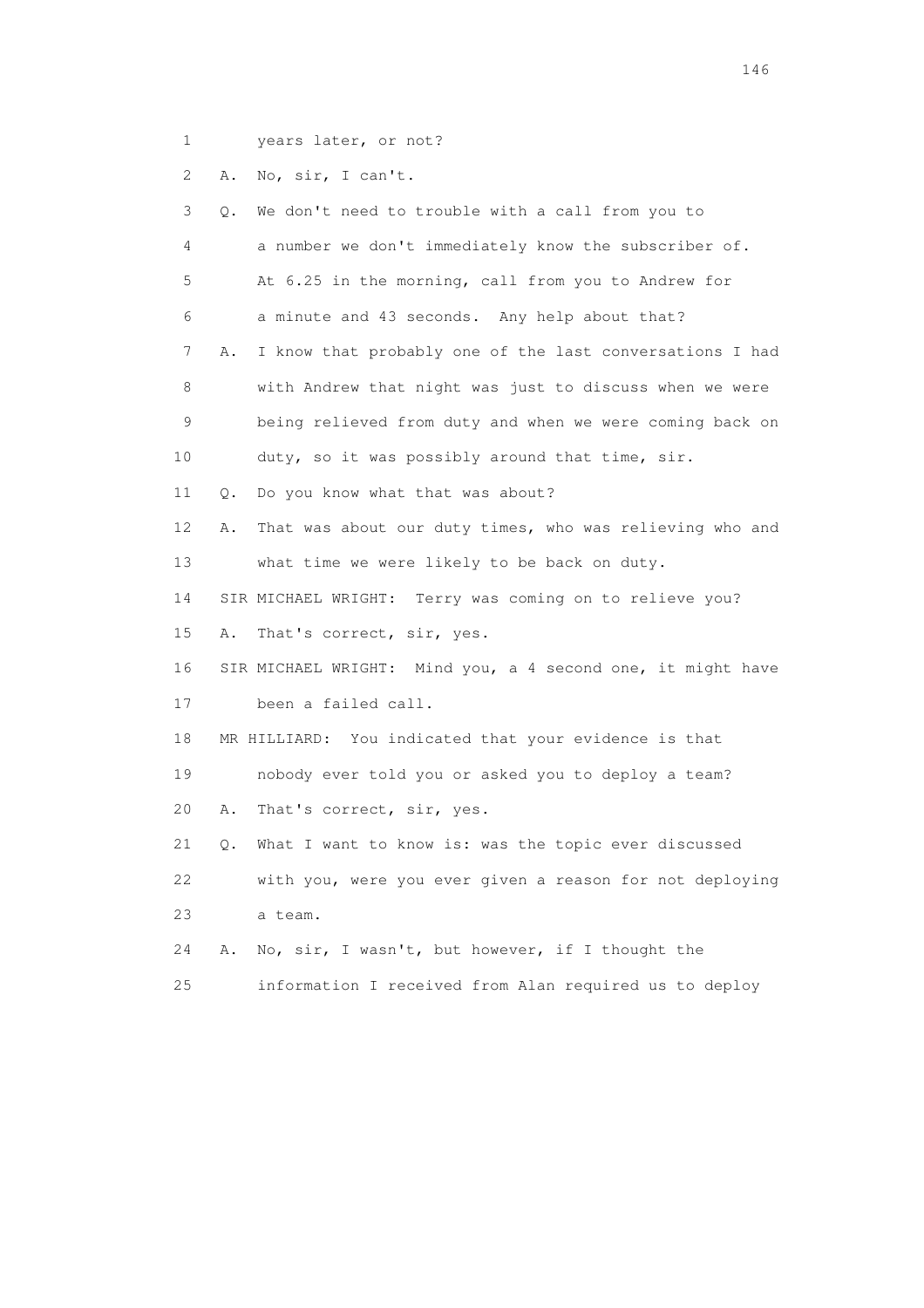|    | 1       | a team, then I would have done so. I certainly would     |
|----|---------|----------------------------------------------------------|
|    | 2       | have clarified that point with him.                      |
|    | 3<br>Q. | Do you have any recollection at this time of anybody     |
|    | 4       | ever saying to you that there are a number of addresses  |
|    | 5       | that we are interested in, we have only got one firearms |
|    | 6       | team, and if we send the firearms team to one address,   |
|    | 7       | there will be no cover for the other addresses? Do you   |
|    | 8       | remember anybody ever going through at this time         |
|    | 9       | a thought process like that with you?                    |
| 10 | Α.      | I don't, sir, but I can understand the reasoning behind  |
| 11 |         | it.                                                      |
| 12 | Q.      | Just help us with this: if you have a strategy that      |
| 13 |         | requires firearms to go to a number of addresses, all    |
| 14 |         | right, if you have more addresses than teams, suppose    |
| 15 |         | you need firearms at four addresses and you have only    |
| 16 |         | one team?                                                |
| 17 | Α.      | Yes, sir, I understand.                                  |
| 18 | Q.      | Do you send them to none of the addresses or do you have |
|    | 19      | to prioritise?                                           |
| 20 | Α.      | You certainly would have to prioritise.                  |
| 21 | Q.      | Then you may have presumably to use patrolling ARVs, for |
| 22 |         | example, if something unexpected happens at one of the   |
| 23 |         | others?                                                  |
| 24 | Α.      | We could have done that, sir.                            |
| 25 | Q.      | You have to make a decision as to which is the most      |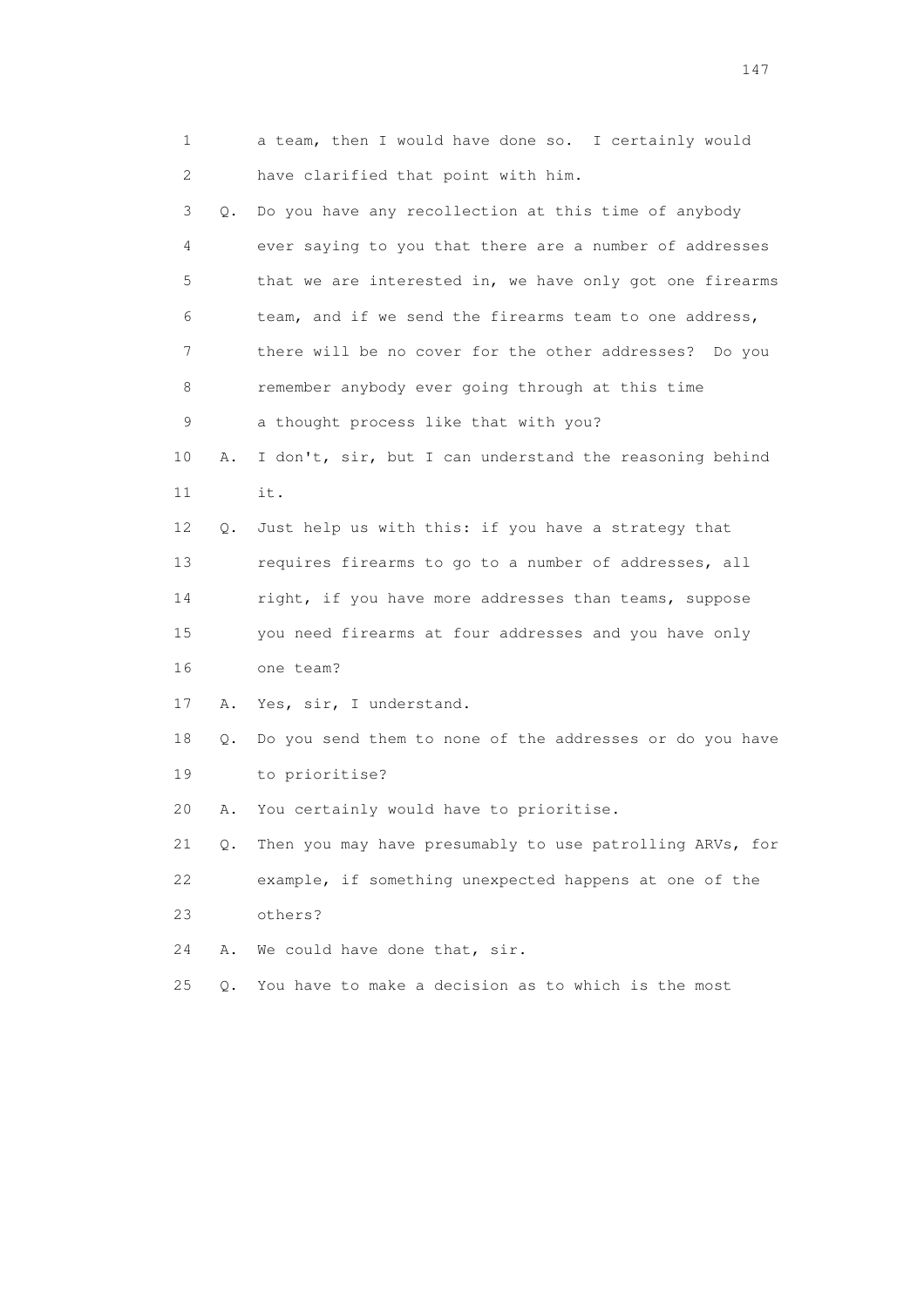1 important of the addresses if your resources don't match 2 up? 3 A. That's correct, sir. 4 MR HILLIARD: Thank you very much. 5 SIR MICHAEL WRIGHT: By the time you went off duty, at 6 7 o'clock, you have told us that you had been given 7 information about Scotia Road. 8 A. Yes, sir. 9 SIR MICHAEL WRIGHT: Had you been told about any other 10 address? 11 A. No, sir, I couldn't recall any information about any 12 other addresses. 13 SIR MICHAEL WRIGHT: I will try and trigger your memory. 14 Portnall Road, W9? 15 A. Sir, I only became aware of this address after this 16 operation, after I had come away from this. 17 SIR MICHAEL WRIGHT: Until after you had come away. 18 A. Yes, sir. 19 SIR MICHAEL WRIGHT: Blair House, Dorset Road. 20 A. Certainly not, sir. 21 SIR MICHAEL WRIGHT: Or Mitcham Road. 22 A. No, sir. 23 SIR MICHAEL WRIGHT: Only Scotia Road. 24 A. Only Scotia Road. 25 SIR MICHAEL WRIGHT: Yes, Mr Mansfield.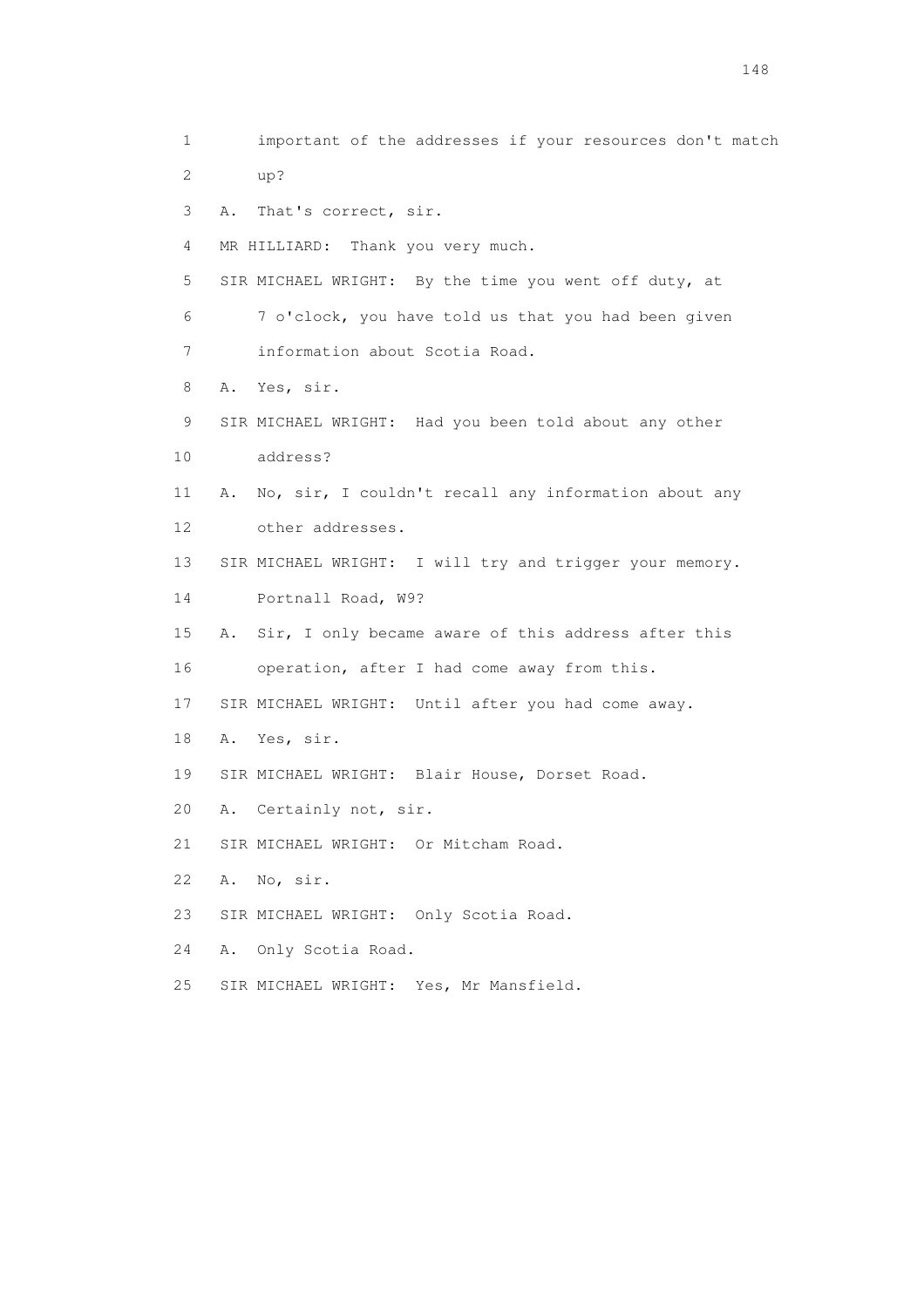| 1                         |    | Questions from MR MANSFIELD                              |
|---------------------------|----|----------------------------------------------------------|
| $\mathbf{2}^{\mathsf{I}}$ |    | MR MANSFIELD: Good afternoon. My name is                 |
| 3                         |    | Michael Mansfield. I represent the family of             |
| 4                         |    | Jean Charles de Menezes.                                 |
| 5                         |    | I want to ask you a bit about the situation with the     |
| 6                         |    | orange team. We have heard already from Andrew that in   |
| 7                         |    | fact the orange team are on standby; there was           |
| 8                         |    | an identified DSO available to, as it were, oversee any  |
| 9                         |    | deployment from Scotland Yard. I don't know whether you  |
| 10                        |    | remember, it's Andrew Baker, does that ring a bell?      |
| 11                        | Α. | It does, sir, yes.                                       |
| 12                        | О. | So there was a DSO and there was also a tactical         |
| 13                        |    | adviser, that's where you come in, and you were going to |
| 14                        |    | be, although you were giving tactical advice centrally   |
| 15                        |    | to the 24-hour DSO, you were an inspector who could go   |
| 16                        |    | with the orange team if they were deployed; is that      |
| 17                        |    | right?                                                   |
| 18                        | Α. | That is correct, sir, yes.                               |
| 19                        | Q. | There is one other further position, obviously, and that |
| 20                        |    | is a Silver would be needed to go on the deployment; is  |
| 21                        |    | that right, and do the briefing?                         |
| 22                        | Α. | Yes, sir, that's correct.                                |
| 23                        | Q. | Do you recall that, and I appreciate the time lapse and  |
| 24                        |    | so on, a particular Silver was identified or just        |
| 25                        |    | a range of Silvers were identified? Do you remember      |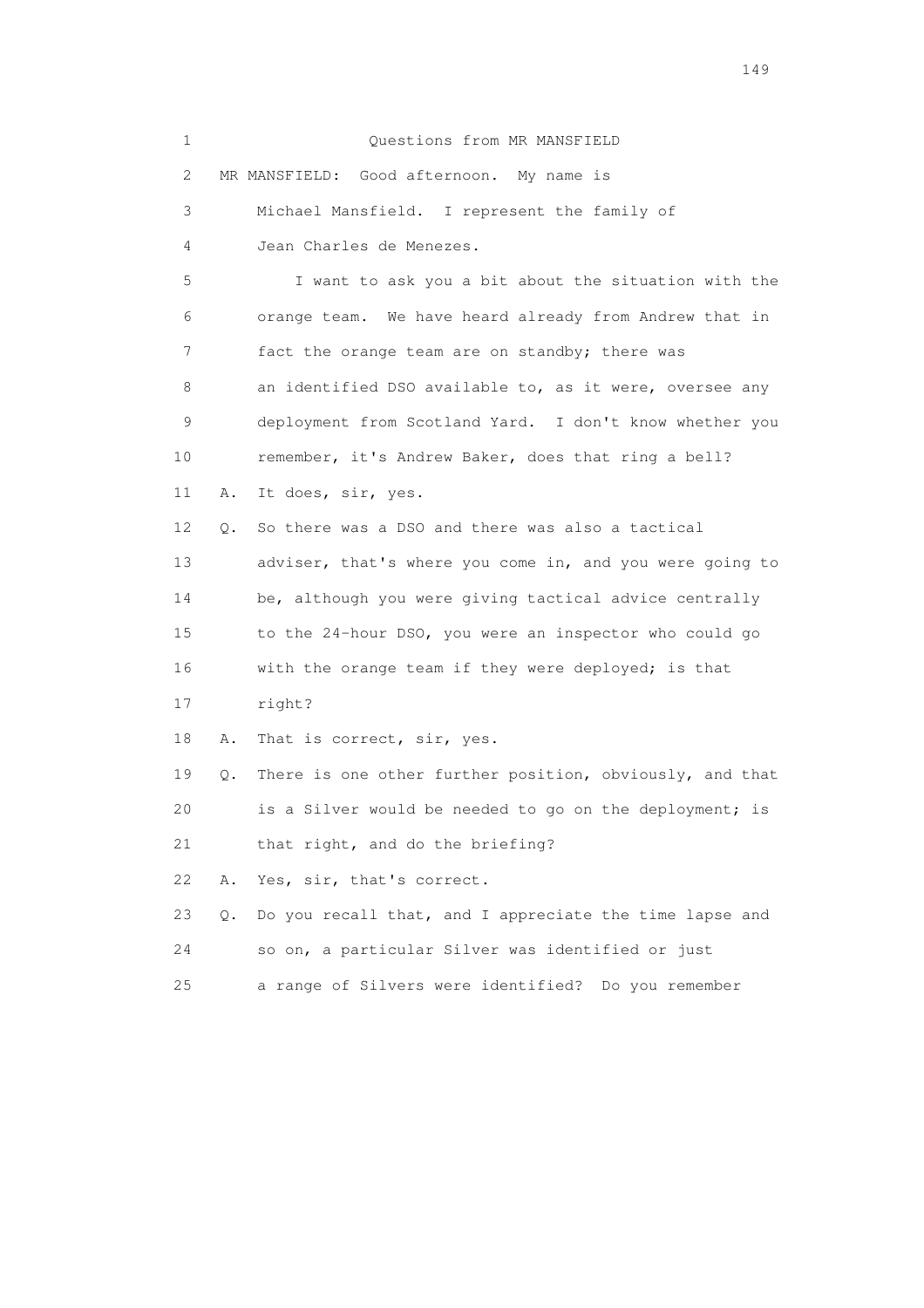1 which it was?

| 2               | Α.        | I don't recall any Silvers being identified for that     |
|-----------------|-----------|----------------------------------------------------------|
| 3               |           | operation. I understood there were Silvers available.    |
| 4               | $\circ$ . | So your memory is no particular one, but there were some |
| 5               |           | available at New Scotland Yard who could perform it?     |
| 6               | Α.        | Yes, sir.                                                |
| 7               | Q.        | That's the position. Now, you have made an obvious       |
| 8               |           | point that in fact if you had known that they were       |
| 9               |           | wanted to go to Scotia Road, which is what somebody else |
| 10              |           | is going to say, then you would not have bothered to     |
| 11              |           | bring them to New Scotland Yard; you would have taken    |
| 12 <sup>°</sup> |           | them or deployed them to somewhere near Scotia Road so   |
| 13              |           | they could then decide how to deal with Scotia Road,     |
| 14              |           | something like that?                                     |
| 15              | Α.        | Yes, sir, I certainly -- if I knew there was             |
| 16              |           | a requirement to go to Scotia Road, I would have         |
| 17              |           | certainly sent officers ahead to recce it.               |
| 18              | Q.        | I wanted to go through this, because you have made it    |
| 19              |           | very clear you didn't know what the strategy was that    |
| 20              |           | night?                                                   |
| 21              | Α.        | I was aware of the overt strategy, sir.                  |
| 22              | Q.        | You knew that, but you didn't know the covert one?       |
| 23              | Α.        | No, sir.                                                 |
| 24              | Q.        | We have heard it many times, but part of the covert      |
| 25              |           | strategy that the Gold Commander had set at 4.55 was     |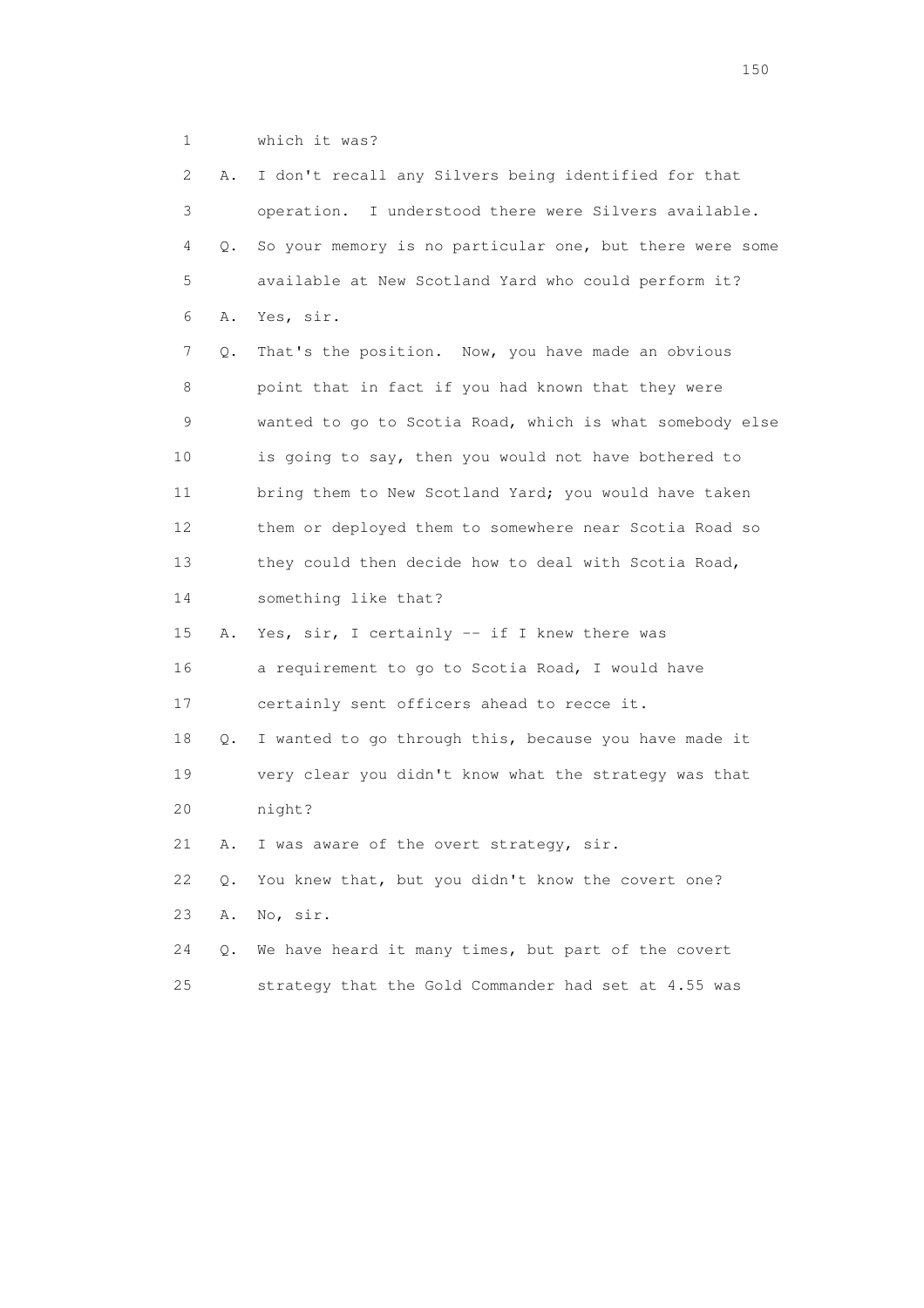| 1                         |    | SO19 recce. Now, that is, you didn't know that, but you  |
|---------------------------|----|----------------------------------------------------------|
| $\mathbf{2}^{\mathsf{I}}$ |    | are saying that is an obvious requirement that you would |
| 3                         |    | expect, that someone would do first?                     |
| 4                         | Α. | In this type of operation, a MASTS operation,            |
| 5                         |    | I certainly would like to recce the lie of the grounds   |
| 6                         |    | for want of a better word to establish some line-up      |
| 7                         |    | positions for our vehicles.                              |
| 8                         | Q. | Exactly. Now, you have used the word MASTS, it's been    |
| 9                         |    | used several times, if I just elaborate it once more,    |
| 10                        |    | mobile armed support to surveillance?                    |
| 11                        | Α. | That's correct, sir, yes.                                |
| 12                        | Q. | The recce that would have to be carried out, in this     |
| 13                        |    | type of operation, would you send the firearms team down |
| 14                        |    | there and they do the recce from a place nearby, or do   |
| 15                        |    | you send somebody down before they even leave their      |
| 16                        |    | base?                                                    |
| 17                        | Α. | I would expect the team sergeant, I would have asked him |
| 18                        |    | to send someone ahead.                                   |
| 19                        | Q. | If I may say so, that makes sense. The person who is     |
| 20                        |    | going ahead has to be mobile, plainly. I mean, you just  |
| 21                        |    | send them down in a car or on a motorcycle; if it's      |
| 22                        |    | giving away sensitive information you don't have to      |
| 23                        |    | answer, but I mean, you would send them in a vehicle?    |
| 24                        | Α. | Yes, sir, obviously to get there I would send them in    |
| 25                        |    | a vehicle. However, it would depend on any information   |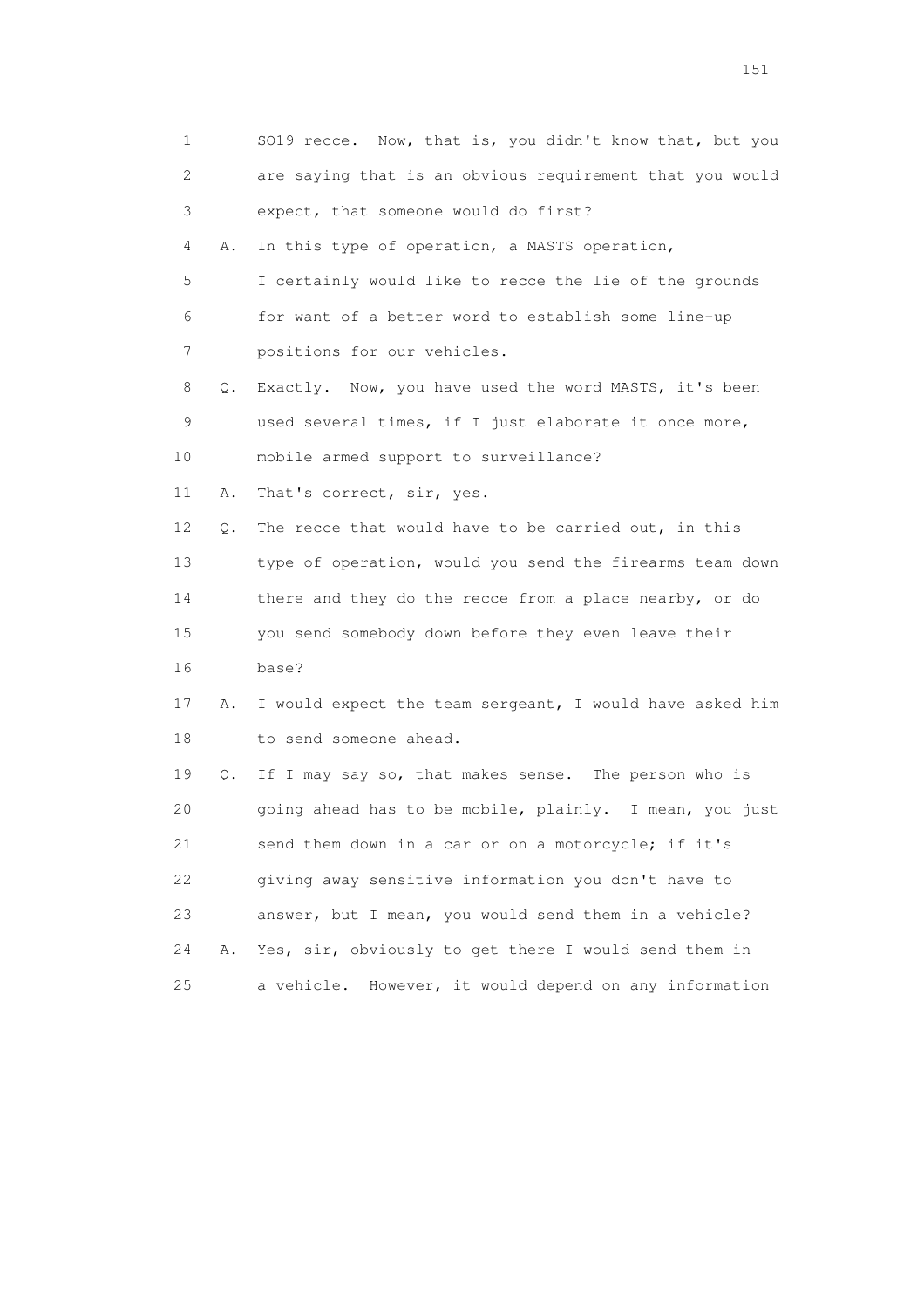1 intelligence we got how we actually conducted that 2 recce. 3 Q. Right, because you might do it on foot? 4 A. We may do, sir, yes. 5 Q. Particularly if it is an enclave of roads, if you know 6 what I mean, a little estate of roads, which is what it 7 is, Scotia Road; have you ever been there? 8 A. No, I haven't. 9 Q. The other thing you indicated was, besides obviously 10 a recce and you have indicated somebody would go ahead 11 and do that, at last there is a witness who talks about 12 maps. I am most pleased to hear about this. You would 13 get maps, would you? 14 A. Sir, it would be good practice for us to, if we have the 15 facility, to print A0 maps off, overview maps. I would 16 have expected those to be printed off and brought to me. 17 Q. I am sorry, it all seems very obvious, and I am sorry to 18 have to ask you these questions, but who prints off the 19 maps? 20 A. CO19 officers would have done that. 21 Q. At Leman Street? 22 A. Yes. 23 Q. It's all there? 24 A. Yes. 25 Q. Those maps can be either, you know, large scale or they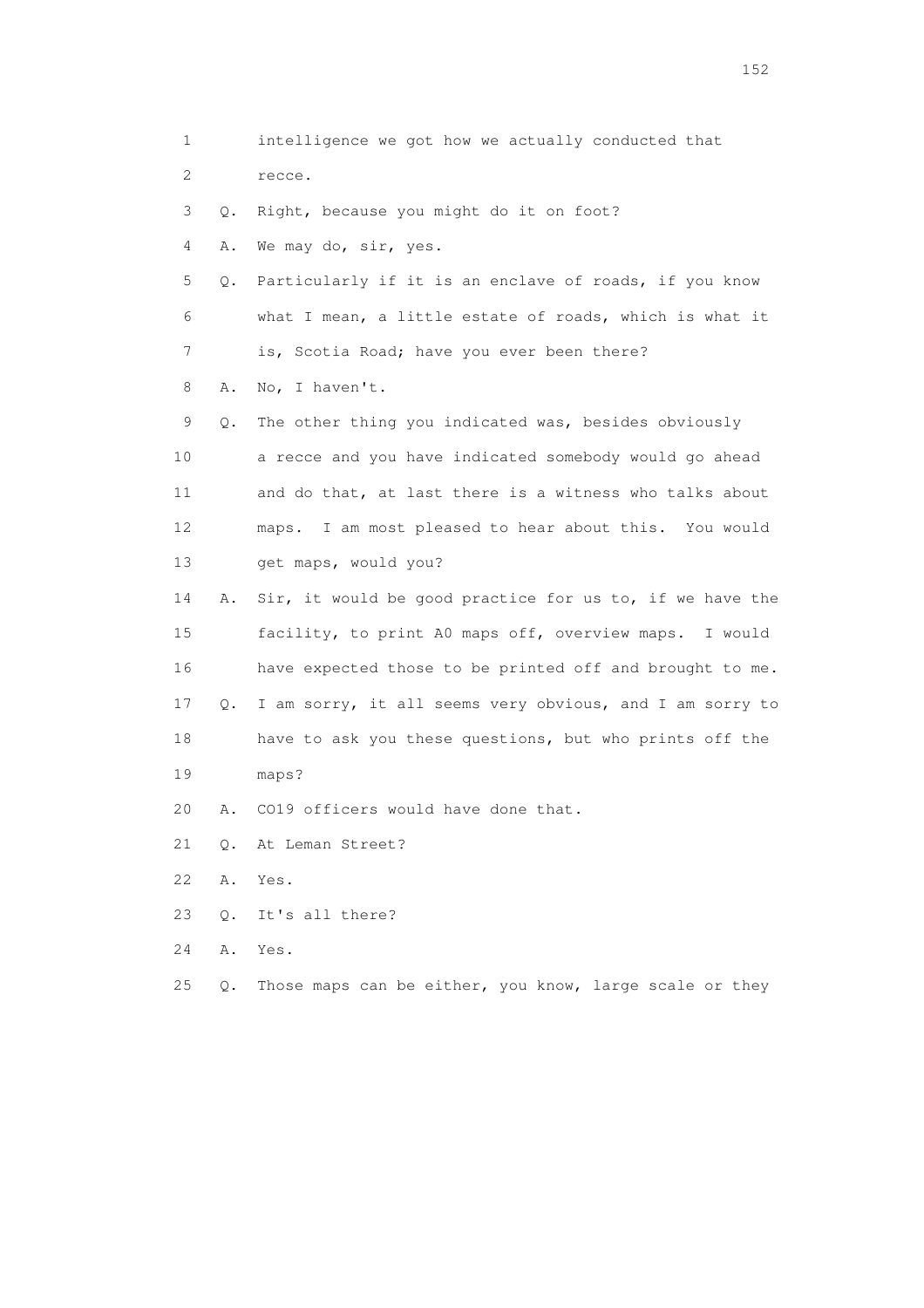1 can be small scale or whatever, you can have them 2 whatever scale you want and they are quite detailed? 3 A. They are, sir, yes. 4 Q. So you would be able to tell from the maps that could be 5 printed off -- sorry, I had better put it this way 6 around: do the maps, some of them, capable of being 7 printed off at Leman Street actually show as some do the 8 houses on the road, so they are numbered? 9 A. Yes, sir, they would, yes. 10 Q. So you could tell, if you had been asked, obviously, by 11 about 5.30, from a map at Leman Street that 12 21 Scotia Road was actually a flat within a block? 13 A. I am not sure without looking at that map, sir, whether 14 it would produce that sort of detail. It may have done. 15 Q. I am going to show you one, 7703, please. This in fact, 16 so it's clear, I have shown it before, comes from 17 an armed operation reference number 1199, which is the 18 number for this operation. There it is. That's the 19 sort of thing I am meaning. That's readily available, 20 isn't it? 21 A. It is, sir, yes. 22 Q. I didn't ring it. Someone else has done that on this 23 particular map. It's perfectly plain by 5.30 someone at 24 Leman Street could have identified a block, because

25 that's what it is. Of course you can't tell the

<u>153</u>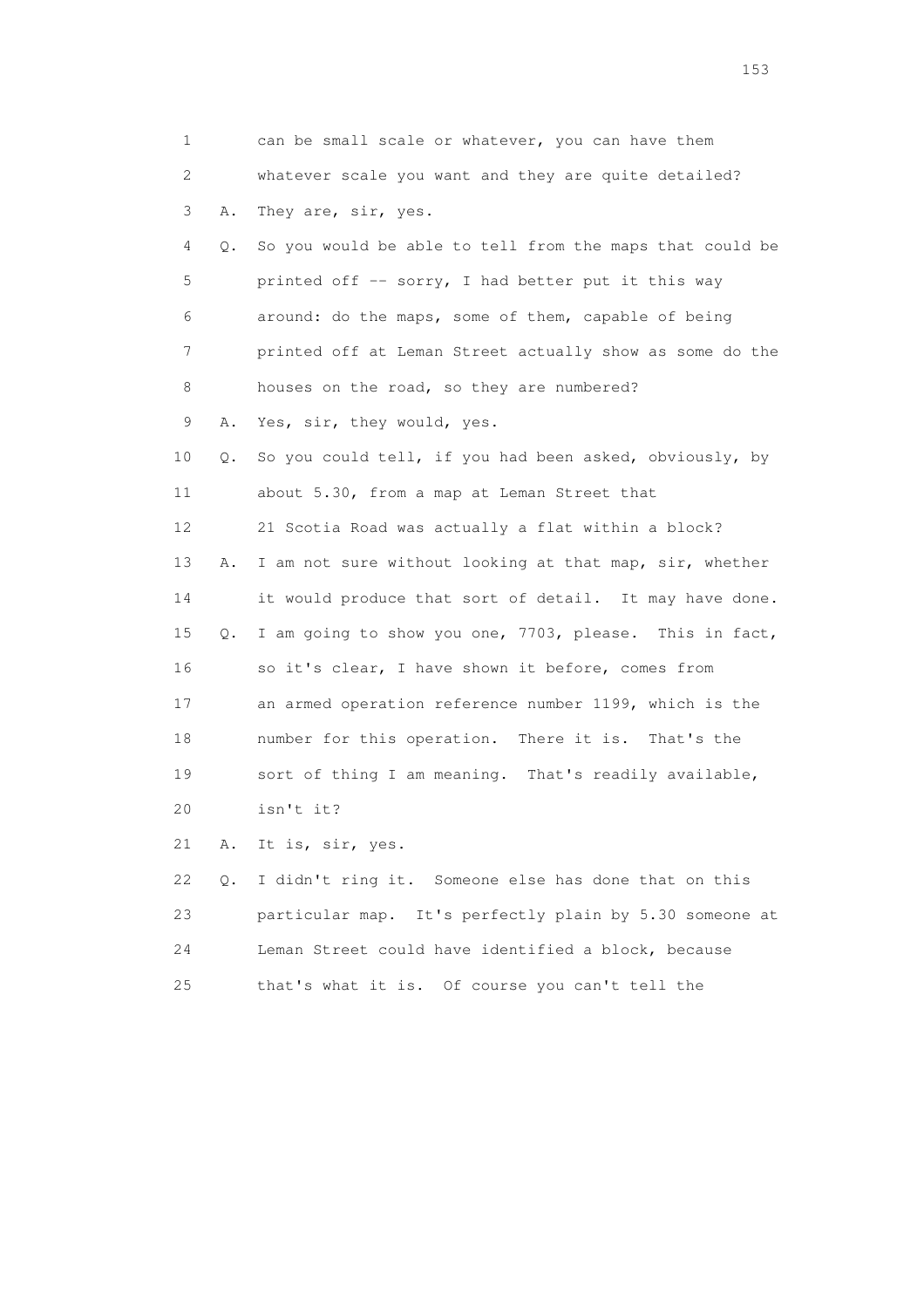1 entrances but you can tell it's a block, can't you? 2 A. You can, sir, yes.

 3 Q. You would get a map or somebody would and you would 4 expect that to happen and then you went on to say this: 5 "There would be a number of other questions." 6 Do you remember you said that minutes ago? 7 A. If I was required to deploy, sir, I would obviously ask 8 a number of questions relevant to the operation. 9 Q. Could I ask you what those questions are? 10 A. I would certainly want to know who the Silver Commander 11 would be, where the briefing took place, what sort of 12 briefing material was available, and obviously the 13 intelligence for the operation as well. 14 Q. I appreciate this is hypothetical because as far as your 15 recollection is concerned obviously you weren't told 16 that, and your recollection is as far as the Silver is 17 concerned, it's just there are some on tap, but nobody 18 has particularly said you are the Silver for orange? 19 A. I was never given that information at all, sir. 20 Q. Who would you expect to assemble all that, in other 21 words the answers to the questions that you have just 22 posed? 23 A. I would have expected the Silver Commander to give me 24 those answers.

25 Q. The Silver Commander, whoever he might be?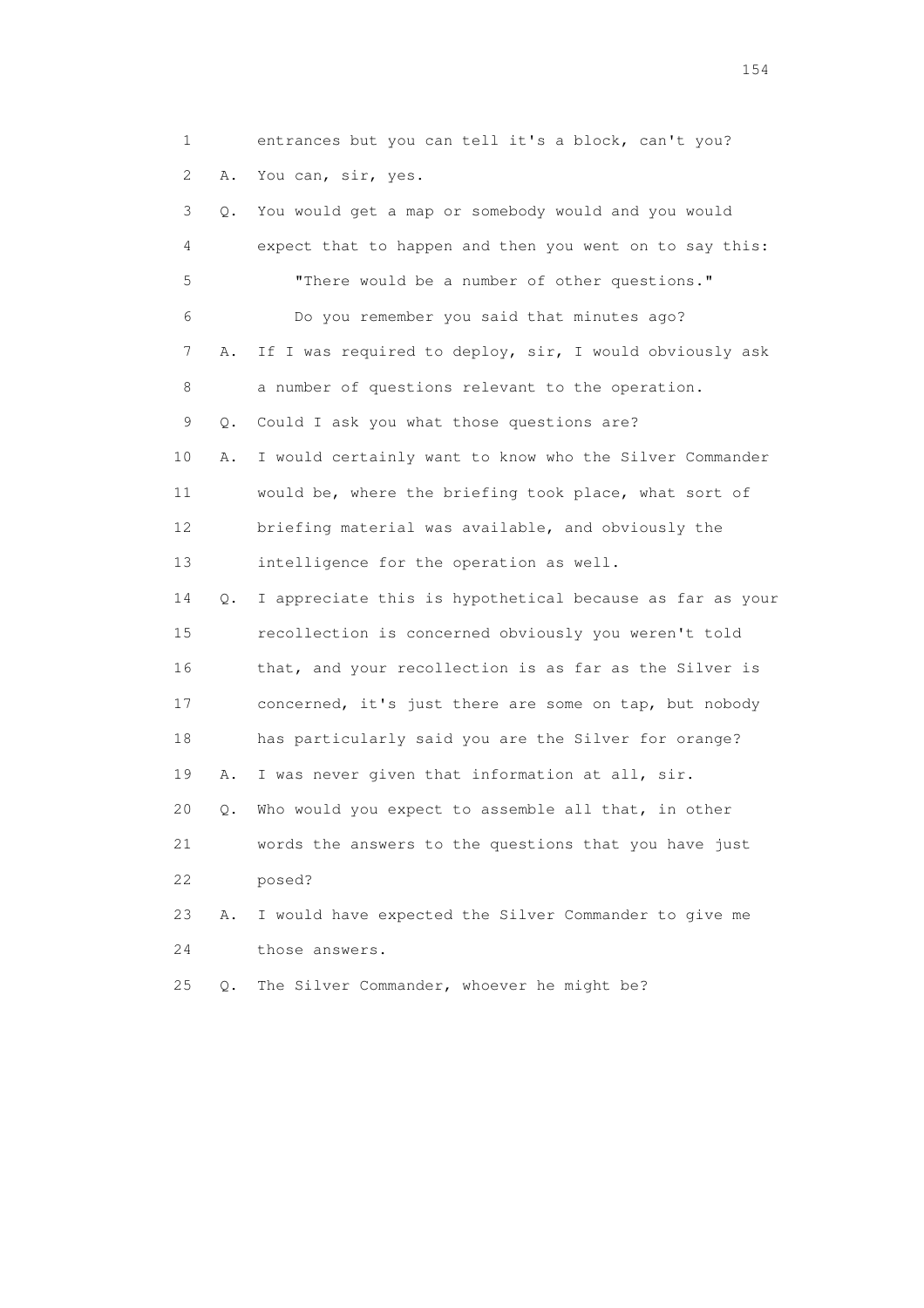1 A. Yes.

| 2  | Q.        | This may be a silly question and we have seen the        |
|----|-----------|----------------------------------------------------------|
| 3  |           | telephone records, is the way it's working at New        |
| 4  |           | Scotland Yard that actually although you are all in the  |
| 5  |           | same building you are actually telephoning each other    |
| 6  |           | between floors?                                          |
| 7  | Α.        | Possibly, sir, yes.                                      |
| 8  | Q.        | Do you see, we know Andrew is at Scotland Yard, unless   |
| 9  |           | we have been misled, and we know you are at              |
| 10 |           | New Scotland Yard, so rather than traipse up and down,   |
| 11 |           | perfectly understandable in a lift or stairs or whatever |
| 12 |           | you have there --                                        |
| 13 |           | SIR MICHAEL WRIGHT: It's a very large building.          |
| 14 |           | MR MANSFIELD: It is a very large building. So what's     |
| 15 |           | happening here is you are telephoning. Can I ask you,    |
| 16 |           | once the orange team, as you recollect it, actually get  |
| 17 |           | to New Scotland Yard some time after 5 o'clock, where do |
| 18 |           | they reside, if that's not a state secret? Are they in   |
| 19 |           | a basement area with their cars or --                    |
| 20 | Α.        | No, sir, they would have parked their vehicles and they  |
| 21 |           | came to the fourth floor where the restaurant is, the    |
| 22 |           | canteen.                                                 |
| 23 | $\circ$ . | They park up their cars up, go to the fourth floor and   |
| 24 |           | they are all ready to go, once they have had a briefing? |
| 25 | Α.        | Yes, and I spoke to them there as well.                  |
|    |           |                                                          |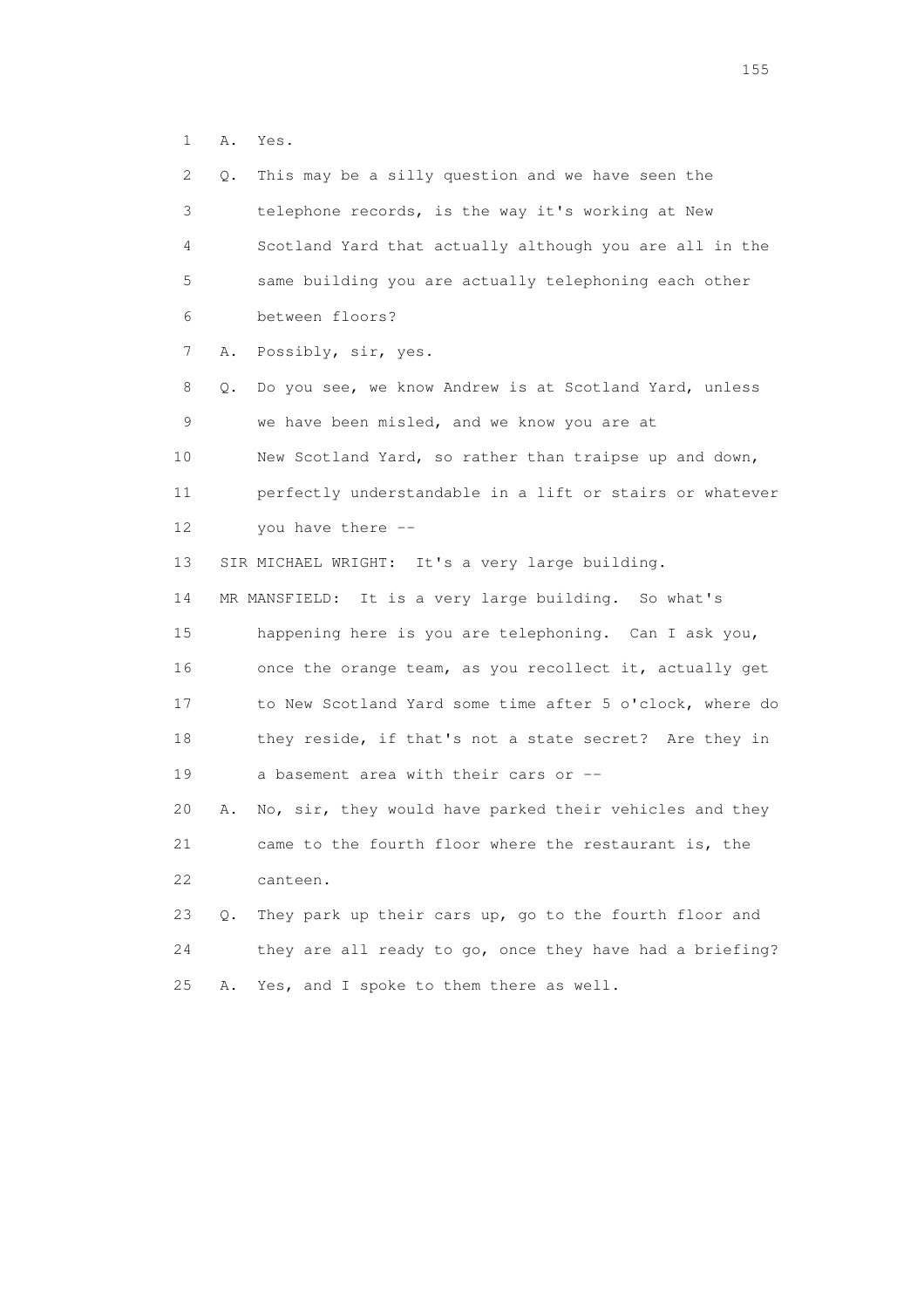1 Q. It may be you have to write it down, I don't know, what 2 I am interested in is obviously -- 3 SIR MICHAEL WRIGHT: Could I check something, Mr Mansfield, 4 ready to go in the sense that they would have drawn 5 their weapons and their ammunition and they would have 6 the weapons with them? 7 A. Oh yes, sir, fully equipped. 8 MR MANSFIELD: And I mean, therefore, again I know it's 9 hypothetical, I'm sorry to ask you, but it's important, 10 roughly 5.30, if you had been told, "Get them down to 11 Scotia Road", once you have got all the information and 12 you have a Silver on board, I mean, you could be down at 13 Scotia Road by the time the red team were there, which 14 was 6 o'clock, couldn't you? 15 A. Quite possibly, sir, but taking consideration of how 16 long a possible briefing could have taken -- 17 Q. All right, a little bit later? 18 A. Because of this type of operation, firearms officers 19 obviously need as much information as they can. 20 Q. I understand. 21 A. A very full briefing. 22 Q. All right, 7 o'clock at the latest? 23 A. Certainly before 7 o'clock. 24 Q. Certainly before 7. 25 The question I was going to ask, it relates to the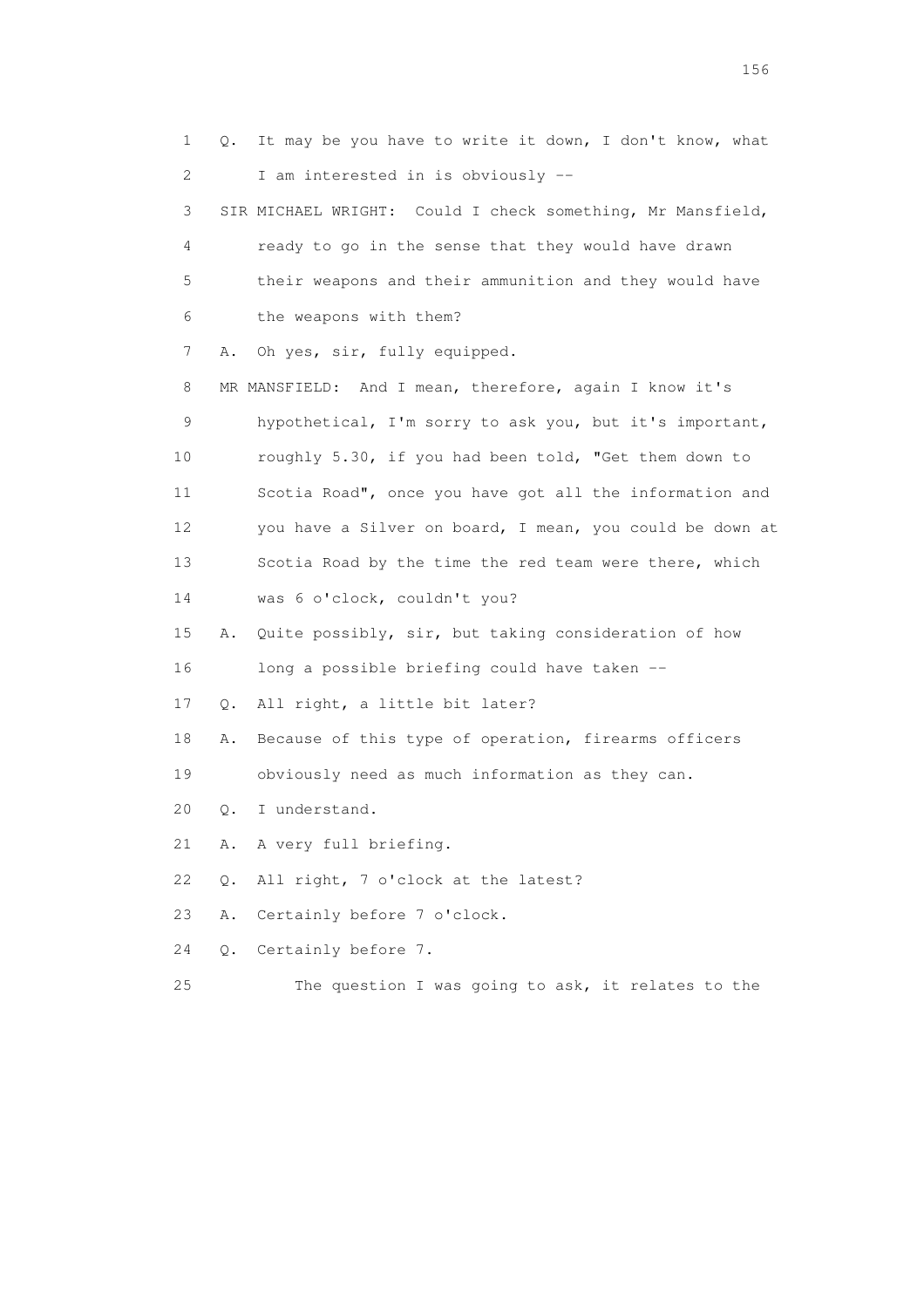1 phone call, because the orange team leader is obviously 2 in the canteen at New Scotland Yard and you are talking 3 to him in fact after you have made the phone call, 4 because he has come? 5 A. That's right, sir, yes. 6 Q. Is his name a state secret? If it is, then I am not 7 asking you to say it. 8 A. I am not going to say his name, no. 9 MR MANSFIELD: I understand the reasons. Unless there is 10 any objection, I would ask you to write it down -- Sir, 11 I don't know whether there is objection to that -- so 12 that we may know who it is that was at New Scotland Yard 13 perhaps it can be written and given to you, sir. 14 SIR MICHAEL WRIGHT: Yes. 15 MR MANSFIELD: I have a pen and pad all ready for action. 16 (Handed) 17 SIR MICHAEL WRIGHT: First of all, would he have had at that 18 time a pseudonym or a code letter and number. 19 A. Quite possibly, sir, yes. 20 SIR MICHAEL WRIGHT: Let us have the code letter and number 21 for a start. 22 A. I don't know it. 23 SIR MICHAEL WRIGHT: All right, give us the name, and I will 24 guard it. (Pause) 25 That means nothing to me and it isn't on the witness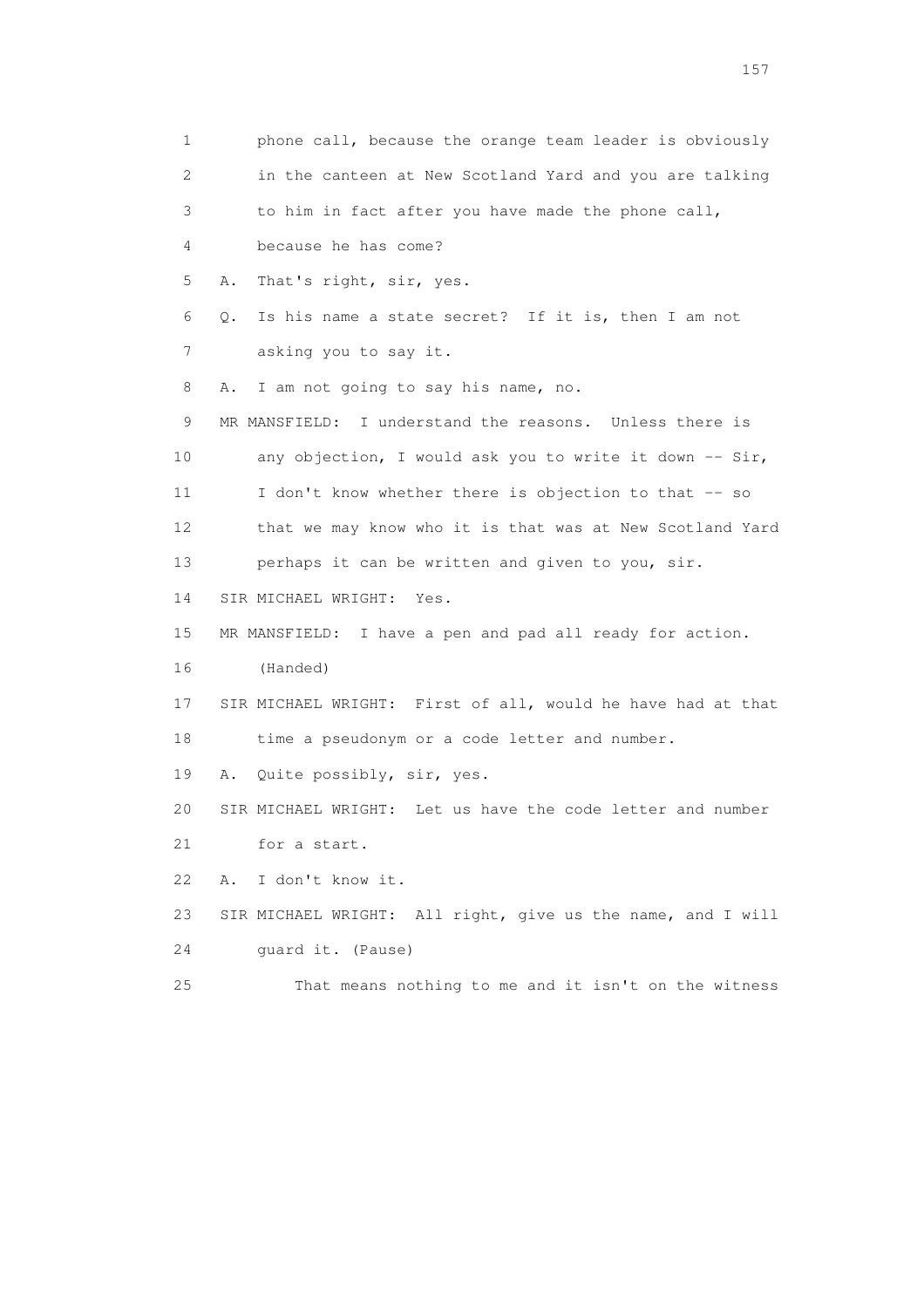1 list.

 2 MR HILLIARD: I think if it goes to Mr Horwell, he is really 3 in the best position.

 4 SIR MICHAEL WRIGHT: And I think Mr Horwell had better take 5 care of it.

6 MR HORWELL: Thank you.

 7 MR MANSFIELD: I don't take that matter further. We are 8 just seeking to obviously try and tie up a number of 9 loose ends. I am not going to go through, obviously 10 Alan has a version of the phone call and you have 11 a version of the phone call, so I am not going through 12 that. They are very different as to what's being said. 13 Is any kind of record -- we know that there is 14 an armed operation record kept, but that's once the 15 operation is up and going?

16 A. That's correct, sir, yes.

 17 Q. So at this stage, when the operation isn't up and going, 18 as far as you are concerned, although a strategic 19 decision has been taken, is any kind of record kept by 20 you at the time, even in an IRB, in a report book or 21 something?

22 A. Sir, as there was no requirement for me to deploy, there 23 was no need for me to make any records at the time. 24 Q. I appreciate that, and in a formal sense yes, but in 25 another sense you were on duty and you were taking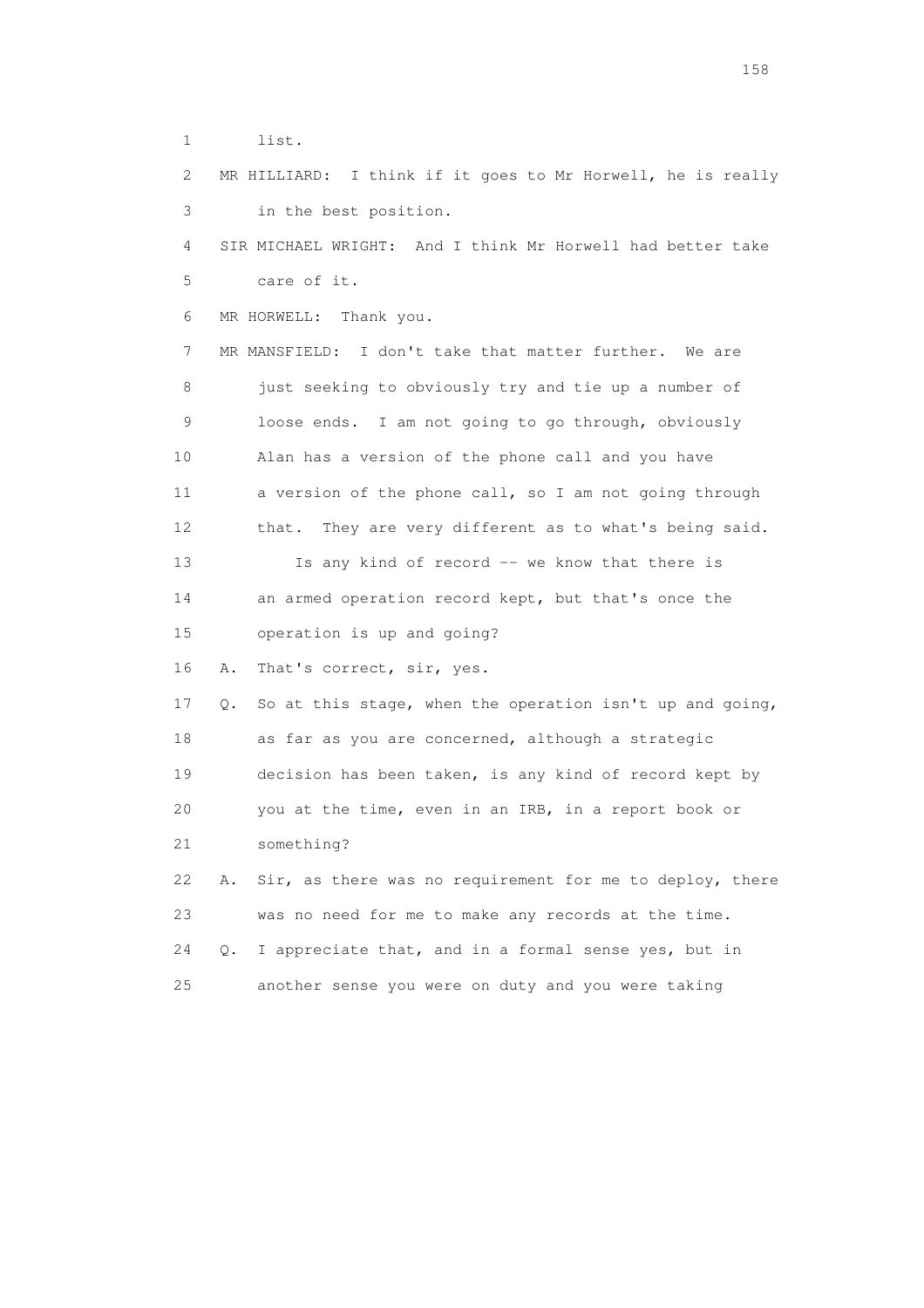| 1  |    | action to bring them in, and can I just go back a stage, |
|----|----|----------------------------------------------------------|
| 2  |    | the taking action to bring them to New Scotland Yard is, |
| 3  |    | you think, because of something that Andrew said or      |
| 4  |    | somebody else said?                                      |
| 5  | Α. | My recollection of the events is it's a discussion       |
| 6  |    | myself and Andrew have had and we thought it's good      |
| 7  |    | housekeeping to bring the team to Scotland Yard in case  |
| 8  |    | there was a need to deploy.                              |
| 9  | Q. | In a sense it stems out of you and Andrew having this    |
| 10 |    | conversation, and do you remember the phone call with    |
| 11 |    | Alan now?                                                |
| 12 | Α. | No, sir, I don't.                                        |
| 13 | Q. | You don't remember the phone call with Alan but you do   |
| 14 |    | remember a conversation with Andrew?                     |
| 15 | Α. | Yes, sir, I do, yes.                                     |
| 16 | Q. | The difficulty here, so you know exactly what we are     |
| 17 |    | struggling with, is that Andrew has said to this jury    |
| 18 |    | that he knew absolutely nothing about any strategic      |
| 19 |    | decision and certainly he was unaware that the orange    |
| 20 |    | team were in New Scotland Yard -- this is Andrew -- and  |
| 21 |    | he would have expected you to have spoken to him if the  |
| 22 |    | orange team were there. So can you enlighten us any      |
| 23 |    | more?                                                    |
| 24 | Α. | I think my phone records would back that up, sir.        |
| 25 | Q. | The question is, of course, what<br>Yes, that you spoke. |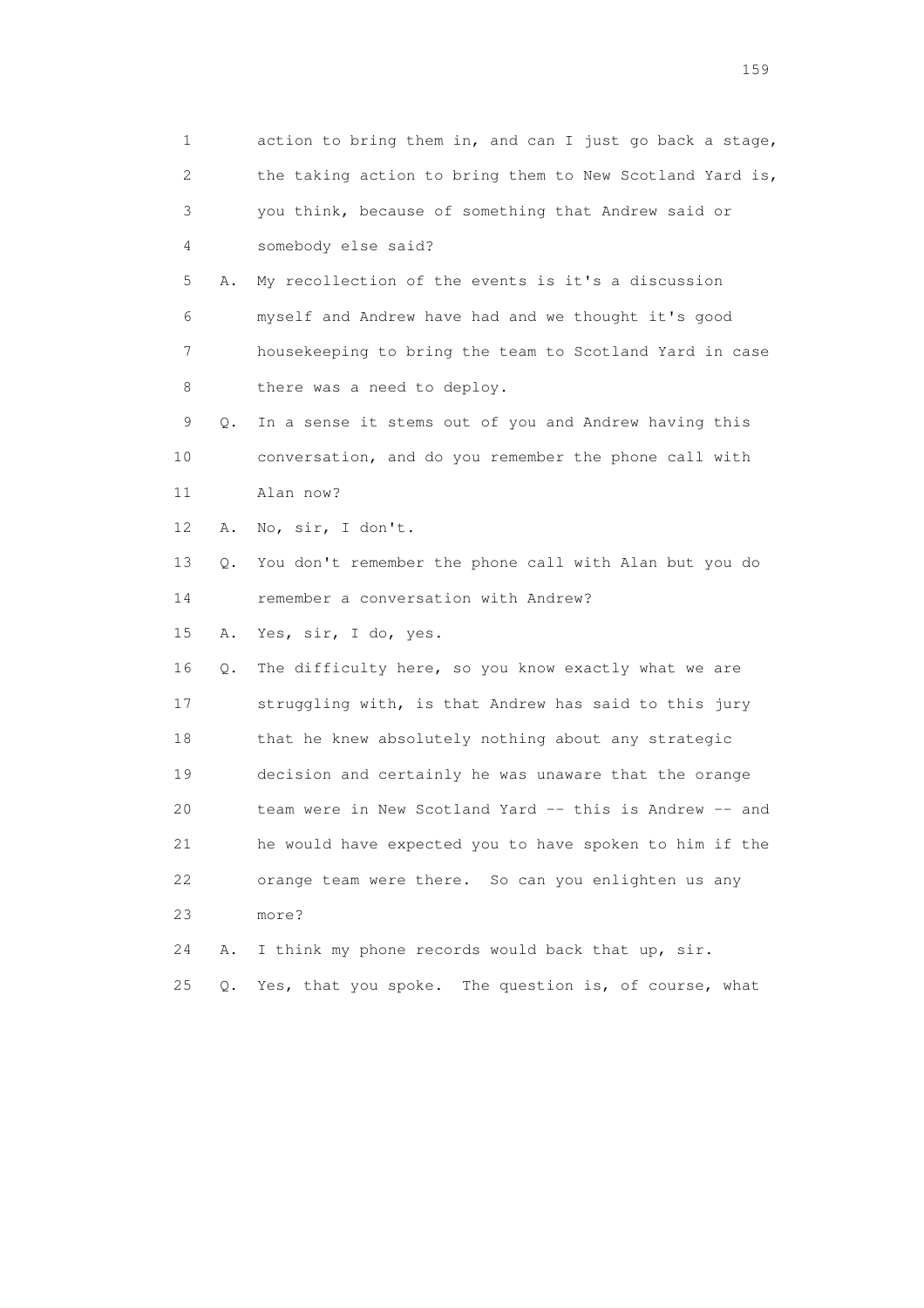1 you spoke about?

| 2  | Α. | Sir, I would never have called a team to Scotland Yard   |
|----|----|----------------------------------------------------------|
| 3  |    | without speaking to Andrew, Andrew was the tactical      |
| 4  |    | adviser for that operation. It is something that         |
| 5  |    | I definitely without doubt would have done.              |
| 6  | Q. | I understand. The context for that was really whether    |
| 7  |    | you kept some sort of trigger note, running note, even   |
| 8  |    | though you didn't have to, in an IRB in your breast      |
| 9  |    | pocket or wherever you keep it?                          |
| 10 | Α. | Sir, I didn't make any written notes.                    |
| 11 | Q. | So there are no written notes, all right, of exactly     |
| 12 |    | what happened there.                                     |
| 13 |    | I suppose you can't help in terms of, you see, you       |
| 14 |    | indicate in your statement, and people have been asked   |
| 15 |    | about when they were first recollecting today, the jury  |
| 16 |    | have heard about it, in your case the statement, can we  |
| 17 |    | just check, that you made -- do you have it there?       |
| 18 | Α. | I have, sir, yes.                                        |
| 19 | Q. | Is dated March, 6 March 2006?                            |
| 20 | Α. | That's correct, sir, yes.                                |
| 21 | Q. | So you are having, nine months odd later, to remember    |
| 22 |    | details all that time ago. That wasn't very easy, was    |
| 23 |    | it?                                                      |
| 24 | Α. | It wasn't easy but certain things in this operation have |
| 25 |    | stuck out clearly in my mind, even when I made this      |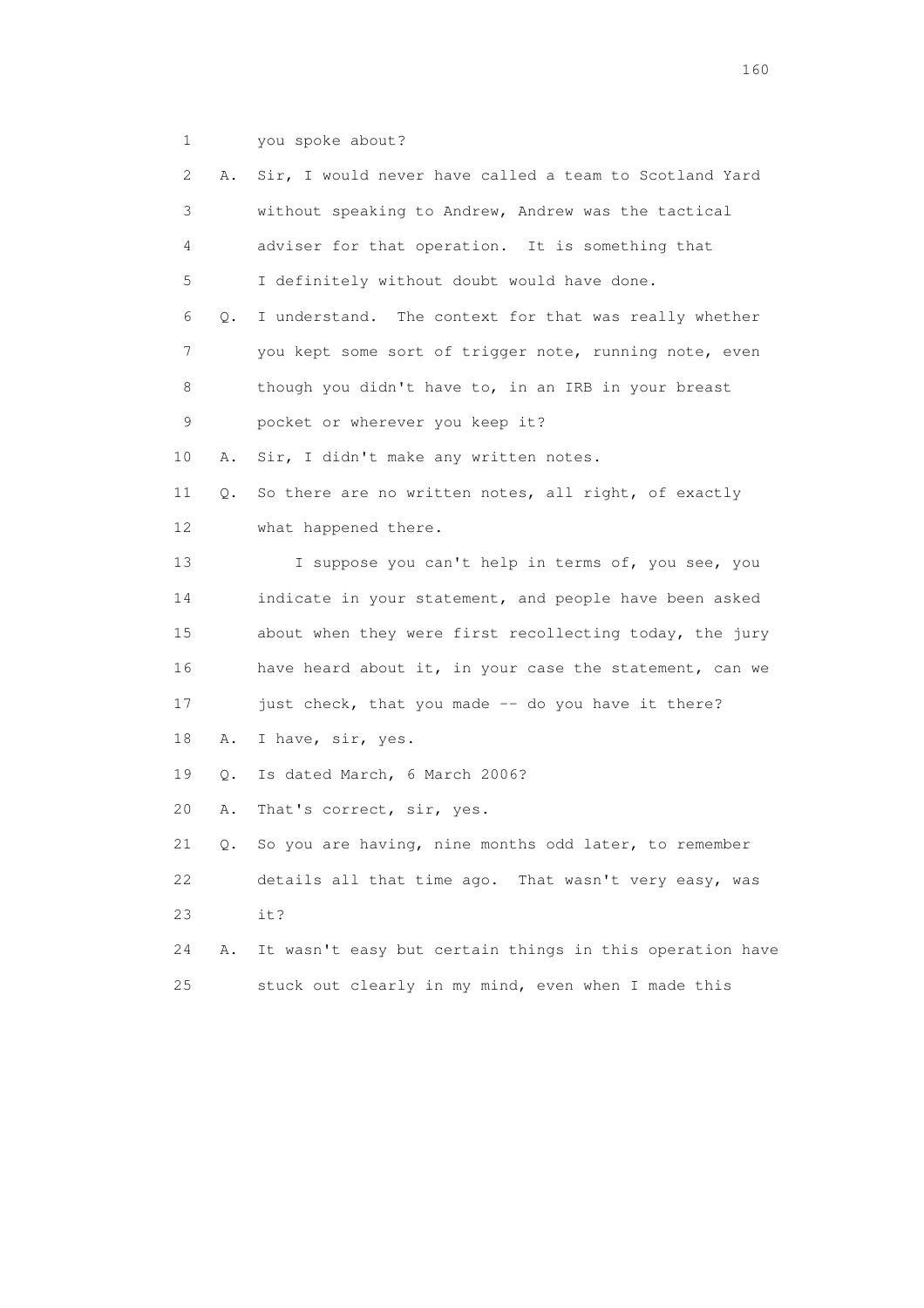1 statement, and the fact that it was strictly an 2 intelligence-gathering operation when I called the 3 orange team to Scotland Yard is a very, very vivid and 4 clear memory. 5 Q. I understand why that might be. Of course, who is 6 telling you about, for example, I am looking at your 7 statement, "I was also informed that photographs", that 8 sort of information, from whom is this coming? 9 A. That would have been a conversation myself and Andrew 10 would have had. I was aware of the overt strategy. 11 Q. Yes, I appreciate you have said that. It's, you think, 12 between you and Andrew -- whether it's over the phone or 13 in person I am not interested for the moment -- you 14 think that sort of information is coming from Andrew, 15 and then when you have got the sentence relating to 16 bringing them to Scotland Yard, effectively, for 17 a potential requirement to deploy, you have: 18 "At this stage I was informed that the information 19 regarding Scotia Road was being researched." 20 This is between 4 and 6, no specific time, but you 21 have given particular times now on the telephone record. 22 Again, where is the information coming from about 23 Scotia Road and it being researched? 24 A. Sir, I can't recall that. 25 Q. It's quite important because that's the reason you are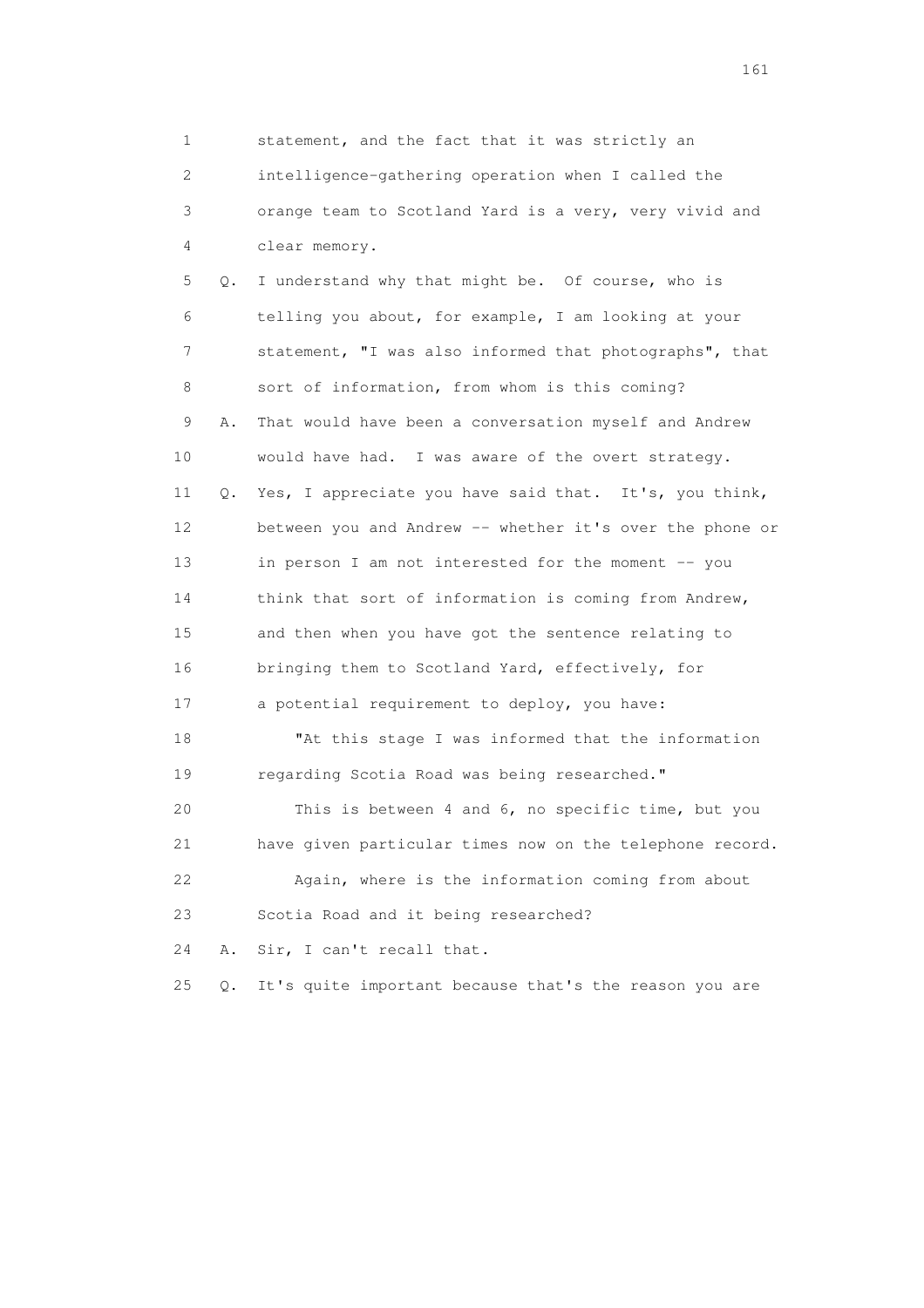| $\mathbf{1}$ |    | giving for it remaining overt. It's being researched in  |
|--------------|----|----------------------------------------------------------|
| 2            |    | terms of possibly going overt?                           |
| 3            | Α. | Yeah, as far as I was concerned -- and I will say this   |
| 4            |    | again -- it was an operation that at the time was        |
| 5            |    | researching information regarding Scotia Road and it was |
| 6            |    | an intelligence-gathering operation. The overt strategy  |
| 7            |    | was still in place.                                      |
| 8            | Q. | So the research that's going on is part of an overt      |
| 9            |    | strategy?                                                |
| 10           | Α. | No, the overt strategy was still in place, ie publishing |
| 11           |    | of photographs.                                          |
| 12           | Q. | Right?                                                   |
| 13           | Α. | I wasn't aware of any other strategy.                    |
| 14           | Q. | No, all right. So you don't know where that came from,   |
| 15           |    | and I think you have already been asked this, because    |
| 16           |    | you then have the sentence:                              |
| 17           |    | "There was no requirement made for a firearms team       |
| 18           |    | to deploy."                                              |
| 19           |    | No-one has come to you and said: I want them             |
| 20           |    | somewhere; and no one has come and said: I don't want    |
| 21           |    | them; so nothing is said, one way or the other?          |
| 22           | Α. | If Alan had made a phone call to me and<br>No, sir.      |
| 23           |    | informed me that there was some intelligence work being  |
| 24           |    | done around the address, a natural question for me to    |
| 25           |    | ask would be: is there a requirement for the team to     |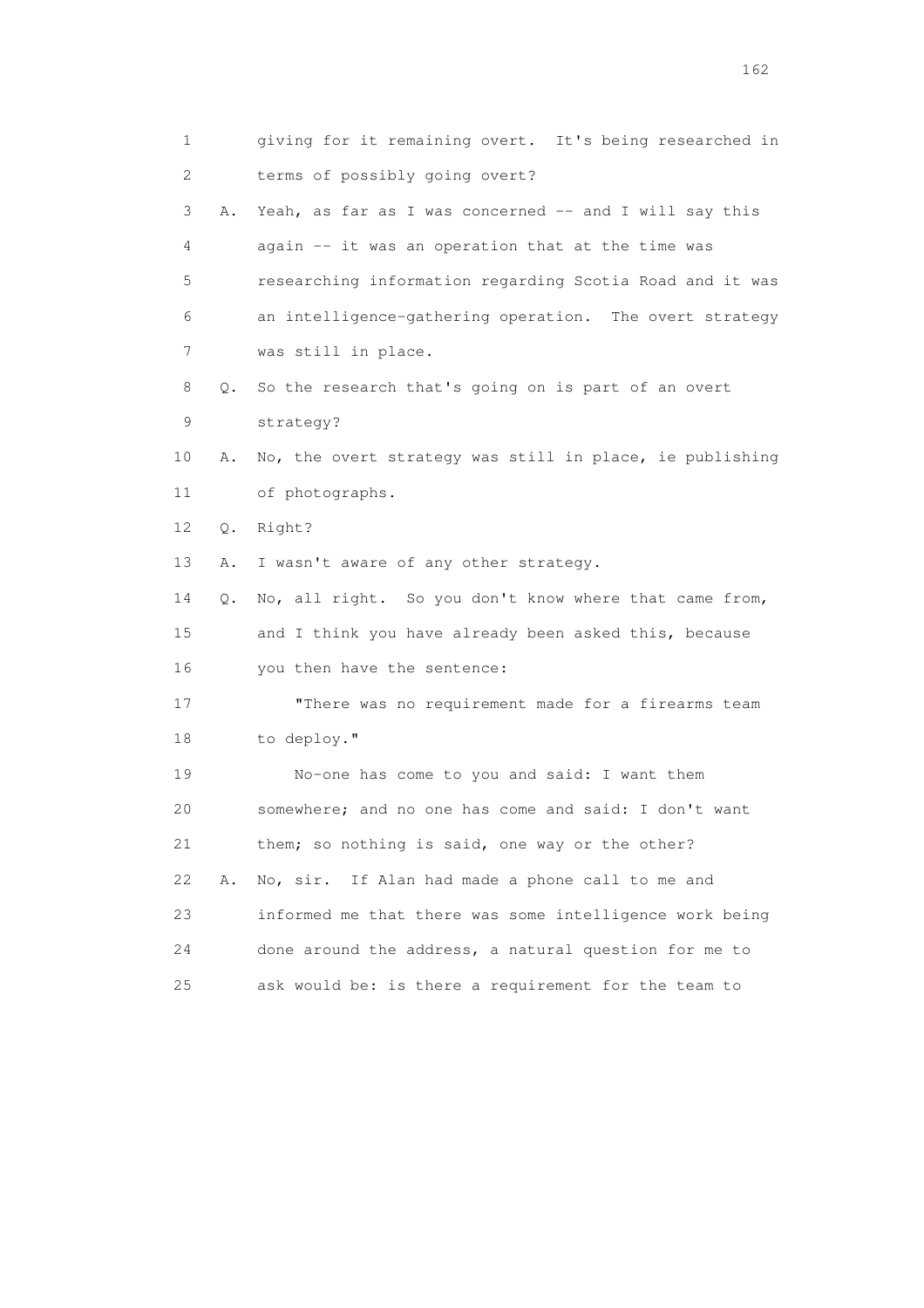1 deploy.

| 2               | Q.        | Quite. If I may say so, you are very alert at asking    |
|-----------------|-----------|---------------------------------------------------------|
| 3               |           | questions which are relevant to your job. Having got    |
| 4               |           | orange to New Scotland Yard, they were sitting there    |
| 5               |           | for, what, let us say 5.30 until 7 as far as you are    |
| 6               |           | concerned?                                              |
| 7               | Α.        | Yes, sir.                                               |
| 8               | Q.        | In the canteen?                                         |
| 9               | Α.        | Yes, sir.                                               |
| 10              | О.        | You are on another floor or the same one?               |
| 11              | Α.        | I was with them at the time.                            |
| 12 <sup>°</sup> | $\circ$ . | You are with them sitting there?                        |
| 13              | Α.        | Yes, sir.                                               |
| 14              | Q.        | You must have wondered what's going on?                 |
| 15              | Α.        | Again, sir, there was no requirement for us to deploy.  |
| 16              | Q.        | No, no, I follow that. The next question is: as you are |
| 17              |           | sitting there, I mean, some of the members of the team  |
| 18              |           | must be saying -- because they had been on a long time, |
| 19              |           | orange, hadn't they, they have been on duty for quite a |
| 20              |           | long time?                                              |
| 21              | Α.        | They had, sir.                                          |
| 22              | Q.        | I don't mean in the street but waiting?                 |
| 23              | Α.        | Yes, sir.                                               |
| 24              | О.        | You can imagine, as it's getting near the end of their  |

25 time, they must be saying: hey, look, we're about to go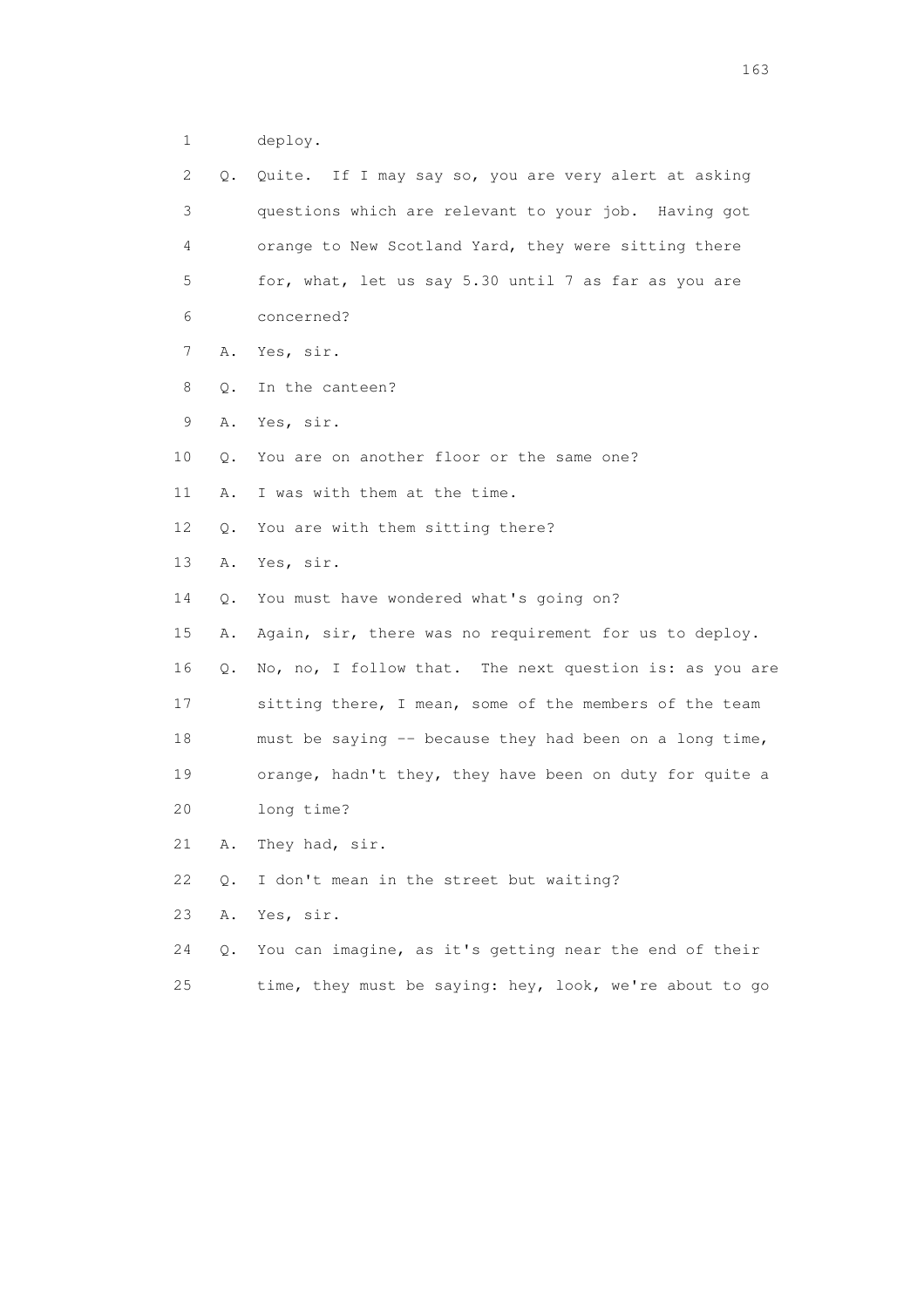| 1                         |           | now, can we go now; I know they are not anxious,             |
|---------------------------|-----------|--------------------------------------------------------------|
| $\mathbf{2}^{\mathsf{I}}$ |           | necessarily, but they might be wanting to know what the      |
| 3                         |           | score is, do you follow?                                     |
| 4                         | Α.        | Sir, I briefed them with all the information I had.          |
| 5                         |           | They were satisfied with that.                               |
| 6                         | $\circ$ . | I am sure they were. The question is really to you: did      |
| 7                         |           | you not make another of those little phone calls and         |
| 8                         |           | say: look, we are about to go off duty, really, have we      |
| 9                         |           | been sitting here all this time, what's it all about;        |
| 10                        |           | that sort of question?                                       |
| 11                        | Α.        | No, sir, there would be no need for me to do that. If        |
| 12                        |           | there was a requirement for me to deploy, I would have       |
| 13                        |           | expected phone calls.                                        |
| 14                        | Q.        | So really what you are doing is as far as you're             |
| 15                        |           | concerned, you just sit there and wait, and if they          |
| 16                        |           | don't come, that's it?                                       |
| 17                        | Α.        | That's not quite true. If people want me to deploy,          |
| 18                        |           | then they will phone me and ask me to deploy.                |
| 19                        | Q.        | You await an instruction. You don't ask what's going         |
| 20                        |           | on?                                                          |
| 21                        | Α.        | No, sir, again as I have said previously, I had already      |
| 22                        |           | asked if there was any need for us to deploy. I was          |
| 23                        |           | told: no, it's strictly an intelligence-gathering            |
| 24                        |           | operation and in my mind it remained that.                   |
| 25                        |           | If it was getting near the end of the<br>SIR MICHAEL WRIGHT: |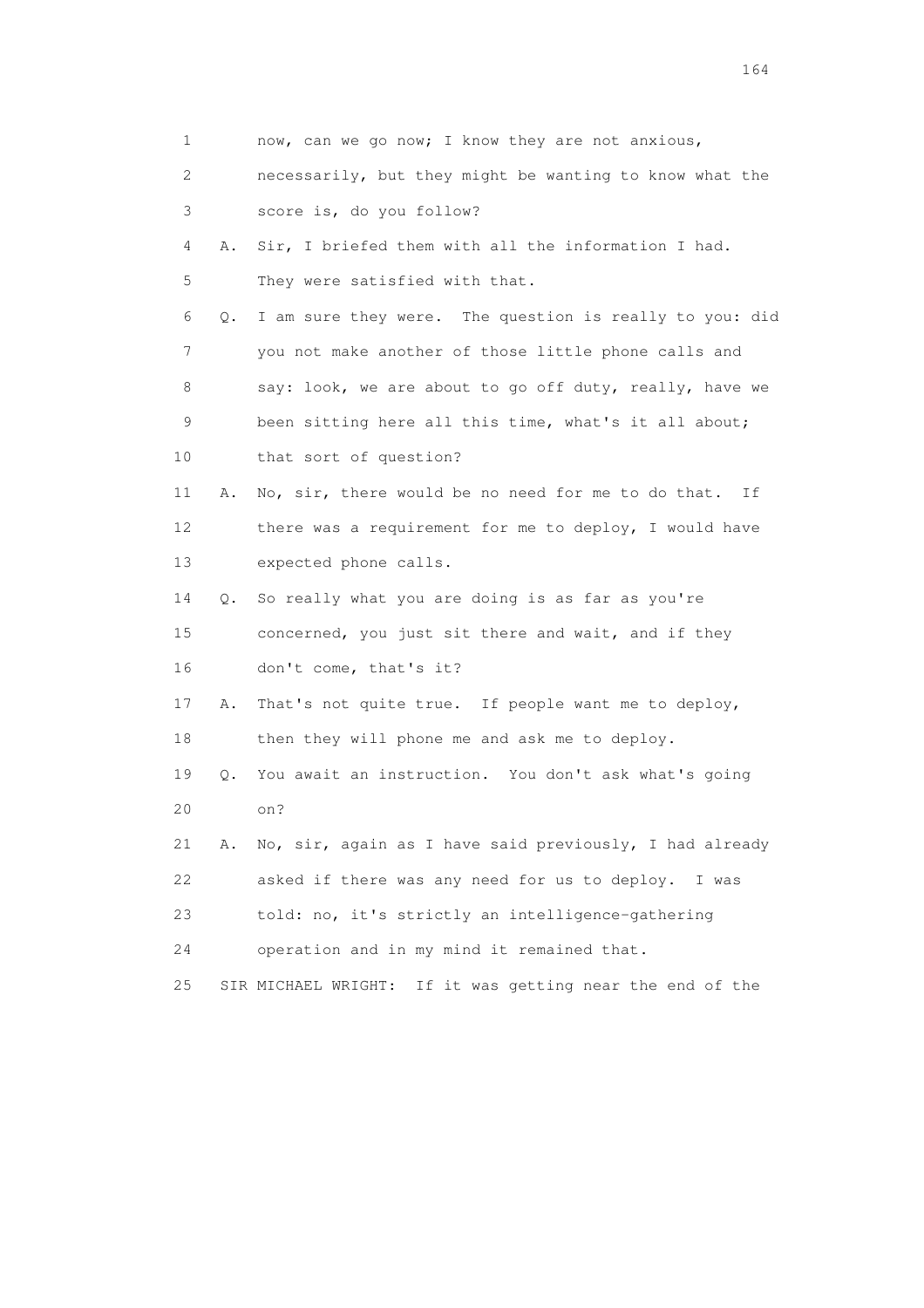1 shift, perhaps the view was no news is good news; would 2 that be fair? 3 A. No, sir. To call a team to Scotland Yard, and if you 4 understand the gravity of what happened the previous 5 day, the officers would have been keen to deploy and do 6 something about it. 7 SIR MICHAEL WRIGHT: If there was anything to do. 8 A. If there was anything to do. 9 MR MANSFIELD: So on this occasion, keen to deploy, but not 10 keen enough to find out whether they need to be deployed 11 through you. 12 A. That's not our role, sir. 13 Q. All right. 14 A. If they want us to deploy, they would call us. 15 Q. Mr Terry comes on to relieve you? 16 A. That's correct, sir. 17 Q. Did he say to you: what's been going on. 18 A. I would have briefed him with the information I had. 19 Q. Did he say: why are you still sitting here. 20 A. Again, sir, we have done many of these type of 21 operations. We are used to having to sit and wait -- 22 Q. Once again, it's just he comes in, takes over from you, 23 no questions asked at that point? 24 A. The questions asked about the operation -- 25 SIR MICHAEL WRIGHT: He wasn't having anything to do with

<u>165</u>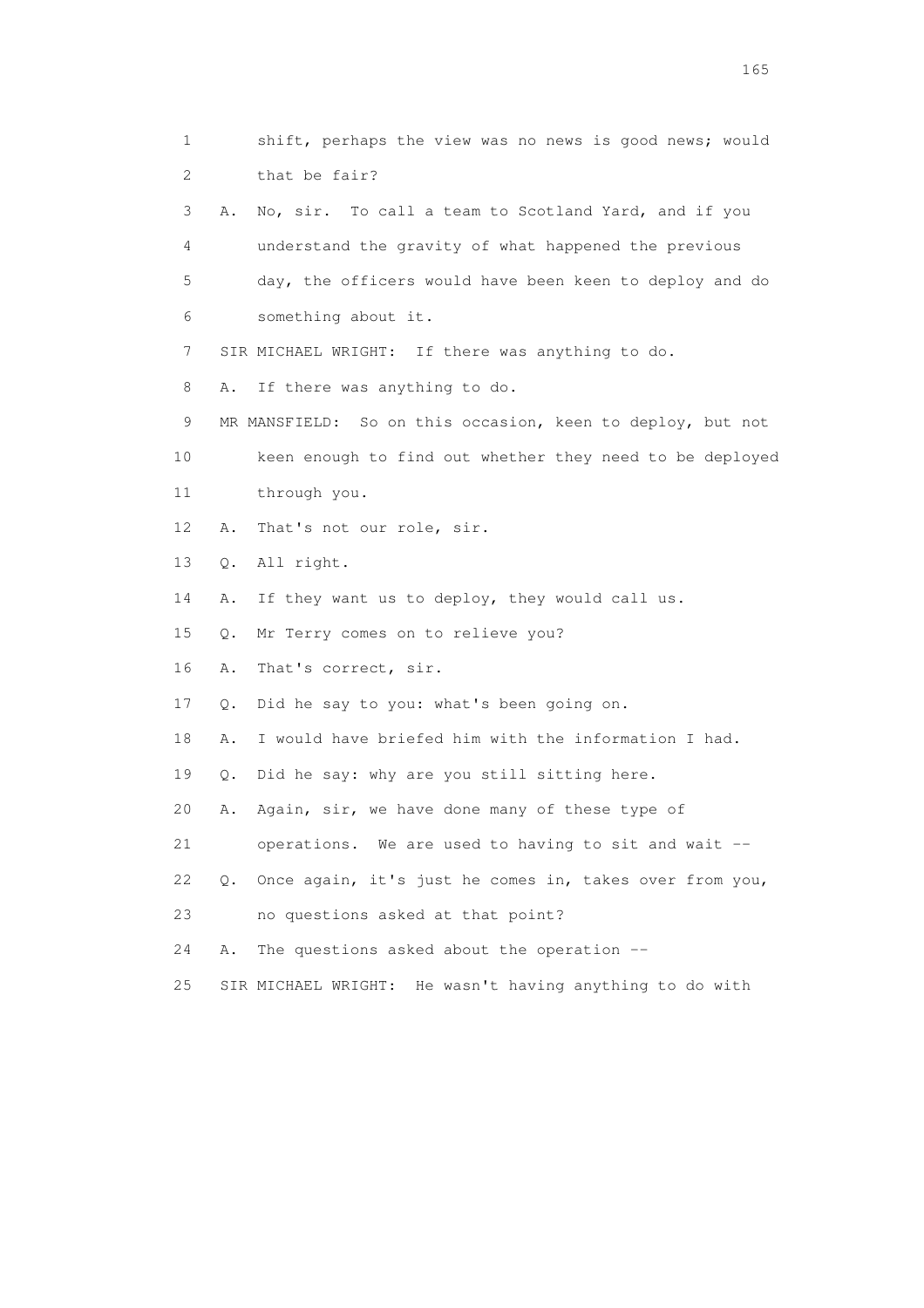1 the orange team because he was taking over together with 2 the black team. 3 MR MANSFIELD: Well, he was relieving you, can I go back, 4 from being an inspector relating to the orange team? 5 A. To the orange team, sir. 6 Q. So you would have been saying to him, would you, what 7 did you say to him? 8 A. I would have told him that I was aware of the overt 9 strategy regarding the photographs. I would have told 10 him about Scotia Road and the intelligence gathering 11 around that; we brought the team to Scotland Yard in 12 case there is a need to deploy; and that's as much 13 information as I have got. 14 SIR MICHAEL WRIGHT: Something occurs to me, Mr Mansfield. 15 In the ordinary way, no call, no deployment, the orange 16 team would have gone off duty at 7 o'clock. 17 A. Possibly, sir, yes. 18 SIR MICHAEL WRIGHT: Did they, in fact? 19 A. They stayed on duty, sir. 20 SIR MICHAEL WRIGHT: They stayed on? 21 A. After I had left, sir. 22 SIR MICHAEL WRIGHT: Black team is coming on at the same 23 time? 24 A. Yes, sir. 25 SIR MICHAEL WRIGHT: But of course they have got to get,

<u>166</u> **166**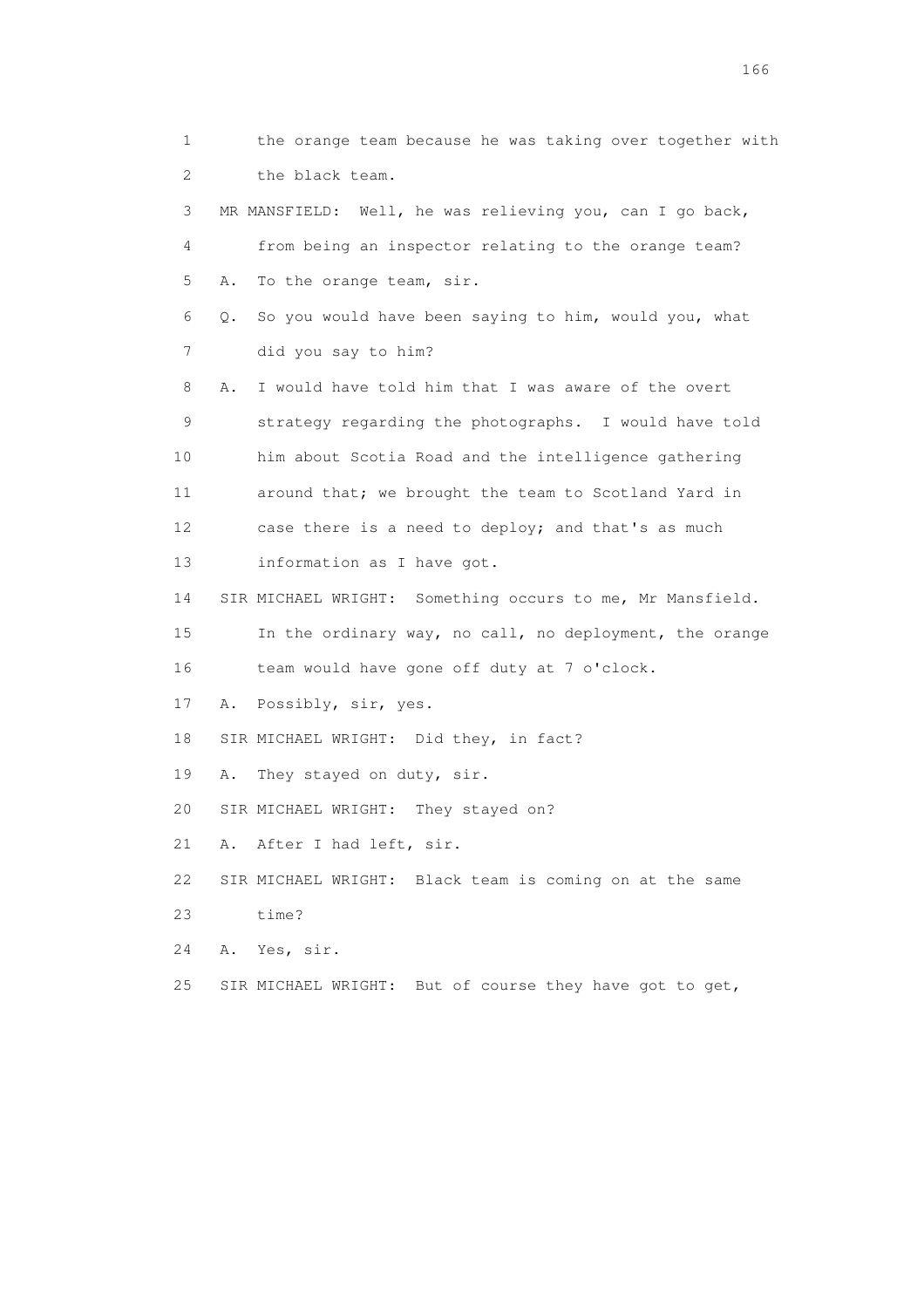| 1  | they are starting from scratch, they have to go down to       |
|----|---------------------------------------------------------------|
| 2  | Leman Street, book in, if there is any briefing for           |
| 3  | them, that's the earliest they can start?                     |
| 4  | That's correct, sir, yes.<br>Α.                               |
| 5  | SIR MICHAEL WRIGHT: So there was in fact a team still         |
| 6  | there, the orange team, although you had left them by         |
| 7  | that time, available at New Scotland Yard after               |
| 8  | 7 o'clock?                                                    |
| 9  | Yes, sir, there was.<br>Α.                                    |
| 10 | SIR MICHAEL WRIGHT: Thank you.                                |
| 11 | MR MANSFIELD: Sorry, can I just ask you: when did you         |
| 12 | actually physically leave New Scotland Yard.                  |
| 13 | It was around 7 am.<br>Α.                                     |
| 14 | After you have seen Terry and spoken to him?<br>Q.            |
| 15 | Α.<br>Yes.                                                    |
| 16 | In the canteen or wherever you do it?<br>Q.                   |
| 17 | Α.<br>Yes.                                                    |
| 18 | Then he takes over. So somewhere along the line, I know<br>Q. |
| 19 | it seems very mundane, but as the learned Coroner             |
| 20 | pointed out, did any of the orange team say: right,           |
| 21 | well, we're going, or you're going, we're going?              |
| 22 | No, sir, they would have stayed there because we<br>Α.        |
| 23 | required them to be there.                                    |
| 24 | SIR MICHAEL WRIGHT:<br>I doubt if it works like that,         |
| 25 | Mr Mansfield.                                                 |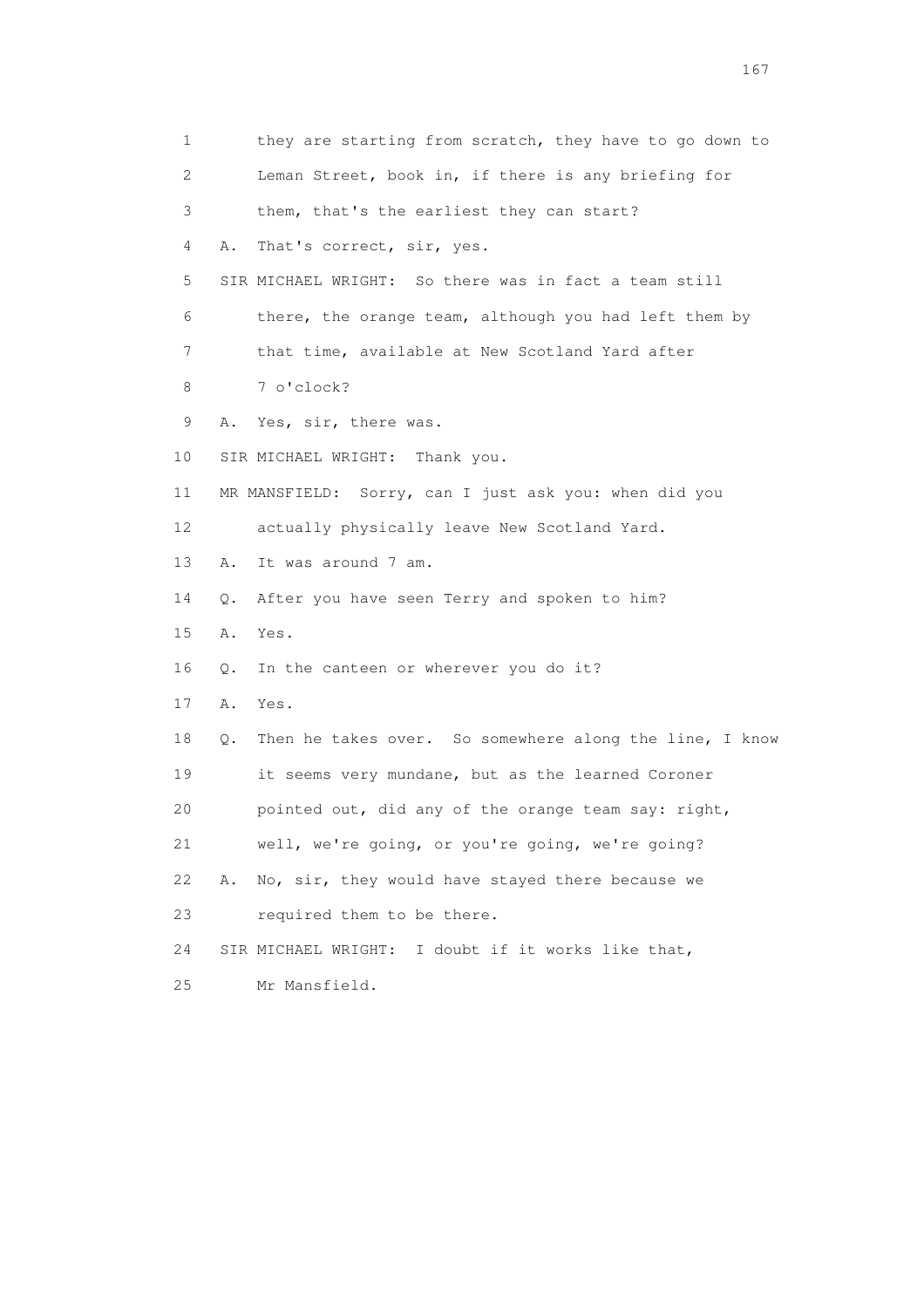1 MR MANSFIELD: In real life probably not. 2 What I am trying to get to is who tells them to hang 3 on in there? 4 A. They were brought to Scotland Yard for the reasons 5 I have already outlined and until we have a further 6 deployment for them or we stand them down -- 7 Q. That's it? 8 A. Yes, that would be it. 9 Q. It would have to be a positive decision, stand down and 10 then they can go? 11 A. Yes. 12 MR MANSFIELD: Thank you. 13 SIR MICHAEL WRIGHT: Mr Gibbs? 14 MR GIBBS: No questions, thank you. 15 SIR MICHAEL WRIGHT: Mr Stern? Ms Leek. 16 MS LEEK: I believe I go last on this one. 17 SIR MICHAEL WRIGHT: Indeed you do. Mr Perry. 18 Ouestions from MR PERRY 19 MR PERRY: Thank you. Inspector ZAJ, my name is David Perry 20 and I represent Commander Dick, Commander McDowall, 21 Mr Esposito and Mr Purser. 22 A. Sir. 23 Q. May I ask you, please, to go back to the telephone 24 schedule. 25 A. Yes, sir.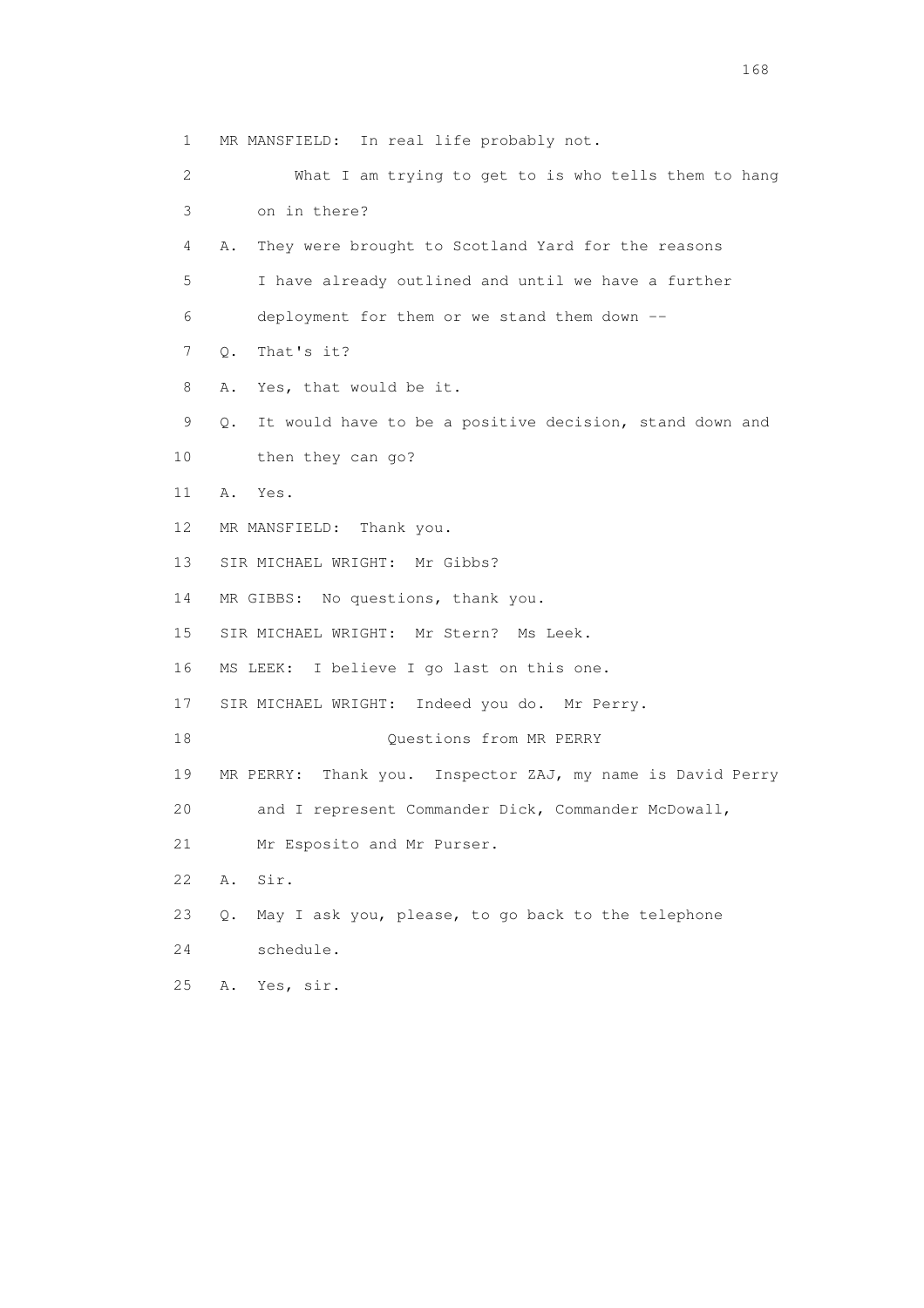- 1 Q. If we just, you have it in front of you?
- 2 A. I have, sir, yes.

| 3  | Q. | Thank you. May I just tell you what the purpose of my     |
|----|----|-----------------------------------------------------------|
| 4  |    | questions are so you know where we are going: you were    |
| 5  |    | asked if you had any recollection of orange team being    |
| 6  |    | moved to New Scotland Yard because there might be two     |
| 7  |    | addresses to cover but only one team, and you said        |
| 8  |    | "I can understand" -- you didn't have any recollection    |
| 9  |    | of that but you said, "I can understand the thinking      |
| 10 |    | behind it".                                               |
| 11 | Α. | Yes, sir, I can -- sorry.                                 |
| 12 | Q. | That was just to put it in context. I am not going to     |
| 13 |    | stop you from saying anything but I want to follow it     |
| 14 |    | through, and if you want to add anything, please feel     |
| 15 |    | But that's what I am exploring at the moment, so<br>free. |
| 16 |    | everyone knows.                                           |
| 17 |    | If we look at the telephone schedule, we see that,        |
| 18 |    | and if we just look down and picking it up from           |
| 19 |    | 5 o'clock, if I may, the 0500?                            |
| 20 | Α. | Yes, sir.                                                 |
| 21 | Q. | Where we have quite a lot of activity with Andrew,        |
| 22 |    | Esposito, and then 5.06, you to Andrew; then              |
| 23 |    | Andrew/Esposito; you to at 5.07 to UK, that's the orange  |
| 24 |    | leader; then calls from Andrew to Mr Boutcher, who was    |
| 25 |    | the SIO; a call from Andrew to -- do you know             |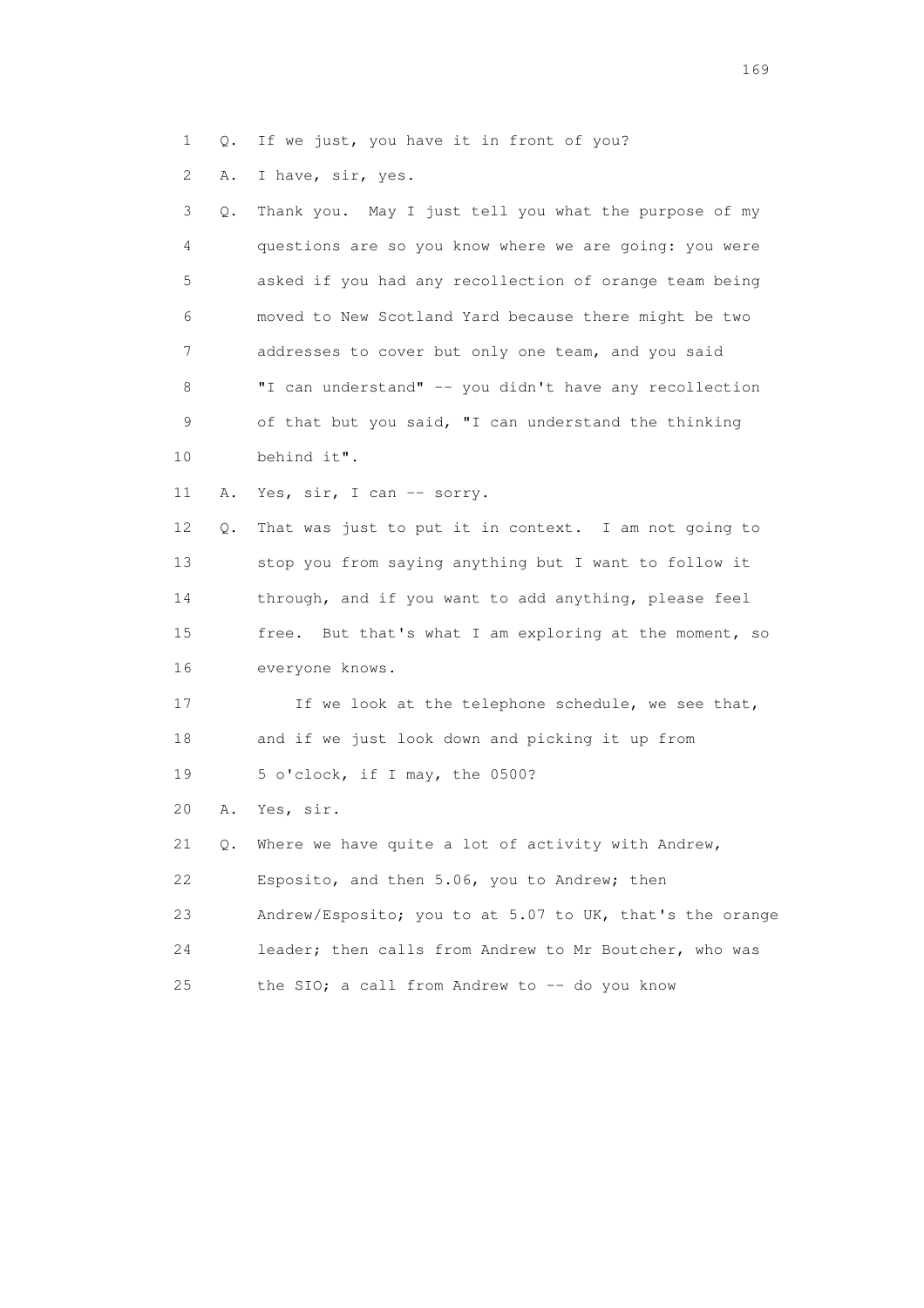1 Detective Chief Inspector Angela Scott?

2 A. I do, sir, yes.

| 3               | Q.        | We have heard from her and we have heard about that      |
|-----------------|-----------|----------------------------------------------------------|
| 4               |           | call.<br>Then 5.27, you to Andrew. Then more calls,      |
| 5               |           | Andrew to you, Esposito to Andrew. What I want to just   |
| 6               |           | focus upon is this, please, Inspector ZAJ: we have heard |
| 7               |           | evidence in this case that at about 5.05 or possibly     |
| 8               |           | 5.15 on the morning of the 22nd, Mr McDowall was meeting |
| 9               |           | with two firearms tactical advisers at                   |
| 10              |           | New Scotland Yard. He thinks, he believed that one of    |
| 11              |           | them was Andrew.                                         |
| 12 <sup>°</sup> |           | If he had been meeting Andrew at that time, if it's      |
| 13              |           | concluded that he was in fact meeting Andrew at about    |
| 14              |           | that time, that would be consistent, wouldn't it, with   |
| 15              |           | Andrew then speaking to you after his meeting with       |
| 16              |           | Commander McDowall?                                      |
| 17              | Α.        | Sir, I can't comment on that, I am not aware of that     |
| 18              |           | meeting.                                                 |
| 19              | Q.        | I know you are not aware of it, but you see, you didn't  |
| 20              |           | make a statement until 6 March 2006, did you?            |
| 21              | Α.        | That is correct, sir, yes.                               |
| 22              | О.        | You had no notes whatsoever to assist you?               |
| 23              | Α.        | No, sir.                                                 |
| 24              | $\circ$ . | But now, trying to reconstruct as best we can, and       |
| 25              |           | making the best of trying to reconstruct this now, we    |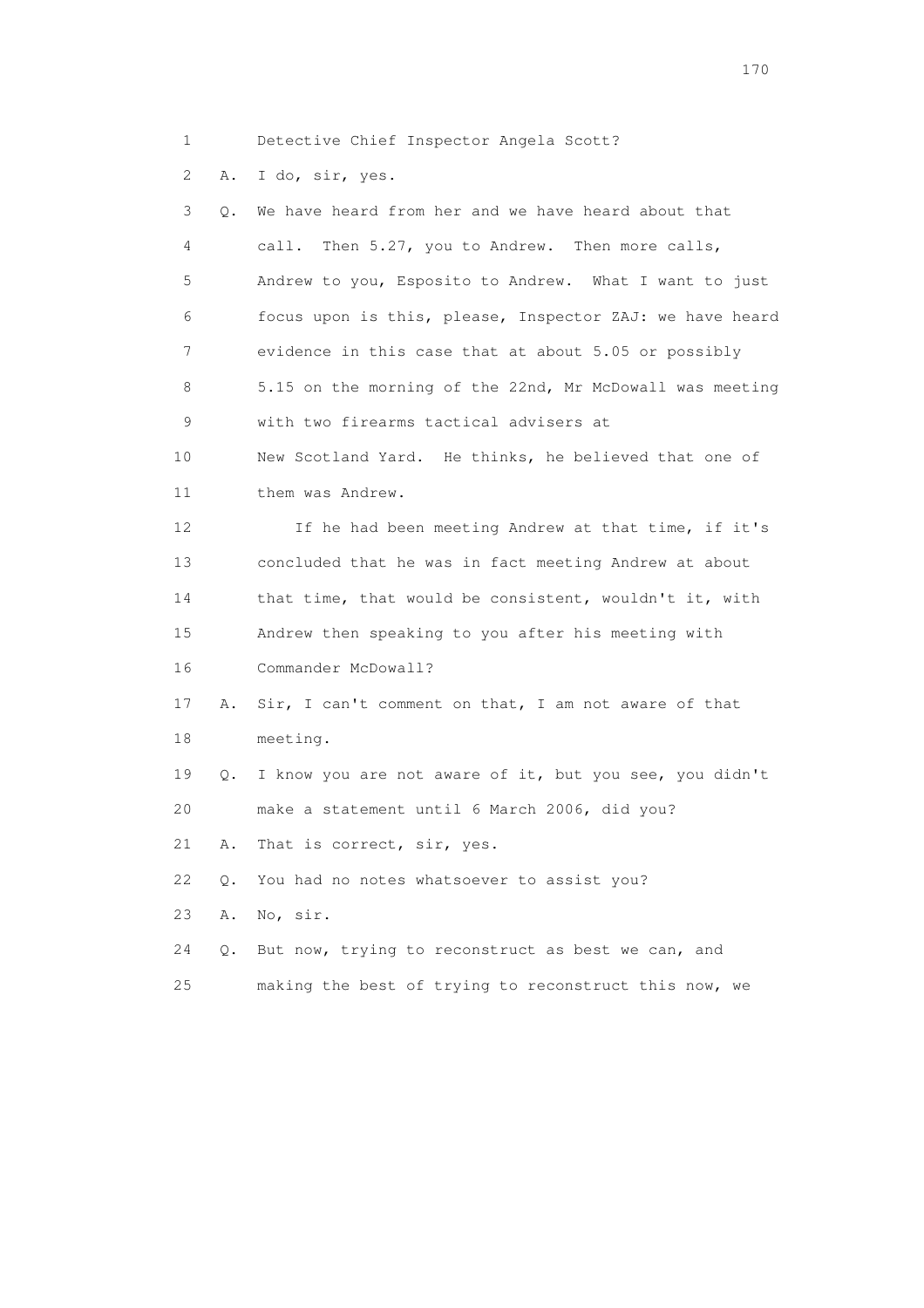1 have got these telephone records to assist us. 2 A. I understand that, sir, yes. 3 Q. So what I am exploring with you, you see, I am not 4 criticising you, and I am not trying to trap you, don't 5 think that. 6 A. I don't, sir. 7 Q. I'm very pleased to hear it. The thing is this, isn't 8 it: that the human memory is incredibly fallible, but if 9 we have got electronic records of telephone calls, they 10 can assist us in trying to reconstruct. 11 A. Yes, sir, I understand that. 12 Q. The first point is that there appears to be a lot of 13 activity around 5 o'clock on the firearms tactical 14 advisers' telephones, doesn't there? 15 A. There does, sir, yes. 16 Q. That's entirely consistent with a meeting between Andrew 17 and Commander McDowall about what was to happen that 18 morning? It's consistent, isn't it? 19 SIR MICHAEL WRIGHT: That's really a comment, isn't it, 20 Mr Perry? 21 MR PERRY: Well, I am asking the officer. 22 SIR MICHAEL WRIGHT: The witness can't remember now what was 23 in the telephone conversation, so it doesn't help us 24 very much, he is guessing. 25 MR PERRY: Let us see.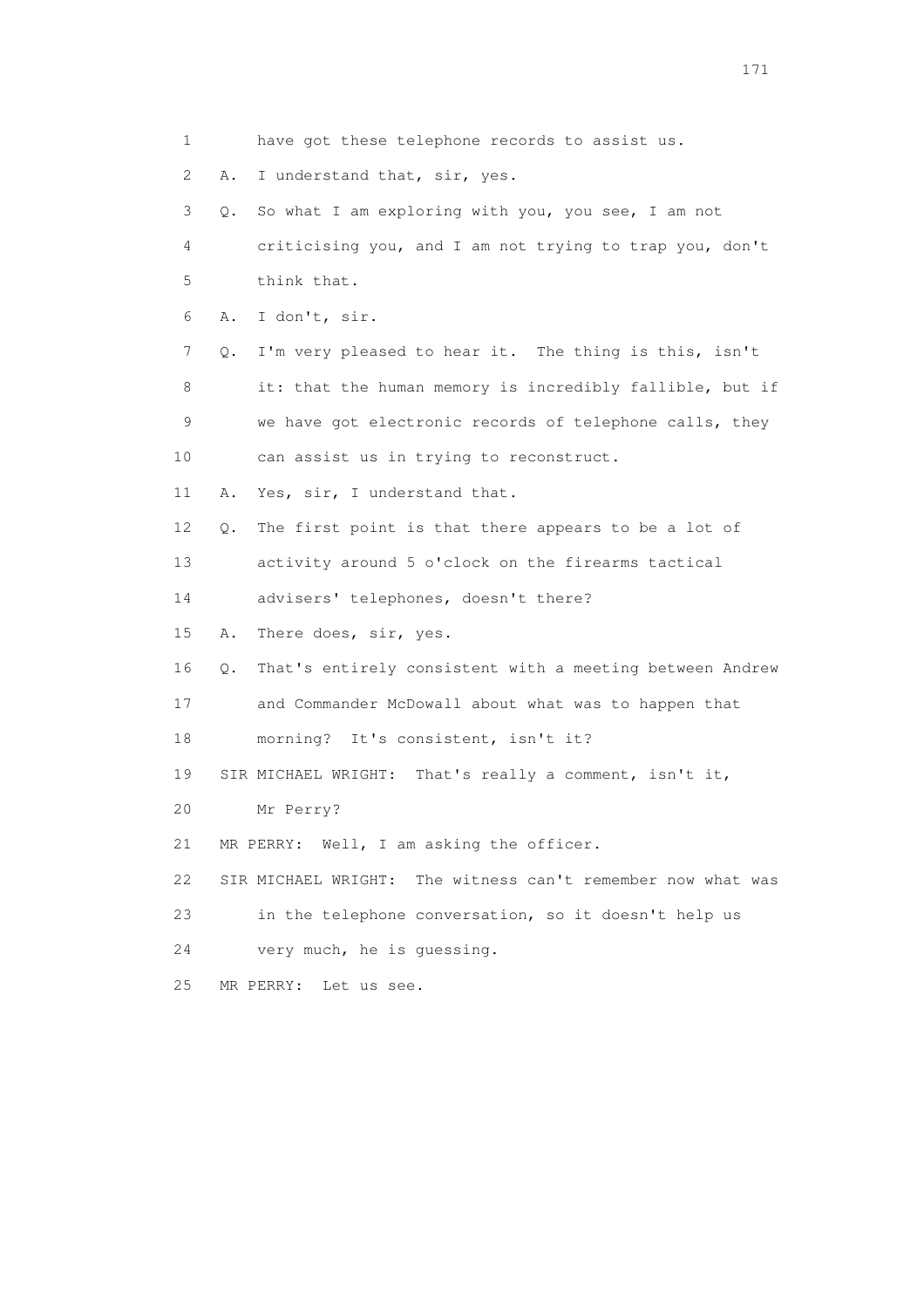1 With your experience, if there has been a meeting 2 with Andrew, between Andrew and senior officers, he 3 would then, Andrew would then go about passing on 4 information to other officers, wouldn't he? 5 A. If that sort of meeting took place, I would expect that 6 to happen, yes. 7 Q. Yes, you would expect that to happen, so the question 8 I am putting to you is not comment; it's consistent, 9 this telephone activity, with that taking place? 10 A. Sir, again I am not aware of that meeting, so I can't 11 really comment on that. 12 Q. I know you're not aware of it because I'm not saying you 13 were at it. I am asking a different question as to 14 whether it's consistent with it, but not to worry, let's 15 press on. 16 Now, you said, and this is what I am really 17 exploring, that you can understand the thinking that if 18 you have got one team but two addresses, it might be 19 sensible to move the orange team to New Scotland Yard to 20 cover both, or possibly any other incident that's taking 21 place in London? 22 A. Yes, sir, that's correct. 23 Q. Just assist us with your expertise, Inspector ZAJ. You 24 said you could understand the thinking behind it. That

25 would be, if you have got one team and two addresses and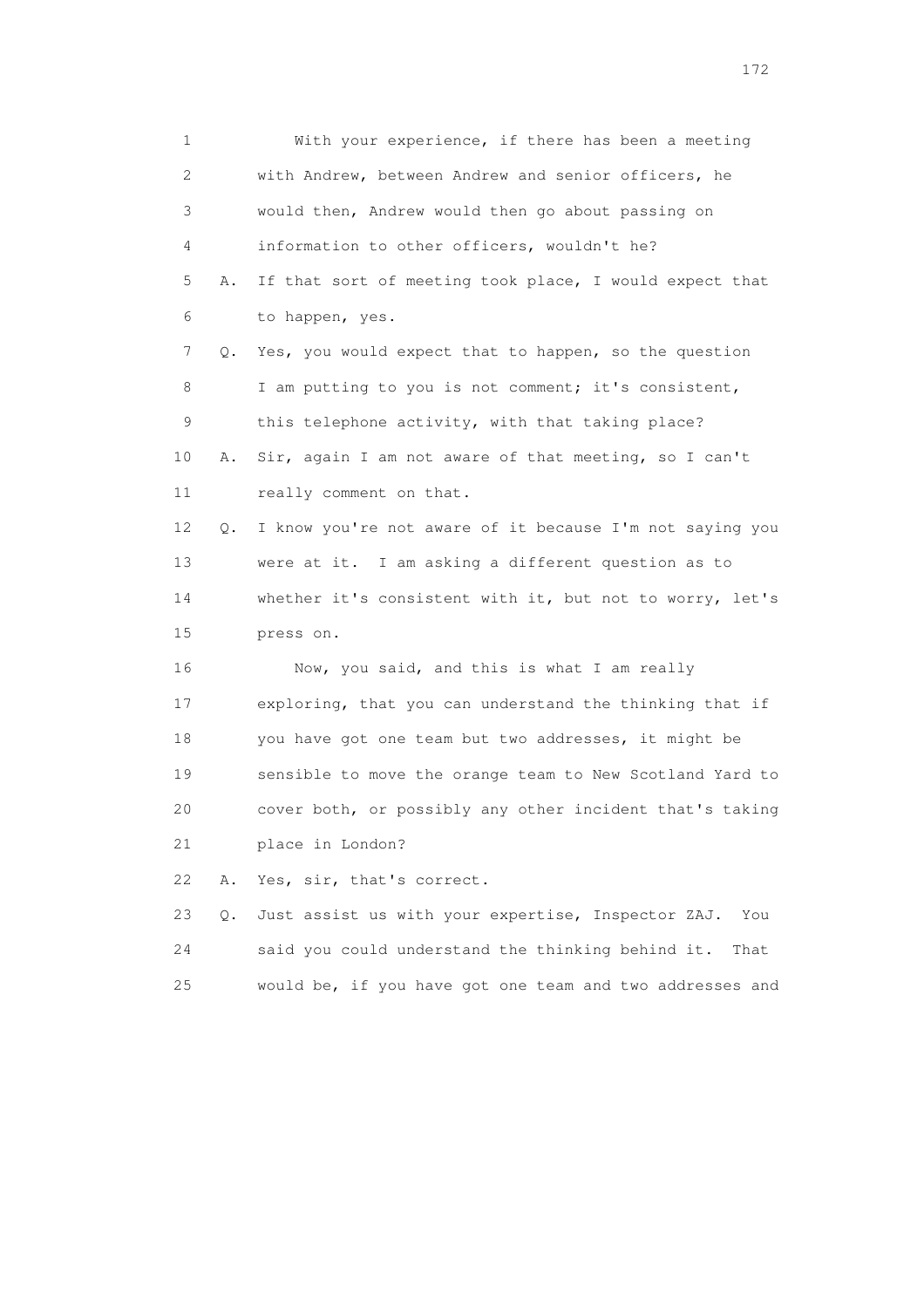1 developing intelligence, and the possibility of teams 2 having to go to one address or another address or 3 possibly somewhere else entirely, it's sensible to have 4 them at a central location so that they can cover every 5 possible eventuality? 6 A. That's one of the options we could use, yes. 7 Q. Thank you very much for that. I just want to ask you 8 one other thing. I wonder if we could have document 9 page 7703 up on the screen, please. This is the plan 10 that you said was readily available to you if you needed 11 it. 12 A. It would be, sir, yes. 13 Q. That's what I am going to ask you about. Where do you 14 get that sort of plan from? 15 A. We have our own stand-alone mapping system. 16 Q. Where is that? 17 A. Leman Street. 18 Q. How does it work? 19 A. It's like a big geo graph, you just input the address 20 and these maps will be produced. 21 Q. I could give you my address and you could get it up. 22 How long would that take? 23 A. It doesn't take very long, sir. I couldn't give you 24 an exact time. No more than five minutes. 25 Q. About five minutes.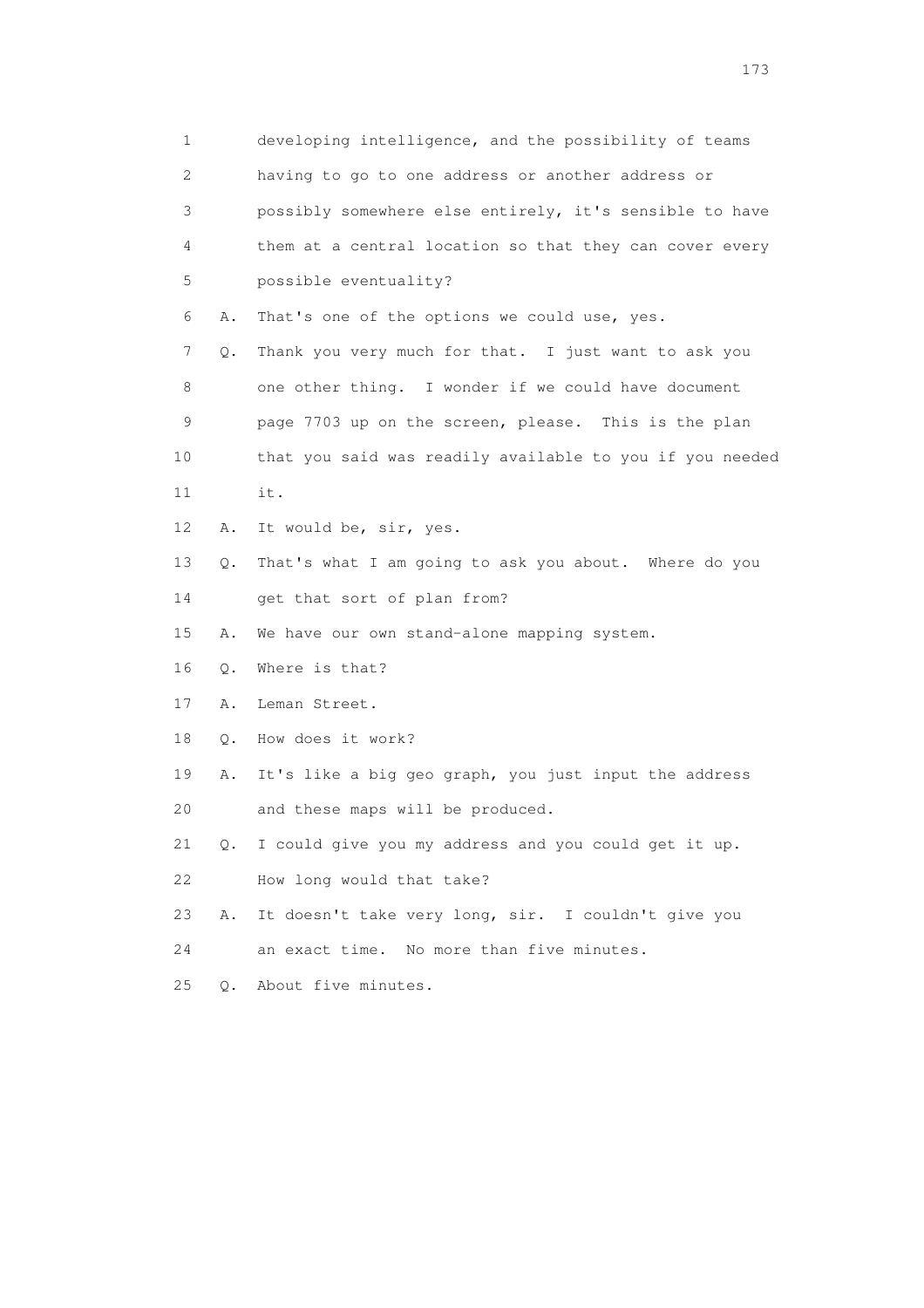1 A. You will certainly have it up on the screen fairly 2 instantaneously, it's just -- 3 SIR MICHAEL WRIGHT: Is it just London or is it nationwide? 4 A. We have home counties and nationwide now, sir. 5 MR PERRY: It's this type of scale map. 6 A. Yes, sir, and we can make it more or less as well now, 7 I think and overlay certain things as well. 8 Q. You say now? 9 A. At the time there was still -- there was other -- there 10 was still the technology available. 11 Q. Just explain to us about overlay. What's that? 12 A. You can overlay some satellite imagery as well to give 13 it a more realistic sort of view. We don't tend to use 14 that. We tend to go with these line drawings because it 15 gives us the detail we require. 16 Q. This is the detail that you feel you require rather than 17 anything else? 18 A. We could add other things like cordons and things like 19 that to it. 20 Q. I'm very sorry, I didn't hear that. 21 A. We can actually add stuff to it to enhance -- 22 Q. Such as? 23 A. Cordons and RVPs, et cetera. But those line drawings 24 are essentially what we use. 25 SIR MICHAEL WRIGHT: Rendezvous points.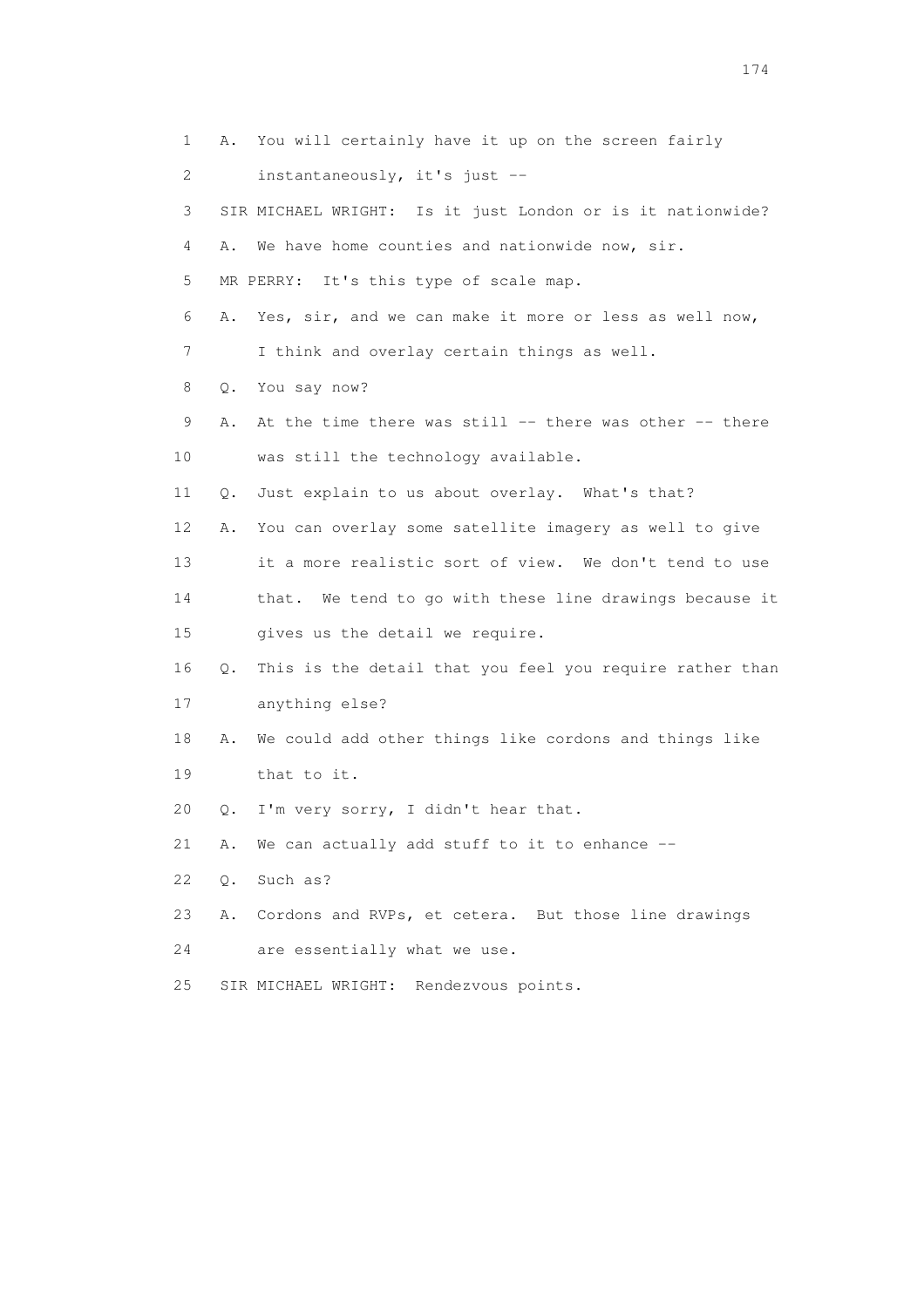1 A. Yes, sir.

 2 MR PERRY: Thank you very much indeed, Inspector. 3 SIR MICHAEL WRIGHT: Thank you, Mr Perry. Mr King? 4 MR KING: Nothing, thank you, sir. 5 SIR MICHAEL WRIGHT: Yes, Mr Horwell. 6 Questions from MR HORWELL 7 MR HORWELL: My name is Richard Horwell, I appear on behalf 8 of the Commissioner. I have only a few questions for 9 you. 10 Before we come to them, sir, something that you said 11 earlier, we do have to exercise care with the telephone 12 chart. It doesn't mean that necessarily that calls 13 connected. We can see, and I only mention this because 14 of the evidence of Mr Boutcher, we have Andrew calling 15 Boutcher at 5.17 and 5.25. The calls are listed 16 duration 4 seconds and 6 seconds. 17 SIR MICHAEL WRIGHT: I was only drawing, Mr Horwell, on my 18 own experience with my Vodafone, which is not uncommon 19 to see 3 second and 4 second calls. 20 MR HORWELL: We know that Mr Boutcher was asleep in a hotel 21 at the time those calls were made, so I simply make the 22 point that -- 23 SIR MICHAEL WRIGHT: You doubt if they were ever actually 24 calls. 25 MR HORWELL: It doesn't necessarily mean --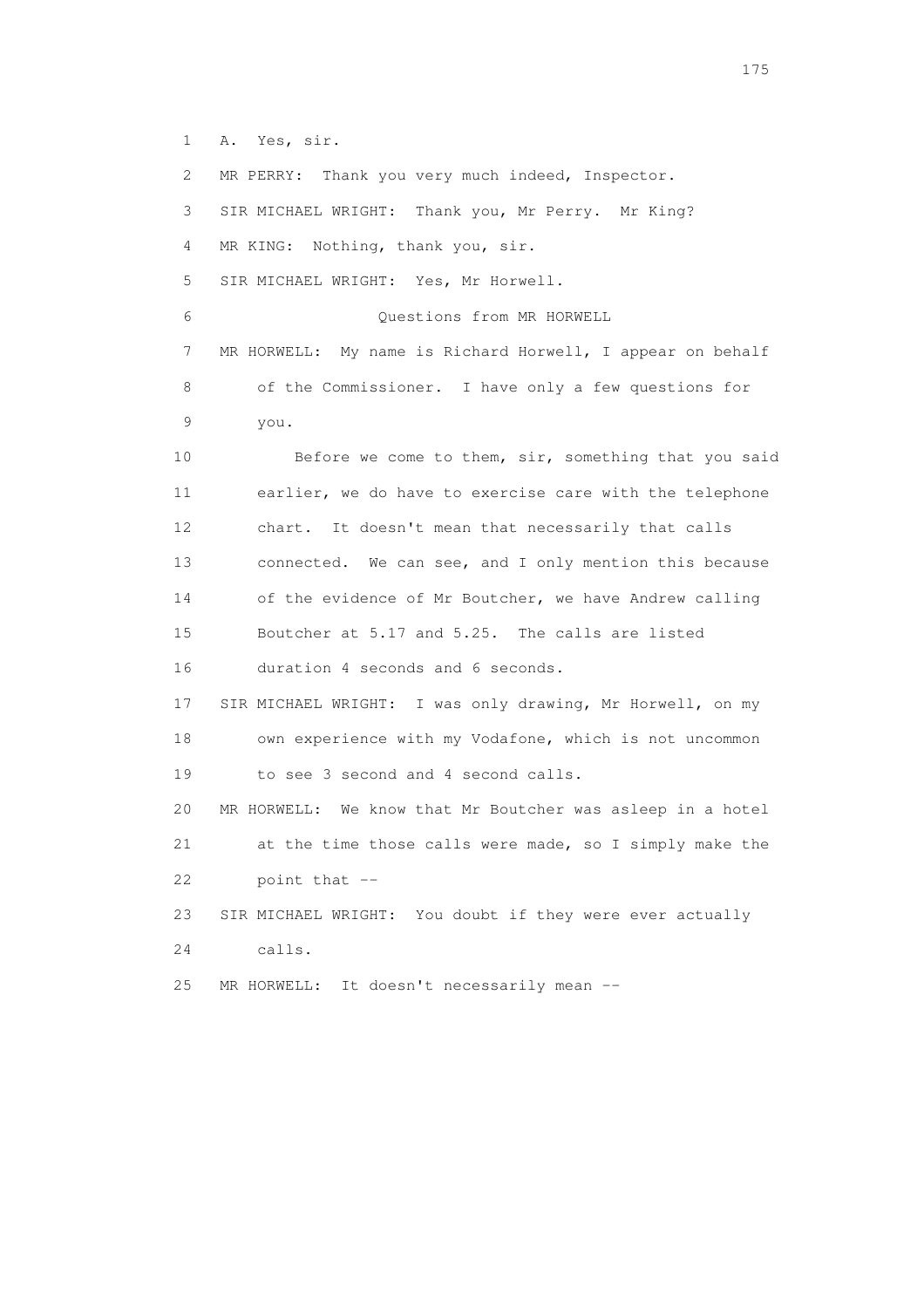1 SIR MICHAEL WRIGHT: While you have mentioned that, could 2 I ask something else: I want the jury and indeed me to 3 be quite clear about this. What was being put to 4 Inspector ZAJ was that at about 5.17 there was a call 5 from Alan to him lasting 1 minute and 23 seconds. That 6 call does not appear in this chart. 7 MR HORWELL: No, it doesn't. 8 SIR MICHAEL WRIGHT: I have that right. As I understand it, 9 it is not common ground that any such call was ever 10 made. 11 MR HORWELL: No, it's accepted, I remain as an outsider in 12 relation to this point, that call comes from a telephone 13 record. 14 SIR MICHAEL WRIGHT: Another telephone record. 15 MR HORWELL: Another telephone record and this witness has 16 accepted that it was made. 17 SIR MICHAEL WRIGHT: So that the jury can accept that there 18 was one, and the only argument is as to what the content 19 of the call was. 20 MR HORWELL: Exactly, sir, yes. 21 SIR MICHAEL WRIGHT: Thank you. 22 MR HORWELL: It may well be you do not know the answer to 23 this question, but I'm going to explore it with you, 24 just in case you do. 25 It isn't always the case that a particular colour of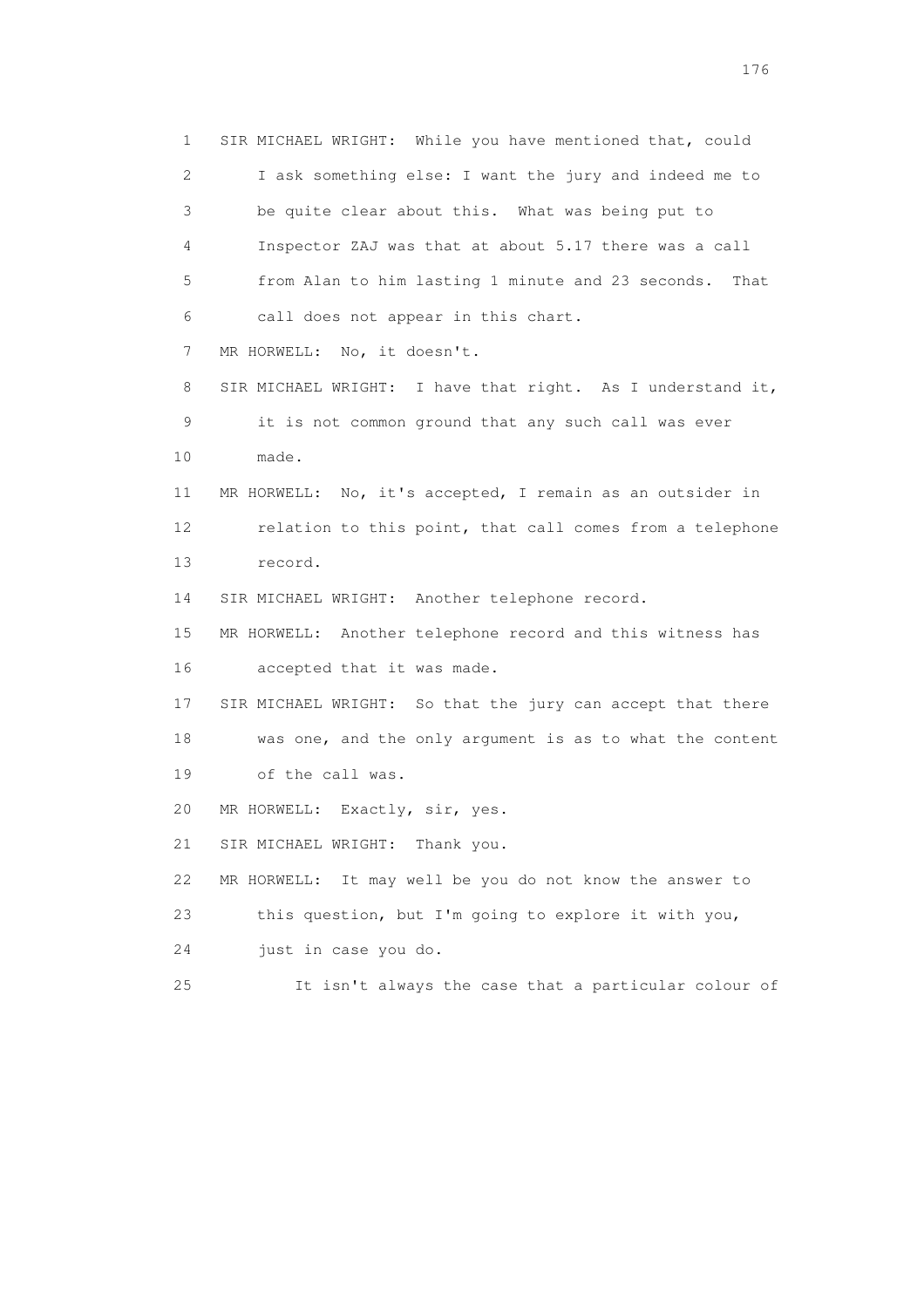| 1                         |       | a team is comprised of the same officers?                |
|---------------------------|-------|----------------------------------------------------------|
| $\mathbf{2}^{\mathsf{I}}$ | Α.    | On the majority of operations it is, but occasionally we |
| 3                         |       | have to, for reasons of leave, et cetera, use other team |
| 4                         |       | members.                                                 |
| 5                         | О.    | Other coloured team members may be moved, green or red   |
| 6                         |       | to orange, for example?                                  |
| 7                         | Α.    | Yes.                                                     |
| 8                         | Q.    | The only reason I ask that is this: we know that an      |
| 9                         |       | orange team was sent to Portnall Road that morning?      |
| 10                        | Α.    | Yes, sir.                                                |
| 11                        | Q.    | Does that have to have been the orange team that was on  |
| 12                        |       | duty and moved to New Scotland Yard overnight?           |
| 13                        | Α.    | That would have been that team, sir.                     |
| 14                        | О.    | Would it have been those same officers?                  |
| 15                        | Α.    | Yes, sir, the majority of them.                          |
| 16                        | $Q$ . | The majority of them?                                    |
| 17                        | Α.    | I would say it would have been all of them, sir.         |
| 18                        | Q.    | Right, but it doesn't necessarily have to be the case?   |
| 19                        | Α.    | No, sir. If the majority of the team is the team         |
| 20                        |       | colour, plus the team leader is present, then it would   |
| 21                        |       | be called that team.                                     |
| 22                        | Q.    | We will see where we can take this with other records,   |
| 23                        |       | but that is your account. As I understand it, you have   |
| 24                        |       | accepted that if there are two addresses to be covered,  |
| 25                        |       | and no-one is giving priority to either of them, holding |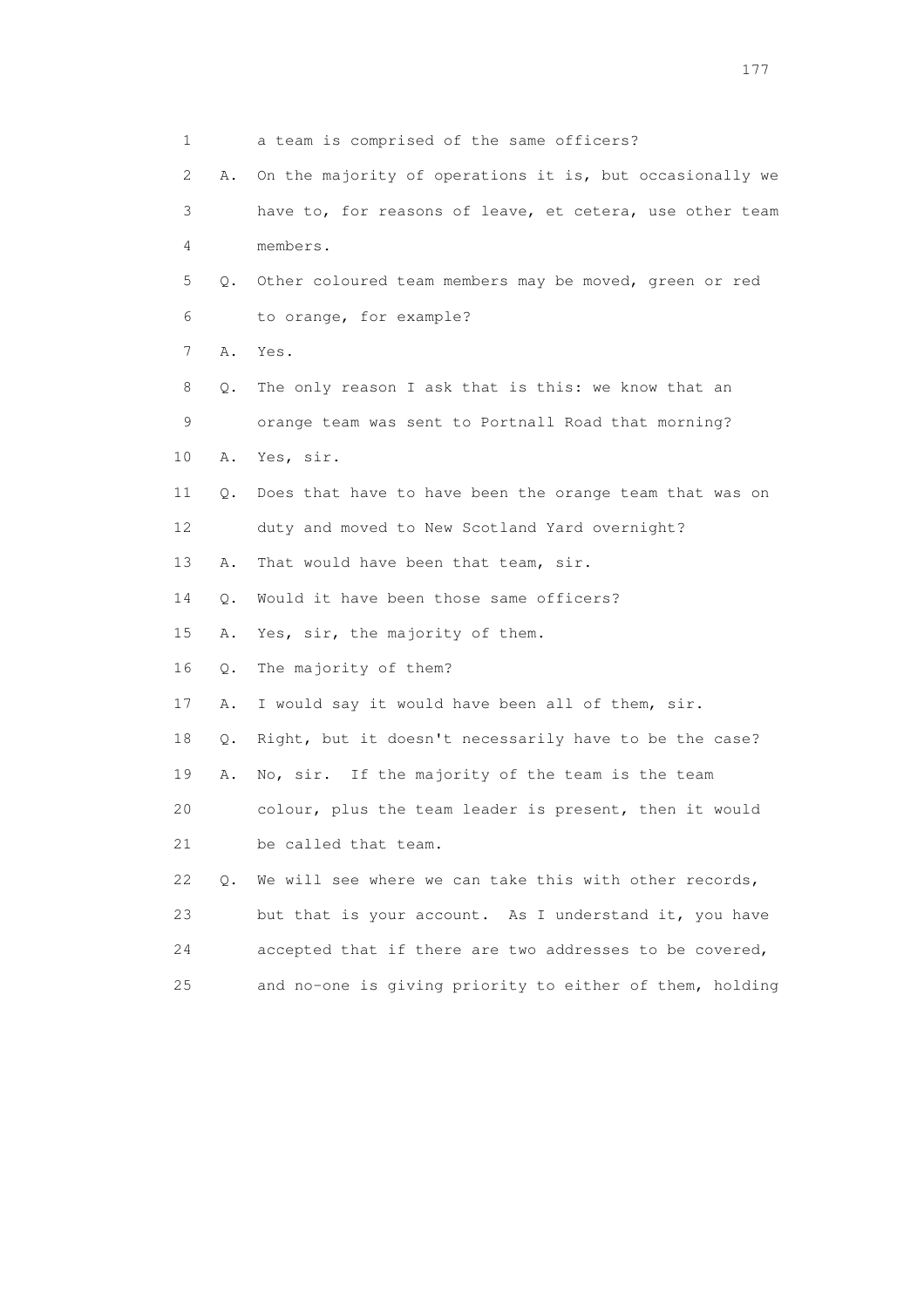|    | 1         | a team in a central location makes sense?                 |
|----|-----------|-----------------------------------------------------------|
|    | 2<br>Α.   | That's good practice, sir, yes.                           |
|    | 3<br>Q.   | Thank you. The recce that you have given evidence         |
|    | 4         | In relation to the Scotia Road address, we know<br>about. |
|    | 5         | that surveillance officers were at that address at 6.04   |
|    | 6         | that morning?                                             |
|    | 7<br>Α.   | Yes, sir.                                                 |
|    | 8<br>Q.   | So obviously reports would have been coming through at    |
|    | 9         | that time as to the nature of the area?                   |
| 10 | Α.        | If they were, sir, I am not aware of them.                |
| 11 | Q.        | We have heard that surveillance officers are the eyes -   |
| 12 | Α.        | Indeed, sir.                                              |
| 13 |           | Q. -- of the operations room. We also know that somebody  |
| 14 |           | had identified the TA Centre as the location for CO19;    |
| 15 |           | once the vehicles started to arrive at the area, that is  |
| 16 |           | where they would have been lined up, to use your          |
| 17 |           | expression; do you understand?                            |
| 18 | Α.        | I do, sir, but I wasn't aware of that.                    |
| 19 | $\circ$ . | You weren't aware of that. That is evidence that we       |
| 20 |           | have heard. You have said that you would have wanted      |
| 21 |           | a recce to identify where the vehicles should be lined    |
| 22 |           | up?                                                       |
| 23 | Α.        | Yes, sir. If it is a mobile support surveillance, we      |
| 24 |           | need areas where we can lie up where we are close to the  |
| 25 |           | surveillance team.                                        |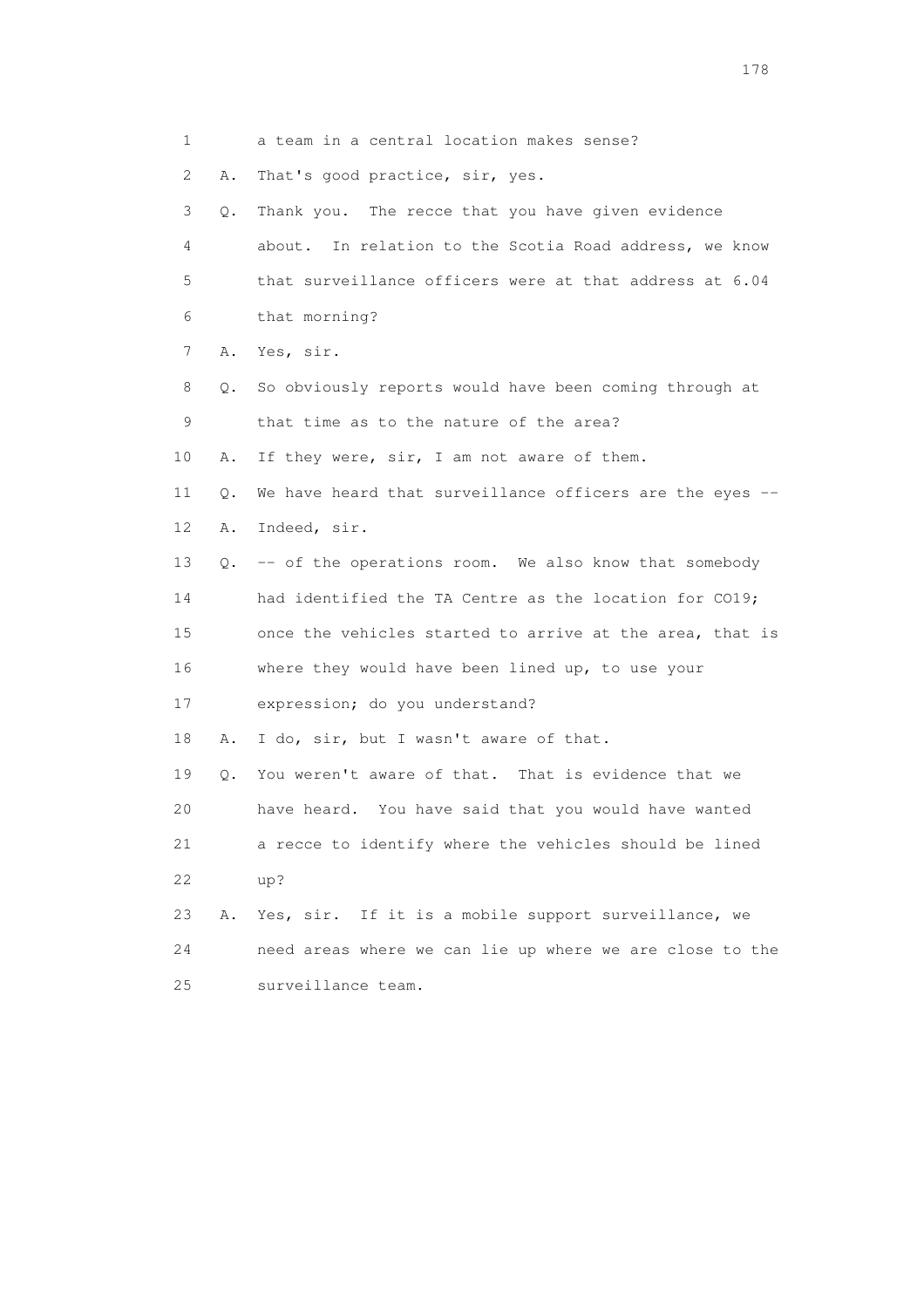1 Q. It does appear that that important function was carried 2 out, Mr ZAJ. 3 A. If it's happened, it's happened, sir. All I am saying, 4 if I was required to do it at that time of the morning, 5 I would ask an officer to send some people down there to 6 do that. I necessarily may not have chosen the 7 TA Centre. I might have chosen somewhere closer. 8 Q. That may have been the case but somebody has fulfilled 9 this function, do you understand? 10 A. I do, sir. I don't know who that was. 11 Q. But somebody has done it, that's the point. 12 A. Okay, sir. 13 MR HORWELL: Mr ZAJ, thank you. 14 SIR MICHAEL WRIGHT: Thank you, Mr Horwell. Ms Leek. 15 Questions from MS LEEK 16 MS LEEK: Inspector ZAJ, as you know, in addition to you 17 I represent Andrew, Trojan 84 and a number of other CO19 18 officers. 19 A. Yes, ma'am, I do. 20 Q. You have been a police officer, I think, for 24 years? 21 A. Yes, I have. 22 Q. You have been at CO19 for 14 years? 23 A. Yes, I have. 24 Q. Specialist firearms officer for 10 years?

25 A. Yes.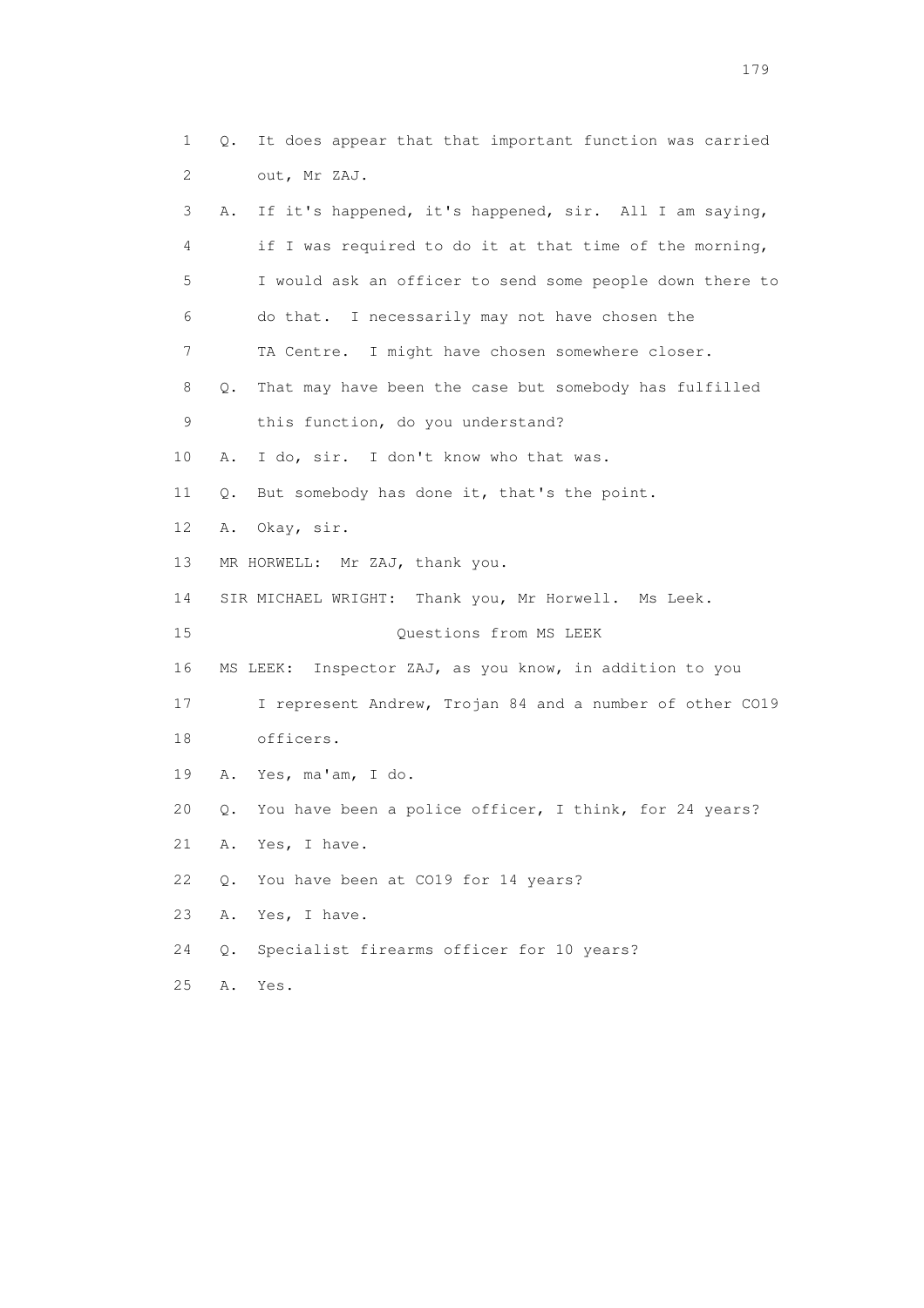- 1 Q. Became a tactical adviser in approximately 1995,
- 2 I think?
- 3 A. That's correct, yes.
- 4 Q. So you had been a tactical adviser for 10 years at the 5 time of these events?
- 6 A. I had, yes.
- 7 Q. You were a senior tactical adviser at the time of these 8 events between 2003 and 2006?
- 9 A. That's correct, yes.
- 10 Q. I think you also have, without wanting to spare your
- 11 blushes, a number of commendations over the course of 12 your service?
- 13 A. I have some, yes.
- 14 Q. Have you ever not deployed a team when you have been 15 asked?
- 16 A. No.
- 17 Q. Would there be any reason whatsoever for you not to
- 18 deploy a team straight to an address if you were asked?
- 19 A. No reason. The only reason could be if we didn't have a
- 20 Silver Commander, but if I was asked to go to
- 21 an address, I would expect to go there.
- 22 Q. You have checked your telephone records since you were
- 23 asked to make your statement in 2006?
- 24 A. Yes, I have.
- 25 Q. At the time you were asked to make a statement in 2006,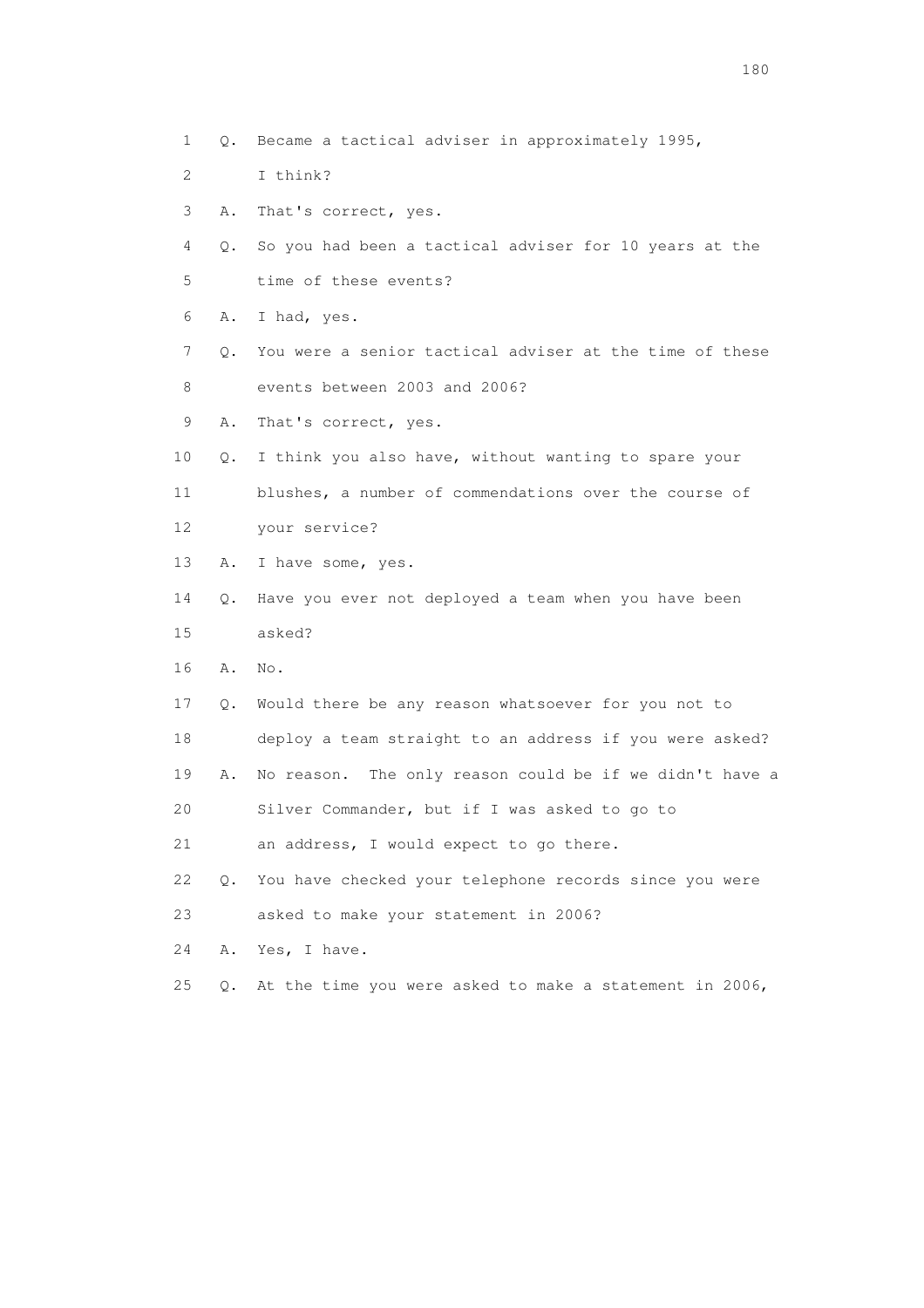1 I don't believe you were asked to produce your phone 2 records or to look at any telephone records? 3 A. No, I wasn't, no. 4 Q. In fact you were asked to make your statement, I think, 5 about a month after Alan was asked to make his 6 statement, so possibly in response to him saying that he 7 had made a call to you? 8 A. Possibly, ma'am, yes. 9 Q. It was suggested to you that Alan has said on a number 10 of occasions that he made a call to you at 0517. Just 11 to put that right, in fact on a number of occasions 12 prior to a statement we received yesterday -- 13 MR HILLIARD: Sorry, I meant the content, not the time of 14 the call. He has given the content on a number of 15 occasions. 16 MS LEEK: I am grateful for that, because of course we know 17 and just so the jury understand, that on a number of 18 occasions prior to this, it has been said that that call 19 was made at 0505. 20 Having looked at your records, you now confirm that 21 at 0506 you made a call to the orange team leader at 22 Leman Street? 23 A. At 5.06 I called Andrew. 24 Q. Sorry, Andrew at 0506 and then the orange team leader at 25 0507?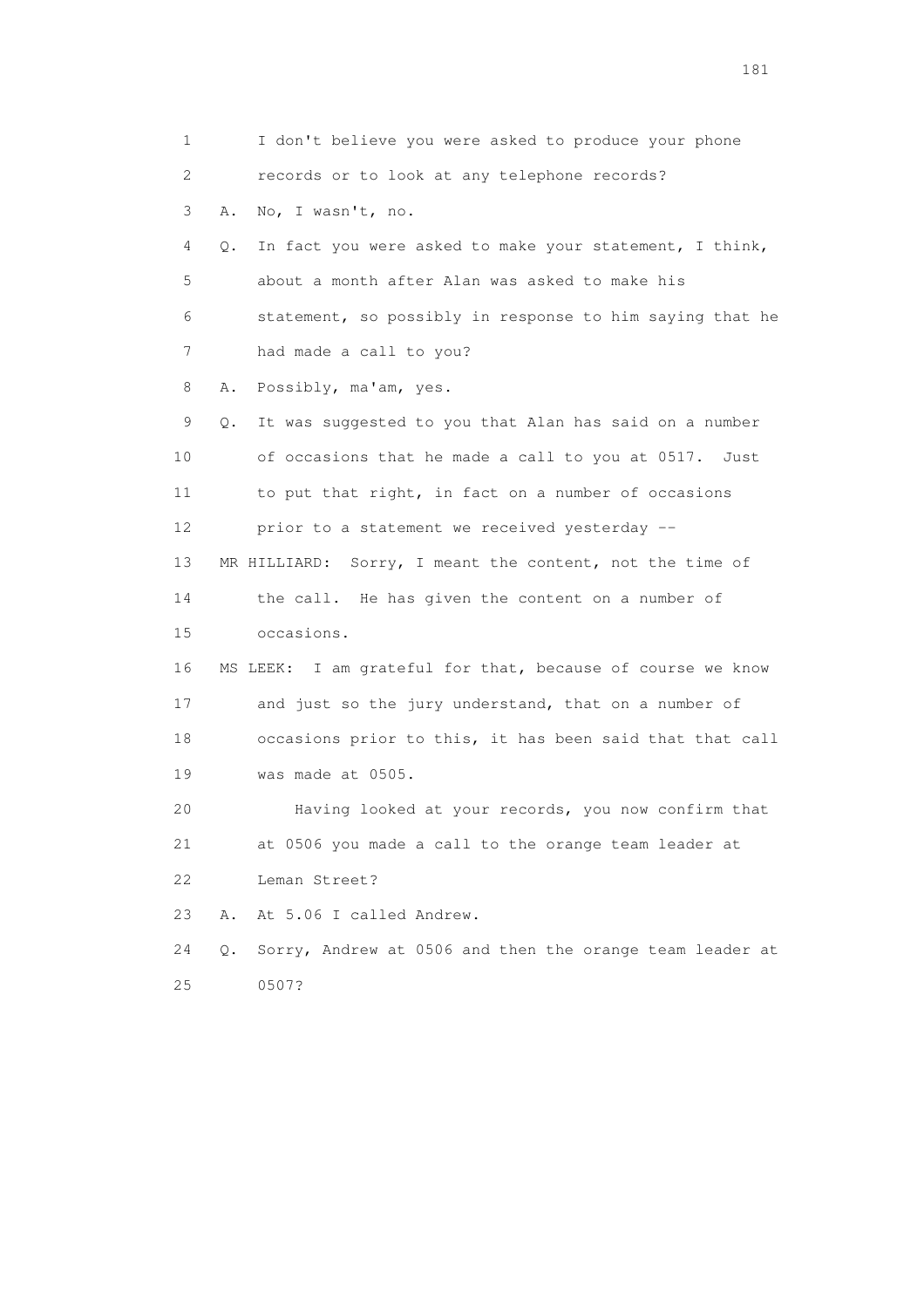- 1 A. That's correct, ma'am, yes.
- 2 Q. So at the time that you were called by Alan, a call

| 3  |    | which you don't really remember in any event, they would |
|----|----|----------------------------------------------------------|
| 4  |    | have been on the way to New Scotland Yard?               |
| 5  | Α. | They certainly would have been, yes.                     |
| 6  | Q. | If you had been called at that stage, is it likely that  |
| 7  |    | you would have said they are on the way to               |
| 8  |    | Scotland Yard?                                           |
| 9  | Α. | I would have done, yes.                                  |
| 10 | Q. | If at that time they had been asked to divert to         |
| 11 |    | somewhere else, is there any reason why you would not    |
| 12 |    | have diverted them to somewhere else?                    |
| 13 | Α. | No, there is not. I certainly would have deployed some   |
| 14 |    | assets to Scotia Road if I was asked to do so.           |
| 15 | Q. | It's right that you were at New Scotland Yard throughout |
| 16 |    | the night?                                               |
| 17 | Α. | The whole night, yes.                                    |
| 18 | Q. | You didn't go home and you didn't go to Leman Street?    |
| 19 | Α. | No.                                                      |
| 20 | Q. | So if there is any suggestion by Alan that you were      |
| 21 |    | either at Leman Street or at home when he spoke to you,  |
| 22 |    | that would be wrong?                                     |
| 23 | Α. | That would be wrong, yes.                                |
| 24 |    | SIR MICHAEL WRIGHT: You were there until 7 am in the     |
| 25 |    | morning?                                                 |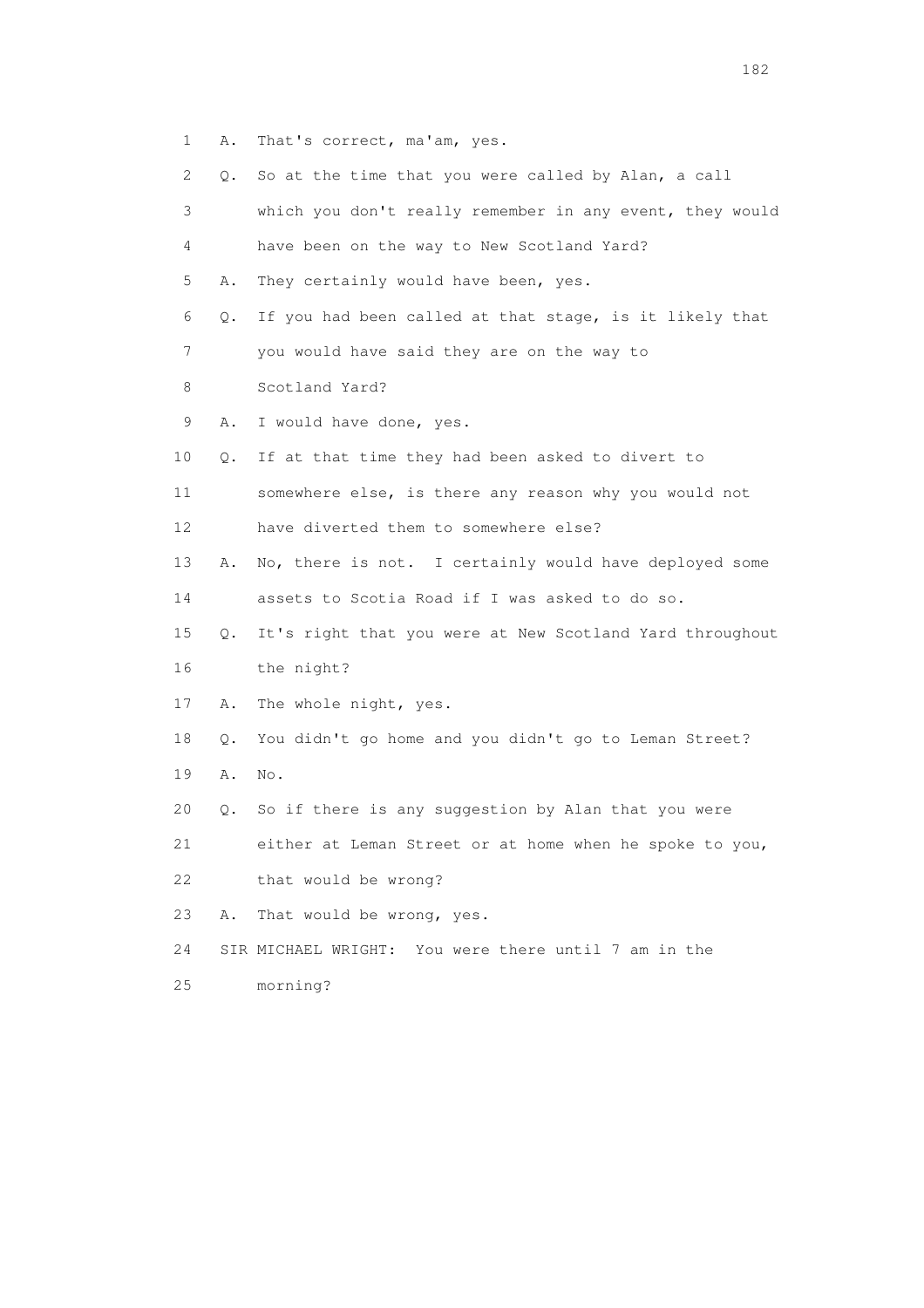1 A. Yes, sir, I was.

| 2. |    | MS LEEK: As you have said, it's your recollection that at |
|----|----|-----------------------------------------------------------|
| 3  |    | no stage prior to you going off duty were you asked to    |
| 4  |    | deploy to a specific address?                             |
| 5  | Α. | No, I wasn't. Never asked to deploy to that address.      |
| 6  | Q. | If you had been asked to deploy to a specific address,    |
| 7  |    | as you have told us, you would have wanted to know what   |
| 8  |    | sort of briefing was going to be given?                   |
| 9  | Α. | Indeed I would, yes.                                      |
| 10 | Q. | You may well have wanted to know if briefing packs had    |
| 11 |    | been made available?                                      |
| 12 | Α. | Yes, I would.                                             |
| 13 | Q. | You would want to know if a Silver had been identified?   |
| 14 | Α. | I certainly would. I would have asked to speak to the     |
| 15 |    | Silver as well.                                           |
| 16 | Q. | You would want to know precisely what the state of the    |
| 17 |    | intelligence was at that stage of the operation?          |
| 18 | Α. | That's correct, yes.                                      |
| 19 | Q. | Do you think all of that is a conversation that could     |
| 20 |    | have taken place over the course of less than one and     |
| 21 |    | a half minutes?                                           |
| 22 | Α. | It would take a much longer time than that.               |
| 23 | Q. | Any suggestion that in a call of 1 minute and 23 seconds  |
| 24 |    | you could be given sufficient information to deploy to    |
| 25 |    | a specific team to a specific address, that must be       |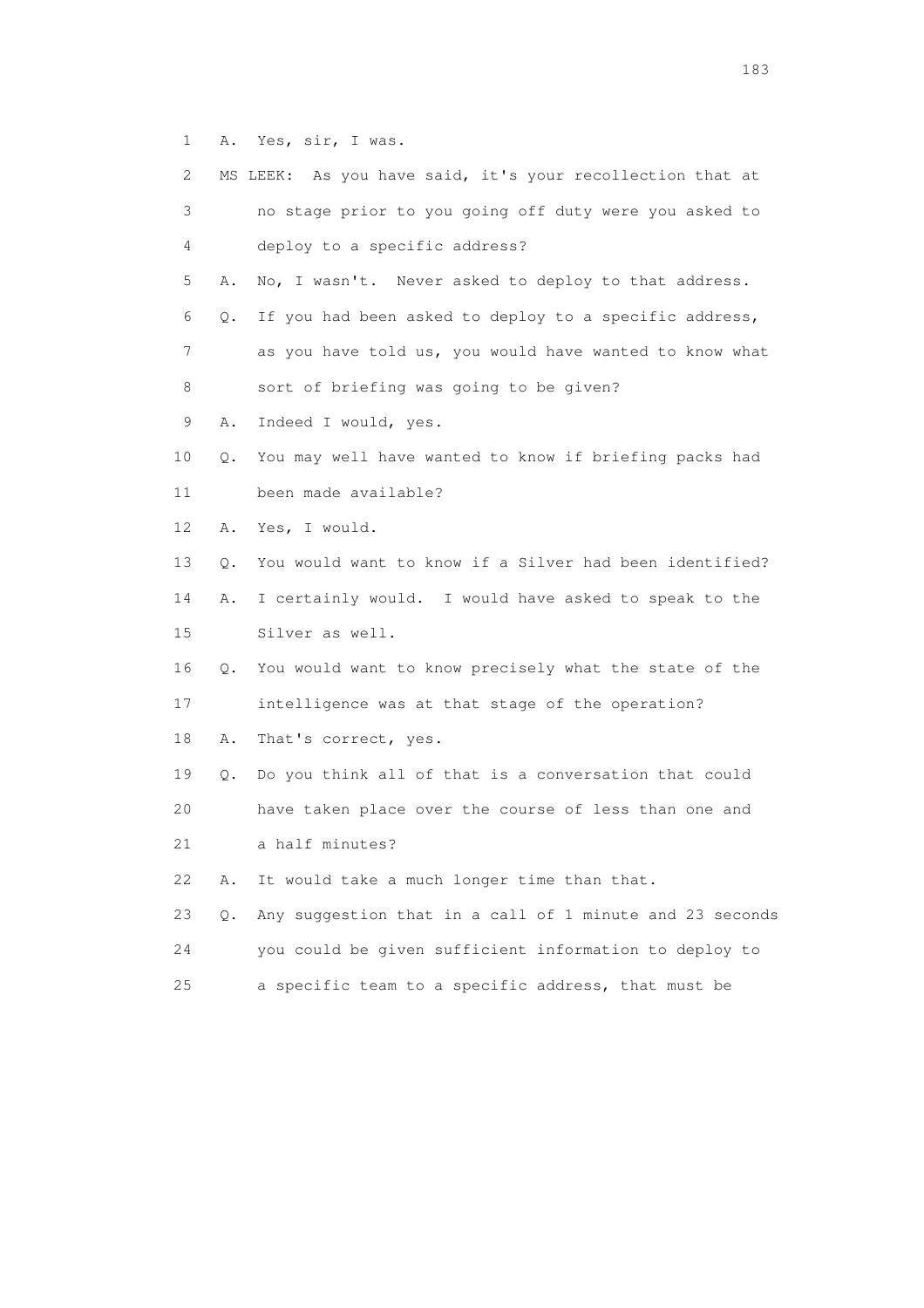1 mistaken?

 2 A. That must be mistaken, it was mistaken. 3 Q. We have seen from the log that by 6 o'clock in the 4 morning, the orange team were at New Scotland Yard, and 5 I think it's clear from the page that you were shown on 6 the log that Mr Esposito was aware of that? 7 A. He was, yes. 8 MS LEEK: Thank you. 9 SIR MICHAEL WRIGHT: Thank you, Ms Leek. Mr Hilliard? 10 Further questions from MR HILLIARD 11 MR HILLIARD: Just this, you were asked this question by 12 Mr Horwell. If you have two addresses to be covered and 13 no-one is giving priority to either of them, holding 14 a team in a central location makes sense, he asked you, 15 and you said that was good practice. 16 I want to just give you a rather more specific 17 situation, all right? 18 A. Yes, sir. 19 Q. Suppose that a Gold Commander has set a strategy which 20 requires firearms teams at two addresses; when the 21 strategy is set, it requires firearms teams at two 22 addresses as back-up for surveillance officers to effect 23 arrests or stops, all right, that is the required set 24 strategy? 25 A. I understand what you are saying sir.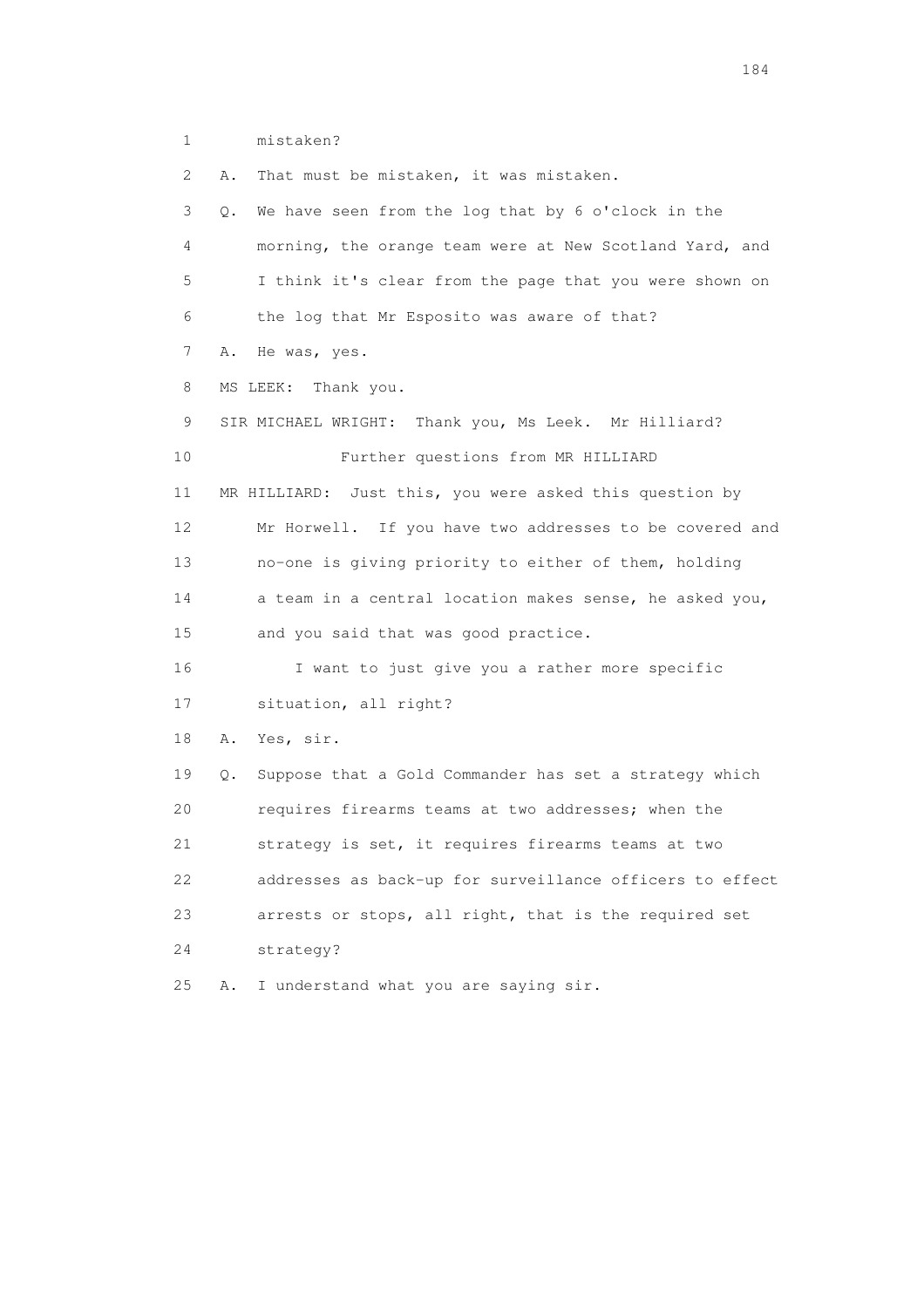1 Q. So two addresses but you only have one team?

2 A. I understand that, sir.

 3 Q. In that event, is this right, that you either have to 4 prioritise or you will end up sending no team to either? 5 A. You would have to prioritise, but you have other assets 6 available. 7 SIR MICHAEL WRIGHT: ARVs. 8 A. Armed response vehicles could fulfil that role in the 9 short term, yes. 10 MR HILLIARD: So if you have gone to one, if you have gone 11 to the priority address, leaving the other one 12 uncovered, as you say, you have to then rely upon other 13 assets, for example we have heard about them, patrolling 14 ARVs, that kind of thing. 15 A. They could perform that function in the short term, yes. 16 MR HILLIARD: Yes. Thank you very much indeed. 17 SIR MICHAEL WRIGHT: Mr ZAJ, thank you very much indeed. 18 You are free to go. 19 (The witness withdrew) 20 SIR MICHAEL WRIGHT: What's the time limit, Mr Hough? 21 MR HOUGH: The situation is this: Alan has a flight 22 tomorrow. 23 SIR MICHAEL WRIGHT: That's why I was asking. 24 MR HOUGH: We can sit as late as it takes. Sir, I think 25 a very short break may be wanted for the LiveNote.

<u>185</u>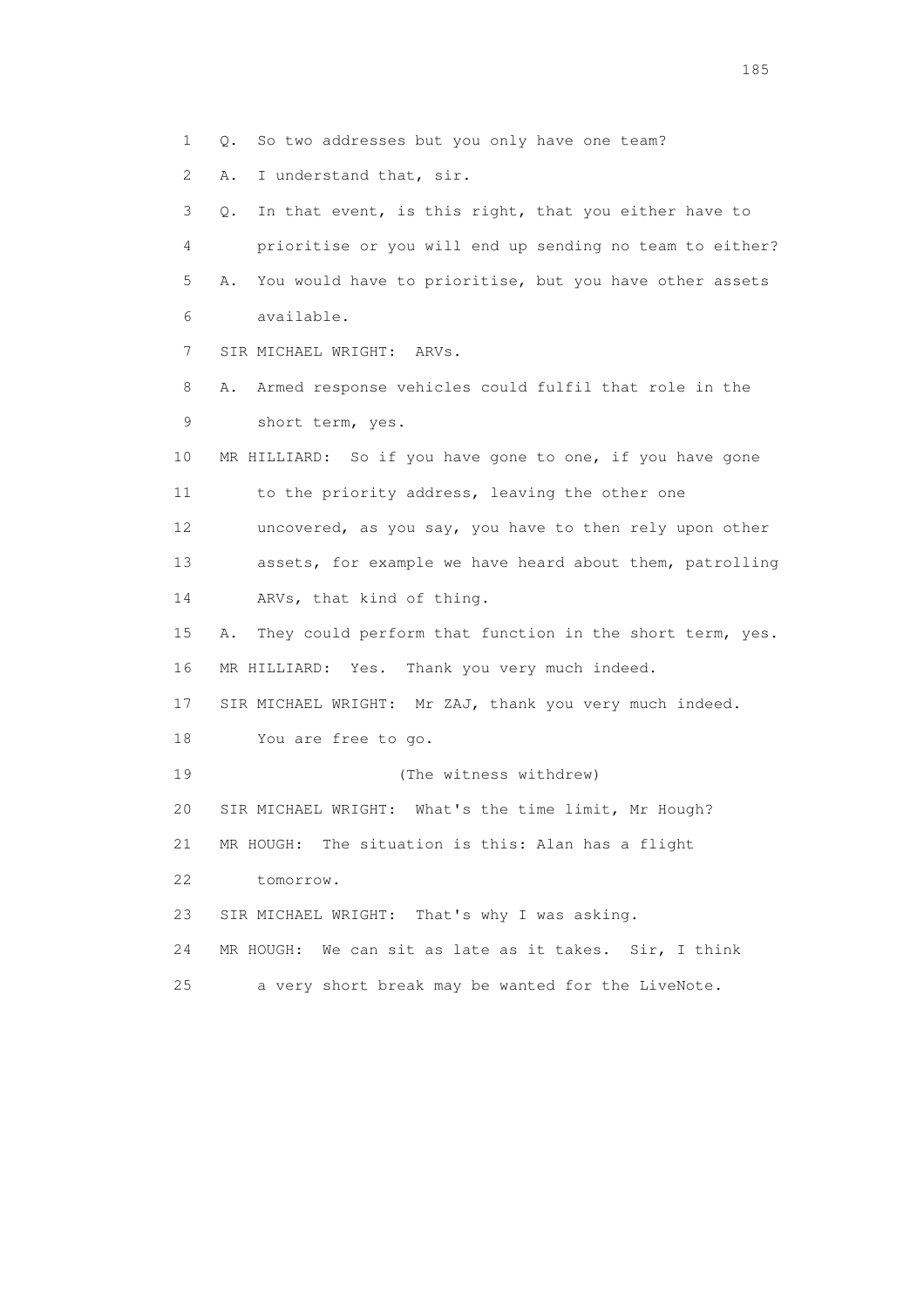1 SIR MICHAEL WRIGHT: Certainly. As we are not under 2 pressure of time, yes. Ten minutes, ladies and 3 gentlemen. Say quarter to. 4 (3.35 pm) 5 (A short break) 6 (3.55 pm) 7 (In the presence of the jury) 8 SIR MICHAEL WRIGHT: Yes. 9 MR HOUGH: The witness is giving evidence under the name 10 Alan. 11 SIR MICHAEL WRIGHT: Thank you. 12 CODENAME "ALAN" (sworn) 13 SIR MICHAEL WRIGHT: Thank you, please sit down. 14 Questions from MR HOUGH 15 MR HOUGH: Your name is Alan for the purposes of these 16 proceedings. My name is Jonathan Hough. I will ask you 17 questions first on behalf of the Coroner and then others 18 will ask you questions. 19 A. Certainly. 20 Q. Going back to July 2005, I think at that time you were 21 in SO12 Special Branch as a temporary 22 Detective Chief Inspector? 23 A. That's correct. 24 Q. Do you have your, what I will call your main witness 25 statement, a statement you made on 7 February 2006; do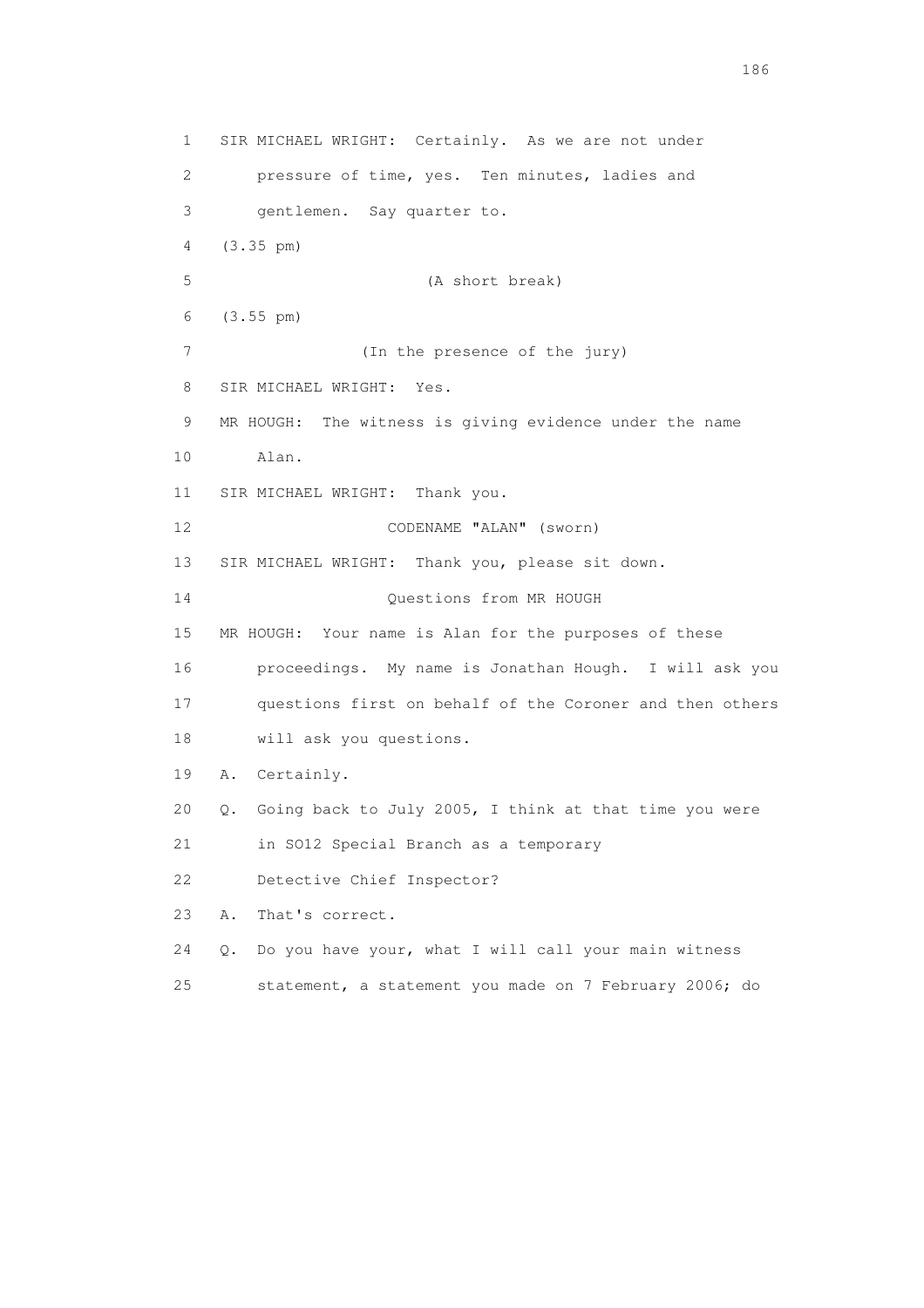- 1 you have that to hand?
- 2 A. Yes.

 3 Q. It's probably best to have it to hand, because you may 4 be referred to it. I think you also made another 5 witness statement very recently, in fact, dated 6 2 October 2008, so just yesterday? 7 A. That's correct. 8 Q. If you can speak up because somebody has to listen to 9 you and transcribe what you are saying. 10 A. Certainly. 11 SIR MICHAEL WRIGHT: If you can get the microphone closer to 12 yourself, I hope that will help. 13 MR HOUGH: I think on 21 to 22 July you were on duty from 14 8 am on 21 July through to 8.30 am on 22 July. 15 A. That's correct, yes. 16 Q. You were working for that long period because of events 17 on that day? 18 A. Correct. 19 Q. Afternoon of 21 July, I think you were at 20 New Scotland Yard when information was coming in about 21 the failed bomb attempts? 22 A. That's right. 23 Q. We have heard about the 16th floor operations room, 24 which is an SO12 Special Branch room, and that was

25 designated for use in the manhunt for those responsible?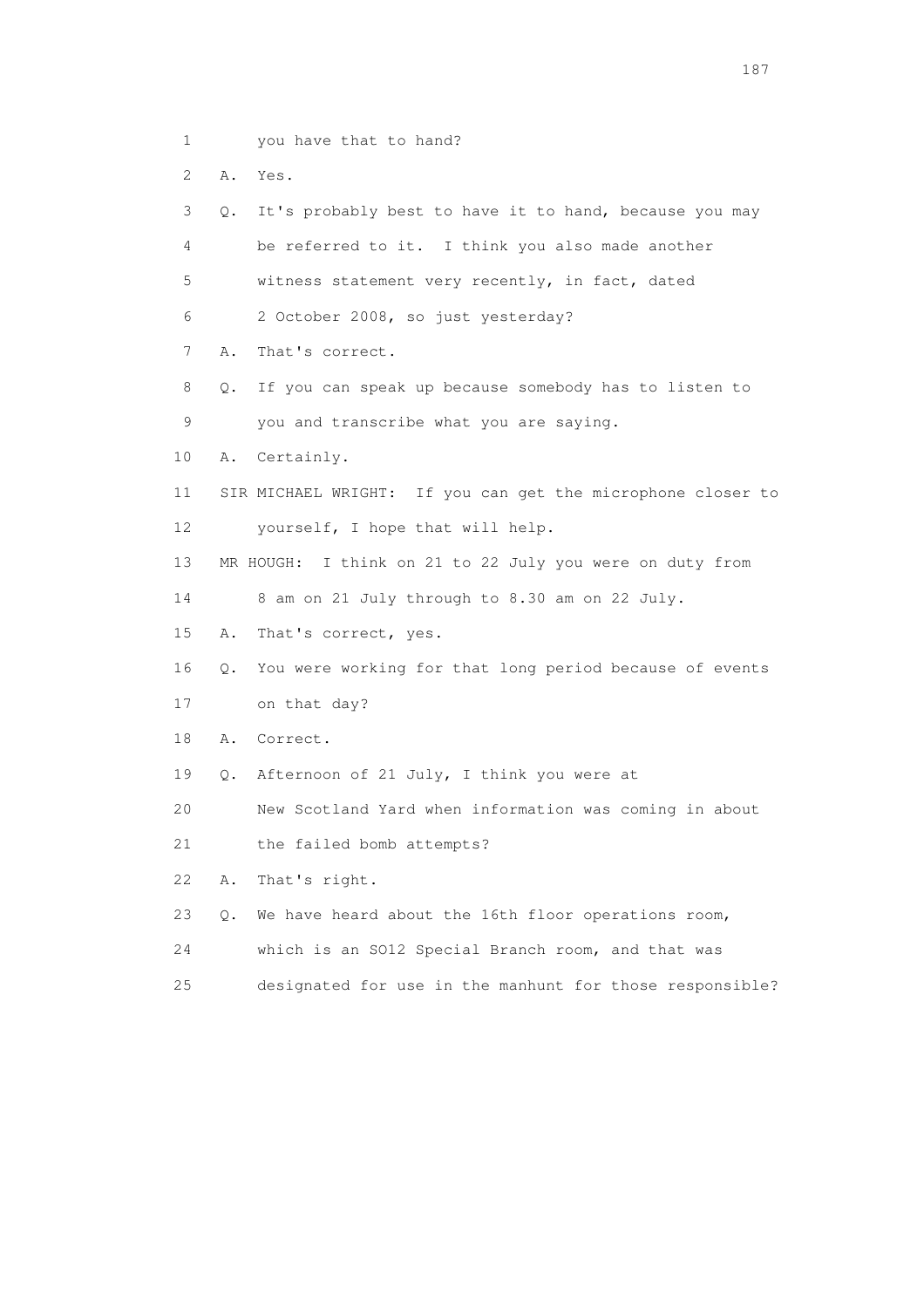1 A. That's right, sir, yes, it was.

 2 Q. Is this right: there would ordinarily, for an operation 3 of this kind, operating out of that room, be an SO12 4 operations co-ordinator and he would have a deputy? 5 A. That's right, sir. 6 Q. On the late afternoon and evening of the 21st, was the 7 operations co-ordinator Detective Chief Inspector 8 Noel Baker? 9 A. Yes, it was, sir. 10 Q. Were you his deputy? 11 A. I was. 12 Q. In your statement at the bottom of the first page, you 13 say that your roles were not as usually defined for 14 those posts, operations co-ordinator and deputy, because 15 of the unusual events of that day. Can you very briefly 16 explain how your roles differed? 17 A. Yes. Inasmuch as the usual Special Branch operations 18 room would be around what we would term as lifestyle 19 surveillance, gathering intelligence in furtherance of 20 original information, and gathering details, information 21 on subjects that we were interested in. This was 22 a dynamic, different obviously, we had not encountered 23 this before; only a few weeks before obviously we had 24 had 7/7 but this was a new style of what we needed to do 25 to react in an efficient and professional way to this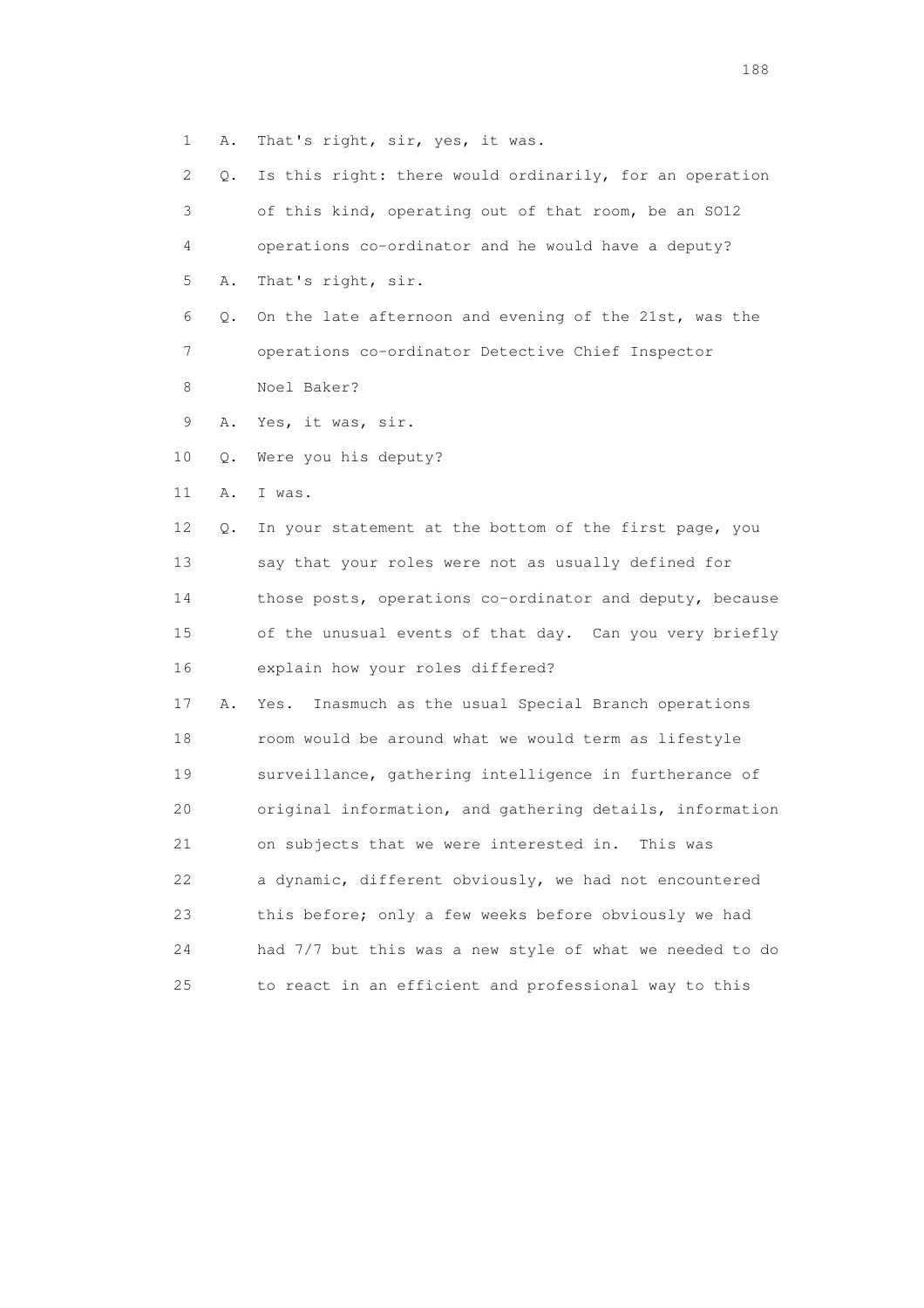| $\mathbf 1$ |    | new threat that was emerging. So our roles were          |
|-------------|----|----------------------------------------------------------|
| 2           |    | somewhat changed inasmuch as the Anti-Terrorist Branch,  |
| 3           |    | some good officers from there, were leading the          |
| 4           |    | investigation itself and we were acting with them under  |
| 5           |    | their direction, basically.                              |
| 6           | Q. | So the change was that you were operating as part of     |
| 7           |    | a team effectively headed by an SO13 senior              |
| 8           |    | investigating officer?                                   |
| 9           | Α. | Correct.                                                 |
| 10          | Q. | Over the night of the 21st to 22nd, were you based in    |
| 11          |    | any one particular part of New Scotland Yard or were you |
| 12          |    | moving around?                                           |
| 13          | Α. | Moving around.                                           |
| 14          | О. | Over the course of that night, what were your general    |
| 15          |    | duties?                                                  |
| 16          | Α. | General duties were, I think one of the fundamental      |
| 17          |    | things was creating a telephone reception point          |
| 18          |    | basically for what we envisaged would be a number of     |
| 19          |    | telephone calls coming in in respect of an appeal that   |
| 20          |    | was going to go out the next day for information on the  |
| 21          |    | events of 21/7, and also obviously looking at            |
| 22          |    | contingencies for the operations room and managing that. |
| 23          | Q. | Because as the jury have heard, in the late afternoon    |
| 24          |    | and evening of the 21st, it was thought there would be   |
| 25          |    | a media appeal, thus necessitating the facility to have, |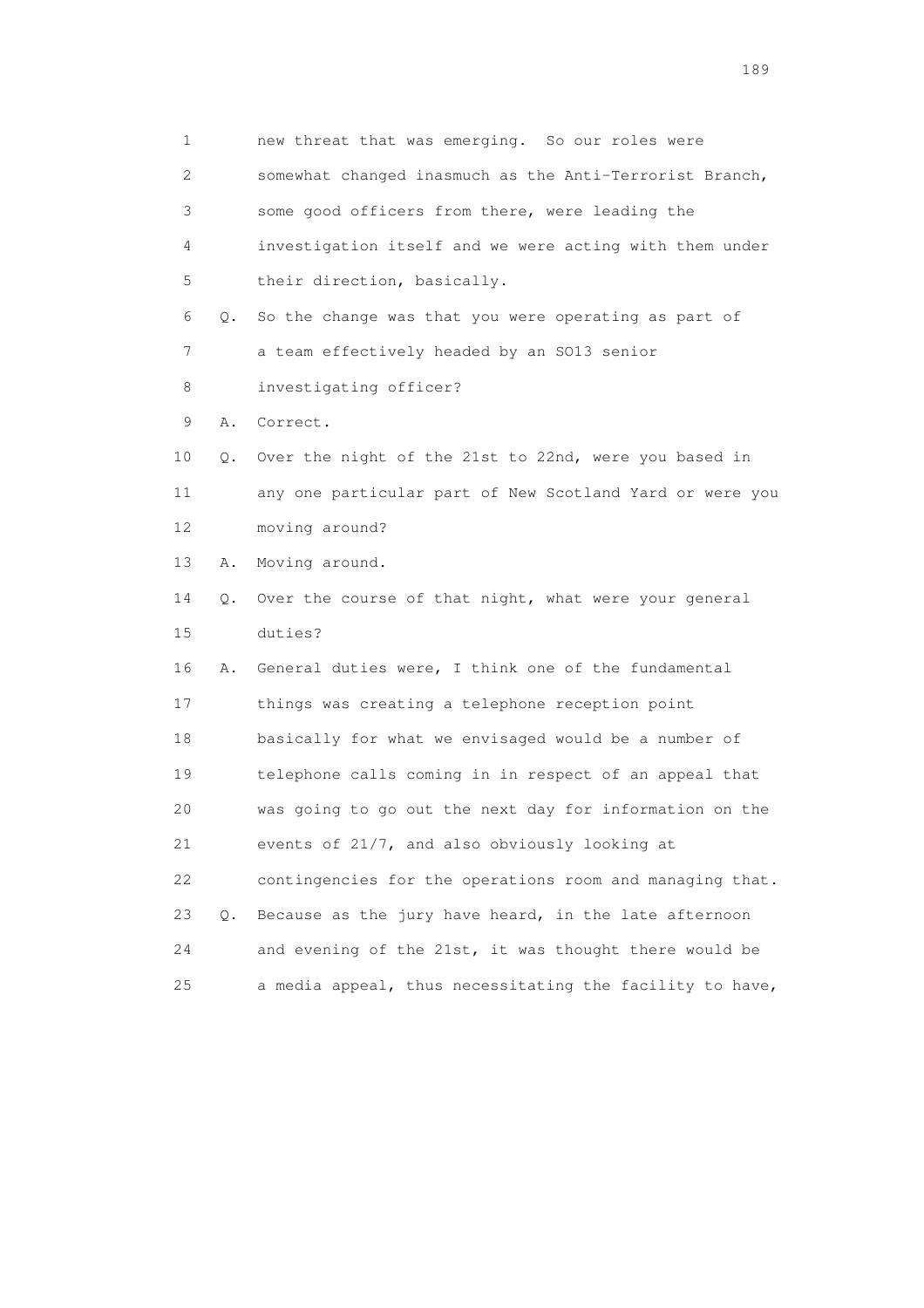| 1  |    | to take a lot of calls, and you were arranging that       |
|----|----|-----------------------------------------------------------|
| 2  |    | facility?                                                 |
| 3  | Α. | Yes, we were arranging the reception of that with the     |
| 4  |    | volume that was expected to arise with the information    |
| 5  |    | to make sure we could adequately cater for any            |
| 6  |    | information coming in from the public.                    |
| 7  | Q. | Over the course of the night, were you in and out of the  |
| 8  |    | operations room on the 16th floor at various points?      |
| 9  | Α. | Yes, I was.                                               |
| 10 | Q. | Was DCI Noel Baker also?                                  |
| 11 | Α. | Yes, he was.                                              |
| 12 | Q. | Over the night, did intelligence come in about suspects   |
| 13 |    | from the failed bomb attempts?                            |
| 14 | Α. | Yes, it did, as it emerged, yes.                          |
| 15 | Q. | I am looking at the second page of your statement.<br>Is  |
| 16 |    | it right that over the night, information came in about   |
| 17 |    | two suspects, Hussain Osman and Abdi Omar, and            |
| 18 |    | an address associated with them both at 21 Scotia Road?   |
| 19 | Α. | Yes, it did, sir.                                         |
| 20 | Q. | The jury have heard how that information came in.<br>Were |
| 21 |    | you aware at what point in the night you were aware of    |
| 22 |    | that information?                                         |
| 23 | Α. | I can't remember exactly but certainly by the time I had  |
| 24 |    | the meeting with Commander McDowall.<br>There were a      |
| 25 |    | number of us at that meeting.                             |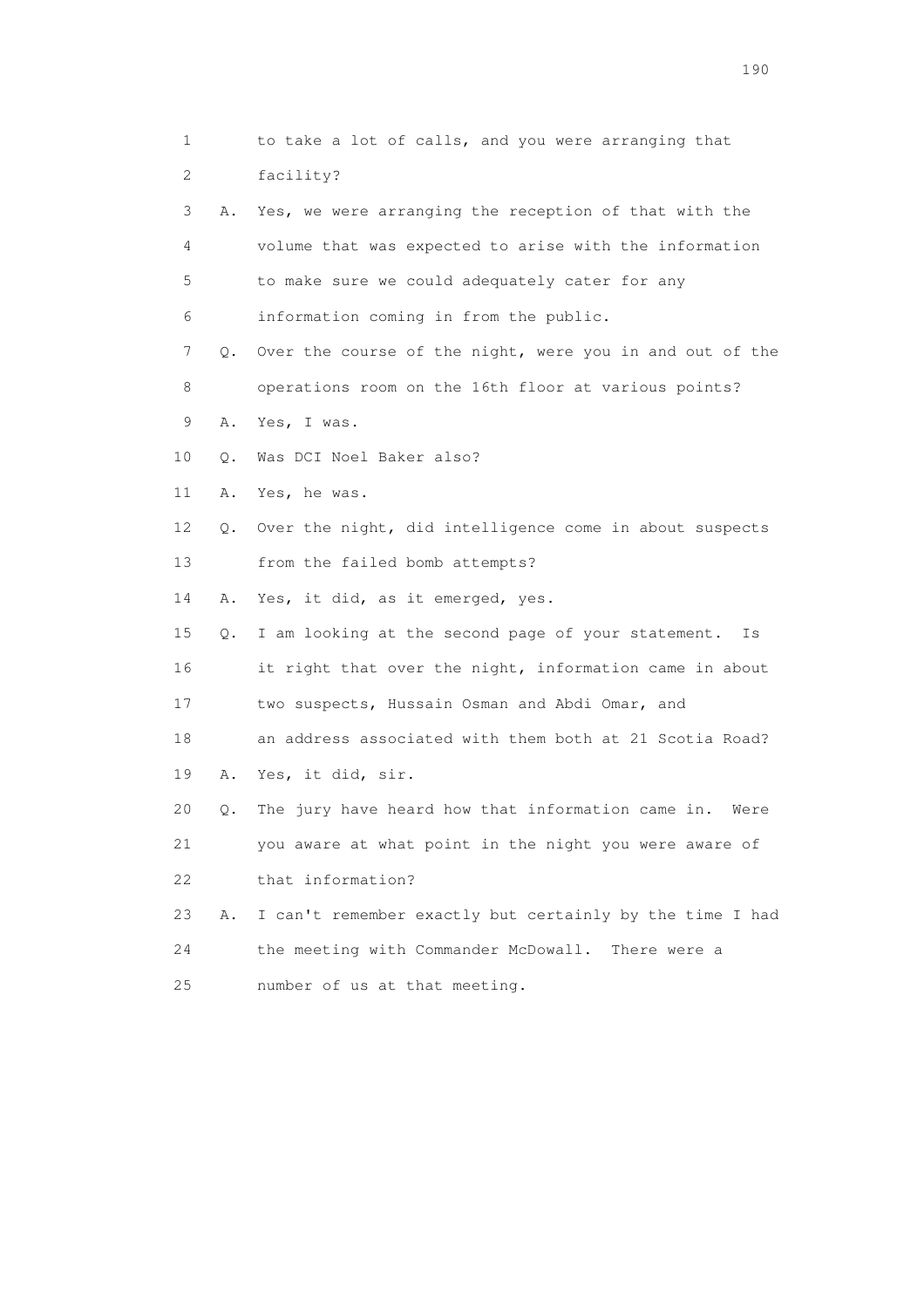| 1                         | Q.    | We will come to that meeting next, and I am on to the      |
|---------------------------|-------|------------------------------------------------------------|
| $\mathbf{2}^{\mathsf{I}}$ |       | second page of your statement, about halfway down.<br>What |
| 3                         |       | time did you go to a meeting in the office of              |
| 4                         |       | Commander McDowall?                                        |
| 5                         | Α.    | It was definitely between 4 and 5 am. I know in my         |
| 6                         |       | statement I have put 4.30 to 5 o'clock, that was           |
| 7                         |       | an estimation, but it was within that hour.                |
| 8                         | Q.    | Who else was present at that meeting?                      |
| 9                         | Α.    | Present were obviously Commander McDowall and myself,      |
| 10                        |       | DCI Baker and another DCI from SO12.                       |
| 11                        | Q.    | Was DCI Pat Mellody, an intelligence DCI, also there?      |
| 12                        | Α.    | That's right, and that was the officer who was there.      |
| 13                        | $Q$ . | Were you there for the whole of that meeting?              |
| 14                        | Α.    | Yes, I was.                                                |
| 15                        | Q.    | What was said by Commander McDowall at that meeting?       |
| 16                        | Α.    | We went over the intelligence picture. We obviously        |
| 17                        |       | spoke or Commander McDowall spoke about the emerging       |
| 18                        |       | addresses and the information and intelligence that the    |
| 19                        |       | whole command was reacting to then, and then               |
| 20                        |       | Commander McDowall gave some specific directions as        |
| 21                        |       | regards 21 Scotia Road.                                    |
| 22                        | $Q$ . | What specific directions did he giver?                     |
| 23                        | Α.    | He basically said that he wanted SO12, as we were then,    |
| 24                        |       | Special Branch surveillance team to be deployed there      |
| 25                        |       | immediately. He wanted them to covertly contain the        |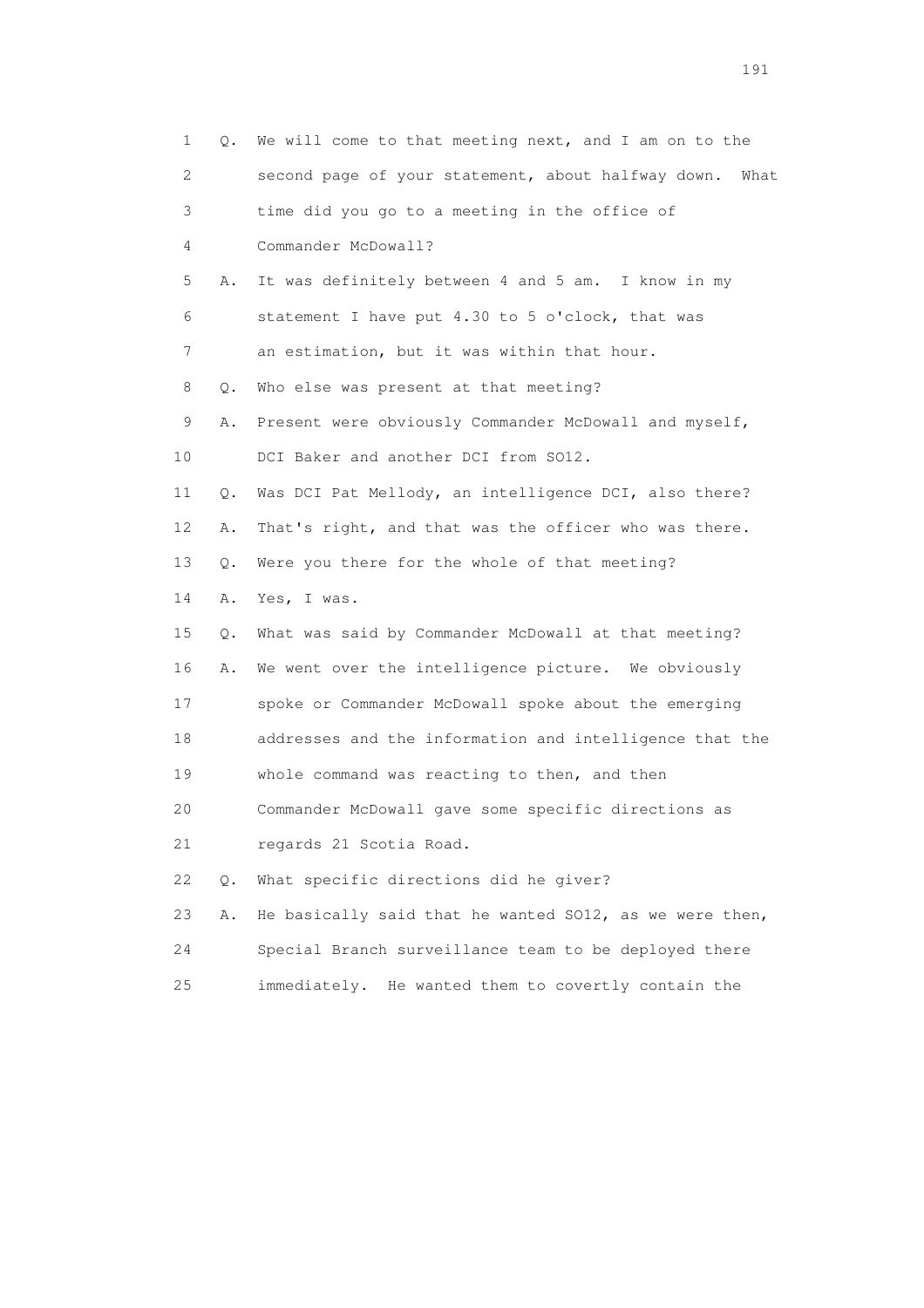1 address with a team covering both back and front, and 2 that he wanted SO19, as they were then, the armed wing 3 of the Metropolitan Police, to go down there and support 4 as soon as practicable; so just to clarify that, the 5 surveillance team were to go down there immediately and 6 the armed team, SO19, were to go down there as soon as 7 practicable in support of that. 8 Further instructions were that if persons -- he 9 wanted the scene contained, if persons were to leave the 10 address, then he wanted them challenged and he wanted 11 them stopped. 12 Q. Can we put on screen documents page 374, please. Do you 13 recognise this as a note you made? 14 A. Yes, that's mine. 15 Q. When was this note made? 16 A. I made that during the course of the meeting with 17 Commander McDowall. 18 Q. Going through it quickly, "Omar", the suspect, with 19 "W/S", Warren Street? 20 A. That's correct. 21 Q. "Osman, Shepherd's Bush"? 22 A. Correct, sir. 23 Q. Then the address noted, and then a reference to "disco 24 type, Shepherd's Bush"? 25 A. If my memory serves me right, that was something along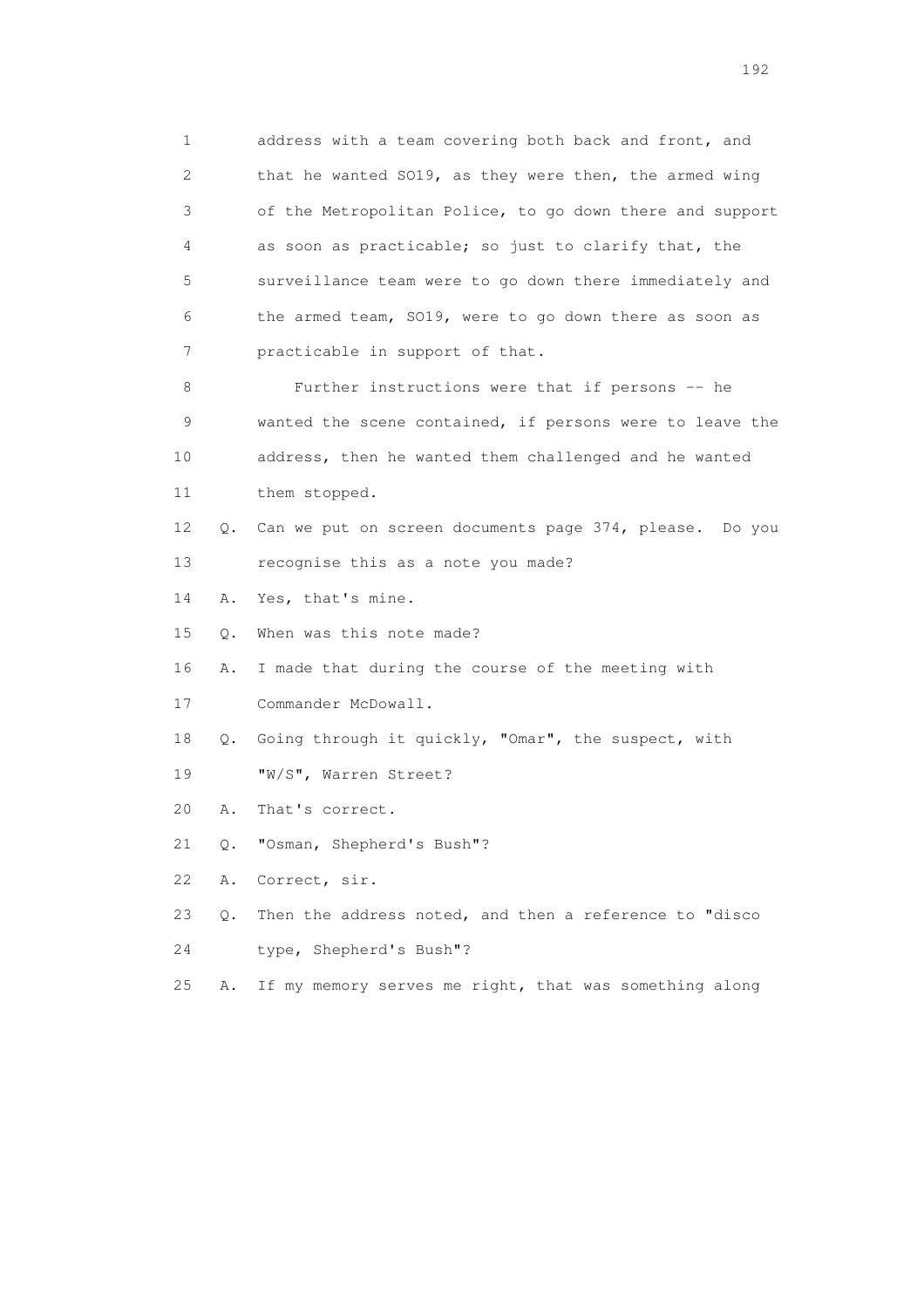1 the lines of a disco ID, I think it might have been, 2 from the Shepherd's Bush scene, the card with 3 Hussain Osman's address there. 4 Q. So that's a reference to the gym card that we have heard 5 about? 6 A. Yes. 7 Q. Then joint membership held at that gym by Hussain Osman 8 and Abdi Omar? 9 A. That's correct. 10 Q. With the date of birth of Omar and unknown for 11 Hussain Osman's date of birth? 12 A. Correct, sir. 13 Q. Then at 21 Scotia Road, what's the initials before that? 14 A. I think that says "both", so I think again from 15 recollection it was something along the lines of there 16 was some linkage for both of the men to Scotia Road. 17 Q. Then "? Another Pownall Road"? 18 A. That's right, another address. That should be 19 Portnall Road, I think. 20 Q. Is that something that was mentioned in the course of 21 that meeting as far as you can recall? 22 A. As far as I can recall, there was a reference to it. 23 Q. Then an arrow from the joint membership through to, or 24 maybe an arrow simply from "Omar" through to 25 "Operation Ragstone"?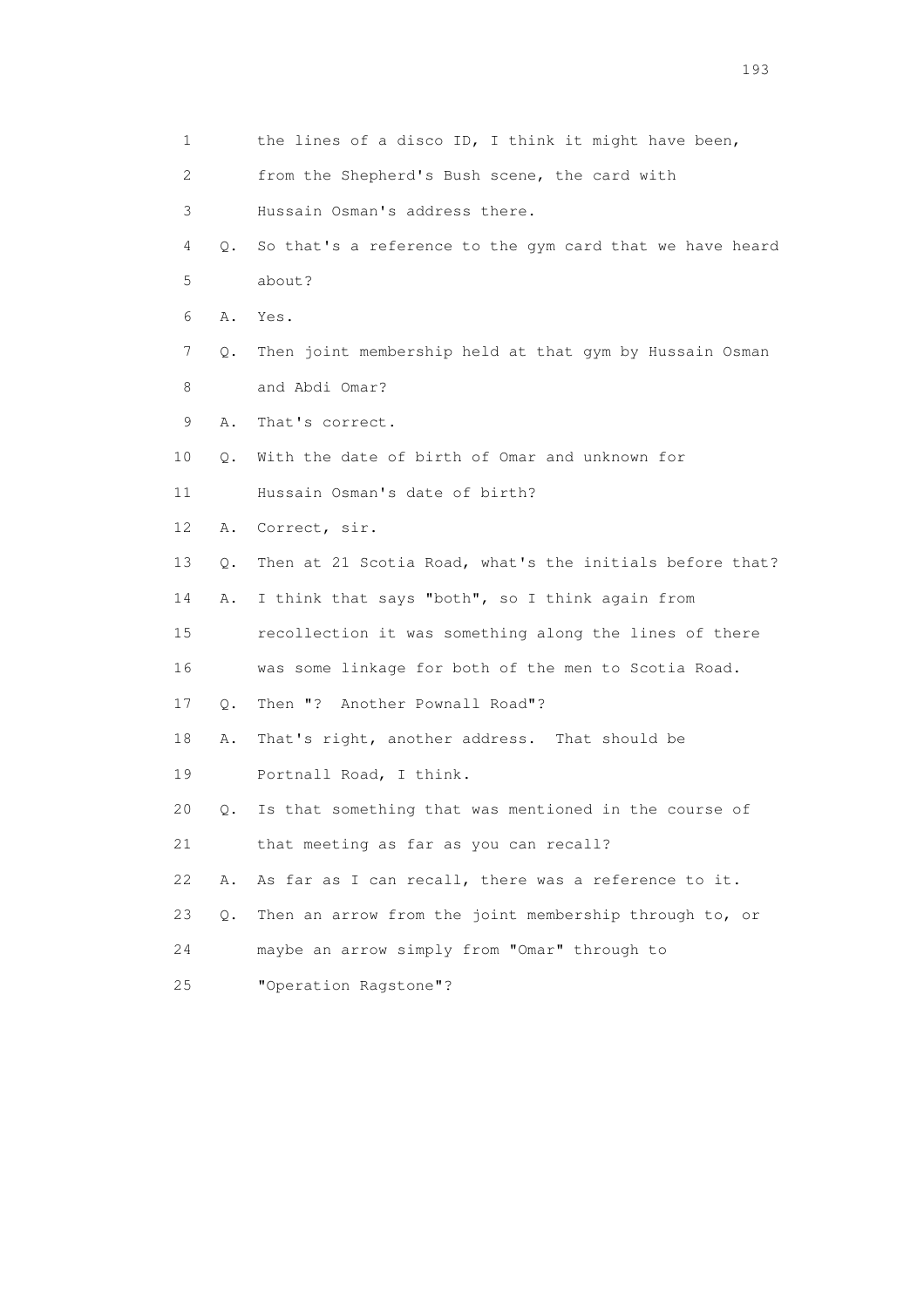- 1 A. That's correct.
- 2 Q. That's an operation we have heard of that took place in
- 3 the Lake District?
- 4 A. That's my understanding, yes.
- 5 Q. Then going down, have you written some bullet points?
- 6 A. Yes, I have, sir.
- 7 Q. Over to the right, do these represent instructions from 8 Commander McDowall?
- 9 A. Yes, it was the main gist of his directions.
- 10 Q. Reading through these, "21, front and back cover"?
- 11 A. Correct.
- 12 SIR MICHAEL WRIGHT: Presumably 21 Scotia Road.
- 13 A. That's right, sir.
- 14 MR HOUGH: So that's a reference to surveillance cover at
- 15 the front and back of Scotia Road as you have already 16 said?
- 17 A. That's right, sir.
- 18 Q. Then the next line, please?
- 19 A. I think there was "plus other address or addresses".
- 20 I think that was a reference to, as the intelligence
- 21 picture emerged, then we will be looking to widen the
- 22 search pattern as well, put the surveillance teams out 23 to other addresses.
- 24 Q. So is this right, "Scotia Road" was the address to which 25 you are noting an SO12 team should be sent at this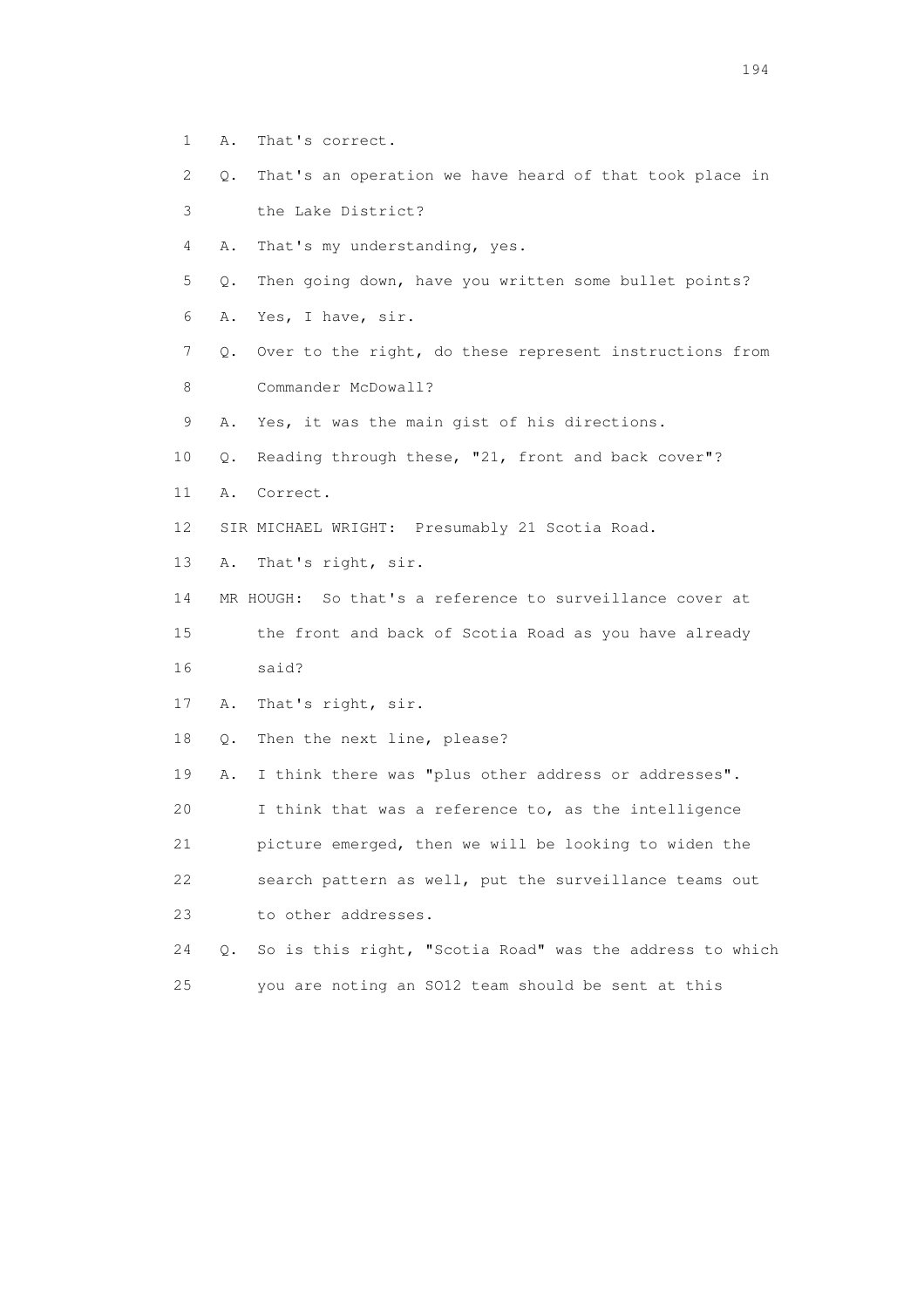- 1 stage?
- 2 A. That's correct.
- 3 Q. Then other addresses as the intelligence picture 4 develops?
- 
- 5 A. Yes.
- 6 Q. Then a bullet point, "SO19". We know what SO19 means, 7 but why did you write that by a bullet point?

 8 A. That was a reference to the fact that Commander McDowall 9 wanted SO19 to attend that location in support of the

- 10 surveillance team.
- 11 Q. Then a final bullet point, "if out under control"?
- 12 A. That says "under controlled". It should say "under
- 13 control". He wanted the premises controlled.
- 14 Q. Is that surveillance control, having surveillance around 15 the premises?
- 16 A. Correct, sir, yes.
- 17 Q. Go on, next point, it says "challenged"?
- 18 A. Yes, "challenged", I beg your pardon, I can't read my 19 own writing. It says "if challenged", I will reflect on
- 20 what I said earlier, he wanted them challenged, and the
- 21 next point down being "stopped".
- 22 Q. Pausing there, who did he want challenged and stopped?
- 23 A. Anyone leaving the address.
- 24 Q. Anyone leaving the address?
- 25 A. Correct.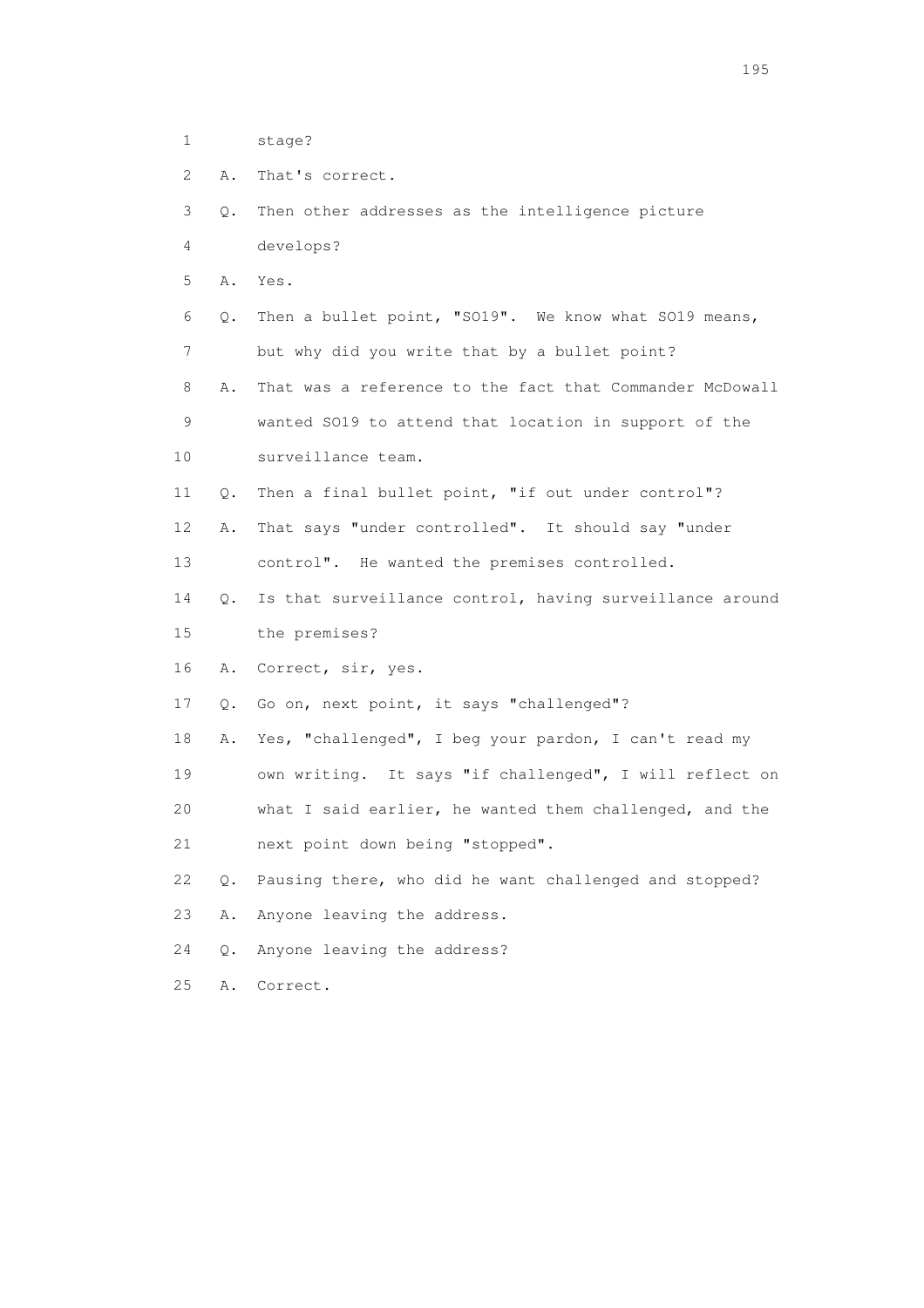|                 | 1       | Q. Do you remember that clearly, that it was anyone leaving    |
|-----------------|---------|----------------------------------------------------------------|
|                 | 2       | the address?                                                   |
|                 | 3<br>Α. | As far as I am aware, not knowing that we had the              |
|                 | 4       | address, it was an emerging intelligence picture, it was       |
|                 | 5       | an address that was, went back to the subjects of              |
| 6               |         | concern, and yes, the -- as far as I can recall, we were       |
|                 | 7       | to stop anyone that left.                                      |
|                 | 8<br>Q. | Then, next bullet point, "SO13 Silver"; what was the           |
|                 | 9       | significance of that note?                                     |
| 10              | Α.      | That was a determination that SO13, the Anti-Terrorist         |
| 11              |         | Branch, would be supplying the Silver Commanders for the       |
| 12 <sup>°</sup> |         | firearms aspects of this operation.                            |
| 13              | Q.      | To brief and go out with the firearms teams?                   |
| 14              | Α.      | Yes.                                                           |
| 15              | Q.      | Then there is an "AO" in a circle to the left. Does            |
| 16              |         | that signify anything at all?                                  |
| 17              | Α.      | Yes, that would have done, that would have been the            |
| 18              |         | armed operation.                                               |
| 19              |         | Q. We can have that off screen now.                            |
| 20              |         | SIR MICHAEL WRIGHT: Was that actually the bottom of the        |
| 21              |         | page?                                                          |
| 22              |         | MR HOUGH:<br>Yes.                                              |
| 23              |         | Thank you.<br>SIR MICHAEL WRIGHT:                              |
| 24              |         | Now, did Mr McDowall give any instructions to you<br>MR HOUGH: |
| 25              |         | specifically?                                                  |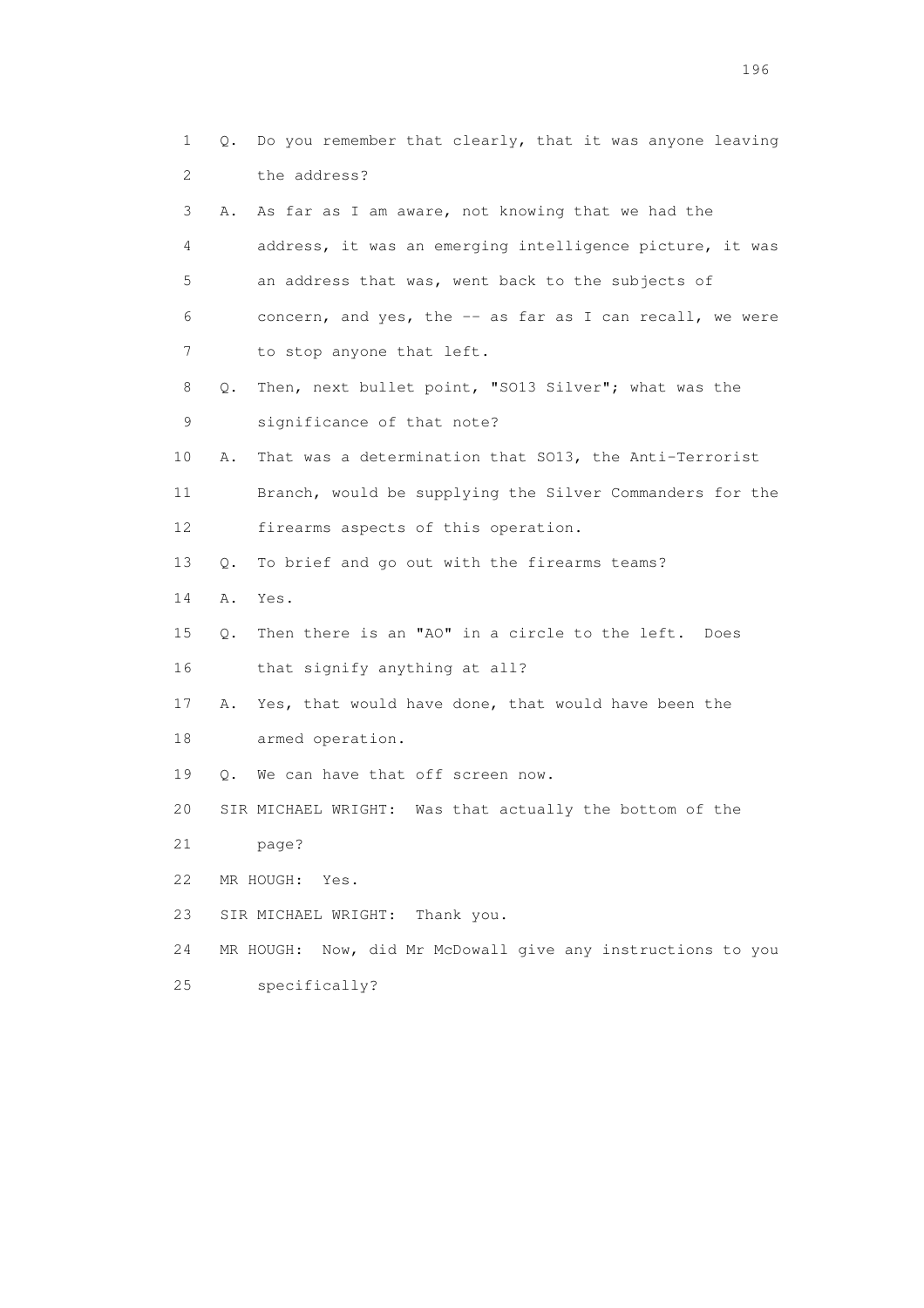1 A. Only the ones we have just gone through, sir. 2 Q. Did you consider at the end of that meeting that you had 3 to do anything to carry forward Mr McDowall's plan or 4 strategy? 5 A. Yes, yes. As the deputy Special Branch ops room 6 co-ordinator, SBOC, as it were, I was going to go to the 7 operations room and see that those instructions were 8 carried out for both SO12 and SO19 officers to attend 9 that location. In the vein of what he said. 10 Q. You saw it as your job to set both those aspects of the 11 operation in train? 12 A. Yes. 13 Q. What did you do, first of all, in relation to the 14 surveillance team, or rather perhaps I should put it 15 this way: did you deal with the firearms aspect of 16 things or the surveillance aspect first. 17 A. The surveillance aspect. 18 Q. In relation to that, what did you do? 19 A. In relation to that, I basically got hold of the, 20 I think it was personally actually I spoke to them, the 21 surveillance team leader, and it was -- 22 Q. This is the third page of your statement at the top, if 23 it helps you. 24 A. Thank you. The third page of my statement? 25 Q. Yes, my copy has the number 143 at the bottom.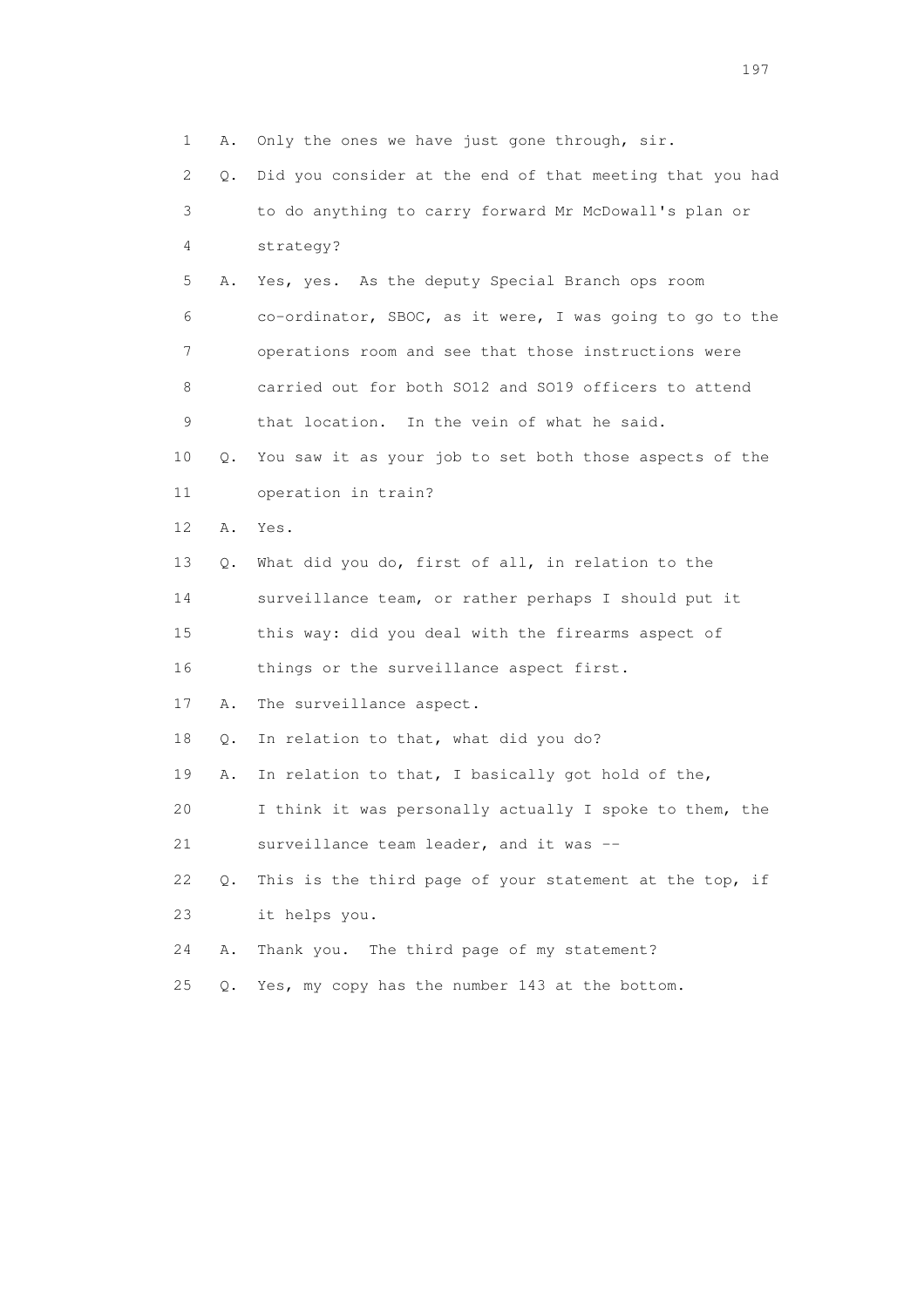|  |  |  |  | 1 A. Does that commence with "brief the officer"? |
|--|--|--|--|---------------------------------------------------|
|  |  |  |  |                                                   |

2 Q. I have a sentence where you say:

| 3  |    | "An SO12 surveillance team leader known as T1 was         |
|----|----|-----------------------------------------------------------|
| 4  |    | present in the operations room."                          |
| 5  |    | I don't know if that helps you?                           |
| 6  | Α. | Yes, sorry, it's a different location. That's correct.    |
| 7  |    | The surveillance team leader come into the operations     |
| 8  |    | I briefed them personally on what had transpired<br>room. |
| 9  |    | with Commander McDowall, what his instructions were, the  |
| 10 |    | bullet points that we have just highlighted and made      |
| 11 |    | sure the officer was certainly aware that the linkage in  |
| 12 |    | with the suspects, the identification of the premises,    |
| 13 |    | and that the commander wanted the team to be armed and    |
| 14 |    | attend there immediately.                                 |
| 15 | Q. | That person, I think, had the call sign Tango 1.<br>We    |
| 16 |    | refer to him as Derek?                                    |
| 17 | Α. | That's right, sir.                                        |
| 18 | Q. | The red team leader?                                      |
| 19 | Α. | Yes.                                                      |
| 20 | Q. | What, if any, materials did you provide him with to       |
| 21 |    | provide to his colleagues?                                |
| 22 | Α. | I didn't provide him any material at all.<br>That is      |
| 23 |    | normally undertaken by the briefings team.<br>At that     |
| 24 |    | point in time, there was the Anti-Terrorist Branch who    |
| 25 |    | were assembling intelligence, packages, photographs, on   |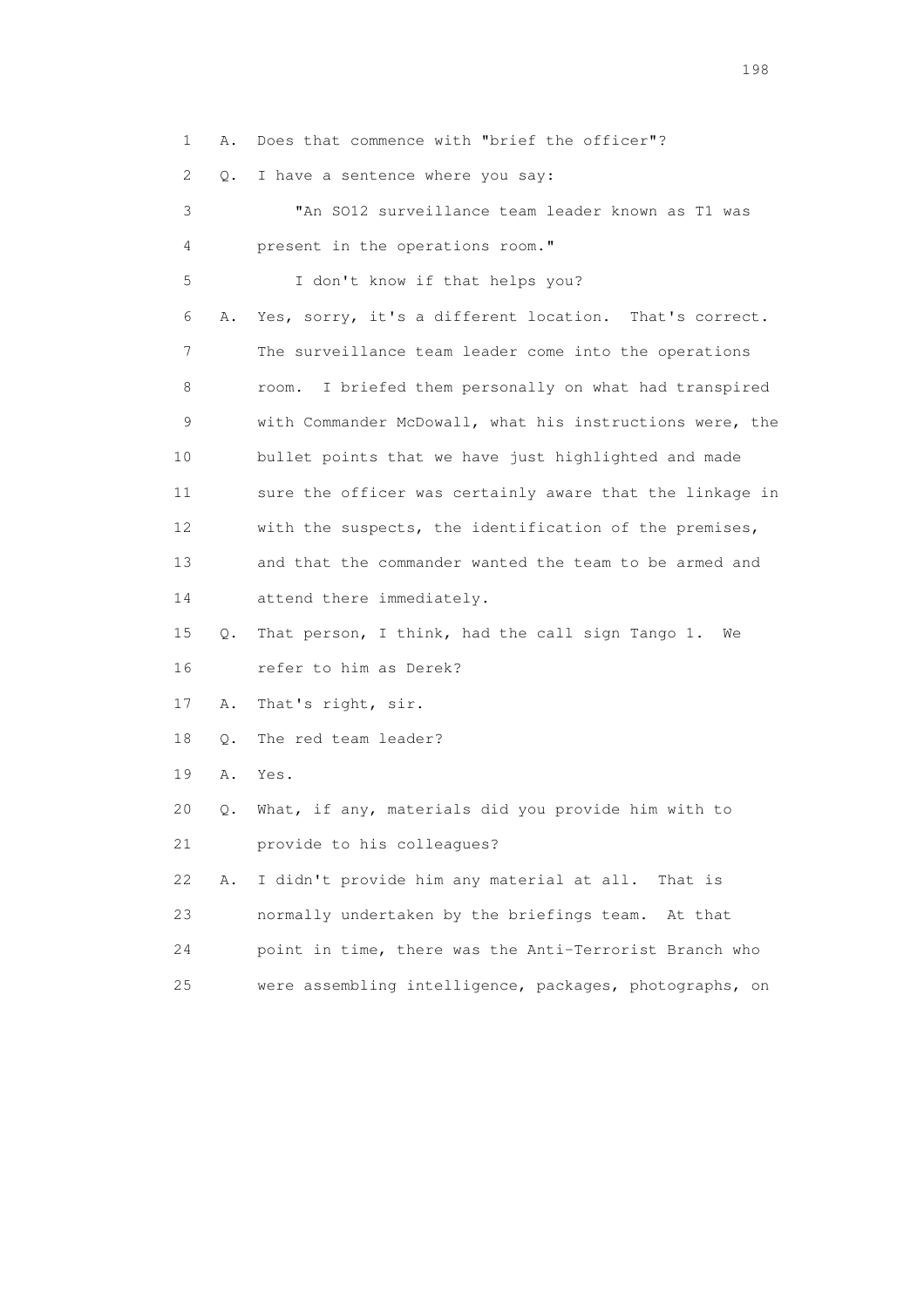1 the emerging scene, emerging intelligence, rather, as it 2 transpired. Special Branch themselves, SO12, were also 3 doing that, and it was a compilation of the two that 4 should actually go to the officers. At that moment in 5 time I didn't supply anything; it would have been the 6 briefings team that would do that. 7 Q. After you have had your conversation with him, told him 8 what Mr McDowall requires of surveillance, what did he 9 set off to do? 10 A. To brief his own team, I think, get them ready to deploy 11 and obviously draw firearms to be able to carry out 12 an armed operation. 13 Q. We have heard how a surveillance authority was given and 14 an authority for SO12 officers to carry firearms, both 15 of those given between 5.30 and 6 o'clock? 16 A. That's correct. 17 Q. Were those authorities you were aware of being given at 18 that time? 19 A. Yes, they were. 20 Q. So you have given those instructions to Derek. Did you 21 then do anything in relation to Mr McDowall's 22 requirements for firearms teams? 23 A. Yes. There was no tactical adviser from SO19 in the 24 operations room at that exact moment in time, and I -- 25 Q. Pausing there, what exact moment is this? You have had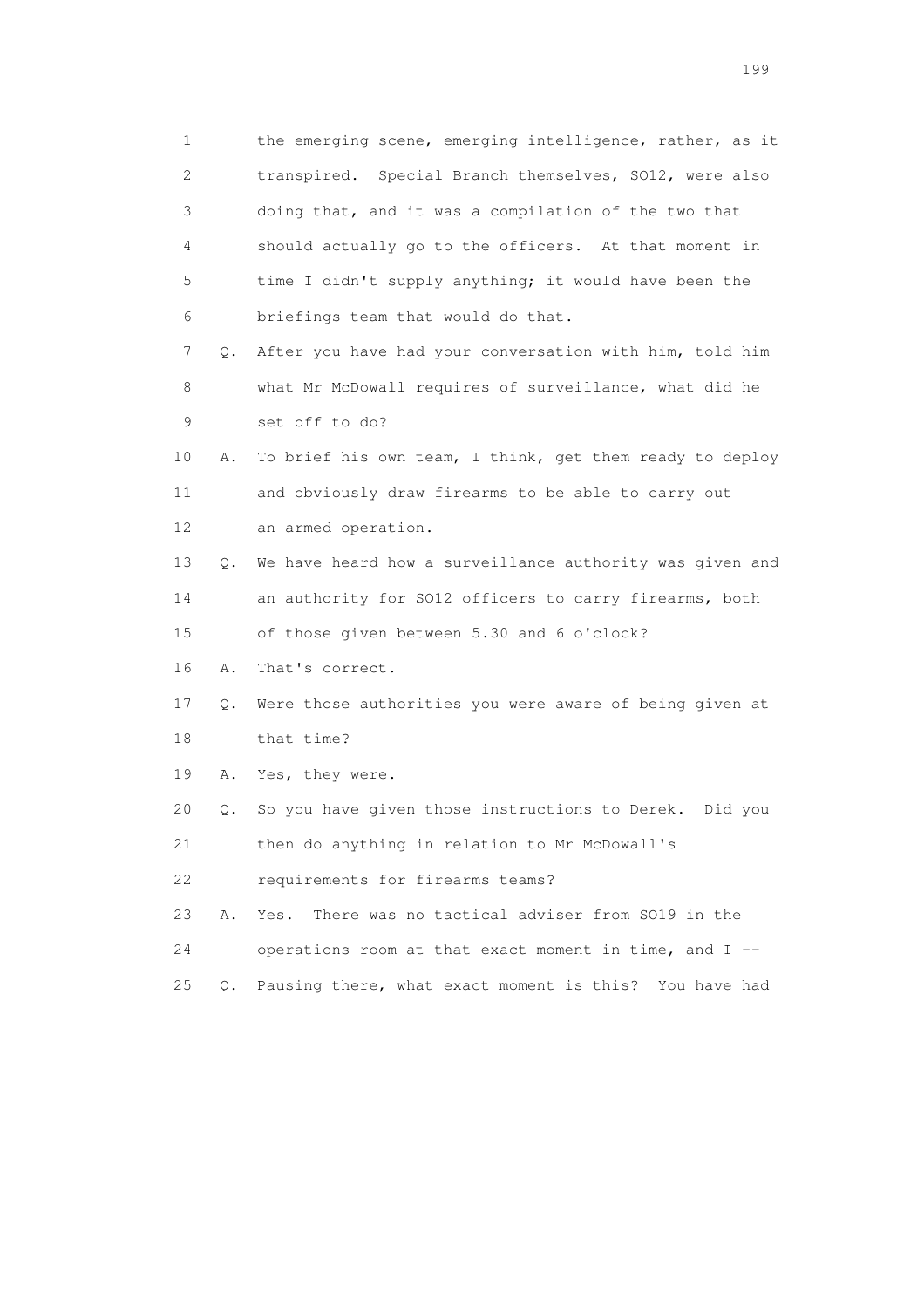1 the end of Mr McDowall's meeting, you have seen Derek, 2 what time is it now? 3 A. I think we would be probably talking around about -- 4 I know when the call was made, I think 5.17, so just 5 about quarter past 5. 6 Q. What did you do at this point, 5.15? 7 A. I think it was actually 5.17 as it transpired but I made 8 a telephone call to the SO19 tactical adviser. There 9 was two, actually, allocated that night. Their details 10 are written, as are a number of other details, on white 11 boards around the room with important information on 12 them, and I telephoned one of the tactical advisers, who 13 is Inspector ZAJ. 14 Q. You have said that the call you made to him was at 5.17? 15 A. Yes, sir. 16 Q. I'm not going to show it on screen for fear that it 17 shows a name that shouldn't be shown. In your notes on 18 the next page from the one we were looking at, there 19 appears the following entry: 20 "5.05 am. ZAJ tac adviser called and team 21 deployed." 22 I have substituted ZAJ for obviously the real name. 23 A. Certainly. 24 Q. Then immediately after that, another bullet point: 25 "Andrew [that's the other tac adviser] to attend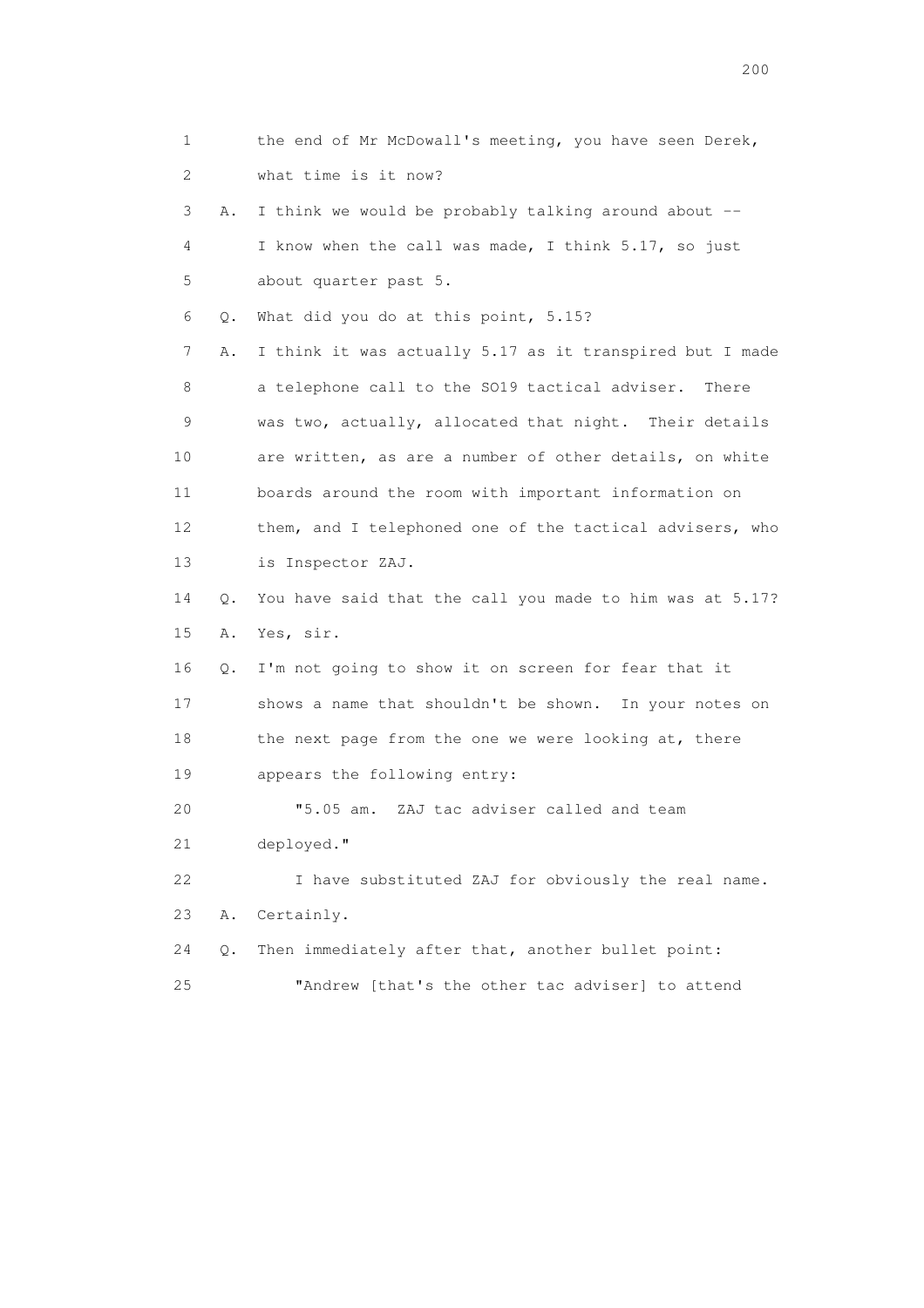1 SO12."

2 A. Yes.

3 Q. Dealing with the first of those:

 4 "ZAJ tac adviser called and team deployed." 5 It's written here as 5.05. Have you since that 6 time, in fact very recently, checked your phone records? 7 A. Yes, I did, sir, just a matter of preciseness, and that 8 was an approximation when I made the notes that it was 9 about 5 past 5, but in fact as I said, it was actually 10 5.17. 11 Q. I think you also discovered from those phone records 12 that the telephone call lasted 1 minute and 23 seconds? 13 A. That's correct, sir. 14 Q. Dealing with that call, where was he when you called 15 him? 16 A. I am not too sure. I would be guessing if I said. 17 Q. What precisely did you say to him? 18 A. I basically told him that we had identified premises 19 which was linked to the attacks or the attempted attacks 20 on 21/7, and that the instructions for 21 Commander McDowall was that he wanted a SO19 armed team 22 down to this address at 21 Scotia Road as soon as 23 practicable. I told him that SO12 surveillance team 24 were en route, were going to go down there and that they 25 were required in support. Then I just very briefly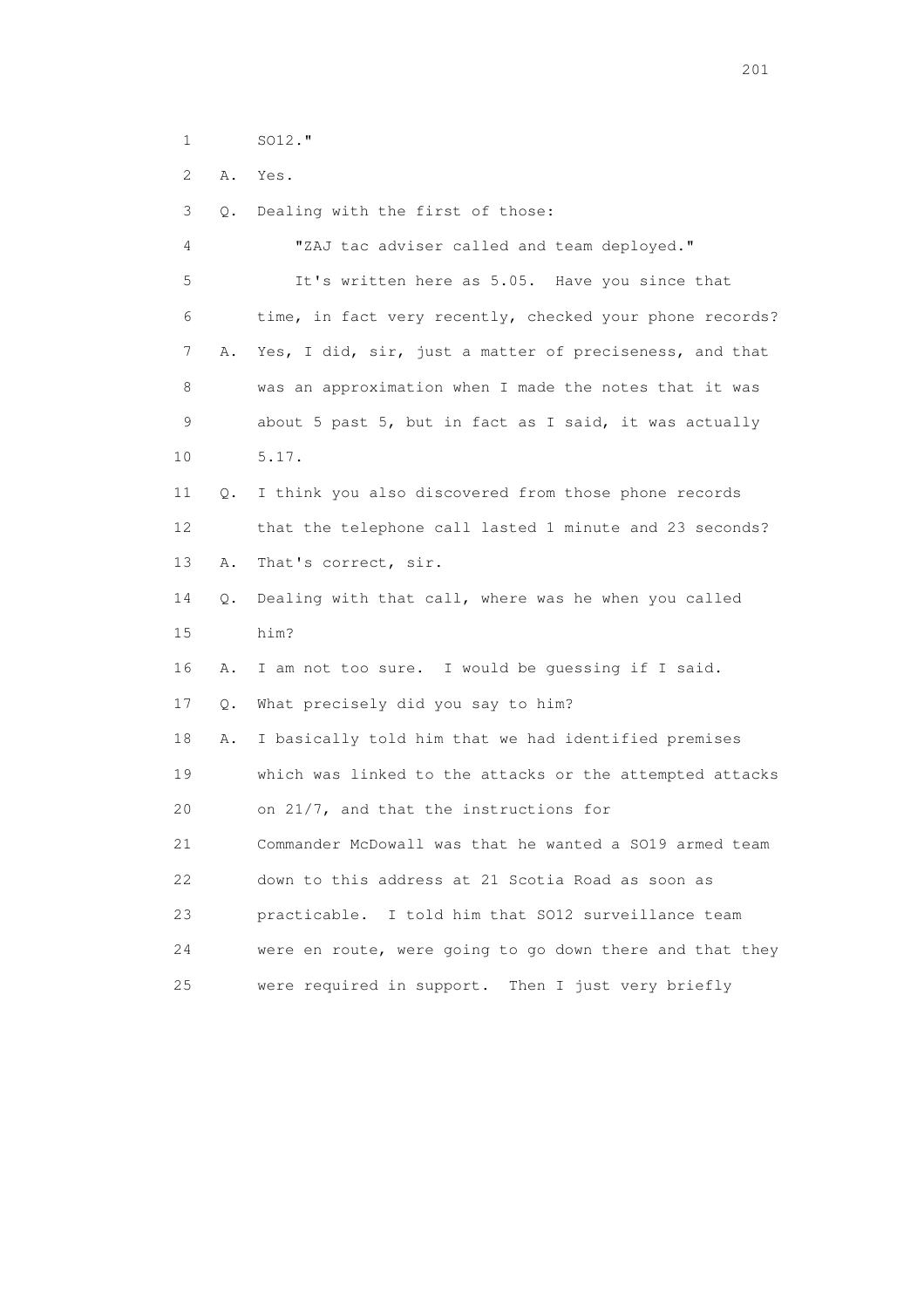1 explained the couple of bullet points around what the 2 actual -- my bullet points in my notes of what the 3 commander said to me, which was about how he wanted any 4 subjects leaving the premises to be challenged and 5 stopped. 6 Q. What response did he give? 7 A. He basically affirmed that he would deploy a team. 8 Q. Did he say, we have to be careful with this word 9 "deploy", what precisely he was going to do with the 10 team? 11 A. No, he didn't. I, as far as I am concerned, I put over 12 the points that the SO12 surveillance team were to go 13 there immediately and I clearly spoke to the officer in 14 terms which said that the commander wanted the SO19 15 armed officers down there as soon as practicable. So as 16 far as I was aware, the terms that I had used in that, 17 the officer should be under no illusions that they were 18 to be there as soon as practicable, as soon as he could 19 mobilise his people really. 20 Q. Did he give you any time estimate or idea of when his 21 team might get there? 22 A. No, he didn't, no. 23 Q. Did he tell you where he would assemble them and how he 24 would get them there?

25 A. No, he didn't.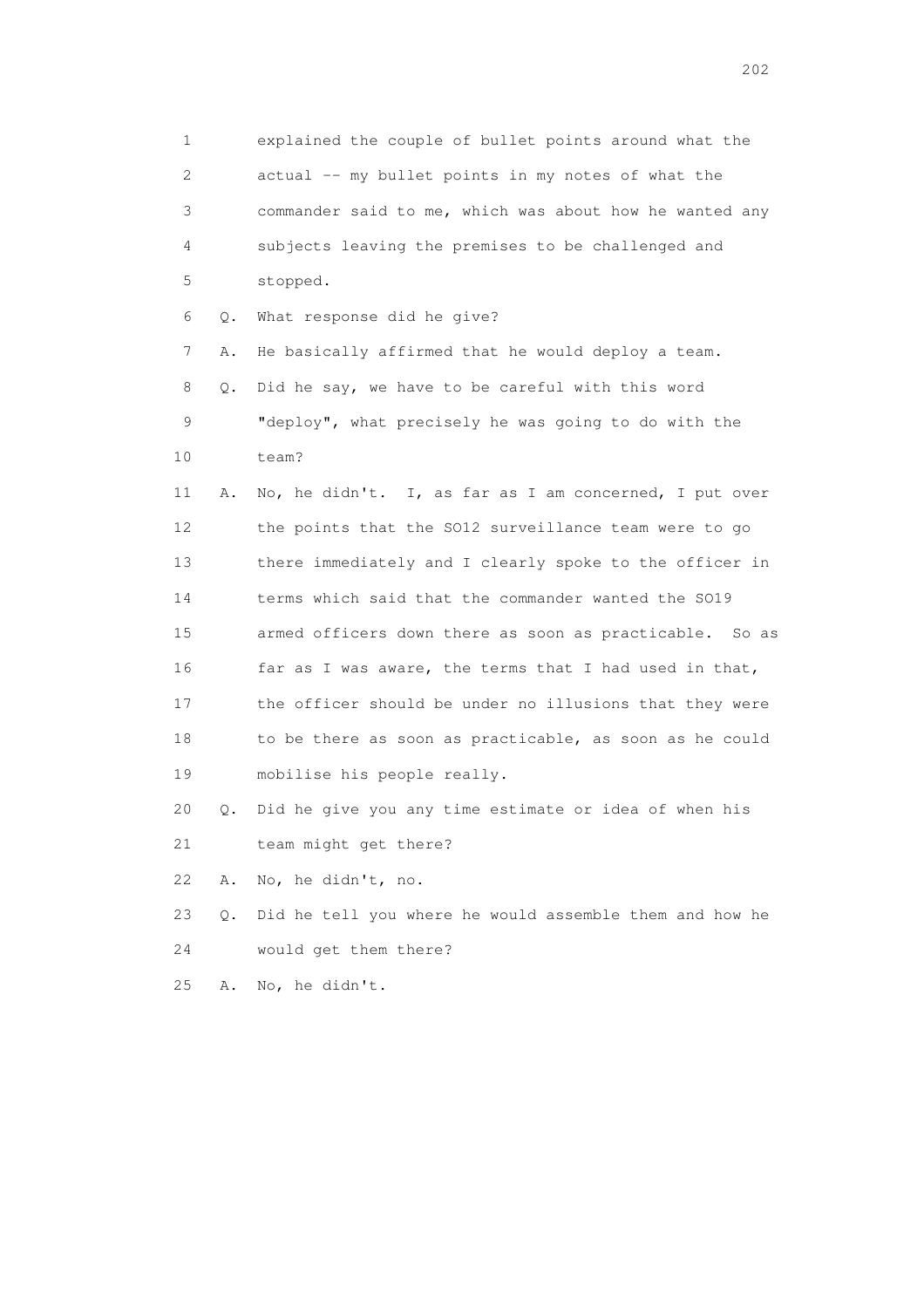|    | 1<br>Q.        | I should make you aware of something you said when you   |
|----|----------------|----------------------------------------------------------|
|    | 2              | gave evidence in the trial last year. You said at that   |
|    | 3              | time that Mr ZAJ had said he would assemble people at    |
|    | 4              | Leman Street and get them ready from a briefing there.   |
| 5  |                | Do you recall saying that?                               |
|    | 6<br>Α.        | I beg your pardon, yes, quite right, that's exactly what |
|    | $\overline{7}$ | happened. My apologies.                                  |
|    | 8<br>Q.        | You think he did say he would get them to Leman Street?  |
|    | 9<br>Α.        | To Leman Street, yes.                                    |
| 10 | Q.             | Did he say anything or did you know anything about the   |
| 11 |                | colour of team to be deployed? You know they have        |
| 12 |                | colours?                                                 |
| 13 | Α.             | Yes.                                                     |
| 14 | Q.             | I am sure you know better than me.                       |
| 15 | Α.             | No, I didn't at that time.                               |
| 16 | Q.             | Were you aware of where the team was that he might be    |
| 17 |                | taking to Leman Street?                                  |
| 18 | Α.             | No, I wasn't.                                            |
| 19 | Q.             | Did you have any idea, just from your own personal       |
| 20 |                | knowledge, how long it would take them to get to         |
| 21 |                | Scotia Road ultimately?                                  |
| 22 | Α.             | No, I do appreciate that it's not just as simple as      |
| 23 |                | driving to the location.<br>There are a number of        |
| 24 |                | protocols and practices that SO19 officers quite rightly |
| 25 |                | take into place, and there is a lot of determination on  |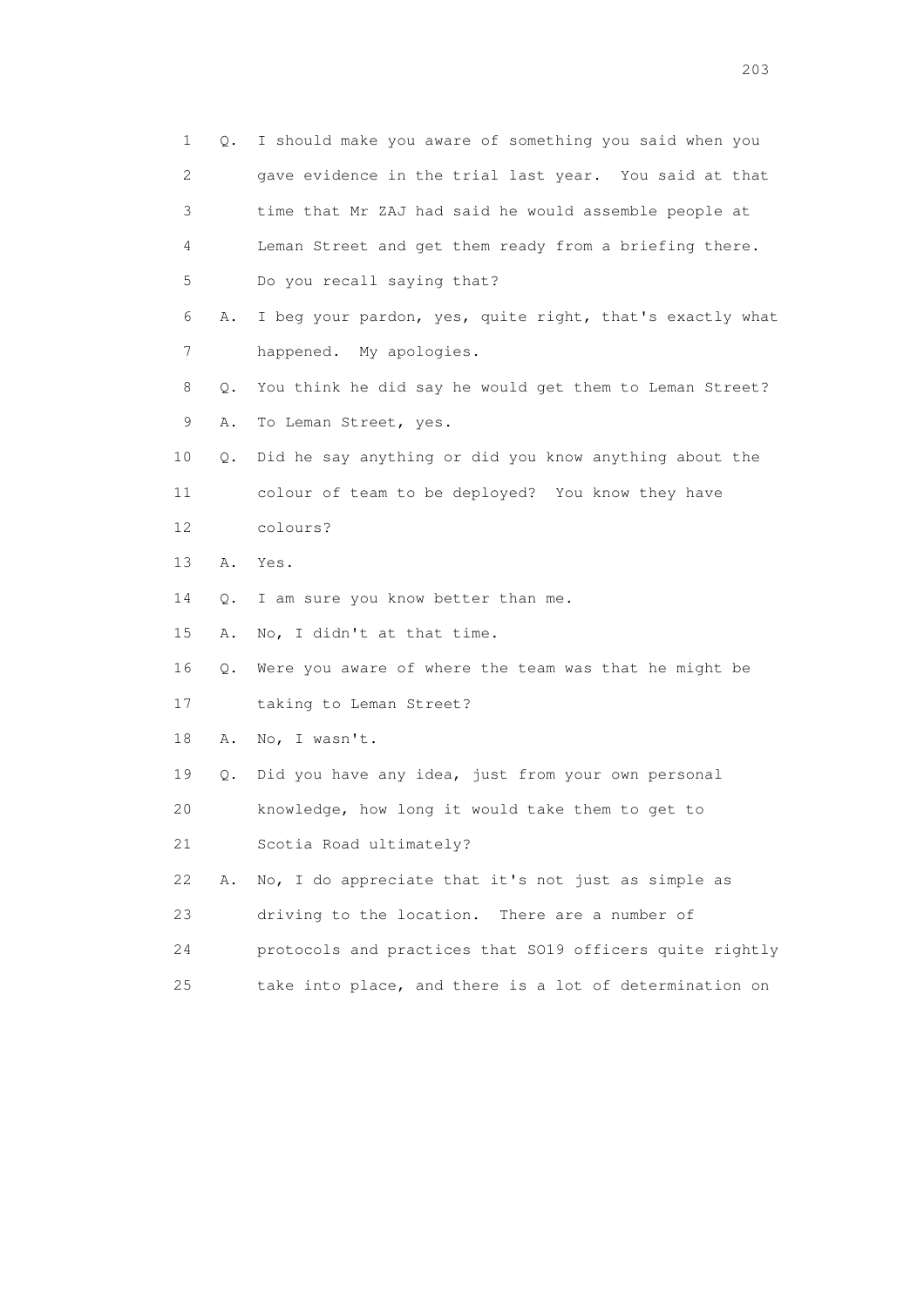| 1  |    | not just the length of journey but protocols they have   |
|----|----|----------------------------------------------------------|
| 2  |    | got to go through. So it's very difficult for them to    |
| 3  |    | say how long it would be.                                |
| 4  | Q. | Can you recall having telephoned                         |
| 5  |    | Detective Inspector Whiddett during the period from      |
| 6  |    | 4 o'clock to 5.30 that morning?                          |
| 7  | Α. | Yes, I did make a call to him.                           |
| 8  | Q. | Roughly what time was that?                              |
| 9  | Α. | I would say 5, I don't know, 5.20 maybe, something along |
| 10 |    | that lines.                                              |
| 11 | Q. | What did you call him to say?                            |
| 12 | Α. | Detective Chief Inspector Baker asked me to give him     |
| 13 |    | a call and tell him that we needed further assets on     |
| 14 |    | that picture that was emerging and possibly another      |
| 15 |    | address at Portnall Road at that time, I was asked to    |
| 16 |    | call him up for extra resources, so basically that was   |
| 17 |    | a tasking for him to mobilise more of the SO12           |
| 18 |    | surveillance teams.                                      |
| 19 | Q. | He has given evidence that he received in fact two calls |
| 20 |    | from you, one at 4.05 and one at 5.05, both about the    |
| 21 |    | red team deploying.                                      |
| 22 | Α. | Right.                                                   |
| 23 | Q. | The 5.05 call would be shortly after Mr McDowall's       |
| 24 |    | meeting?                                                 |
| 25 | Α. | Yes.                                                     |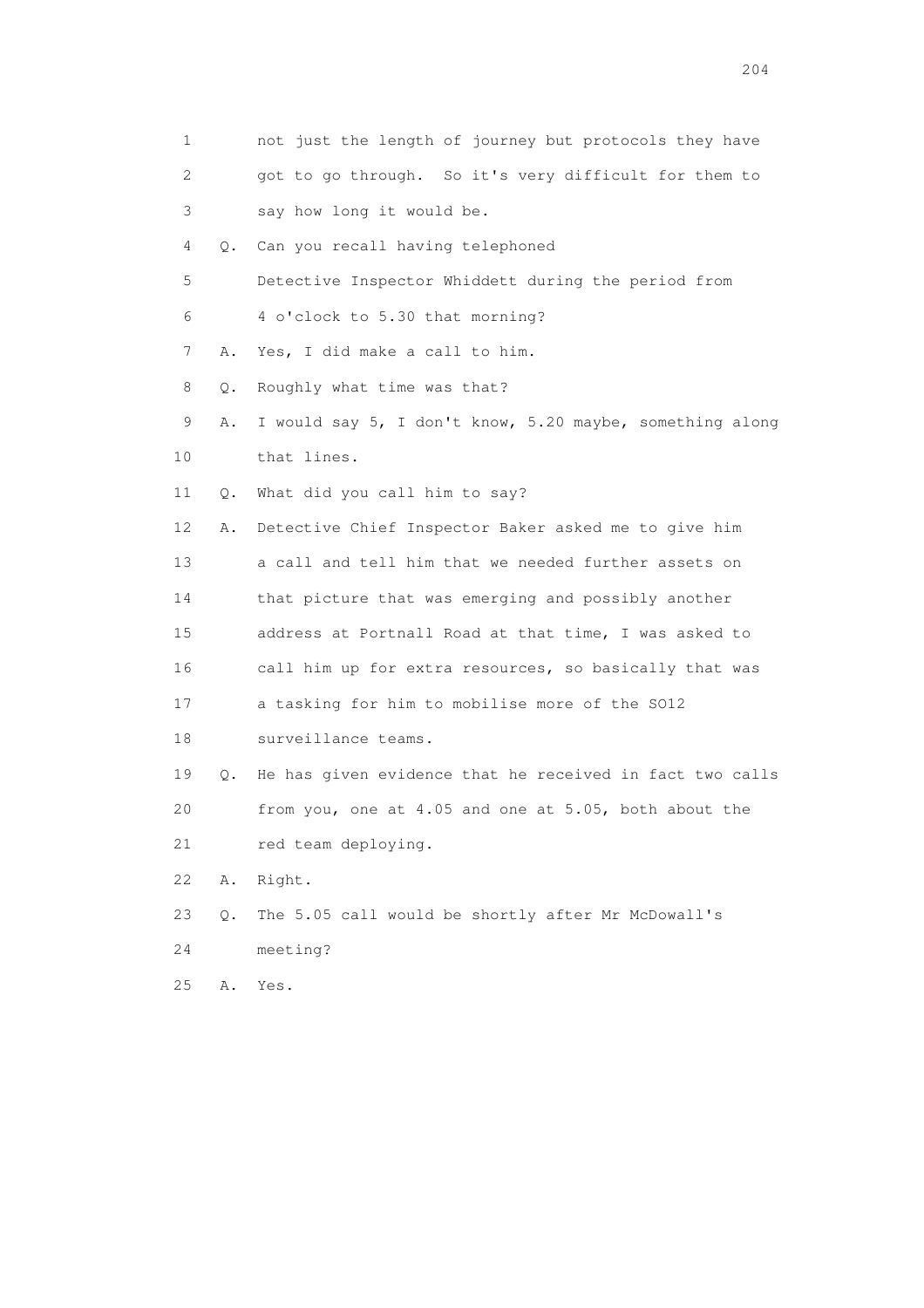- 1 Q. The 4.05 call, perhaps a little bit before it?
- 2 A. Correct.
- 3 Q. Can you say anything about either of those calls, the 4 times?

 5 A. I couldn't say anything about the timings. The officer 6 may well be right on that. I didn't make a note of the 7 calls I made to him because it was a tasking to him, so 8 if he has a better recollection of the timings, the 9 calls were made and he may be more accurate than me on 10 the timings.

 11 Q. I have to put this to you because we have just had 12 Inspector ZAJ here and I am sure others would put it to 13 you with more force if I didn't and they may anyway, but 14 I think you know that Inspector ZAJ says that although 15 he may have received a call from you at 5.17 and the 16 records certainly bear that out, that you did not give 17 him any instructions to send his team to Scotia Road or 18 to any other particular address. Are you able to 19 comment on his account of things? 20 A. Well, all I can say is that I did make the telephone

21 call, as he rightly says, he did receive a call from me

22 and I did give over the instructions as

23 Commander McDowall had told me.

 24 Q. Moreover he says that in a call lasting a minute and 23 25 seconds, he certainly couldn't have asked all the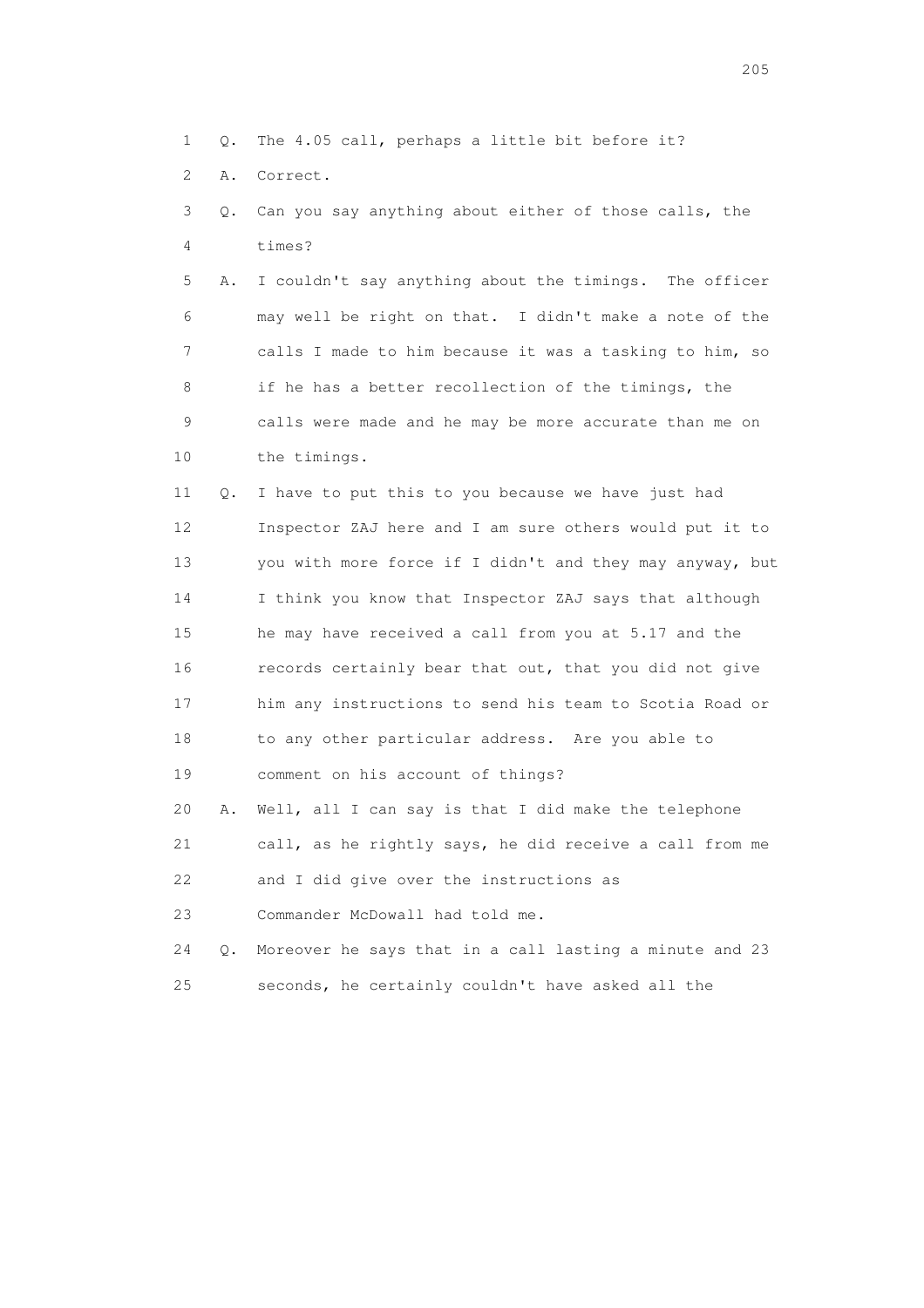1 questions that he would want to ask if a deployment of 2 this kind were being communicated, and therefore it's 3 most unlikely that a call of that duration was made 4 which told him to deploy a team to a particular address. 5 Again, can you say anything about that contention on 6 his part?

 7 A. Well, I think when you asked me earlier, sir, what I had 8 communicated to the officer, I told you the wording 9 I used very roughly, and I don't think that took 1 10 minute 23 seconds and he may well have asked me some 11 questions, but the fact of the matter is that as 12 I recall it, I did ask for a deployment. There was 13 another tac adviser who was in the building in New 14 Scotland Yard, and as far as I was aware they were in 15 full liaison with each other and I am sure you will ask 16 me subsequently about that officer as well. 17 Q. I'll ask that in just a second. Were you aware, and did

 18 you ask at any point later that morning, about what ZAJ 19 had done in response to your request? 20 A. No, not later on that morning. The normal protocols are 21 that the SO19 leaders will be speaking and the tac

 22 adviser, to the surveillance team and linking in with 23 them so they knew exactly who was where and full 24 professional liaison really to make sure that they cater

25 for what was required at the scene. The SO13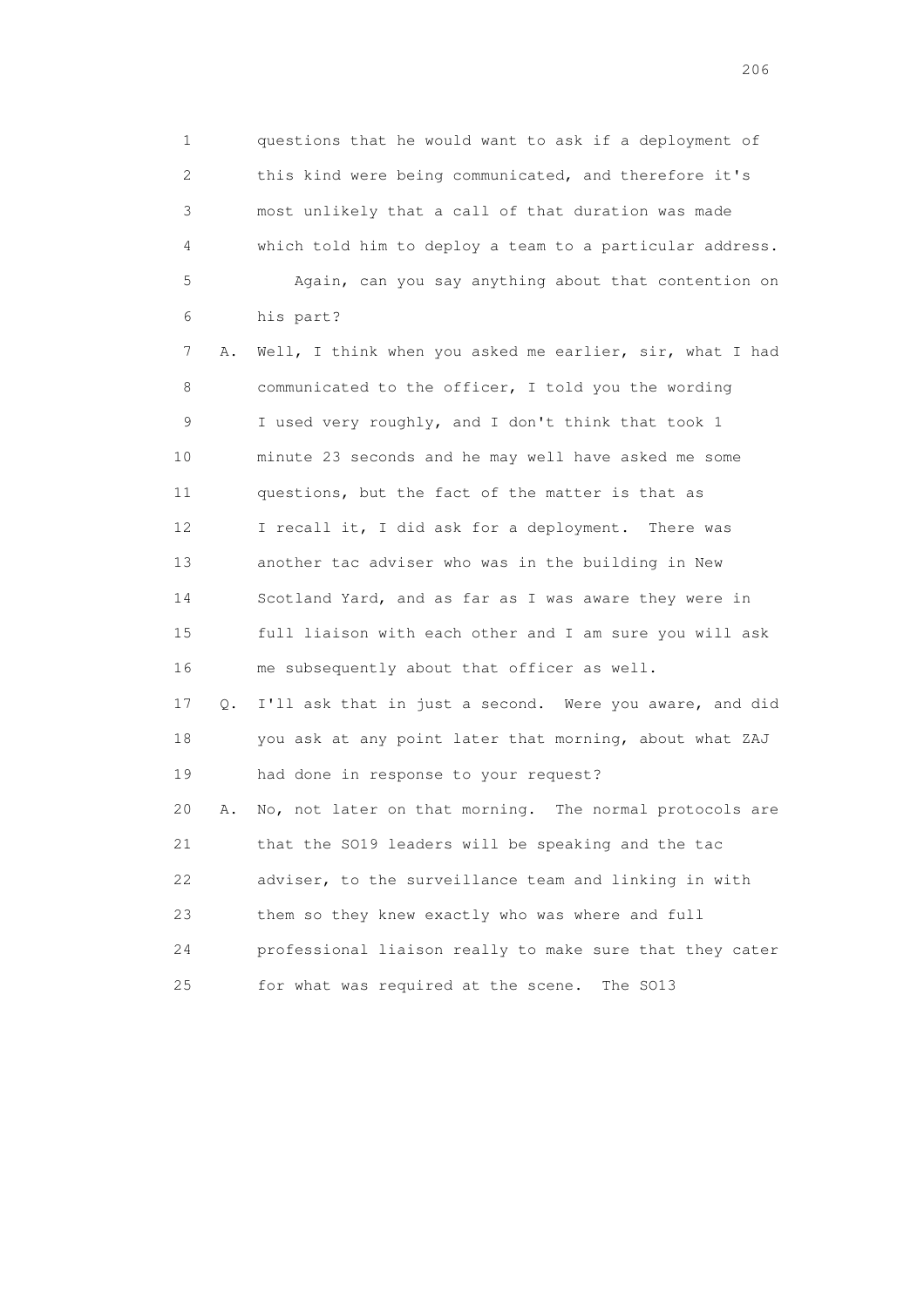| 1                         |    | Anti-Terrorist Branch were providing all the Silvers; my   |
|---------------------------|----|------------------------------------------------------------|
| $\mathbf{2}^{\mathsf{I}}$ |    | role was in the operations room, to deal with matters      |
| 3                         |    | there; and so the emphasis for the armed surveillance      |
| 4                         |    | for SO19 was placed with the, as far as I could see,       |
| 5                         |    | Silvers who were in charge of that side of the             |
| 6                         |    | operation.                                                 |
| 7                         | Q. | I think you know that between 5 and 7 o'clock there        |
| 8                         |    | wasn't a firearms team deployed down to Scotia Road.<br>It |
| 9                         |    | was an early turn team that came on at 7 o'clock that      |
| 10                        |    | was sent?                                                  |
| 11                        | Α. | I do know that now, sir.                                   |
| 12                        | Q. | You were in the operations room or in and out of it        |
| 13                        |    | certainly between 5 o'clock and 8.30?                      |
| 14                        | Α. | Correct.                                                   |
| 15                        | Q. | Did you ever hear or discover that a firearms team         |
| 16                        |    | wasn't being deployed as per your instructions?            |
| 17                        | Α. | No, I wasn't.                                              |
| 18                        | Q. | Did you ever hear or did you become aware during that      |
| 19                        |    | period that a Silver Commander wasn't being provided for   |
| 20                        |    | a firearms team as would be required for your              |
| 21                        |    | instructions to be carried out?                            |
| 22                        | Α. | No, I wasn't aware of that.                                |
| 23                        | Q. | You have mentioned a couple of moments ago that you had    |
| 24                        |    | a further communication with another tac adviser and       |
| 25                        |    | that's Andrew, I think?                                    |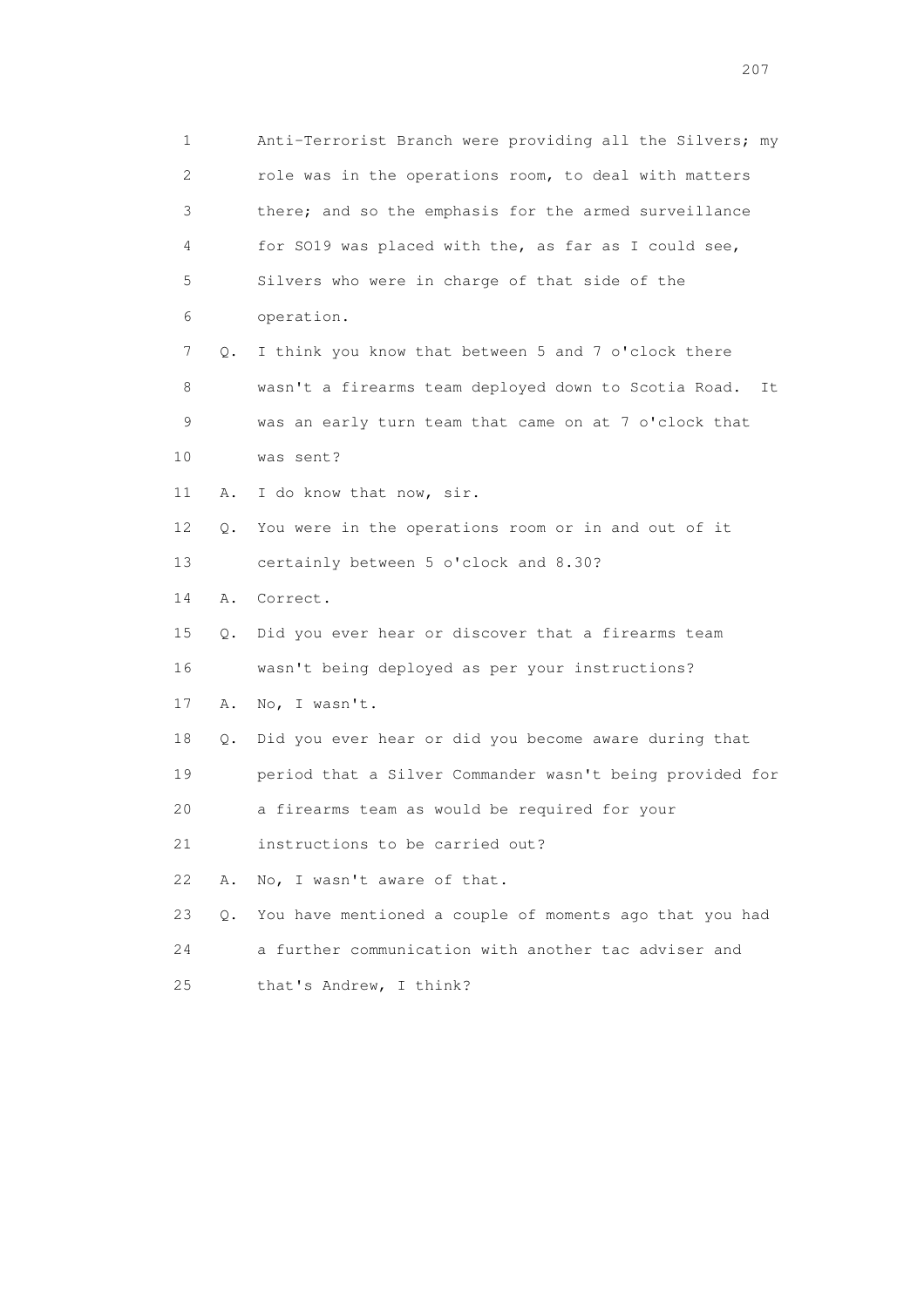1 A. That's correct, sir.

2 Q. Roughly when did you have that discussion?

- 3 A. I think that was again from recollection, that was after 4 6 o'clock sometime.
- 5 Q. Some time after 6?

6 A. I think so.

7 Q. What was the substance of that discussion?

 8 A. Basically I reiterated what I had said to Inspector ZAJ, 9 and spoke to him around what the commander wanted, what 10 the directions were, and that the SO12 surveillance team 11 were in place, and what the requirements were.

 12 Q. At the time that you had that discussion with him, was 13 that, could that have been before or after a meeting 14 that we know took place at 6.40 that morning?

15 A. I would have thought it would have been before 6.40,

16 I would have thought.

 17 Q. Do you say that you said to Andrew that Mr McDowall 18 wanted surveillance and firearms down to Scotia Road? 19 A. Yes, I did.

 20 Q. Again, I have to put this to you because others may. 21 Andrew says that he was not aware that the strategy had 22 moved from an overt one, media appeal, to a covert one, 23 surveillance control and firearms support, until 6.40 24 that morning? Are you able to comment on that? 25 A. Well, the only answer I could say to that, if that was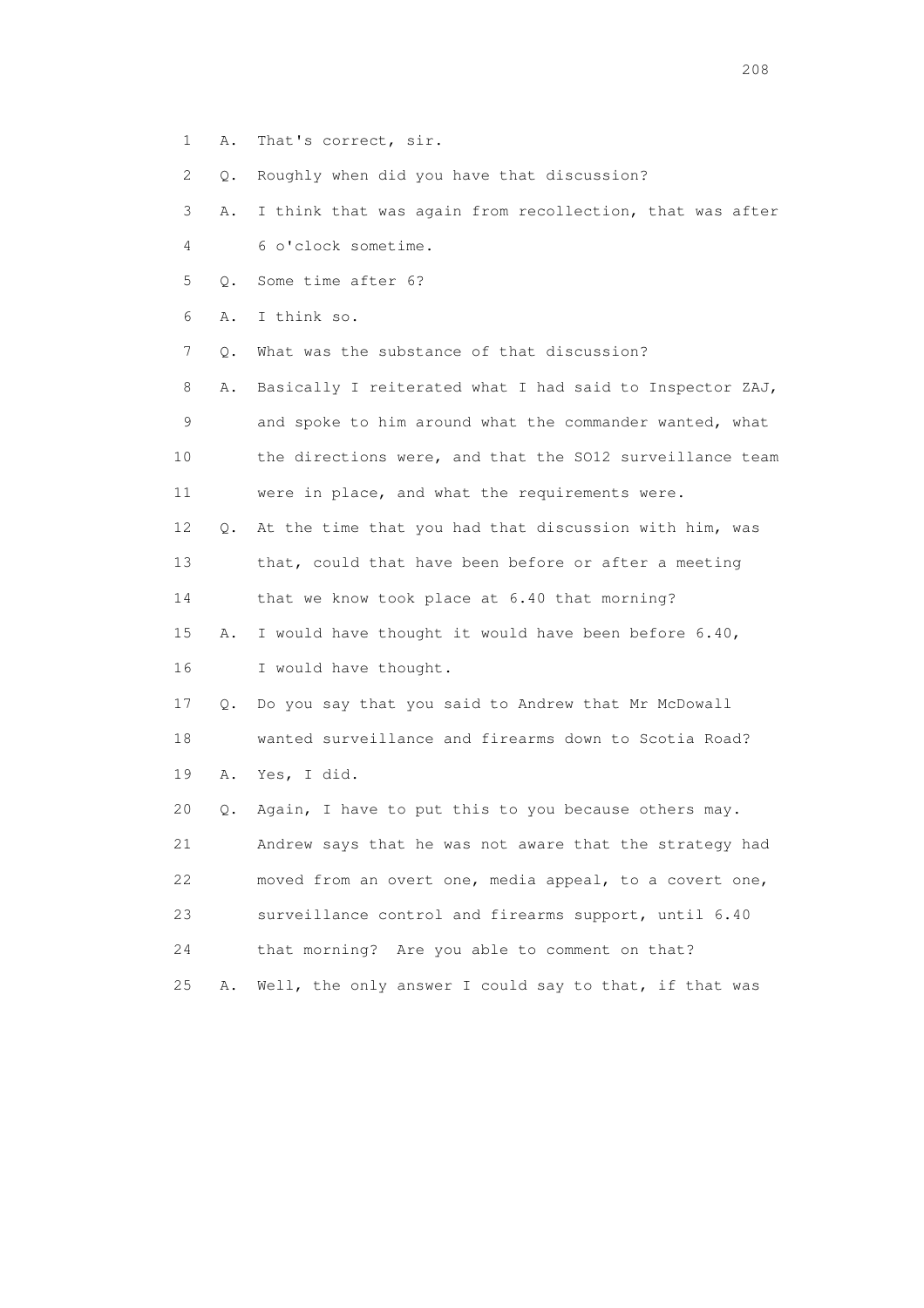1 the first time the officer come into the operations 2 room, if I can just reiterate, after receiving the 3 instructions from Commander McDowall, I went into the 4 operations room to effect those instructions. As far as 5 I am concerned, I did that both to Inspector ZAJ on the 6 telephone, and as soon as the tac adviser Andrew 7 re-entered the room, whatever juncture that was, that's 8 when I immediately told him as well. 9 Q. Did you also give some instructions to an SO12 officer 10 that we are calling Bernard who was to be the ops room 11 monitor? 12 A. That's right. 13 Q. What instructions did you give to him? 14 A. I think originally it was to provide a briefing pack on 15 all the intelligence that was being assembled at that 16 time. 17 Q. For which officers would that briefing pack be made? 18 A. That would be prepared predominantly for the 19 surveillance team and for the SO19 officers as well, and 20 it would have also been for the operations room and the 21 SIOs, a host of people that should have access to it. 22 Q. Did you give him any instruction with regard to actual 23 briefing? 24 A. Only to liaise with our colleagues at SO13, make sure 25 all the information was assembled. He was part of the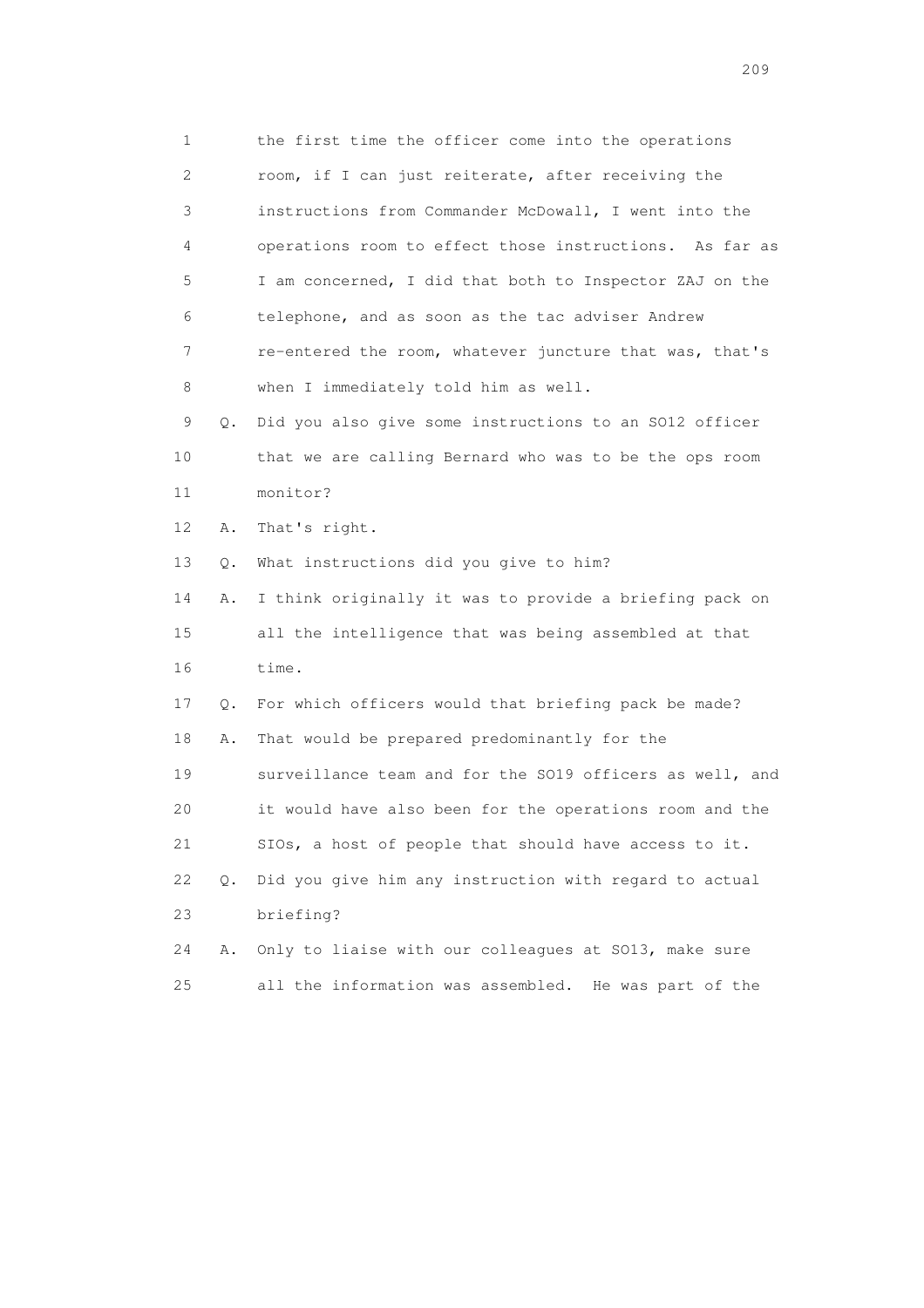| 1  |           | briefings team. They are very professional in what they   |
|----|-----------|-----------------------------------------------------------|
| 2  |           | produce, and ensure that it's the best quality they can.  |
| 3  | О.        | In your statement you say that you gave instructions to   |
| 4  |           | Bernard actually to brief the firearms officers, and      |
| 5  |           | show photographs of the two suspects, Osman and Omar?     |
| 6  | Α.        | That's correct, that was the original instructions, yes.  |
| 7  | Q.        | Did you later give another instruction?                   |
| 8  | Α.        | Yes, and I cancelled that because subsequent decisions    |
| 9  |           | had been made that SO13 were actually going to --         |
| 10 |           | because they were at the front end of the intelligence    |
| 11 |           | assembly of all the documentation at the scenes,          |
| 12 |           | et cetera, that they were best placed in these            |
| 13 |           | circumstances to assemble the intelligence packages and   |
| 14 |           | to do the briefings, especially as they were taking       |
| 15 |           | control of the Silver firearms side of things.            |
| 16 | Q.        | Thanks very much. Then I think you went off duty at       |
| 17 |           | 8.30?                                                     |
| 18 | Α.        | Correct.                                                  |
| 19 | Q.        | And went to sleep in a local hotel?                       |
| 20 | Α.        | That's correct.                                           |
| 21 | $\circ$ . | And then you received a call from DCI Baker at            |
| 22 |           | 11 o'clock that morning, and he told you about the        |
| 23 |           | shooting and asked you to come into the office?           |
| 24 | Α.        | That's right, sir.                                        |
| 25 |           | Thank you very much. Those are my questions.<br>MR HOUGH: |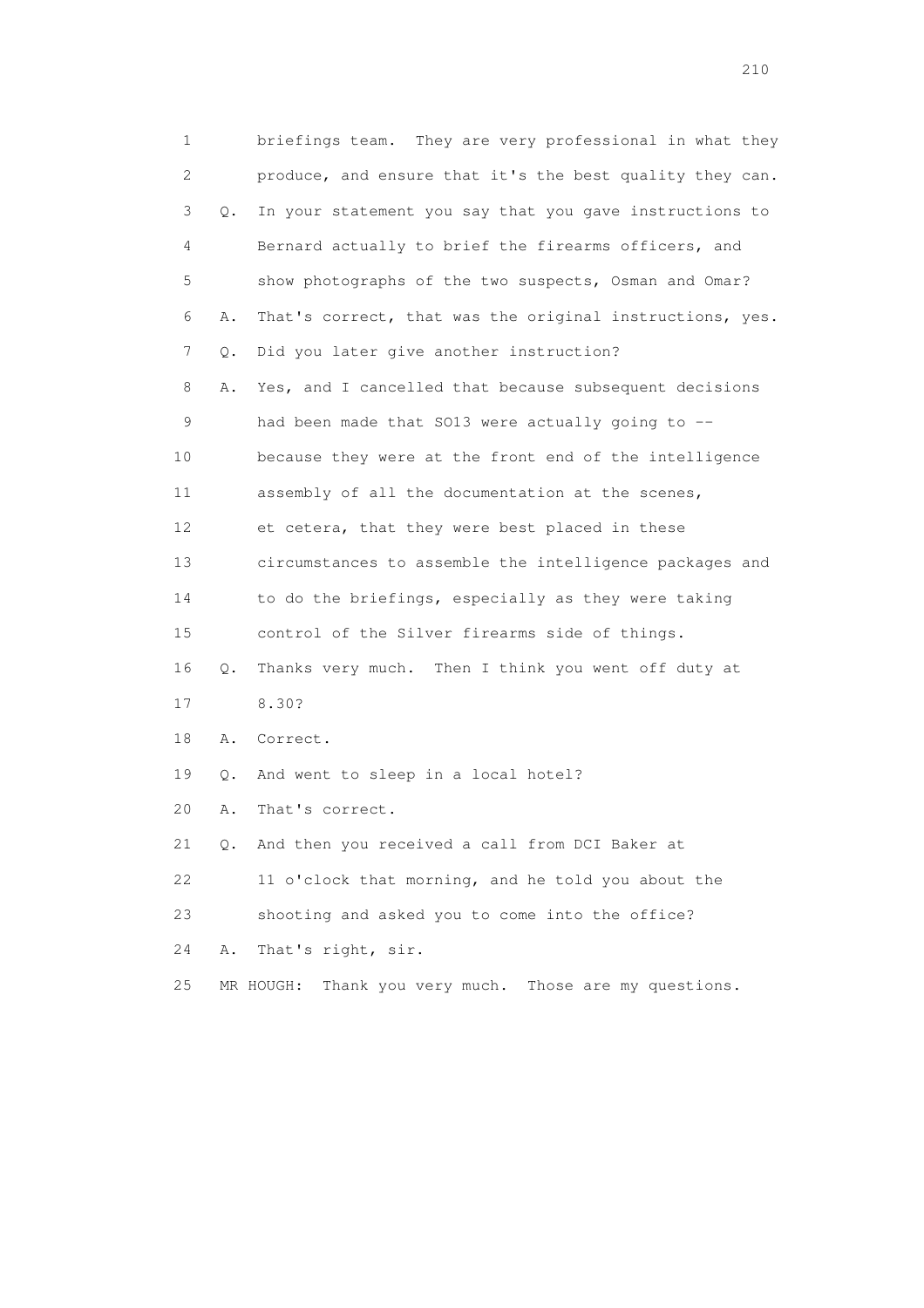1 SIR MICHAEL WRIGHT: Mr Mansfield.

 2 Questions from MR MANSFIELD 3 MR MANSFIELD: Yes, good afternoon. My name is 4 Michael Mansfield. I represent Jean Charles de Menezes' 5 family. Just a few questions, please. I really want to 6 pick it up at around 6 o'clock in the morning. 7 A. Yes, sir. 8 Q. Are you still the operations room co-ordinator for SO12? 9 A. The deputy, sir. 10 Q. In that role, you would need to know what was going on? 11 A. Yes. 12 Q. If that's a fair way of putting it. So firstly, did you 13 know at that time there was an orange firearms standby 14 team, according to one witness, which is Mr ZAJ, sitting 15 in the canteen in New Scotland Yard? 16 A. I don't recall it, sir, with the passage of time, 17 I don't recall knowing that. 18 Q. All right. So you don't recall knowing that. Are you 19 spending most of your time in the operations room? 20 A. The majority of it. 21 SIR MICHAEL WRIGHT: In fact, Mr Mansfield, as I remember, 22 ZAJ was with them. 23 MR MANSFIELD: Yes. 24 SIR MICHAEL WRIGHT: He was also in Scotland Yard as well. 25 MR MANSFIELD: Yes, sitting in the building. And the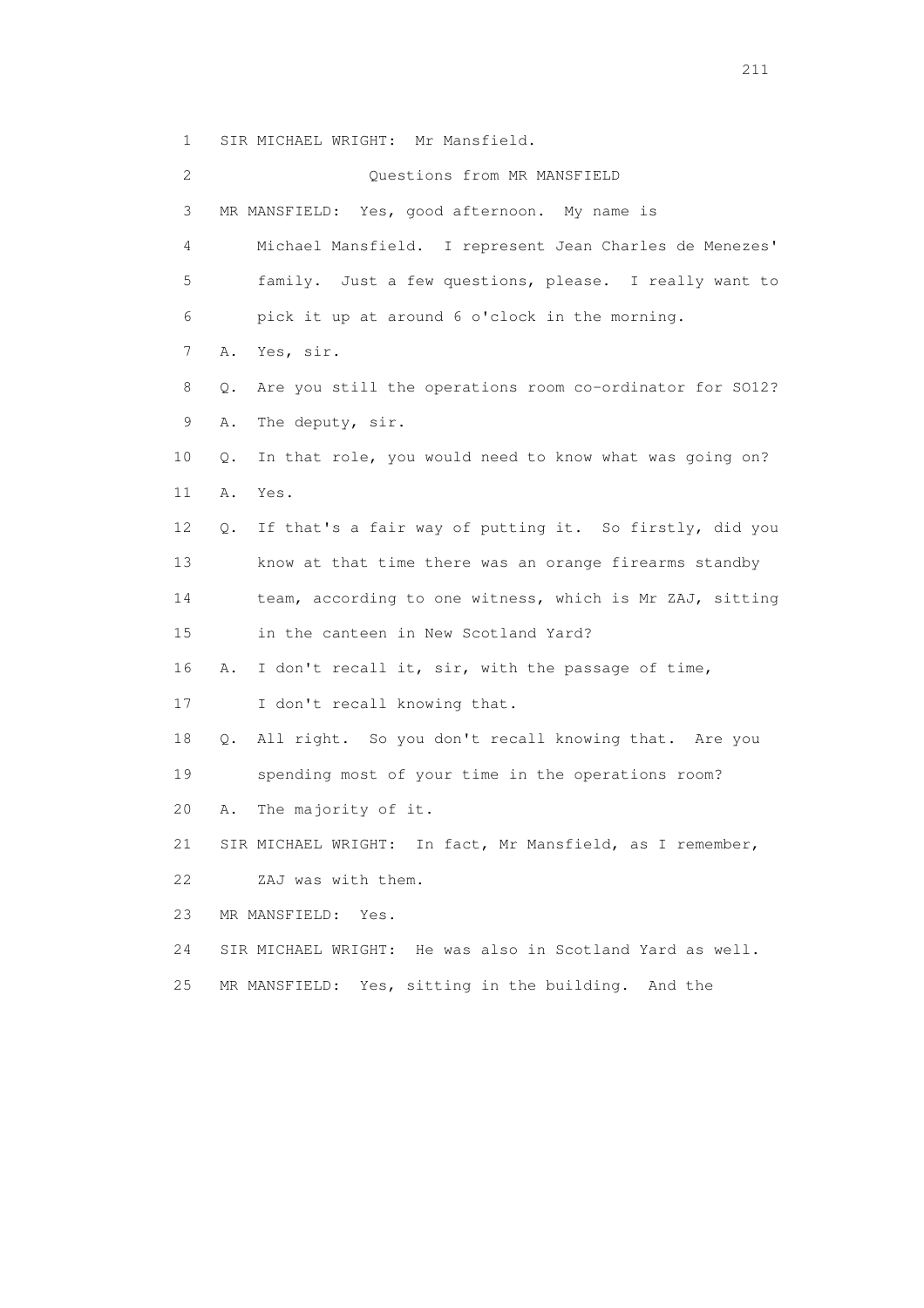1 learned Coroner makes that point, you obviously didn't 2 know ZAJ was sitting downstairs with the standby team? 3 A. No. 4 Q. Sorry, you were about to say where you were. Were you 5 in the operations room a lot of the time? 6 A. Yes, I was. 7 Q. I want to take the 6 to 7 period. Perhaps I can take it 8 up to the end of the time you go, 6 to 8.30. You did 9 know that a red team were down at Scotia Road? 10 A. Yes, I did, sir, yes. 11 Q. So far as you are concerned, sending the red team to 12 Scotia Road wasn't a question of, well, we have got lots 13 of addresses to cover. At the time that you ordered 14 deployment, Portnall Road hadn't actually come onstream, 15 had it? 16 A. Not as such. Obviously my note in the book with 17 Commander McDowall which mentioned Portnall Road, but 18 the prominence of it, I don't think had actually emerged 19 at that time. It was an address of interest, but 20 Scotia Road was the one where the deployment was made. 21 Q. Knowing the red team were there, 6 to 8.30, in that 22 period, are you saying that you were unaware that what 23 you had asked to be done hadn't been carried out, in 24 other words no SO19 down there? 25 A. Again, sir, all I can say on the deployment times, so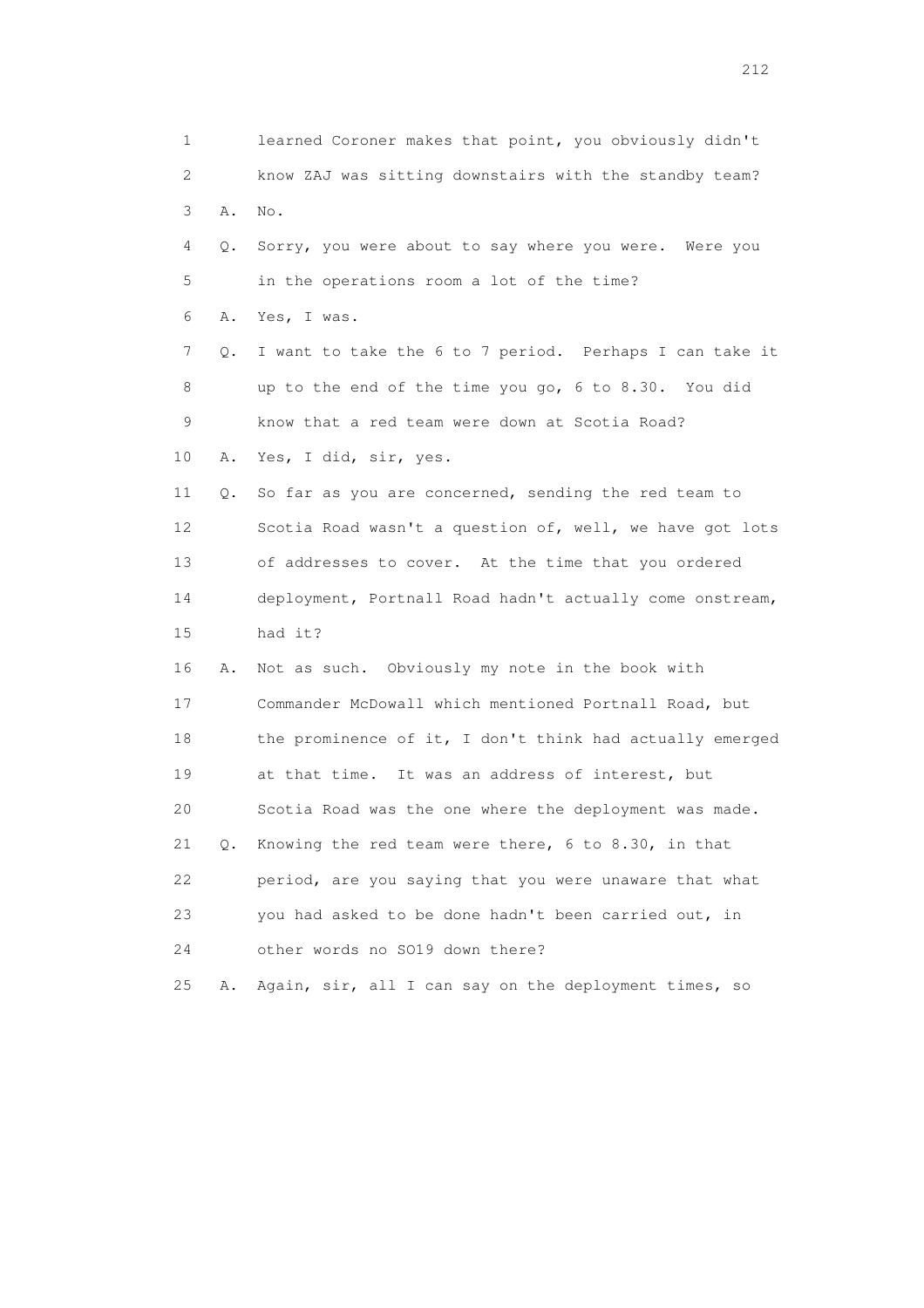1 I am not aware where the team were, and that they have 2 obviously got to go through their process, they have to 3 be briefed; there was no expectation that they would be 4 there within 30 minutes or anything of that nature. We 5 are talking a time of a couple of hours. It may well be 6 that it would take them at least that time to get there. 7 Q. I want to ask you about that, because we have had 8 estimates for a standby team far less than that. All 9 right?

10 A. Yes, sir.

 11 Q. A standby team, wherever it is, all kitted up, ready to 12 go, the orange team in fact, you didn't know that, would 13 take far less time. They don't have to draw their 14 weapons. They are already drawn. They need a briefing. 15 If in fact they had been tasked just after 5 o'clock, 16 they would have been down by the red team by latest 7 17 o'clock; you follow?

18 A. I do follow, yes.

 19 Q. Therefore in the time 6 to 8.30, are you saying you 20 weren't aware that SO19 had not turned up to support 21 your red team?

22 A. I think what I am saying,  $\sin$ , is that I was not aware 23 that a team were either not there or in the process of 24 getting there.

25 Q. Right. Should you have known what was going on to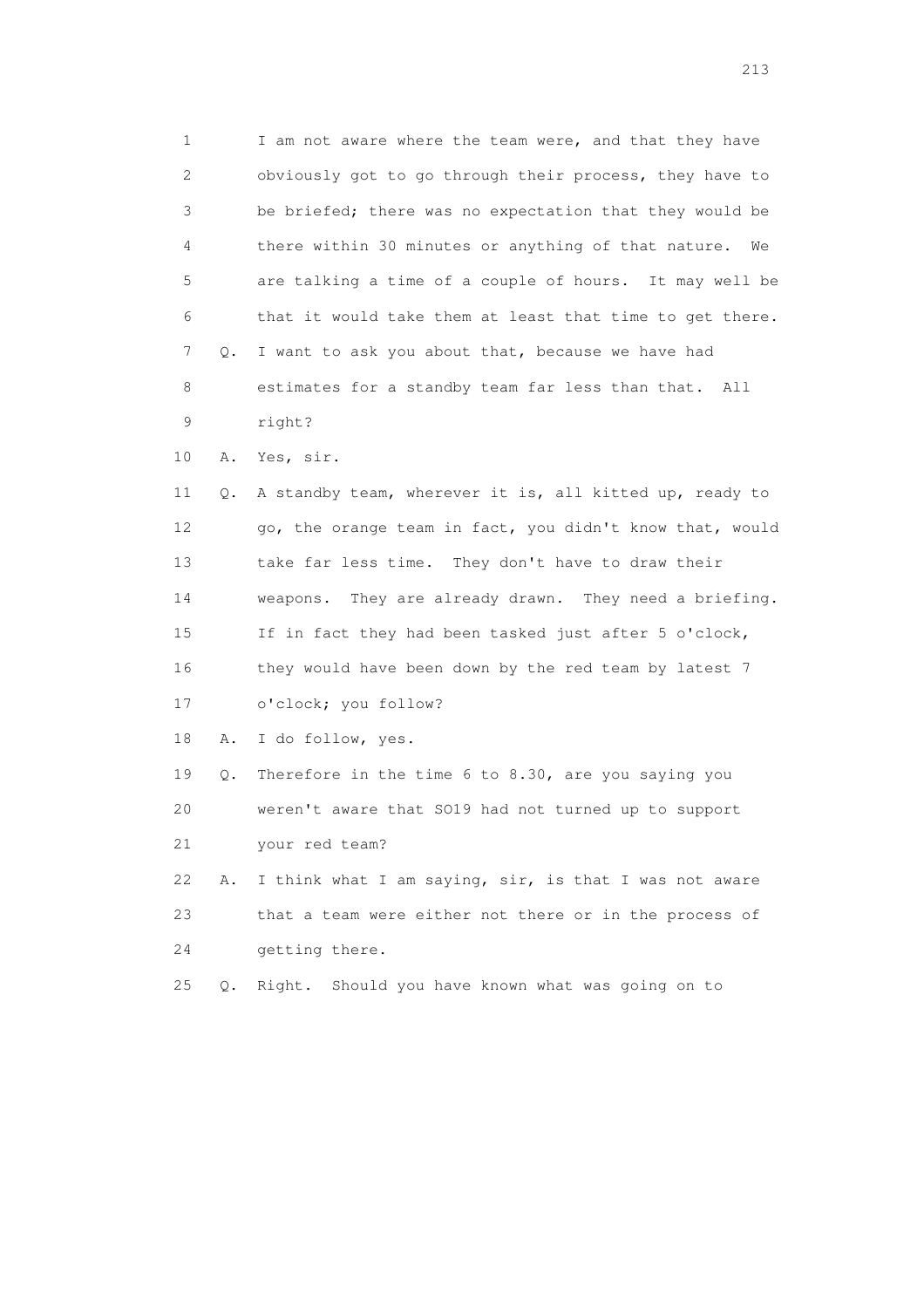1 support your surveillance?

|    | 2<br>Α. | Yes, I should have a good grasp on where people are, but |
|----|---------|----------------------------------------------------------|
|    |         |                                                          |
|    | 3       | normally what would happen is as soon as they are there, |
|    | 4       | it would be reported back to the operations room and     |
|    | 5       | I would know they are there. Because it had not been     |
|    | 6       | reported that they were there --                         |
|    | 7<br>Q. | Then you must have known they were not there by 8.30?    |
|    | 8<br>Α. | No, sir, I think if I can just rewind on that, I wasn't  |
|    | 9       | in the operations room straight the way through to 8.30. |
| 10 |         | I was the deputy, I was in and out, I was talking to     |
| 11 |         | other team members on different floors about the         |
| 12 |         | operation. So it's not as if I was in the operations     |
| 13 |         | room for that two and a half hour period, unaware of     |
| 14 |         | what took place.                                         |
| 15 | Q.      | You are the deputy?                                      |
| 16 | Α.      | Yes.                                                     |
| 17 | Q.      | How about your senior?                                   |
| 18 | Α.      | DCI Baker was there. It was a role where both of us      |
| 19 |         | were in and out of the room at different times.          |
| 20 | Q.      | All right, you are both in and out. Did either of you,   |
| 21 |         | do you remember, that night, knowing -- DCI Baker knew,  |
| 22 |         | did he, that you had asked ZAJ to deploy to Scotia Road? |
| 23 |         | He knew that?                                            |
| 24 | Α.      | He knew that, yes, sir.                                  |
| 25 | Q.      | You were both in and out of the ops room between 6 and   |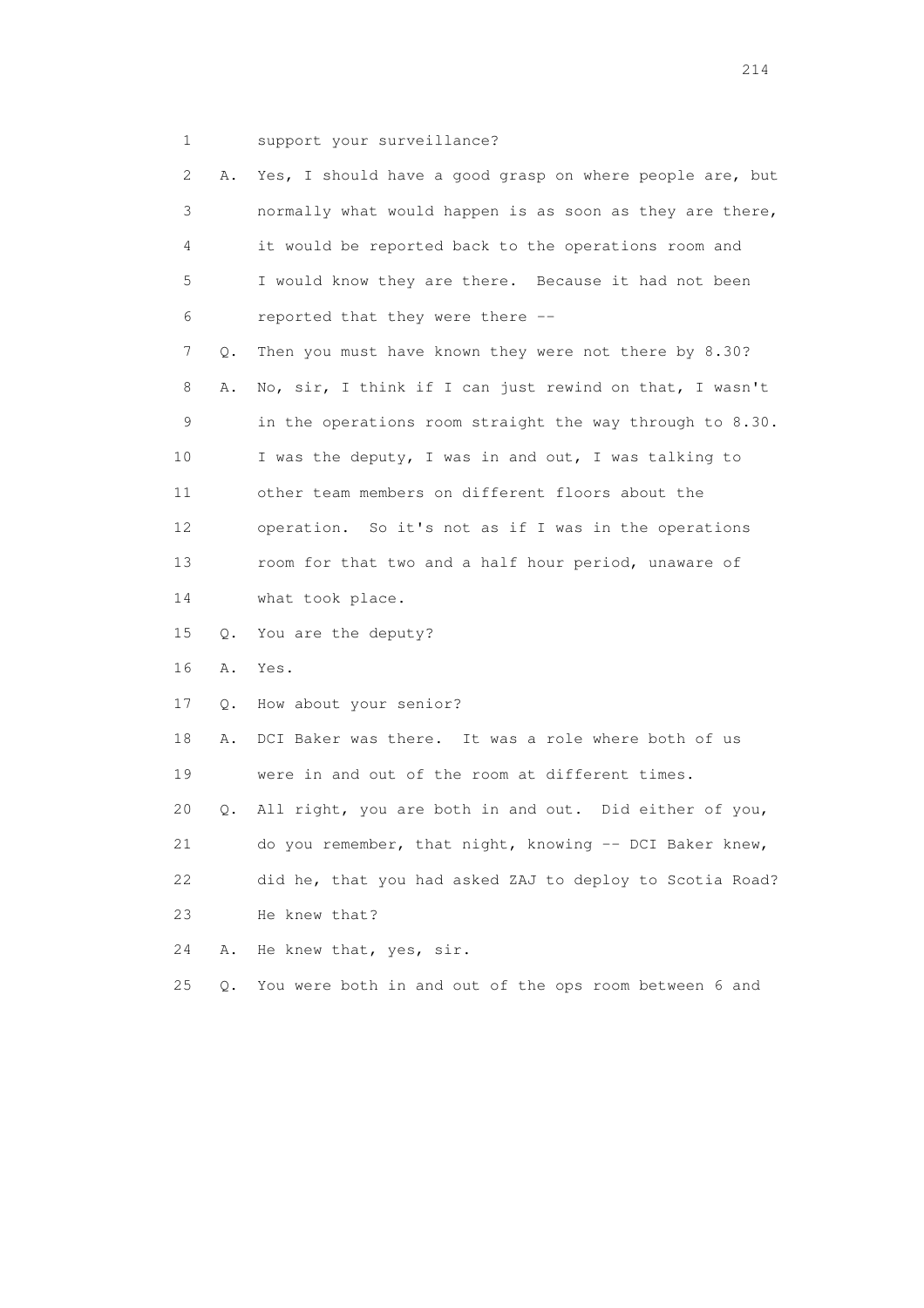1 8.30 roughly?

2 A. Yes, I would say so.

| 3               | So no discussion between you, "Well, we have not heard<br>О.   |
|-----------------|----------------------------------------------------------------|
| 4               | that a team's got down there, this is a bit odd". SO19,        |
| 5               | They have not phoned in to say they are there,<br>I mean.      |
| 6               | in the normal course of events.                                |
| 7               | I understand what you are saying, sir, but if I can just<br>Α. |
| 8               | reiterate what I said earlier, that 8.30 wasn't the time       |
| 9               | that I finished in the ops room and walked out off duty.       |
| 10              | There was periods before that, probably up to about            |
| 11              | 7.30, when the early turn team came on, the early turn         |
| 12 <sup>°</sup> | Special Branch ops room co-ordinator, et cetera, when          |
| 13              | they came in. So the basis of it is that, yes,                 |
| 14              | I deployed the teams --                                        |
| 15              | I appreciate that. The question here that the jury and<br>Q.   |
| 16              | everyone else may want to ask really when dealing with         |
| 17              | what's gone wrong on this occasion, all right?                 |
| 18              | Α.<br>Yes.                                                     |
| 19              | Nobody seems to have noticed that there is no SO19 down<br>Q.  |
| 20              | there, do you follow?                                          |
| 21              | Yes, I do follow, sir.<br>Α.                                   |
| 22              | In the time that you are in and out with DCI Baker,<br>Q.      |
| 23              | people begin to come out of number 21; did you know            |
| 24              | that?                                                          |
| 25              | No, sir, not at the time.<br>Α.                                |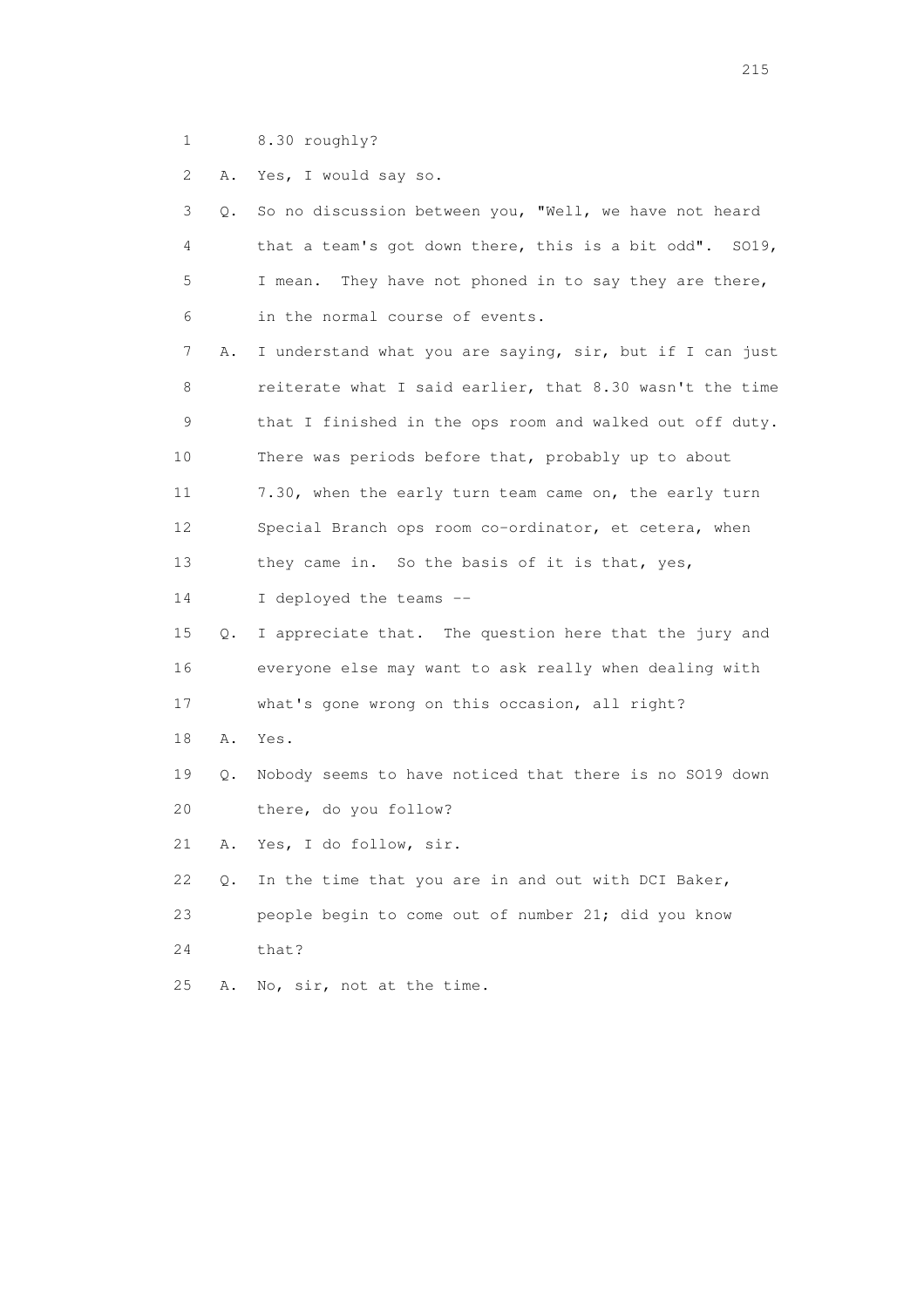1 Q. Well, later is a bit too late, isn't it? Who is in 2 charge, between 6 o'clock, 6.04 when the red team are 3 there, who is in charge in the control room of taking 4 decisions about, say, who gets stopped and who doesn't? 5 A. Well, that determination, as far as I was aware, had 6 already been made by Commander McDowall in those 7 instructions about --

8 Q. Everyone?

 9 A. People were to be stopped, yes. I know, I think at that 10 time the difference being the communal door and who 11 would come out, that was an emerging picture. When we 12 originally deployed people there we thought it would be 13 one premise, one door. That was not the case when the 14 officers got there, of course. But the bottom line was 15 we would be trying to deal with that as effectively as 16 we can.

 17 Q. You see, by 7.50, which is when the first one appears to 18 have been noticed coming out, somebody must have known 19 by then it was a communal door, didn't they?

20 A. Yes, I am sure they did.

21 Q. So who is in charge at 7.50?

|    | 22 A. For my purposes, difficult to say, in as much -- and |
|----|------------------------------------------------------------|
| 23 | I don't mean to say there was no-one in charge, there      |
| 24 | was, DCI Baker and I were both there -- but I wasn't       |
| 25 | there when anyone came out of the room -- out of the       |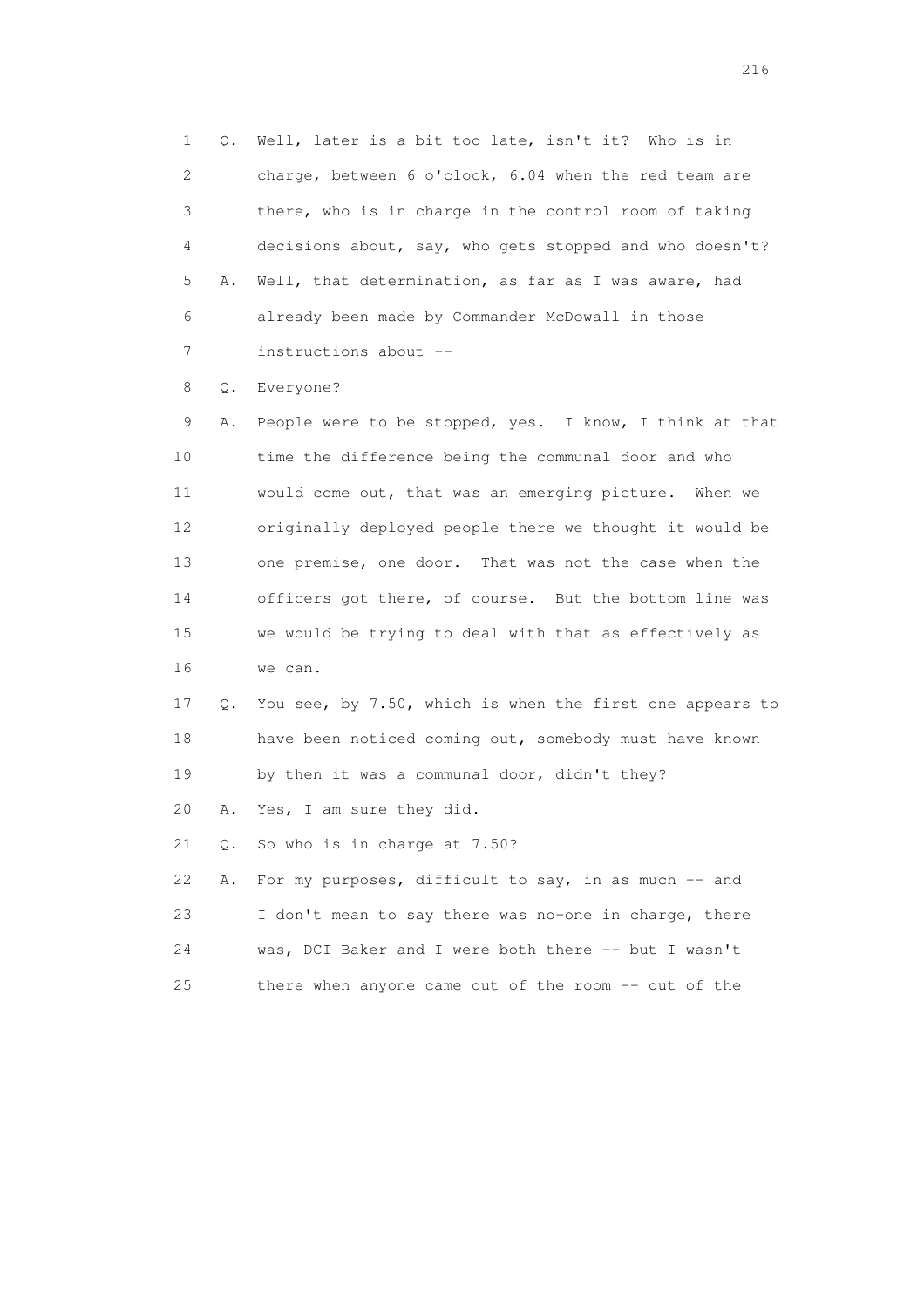1 building, I wasn't in the room at that stage. I was 2 never made aware of anyone leaving. I was elsewhere in 3 the building at that stage. 4 SIR MICHAEL WRIGHT: Forgive me, you and DCI Baker, boss and 5 deputy, were in charge of the control room? 6 A. That's right, sir. 7 SIR MICHAEL WRIGHT: Who was in charge of the operation? 8 A. In charge of the operation on the investigative side was 9 Detective Superintendent Jon Boutcher from SO13. 10 MR MANSFIELD: The problem there is he didn't arrive back 11 from his rest period until 7.10, so who was in charge 12 before that? 13 A. Well, DCI Baker was there, obviously. 14 Q. That's why I am asking you. So nobody came out in that 15 period, but in fact who, between the two of you, if 16 somebody had come out, because Boutcher has to come 17 back, he has to be briefed about overnight, so he's not 18 going to really be in effective control until about 19 7.30, 7.25, do you follow? 20 A. I do follow. 21 Q. Who is taking the decisions should it arise? 22 A. Well, it will be one of us in conjunction with the SO13 23 officers that were still on duty. 24 Q. Was there a SO13 squad down there as well at this time? 25 A. I can't remember exactly on that time period if there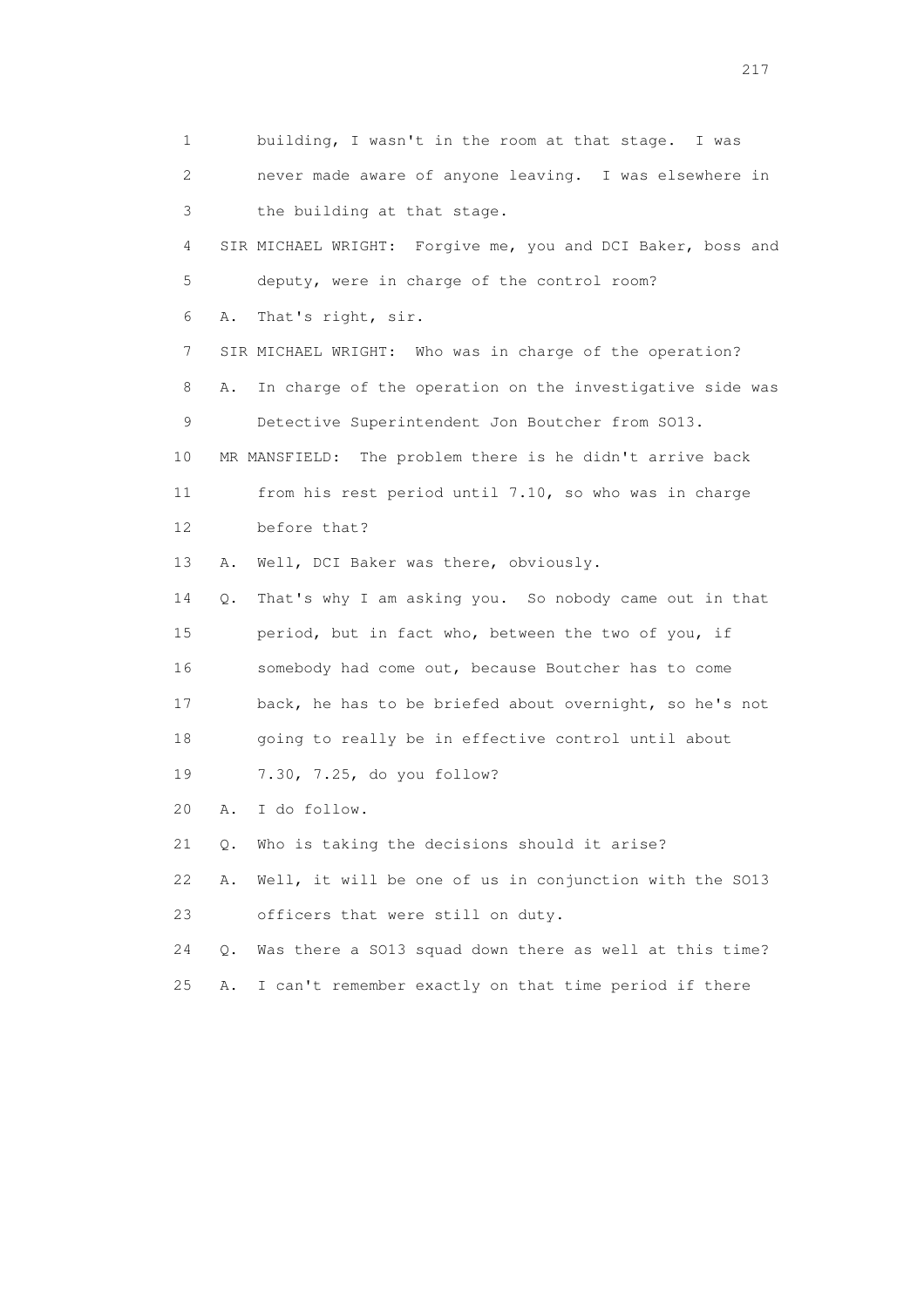1 was, but SO13 officers obviously were on duty, huge 2 amount of them, and including some senior officers, I'm 3 sure. 4 Q. The question is not in the ops room, were you aware of 5 any deployment or need to deploy SO13 to the address? 6 A. No, I wasn't. 7 Q. You weren't aware of that? 8 A. No. 9 Q. Do you know, and maybe you don't, but it's one of 10 presumably the very few numbers of women officers, 11 senior officer, Angela Scott? 12 A. Yes, I do know her. 13 Q. She is in the room, isn't she, from time to time? 14 A. She is. 15 Q. So nobody tells you, co-ordinating as you are still at 16 about 7.40, of any decision that's been taken to deploy 17 SO13 down there? 18 A. As I say, sir, although that was the time period, me 19 finishing at 8.30, I actually stopped working in the ops 20 room a little bit earlier than that. 21 Q. When did you stop working in the operations room then? 22 A. Again it's difficult for me to say, I would be guessing. 23 Q. I do not want you to guess, if you don't know. So the 24 people who come on to take over, is there a sort of 25 break time when they come on and you can sort of relax?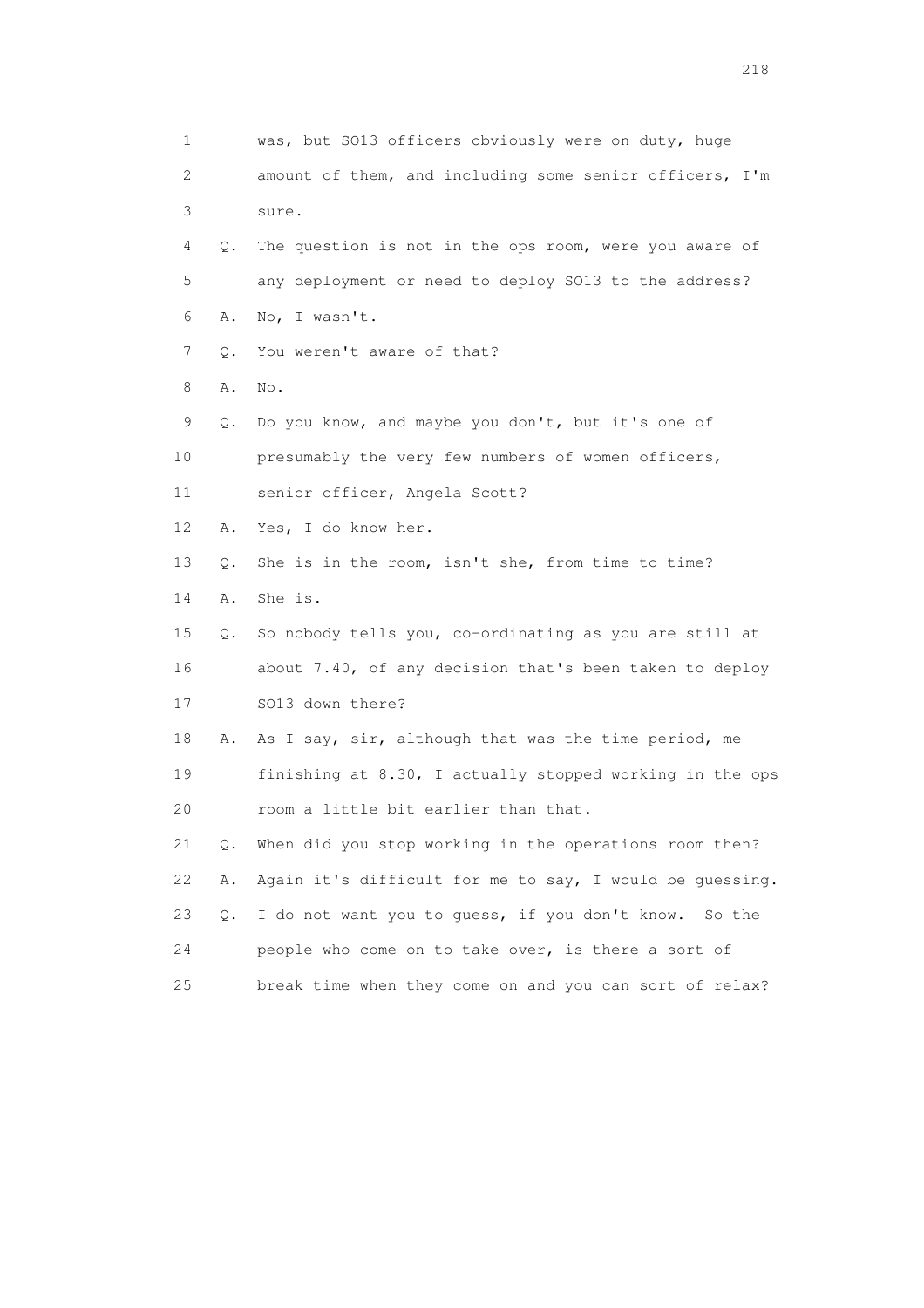- 1 A. They come on, I think when they did DCI Baker briefed
- 2 them to one side on what had happened and the emerging 3 picture.
- 4 Q. Then they take over?
- 5 A. Then they take over.
- 6 Q. Is that 7.30, 8 o'clock?
- 7 A. No, I left when they were being briefed, so I don't know 8 what time they actually took over per se.
- 9 MR MANSFIELD: Thank you.
- 10 SIR MICHAEL WRIGHT: Thank you, Mr Mansfield. Who is next?
- 11 MR SINGH: No, thank you.
- 12 SIR MICHAEL WRIGHT: Ms Leek.
- 13 Ouestions from MS LEEK
- 14 MS LEEK: A few questions, please, Alan. I represent Andrew
- 15 and Inspector ZAJ, amongst other officers, as you may 16 know by now.
- 17 A. Thank you.
- 18 Q. Alan, when did you make your notes?
- 19 A. Those notes were made, if we are talking about the ones 20 I have just spoken about --
- 21 Q. The ones we have had up on the screen?
- 22 A. I made them at the time, I think, when I was in with 23 Commander McDowall and further on, on the next page, 24 around the time, in breaks, basically, when it took 25 place.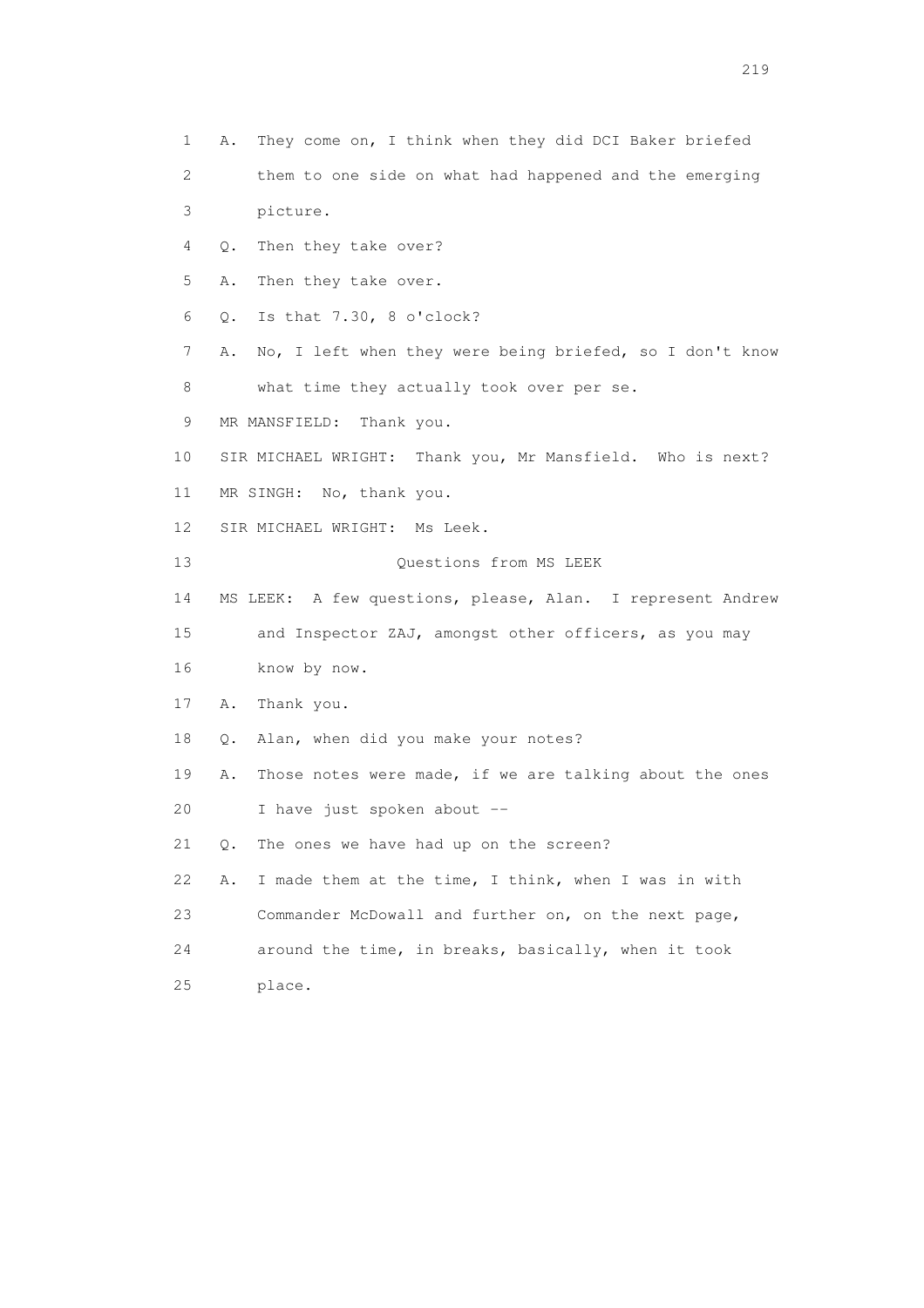1 SIR MICHAEL WRIGHT: On the same day? 2 A. Yes, sir, on the same day, before I went off duty. 3 MS LEEK: But you didn't, as I understand it, make each 4 entry as it was happening? 5 A. No, not necessarily, no. 6 Q. So when you say in your note: 7 "0505 ZAJ tac adviser called". 8 That's a very specific time entry, isn't it? 9 A. Yes. 10 Q. We now know that that's incorrect? 11 A. Yes. 12 Q. There is no record here of a telephone call or indeed 13 two telephone calls to DI Whiddett? 14 A. No, that's right. 15 Q. We now know in fact that you telephoned Inspector ZAJ at 16 5.17? 17 A. Yes, ma'am, that's correct. 18 Q. Where you say here "team deployed", it doesn't say "team 19 deployed to an address"? 20 A. No. 21 Q. It doesn't say which team? 22 A. No, they are not comprehensive notes, they are just some 23 bullet points. 24 Q. Yes. When you made up your statement, that was in

25 February of 2006?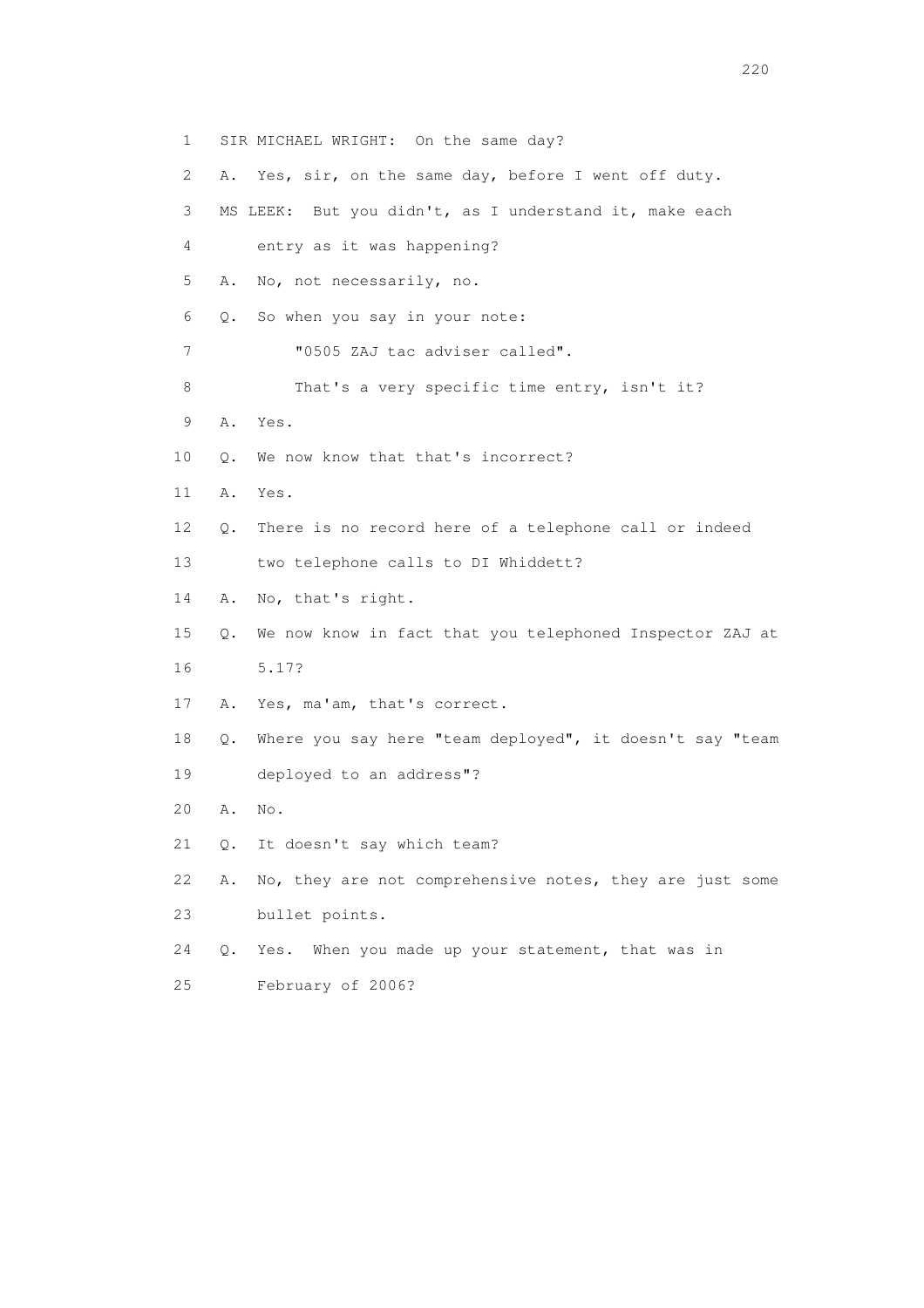- 1 A. That's correct, yes.
- 2 Q. Very many months after these incidents happened?
- 3 A. Yes.
- 4 Q. You made your statement from these notes, as
- 5 I understand it?
- 6 A. Yes, as an aide memoire, yes.
- 7 Q. You put in your statement that at 0505 you telephoned
- 8 Inspector ZAJ, the tac adviser?
- 9 A. Yes.
- 10 Q. That was on the basis of that particular note?
- 11 A. Yes, it was.
- 12 Q. Where did the recollection come from that you asked him
- 13 to deploy straight to Scotia Road?
- 14 A. That was the instructions of Commander McDowall.
- 15 Q. There is no note here whatsoever, is there, about
- 16 precisely what you told him?
- 17 A. No, there isn't.
- 18 Q. You said at the Health and Safety trial that you thought
- 19 Inspector ZAJ was at home when you telephoned him?
- 20 A. Yes, I didn't know. I was asked on the spot. I know --

21 as far as I was aware he was the oncall tac adviser.

- 22 For all I knew he was at home.
- 23 Q. Then you said, I think, that when you rang him, you
- 24 spoke to him at Leman Street?
- 25 A. That's right, yes.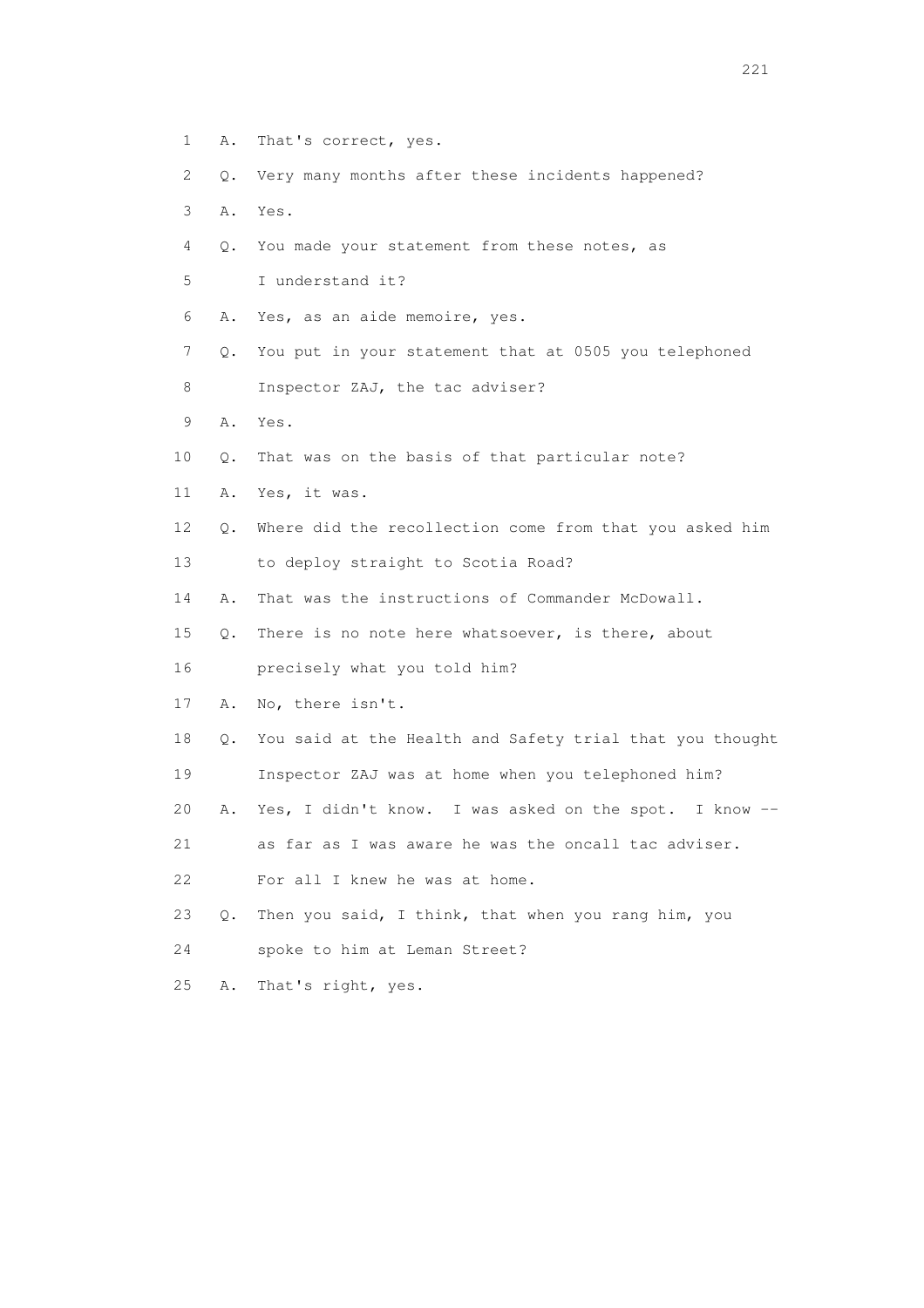| 1    | $\circ$ .     | In fact we know that neither of those was correct        |
|------|---------------|----------------------------------------------------------|
| 2    |               | because he was neither at home nor at Leman Street?      |
| 3    | Α.            | No, that was assumptions on my behalf.                   |
| 4    | $Q_{\bullet}$ | Yes. Have you also made assumptions now, and did you in  |
| 5    |               | 2006, with the benefit of hindsight, that you asked for  |
| 6    |               | a team to be deployed to Scotia Road?                    |
| 7    | Α.            | No, that wasn't an assumption, I remember that           |
| 8    |               | distinctly. I was given that task by                     |
| 9    |               | Commander McDowall, I very much appreciated the          |
| 10   |               | importance and urgency of those actions, and I carried   |
| 11   |               | them out.                                                |
| 12   | Q.            | What about your conversation with Bernard? I think you   |
| 13   |               | asked him to put together a briefing pack to brief       |
| 14   |               | officers at 9 o'clock at Leman Street?                   |
| 15   | Α.            | No, I think that's a point of conjecture, that. That     |
| 16   |               | was not my recollection.                                 |
| 17   | Q.            | If we hear from him that he was initially asked to put   |
| 18   |               | together a briefing pack to brief CO19 officers at       |
| 19   |               | Leman Street, that's also wrong, is it?                  |
| 20   | Α.            | That's not how I recall matters. As you rightly point    |
| 21   |               | out, ma'am, there has been a passage of time.<br>Ιf      |
| 22   |               | Bernard was correct in that, that's my memory recall,    |
| 23   |               | but the only reason he would have been given a 9 o'clock |
| 24   |               | timing for that briefing would be if my memory fails and |
| $25$ |               | I was given that from someone else. I wouldn't have      |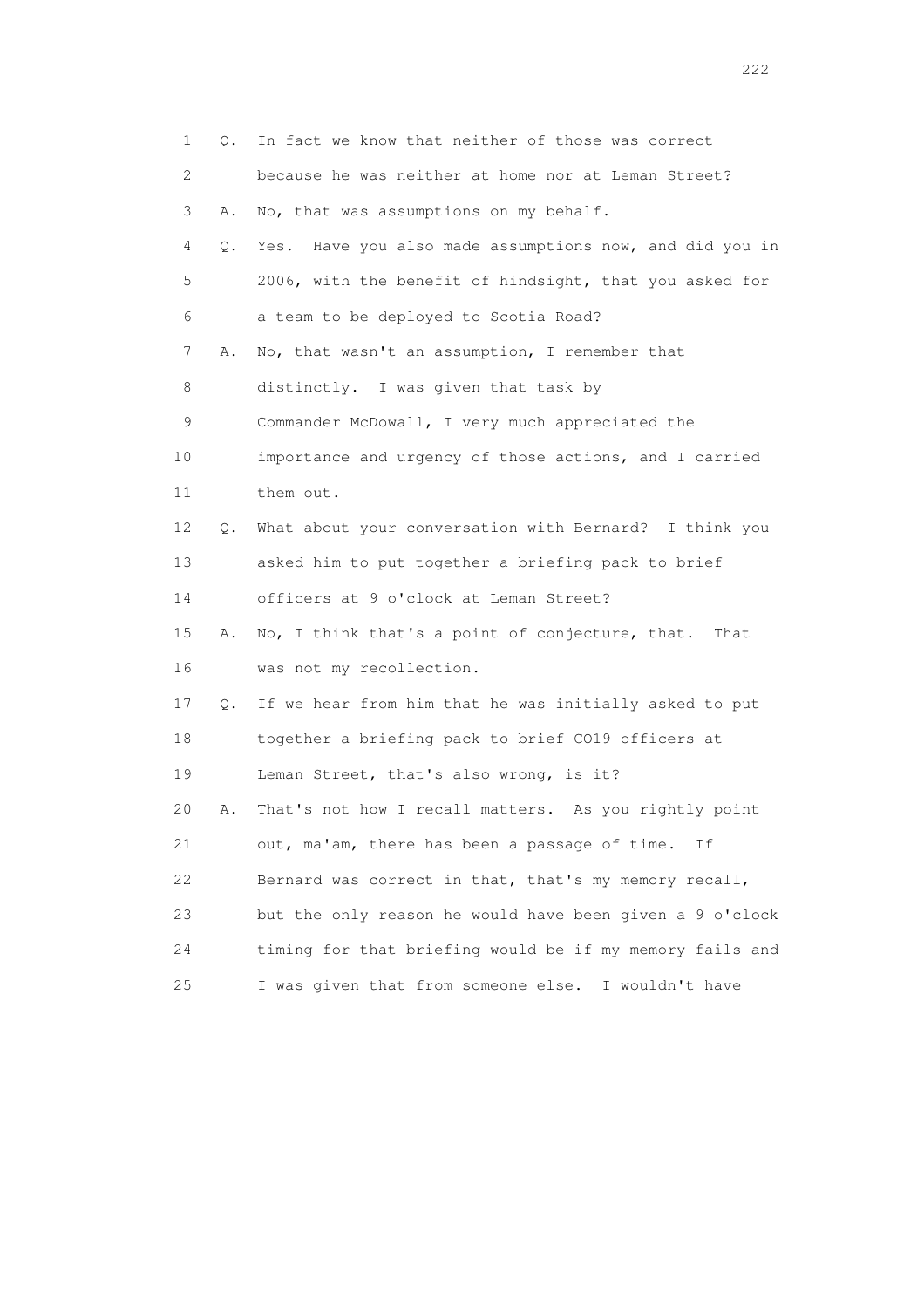1 made that decision.

| 2  | Q. | When you say that you asked Inspector ZAJ to deploy       |
|----|----|-----------------------------------------------------------|
| 3  |    | immediately to Scotia Road, having regard to everything   |
| 4  |    | that was going on and the sparse nature of your notes,    |
| 5  |    | isn't it in fact possible that it is also not correct,    |
| 6  |    | and that in fact you discussed with him bringing a team   |
| 7  |    | to New Scotland Yard?                                     |
| 8  | Α. | No, that's not my recollection at all.                    |
| 9  | Q. | That would be infinitely more likely because he would     |
| 10 |    | have then told you, "Well, I have got a team on the way   |
| 11 |    | already", because he had already asked for them to be     |
| 12 |    | brought?                                                  |
| 13 | Α. | No, ma'am, that's not my recollection of things at all.   |
| 14 | Q. | And a Silver Commander for the orange team was going to   |
| 15 |    | be at New Scotland Yard later on?                         |
| 16 | Α. | No, I carried out the instructions of                     |
| 17 |    | Commander McDowall. I had to -- I have mobilised,         |
| 18 |    | I don't think it's under question, the SO12 surveillance  |
| 19 |    | I am hardly going to forget to mobilise the SO19<br>team. |
| 20 |    | team, which is again another one of the points that       |
| 21 |    | I have noted in my book that Commander McDowall wanted    |
| 22 |    | carried out.                                              |
| 23 | О. | Are you saying to the jury that in a conversation of 1    |
| 24 |    | minute and 23 seconds you set out in detail the           |
| 25 |    | intelligence that was the background to this request for  |

<u>223</u>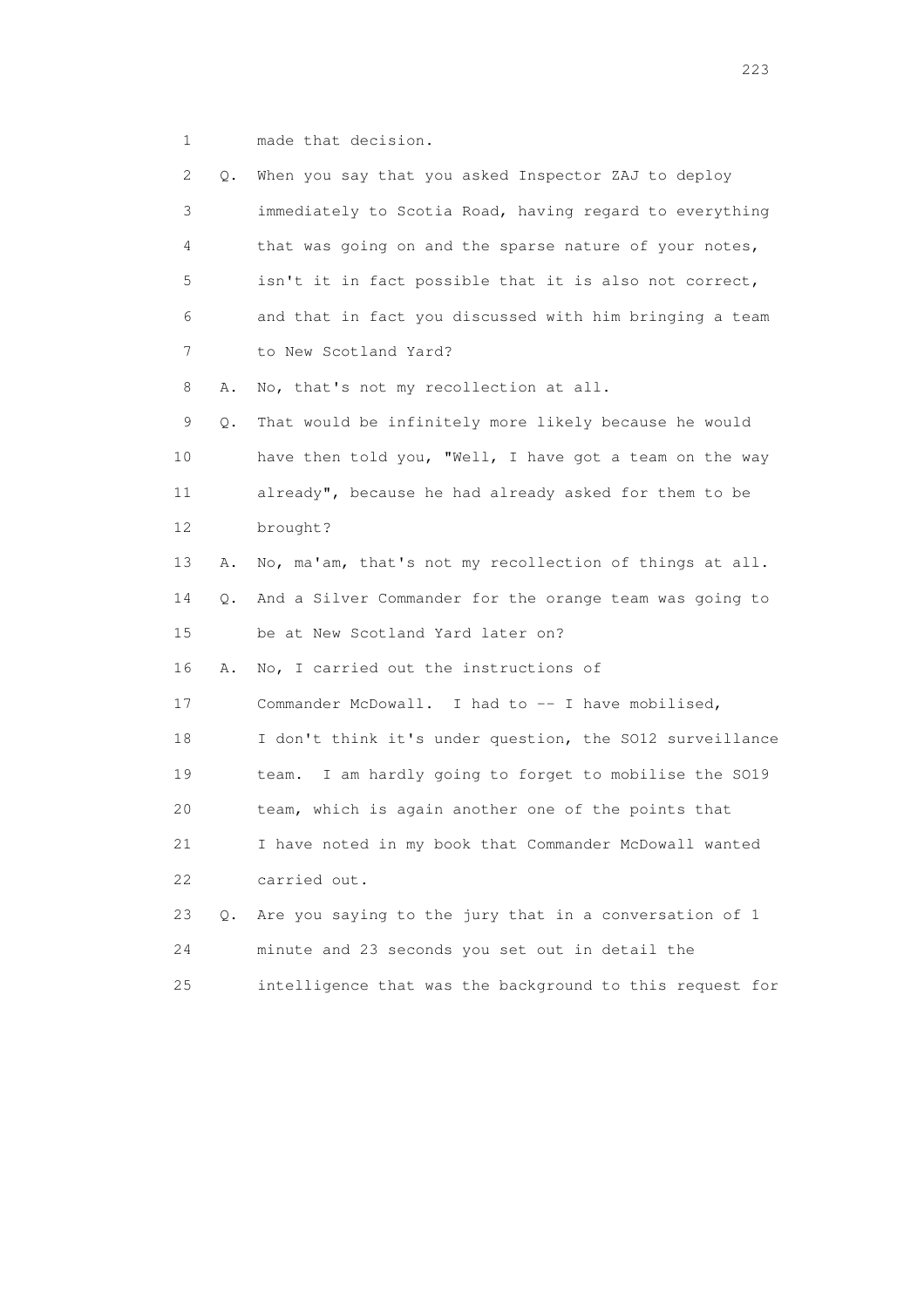| $\mathbf 1$    |           | deployment; you set out in detail Commander McDowall's  |
|----------------|-----------|---------------------------------------------------------|
| $\overline{c}$ |           | strategy; you asked for a deployment, and where this    |
| 3              |           | team were going to be deployed and what they were going |
| 4              |           | to do, and there was no further conversation?           |
| 5              | Α.        | No, I am not saying that at all, ma'am. No, I didn't    |
| 6              |           | discuss that in detail. The instruction was to mobilise |
| 7              |           | a team down there, and that would be followed up by all |
| 8              |           | the information from a briefing pack, and briefing.     |
| 9              | Q.        | Where would that briefing pack be sent and who would it |
| 10             |           | be given to?                                            |
| 11             | Α.        | This is something that SO13 were taking on board.<br>It |
| 12             |           | was their primacy to deliver that.                      |
| 13             | $Q$ .     | That was Bernard who had been asked to prepare it for   |
| 14             |           | later on in the morning?                                |
| 15             | Α.        | Yes, it was a change of plan, as I said earlier, ma'am, |
| 16             |           | inasmuch as the SO12 Bernard was going to prepare the   |
| 17             |           | briefing pack on behalf of Special Branch but in        |
| 18             |           | collaboration with S013 officers, but that changed and  |
| 19             |           | SO13 were best placed to deliver that.                  |
| 20             | $\circ$ . | When you said at the Health and Safety trial that "team |
| 21             |           | deployed" in this note is a reference to deploying to   |
| 22             |           | Leman Street, that's also incorrect, is it?             |
| 23             | Α.        | Well, I am not sure. I can't remember, to be candid.    |
| 24             | Q.        | I think the fact is that, isn't it, Alan, that actually |
| 25             |           | you can't remember the nature of the conversation       |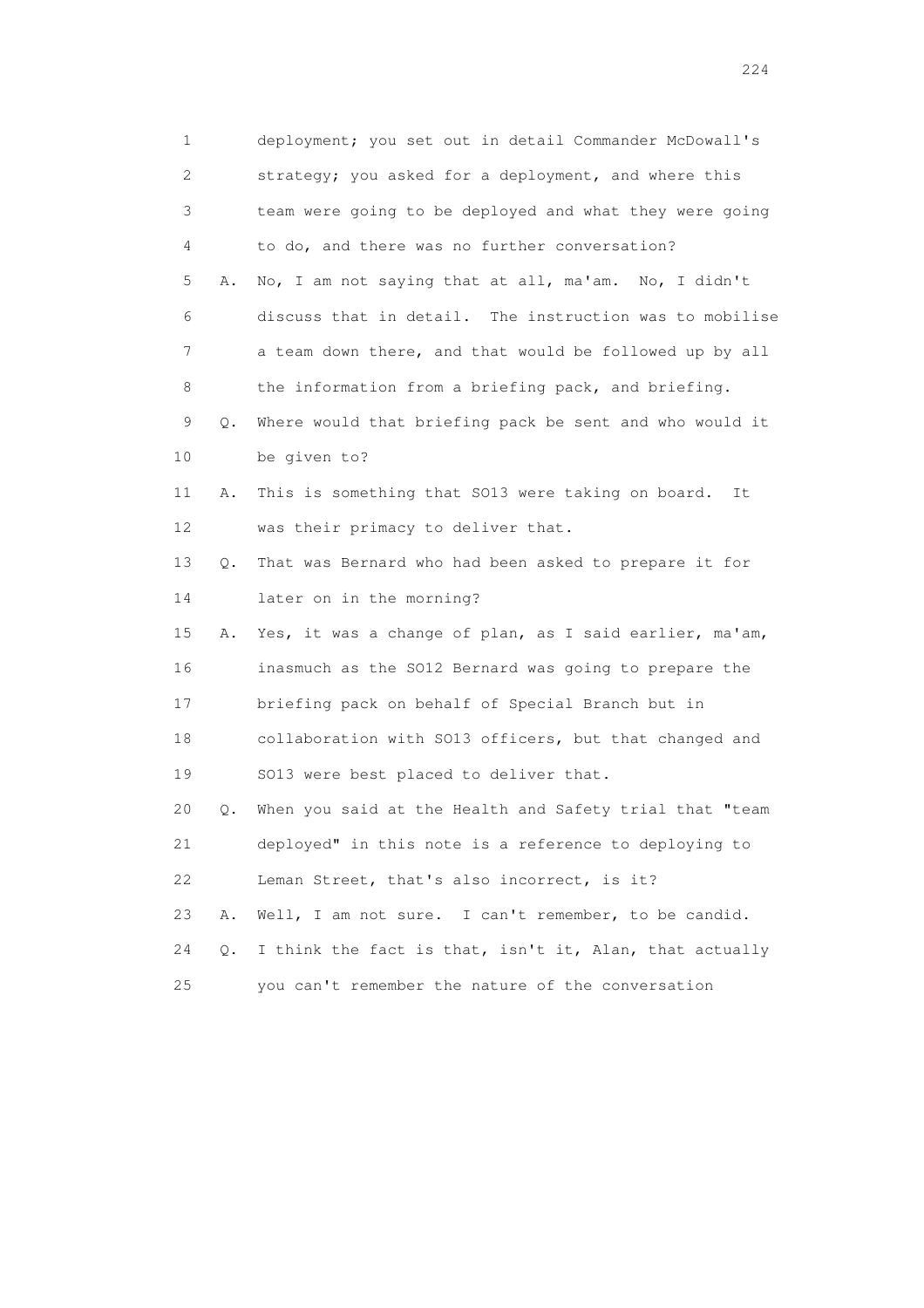1 between yourself and Inspector ZAJ? 2 A. I can't remember the exact content of it, but I know 3 clearly that that was my instruction from him passed on 4 from Commander McDowall to deploy. I remember that 5 distinctly. 6 MS LEEK: Thank you. 7 SIR MICHAEL WRIGHT: Thank you. Mr Perry. 8 Ouestions from MR PERRY 9 MR PERRY: Thank you very much, sir. 10 Mr Alan, I represent Commander McDowall as well as 11 others. My name is David Perry. 12 May I just ask, please, for document page 374. This 13 is the note that you made of the meeting that took 14 place. You timed it 4.30, 5 o'clock? 15 A. That's correct, sir. 16 Q. On the morning of the 22nd. While we have that on the 17 screen, I wonder if we could look in our little bundle 18 of documents at the hard copies, at divider 38. If we 19 could just look at Commander McDowall's red book. 20 A. Sorry, sir, did you say 38? 21 Q. Do you have what is called a jury bundle? 22 A. I have one here, sir, which goes up to 35. 23 Q. Right. Your copy hasn't been updated. Is the 24 technology such that, perhaps I am asking too much and 25 I do not want to do that. Could we have two documents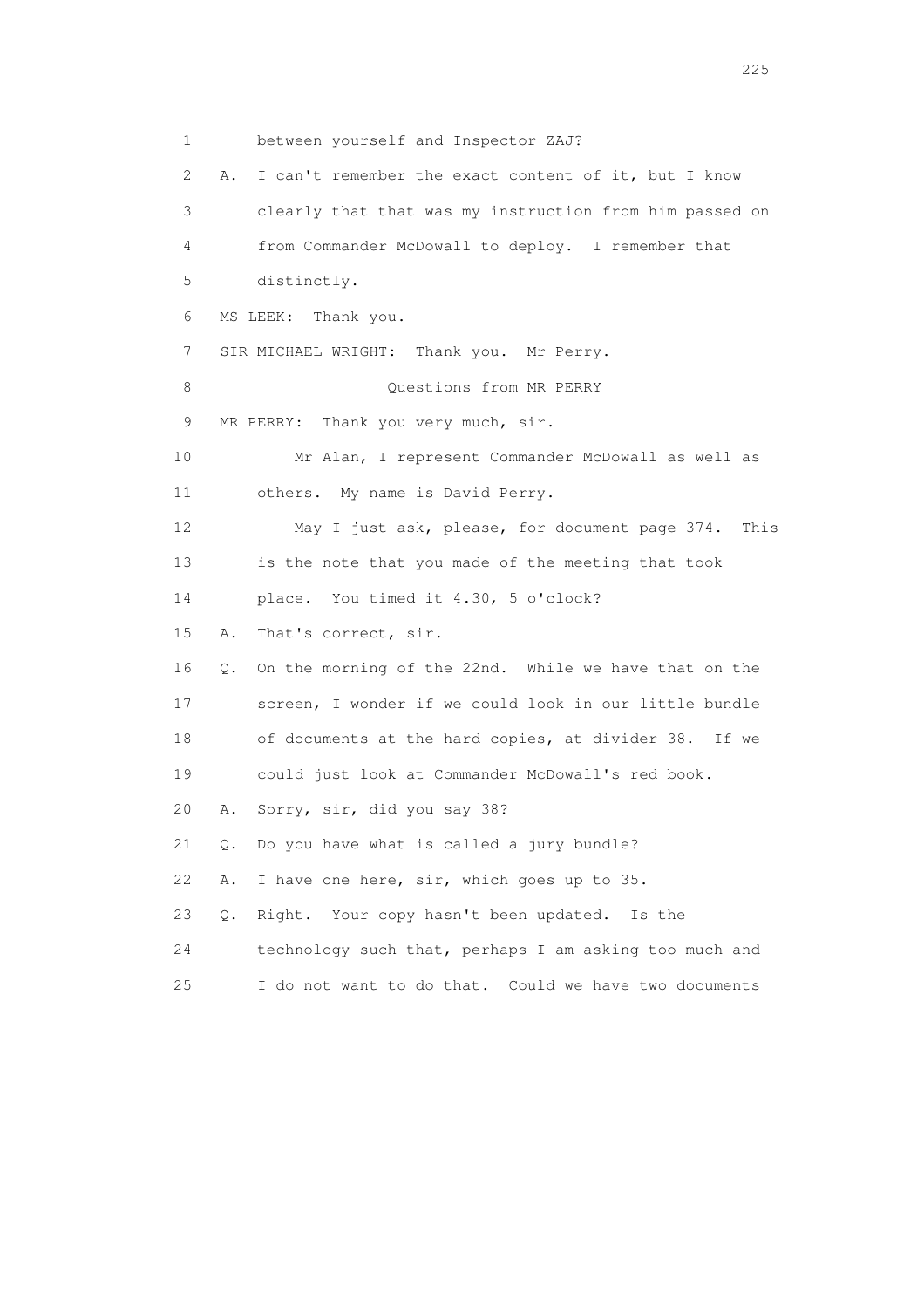1 on the screen? Is that possible? It's page 1857. We 2 can follow it hard copy. Are you happy with looking at 3 the screen?

4 A. Certainly, sir.

 5 SIR MICHAEL WRIGHT: Do you want 38 alongside it? 6 MR PERRY: Yes, please. Sorry, 374 and 1857 alongside it, 7 please. Thank you. We have 1857 in our jury bundle. 8 The point I want to make here, Mr Alan, is this: when 9 you were talking about your notes, in the middle of your 10 note, we can see it on the screen, there is a question 11 mark, and is it "another" -- does the question mark -- 12 and then is it "another Pownall Road"?

 13 A. Yes, that was the emerging intelligence picture and it 14 was a query around another address being, I think it 15 should be Portnall.

 16 Q. Well, you have said that, but I want to -- I think in 17 fact you are right to say Pownall, because if you just 18 look across the page, we have Mr McDowall's notes of 19 a 4.20 meeting, and what Mr McDowall says about this is 20 during the course of the morning he was seeing several 21 people and it was a sort of rolling meeting with people 22 coming in to see Mr McDowall; and amongst those present 23 who came in were Detective Chief Inspector Mellody, 24 Detective Superintendent Macbrayne, and this was in 25 Mr McDowall's office.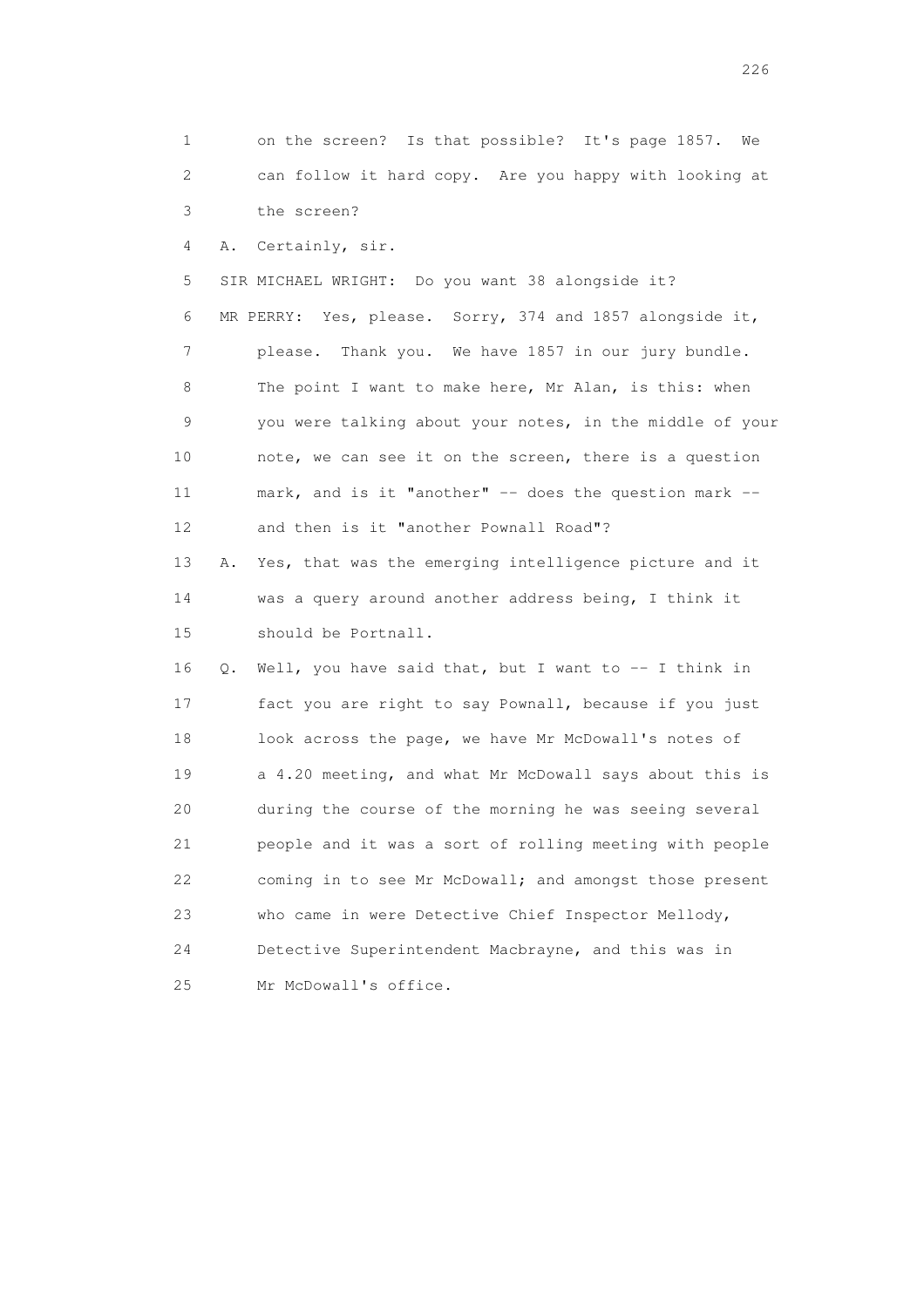1 If we look at Mr McDowall's note, we can see, can't 2 we, looking on the screen or on the hard copy, 3 "Pownall Road??".

 4 So it looks as though we could put -- that's 5 a correspondence between his note and your note. So it 6 looks as though at this time there is developing 7 intelligence, Pownall Road is the possible other 8 address, but we know later, certainly by the latest at 9 5.40, it's firmed up into 61A Portnall Road. I just 10 want to plot that through to see where it takes us.

 11 If we look on your document here that we have on the 12 screen, and perhaps we could just take off 13 Mr McDowall's, if that's all right, and just so we can 14 concentrate on this one now. We have there the bullet 15 points at the bottom, 21 front and back, bullet point, 16 **"**and other address".

 17 This was the instruction from Commander McDowall 18 because we also know that Commander McDowall at 4.55 was 19 talking about Silvers to be identified for each plot to 20 liaise. So there were two addresses at least that were 21 going to have to be covered?

22 A. Correct, sir.

 23 Q. The instruction that's been given by Commander McDowall 24 here is not only for 21 to be covered but for the other 25 address once it's been firmed up to be covered?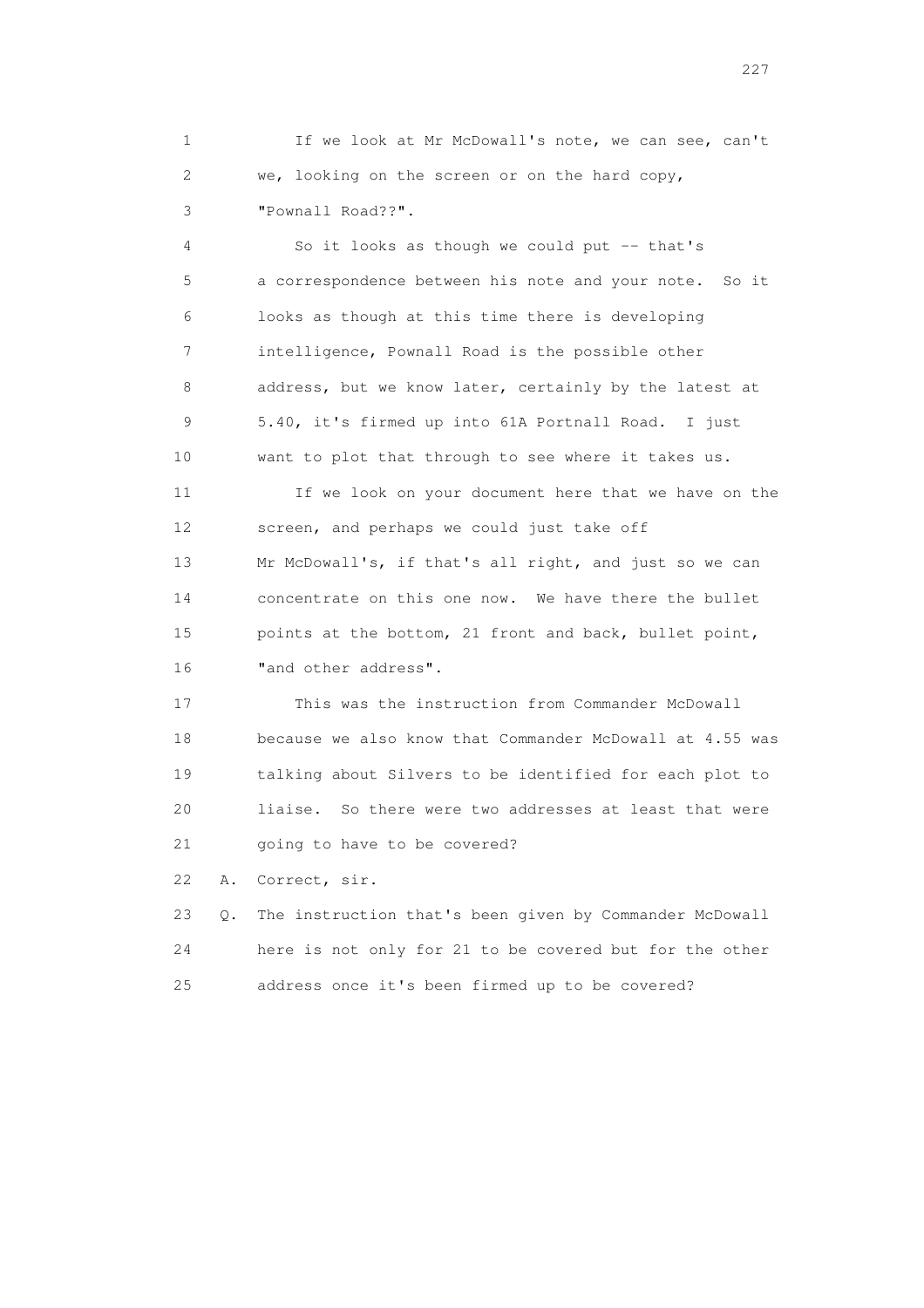1 A. That's right, sir.

| 2. | Q. | Did you know, and I am just going to ask, please, if we  |
|----|----|----------------------------------------------------------|
| 3  |    | can take that off the screen and put up 1859. This is    |
| 4  |    | again from Mr McDowall's red book. I am concentrating    |
| 5  |    | now, Alan, at the very top of the page if I may.         |
| 6  |    | "5.15 am, tac advisers present".                         |
| 7  |    | Just put this in context. This is from the               |
| 8  |    | telephone records that you have provided two minutes     |
| 9  |    | before you are calling Inspector ZAJ?                    |
| 10 | Α. | Correct.                                                 |
| 11 | Q. | Assuming the note of the time is correct.                |
| 12 | Α. | Yes.                                                     |
| 13 | Q. | Because we have to look at these things with a degree of |
| 14 |    | care.                                                    |
| 15 | Α. | Yes.                                                     |
| 16 | Q. | But Mr McDowall is recording that he is having a meeting |
| 17 |    | with tac advisers present. His loggist, Mr Forteath,     |
| 18 |    | was taking a break at this time so Mr McDowall was       |
| 19 |    | taking his own notes and he didn't say who was present.  |
| 20 |    | But the only individuals employed in that role that      |
| 21 |    | morning were Andrew, Inspector ZAJ and can you remember  |
| 22 |    | Martin Rush?                                             |
| 23 | Α. | No, I can't remember the last one, I am afraid.          |
| 24 | Q. | That's all right. When you spoke to Inspector ZAJ, did   |
| 25 |    | he say anything about being in contact with              |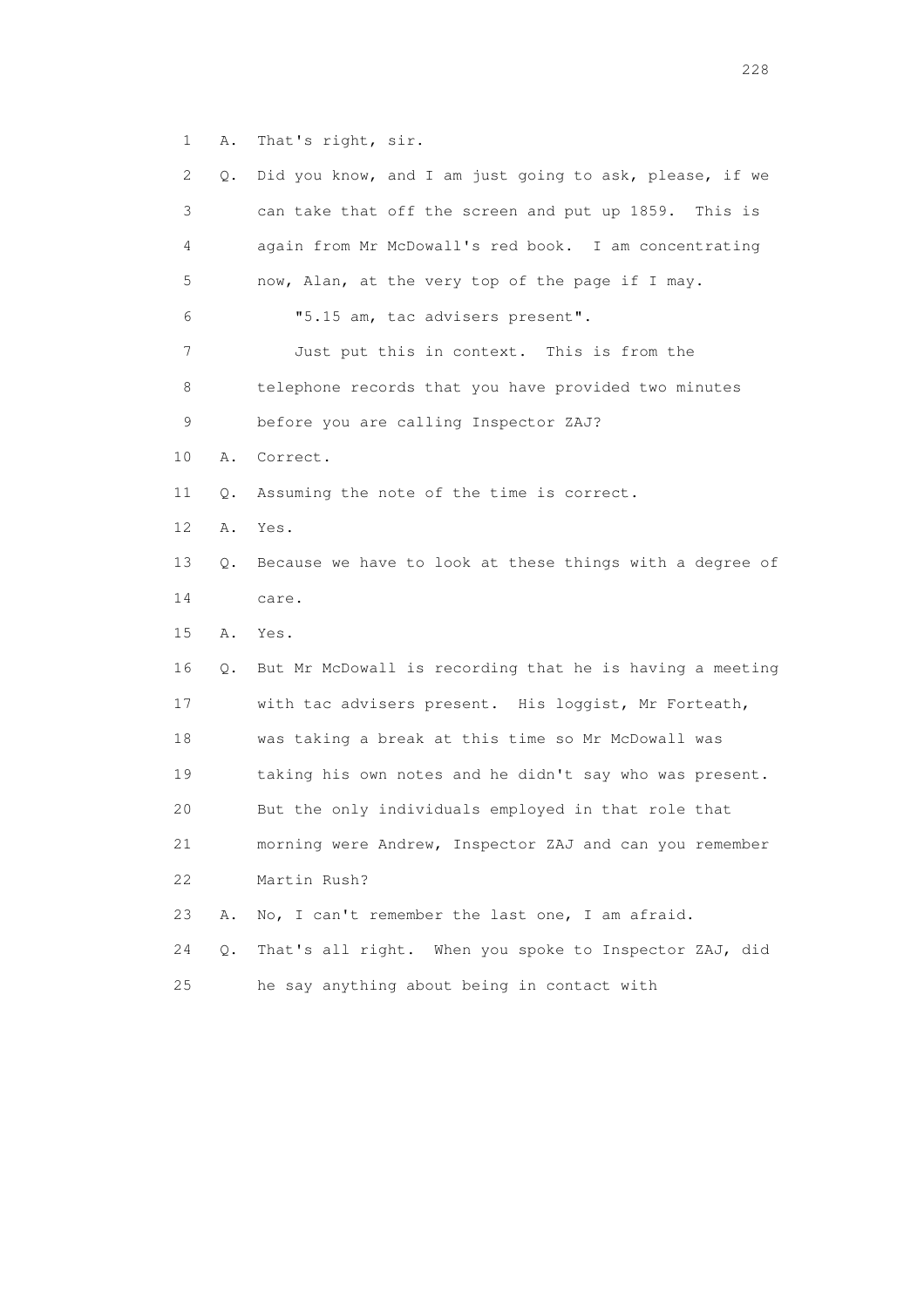- 
- 1 Commander McDowall?

2 A. Not that I recall.

 3 Q. But I just want to move on to something else now, 4 Mr Alan, still on this theme, but to show, because you 5 were asked questions originally about, were you aware 6 that no Silver had been appointed. Now, I am not going 7 to ask you to go to divider 43 in your bundle, because 8 if you have not got divider 38, you are hardly likely to 9 have divider 43, but we have, and I will ask the ladies 10 and gentlemen of the jury to look at our divider 43. 11 It has come up on the screen. I just want to deal 12 with this, please, again just trying to put in place 13 what was going on. Before we look at it -- let us look 14 at this and then I can ask you a few questions about it. 15 We can see this is a message form and it's ticked 16 "officers information". This is a message form that's 17 left around for other officers to know what is in 18 progress; is that right? 19 A. That's right.

20 Q. Now, DCI Mellody, he was at the meeting that you had

21 attended with Commander McDowall?

22 A. He was, yes, sir.

 23 Q. When you had made your bullet point notes about what was 24 to happen at both addresses?

25 A. Correct.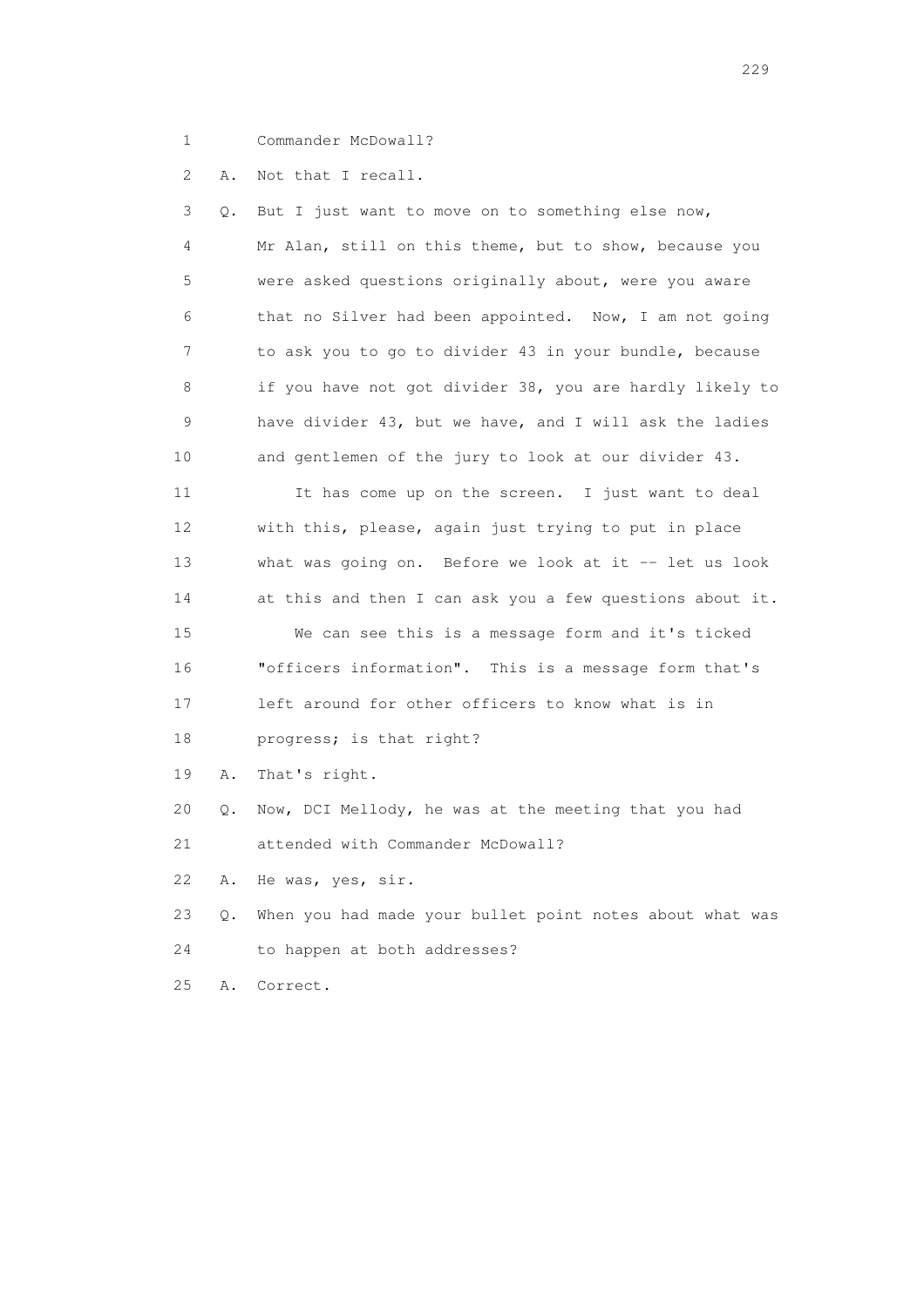| 1  | Q. | Within minutes, it must be, of that meeting, 0455, if    |
|----|----|----------------------------------------------------------|
| 2  |    | you are saying its between 4.30 and 5 o'clock, a senior  |
| 3  |    | officer is saying "DI/IFCAT required", that's Inspector  |
| 4  |    | Firearms Command Accreditation Training, if I have       |
| 5  |    | remembered it correctly, "Given options requested,       |
| 6  |    | DI Rose warned", that's Detective Inspector              |
| 7  |    | Merrick Rose, who is a Silver, isn't he?                 |
| 8  | Α. | He is.                                                   |
| 9  | Q. | He is a trained Silver Commander, and it's got there     |
| 10 |    | "0457 DI Rose informed to major incident room"?          |
| 11 | Α. | Correct.                                                 |
| 12 | Q. | What this shows is that within minutes a Silver is being |
| 13 |    | brought in to the operation?                             |
| 14 | Α. | Correct.                                                 |
| 15 | Q. | The deployment of a firearms team would not take place   |
| 16 |    | without a Silver, would it?                              |
| 17 | Α. | No.                                                      |
| 18 | Q. | We also know that there was a meeting at about 6.40 at   |
| 19 |    | which Commander McDowall was present with the Silvers?   |
| 20 | Α. | It would appear so, sir, I have no knowledge of that.    |
| 21 | Q. | If the Silvers are present at that time,                 |
| 22 |    | Commander McDowall would be receiving information and    |
| 23 |    | would know from the Silvers what the state of play was   |
| 24 |    | with them, one would assume?                             |
| 25 | Α. | One would assume, sir.                                   |

230 and 230 and 230 and 230 and 230 and 230 and 230 and 230 and 230 and 230 and 230 and 230 and 230 and 230 and 230 and 230 and 230 and 230 and 230 and 230 and 230 and 230 and 230 and 230 and 230 and 230 and 230 and 230 an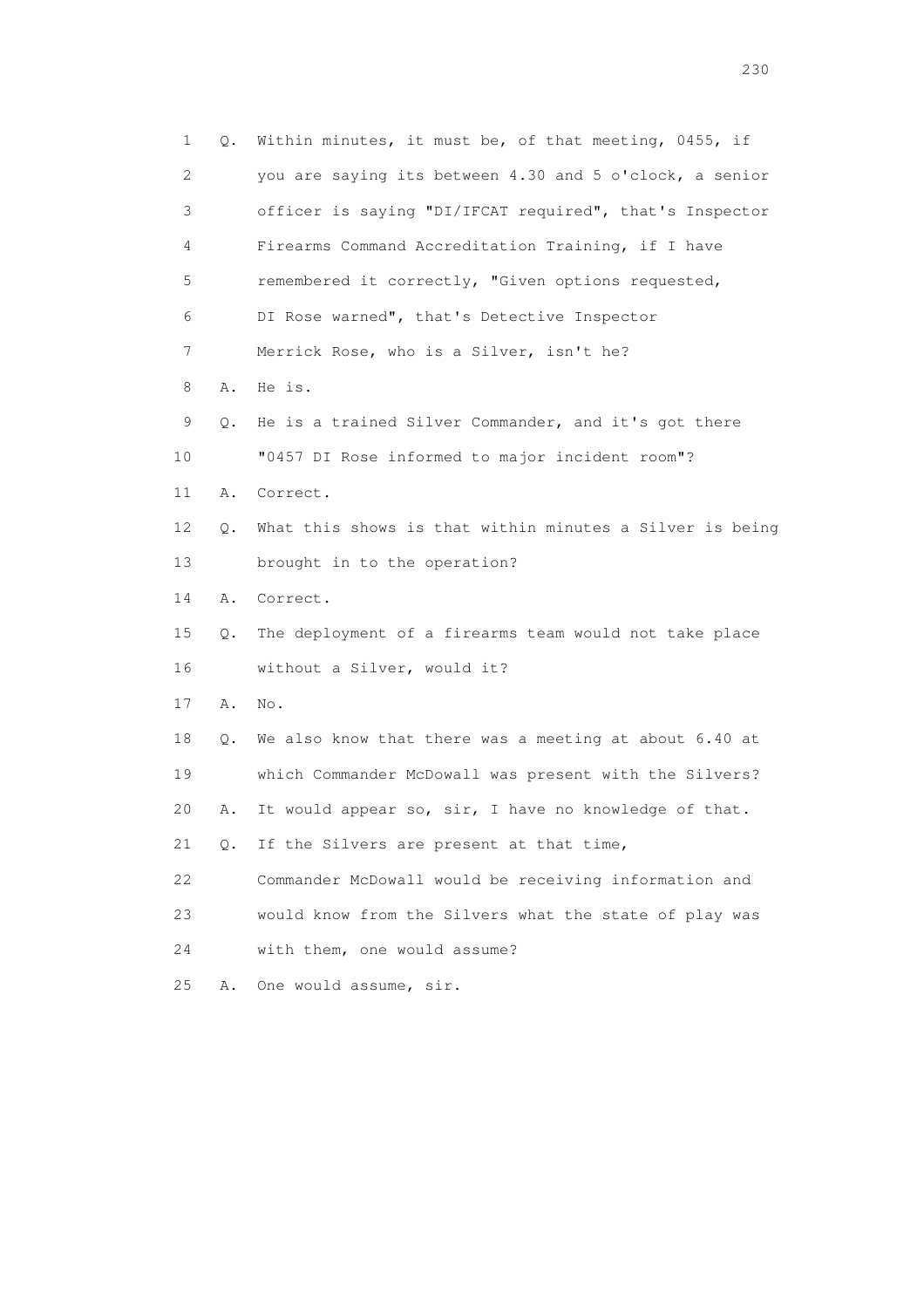1 Q. Yes. So, so far as you are concerned, when you are 2 giving your instructions to whoever you give them to, 3 Mr Alan -- and I am not saying you are right or wrong or 4 anything like that -- at the time that you are giving 5 them, they are subject to developing intelligence? 6 A. Yes. 7 Q. They must be? 8 A. Of course they are. 9 Q. You wouldn't be so flatfooted and inflexible to say 10 "whatever happens we must have a deployment to this 11 address", would you? 12 A. No. 13 Q. Because if someone turns up with a bomb at another 14 address, you are going to look pretty silly, aren't you? 15 A. Correct, sir. 16 Q. If you have two addresses and one team, it would be fair 17 and reasonable for an officer to take a decision to 18 deploy his team at a particular location to cover both 19 until other teams were made available? 20 A. That may be a sensible decision to make, sir. 21 Q. That would be for those who have the expertise in these 22 matters and who give advice to senior officers? 23 A. Yes, it would. 24 SIR MICHAEL WRIGHT: Are you putting a positive case, 25 Mr Perry? In other words, to be plain, are you saying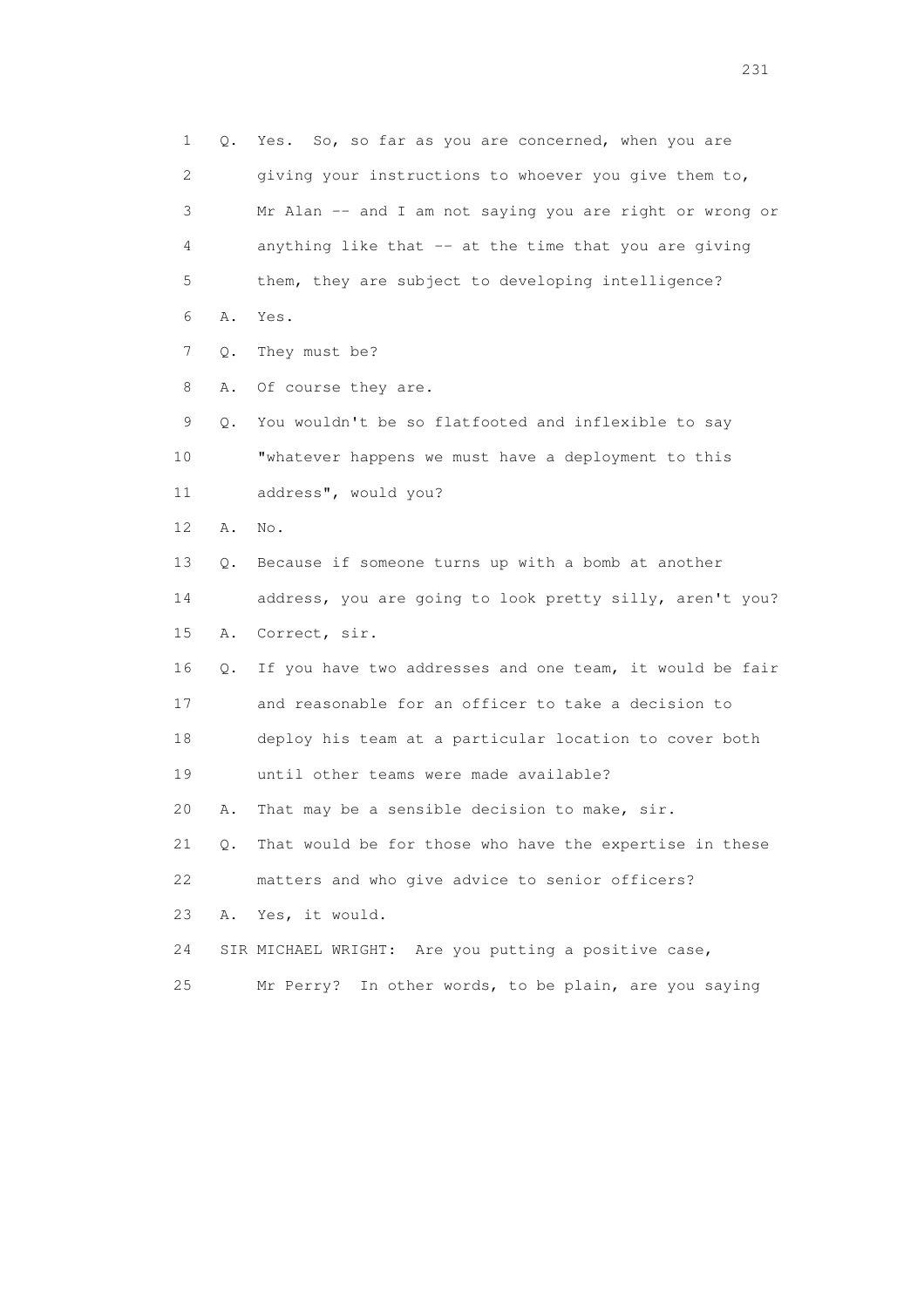1 that anybody did and, if so, whom?

 2 MR PERRY: Well, sir, you know very well that Andrew can't 3 recall this meeting, and ZAJ can't recall, and what I am 4 going to be suggesting on the basis of the telephone 5 evidence is the implications are clear; plus we have 6 Commander McDowall meeting with the Silvers at the 7 meeting before 7 o'clock, and the discussion with 8 Cressida Dick about the other firearms teams coming on 9 and their deployment. 10 SIR MICHAEL WRIGHT: This would be a decision that doesn't 11 appear to be recorded anywhere. 12 MR PERRY: Well, so far as we can tell, sir; we will try and 13 piece it together as best we can. But that was why 14 I was asking Inspector ZAJ about the telephone activity. 15 SIR MICHAEL WRIGHT: I appreciate that, thank you. 16 MR PERRY: I hope that's clear, sir, thank you. 17 Thank you very much, Mr Alan. 18 SIR MICHAEL WRIGHT: Mr King? 19 MR KING: Nothing from me, thank you, sir. 20 MR HORWELL: No, thank you, sir. 21 SIR MICHAEL WRIGHT: Thank you. Mr Hough. 22 Further questions from MR HOUGH 23 MR HOUGH: Just a few, sorry to detain everybody. 24 Could we please have the trial transcript 25 3 October 2007, page 131 on screen? This is just in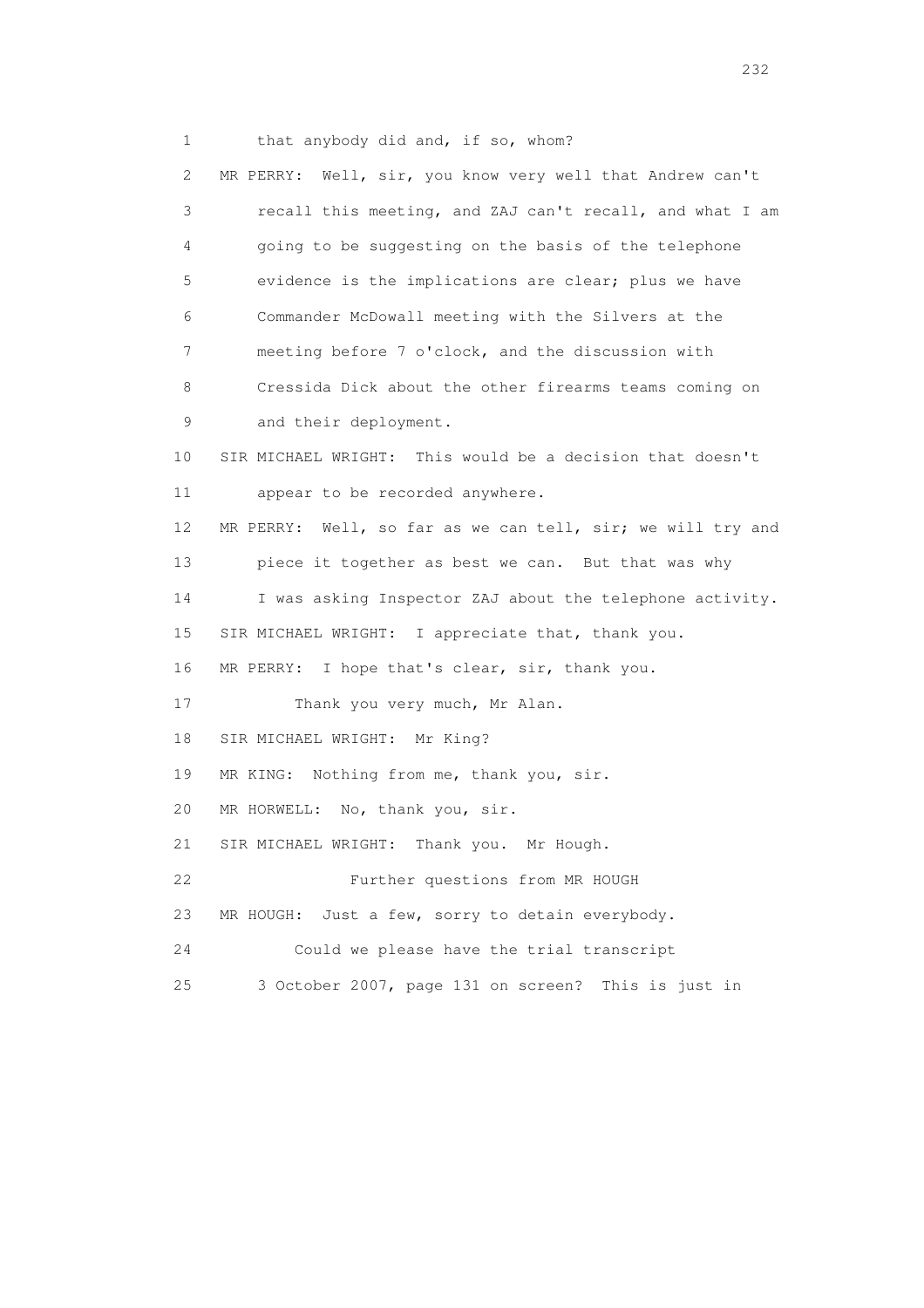1 fairness to you, Alan. It was said to you by my learned 2 friend Ms Leek that you had said at the -- this is 3 page 221 of today's transcript that she said this to 4 you -- trial that "team deployed" meant deployed to 5 Leman Street. It's page 132. This is, I assume, what 6 she is referring to. 7 Line 10, the question you were asked, after you have 8 referred to your entry "and team deployed", your entry 9 in your notes: 10 "Question: What is that a reference to? 11 "Answer: That is a reference to that tac adviser 12 deploying his team, I believe to Leman Street." 13 A. Yes. 14 Q. What's the significance of the words "I believe" there? 15 A. Because I wasn't certain. 16 Q. Is that an indication that you were making 17 an assumption? 18 A. Yes. 19 Q. Further down the page, please -- 20 SIR MICHAEL WRIGHT: I don't understand the reference to 21 "Leman Street" because that's where they would start 22 from if they are going anywhere. 23 A. Correct. 24 MR HOUGH: Perhaps this can be clarified. 25 SIR MICHAEL WRIGHT: Yes.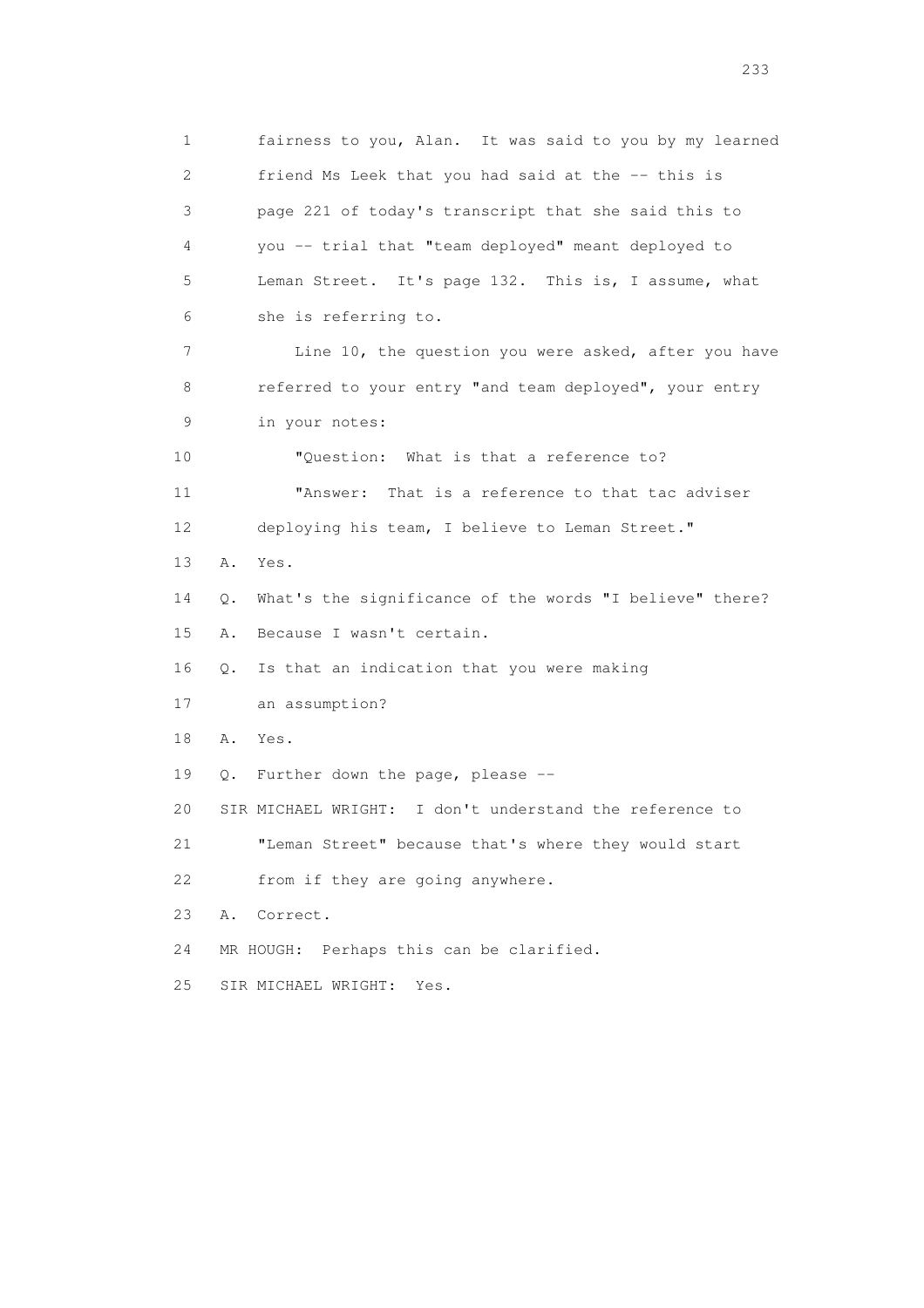1 MR HOUGH: I think you did say in the Health and Safety 2 trial, as I asked you, that Inspector ZAJ had said that 3 he would deploy his team to Leman Street? 4 A. Correct. 5 Q. So is that reference referring back to what you think he 6 said to you? 7 A. I believe so, yes. 8 Q. Then further down the page, please, if the operator can 9 just scroll down a little, it may be on to the next 10 page, Mr Justice Henriques asks about this entry: 11 "Just a second, or does it mean, as I think you were 12 saying, that 'team deployed' means that the operation is 13 actually underway? 14 "Answer: Yes, if I could just clarify: what I mean 15 there is that having spoken to the tactical adviser, he 16 confirmed that he would be deploying a team, but 17 obviously they've got to get assembled and get 18 themselves in a state of readiness to be deployed, and 19 they need briefing before they get deployed." 20 A. That's right. 21 Q. Is that a summary of what you said at the trial "team 22 deployed" meant? 23 A. Yes, it is. 24 Q. Thank you. A question you were asked by my learned 25 friend Mr Perry: you were asked about a message, and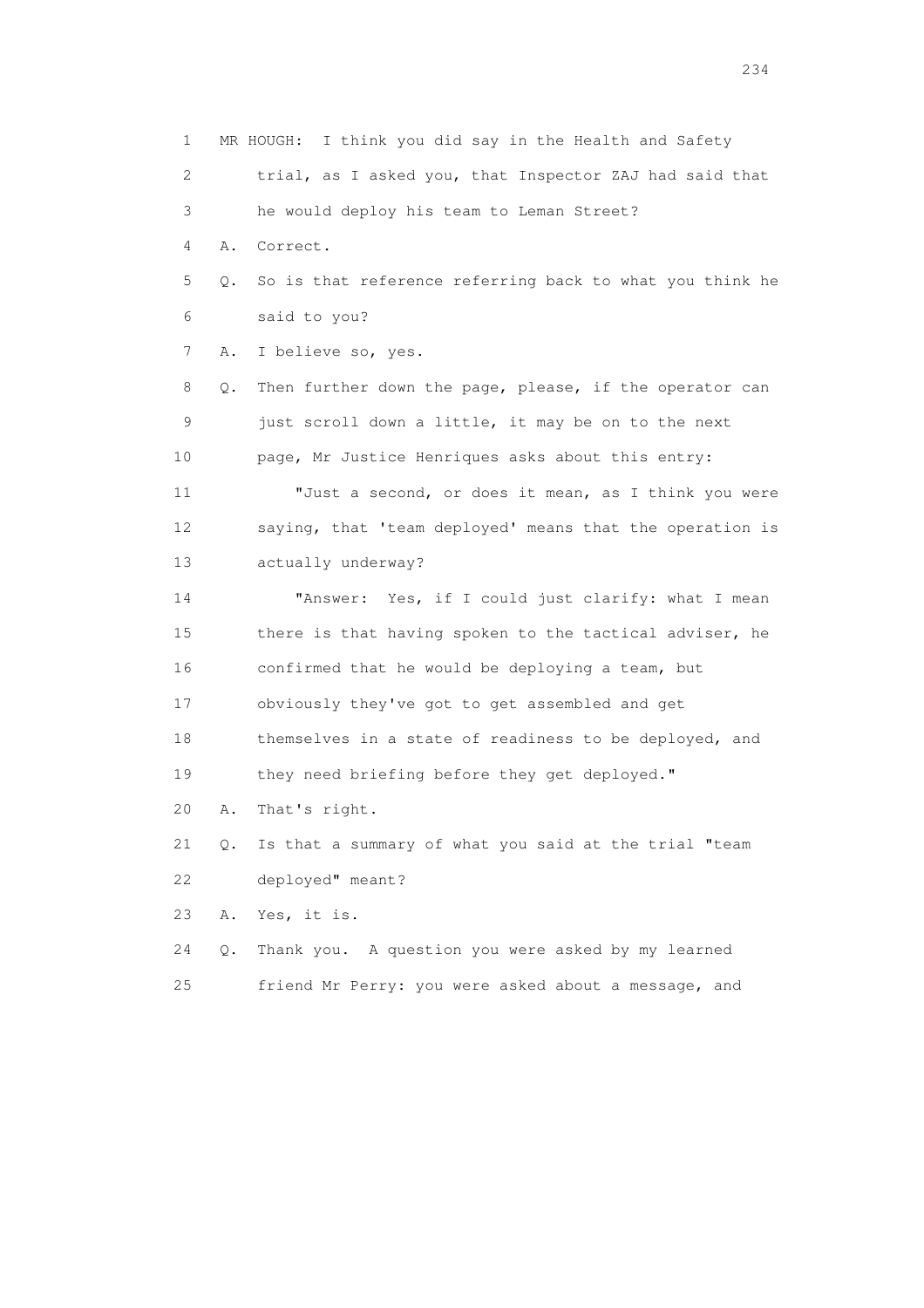1 I think at page 226 of today's transcript it was said 2 that the message would be left around for officers to 3 get information. Would a message of this kind be left 4 in a position for people to find it and get information? 5 Would it be stored? What would be done with it? 6 A. That's normally in a -- if it's in the operations room, 7 if that's where that action and result was recorded, if 8 it were to be, there is a binder in there for people to 9 read and see exactly what decisions are being made and 10 what actions have been actually carried out. 11 Q. So it's put in a binding and can be looked at, but it's 12 a record of communication from one officer to another; 13 and its not left around on a table, just to be clear on 14 it? 15 A. Not at all, not at all. 16 Q. Now, at the time that you were giving the instructions 17 you say you gave to Inspector ZAJ, was one address 18 a priority address? 19 A. In effect, yes, 21 Scotia Road at that time had been 20 linked directly to the suspects and there was 21 an emerging picture with another address coming to 22 provenance. 23 Q. While you were present -- and I appreciate you can't say 24 precisely when you stopped being in the operations room, 25 and you can't say precisely when you were in and out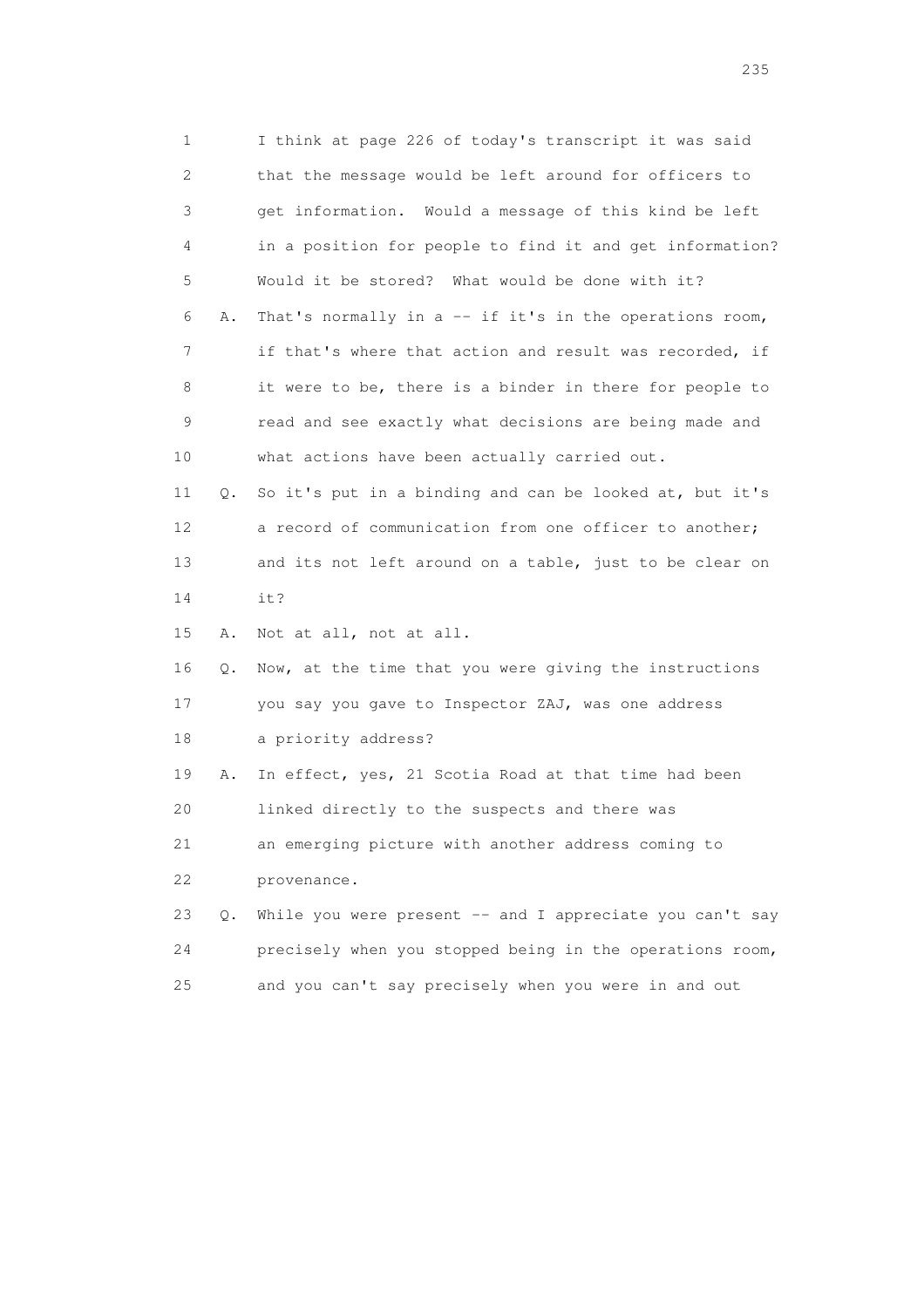1 because you were in and out -- did Scotia Road ever 2 cease to be a priority, or did it assume equal priority 3 with another address? Did anything change about that? 4 A. Not as far as I can recall, no.

 5 Q. The learned Coroner made reference to this question 6 about whether a decision was ever made to hold back the 7 specialist firearms team because there were multiplying 8 addresses and it would be better to keep them centrally. 9 He asked whether there was any documented record of that 10 decision and that was a question put to counsel. It's 11 only fair that you should have the opportunity to deal 12 with this.

 13 Were you ever aware, in the time that you were in 14 and around the operations room or in New Scotland Yard, 15 of a decision ever being made to pull back or hold back 16 somewhere centrally the night duty specialist firearms 17 officer team in order that it could await whichever 18 address became a priority?

19 A. No, I don't recall that at all.

20 Q. Were you aware of your instructions to Inspector ZAJ

21 being countermanded centrally by anybody?

22 A. No, they certainly were not to me.

23 Q. Or to your knowledge?

24 A. Or to my knowledge.

25 MR HOUGH: Thank you very much.

<u>236</u> **236**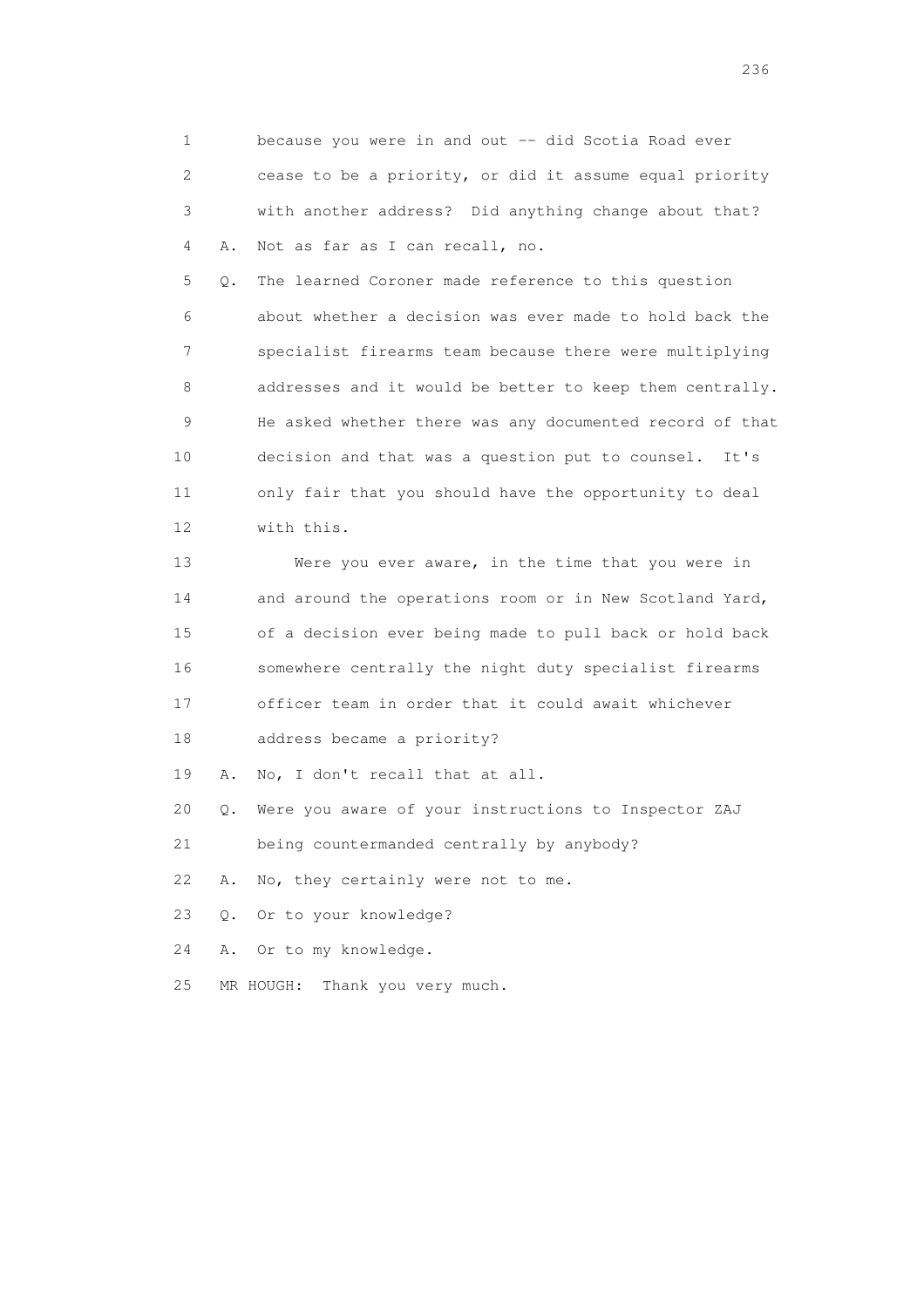1 Questions from THE CORONER 2 SIR MICHAEL WRIGHT: A member of the jury is understandably 3 very concerned about the fact that you did not make 4 a statement until, I think, February 2006, and indeed 5 Inspector ZAJ not until March 2006. 6 The question really is: how can you be sure that you 7 can be accurate with that remove of time? First of all, 8 of course, and we have seen it on the screen, you did 9 have some notes? 10 A. That's correct, sir, some notes, yes. 11 SIR MICHAEL WRIGHT: When you were called upon to make 12 a statement, did you have access to your notes? 13 A. Yes, I did, sir. 14 SIR MICHAEL WRIGHT: Insofar as they were able to, were you 15 able to use those notes to refresh your memory? 16 A. I certainly did. 17 SIR MICHAEL WRIGHT: I know you can't answer for 18 Inspector ZAJ but we know, because he has told us, that 19 he had access to the CO19 tactical log -- I think I am 20 right in saying he was not keeping notes but he had the 21 log to refer to and we saw that on the screen as well; 22 you were not here so you don't know -- but is it right 23 to suppose that you were acting, as it were, completely 24 by the bare light of day when you tried to remember 25 things in the early months of 2006?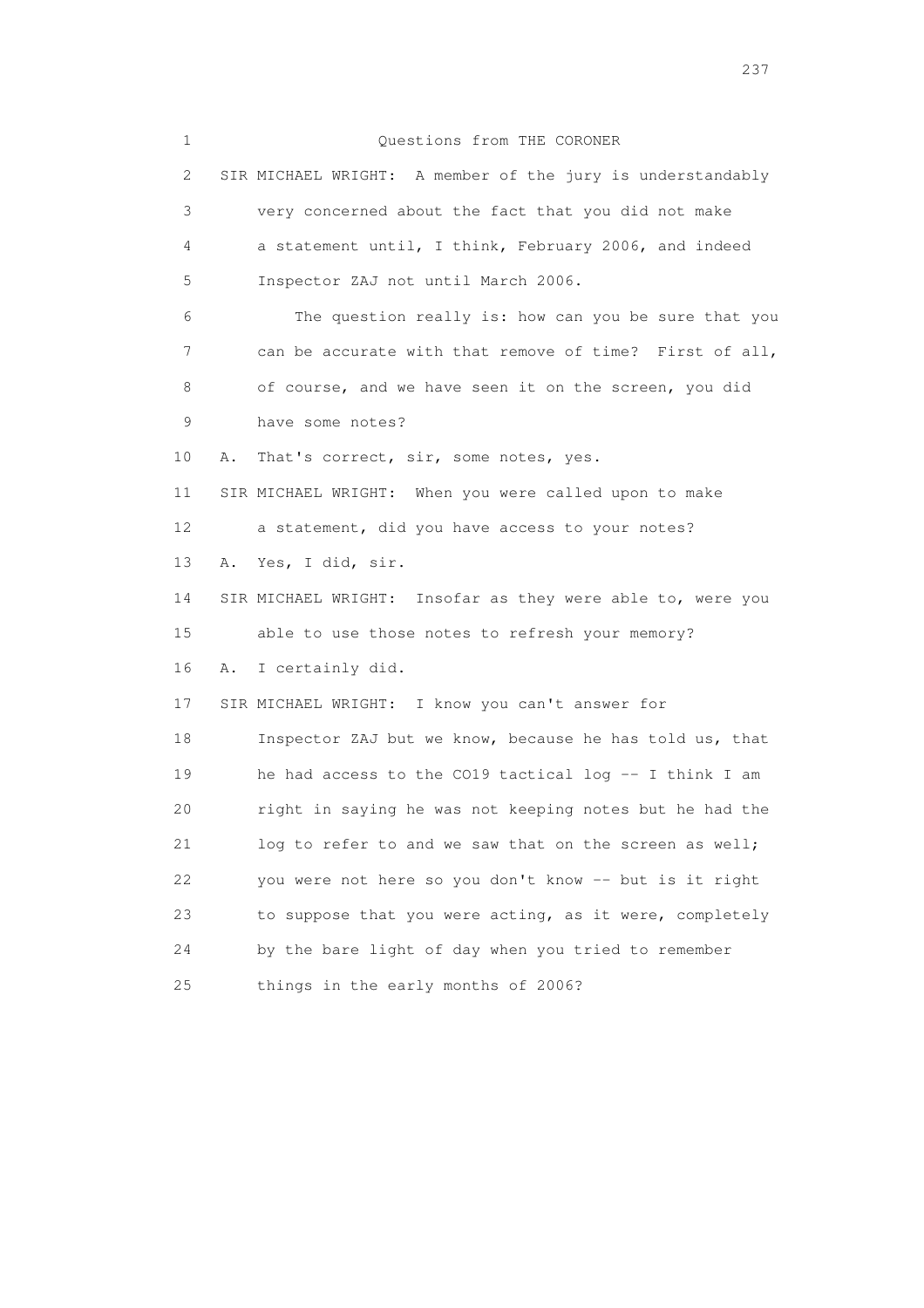1 A. I can understand the jury member's concern about it, 2 sir. All I can say is I did have those notes to refresh 3 my memory, it was a very impactive couple of days for 4 everyone concerned, and so at that juncture in time, 5 back in early 2006, things were reasonably, reasonably 6 fresh in my mind and, as far as I can say, what I wrote 7 was accurate. 8 SIR MICHAEL WRIGHT: Could you bring up 374, again, please. 9 We have seen this several times already. That is your 10 page of notes. 11 A. Correct, sir. 12 SIR MICHAEL WRIGHT: Relating to the instructions -- 13 MR HOUGH: Sir, in fairness there is also the text which 14 I quoted about "ZAJ called" and "team deployed", which 15 we have not shown on screen because at least one version 16 of it contains ZAJ's real name. 17 SIR MICHAEL WRIGHT: You have referred to that. 18 MR HOUGH: I have quoted it in full, I have quoted it 19 accurately. 20 SIR MICHAEL WRIGHT: All right, that's a second document. 21 MR HOUGH: It's the next page of this book. 22 SIR MICHAEL WRIGHT: Of this document. Do you have the 23 document? Can we blot out the name so it can be put on 24 the screen. (Pause). 25 MR HOUGH: Thank you, sir, I think this is helpful. (Pause).

238 and 238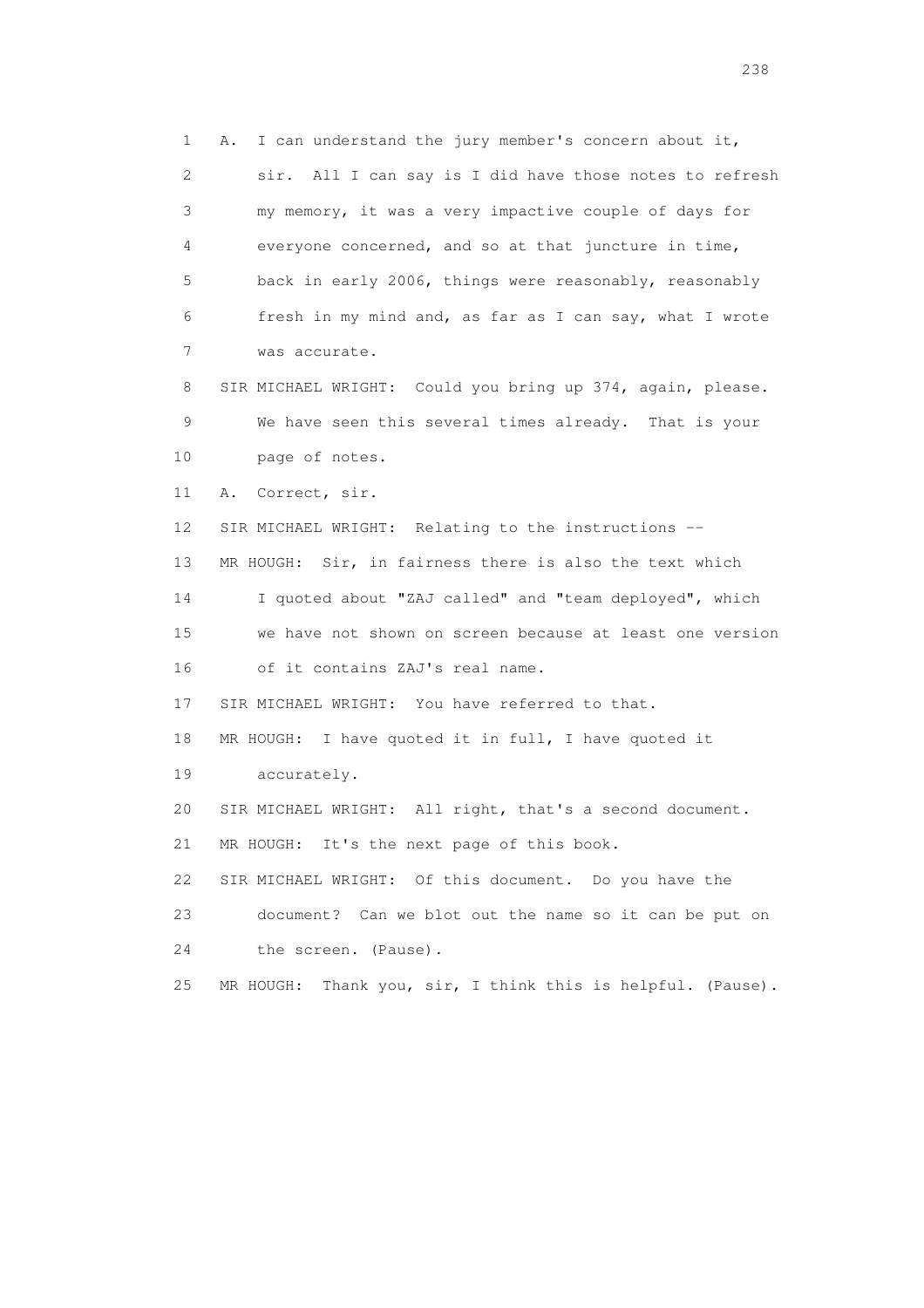1 SIR MICHAEL WRIGHT: Now you have seen it, I think, Mr Alan, 2 this is the next page of your notes? 3 A. That's correct, sir. 4 SIR MICHAEL WRIGHT: You remember that? 5 A. Yes. 6 SIR MICHAEL WRIGHT: We can see, can you refer us to it, 7 Mr Hough? 8 MR HOUGH: Top of the page: 9  $\blacksquare$  5.05 am ZAJ tac adviser called and team deployed." 10 And then next bullet point: 11 **"Andrew to attend SO12."**  12 SIR MICHAEL WRIGHT: That is in accordance with what you 13 recollect? 14 A. That's right, sir, I made the telephone call, there was 15 no tac adviser in the room at that moment, and it was 16 obviously the request for the tac adviser to come to the 17 ops room. 18 SIR MICHAEL WRIGHT: Both these sheets of notes were 19 available to you when you made your formal statement in 20 the following year? 21 A. Yes, they were, sir, and I did refer to them. 22 SIR MICHAEL WRIGHT: Thank you. 23 Does anybody want to ask further questions about any 24 of that, as we have now seen that document properly for 25 the first time? Thank you very much.

239 and 239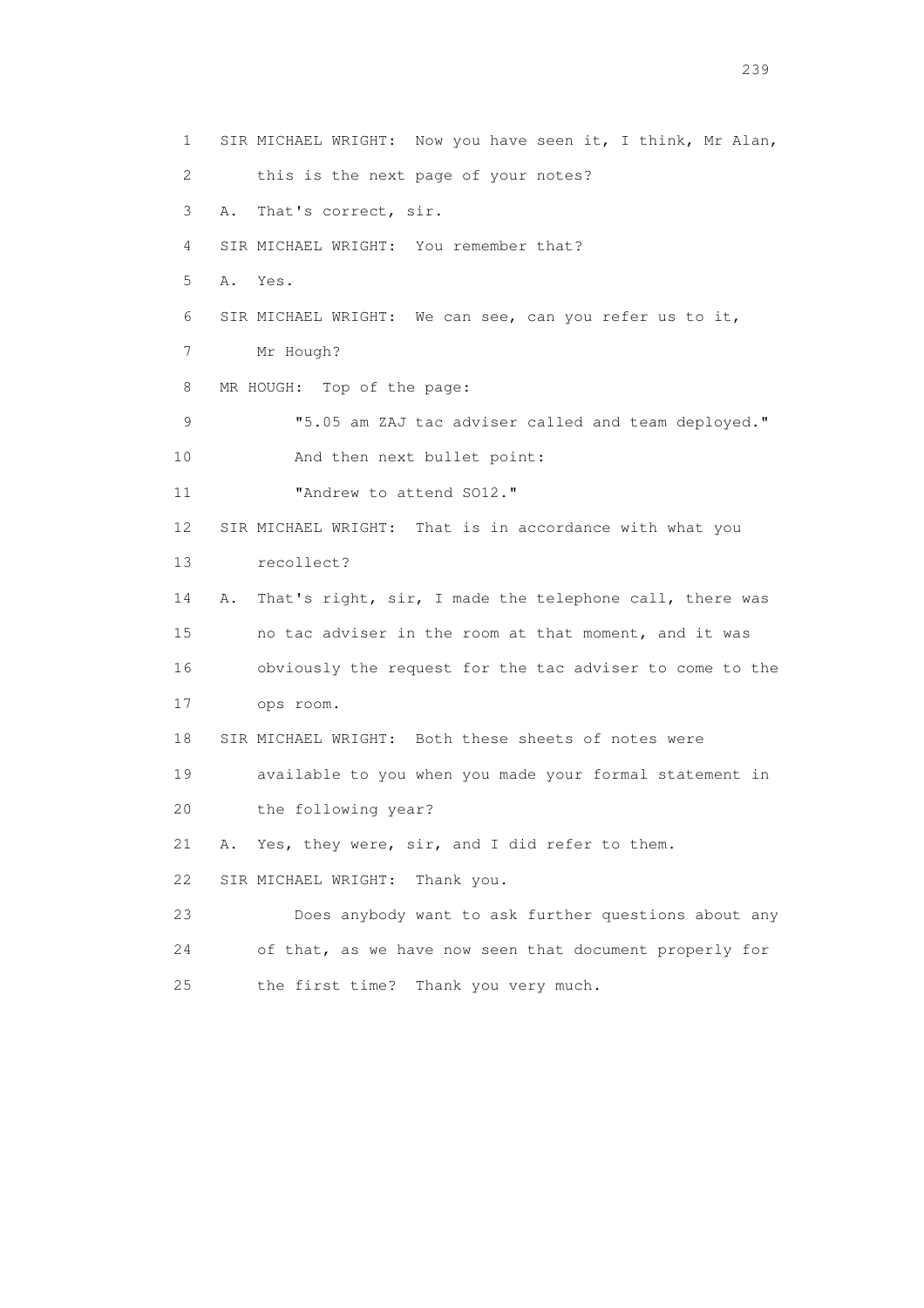1 Alan, thank you very much indeed, that's it, you are 2 free to go. 3 A. Thank you very much, sir. 4 (The witness withdrew) 5 SIR MICHAEL WRIGHT: Thank you very much, ladies and 6 gentlemen, you have been very patient. 7 MR MANSFIELD: Sir, may I raise quickly one matter? 8 SIR MICHAEL WRIGHT: Yes, Mr Mansfield. 9 MR MANSFIELD: It's one matter. 10 SIR MICHAEL WRIGHT: Can we let the jury go? 11 MR MANSFIELD: Certainly. 12 SIR MICHAEL WRIGHT: They have had quite enough for today, 13 I think. 10 o'clock Monday morning. 14 (In the absence of the jury) 15 SIR MICHAEL WRIGHT: Yes. 16 MR MANSFIELD: Sir, sorry, it relates to a rather important 17 issue which certainly you have alighted upon this 18 afternoon and one I put to Mr McDowall, and that is who 19 was the Silver implementing his policy. I was 20 suggesting there wasn't anybody in place to do it. 21 What I am concerned about is the gist of questions 22 put on behalf of the Commissioner, as well as Mr Perry's 23 questioning this afternoon, is a constant refrain and 24 theme that it was very sensible to keep a team at 25 New Scotland Yard for deployment to either of two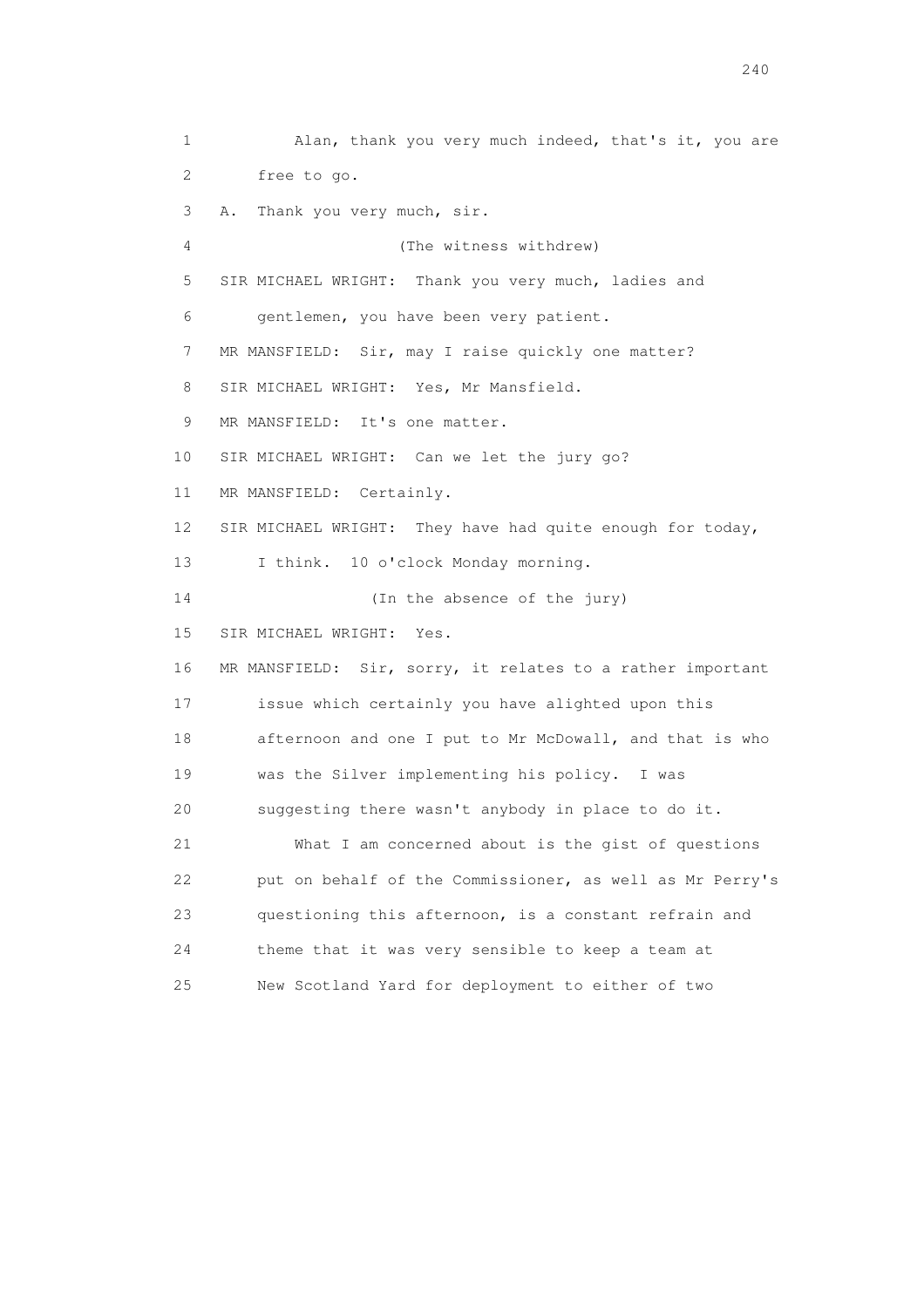1 addresses.

 2 Well, yes, it is, but was that a decision taken by 3 a Silver, in which case which Silver took that decision? 4 SIR MICHAEL WRIGHT: And where is the record? 5 MR MANSFIELD: And where is the record and, if it was not 6 Silver, who did it? We have recently been provided with 7 an undated statement from Mr Rose. If it is going to be 8 suggested that it is him, there is not a jot of it in 9 there to suggest that he having been summoned. 10 So my request before Monday -- because we have now 11 got the most important officer in terms of 12 responsibility for the operation -- is if somebody knows 13 more than we do, and we say this advisedly because we 14 have had more disclosure this afternoon in relation to 15 police matters -- 16 SIR MICHAEL WRIGHT: It can't be Cressida Dick who took the 17 decision, she didn't come on until 7 o'clock. 18 MR MANSFIELD: No, it can't be Cressida Dick, but there is 19 a reason why I would like to know before Monday if it is 20 being said there was a positive decision, because it has 21 a knock-on effect for 7.15 when she is briefed by 22 Commander McDowall. So if there is a record of that 23 decision, who took it, when, and where is the record, 24 please. 25 SIR MICHAEL WRIGHT: I think that I must let glide towards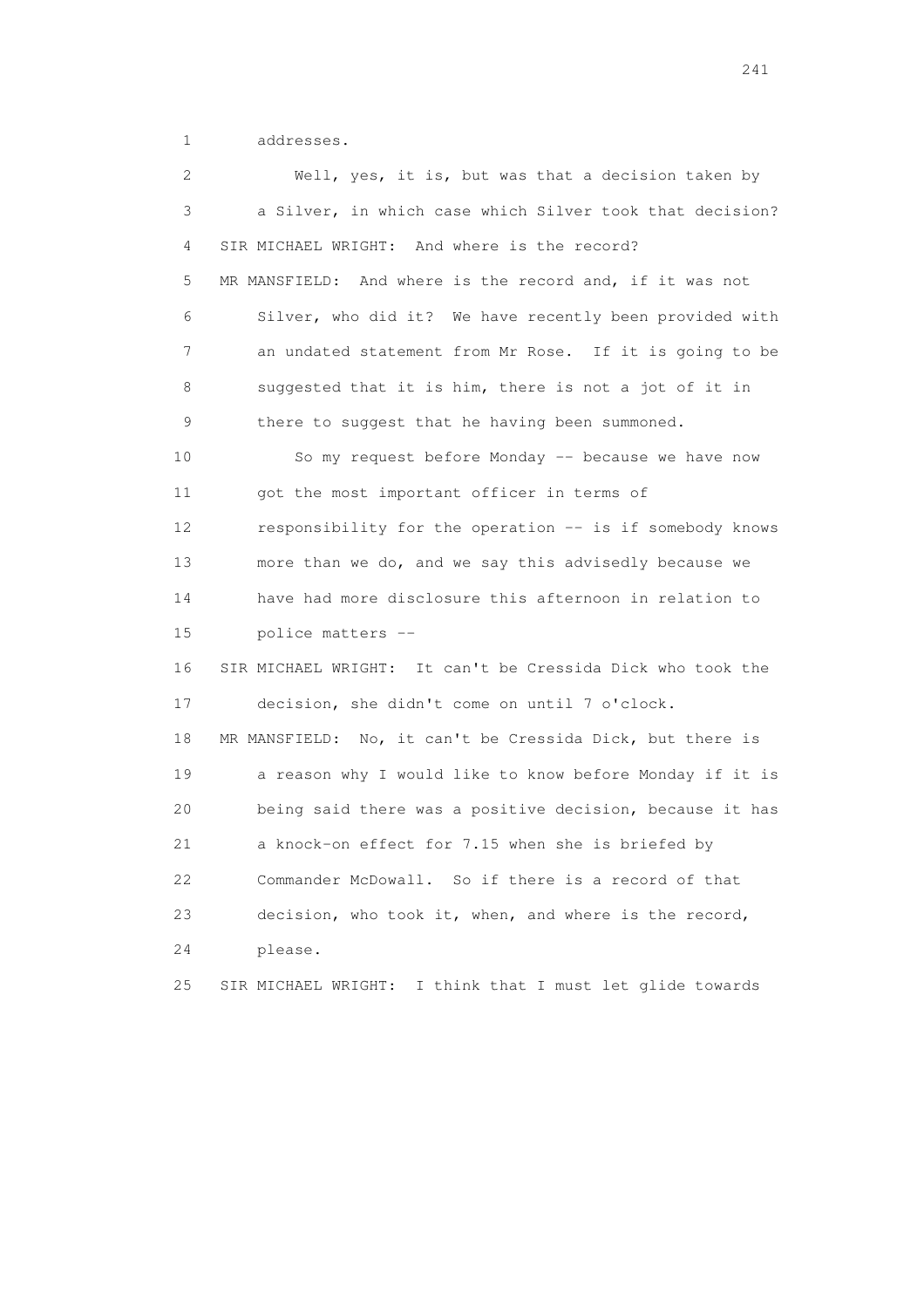1 either Mr Horwell or Mr Perry or both of them. Anyway, 2 you have heard the request. 3 MR HORWELL: Sir, of course we have. If there had been 4 a record or positive evidence of that decision having 5 been taken, we would of course by now have disclosed it 6 to you. 7 SIR MICHAEL WRIGHT: In the absence of the jury, I like to 8 think so. 9 MR HORWELL: No, not like to think so, sir; of course we 10 would have done. 11 SIR MICHAEL WRIGHT: I know you'd have done your best to, 12 but there has been quite a lot of material coming out in 13 recent weeks. 14 MR HORWELL: The fact that we have not indicates that we 15 haven't identified any such document. 16 SIR MICHAEL WRIGHT: That I will certainly accept. 17 All right, there you are, Mr Mansfield. 18 MR MANSFIELD: Yes, thank you. 19 SIR MICHAEL WRIGHT: You have put your request out, what 20 comes back we will wait and see. 21 MR MANSFIELD: Thank you. 22 SIR MICHAEL WRIGHT: 10 o'clock Monday morning. 23 (5.15 pm) 24 (The court adjourned until 10.00 am on 25 Monday, 6 October 2008)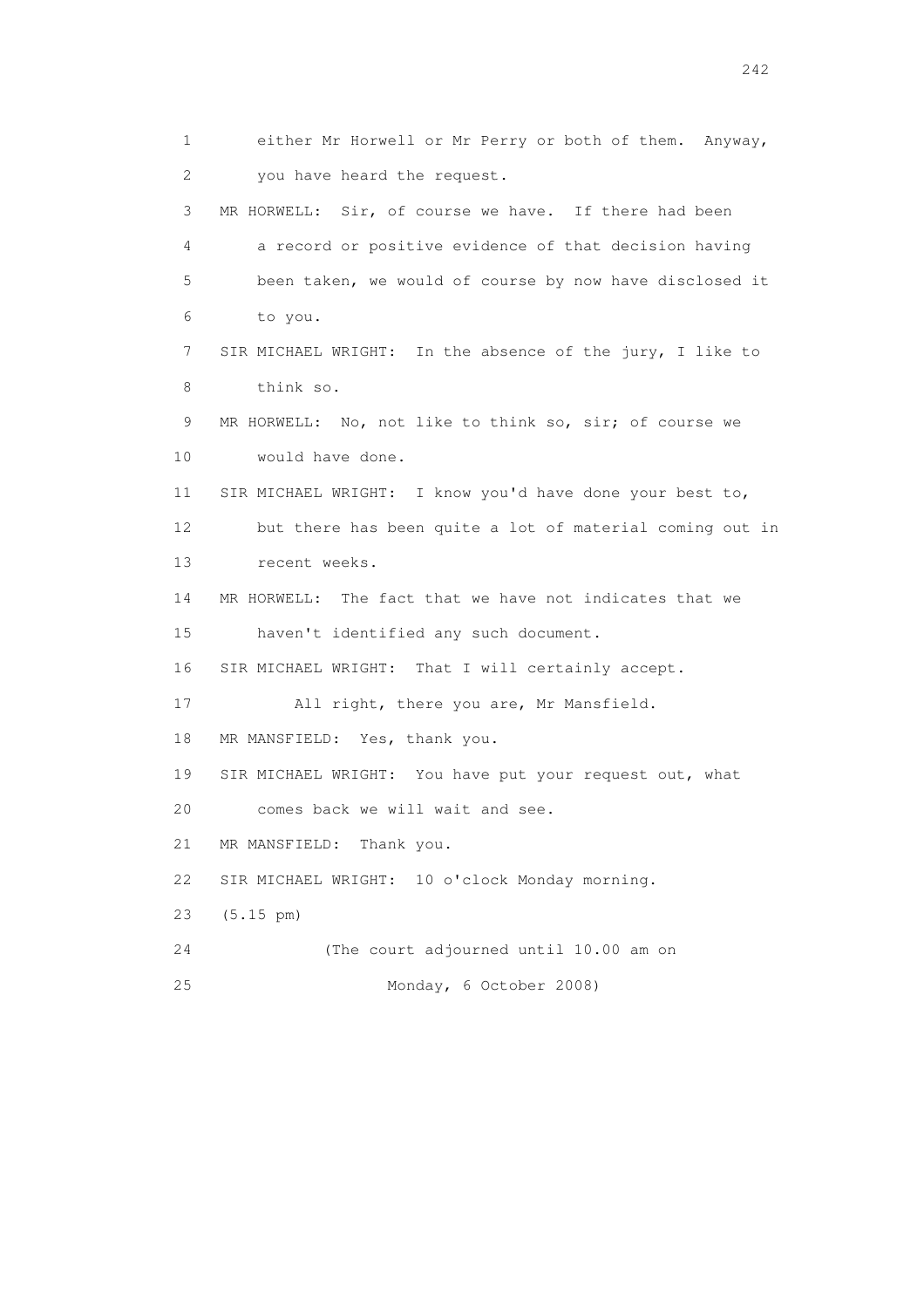1 INDEX 2 PAGE 2 3 MR MARK LEWINDON (sworn) ......................... 1 4 5 Questions from MR HILLIARD ................. 1 6 7 Questions from MR MANSFIELD ................ 15 8 9 Questions from MR PERRY .................... 16 10 11 Further questions from MR HILLIARD ........ 23 12 13 INSPECTOR ANDREW WHIDDETT (sworn) .................. 28 14 15 Questions from MR HOUGH .................... 28 16 17 Questions from MR MANSFIELD .................. 60 18 19 Questions from MR GIBBS ..................... 101 20 21 Questions from MS LEEK ..................... 110 22 23 Questions from MR PERRY ................... 112 24 25 Questions from MR HORWELL ................. 120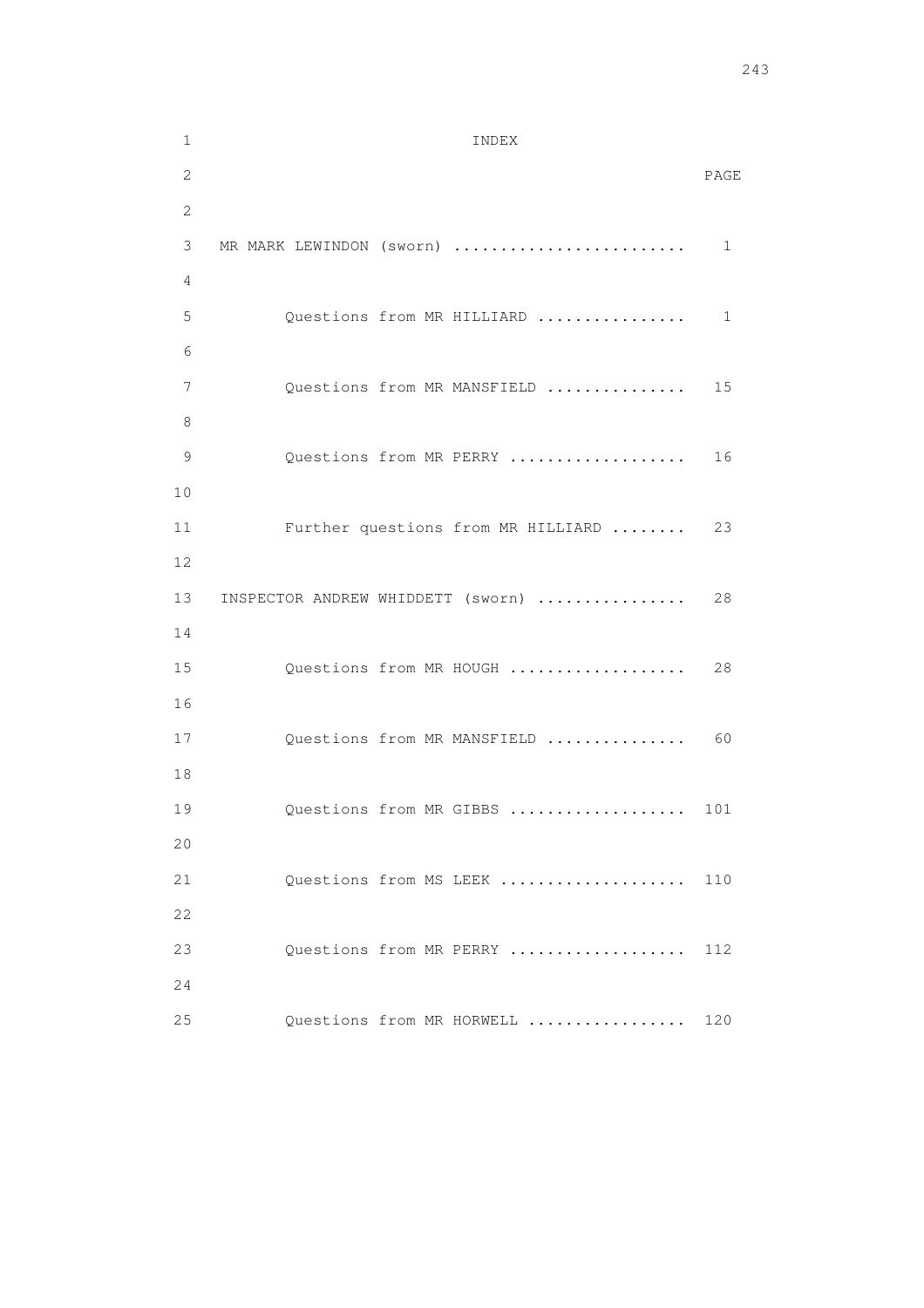| $\mathbf 1$  |                                    |     |
|--------------|------------------------------------|-----|
| $\mathbf{2}$ | Further questions from MR HOUGH    | 122 |
| 3            |                                    |     |
| 4            | INSPECTOR ZAJ (sworn)              | 125 |
| 5            |                                    |     |
| 6            | Questions from MR HILLIARD         | 125 |
| 7            |                                    |     |
| 8            | Questions from MR MANSFIELD        | 149 |
| 9            |                                    |     |
| 10           | Questions from MR PERRY            | 168 |
| 11           |                                    |     |
| 12           | Questions from MR HORWELL          | 175 |
| 13           |                                    |     |
| 14           | Questions from MS LEEK             | 179 |
| 15           |                                    |     |
| 16           | Further questions from MR HILLIARD | 184 |
| 17           |                                    |     |
| 18           | CODENAME "ALAN" (sworn)            | 186 |
| 19           |                                    |     |
| 20           | Questions from MR HOUGH            | 186 |
| 21           |                                    |     |
| 22           | Questions from MR MANSFIELD        | 211 |
| 23           |                                    |     |
| 24           | Questions from MS LEEK             | 219 |
|              |                                    |     |